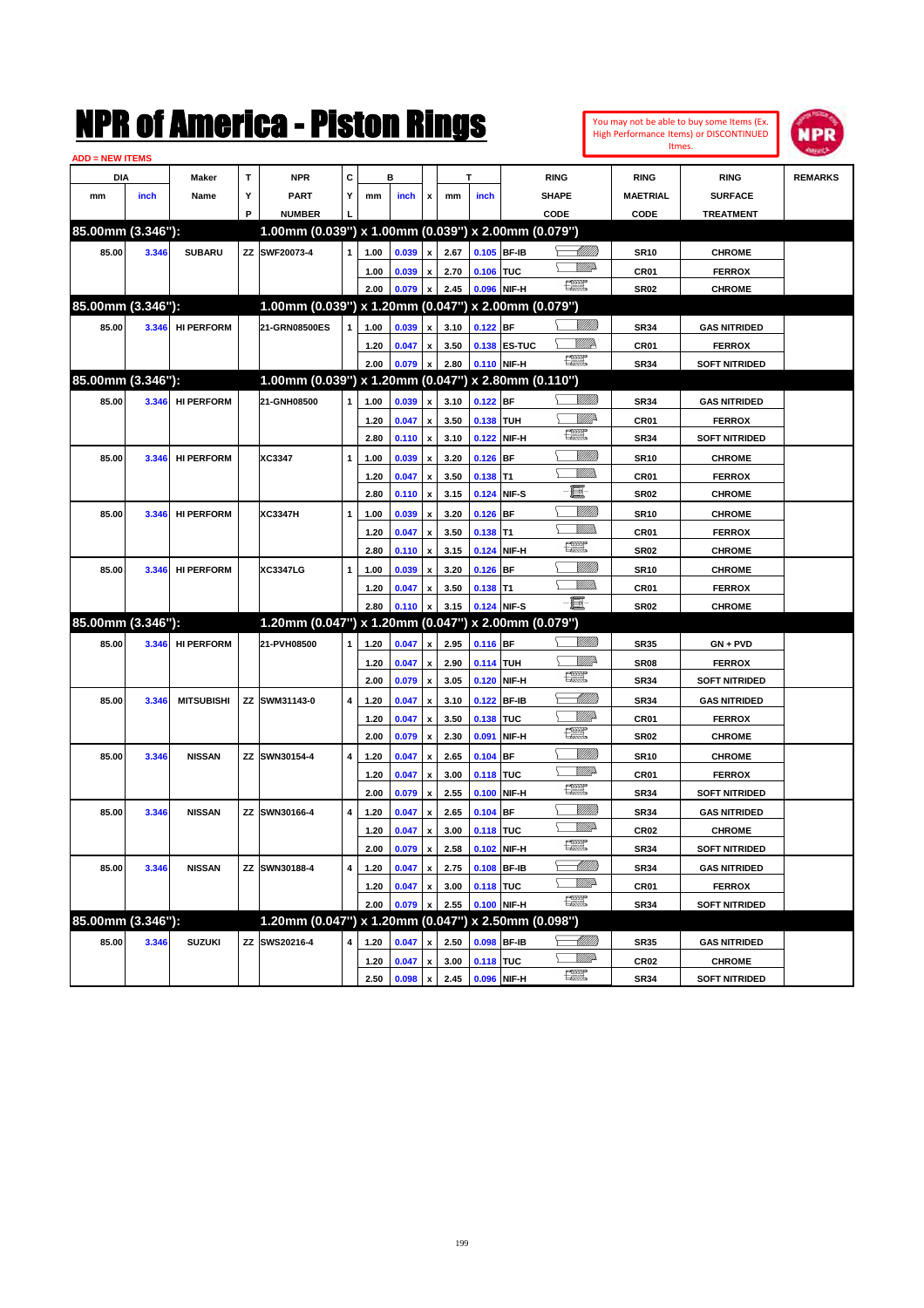

| <b>ADD = NEW ITEMS</b> |       |                  |   |                                                     |                 |      |       |                    |            |             |              |                 |                  |                      |                |
|------------------------|-------|------------------|---|-----------------------------------------------------|-----------------|------|-------|--------------------|------------|-------------|--------------|-----------------|------------------|----------------------|----------------|
| DIA                    |       | Maker            | т | <b>NPR</b>                                          | C               |      | в     |                    |            | T           |              | <b>RING</b>     | <b>RING</b>      | <b>RING</b>          | <b>REMARKS</b> |
| mm                     | inch  | Name             | Υ | <b>PART</b>                                         | Y               | mm   | inch  | x                  | mm         | inch        |              | <b>SHAPE</b>    | <b>MAETRIAL</b>  | <b>SURFACE</b>       |                |
|                        |       |                  | P | <b>NUMBER</b>                                       |                 |      |       |                    |            |             |              | CODE            | CODE             | <b>TREATMENT</b>     |                |
| 85.00mm (3.346"):      |       |                  |   | 1.20mm (0.047") x 1.20mm (0.047") x 2.80mm (0.110") |                 |      |       |                    |            |             |              |                 |                  |                      |                |
| 85.00                  | 3.346 | <b>HONDA</b>     |   | ZZ SWH30367-0                                       | 5               | 1.20 | 0.047 | $\pmb{\mathsf{x}}$ | 3.15       | $0.124$ BF  |              | <u>Sillilli</u> | <b>SR10</b>      | <b>CHROME</b>        |                |
|                        |       |                  |   |                                                     |                 | 1.20 | 0.047 | $\pmb{\mathsf{x}}$ | 3.50       | $0.138$ T1  |              | <br>Mad         | CR01             | <b>FERROX</b>        |                |
|                        |       |                  |   |                                                     |                 | 2.80 | 0.110 | $\pmb{\mathsf{x}}$ | 2.80       |             | 0.110 NIF-S  | E               | <b>SR02</b>      | <b>CHROME</b>        |                |
| 85.00                  | 3.346 | <b>HONDA</b>     |   | ZZ SWH30383-0                                       | 4               | 1.20 | 0.047 | x                  | 3.10       | $0.122$ BF  |              | <u>MMM</u>      | <b>SR10</b>      | <b>CHROME</b>        |                |
|                        |       |                  |   |                                                     |                 | 1.20 | 0.047 | x                  | 3.40       | $0.134$ T1  |              | <br>Mar         | CR <sub>02</sub> | <b>CHROME</b>        |                |
|                        |       |                  |   |                                                     |                 | 2.80 | 0.110 | $\pmb{\mathsf{x}}$ | 2.85       |             | 0.112 NIF-S  | E               | <b>SR34</b>      | <b>SOFT NITRIDED</b> |                |
| 85.00                  | 3.346 | <b>HONDA</b>     |   | ZZ SWH30437-4                                       | 4               | 1.20 | 0.047 | x                  | 2.90       |             | 0.114 BF-IB  | <u> UMM</u>     | <b>SR35</b>      | <b>GAS NITRIDED</b>  |                |
|                        |       |                  |   |                                                     |                 | 1.20 | 0.047 | x                  | 3.40       | $0.134$ T1  |              | <br>Mar         | CR01             | <b>FERROX</b>        |                |
|                        |       |                  |   |                                                     |                 | 2.80 | 0.110 | $\pmb{\mathsf{x}}$ | 2.60       |             | 0.102 NIF-S  | E               | <b>SR34</b>      | <b>SOFT NITRIDED</b> |                |
| 85.00                  | 3.346 | <b>HONDA</b>     |   | SWH30476-0                                          | 4               | 1.20 | 0.047 | x                  | TBA        |             | ВF           | <u>Milli</u> k  | <b>SR10</b>      | <b>CHROME</b>        |                |
|                        |       |                  |   |                                                     |                 | 1.20 | 0.047 | x                  | <b>TBA</b> |             | T1           | .<br>VMD        | CR01             | <b>FERROX</b>        |                |
|                        |       |                  |   |                                                     |                 | 2.80 | 0.110 | x                  | <b>TBA</b> |             | NIF-S        | -E.             | <b>SR34</b>      | <b>SOFT NITRIDED</b> |                |
| 85.00mm (3.346"):      |       |                  |   | 1.20mm (0.047") x 1.20mm (0.047") x 4.00mm (0.157") |                 |      |       |                    |            |             |              |                 |                  |                      |                |
| 85.00                  | 3.346 | <b>HONDA</b>     |   | ZZ SWH30369-4                                       | 6               | 1.20 | 0.047 | x                  | 3.10       |             | 0.122 BF-IB  | <u> UMM</u>     | <b>SR10</b>      | <b>CHROME</b>        |                |
|                        |       |                  |   |                                                     |                 | 1.20 | 0.047 | x                  | 3.60       | 0.142 T1-IB |              | <u>UMM</u>      | CR01             | <b>FERROX</b>        |                |
|                        |       |                  |   |                                                     |                 | 4.00 | 0.157 | $\pmb{\mathsf{x}}$ | 3.25       |             | 0.128 NIF-S  | - III.          | <b>SR02</b>      | <b>CHROME</b>        |                |
| 85.00mm (3.346"):      |       |                  |   | 1.20mm (0.047") x 1.50mm (0.059") x 2.00mm (0.079") |                 |      |       |                    |            |             |              |                 |                  |                      |                |
| 85.00                  | 3.346 | <b>BMW</b>       |   | SWE07486-4                                          | 6               | 1.20 | 0.047 | x                  | 3.00       |             | 0.118 BF-IB  | <u> MM)</u>     | <b>SR35</b>      | <b>GAS NITRIDED</b>  |                |
|                        |       |                  |   | <b>DELETE</b>                                       |                 | 1.50 | 0.059 | x                  | 3.10       | 0.122 TUC   |              | <u>VMD</u>      | CR01             | <b>FERROX</b>        |                |
|                        |       |                  |   |                                                     |                 | 2.00 | 0.079 | $\pmb{\mathsf{x}}$ | 2.50       |             | 0.112 NIF-S  | e.              | <b>SR34</b>      | <b>SOFT NITRIDED</b> |                |
| 85.00                  |       | 3.346 VOLKSWAGEN |   | SWE50596-4                                          | 6               | 1.20 | 0.047 | x                  | 3.10       | $0.122$ BF  |              | <u>Milli</u> k  | <b>SR35</b>      | <b>GAS NITRIDED</b>  |                |
|                        |       |                  |   | <b>DELETE</b>                                       |                 | 1.50 | 0.059 | x                  | 3.30       | 0.130 TUC   |              | <u>VMD</u>      | CR01             | <b>FERROX</b>        |                |
|                        |       |                  |   |                                                     |                 | 2.00 | 0.079 | $\pmb{\mathsf{x}}$ | 2.90       |             | 0.114 NIF-S  | đ.              | <b>SR34</b>      | <b>SOFT NITRIDED</b> |                |
| 85.00                  |       | 3.346 VOLKSWAGEN |   | SWE50946-4                                          | 6               | 1.20 | 0.047 | X                  | 3.10       | $0.122$ BF  |              | <u>Milli</u> k  | <b>SR35</b>      | <b>GAS NITRIDED</b>  |                |
|                        |       |                  |   | <b>DELETE</b>                                       |                 | 1.50 | 0.059 | x                  | 3.30       | 0.130 TUC   |              | <u>VMD</u>      | CR01             | <b>FERROX</b>        |                |
|                        |       |                  |   |                                                     |                 | 2.00 | 0.079 | $\pmb{\mathsf{x}}$ | 2.90       |             | 0.114 NIF-S  | e.              | <b>SR34</b>      | <b>SOFT NITRIDED</b> |                |
| 85.00                  | 3.346 | <b>BMW</b>       |   | SWE073612-0                                         | 12              | 1.20 | 0.047 | x                  | 3.10       |             | 0.122 BF-IB  | <u> UMM</u>     | <b>SR35</b>      | <b>GAS NITRIDED</b>  |                |
|                        |       |                  |   | <b>DELETE</b>                                       |                 | 1.50 | 0.059 | x                  | 3.65       | 0.144 TUC   |              | <u>VMD</u>      | CR01             | <b>FERROX</b>        |                |
|                        |       |                  |   |                                                     |                 | 2.00 | 0.079 | x                  | 2.85       |             | 0.112 NIF-S  | e.              | <b>SR34</b>      | <b>SOFT NITRIDED</b> |                |
| 85.00                  | 3.346 | <b>AUDI</b>      |   | SWE50916-2                                          | 6               | 1.20 | 0.047 | x                  | 3.10       | $0.122$ BF  |              | <u>Milli</u> k  | <b>SR35</b>      | <b>GAS NITRIDED</b>  |                |
|                        |       |                  |   | <b>DELETE</b>                                       |                 | 1.50 | 0.059 | x                  | 3.50       | 0.138 TUC   |              | <u>Willia</u>   | CR01             | <b>FERROX</b>        |                |
|                        |       |                  |   |                                                     |                 | 2.00 | 0.079 | $\pmb{\mathsf{x}}$ | 2.80       |             | 0.110 E-BC16 | $\mathbb{E}$    | <b>SR34</b>      | <b>SOFT NITRIDED</b> |                |
| 85.00mm (3.346"):      |       |                  |   | 1.20mm (0.047") x 1.50mm (0.059") x 2.50mm (0.098") |                 |      |       |                    |            |             |              |                 |                  |                      |                |
| 85.00                  | 3.346 | <b>BENZ</b>      |   | SWE109712-4                                         | 12 <sub>1</sub> | 1.20 | 0.047 | $\pmb{\mathsf{x}}$ | 3.10       |             | 0.122 BF-IB  |                 | <b>SR35</b>      | <b>GAS NITRIDED</b>  |                |
|                        |       |                  |   | <b>DELETE</b>                                       |                 | 1.50 | 0.059 | x                  | 3.50       | 0.138 TUC   |              | ₩₩              | CR01             | <b>FERROX</b>        |                |
|                        |       |                  |   |                                                     |                 | 2.50 | 0.098 | $\pmb{\mathsf{x}}$ | 2.80       |             | 0.110 NIF-S  | ■               | <b>SR34</b>      | <b>SOFT NITRIDED</b> |                |
| 85.00                  | 3.346 | <b>SUZUKI</b>    |   | ZZ SWS20178-4                                       | 4               | 1.20 | 0.047 | $\pmb{\mathsf{x}}$ | 2.90       |             | 0.114 BF-IB  | <u> MMM</u>     | SR35             | <b>GAS NITRIDED</b>  |                |
|                        |       |                  |   |                                                     |                 | 1.50 | 0.059 | $\pmb{\mathsf{x}}$ | 3.55       |             | 0.140 ES-TUC | <u>WW</u> A     | <b>CR02</b>      | <b>CHROME</b>        |                |
|                        |       |                  |   |                                                     |                 | 2.50 | 0.098 | $\pmb{\mathsf{x}}$ | 2.85       |             | 0.112 NIF-S  | ■               | SR34             | <b>SOFT NITRIDED</b> |                |
| 85.00                  | 3.346 | <b>SUZUKI</b>    |   | ZZ SWS20207-4                                       | 6               | 1.20 | 0.047 | X                  | 2.90       |             | 0.114 BF-IB  | <u> MM))</u>    | <b>SR35</b>      | <b>GAS NITRIDED</b>  |                |
|                        |       |                  |   |                                                     |                 | 1.50 | 0.059 | x                  | 3.55       |             | 0.140 ES-TUC | ₩₩              | CR <sub>02</sub> | <b>CHROME</b>        |                |
|                        |       |                  |   |                                                     |                 | 2.50 | 0.098 | $\pmb{\mathsf{x}}$ | 2.85       | 0.112 NIF-S |              | $-\Xi$          | <b>SR34</b>      | <b>SOFT NITRIDED</b> |                |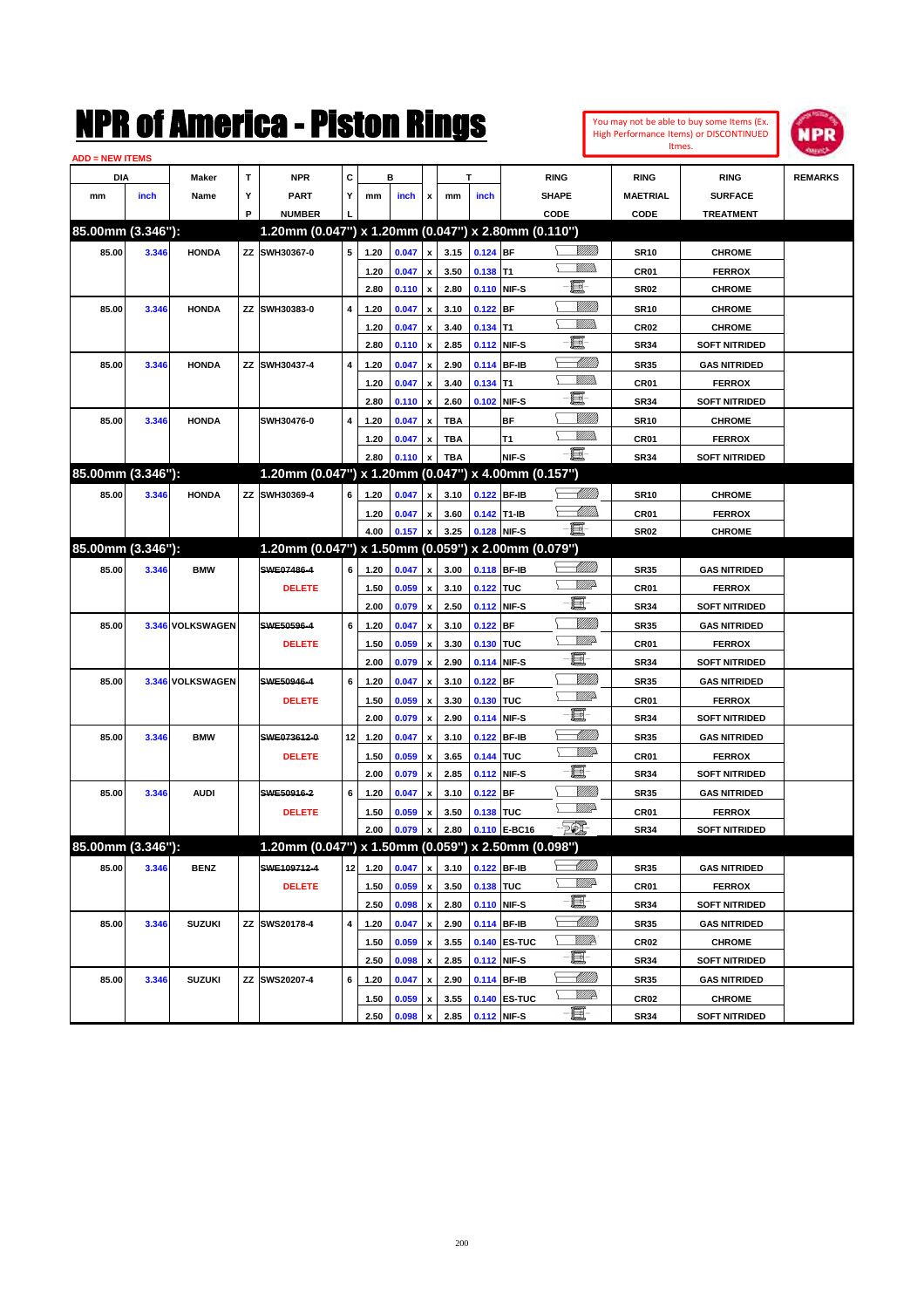

| c<br>T<br>DIA<br>Maker<br><b>NPR</b><br>в<br>т<br><b>RING</b><br><b>RING</b><br><b>RING</b><br>Υ<br>Y<br>inch<br>Name<br><b>PART</b><br>inch<br>inch<br><b>SHAPE</b><br><b>MAETRIAL</b><br><b>SURFACE</b><br>mm<br>mm<br>mm<br>x<br><b>NUMBER</b><br>P<br>CODE<br>CODE<br><b>TREATMENT</b><br>85.00mm (3.346"):<br>1.20mm (0.047") x 1.50mm (0.059") x 2.80mm (0.110")<br><u> Millito</u><br>ZZ SWG30026-0<br>$\overline{4}$<br>0.122 BF-IB<br>85.00<br>3.346<br><b>HYUNDAI</b><br>1.20<br>0.047<br>3.10<br><b>SR35</b><br><b>GAS NITRIDED</b><br>$\pmb{\mathsf{x}}$<br><u>MMP</u><br>0.059<br>3.80<br>0.150 TUC<br><b>CR02</b><br>(SWL03121-0)<br>1.50<br><b>CHROME</b><br>$\pmb{\mathsf{x}}$<br>E<br>2.80<br>2.55<br>0.100 NIF-S<br>0.110<br>$\pmb{\mathsf{x}}$<br><b>SR34</b><br><b>SOFT NITRIDED</b><br><u> UMM</u><br>85.00<br><b>MITSUBISHI</b><br>ZZ SWM31103-0<br>4<br>1.20<br>0.047<br>3.10<br>0.122 BF-IB<br><b>SR35</b><br><b>GAS NITRIDED</b><br>3.346<br>x<br><u>VMD</u><br>0.059<br>3.80<br>0.150 TUC<br><b>CR02</b><br><b>CHROME</b><br>1.50<br>x<br>-8<br>2.80<br>2.55<br>0.100 NIF-S<br>0.110<br><b>SR34</b><br><b>SOFT NITRIDED</b><br>x<br>85.00mm (3.346"):<br>1.20mm (0.047") x 1.50mm (0.059") x 3.00mm (0.118")<br><u> MMB</u><br>85.00<br>3.346<br><b>AUDI</b><br>SWE50828-2<br>8<br>1.20<br>0.047<br>3.10<br>0.122 BF-IB<br><b>GAS NITRIDED</b><br><b>SR35</b><br>x<br><u>MMP</u><br>0.059<br>3.50<br>0.138 TUC<br><b>DELETE</b><br>1.50<br>CR01<br><b>FERROX</b><br>$\pmb{\mathsf{x}}$ | <b>REMARKS</b> |                                       |                           |                          |              |                                    |              |  |                   |       |                   |
|------------------------------------------------------------------------------------------------------------------------------------------------------------------------------------------------------------------------------------------------------------------------------------------------------------------------------------------------------------------------------------------------------------------------------------------------------------------------------------------------------------------------------------------------------------------------------------------------------------------------------------------------------------------------------------------------------------------------------------------------------------------------------------------------------------------------------------------------------------------------------------------------------------------------------------------------------------------------------------------------------------------------------------------------------------------------------------------------------------------------------------------------------------------------------------------------------------------------------------------------------------------------------------------------------------------------------------------------------------------------------------------------------------------------------------------------------------------------------------------------------------------|----------------|---------------------------------------|---------------------------|--------------------------|--------------|------------------------------------|--------------|--|-------------------|-------|-------------------|
|                                                                                                                                                                                                                                                                                                                                                                                                                                                                                                                                                                                                                                                                                                                                                                                                                                                                                                                                                                                                                                                                                                                                                                                                                                                                                                                                                                                                                                                                                                                  |                |                                       |                           |                          |              |                                    |              |  |                   |       |                   |
|                                                                                                                                                                                                                                                                                                                                                                                                                                                                                                                                                                                                                                                                                                                                                                                                                                                                                                                                                                                                                                                                                                                                                                                                                                                                                                                                                                                                                                                                                                                  |                |                                       |                           |                          |              |                                    |              |  |                   |       |                   |
|                                                                                                                                                                                                                                                                                                                                                                                                                                                                                                                                                                                                                                                                                                                                                                                                                                                                                                                                                                                                                                                                                                                                                                                                                                                                                                                                                                                                                                                                                                                  |                |                                       |                           |                          |              |                                    |              |  |                   |       |                   |
|                                                                                                                                                                                                                                                                                                                                                                                                                                                                                                                                                                                                                                                                                                                                                                                                                                                                                                                                                                                                                                                                                                                                                                                                                                                                                                                                                                                                                                                                                                                  |                |                                       |                           |                          |              |                                    |              |  |                   |       |                   |
|                                                                                                                                                                                                                                                                                                                                                                                                                                                                                                                                                                                                                                                                                                                                                                                                                                                                                                                                                                                                                                                                                                                                                                                                                                                                                                                                                                                                                                                                                                                  |                |                                       |                           |                          |              |                                    |              |  |                   |       |                   |
|                                                                                                                                                                                                                                                                                                                                                                                                                                                                                                                                                                                                                                                                                                                                                                                                                                                                                                                                                                                                                                                                                                                                                                                                                                                                                                                                                                                                                                                                                                                  |                |                                       |                           |                          |              |                                    |              |  |                   |       |                   |
|                                                                                                                                                                                                                                                                                                                                                                                                                                                                                                                                                                                                                                                                                                                                                                                                                                                                                                                                                                                                                                                                                                                                                                                                                                                                                                                                                                                                                                                                                                                  |                |                                       |                           |                          |              |                                    |              |  |                   |       |                   |
|                                                                                                                                                                                                                                                                                                                                                                                                                                                                                                                                                                                                                                                                                                                                                                                                                                                                                                                                                                                                                                                                                                                                                                                                                                                                                                                                                                                                                                                                                                                  |                |                                       |                           |                          |              |                                    |              |  |                   |       |                   |
|                                                                                                                                                                                                                                                                                                                                                                                                                                                                                                                                                                                                                                                                                                                                                                                                                                                                                                                                                                                                                                                                                                                                                                                                                                                                                                                                                                                                                                                                                                                  |                |                                       |                           |                          |              |                                    |              |  |                   |       |                   |
|                                                                                                                                                                                                                                                                                                                                                                                                                                                                                                                                                                                                                                                                                                                                                                                                                                                                                                                                                                                                                                                                                                                                                                                                                                                                                                                                                                                                                                                                                                                  |                |                                       |                           |                          |              |                                    |              |  |                   |       |                   |
|                                                                                                                                                                                                                                                                                                                                                                                                                                                                                                                                                                                                                                                                                                                                                                                                                                                                                                                                                                                                                                                                                                                                                                                                                                                                                                                                                                                                                                                                                                                  |                |                                       |                           |                          |              |                                    |              |  |                   |       |                   |
|                                                                                                                                                                                                                                                                                                                                                                                                                                                                                                                                                                                                                                                                                                                                                                                                                                                                                                                                                                                                                                                                                                                                                                                                                                                                                                                                                                                                                                                                                                                  |                |                                       |                           |                          |              |                                    |              |  |                   |       |                   |
|                                                                                                                                                                                                                                                                                                                                                                                                                                                                                                                                                                                                                                                                                                                                                                                                                                                                                                                                                                                                                                                                                                                                                                                                                                                                                                                                                                                                                                                                                                                  |                |                                       |                           |                          |              |                                    |              |  |                   |       |                   |
|                                                                                                                                                                                                                                                                                                                                                                                                                                                                                                                                                                                                                                                                                                                                                                                                                                                                                                                                                                                                                                                                                                                                                                                                                                                                                                                                                                                                                                                                                                                  |                | <b>SOFT NITRIDED</b>                  | EQ)<br><b>SR34</b>        | 0.126 E-BC16             | 3.20         | 0.118<br>$\pmb{\mathsf{x}}$        | 3.00         |  |                   |       |                   |
| <u>Milli</u><br>85.00<br>ZZ SWG30027-0<br>4<br>1.20<br>0.047<br>3.10<br>$0.122$ BF<br><b>GAS NITRIDED</b><br>3.346<br><b>HYUNDAI</b><br><b>SR35</b><br>X                                                                                                                                                                                                                                                                                                                                                                                                                                                                                                                                                                                                                                                                                                                                                                                                                                                                                                                                                                                                                                                                                                                                                                                                                                                                                                                                                         |                |                                       |                           |                          |              |                                    |              |  |                   |       |                   |
| 0.059<br>3.80<br>0.150 ES-TUC<br>(SWL03128-0)<br>1.50<br><b>CHROME</b><br>x                                                                                                                                                                                                                                                                                                                                                                                                                                                                                                                                                                                                                                                                                                                                                                                                                                                                                                                                                                                                                                                                                                                                                                                                                                                                                                                                                                                                                                      |                |                                       |                           |                          |              |                                    |              |  |                   |       |                   |
| 2.55<br><b>SOFT NITRIDED</b>                                                                                                                                                                                                                                                                                                                                                                                                                                                                                                                                                                                                                                                                                                                                                                                                                                                                                                                                                                                                                                                                                                                                                                                                                                                                                                                                                                                                                                                                                     |                |                                       |                           |                          |              |                                    |              |  |                   |       |                   |
| ZZ SWM31048-0                                                                                                                                                                                                                                                                                                                                                                                                                                                                                                                                                                                                                                                                                                                                                                                                                                                                                                                                                                                                                                                                                                                                                                                                                                                                                                                                                                                                                                                                                                    |                |                                       | <u>MM</u><br><b>CR02</b>  |                          |              |                                    |              |  |                   |       |                   |
|                                                                                                                                                                                                                                                                                                                                                                                                                                                                                                                                                                                                                                                                                                                                                                                                                                                                                                                                                                                                                                                                                                                                                                                                                                                                                                                                                                                                                                                                                                                  |                |                                       | E<br><b>SR34</b>          | 0.100 NIF-S              |              | 0.118<br>$\pmb{\mathsf{x}}$        | 3.00         |  |                   |       |                   |
|                                                                                                                                                                                                                                                                                                                                                                                                                                                                                                                                                                                                                                                                                                                                                                                                                                                                                                                                                                                                                                                                                                                                                                                                                                                                                                                                                                                                                                                                                                                  |                | <b>GAS NITRIDED</b>                   | <u>MMM</u><br><b>SR35</b> | $0.122$ BF               | 3.10         | 0.047<br>x                         | 4<br>1.20    |  | <b>MITSUBISHI</b> | 3.346 | 85.00             |
| ZZ SWM31071-0                                                                                                                                                                                                                                                                                                                                                                                                                                                                                                                                                                                                                                                                                                                                                                                                                                                                                                                                                                                                                                                                                                                                                                                                                                                                                                                                                                                                                                                                                                    |                | <b>CHROME</b>                         | <u>MM</u><br><b>CR02</b>  | 0.150 ES-TUC             | 3.80         | 0.059<br>x                         | 1.50         |  |                   |       |                   |
| <u>VMD</u>                                                                                                                                                                                                                                                                                                                                                                                                                                                                                                                                                                                                                                                                                                                                                                                                                                                                                                                                                                                                                                                                                                                                                                                                                                                                                                                                                                                                                                                                                                       |                | <b>SOFT NITRIDED</b>                  | e<br><b>SR34</b>          | 0.112 NIF-S              | 2.85         | 0.118<br>$\boldsymbol{\mathsf{x}}$ | 3.00         |  |                   |       |                   |
| -8                                                                                                                                                                                                                                                                                                                                                                                                                                                                                                                                                                                                                                                                                                                                                                                                                                                                                                                                                                                                                                                                                                                                                                                                                                                                                                                                                                                                                                                                                                               |                | <b>GAS NITRIDED</b>                   | MMB<br><b>SR35</b>        | 0.122 BF-IB              | 3.10         | 0.047<br>x                         | 4<br>1.20    |  | <b>MITSUBISHI</b> | 3.346 | 85.00             |
|                                                                                                                                                                                                                                                                                                                                                                                                                                                                                                                                                                                                                                                                                                                                                                                                                                                                                                                                                                                                                                                                                                                                                                                                                                                                                                                                                                                                                                                                                                                  |                | <b>CHROME</b><br><b>SOFT NITRIDED</b> | <b>CR02</b>               | 0.150 TUC<br>0.100 NIF-S | 3.80<br>2.55 | 0.059<br>x<br>x                    | 1.50<br>3.00 |  |                   |       |                   |
|                                                                                                                                                                                                                                                                                                                                                                                                                                                                                                                                                                                                                                                                                                                                                                                                                                                                                                                                                                                                                                                                                                                                                                                                                                                                                                                                                                                                                                                                                                                  |                |                                       | <b>SR34</b>               |                          |              | 0.118                              |              |  |                   |       |                   |
| 1.50mm (0.059") x 1.50mm (0.059") x 2.00mm (0.079")<br><u> Millitt</u><br><b>BMW</b><br>SWE07034-4<br>4                                                                                                                                                                                                                                                                                                                                                                                                                                                                                                                                                                                                                                                                                                                                                                                                                                                                                                                                                                                                                                                                                                                                                                                                                                                                                                                                                                                                          |                |                                       |                           |                          |              |                                    |              |  |                   |       | 85.00mm (3.346"): |
| 85.00<br>3.346<br>0.059<br>3.10<br>0.122 BF-IB<br><b>GAS NITRIDED</b><br>1.50<br><b>SR35</b><br>x<br><u>MMP</u><br><b>DELETE</b>                                                                                                                                                                                                                                                                                                                                                                                                                                                                                                                                                                                                                                                                                                                                                                                                                                                                                                                                                                                                                                                                                                                                                                                                                                                                                                                                                                                 |                |                                       |                           |                          |              |                                    |              |  |                   |       |                   |
| 0.059<br>3.60<br>0.142 TUC<br>CR01<br>1.50<br><b>FERROX</b><br>$\pmb{\mathsf{x}}$<br>圓<br>2.00<br>2.85<br>0.122 NIF-S<br>0.079<br><b>SR34</b><br><b>SOFT NITRIDED</b><br>x                                                                                                                                                                                                                                                                                                                                                                                                                                                                                                                                                                                                                                                                                                                                                                                                                                                                                                                                                                                                                                                                                                                                                                                                                                                                                                                                       |                |                                       |                           |                          |              |                                    |              |  |                   |       |                   |
| <u> Millil</u><br>6<br><b>BMW</b><br>SWE07216-4<br>x                                                                                                                                                                                                                                                                                                                                                                                                                                                                                                                                                                                                                                                                                                                                                                                                                                                                                                                                                                                                                                                                                                                                                                                                                                                                                                                                                                                                                                                             |                |                                       |                           |                          |              |                                    |              |  |                   |       |                   |
| 85.00<br>3.346<br>0.059<br>3.20<br>0.126 BF-IB<br><b>SR35</b><br><b>GAS NITRIDED</b><br>1.50<br><u>MMP</u>                                                                                                                                                                                                                                                                                                                                                                                                                                                                                                                                                                                                                                                                                                                                                                                                                                                                                                                                                                                                                                                                                                                                                                                                                                                                                                                                                                                                       |                |                                       |                           |                          |              |                                    |              |  |                   |       |                   |
| <b>DELETE</b><br>0.059<br>3.60<br>0.142 TUC<br><b>FERROX</b><br>1.50<br>CR01<br>x<br>- 8<br>2.00<br>2.85<br>0.122 NIF-S<br>x                                                                                                                                                                                                                                                                                                                                                                                                                                                                                                                                                                                                                                                                                                                                                                                                                                                                                                                                                                                                                                                                                                                                                                                                                                                                                                                                                                                     |                |                                       |                           |                          |              |                                    |              |  |                   |       |                   |
| 0.079<br><b>SR34</b><br><b>SOFT NITRIDED</b><br>x 2.50mm (0.098")                                                                                                                                                                                                                                                                                                                                                                                                                                                                                                                                                                                                                                                                                                                                                                                                                                                                                                                                                                                                                                                                                                                                                                                                                                                                                                                                                                                                                                                |                |                                       |                           |                          |              |                                    |              |  |                   |       |                   |
| 85.00mm (3.346"):<br>1.50mm (0.059") x 1.50mm (0.059")<br><u> Millitt</u><br>SWE07426-4<br>85.00<br><b>BMW</b><br>6<br>x                                                                                                                                                                                                                                                                                                                                                                                                                                                                                                                                                                                                                                                                                                                                                                                                                                                                                                                                                                                                                                                                                                                                                                                                                                                                                                                                                                                         |                |                                       |                           |                          |              |                                    |              |  |                   |       |                   |
| 3.346<br>1.50<br>0.059<br>3.20<br>0.126 BF-IB<br><b>GAS NITRIDED</b><br><b>SR35</b><br><u>MM</u> 2                                                                                                                                                                                                                                                                                                                                                                                                                                                                                                                                                                                                                                                                                                                                                                                                                                                                                                                                                                                                                                                                                                                                                                                                                                                                                                                                                                                                               |                |                                       |                           |                          |              |                                    |              |  |                   |       |                   |
| 0.142 TUC<br><b>DELETE</b><br>1.50<br>0.059<br>3.60<br>CR01<br><b>FERROX</b><br>x<br>-8<br>2.85<br>0.122 NIF-S<br><b>SOFT NITRIDED</b><br>$\pmb{\mathsf{x}}$                                                                                                                                                                                                                                                                                                                                                                                                                                                                                                                                                                                                                                                                                                                                                                                                                                                                                                                                                                                                                                                                                                                                                                                                                                                                                                                                                     |                |                                       |                           |                          |              |                                    |              |  |                   |       |                   |
| 2.50<br>0.098<br><b>SR34</b>                                                                                                                                                                                                                                                                                                                                                                                                                                                                                                                                                                                                                                                                                                                                                                                                                                                                                                                                                                                                                                                                                                                                                                                                                                                                                                                                                                                                                                                                                     |                |                                       |                           |                          |              |                                    |              |  |                   |       |                   |
| 85.00mm (3.346"):<br>1.50mm (0.059") x 1.50mm (0.059") x 3.00mm (0.118")<br><u>UMB</u><br>SWE07088-4                                                                                                                                                                                                                                                                                                                                                                                                                                                                                                                                                                                                                                                                                                                                                                                                                                                                                                                                                                                                                                                                                                                                                                                                                                                                                                                                                                                                             |                |                                       |                           |                          |              |                                    |              |  |                   |       |                   |
| 85.00<br>3.346<br>8<br>1.50<br>0.059<br>3.20<br>0.126 BF-IB<br><b>BMW</b><br><b>SR35</b><br><b>GAS NITRIDED</b><br>$\pmb{\mathsf{x}}$<br><u>MMP</u>                                                                                                                                                                                                                                                                                                                                                                                                                                                                                                                                                                                                                                                                                                                                                                                                                                                                                                                                                                                                                                                                                                                                                                                                                                                                                                                                                              |                |                                       |                           |                          |              |                                    |              |  |                   |       |                   |
| 0.142 TUC<br>1.50<br>0.059 x<br>3.60<br><b>DELETE</b><br>CR01<br><b>FERROX</b><br>-8                                                                                                                                                                                                                                                                                                                                                                                                                                                                                                                                                                                                                                                                                                                                                                                                                                                                                                                                                                                                                                                                                                                                                                                                                                                                                                                                                                                                                             |                |                                       |                           |                          |              |                                    |              |  |                   |       |                   |
| 0.122 NIF-S<br>0.118<br>2.85<br><b>SOFT NITRIDED</b><br>3.00<br>$\pmb{\mathsf{x}}$<br><b>SR34</b><br>85.00mm (3.346"):<br>1.50mm (0.059") x 1.50mm (0.059") x 2.80mm (0.110")                                                                                                                                                                                                                                                                                                                                                                                                                                                                                                                                                                                                                                                                                                                                                                                                                                                                                                                                                                                                                                                                                                                                                                                                                                                                                                                                    |                |                                       |                           |                          |              |                                    |              |  |                   |       |                   |
| <u>VIIII</u> )<br>85.00<br>3.346<br><b>NISSAN</b><br>ZZ SWN30121-2<br>4<br>0.059<br>3.10<br>$0.122$ BF<br>1.50<br><b>SR35</b><br><b>GAS NITRIDED</b><br>$\pmb{\mathsf{x}}$                                                                                                                                                                                                                                                                                                                                                                                                                                                                                                                                                                                                                                                                                                                                                                                                                                                                                                                                                                                                                                                                                                                                                                                                                                                                                                                                       |                |                                       |                           |                          |              |                                    |              |  |                   |       |                   |
| <u>Willib</u>                                                                                                                                                                                                                                                                                                                                                                                                                                                                                                                                                                                                                                                                                                                                                                                                                                                                                                                                                                                                                                                                                                                                                                                                                                                                                                                                                                                                                                                                                                    |                |                                       |                           |                          |              |                                    |              |  |                   |       |                   |
| 3.70<br>0.059<br>$0.146$ T1<br>CR <sub>02</sub><br><b>CHROME</b><br>1.50<br>$\pmb{\mathsf{x}}$<br>$-\Xi$ -<br>2.85<br>0.112 NIF-S<br>2.80<br>SOFTNITRIDED<br>$\pmb{\mathsf{x}}$                                                                                                                                                                                                                                                                                                                                                                                                                                                                                                                                                                                                                                                                                                                                                                                                                                                                                                                                                                                                                                                                                                                                                                                                                                                                                                                                  |                |                                       |                           |                          |              |                                    |              |  |                   |       |                   |
| 0.110<br><b>SR34</b><br>85.00mm (3.346"):                                                                                                                                                                                                                                                                                                                                                                                                                                                                                                                                                                                                                                                                                                                                                                                                                                                                                                                                                                                                                                                                                                                                                                                                                                                                                                                                                                                                                                                                        |                |                                       |                           |                          |              |                                    |              |  |                   |       |                   |
| 1.50mm (0.059") x 1.50mm (0.059") x 3.00mm (0.118")<br><u>MMM</u>                                                                                                                                                                                                                                                                                                                                                                                                                                                                                                                                                                                                                                                                                                                                                                                                                                                                                                                                                                                                                                                                                                                                                                                                                                                                                                                                                                                                                                                |                |                                       |                           |                          |              |                                    |              |  |                   |       |                   |
| 85.00<br>ZZ SWT20073-2<br>$0.120$ BF<br>3.346<br><b>MAZDA</b><br>6<br>1.50<br>0.059<br>3.05<br><b>CHROME</b><br><b>SR10</b><br><u>Willia</u><br>0.142 TUC<br>0.059<br>3.60<br>CR01<br><b>FERROX</b><br>1.50<br>$\pmb{\mathsf{x}}$                                                                                                                                                                                                                                                                                                                                                                                                                                                                                                                                                                                                                                                                                                                                                                                                                                                                                                                                                                                                                                                                                                                                                                                                                                                                                |                |                                       |                           |                          |              |                                    |              |  |                   |       |                   |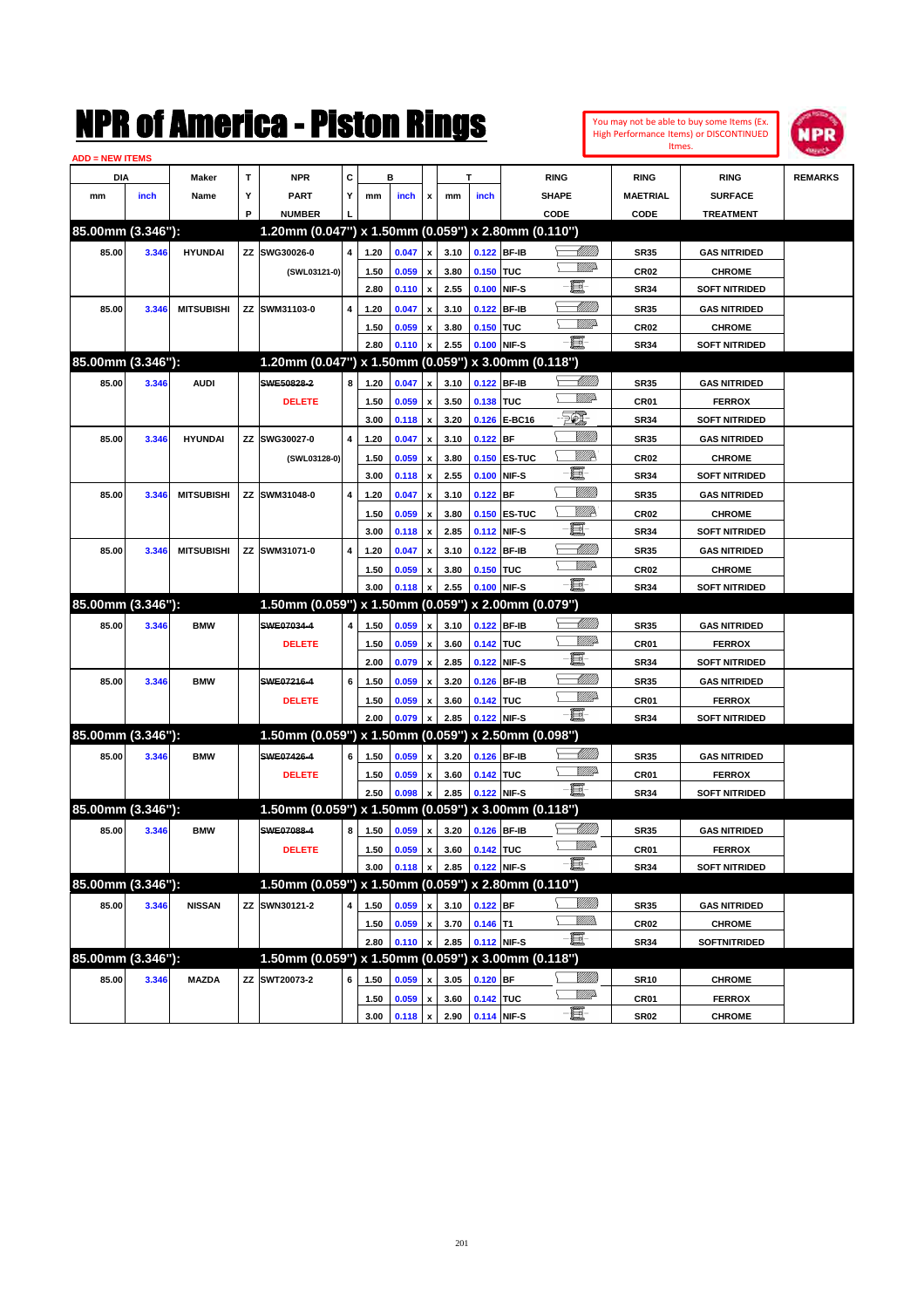#### **ADD = NEW ITEMS**



| DIA               |       | Maker             | т | <b>NPR</b>                                          | С |      | в              |                           |      | т                |             | <b>RING</b>     | <b>RING</b>      | <b>RING</b>          | <b>REMARKS</b> |
|-------------------|-------|-------------------|---|-----------------------------------------------------|---|------|----------------|---------------------------|------|------------------|-------------|-----------------|------------------|----------------------|----------------|
| mm                | inch  | Name              | Υ | <b>PART</b>                                         | Y | mm   | inch           | x                         | mm   | inch             |             | <b>SHAPE</b>    | <b>MAETRIAL</b>  | <b>SURFACE</b>       |                |
|                   |       |                   | P | <b>NUMBER</b>                                       |   |      |                |                           |      |                  |             | CODE            | CODE             | <b>TREATMENT</b>     |                |
| 85.00mm (3.346"): |       |                   |   | 1.50mm (0.059") x 1.50mm (0.059") x 4.00mm (0.157") |   |      |                |                           |      |                  |             |                 |                  |                      |                |
| 85.00             | 3.346 | <b>ISUZU</b>      |   | ZZ SWI10098-4                                       | 4 | 1.50 | 0.059          | $\pmb{\mathsf{x}}$        | 3.50 | $0.138$ BF       |             | <u>Villilli</u> | <b>SR10</b>      | <b>CHROME</b>        |                |
|                   |       |                   |   |                                                     |   | 1.50 | 0.059          | $\boldsymbol{\mathsf{x}}$ | 3.80 | $0.150$ T1       |             | VM).            | CR <sub>02</sub> | <b>CHROME</b>        |                |
|                   |       |                   |   |                                                     |   | 4.00 | 0.157          | $\boldsymbol{\mathsf{x}}$ | 3.25 |                  | 0.128 NIF-S | - E             | <b>SR02</b>      | <b>CHROME</b>        |                |
| 85.00             | 3.346 | <b>HYUNDAI</b>    |   | ZZ SWG30029-0                                       | 4 | 1.50 | 0.059          | x                         | 3.30 | $0.130$ BF       |             | <u>MMM</u>      | <b>SR10</b>      | <b>CHROME</b>        |                |
|                   |       |                   |   | (SWL03167-0)                                        |   | 1.50 | 0.059          | $\boldsymbol{\mathsf{x}}$ | 3.70 | $0.146$ T1       |             | VM)             | CR <sub>02</sub> | <b>CHROME</b>        |                |
|                   |       |                   |   |                                                     |   | 4.00 | 0.157          | $\boldsymbol{\mathsf{x}}$ | 3.15 |                  | 0.124 NIF-S | E               | <b>SR34</b>      | <b>SOFT NITRIDED</b> |                |
| 85.00             | 3.346 | <b>MITSUBISHI</b> |   | SWM31046-0                                          | 4 | 1.50 | 0.059          | $\boldsymbol{\mathsf{x}}$ | 3.30 | $0.130$ BF       |             | <u>VIIII</u>    | <b>SR10</b>      | <b>CHROME</b>        |                |
|                   |       |                   |   | <b>DELETE</b>                                       |   | 1.50 | 0.059          | x                         | 3.80 | $0.150$ T1       |             | VM).<br>Σ       | CR <sub>02</sub> | <b>CHROME</b>        |                |
|                   |       |                   |   |                                                     |   | 4.00 | 0.157          | $\boldsymbol{\mathsf{x}}$ | 3.25 |                  | 0.128 NIF-S | - E             | <b>SR34</b>      | <b>SOFT NITRIDED</b> |                |
| 85.00             | 3.346 | <b>MITSUBISHI</b> |   | ZZ SWM31034-0                                       | 4 | 1.50 | 0.059          | $\boldsymbol{\mathsf{x}}$ | 3.10 | 0.122 BF-M       |             | <u>VIIII</u>    | <b>SR35</b>      | <b>GAS NITRIDED</b>  |                |
|                   |       |                   |   |                                                     |   | 1.50 | 0.059          | $\boldsymbol{\mathsf{x}}$ | 3.80 | $0.150$ T1       |             | VM).            | CR <sub>02</sub> | <b>CHROME</b>        |                |
|                   |       |                   |   |                                                     |   | 4.00 | 0.157          | x                         | 3.20 |                  | 0.126 NIF-S | Ð.              | <b>SR34</b>      | <b>SOFT NITRIDED</b> |                |
| 85.00             | 3.346 | <b>MITSUBISHI</b> |   | SWM31044-0                                          | 4 | 1.50 | 0.059          | $\boldsymbol{\mathsf{x}}$ | 3.50 | $0.138$ BF       |             | <u>VIIII</u>    | <b>SR10</b>      | <b>GAS NITRIDED</b>  |                |
|                   |       |                   |   | <b>DELETE</b>                                       |   | 1.50 | 0.059          | $\boldsymbol{\mathsf{x}}$ | 3.80 | $0.150$ T1       |             | .<br>VMD        | CR <sub>01</sub> | <b>FERROX</b>        |                |
|                   |       |                   |   |                                                     |   | 4.00 | 0.157          | x                         | 3.30 |                  | 0.130 NIF-S | -8              | <b>SR02</b>      | <b>CHROME</b>        |                |
| 85.00             | 3.346 | <b>NISSAN</b>     |   | ZZ SWN30053-2                                       | 4 | 1.50 | 0.059          | x                         | 3.10 | $0.122$ BF       |             | <u>MMM</u>      | <b>SR35</b>      | <b>GAS NITRIDED</b>  |                |
|                   |       |                   |   |                                                     |   | 1.50 | 0.059          | $\boldsymbol{\mathsf{x}}$ | 3.70 | $0.146$ T1       |             | VM)             | CR <sub>02</sub> | <b>CHROME</b>        |                |
|                   |       |                   |   |                                                     |   | 4.00 | 0.157          | x                         | 3.05 |                  | 0.120 NIF-S | - 8             | <b>SR02</b>      | <b>CHROME</b>        |                |
| 85.00             | 3.346 | <b>NISSAN</b>     |   | SWN30061-0                                          | 4 | 1.50 | 0.059          | x                         | 3.45 | $0.136$ T1       |             | .<br>VMD        | CR <sub>01</sub> | <b>FERROX</b>        |                |
|                   |       |                   |   | <b>DELETE</b>                                       |   | 1.50 | 0.059          | $\boldsymbol{\mathsf{x}}$ | 3.90 | $0.154$ T1       |             | VM).            | CR <sub>01</sub> | <b>FERROX</b>        |                |
|                   |       |                   |   |                                                     |   | 4.00 | 0.157          | $\boldsymbol{\mathsf{x}}$ | 3.20 |                  | 0.126 NIF-S | E               | <b>SR02</b>      | <b>CHROME</b>        |                |
| 85.00             | 3.346 | <b>NISSAN</b>     |   | SWN30063-2                                          | 4 | 1.50 | 0.059          | x                         | 3.45 | 0.136 BF         |             | <u>VIIII</u>    | <b>SR10</b>      | <b>CHROME</b>        |                |
|                   |       |                   |   | <b>DELETE</b>                                       |   | 1.50 | 0.059          | x                         | 3.90 | $0.154$ T1       |             | VM).            | CR <sub>02</sub> | <b>CHROME</b>        |                |
|                   |       |                   |   |                                                     |   | 4.00 | 0.157          | x                         | 3.20 |                  | 0.126 NIF-S | E               | <b>SR02</b>      | <b>CHROME</b>        |                |
| 85.00             | 3.346 | <b>NISSAN</b>     |   | ZZ SWN30086-0                                       | 4 | 1.50 | 0.059          | $\boldsymbol{\mathsf{x}}$ | 3.10 | $0.122$ BF       |             | <u>VIIII</u>    | <b>SR35</b>      | <b>GAS NITRIDED</b>  |                |
|                   |       |                   |   |                                                     |   | 1.50 | 0.059          | $\boldsymbol{\mathsf{x}}$ | 3.70 | $0.146$ T1       |             | VM).            | CR <sub>02</sub> | <b>TIN PLATED</b>    |                |
|                   |       |                   |   |                                                     |   | 4.00 | 0.157          | x                         | 3.20 |                  | 0.126 NIF-S | e               | <b>SR02</b>      | <b>CHROME</b>        |                |
| 85.00             | 3.346 | <b>TOYOTA</b>     |   | ZZ SWT10088-4                                       | 4 | 1.50 | 0.059          | $\boldsymbol{\mathsf{x}}$ | 3.50 | $0.138$ BF       |             | <u>VIIII</u>    | <b>SR10</b>      | <b>4 CHROME</b>      |                |
|                   |       |                   |   |                                                     |   | 1.50 | 0.059          | $\boldsymbol{\mathsf{x}}$ | 3.80 | $0.150$ T1       |             | VM).            | CR <sub>01</sub> | <b>FERROX</b>        |                |
|                   |       |                   |   |                                                     |   | 4.00 | 0.157          | x                         | 3.30 |                  | 0.130 NIF-S | - 1             | <b>SR02</b>      | <b>CHROME</b>        |                |
| 85.00             | 3.346 | <b>TOYOTA</b>     |   | ZZ SWT10102-4                                       | 4 | 1.50 | 0.059          | x                         | 3.10 | $0.122$ BF       |             | <u>VIIII</u>    | <b>SR35</b>      | <b>GAS NITRIDED</b>  |                |
|                   |       |                   |   |                                                     |   | 1.50 | 0.059          | $\boldsymbol{\mathsf{x}}$ | 3.80 | $0.150$ T1       |             | VM)             | <b>CR02</b>      | <b>CHROME</b>        |                |
|                   |       |                   |   |                                                     |   | 4.00 | 0.157          | x                         | 3.05 |                  | 0.120 NIF-S | -8              | <b>SR34</b>      | <b>SOFT NITRIDED</b> |                |
| 85.00             | 3.346 | <b>TOYOTA</b>     |   | SXT10059-0                                          | 4 | 1.50 | 0.059 x        |                           | 3.80 | $0.150$ BF       |             | <u>VMM</u>      | <b>CR02</b>      | <b>4 CHROME</b>      |                |
|                   |       |                   |   | <b>DELETE</b>                                       |   | 1.50 | 0.059          | $\boldsymbol{\mathsf{x}}$ | 3.80 | $0.150$ T1       |             | <u>Willib</u>   | CR01             | <b>FERROX</b>        |                |
|                   |       |                   |   |                                                     |   | 4.00 | 0.157 x        |                           | 3.25 |                  | 0.128 NIF-S | -8              | <b>SR02</b>      | <b>CHROME</b>        |                |
| 85.00             | 3.346 | <b>TOYOTA</b>     |   | ZZ SWT10059-0                                       | 4 | 1.50 | 0.059          | $\boldsymbol{\mathsf{x}}$ | 3.30 | $0.130$ BF       |             | <u>VMM</u>      | <b>SR10</b>      | <b>CHROME</b>        |                |
|                   |       |                   |   |                                                     |   | 1.50 | 0.059          | $\pmb{\mathsf{x}}$        | 3.80 | $0.150$ T1       |             | <u>MMs</u>      | CR01             | <b>FERROX</b>        |                |
|                   |       |                   |   |                                                     |   | 4.00 | 0.157          | $\boldsymbol{\mathsf{x}}$ | 3.25 |                  | 0.128 NIF-S | $-\Xi$          | <b>SR02</b>      | <b>CHROME</b>        |                |
| 85.00mm (3.346"): |       |                   |   | 1.50mm (0.059") x 1.75mm (0.069") x 3.00mm (0.118") |   |      |                |                           |      |                  |             |                 |                  |                      |                |
| 85.00             | 3.346 | <b>BMW</b>        |   | SWE07176-4                                          | 6 | 1.50 | 0.059          | $\pmb{\mathsf{x}}$        | 3.20 |                  | 0.126 BF-IB | — Milliddə      | <b>SR35</b>      | <b>GAS NITRIDED</b>  |                |
|                   |       |                   |   | <b>DELETE</b>                                       |   | 1.75 | 0.069          | $\pmb{\mathsf{x}}$        | 3.30 | 0.130 TUC        |             | ৲               | CR01             | <b>FERROX</b>        |                |
|                   |       |                   |   |                                                     |   |      | 3.00 $0.118$ x |                           |      | 2.85 0.112 NIF-S |             | $-\Xi$          | <b>SR02</b>      | <b>CHROME</b>        |                |
|                   |       |                   |   |                                                     |   |      |                |                           |      |                  |             |                 |                  |                      |                |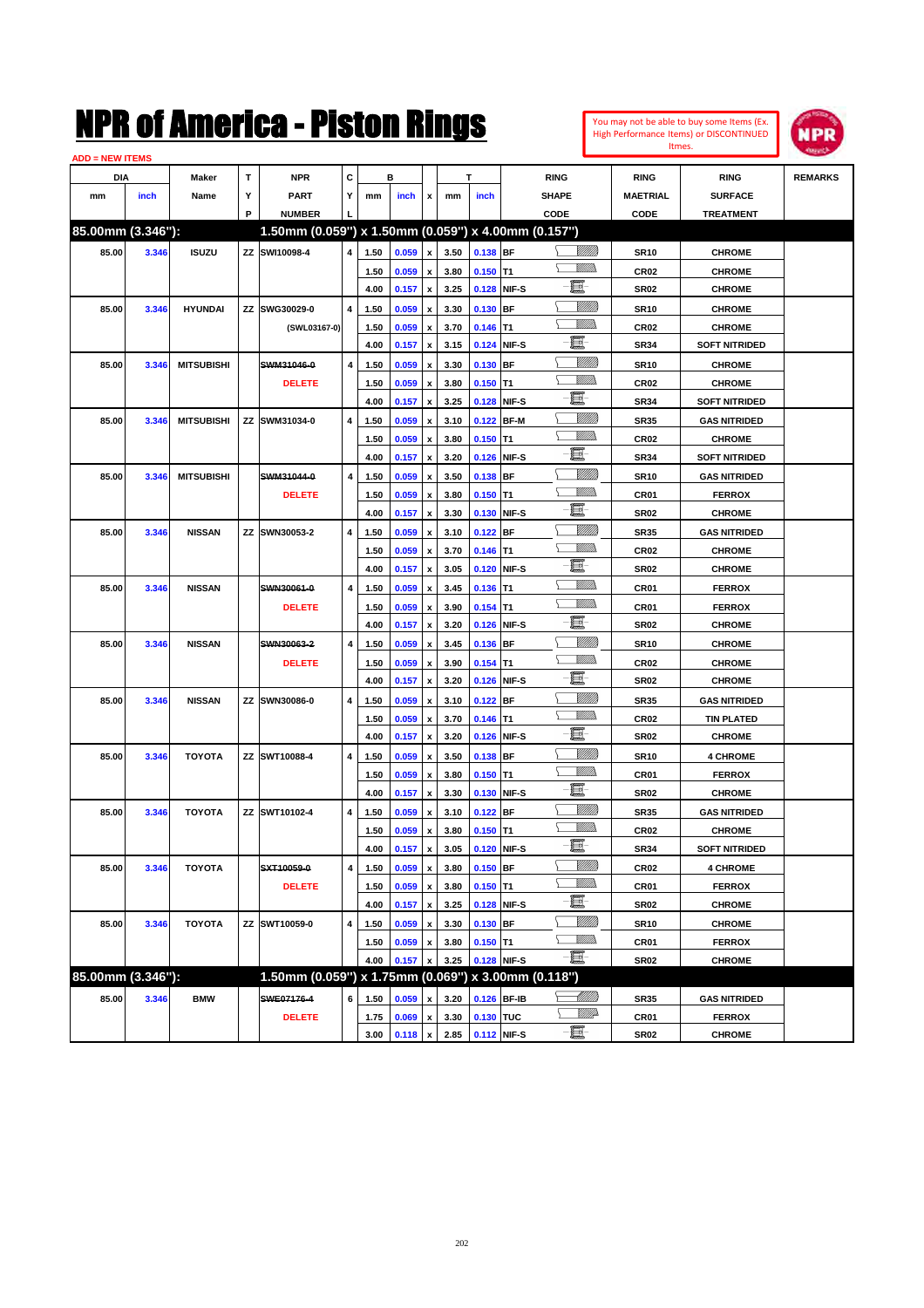| You may not be able to buy some Items (Ex. |
|--------------------------------------------|
| High Performance Items) or DISCONTINUED    |
| Itmes.                                     |



| <b>ADD = NEW ITEMS</b> |       |                   |    |                                                     |                    |              |                |                           |              |                           |              |                                                                      |                  |                                |                |
|------------------------|-------|-------------------|----|-----------------------------------------------------|--------------------|--------------|----------------|---------------------------|--------------|---------------------------|--------------|----------------------------------------------------------------------|------------------|--------------------------------|----------------|
| DIA                    |       | <b>Maker</b>      | T  | <b>NPR</b>                                          | С                  |              | в              |                           |              | т                         |              | <b>RING</b>                                                          | <b>RING</b>      | <b>RING</b>                    | <b>REMARKS</b> |
| mm                     | inch  | Name              | Υ  | <b>PART</b>                                         | Y                  | mm           | inch           | x                         | mm           | inch                      |              | <b>SHAPE</b>                                                         | <b>MAETRIAL</b>  | <b>SURFACE</b>                 |                |
|                        |       |                   | P  | <b>NUMBER</b>                                       |                    |              |                |                           |              |                           |              | CODE                                                                 | CODE             | <b>TREATMENT</b>               |                |
| 85.00mm (3.346"):      |       |                   |    | 1.50mm (0.059") x 2.00mm (0.079") x 4.00mm (0.157") |                    |              |                |                           |              |                           |              |                                                                      |                  |                                |                |
| 85.00                  | 3.346 | <b>BMW</b>        |    | SWE07186-4                                          | 6                  | 1.50         | 0.059          | $\pmb{\mathsf{x}}$        | 3.10         | 0.122 BF-IB               |              | <u>UMB</u>                                                           | <b>SR35</b>      | <b>GAS NITRIDED</b>            |                |
|                        |       |                   |    | <b>DELETE</b>                                       |                    | 2.00         | 0.079          | $\pmb{\mathsf{x}}$        | 3.70         | 0.146 PUC                 |              | <u>VIII</u> Id                                                       | CR01             | <b>FERROX</b>                  |                |
|                        |       |                   |    |                                                     |                    | 4.00         | 0.157          | $\boldsymbol{\mathsf{x}}$ | 3.20         | 0.126 NIF-S               |              | E                                                                    | <b>SR02</b>      | <b>CHROME</b>                  |                |
| 85.00                  | 3.346 | <b>TOYOTA</b>     | ΖZ | SWT10076-4                                          | 4                  | 1.50         | 0.059          | x                         | 3.50         | 0.138 BF                  |              | <u>MMM</u>                                                           | <b>SR10</b>      | <b>CHROME</b>                  |                |
|                        |       |                   |    |                                                     |                    | 2.00         | 0.079          | x                         | 4.00         | $0.157$ T1                |              | <br>Mar                                                              | <b>CR02</b>      | <b>CHROME</b>                  |                |
|                        |       |                   |    |                                                     |                    | 4.00         | 0.157          | X                         | 3.25         | 0.128 NIF-S               |              | -8                                                                   | <b>SR02</b>      | <b>CHROME</b>                  |                |
| 85.00mm (3.346"):      |       |                   |    | 1.75mm (0.069") x 1.75mm (0.069") x 3.00mm (0.118") |                    |              |                |                           |              |                           |              |                                                                      |                  |                                |                |
| 85.00                  | 3.346 | <b>BMW</b>        |    | SWE070712-4                                         | 12                 | 1.75         | 0.069          | $\pmb{\mathsf{x}}$        | 3.20         | 0.126 BF-IB               |              | <u> UMB</u>                                                          | <b>CR10</b>      | <b>CHROME</b>                  |                |
|                        |       |                   |    | <b>DELETE</b>                                       |                    | 1.75         | 0.069          | x                         | 3.30         | 0.130 TUC                 |              | <u>MM</u>                                                            | CR01             | <b>FERROX</b>                  |                |
|                        |       |                   |    |                                                     |                    | 3.00         | 0.118          | x                         | 3.20         | 0.126 NIF-S               |              | E                                                                    | <b>SR02</b>      | <b>CHROME</b>                  |                |
| 85.00                  | 3.346 | <b>AUDI</b>       |    | SWE50568-2                                          | 8                  | 1.75         | 0.069          | x                         | 3.30         | 0.130 BF-IB               |              | MMM                                                                  | <b>CR10</b>      | <b>CHROME</b>                  |                |
|                        |       |                   |    | <b>DELETE</b>                                       |                    | 1.75         | 0.069          |                           | 3.30         | 0.130 TUC                 |              | <u>MM</u>                                                            | CR01             | <b>FERROX</b>                  |                |
|                        |       |                   |    |                                                     |                    | 3.00         |                | x                         | 3.50         |                           | 0.138 E-BC16 | <b>FIL</b>                                                           |                  |                                |                |
| 85.00mm (3.346"):      |       |                   |    | 2.00mm (0.079") x 1.50mm (0.059") x 2.80mm (0.110") |                    |              | 0.118          | $\boldsymbol{\mathsf{x}}$ |              |                           |              |                                                                      | <b>SR34</b>      | <b>SOFT NITRIDED</b>           |                |
|                        |       |                   |    |                                                     |                    |              |                |                           |              |                           |              |                                                                      |                  |                                |                |
| 85.00                  | 3.346 | <b>NISSAN</b>     |    | ZZ SWN30075-2                                       | 4                  | 2.00         | 0.079          | $\pmb{\mathsf{x}}$        | 2.90         | 0.114 BF-IB               |              | <u>UMB</u>                                                           | <b>SR35</b>      | <b>GAS NITRIDED</b>            |                |
|                        |       |                   |    |                                                     |                    | 1.50         | 0.059          | x                         | 3.70         | $0.146$ T1                |              |                                                                      | <b>CR02</b>      | <b>CHROME</b>                  |                |
|                        |       |                   |    |                                                     |                    | 2.80         | 0.110          | $\pmb{\mathsf{x}}$        | 3.00         | 0.118 NIF-S               |              | -8                                                                   | <b>SR02</b>      | <b>CHROME</b>                  |                |
| 85.00mm (3.346"):      |       |                   |    | 2.00mm (0.079") x 1.50mm (0.059") x 4.00mm (0.157") |                    |              |                |                           |              |                           |              |                                                                      |                  |                                |                |
| 85.00                  | 3.346 | <b>NISSAN</b>     | ΖZ | SWN30084-0                                          | 4                  | 2.00         | 0.079          | X                         | 2.90         | 0.114 BF-IB               |              | <u> IMM</u> )                                                        | <b>SR35</b>      | <b>GAS NITRIDED</b>            |                |
|                        |       |                   |    |                                                     |                    | 1.50         | 0.059          | x                         | 3.70         | $0.146$ T1                |              |                                                                      | <b>CR02</b>      | <b>CHROME</b>                  |                |
|                        |       |                   |    |                                                     |                    | 4.00         | 0.157          | X                         | 3.20         | 0.126 NIF-S               |              | $-\Xi$                                                               | <b>SR02</b>      | <b>CHROME</b>                  |                |
| 85.00mm (3.346"):      |       |                   |    | 2.00mm (0.079") x 2.00mm (0.079") x 4.00mm (0.157") |                    |              |                |                           |              |                           |              |                                                                      |                  |                                |                |
| 85.00                  | 3.346 | <b>SUBARU</b>     |    | ZZ SWF20014-0                                       | 4                  | 2.00         | 0.079          | $\pmb{\mathsf{x}}$        | 3.90         | $0.154$ T1                |              |                                                                      | <b>CR02</b>      | <b>CHROME</b>                  |                |
|                        |       |                   |    |                                                     |                    | 2.00         | 0.079          | $\pmb{\mathsf{x}}$        | 3.90         | $0.154$ T1                |              |                                                                      | CR01             | <b>FERROX</b>                  |                |
|                        |       |                   |    |                                                     |                    | 4.00         | 0.157          | $\boldsymbol{\mathsf{x}}$ | 3.30         | 0.130 NIF-S               |              | e                                                                    | <b>SR02</b>      | <b>CHROME</b>                  |                |
| 85.00                  | 3.346 | <b>ISUZU</b>      | ΖZ | SCI10052-4                                          | 4                  | 2.00         | 0.079          | x                         | 4.00         | $0.157$ T1                |              | VMM)                                                                 | CR <sub>02</sub> | <b>UNIFRON</b>                 |                |
|                        |       |                   |    |                                                     |                    | 2.00         | 0.079          | $\pmb{\mathsf{x}}$        | 4.00         |                           | 0.157 ES-TUC | <u>Willik</u>                                                        | CR <sub>02</sub> | <b>UNIFRON</b>                 |                |
|                        |       |                   |    |                                                     |                    | 4.00         | 0.157          | x                         | 4.00         | 0.157                     | BC3          | $\begin{array}{c} \square \ \square \ \square \ \square \end{array}$ | CR <sub>02</sub> | <b>UNIFRON</b>                 |                |
| 85.00                  | 3.346 | <b>ISUZU</b>      | ΖZ | SWI10056-4                                          | 4                  | 2.00         | 0.079          | x                         | 4.00         | $0.157$ T1                |              | UM)                                                                  | <b>CR02</b>      | <b>UNIFRON</b>                 |                |
|                        |       |                   |    |                                                     |                    | 2.00         | 0.079          | $\pmb{\mathsf{x}}$        | 4.00         | $0.157$ T1                |              | UM)                                                                  | CR01             | <b>FERROX</b>                  |                |
|                        |       |                   |    |                                                     |                    | 4.00         | 0.157          | X                         | 3.80         | 0.150                     | NIF-S        | E                                                                    | <b>SR02</b>      | <b>CHROME</b>                  |                |
| 85.00                  | 3.346 | <b>ISUZU</b>      | ΖZ | SWI10087-4                                          | 4                  | 2.00         | 0.079          | x                         | 3.80         | $0.150$ BF                |              | <u>Milli</u>                                                         | CR <sub>02</sub> | <b>CHROME</b>                  |                |
|                        |       |                   |    |                                                     |                    | 2.00         | 0.079          |                           |              | $0.150$ T1                |              | UM)                                                                  | CR <sub>02</sub> | <b>CHROME</b>                  |                |
|                        |       |                   |    |                                                     |                    |              |                | x                         | 3.80         |                           |              |                                                                      |                  |                                |                |
|                        |       |                   |    |                                                     |                    | 4.00         | 0.157          | $\pmb{\mathsf{x}}$        | 3.80         | 0.150 NIF-S               |              | e.                                                                   | <b>SR02</b>      | <b>CHROME</b>                  |                |
| 85.00                  | 3.346 | <b>MITSUBISHI</b> |    | ZZ SWM30074-4                                       | 4                  | 2.00         | 0.079          | x                         | 3.60         | $0.142$ BF                |              | <u>Milli</u>                                                         | <b>CR10</b>      | <b>CHROME</b>                  |                |
|                        |       |                   |    |                                                     |                    |              |                |                           |              |                           |              | <u>Willib</u>                                                        |                  |                                |                |
|                        |       |                   |    |                                                     |                    | 2.00         | 0.079          | $\pmb{\mathsf{x}}$        | 3.70         | $0.146$ T1                |              |                                                                      | <b>CR02</b>      | <b>CHROME</b>                  |                |
|                        |       |                   |    |                                                     |                    | 4.00         | 0.157          | $\pmb{\mathsf{x}}$        | 3.80         | 0.150 NIF-S               |              | E                                                                    | SR02             | <b>CHROME</b>                  |                |
| 85.00                  | 3.346 | <b>MITSUBISHI</b> |    | <b>ZY SWM31013-0</b>                                | $\overline{\bf 4}$ | 2.00         | 0.079          | x                         | 3.60         | $0.142$ BF                |              | <u>Milli</u><br><u>MM)</u>                                           | CR <sub>10</sub> | <b>CHROME</b>                  |                |
|                        |       |                   |    |                                                     |                    | 2.00         | 0.079          | x                         | 3.70         | $0.146$ T1                |              |                                                                      | CR01             | <b>FERROX</b>                  |                |
|                        |       |                   |    |                                                     |                    | 4.00         | 0.157          | $\pmb{\mathsf{x}}$        | 3.25         | 0.128 NIF-S               |              | e.<br><u>Villida</u>                                                 | SR02             | <b>CHROME</b>                  |                |
| 85.00                  | 3.346 | <b>NISSAN</b>     |    | SXN30020-0                                          | 4                  | 2.00         | 0.079          | x                         | 4.20         | $0.165$ T1                |              | <u>Millis</u>                                                        | CR <sub>02</sub> | <b>4 CHROME</b>                |                |
|                        |       |                   |    | <b>DELETE</b>                                       |                    | 2.00         | 0.079          | x                         | 4.20         | $0.165$ T1                |              |                                                                      | CR01             | <b>FERROX</b>                  |                |
|                        |       |                   |    |                                                     |                    | 4.00         | 0.157          | $\pmb{\mathsf{x}}$        | 3.30         | 0.130 NIF-S               |              | e.                                                                   | SR02             | <b>CHROME</b>                  |                |
| 85.00                  | 3.346 | <b>NISSAN</b>     |    | SWN30020-0                                          | 4                  | 2.00         | 0.079          | x                         | 4.20         | $0.165$ T1                |              | <u>Villida</u>                                                       | CR <sub>02</sub> | <b>CHROME</b>                  |                |
|                        |       |                   |    | <b>DELETE</b>                                       |                    | 2.00<br>4.00 | 0.079<br>0.157 | x<br>$\pmb{\mathsf{x}}$   | 4.20<br>3.30 | $0.165$ T1<br>0.130 NIF-S |              | <u>Millis</u><br>E                                                   | CR01<br>SR02     | <b>FERROX</b><br><b>CHROME</b> |                |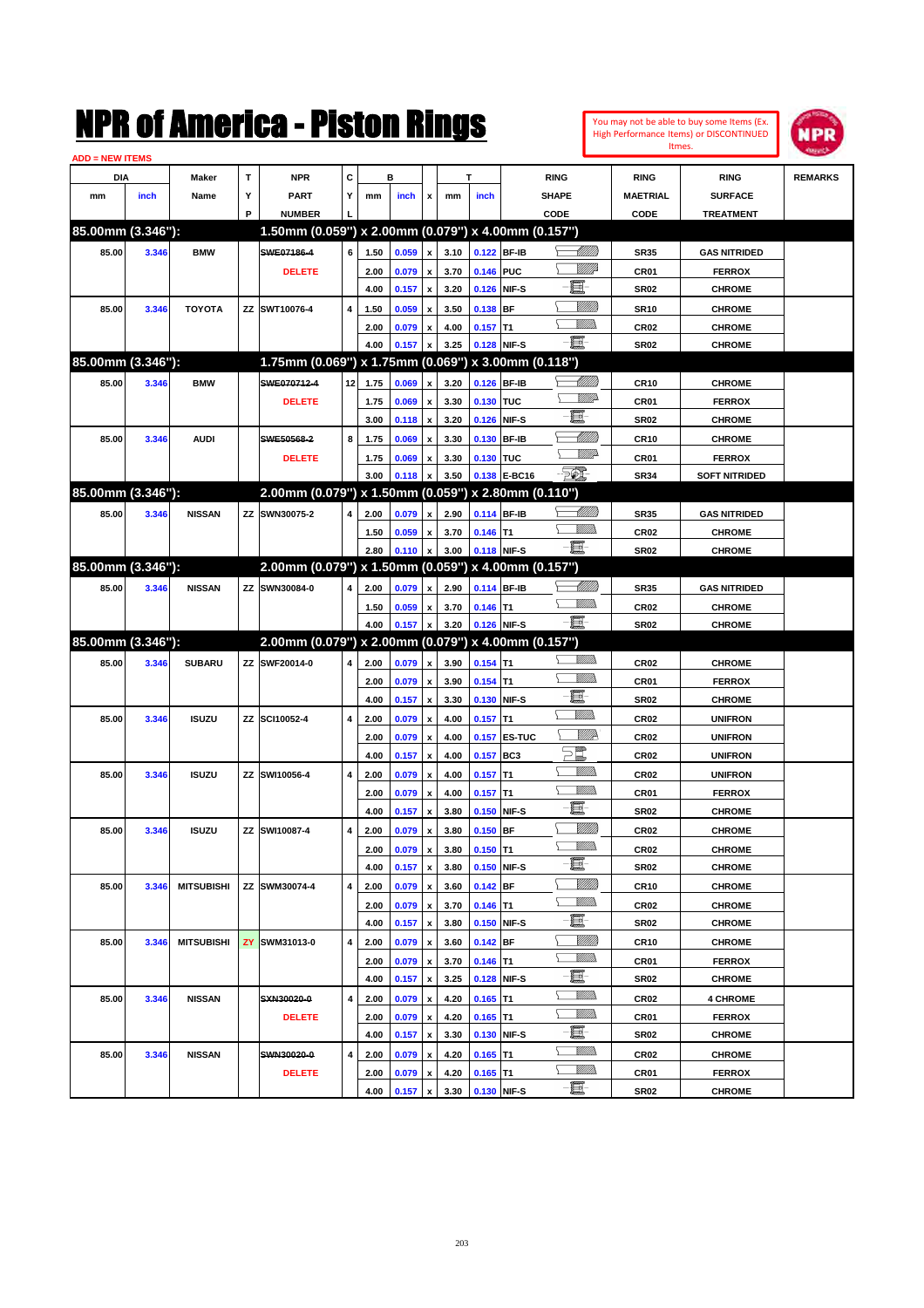#### **ADD = NEW ITEMS**



| <b>D = NEW IIEMS</b> |       |                   |    |                                                     |   |      |       |                    |      |                              |              |                 |                  |                      |                |
|----------------------|-------|-------------------|----|-----------------------------------------------------|---|------|-------|--------------------|------|------------------------------|--------------|-----------------|------------------|----------------------|----------------|
| DIA                  |       | Maker             | T  | <b>NPR</b>                                          | С |      | в     |                    |      |                              |              | <b>RING</b>     | <b>RING</b>      | <b>RING</b>          | <b>REMARKS</b> |
| mm                   | inch  | Name              | Y  | PART                                                | Y | mm   | inch  | x                  | mm   | inch                         |              | <b>SHAPE</b>    | MAETRIAL         | <b>SURFACE</b>       |                |
|                      |       |                   | Р  | <b>NUMBER</b>                                       |   |      |       |                    |      |                              |              | CODE            | CODE             | <b>TREATMENT</b>     |                |
| 85.00                | 3.346 | <b>NISSAN</b>     | ZΧ | SWN30020-0                                          | 4 | 2.00 | 0.079 | $\pmb{\mathsf{x}}$ | 3.05 | $0.120$ BF                   |              | <u>Villida</u>  | <b>SR10</b>      | <b>CHROME</b>        |                |
|                      |       |                   |    |                                                     |   | 2.00 | 0.079 | $\pmb{\mathsf{x}}$ | 4.20 | $0.165$ T1                   |              | <br>Villida     | CR01             | <b>FERROX</b>        |                |
|                      |       |                   |    |                                                     |   | 4.00 | 0.157 | $\pmb{\mathsf{x}}$ | 3.30 | 0.130                        | NIF-S        | e.              | <b>SR02</b>      | <b>CHROME</b>        |                |
| 85.00                | 3.346 | <b>NISSAN</b>     |    | <b>SWN30144-0</b>                                   | 6 | 2.00 | 0.079 | $\pmb{\mathsf{x}}$ | 3.10 | $0.122$ BF                   |              | VIII))          | <b>SR35</b>      | <b>GAS NITRIDED</b>  |                |
|                      |       |                   |    | <b>DELETE</b>                                       |   | 2.00 | 0.079 | $\pmb{\mathsf{x}}$ | 3.50 | 0.138 T1-IC                  |              | <u> MMW</u>     | CR <sub>02</sub> | <b>CHROME</b>        |                |
|                      |       |                   |    |                                                     |   | 4.00 | 0.157 | $\pmb{\mathsf{x}}$ | 4.35 |                              | 0.171 E-BC16 | FO)             | <b>SR34</b>      | SOFT NITRIDED        |                |
| 85.00                | 3.346 | <b>NISSAN</b>     |    | ZZ SWN30048-0                                       | 4 | 2.00 | 0.079 | $\pmb{\mathsf{x}}$ | 3.90 | 0.154 BF                     |              | <u>VIIII)</u>   | CR <sub>02</sub> | <b>CHROME</b>        |                |
|                      |       |                   |    |                                                     |   | 2.00 | 0.079 | $\pmb{\mathsf{x}}$ | 4.20 | $0.165$ T1                   |              | <u>MM)</u>      | CR01             | <b>FERROX</b>        |                |
|                      |       |                   |    |                                                     |   | 4.00 | 0.157 | $\pmb{\mathsf{x}}$ | 3.30 | 0.130                        | NIF-S        | e.              | <b>SR02</b>      | <b>CHROME</b>        |                |
| 85.00                | 3.346 | <b>NISSAN</b>     |    | <b>SWN30050-0</b>                                   | 4 | 2.00 | 0.079 | $\pmb{\mathsf{x}}$ | 3.90 | 0.154 BF                     |              | <u>VIIII)</u>   | <b>CR10</b>      | <b>CHROME</b>        |                |
|                      |       |                   |    | <b>DELETE</b>                                       |   | 2.00 | 0.079 | $\pmb{\mathsf{x}}$ | 4.00 | $0.157$ T1                   |              | <u>MM)</u>      | CR01             | <b>FERROX</b>        |                |
|                      |       |                   |    |                                                     |   | 4.00 | 0.157 | $\pmb{\mathsf{x}}$ | 3.30 | 0.130                        | NIF-S        | e.              | <b>SR02</b>      | <b>CHROME</b>        |                |
| 85.00                | 3.346 | <b>NISSAN</b>     |    | ZZ SWN30081-0                                       | 4 | 2.00 | 0.079 | $\pmb{\mathsf{x}}$ | 2.90 |                              | 0.114 BF-IB  |                 | <b>SR35</b>      | <b>GAS NITRIDED</b>  |                |
|                      |       |                   |    |                                                     |   | 2.00 | 0.079 | $\pmb{\mathsf{x}}$ | 3.70 | $0.146$ T1                   |              | <u>Willib</u>   | CR <sub>02</sub> | <b>CHROME</b>        |                |
|                      |       |                   |    |                                                     |   | 4.00 | 0.157 | $\pmb{\mathsf{x}}$ | 3.25 | 0.128                        | NIF-S        | e.              | <b>SR02</b>      | <b>CHROME</b>        |                |
| 85.00                | 3.346 | <b>TOYOTA</b>     |    | ZZ SXT10067-4                                       | 4 | 2.00 | 0.079 | $\pmb{\mathsf{x}}$ | 4.00 | $0.157$ BF                   |              | <u>VIIII)</u>   | <b>SR10</b>      | <b>4 CHROME</b>      |                |
|                      |       |                   |    |                                                     |   | 2.00 | 0.079 | $\pmb{\mathsf{x}}$ | 4.00 | $0.157$ T1                   |              | <u>MM)</u>      | CR <sub>02</sub> | <b>CHROME</b>        |                |
|                      |       |                   |    |                                                     |   | 4.00 | 0.157 | $\pmb{\mathsf{x}}$ | 3.25 | 0.128                        | NIF-S        | e.              | <b>SR02</b>      | <b>CHROME</b>        |                |
| 85.00                | 3.346 | <b>TOYOTA</b>     |    | ZZ SWT10040-0                                       | 4 | 2.00 | 0.079 | $\pmb{\mathsf{x}}$ | 4.00 | $0.157$ BF                   |              | <u>VIIII)</u>   | CR <sub>02</sub> | <b>CHROME</b>        |                |
|                      |       |                   |    |                                                     |   | 2.00 | 0.079 | $\pmb{\mathsf{x}}$ | 4.00 | $0.157$ T1                   |              | <u>MM)</u>      | CR01             | <b>FERROX</b>        |                |
|                      |       |                   |    |                                                     |   | 4.00 | 0.157 | $\pmb{\mathsf{x}}$ | 3.30 | 0.130                        | NIF-S        | e.              | <b>SR02</b>      | <b>CHROME</b>        |                |
| 85.00                | 3.346 | <b>TOYOTA</b>     |    | SXT10040-0                                          | 4 | 2.00 | 0.079 | $\pmb{\mathsf{x}}$ | 4.00 | $0.157$ BF                   |              | <u>VIIII)</u>   | CR <sub>02</sub> | <b>4 CHROME</b>      |                |
|                      |       |                   |    | <b>DELETE</b>                                       |   | 2.00 | 0.079 | $\pmb{\mathsf{x}}$ | 4.00 | $0.157$ T1                   |              | <u>Willib</u>   | CR01             | <b>FERROX</b>        |                |
|                      |       |                   |    |                                                     |   | 4.00 | 0.157 | $\pmb{\mathsf{x}}$ | 3.30 |                              | 0.130 NIF-S  | -8              | <b>SR02</b>      | <b>CHROME</b>        |                |
| 85.05mm (3.348"):    |       |                   |    | 1.50mm (0.059") x 1.75mm (0.069") x 3.00mm (0.118") |   |      |       |                    |      |                              |              |                 |                  |                      |                |
| 85.05                | 3.348 | <b>FORD</b>       |    | ZZ SWF30002-1                                       | 4 | 1.50 | 0.059 | $\pmb{\mathsf{x}}$ | 3.05 | $0.120$ BF                   |              | <u>VIIII)</u>   | <b>SR10</b>      | <b>CHROME</b>        |                |
|                      |       |                   |    | (SWL03061-1)                                        |   | 1.75 | 0.069 | $\pmb{\mathsf{x}}$ | 3.90 | 0.154 TUC                    |              | <u>WW</u> A     | CR01             | <b>FERROX</b>        |                |
|                      |       |                   |    |                                                     |   | 3.00 | 0.118 | x                  | 3.20 |                              | 0.126 NIF-S  | $-\Xi$          | <b>SR02</b>      | <b>CHROME</b>        |                |
| 85.15mm (3.352"):    |       |                   |    | 1.50mm (0.059") x 1.50mm (0.059") x 3.00mm (0.118") |   |      |       |                    |      |                              |              |                 |                  |                      |                |
| 85.15                | 3.352 | <b>FORD</b>       |    | ZZ SWF30005-1                                       | 4 | 1.50 | 0.059 | $\mathbf x$        | 3.05 | 0.120 BF                     |              | <u>VIII M</u>   | <b>SR10</b>      | <b>CHROME</b>        |                |
|                      |       |                   |    | (SWL03109-1)                                        |   | 1.50 | 0.059 | $\pmb{\mathsf{x}}$ | 3.90 |                              | 0.154 T1-RC  | <u>SMM)</u>     | CR01             | <b>FERROX</b>        |                |
|                      |       |                   |    |                                                     |   | 3.00 | 0.118 | $\mathbf x$        | 3.45 |                              | 0.136 NIF-S  | -8              | <b>SR02</b>      | <b>CHROME</b>        |                |
| 85.15mm (3.352"):    |       |                   |    | 1.50mm (0.059") x 1.75mm (0.069") x 3.00mm (0.118") |   |      |       |                    |      |                              |              |                 |                  |                      |                |
| 85.15                | 3.352 | <b>FORD</b>       |    | ZZ SWF30007-1                                       |   |      |       |                    |      | 4 1.50 0.059 x 3.05 0.120 BF |              | <u>VIIIIn</u>   | <b>SR35</b>      | <b>GAS NITRIDED</b>  |                |
|                      |       |                   |    | (SWL03135-1)                                        |   | 1.75 | 0.069 | $\pmb{\mathsf{x}}$ | 3.80 | 0.128 TUC                    |              | <u>MM</u> A     | CR <sub>01</sub> | <b>FERROX</b>        |                |
|                      |       |                   |    |                                                     |   | 3.00 | 0.118 | $\pmb{\mathsf{x}}$ | 3.25 | 0.122                        | NIF-S        | e.              | <b>SR34</b>      | <b>SOFT NITRIDED</b> |                |
| 85.15                | 3.352 | <b>FORD</b>       |    | ZY SWF30007AM-1                                     | 4 | 1.50 | 0.059 | $\pmb{\mathsf{x}}$ | 3.05 | $0.120$ BF                   |              | <u>VIIII)</u>   | <b>SR10</b>      | <b>CHROME</b>        |                |
|                      |       |                   |    | (SWL03135AM-1)                                      |   | 1.75 | 0.069 | $\pmb{\mathsf{x}}$ | 3.80 | 0.150 TUC                    |              | <u>WW</u> A     | CR01             | <b>FERROX</b>        |                |
|                      |       |                   |    |                                                     |   | 3.00 | 0.118 | x                  | 3.25 |                              | 0.128 NIF-S  | -8              | <b>SR02</b>      | <b>CHROME</b>        |                |
| 85.25mm (3.356"):    |       |                   |    | 1.00mm (0.039") x 1.20mm (0.047") x 2.80mm (0.110") |   |      |       |                    |      |                              |              |                 |                  |                      |                |
| 85.25                |       | 3.356 HI PERFORM  |    | 21-GNH08525                                         | 1 | 1.00 | 0.039 | $\pmb{\mathsf{x}}$ | 3.10 | $0.122$ BF                   |              | <u>Sillilli</u> | SR34             | <b>GAS NITRIDED</b>  |                |
|                      |       |                   |    |                                                     |   | 1.20 | 0.047 | $\mathbf{x}$       | 3.50 | 0.138 TUH                    |              | ₩₩              | CR01             | <b>FERROX</b>        |                |
|                      |       |                   |    |                                                     |   | 2.80 | 0.110 | $\mathbf x$        | 3.10 |                              | 0.122 NIF-H  | 鱱               | <b>SR34</b>      | <b>SOFT NITRIDED</b> |                |
| 85.25mm (3.356"):    |       |                   |    | 1.20mm (0.047") x 1.20mm (0.047") x 2.00mm (0.079") |   |      |       |                    |      |                              |              |                 |                  |                      |                |
| 85.25                | 3.356 | <b>MITSUBISHI</b> |    | ZZ SWM31143-1                                       | 4 | 1.20 | 0.047 | $\pmb{\mathsf{x}}$ | 3.10 | 0.122 BF-IB                  |              |                 | <b>SR34</b>      | <b>GAS NITRIDED</b>  |                |
|                      |       |                   |    |                                                     |   | 1.20 | 0.047 | $\mathbf x$        | 3.50 | 0.138 TUC                    |              | <u>Willi</u> b  | CR01             | <b>FERROX</b>        |                |
|                      |       |                   |    |                                                     |   | 2.00 | 0.079 | $\pmb{\mathsf{x}}$ | 2.30 |                              | 0.091 NIF-H  | $\frac{1}{2}$   | <b>SR02</b>      | <b>CHROME</b>        |                |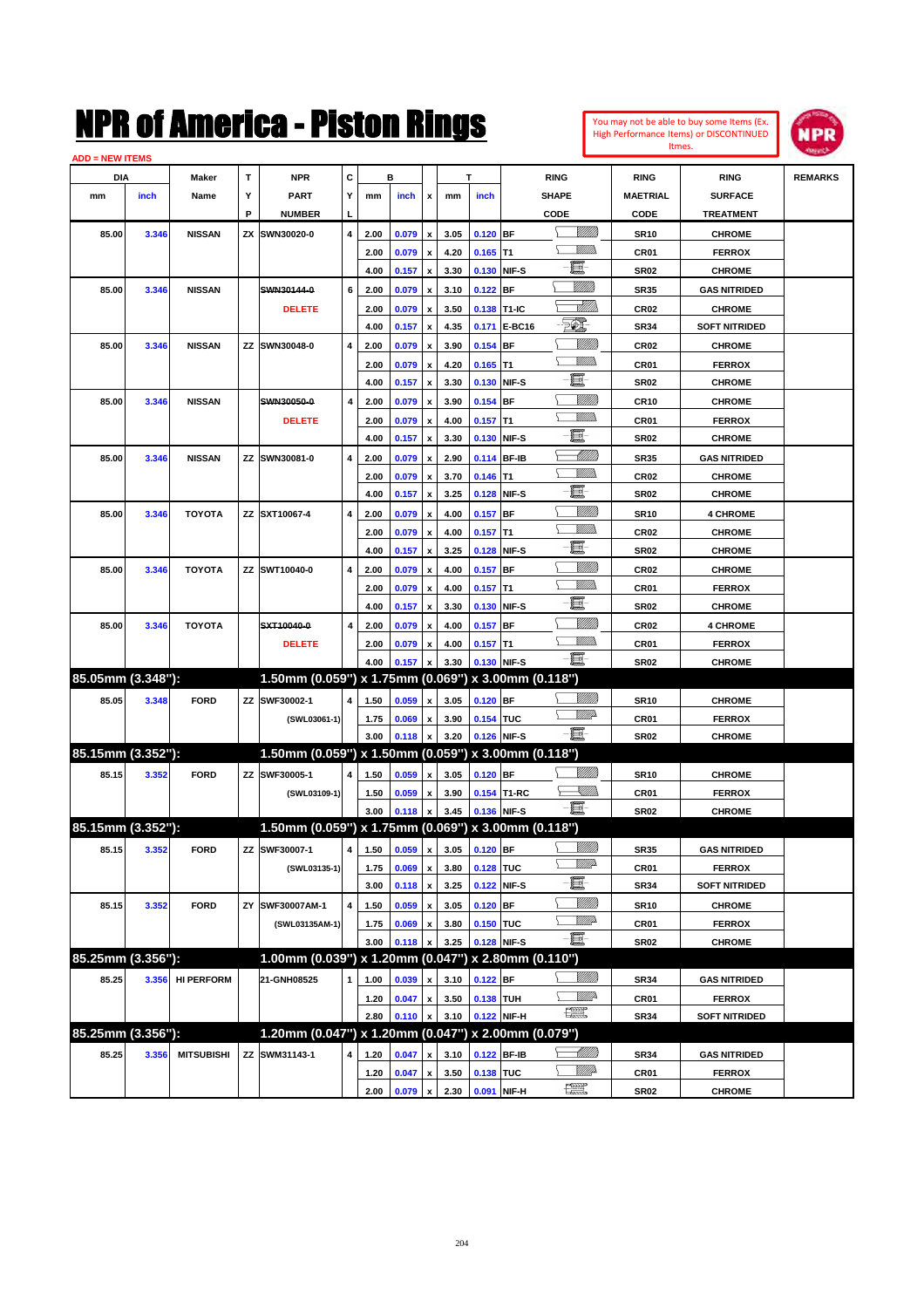| <b>ADD = NEW ITEMS</b> |       |              |   | NMK OI AINCFICA - MISLON KINGS |   |      |                |              |      |                    |                                                     |                |                  | You may not be able to buy some Items (Ex.<br>High Performance Items) or DISCONTINUED<br>Itmes. | WPR            |
|------------------------|-------|--------------|---|--------------------------------|---|------|----------------|--------------|------|--------------------|-----------------------------------------------------|----------------|------------------|-------------------------------------------------------------------------------------------------|----------------|
| DIA                    |       | <b>Maker</b> |   | <b>NPR</b>                     | C |      | в              |              |      |                    | <b>RING</b>                                         |                | <b>RING</b>      | <b>RING</b>                                                                                     | <b>REMARKS</b> |
| mm                     | inch  | Name         |   | <b>PART</b>                    | Y | mm   | <i>inch</i>    |              | mm   | <i>inch</i>        | <b>SHAPE</b>                                        |                | <b>MAETRIAL</b>  | <b>SURFACE</b>                                                                                  |                |
|                        |       |              | Р | <b>NUMBER</b>                  |   |      |                |              |      |                    | CODE                                                |                | CODE             | <b>TREATMENT</b>                                                                                |                |
| 85.25mm (3.356"):      |       |              |   |                                |   |      |                |              |      |                    | 1.20mm (0.047") x 1.20mm (0.047") x 2.80mm (0.110") |                |                  |                                                                                                 |                |
| 85.25                  | 3.356 | <b>HONDA</b> |   | ZZ SWH30367-1                  | 5 | 1.20 | 0.047          | x I          | 3.15 | $0.124$ BF         |                                                     | <u>Villida</u> | <b>SR10</b>      | <b>CHROME</b>                                                                                   |                |
|                        |       |              |   |                                |   | 1.20 | 0.047          | $\mathbf{x}$ | 3.50 | $0.138$ T1         |                                                     | <u>Willib</u>  | CR <sub>01</sub> | <b>FERROX</b>                                                                                   |                |
|                        |       |              |   |                                |   | 2.80 | $0.110 \times$ |              | 2.80 | <b>0.110 NIF-S</b> | e                                                   |                | <b>SR02</b>      | <b>CHROME</b>                                                                                   |                |
|                        |       |              |   |                                |   |      |                |              |      |                    |                                                     |                |                  |                                                                                                 |                |

 $-102$ 1

|                   |       |                   |                                                     |                         | 2.80 | 0.110   | x                         | 2.80       |             | 0.110 NIF-S  | 臝                     | <b>SR02</b>      | <b>CHROME</b>        |  |
|-------------------|-------|-------------------|-----------------------------------------------------|-------------------------|------|---------|---------------------------|------------|-------------|--------------|-----------------------|------------------|----------------------|--|
| 85.25             | 3.356 | <b>HONDA</b>      | ZZ SWH30383-1                                       | 4                       | 1.20 | 0.047   | $\boldsymbol{\mathsf{x}}$ | 3.10       | $0.122$ BF  |              | <u>Milli</u>          | <b>SR10</b>      | <b>CHROME</b>        |  |
|                   |       |                   |                                                     |                         | 1.20 | 0.047   | $\boldsymbol{\mathsf{x}}$ | 3.40       | $0.134$ T1  |              | <br>Militar           | <b>CR02</b>      | <b>CHROME</b>        |  |
|                   |       |                   |                                                     |                         | 2.80 | 0.110   | $\boldsymbol{\mathsf{x}}$ | 2.85       |             | 0.112 NIF-S  | E                     | <b>SR34</b>      | <b>SOFT NITRIDED</b> |  |
| 85.25             | 3.356 | <b>HONDA</b>      | SWH30476-1                                          | $\overline{\mathbf{4}}$ | 1.20 | 0.047   | $\mathbf{x}$              | <b>TBA</b> |             | <b>BF</b>    | <u>MMM</u>            | <b>SR10</b>      | <b>CHROME</b>        |  |
|                   |       |                   |                                                     |                         | 1.20 | 0.047   | x                         | <b>TBA</b> |             | T1           | VM))                  | CR01             | <b>FERROX</b>        |  |
|                   |       |                   |                                                     |                         | 2.80 | 0.110   | $\mathbf x$               | <b>TBA</b> |             | NIF-S        | è                     | <b>SR34</b>      | <b>SOFT NITRIDED</b> |  |
| 85.25mm (3.356"): |       |                   | 1.20mm (0.047") x 1.50mm (0.059") x 2.00mm (0.079") |                         |      |         |                           |            |             |              |                       |                  |                      |  |
| 85.25             | 3.356 | <b>BMW</b>        | SWE073612-1                                         | 12                      | 1.20 | 0.047   | x                         | 3.10       | 0.122 BF-IB |              | <u>UMB</u>            | <b>SR35</b>      | <b>GAS NITRIDED</b>  |  |
|                   |       |                   | <b>DELETE</b>                                       |                         | 1.50 | 0.059   | $\pmb{\mathsf{x}}$        | 3.65       | 0.144 TUC   |              | <u>MM</u> D           | CR <sub>01</sub> | <b>FERROX</b>        |  |
|                   |       |                   |                                                     |                         | 2.00 | 0.079   | $\pmb{\mathsf{x}}$        | 2.85       |             | 0.112 NIF-S  | E.                    | <b>SR34</b>      | <b>SOFT NITRIDED</b> |  |
| 85.25             | 3.356 | <b>AUDI</b>       | SWE50916-3                                          | 6                       | 1.20 | 0.047   | $\boldsymbol{\mathsf{x}}$ | 3.10       | $0.122$ BF  |              | <u>VMM</u>            | <b>SR35</b>      | <b>GAS NITRIDED</b>  |  |
|                   |       |                   | <b>DELETE</b>                                       |                         | 1.50 | 0.059   | $\mathbf{x}$              | 3.50       | 0.138 TUC   |              | <u>WW</u> A           | CR01             | <b>FERROX</b>        |  |
|                   |       |                   |                                                     |                         | 2.00 | 0.079   | $\mathbf{x}$              | 2.80       |             | 0.110 E-BC16 | -501                  | <b>SR34</b>      | <b>SOFT NITRIDED</b> |  |
| 85.25mm (3.356"): |       |                   | 1.20mm (0.047") x 1.50mm (0.059") x 2.80mm (0.110") |                         |      |         |                           |            |             |              |                       |                  |                      |  |
| 85.25             | 3.356 | <b>HYUNDAI</b>    | ZZ SWG30026-1                                       | 4                       | 1.20 | 0.047   | $\pmb{\mathsf{x}}$        | 3.10       | 0.122 BF-IB |              | <u>UMB</u>            | <b>SR35</b>      | <b>GAS NITRIDED</b>  |  |
|                   |       |                   | (SWL03121-1)                                        |                         | 1.50 | 0.059   | x                         | 3.80       | 0.150 TUC   |              | WWA                   | <b>CR02</b>      | <b>CHROME</b>        |  |
|                   |       |                   |                                                     |                         | 2.80 | 0.110   | $\pmb{\mathsf{x}}$        | 2.55       | 0.100 NIF-S |              | E                     | <b>SR34</b>      | <b>SOFT NITRIDED</b> |  |
| 85.25             | 3.356 | <b>MITSUBISHI</b> | ZZ SWM31103-1                                       | $\overline{\mathbf{4}}$ | 1.20 | 0.047   | $\pmb{\mathsf{x}}$        | 3.10       | 0.122 BF-IB |              | <u>UMM</u>            | <b>SR35</b>      | <b>GAS NITRIDED</b>  |  |
|                   |       |                   |                                                     |                         | 1.50 | 0.059   | $\pmb{\mathsf{x}}$        | 3.80       | 0.150 TUC   |              | <b>Willi</b> b        | <b>CR02</b>      | <b>CHROME</b>        |  |
|                   |       |                   |                                                     |                         | 2.80 | 0.110   | $\mathbf{x}$              | 2.55       | 0.100 NIF-S |              | $-\Xi$ -              | <b>SR34</b>      | <b>SOFT NITRIDED</b> |  |
| 85.25mm (3.356"): |       |                   | 1.20mm (0.047") x 1.50mm (0.059") x 3.00mm (0.118") |                         |      |         |                           |            |             |              |                       |                  |                      |  |
| 85.25             | 3.356 | <b>AUDI</b>       | SWE50828-3                                          | 8                       | 1.20 | 0.047   | $\mathbf{x}$              | 3.10       | 0.122 BF-IB |              | -977777<br>⊢          | <b>SR35</b>      | <b>GAS NITRIDED</b>  |  |
|                   |       |                   | <b>DELETE</b>                                       |                         | 1.50 | 0.059   | $\pmb{\mathsf{x}}$        | 3.50       | 0.138 TUC   |              | <u>MWA</u>            | CR01             | <b>FERROX</b>        |  |
|                   |       |                   |                                                     |                         | 3.00 | 0.118   | $\pmb{\mathsf{x}}$        | 3.20       |             | 0.126 E-BC16 | FO)                   | <b>SR34</b>      | <b>SOFT NITRIDED</b> |  |
| 85.25             | 3.356 | <b>MITSUBISHI</b> | ZZ SWG30027-1                                       | $\overline{4}$          | 1.20 | 0.047   | x                         | 3.10       | $0.122$ BF  |              | <u>VIIII</u>          | <b>SR35</b>      | <b>GAS NITRIDED</b>  |  |
|                   |       |                   | (SWL03128-1)                                        |                         | 1.50 | 0.059   | $\pmb{\mathsf{x}}$        | 3.80       |             | 0.150 ES-TUC | <i><u>VIIItte</u></i> | <b>CR02</b>      | <b>CHROME</b>        |  |
|                   |       |                   |                                                     |                         | 3.00 | 0.118   | $\boldsymbol{\mathsf{x}}$ | 2.55       | 0.100 NIF-S |              | E                     | <b>SR34</b>      | <b>SOFT NITRIDED</b> |  |
| 85.25             | 3.356 | <b>MITSUBISHI</b> | ZZ SWM31048-1                                       | 4                       | 1.20 | 0.047   | $\boldsymbol{\mathsf{x}}$ | 3.10       | $0.122$ BF  |              | <u>VMM</u>            | <b>SR35</b>      | <b>GAS NITRIDED</b>  |  |
|                   |       |                   |                                                     |                         | 1.50 | 0.059   | x                         | 3.80       |             | 0.150 ES-TUC | <u>VIIID</u>          | <b>CR02</b>      | <b>CHROME</b>        |  |
|                   |       |                   |                                                     |                         | 3.00 | 0.118   | $\boldsymbol{\mathsf{x}}$ | 2.85       |             | 0.112 NIF-S  | E                     | <b>SR34</b>      | <b>SOFT NITRIDED</b> |  |
| 85.25             | 3.356 | <b>MITSUBISHI</b> | ZZ SWM31071-1                                       | $\overline{\mathbf{4}}$ | 1.20 | 0.047   | $\mathbf{x}$              | 3.10       | 0.122 BF-IB |              | <u> UMM</u>           | <b>SR35</b>      | <b>GAS NITRIDED</b>  |  |
|                   |       |                   |                                                     |                         | 1.50 | 0.059   | x                         | 3.80       | 0.150 TUC   |              | <u>VM)</u>            | <b>CR02</b>      | <b>CHROME</b>        |  |
|                   |       |                   |                                                     |                         | 3.00 | 0.118   | $\mathbf{x}$              | 2.55       | 0.100 NIF-S |              | e et                  | <b>SR34</b>      | <b>SOFT NITRIDED</b> |  |
| 85.25mm (3.356"): |       |                   | 1.50mm (0.059") x 1.50mm (0.059") x 2.80mm (0.110") |                         |      |         |                           |            |             |              |                       |                  |                      |  |
| 85.25             | 3.356 | <b>NISSAN</b>     | ZZ SWN30121-3                                       | 4                       | 1.50 | 0.059   | x                         | 3.10       | $0.122$ BF  |              | <u>MMB</u>            | <b>SR35</b>      | <b>GAS NITRIDED</b>  |  |
|                   |       |                   |                                                     |                         | 1.50 | 0.059   | $\pmb{\mathsf{x}}$        | 3.70       | $0.146$ T1  |              | VM)                   | <b>CR02</b>      | <b>CHROME</b>        |  |
|                   |       |                   |                                                     |                         | 2.80 | 0.110   | $\mathbf{x}$              | 2.85       | 0.112 NIF-S |              | $-\Xi$ -              | <b>SR34</b>      | <b>SOFTNITRIDED</b>  |  |
| 85.25mm (3.356"): |       |                   | 1.50mm (0.059") x 1.50mm (0.059") x 3.00mm (0.118") |                         |      |         |                           |            |             |              |                       |                  |                      |  |
| 85.25             | 3.356 | <b>MAZDA</b>      | ZZ SWT20073-3                                       | 6                       | 1.50 | 0.059   | $\mathbf{x}$              | 3.05       | $0.120$ BF  |              | <u>MMB</u>            | <b>SR10</b>      | <b>CHROME</b>        |  |
|                   |       |                   |                                                     |                         | 1.50 | 0.059   | $\pmb{\mathsf{x}}$        | 3.60       | 0.142 TUC   |              | <u>VMD</u>            | CR01             | <b>FERROX</b>        |  |
|                   |       |                   |                                                     |                         | 3.00 | 0.118 x |                           | 2.90       | 0.114 NIF-S |              | E                     | <b>SR02</b>      | <b>CHROME</b>        |  |
|                   |       |                   |                                                     |                         |      |         |                           |            |             |              |                       |                  |                      |  |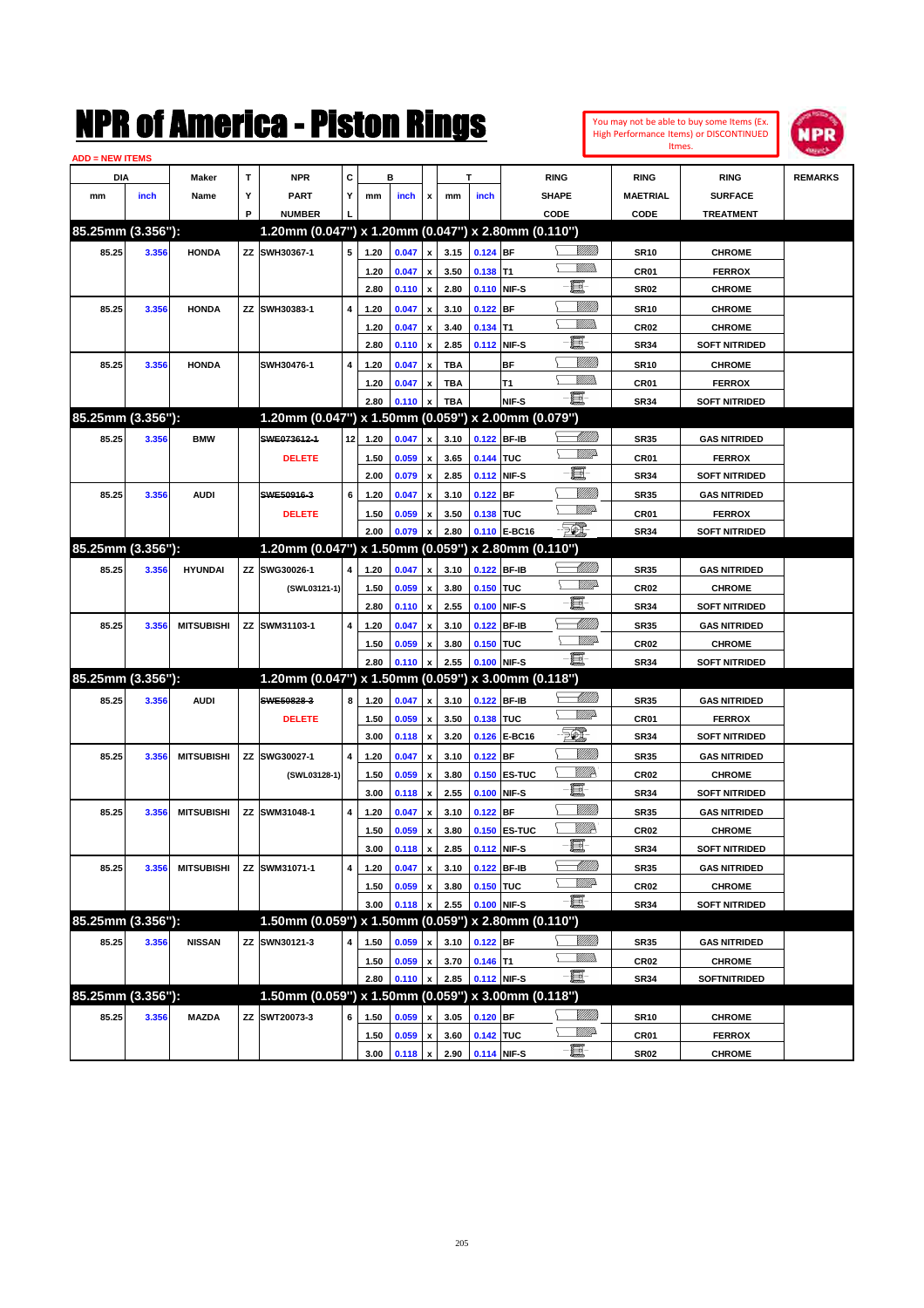

| <b>ADD = NEW ITEMS</b> |       |                   |   |                                                     |   |      |                  |                    |      |                |              |                   |                  |                      |                |
|------------------------|-------|-------------------|---|-----------------------------------------------------|---|------|------------------|--------------------|------|----------------|--------------|-------------------|------------------|----------------------|----------------|
| DIA                    |       | Maker             | T | <b>NPR</b>                                          | C |      | в                |                    |      | T              |              | <b>RING</b>       | <b>RING</b>      | <b>RING</b>          | <b>REMARKS</b> |
| mm                     | inch  | Name              | Υ | <b>PART</b>                                         | Y | mm   | inch             | x                  | mm   | inch           |              | <b>SHAPE</b>      | <b>MAETRIAL</b>  | <b>SURFACE</b>       |                |
|                        |       |                   | P | <b>NUMBER</b>                                       |   |      |                  |                    |      |                |              | CODE              | CODE             | <b>TREATMENT</b>     |                |
| 85.25mm (3.356"):      |       |                   |   | 1.50mm (0.059") x 1.50mm (0.059") x 4.00mm (0.157") |   |      |                  |                    |      |                |              |                   |                  |                      |                |
| 85.25                  | 3.356 | <b>HYUNDAI</b>    |   | ZZ SWG30029-1                                       | 4 | 1.50 | 0.059            | $\pmb{\mathsf{x}}$ | 3.30 | 0.130 BF       |              | <u>Villida</u>    | <b>SR10</b>      | <b>CHROME</b>        |                |
|                        |       |                   |   | (SWL03167-1)                                        |   | 1.50 | 0.059            | $\pmb{\mathsf{x}}$ | 3.70 | $0.146$ T1     |              |                   | <b>CR02</b>      | <b>CHROME</b>        |                |
|                        |       |                   |   |                                                     |   | 4.00 | 0.157            | $\pmb{\mathsf{x}}$ | 3.15 |                | 0.124 NIF-S  | E                 | <b>SR34</b>      | <b>SOFT NITRIDED</b> |                |
| 85.25                  | 3.356 | <b>MITSUBISHI</b> |   | SWM31046-1                                          | 4 | 1.50 | 0.059            | x                  | 3.30 | 0.130 BF       |              | <u>Milli</u>      | <b>SR10</b>      | <b>CHROME</b>        |                |
|                        |       |                   |   | <b>DELETE</b>                                       |   | 1.50 | 0.059            | x                  | 3.80 | $0.150$ T1     |              | .<br>VMD          | CR <sub>02</sub> | <b>CHROME</b>        |                |
|                        |       |                   |   |                                                     |   | 4.00 | 0.157            | $\pmb{\mathsf{x}}$ | 3.25 |                | 0.128 NIF-S  | E                 | <b>SR34</b>      | <b>SOFT NITRIDED</b> |                |
| 85.25                  | 3.356 | <b>MITSUBISHI</b> |   | ZZ SWM31034-1                                       | 4 | 1.50 | 0.059            | x                  | 3.10 |                | 0.122 BF-M   | <u>Milli</u>      | <b>SR35</b>      | <b>GAS NITRIDED</b>  |                |
|                        |       |                   |   |                                                     |   | 1.50 | 0.059            | x                  | 3.80 | $0.150$ T1     |              | .<br>VMD          | <b>CR02</b>      | <b>CHROME</b>        |                |
|                        |       |                   |   |                                                     |   | 4.00 | 0.157            | $\pmb{\mathsf{x}}$ | 3.20 |                | 0.126 NIF-S  | E                 | <b>SR34</b>      | <b>SOFT NITRIDED</b> |                |
| 85.25                  | 3.356 | <b>MITSUBISHI</b> |   | SWM31044-1                                          | 4 | 1.50 | 0.059            | x                  | 3.50 | $0.138$ BF     |              | <u>MMM</u>        | <b>SR10</b>      | <b>GAS NITRIDED</b>  |                |
|                        |       |                   |   | <b>DELETE</b>                                       |   | 1.50 | 0.059            | x                  | 3.80 | $0.150$ T1     |              | .<br>VMD          | CR01             | <b>FERROX</b>        |                |
|                        |       |                   |   |                                                     |   | 4.00 | 0.157            | x                  | 3.30 |                | 0.130 NIF-S  | E                 | <b>SR02</b>      | <b>CHROME</b>        |                |
| 85.25                  | 3.356 | <b>NISSAN</b>     |   | ZZ SWN30053-3                                       | 4 | 1.50 | 0.059            | x                  | 3.10 | $0.122$ BF     |              | <u>MMM</u>        | <b>SR35</b>      | <b>GAS NITRIDED</b>  |                |
|                        |       |                   |   |                                                     |   | 1.50 | 0.059            | x                  | 3.70 | $0.146$ T1     |              | .<br>VMD          | CR <sub>02</sub> | <b>CHROME</b>        |                |
|                        |       |                   |   |                                                     |   | 4.00 | 0.157            | $\pmb{\mathsf{x}}$ | 3.05 |                | 0.120 NIF-S  | E                 | <b>SR02</b>      | <b>CHROME</b>        |                |
| 85.25                  | 3.356 | <b>NISSAN</b>     |   | SWN30061-1                                          | 4 | 1.50 | 0.059            | x                  | 3.45 | $0.136$ T1     |              | <br>Militar       | CR01             | <b>FERROX</b>        |                |
|                        |       |                   |   | <b>DELETE</b>                                       |   | 1.50 | 0.059            | x                  | 3.90 | $0.154$ T1     |              | <br>Militar       | CR01             | <b>FERROX</b>        |                |
|                        |       |                   |   |                                                     |   | 4.00 | 0.157            | x                  | 3.20 |                | 0.126 NIF-S  | t.                | <b>SR02</b>      | <b>CHROME</b>        |                |
| 85.25                  | 3.356 | <b>NISSAN</b>     |   | SWN30063-3                                          | 4 | 1.50 | 0.059            | x                  | 3.45 | 0.136 BF       |              | <u>MMM</u>        | <b>SR10</b>      | <b>CHROME</b>        |                |
|                        |       |                   |   | <b>DELETE</b>                                       |   | 1.50 | 0.059            | x                  | 3.90 | $0.154$ T1     |              | .<br>VMD          | CR <sub>02</sub> | <b>CHROME</b>        |                |
|                        |       |                   |   |                                                     |   | 4.00 | 0.157            | x                  | 3.20 |                | 0.126 NIF-S  | E                 | <b>SR02</b>      | <b>CHROME</b>        |                |
| 85.25                  | 3.356 | <b>NISSAN</b>     |   | ZZ SWN30086-1                                       | 4 | 1.50 | 0.059            | x                  | 3.10 | $0.122$ BF     |              | <u>MMM</u>        | <b>SR35</b>      | <b>GAS NITRIDED</b>  |                |
|                        |       |                   |   |                                                     |   | 1.50 | 0.059            | x                  | 3.70 | $0.146$ T1     |              | .<br>VMD          | CR <sub>02</sub> | <b>TIN PLATED</b>    |                |
|                        |       |                   |   |                                                     |   | 4.00 | 0.157            | $\pmb{\mathsf{x}}$ | 3.20 |                | 0.126 NIF-S  | E                 | <b>SR02</b>      | <b>CHROME</b>        |                |
| 85.25                  | 3.356 | <b>TOYOTA</b>     |   | SXT10059-1                                          | 4 | 1.50 | 0.059            | x                  | 3.80 | $0.150$ BF     |              | <u>MMM</u>        | CR <sub>02</sub> | <b>4 CHROME</b>      |                |
|                        |       |                   |   | <b>DELETE</b>                                       |   | 1.50 | 0.059            | x                  | 3.80 | $0.150$ T1     |              | .<br>VMD          | CR01             | <b>FERROX</b>        |                |
|                        |       |                   |   |                                                     |   | 4.00 | 0.157            | x                  | 3.25 |                | 0.128 NIF-S  | E                 | <b>SR02</b>      | <b>CHROME</b>        |                |
| 85.25                  | 3.356 | <b>TOYOTA</b>     |   | ZZ SWT10059-1                                       | 4 | 1.50 | 0.059            | x                  | 3.30 | 0.130 BF       |              | VIII))            | <b>SR10</b>      | <b>CHROME</b>        |                |
|                        |       |                   |   |                                                     |   | 1.50 | 0.059            | x                  | 3.80 | $0.150$ T1     |              | .<br>VMD          | CR01             | <b>FERROX</b>        |                |
|                        |       |                   |   |                                                     |   | 4.00 | 0.157            | $\pmb{\mathsf{x}}$ | 3.25 |                | 0.128 NIF-S  | -8                | <b>SR02</b>      | <b>CHROME</b>        |                |
| 85.25mm (3.356"):      |       |                   |   | 1.75mm (0.069") x 1.75mm (0.069") x 3.00mm (0.118") |   |      |                  |                    |      |                |              |                   |                  |                      |                |
| 85.25                  | 3.356 | <b>AUDI</b>       |   | SWE50568-3                                          | 8 | 1.75 | 0.069            | $\pmb{\mathsf{x}}$ | 3.30 |                | 0.130 BF-IB  | <u> UMB</u>       | <b>CR10</b>      | <b>CHROME</b>        |                |
|                        |       |                   |   | <b>DELETE</b>                                       |   |      | $1.75$ 0.069 $x$ |                    |      | 3.30 0.130 TUC |              | <u>WW</u>         | CR01             | <b>FERROX</b>        |                |
|                        |       |                   |   |                                                     |   | 3.00 | 0.118            | $\pmb{\mathsf{x}}$ | 3.50 |                | 0.138 E-BC16 | $\mathbb{Z}$      | SR34             | <b>SOFT NITRIDED</b> |                |
| 85.25mm (3.356"):      |       |                   |   | 2.00mm (0.079") x 1.50mm (0.059") x 2.80mm (0.110") |   |      |                  |                    |      |                |              |                   |                  |                      |                |
| 85.25                  | 3.356 | <b>NISSAN</b>     |   | ZZ SWN30075-3                                       | 4 | 2.00 | 0.079            | $\pmb{\mathsf{x}}$ | 2.90 |                | 0.114 BF-IB  | <u> Millito</u>   | <b>SR35</b>      | <b>GAS NITRIDED</b>  |                |
|                        |       |                   |   |                                                     |   | 1.50 | 0.059            | $\pmb{\mathsf{x}}$ | 3.70 | $0.146$ T1     |              | <u>Willib</u>     | CR <sub>02</sub> | <b>CHROME</b>        |                |
|                        |       |                   |   |                                                     |   | 2.80 | 0.110            | $\pmb{\mathsf{x}}$ | 3.00 |                | 0.118 NIF-S  | -買-               | SR02             | <b>CHROME</b>        |                |
| 85.25mm (3.356"):      |       |                   |   | 2.00mm (0.079") x 1.50mm (0.059")                   |   |      |                  |                    |      |                |              | x 4.00mm (0.157") |                  |                      |                |
| 85.25                  | 3.356 | <b>NISSAN</b>     |   | ZZ SWN30084-1                                       | 4 | 2.00 | 0.079            | X                  | 2.90 |                | 0.114 BF-IB  |                   | <b>SR35</b>      | <b>GAS NITRIDED</b>  |                |
|                        |       |                   |   |                                                     |   | 1.50 | 0.059            | x                  | 3.70 | $0.146$ T1     |              | <u>Willib</u>     | <b>CR02</b>      | <b>CHROME</b>        |                |
|                        |       |                   |   |                                                     |   | 4.00 | 0.157            | X                  | 3.20 |                | 0.126 NIF-S  | -8                | <b>SR02</b>      | <b>CHROME</b>        |                |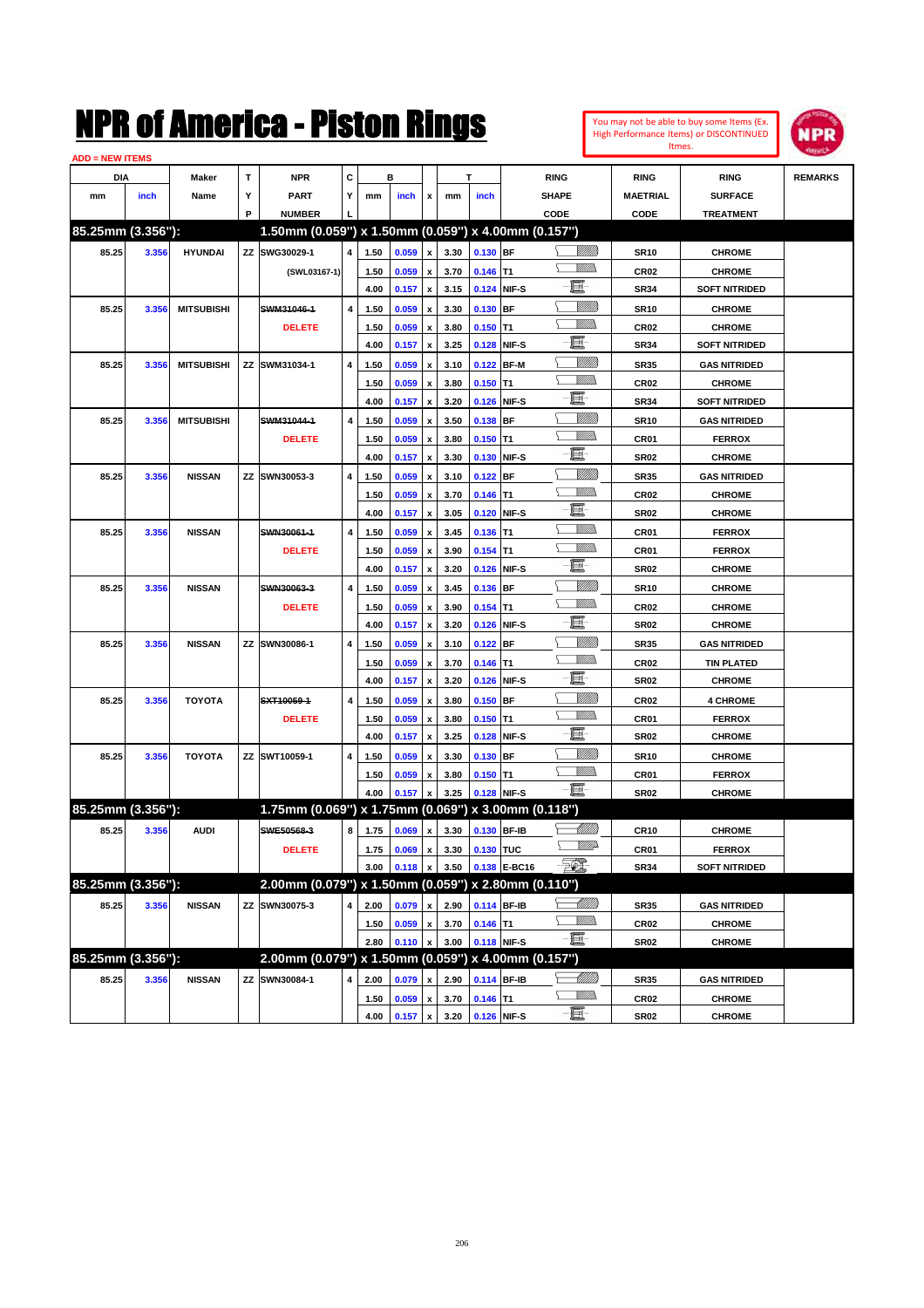#### **ADD = NEW ITEMS**



|                   | NEW HEMS |                   |   |                                                     |           |      |                |                           |      |             |              |                   |                  |                      |                |
|-------------------|----------|-------------------|---|-----------------------------------------------------|-----------|------|----------------|---------------------------|------|-------------|--------------|-------------------|------------------|----------------------|----------------|
| <b>DIA</b>        |          | Maker             | Т | <b>NPR</b>                                          | С         |      | в              |                           |      | т           |              | <b>RING</b>       | <b>RING</b>      | <b>RING</b>          | <b>REMARKS</b> |
| mm                | inch     | Name              | Y | <b>PART</b>                                         | Y         | mm   | inch           | x                         | mm   | inch        |              | <b>SHAPE</b>      | <b>MAETRIAL</b>  | <b>SURFACE</b>       |                |
|                   |          |                   | P | <b>NUMBER</b>                                       |           |      |                |                           |      |             |              | CODE              | CODE             | <b>TREATMENT</b>     |                |
| 85.25mm (3.356"): |          |                   |   | 2.00mm (0.079") x 2.00mm (0.079") x 4.00mm (0.157") |           |      |                |                           |      |             |              |                   |                  |                      |                |
| 85.25             | 3.356    | <b>SUBARU</b>     |   | ZZ SWF20014-1                                       | 4         | 2.00 | 0.079          | $\pmb{\chi}$              | 3.90 | $0.154$ T1  |              | .<br>VMD          | CR <sub>02</sub> | <b>CHROME</b>        |                |
|                   |          |                   |   |                                                     |           | 2.00 | 0.079          | $\pmb{\mathsf{x}}$        | 3.90 | $0.154$ T1  |              | VM)               | CR01             | <b>FERROX</b>        |                |
|                   |          |                   |   |                                                     |           | 4.00 | 0.157          | $\pmb{\mathsf{x}}$        | 3.30 | 0.130 NIF-S |              | $-\Xi$ -          | <b>SR02</b>      | <b>CHROME</b>        |                |
| 85.25             | 3.356    | <b>MITSUBISHI</b> |   | <b>ZY SWM31013-1</b>                                | 4         | 2.00 | 0.079          | $\boldsymbol{\mathsf{x}}$ | 3.60 | $0.142$ BF  |              | <u>Milli</u>      | CR <sub>10</sub> | <b>CHROME</b>        |                |
|                   |          |                   |   |                                                     |           | 2.00 | 0.079          | $\, {\bf x}$              | 3.70 | $0.146$ T1  |              | .<br>VMD          | CR01             | <b>FERROX</b>        |                |
|                   |          |                   |   |                                                     |           | 4.00 | 0.157          | $\pmb{\mathsf{x}}$        | 3.25 | 0.128 NIF-S |              | -8                | <b>SR02</b>      | <b>CHROME</b>        |                |
| 85.25             | 3.356    | <b>NISSAN</b>     |   | SXN30020-1                                          | 4         | 2.00 | 0.079          | $\boldsymbol{\mathsf{x}}$ | 4.20 | $0.165$ T1  |              | VM)               | CR <sub>02</sub> | <b>4 CHROME</b>      |                |
|                   |          |                   |   | <b>DELETE</b>                                       |           | 2.00 | 0.079          | x                         | 4.20 | $0.165$ T1  |              | .<br>VMD          | CR01             | <b>FERROX</b>        |                |
|                   |          |                   |   |                                                     |           | 4.00 | 0.157          | $\pmb{\mathsf{x}}$        | 3.30 | 0.130 NIF-S |              | -8                | <b>SR02</b>      | <b>CHROME</b>        |                |
| 85.25             | 3.356    | <b>NISSAN</b>     |   | SWN30020-1                                          | 4         | 2.00 | 0.079          | x                         | 4.20 | $0.165$ T1  |              | VM)               | CR <sub>02</sub> | <b>CHROME</b>        |                |
|                   |          |                   |   | <b>DELETE</b>                                       |           | 2.00 | 0.079          | x                         | 4.20 | $0.165$ T1  |              | VM)               | CR01             | <b>FERROX</b>        |                |
|                   |          |                   |   |                                                     |           | 4.00 | 0.157          | $\pmb{\mathsf{x}}$        | 3.30 | 0.130 NIF-S |              | -8                | <b>SR02</b>      | <b>CHROME</b>        |                |
| 85.25             | 3.356    | <b>NISSAN</b>     |   | ZX SWN30020-1                                       | 4         | 2.00 | 0.079          | $\pmb{\mathsf{x}}$        | 3.05 | $0.120$ BF  |              | <u>MMM</u>        | <b>SR10</b>      | <b>CHROME</b>        |                |
|                   |          |                   |   |                                                     |           | 2.00 | 0.079          | x                         | 4.20 | $0.165$ T1  |              | VM)               | CR01             | <b>FERROX</b>        |                |
|                   |          |                   |   |                                                     |           | 4.00 | 0.157          | $\pmb{\mathsf{x}}$        | 3.30 | 0.130 NIF-S |              | e                 | <b>SR02</b>      | <b>CHROME</b>        |                |
| 85.25             | 3.356    | <b>NISSAN</b>     |   | SWN30144-1                                          | 6         | 2.00 | 0.079          | x                         | 3.10 | $0.122$ BF  |              | <u>Milli</u> k    | <b>SR35</b>      | <b>GAS NITRIDED</b>  |                |
|                   |          |                   |   | <b>DELETE</b>                                       |           | 2.00 | 0.079          | x                         | 3.50 | 0.138 T1-IC |              | <u> Milli</u>     | CR <sub>02</sub> | <b>CHROME</b>        |                |
|                   |          |                   |   |                                                     |           | 4.00 | 0.157          | $\pmb{\mathsf{x}}$        | 4.35 |             | 0.171 E-BC16 | E.                | <b>SR34</b>      | <b>SOFT NITRIDED</b> |                |
| 85.25             | 3.356    | <b>NISSAN</b>     |   | ZZ SWN30048-1                                       | 4         | 2.00 | 0.079          | x                         | 3.90 | $0.154$ BF  |              | <u>Milli</u>      | CR <sub>02</sub> | <b>CHROME</b>        |                |
|                   |          |                   |   |                                                     |           | 2.00 | 0.079          | $\boldsymbol{\mathsf{x}}$ | 4.20 | $0.165$ T1  |              | .<br>VMD          | CR01             | <b>FERROX</b>        |                |
|                   |          |                   |   |                                                     |           | 4.00 | 0.157          | $\boldsymbol{\mathsf{x}}$ | 3.30 | 0.130 NIF-S |              | e                 | <b>SR02</b>      | <b>CHROME</b>        |                |
| 85.25             | 3.356    | <b>NISSAN</b>     |   | SWN30050-1                                          | 4         | 2.00 | 0.079          | x                         | 3.90 | $0.154$ BF  |              | <u>Milli</u>      | <b>CR10</b>      | <b>CHROME</b>        |                |
|                   |          |                   |   | <b>DELETE</b>                                       |           | 2.00 | 0.079          | $\boldsymbol{\mathsf{x}}$ | 4.00 | $0.157$ T1  |              | .<br>VMD          | CR01             | <b>FERROX</b>        |                |
|                   |          |                   |   |                                                     |           | 4.00 | 0.157          | x                         | 3.30 | 0.130 NIF-S |              | e.                | <b>SR02</b>      | <b>CHROME</b>        |                |
| 85.25             | 3.356    | <b>NISSAN</b>     |   | ZZ SWN30081-1                                       | 4         | 2.00 | 0.079          | x                         | 2.90 |             | 0.114 BF-IB  | <u> Milli</u> lli | <b>SR35</b>      | <b>GAS NITRIDED</b>  |                |
|                   |          |                   |   |                                                     |           | 2.00 | 0.079          | $\, {\bf x}$              | 3.70 | $0.146$ T1  |              | <br>Militar       | CR <sub>02</sub> | <b>CHROME</b>        |                |
|                   |          |                   |   |                                                     |           | 4.00 | 0.157          | $\boldsymbol{\mathsf{x}}$ | 3.25 | 0.128 NIF-S |              | e                 | <b>SR02</b>      | <b>CHROME</b>        |                |
| 85.25             | 3.356    | <b>TOYOTA</b>     |   | ZZ SWT10040-1                                       | 4         | 2.00 | 0.079          | x                         | 4.00 | $0.157$ BF  |              | <u>Milli</u>      | CR <sub>02</sub> | <b>CHROME</b>        |                |
|                   |          |                   |   |                                                     |           | 2.00 | 0.079          | $\, {\bf x}$              | 4.00 | $0.157$ T1  |              | .<br>VMD          | CR01             | <b>FERROX</b>        |                |
|                   |          |                   |   |                                                     |           | 4.00 | 0.157          | $\pmb{\mathsf{x}}$        | 3.30 | 0.130 NIF-S |              | e                 | <b>SR02</b>      | <b>CHROME</b>        |                |
| 85.25             | 3.356    | <b>TOYOTA</b>     |   | SXT10040-1                                          | 4         | 2.00 | 0.079          | x                         | 4.00 | $0.157$ BF  |              | <u>Milli</u>      | CR <sub>02</sub> | <b>4 CHROME</b>      |                |
|                   |          |                   |   | <b>DELETE</b>                                       |           | 2.00 | 0.079          | $\boldsymbol{\mathsf{x}}$ | 4.00 | $0.157$ T1  |              | <br>Militar       | CR01             | <b>FERROX</b>        |                |
|                   |          |                   |   |                                                     |           | 4.00 | 0.157          | $\pmb{\mathsf{x}}$        | 3.30 | 0.130 NIF-S |              | -8                | <b>SR02</b>      | <b>CHROME</b>        |                |
| 85.30mm (3.358"): |          |                   |   | 1.50mm (0.059") x 1.75mm (0.069") x 3.00mm (0.118") |           |      |                |                           |      |             |              |                   |                  |                      |                |
| 85.30             | 3.358    | <b>FORD</b>       |   | ZZ SWF30002-2                                       | 4         | 1.50 | 0.059 x        |                           | 3.05 | $0.120$ BF  |              | <u>VMM)</u>       | <b>SR10</b>      | <b>CHROME</b>        |                |
|                   |          |                   |   | (SWL03061-2)                                        |           | 1.75 | 0.069 x        |                           | 3.90 | 0.154 TUC   |              | <u>Willi</u> b    | CR01             | <b>FERROX</b>        |                |
|                   |          |                   |   |                                                     |           | 3.00 | $0.118 \times$ |                           | 3.20 | 0.126 NIF-S |              | $-\frac{1}{2}$    | <b>SR02</b>      | <b>CHROME</b>        |                |
| 85.40mm (3.352"): |          |                   |   | 1.50mm (0.059") x 1.50mm (0.059") x 3.00mm (0.118") |           |      |                |                           |      |             |              |                   |                  |                      |                |
| 85.40             | 3.362    | <b>FORD</b>       |   | ZZ SWF30005-2                                       | $\pmb{4}$ | 1.50 | 0.059          | $\pmb{\mathsf{x}}$        | 3.05 | $0.120$ BF  |              | <u>VMMs</u>       | <b>SR10</b>      | <b>CHROME</b>        |                |
|                   |          |                   |   | (SWL03109-2)                                        |           | 1.50 | 0.059          | $\pmb{\mathsf{x}}$        | 3.90 |             | 0.154 T1-RC  | <u>X</u> MM)      | CR01             | <b>FERROX</b>        |                |
|                   |          |                   |   |                                                     |           | 3.00 | 0.118          | $\pmb{\mathsf{x}}$        | 3.45 | 0.136 NIF-S |              | $-\Xi$ -          | <b>SR02</b>      | <b>CHROME</b>        |                |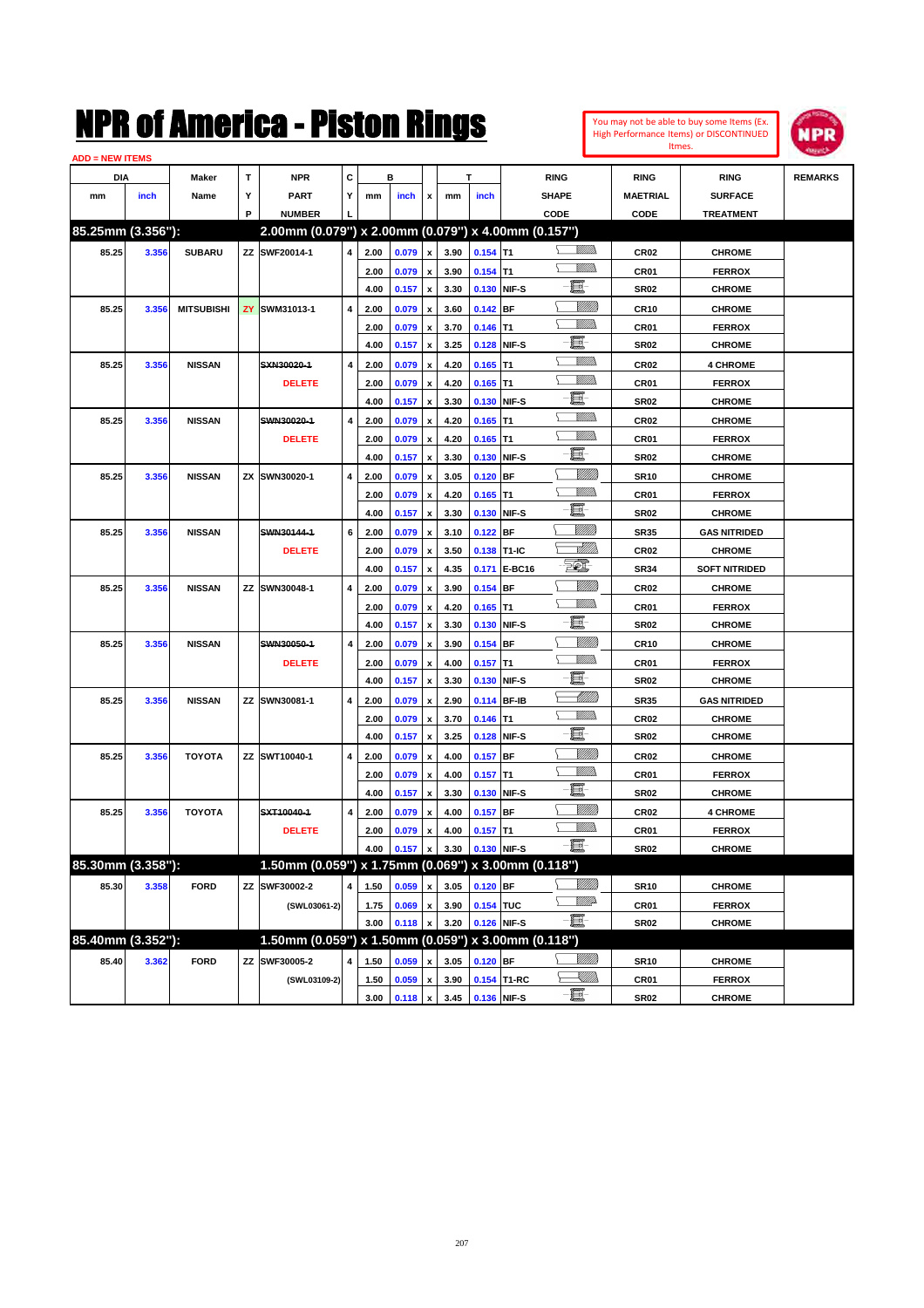

| <b>ADD = NEW ITEMS</b> |       |                   |    |                                                     |    |      |       |                    |            |             |              |                |                  |                      |                |
|------------------------|-------|-------------------|----|-----------------------------------------------------|----|------|-------|--------------------|------------|-------------|--------------|----------------|------------------|----------------------|----------------|
| <b>DIA</b>             |       | <b>Maker</b>      | т  | <b>NPR</b>                                          | С  |      | в     |                    |            | т           |              | <b>RING</b>    | <b>RING</b>      | <b>RING</b>          | <b>REMARKS</b> |
| mm                     | inch  | Name              | Υ  | <b>PART</b>                                         | Y  | mm   | inch  | x                  | mm         | inch        |              | <b>SHAPE</b>   | <b>MAETRIAL</b>  | <b>SURFACE</b>       |                |
|                        |       |                   | P  | <b>NUMBER</b>                                       |    |      |       |                    |            |             |              | CODE           | <b>CODE</b>      | <b>TREATMENT</b>     |                |
| 85.40mm (3.352"):      |       |                   |    | 1.50mm (0.059") x 1.75mm (0.069") x 3.00mm (0.118") |    |      |       |                    |            |             |              |                |                  |                      |                |
| 85.40                  | 3.362 | <b>FORD</b>       | ZZ | SWF30007-2                                          | 4  | 1.50 | 0.059 | $\pmb{\mathsf{x}}$ | 3.05       | $0.120$ BF  |              | <u> UMB</u>    | <b>SR35</b>      | <b>GAS NITRIDED</b>  |                |
|                        |       |                   |    | (SWL03135-2)                                        |    | 1.75 | 0.069 | x                  | 3.80       | 0.128 TUC   |              | <u>MMP</u>     | CR <sub>01</sub> | <b>FERROX</b>        |                |
|                        |       |                   |    |                                                     |    | 3.00 | 0.118 | x                  | 3.25       | 0.122 NIF-S |              | e              | <b>SR34</b>      | <b>SOFT NITRIDED</b> |                |
| 85.40                  | 3.362 | <b>FORD</b>       | ZY | SWF30007AM-2                                        | 4  | 1.50 | 0.059 |                    | 3.05       | $0.120$ BF  |              | <u>Milli</u> k | <b>SR10</b>      | <b>CHROME</b>        |                |
|                        |       |                   |    | (SWL03135AM-2)                                      |    | 1.75 | 0.069 | x                  | 3.80       | 0.150 TUC   |              | <u>VM</u> D    | CR <sub>01</sub> | <b>FERROX</b>        |                |
|                        |       |                   |    |                                                     |    | 3.00 | 0.118 |                    | 3.25       | 0.128 NIF-S |              | -日             | SR <sub>02</sub> | <b>CHROME</b>        |                |
| 85.50mm (3.366"):      |       |                   |    | 1.00mm (0.039") x 1.20mm (0.047") x 2.80mm (0.110") |    |      |       |                    |            |             |              |                |                  |                      |                |
| 85.50                  | 3.366 | <b>HI PERFORM</b> |    | XC3366                                              | 1  | 1.00 | 0.039 | x                  | 3.20       | $0.126$ BF  |              | <u>Villida</u> | <b>SR10</b>      | <b>CHROME</b>        |                |
|                        |       |                   |    |                                                     |    | 1.20 | 0.047 | x                  | 3.50       | $0.138$ T1  |              | UM)            | CR <sub>01</sub> | <b>FERROX</b>        |                |
|                        |       |                   |    |                                                     |    | 2.80 | 0.110 | x                  | 3.15       | 0.124 NIF-S |              | e              | <b>SR02</b>      | <b>CHROME</b>        |                |
| 85.50                  | 3.366 | <b>HI PERFORM</b> |    | 21-GNH08550                                         | 1  | 1.00 | 0.039 |                    | 3.10       | $0.122$ BF  |              | VIIII)         | <b>SR34</b>      | <b>GAS NITRIDED</b>  |                |
|                        |       |                   |    |                                                     |    | 1.20 | 0.047 | x                  | 3.50       | 0.138 TUH   |              | <u>Mille</u>   | CR <sub>01</sub> | <b>FERROX</b>        |                |
|                        |       |                   |    |                                                     |    | 2.80 | 0.110 |                    | 3.10       |             | 0.122 NIF-H  | 鱱              | <b>SR34</b>      | <b>SOFT NITRIDED</b> |                |
| 85.50mm (3.366"):      |       |                   |    | 1.20mm (0.047") x 1.20mm (0.047") x 2.00mm (0.079") |    |      |       |                    |            |             |              |                |                  |                      |                |
| 85.50                  | 3.366 | <b>HI PERFORM</b> |    | 21-PVH08550                                         | 1  | 1.20 | 0.047 | x                  | 2.95       | 0.116 BF    |              | <u>Villida</u> | <b>SR35</b>      | $GN + PVD$           |                |
|                        |       |                   |    |                                                     |    | 1.20 | 0.047 | x                  | 2.90       | 0.114 TUH   |              | ₩₩             | SR <sub>08</sub> | <b>FERROX</b>        |                |
|                        |       |                   |    |                                                     |    | 2.00 | 0.079 | x                  | 3.05       |             | 0.120 NIF-H  | 鱱              | <b>SR34</b>      | <b>SOFT NITRIDED</b> |                |
| 85.50                  | 3.366 | <b>MITSUBISHI</b> |    | ZZ SWM31143-2                                       | 4  | 1.20 | 0.047 |                    | 3.10       | 0.122       | <b>BF-IB</b> | MMB            | <b>SR34</b>      | <b>GAS NITRIDED</b>  |                |
|                        |       |                   |    |                                                     |    | 1.20 | 0.047 | x                  | 3.50       | 0.138 TUC   |              | <u>VIIItä</u>  | CR <sub>01</sub> | <b>FERROX</b>        |                |
|                        |       |                   |    |                                                     |    | 2.00 | 0.079 |                    | 2.30       | 0.091       | NIF-H        | $\frac{1}{2}$  | SR <sub>02</sub> | <b>CHROME</b>        |                |
| 85.50mm (3.366"):      |       |                   |    | 1.20mm (0.047") x 1.20mm (0.047") x 2.80mm (0.110") |    |      |       |                    |            |             |              |                |                  |                      |                |
| 85.50                  | 3.366 | <b>HONDA</b>      |    | ZZ SWH30367-2                                       | 5  | 1.20 | 0.047 | x                  | 3.15       | 0.124 BF    |              | <u>Villida</u> | <b>SR10</b>      | <b>CHROME</b>        |                |
|                        |       |                   |    |                                                     |    | 1.20 | 0.047 | x                  | 3.50       | $0.138$ T1  |              |                | CR <sub>01</sub> | <b>FERROX</b>        |                |
|                        |       |                   |    |                                                     |    |      |       |                    |            |             |              |                |                  |                      |                |
|                        |       |                   |    |                                                     |    | 2.80 | 0.110 | $\pmb{\mathsf{x}}$ | 2.80       | 0.110 NIF-S |              | e              | <b>SR02</b>      | <b>CHROME</b>        |                |
| 85.50                  | 3.366 | <b>HONDA</b>      |    | ZZ SWH30383-2                                       | 4  | 1.20 | 0.047 | x                  | 3.10       | $0.122$ BF  |              | <u>Milli</u>   | <b>SR10</b>      | <b>CHROME</b>        |                |
|                        |       |                   |    |                                                     |    | 1.20 | 0.047 | x                  | 3.40       | $0.134$ T1  |              | .<br>VMD       | <b>CR02</b>      | <b>CHROME</b>        |                |
|                        |       |                   |    |                                                     |    | 2.80 | 0.110 | $\pmb{\mathsf{x}}$ | 2.85       | 0.112 NIF-S |              | e              | <b>SR34</b>      | <b>SOFT NITRIDED</b> |                |
| 85.50                  | 3.366 | <b>HONDA</b>      |    | SWH30476-2                                          | 4  | 1.20 | 0.047 |                    | <b>TBA</b> |             | <b>BF</b>    | VIII))         | <b>SR10</b>      | <b>CHROME</b>        |                |
|                        |       |                   |    |                                                     |    | 1.20 | 0.047 |                    | TBA        |             | Т1           | .<br>VMD       | CR <sub>01</sub> | <b>FERROX</b>        |                |
|                        |       |                   |    |                                                     |    | 2.80 | 0.110 |                    | <b>TBA</b> |             | NIF-S        | -日             | <b>SR34</b>      | <b>SOFT NITRIDED</b> |                |
| 85.50mm (3.366"):      |       |                   |    | 1.20mm (0.047") x 1.50mm (0.059") x 2.00mm (0.079") |    |      |       |                    |            |             |              |                |                  |                      |                |
| 85.50                  | 3.366 | <b>BMW</b>        |    | SWE073612-2                                         | 12 | 1.20 | 0.047 | x                  | 3.10       | 0.122 BF-IB |              | <u> UMB</u>    | <b>SR35</b>      | <b>GAS NITRIDED</b>  |                |
|                        |       |                   |    | <b>DELETE</b>                                       |    | 1.50 | 0.059 | $\pmb{\mathsf{x}}$ | 3.65       | 0.144 TUC   |              | <u>VMD</u>     | CR01             | <b>FERROX</b>        |                |
|                        |       |                   |    |                                                     |    | 2.00 | 0.079 | $\pmb{\mathsf{x}}$ | 2.85       |             | 0.112 NIF-S  | e de           | <b>SR34</b>      | <b>SOFT NITRIDED</b> |                |
| 85.50                  | 3.366 | <b>AUDI</b>       |    | SWE50916-4                                          | 6  | 1.20 | 0.047 | x                  | 3.10       | $0.122$ BF  |              | <u>Milli</u> h | SR35             | <b>GAS NITRIDED</b>  |                |
|                        |       |                   |    | <b>DELETE</b>                                       |    | 1.50 | 0.059 | x                  | 3.50       | 0.138 TUC   |              | <u>VM</u> A    | CR01             | <b>FERROX</b>        |                |
|                        |       |                   |    |                                                     |    | 2.00 | 0.079 |                    | 2.80       |             | 0.110 E-BC16 | EO)            | SR34             | <b>SOFT NITRIDED</b> |                |
| 85.50mm (3.366"):      |       |                   |    | 1.20mm (0.047") x 1.50mm (0.059") x 2.80mm (0.110") |    |      |       |                    |            |             |              |                |                  |                      |                |
| 85.50                  | 3.366 | <b>HYUNDAI</b>    |    | ZZ SWG30026-2                                       | 4  | 1.20 | 0.047 | x                  | 3.10       | 0.122 BF-IB |              | <u>-1777)</u>  | SR35             | <b>GAS NITRIDED</b>  |                |
|                        |       |                   |    | (SWL03121-2)                                        |    | 1.50 | 0.059 | x                  | 3.80       | 0.150 TUC   |              | <u>WW</u> A    | <b>CR02</b>      | <b>CHROME</b>        |                |
|                        |       |                   |    |                                                     |    | 2.80 | 0.110 | $\pmb{\mathsf{x}}$ | 2.55       | 0.100 NIF-S |              | e.             | SR34             | <b>SOFT NITRIDED</b> |                |
| 85.50                  | 3.366 | <b>MITSUBISHI</b> |    | ZZ SWM31103-2                                       | 4  | 1.20 | 0.047 | x                  | 3.10       | 0.122 BF-IB |              | <u> UMB</u>    | SR35             | <b>GAS NITRIDED</b>  |                |
|                        |       |                   |    |                                                     |    | 1.50 | 0.059 | x                  | 3.80       | 0.150 TUC   |              | ₩₩<br>$-\Xi$ - | <b>CR02</b>      | <b>CHROME</b>        |                |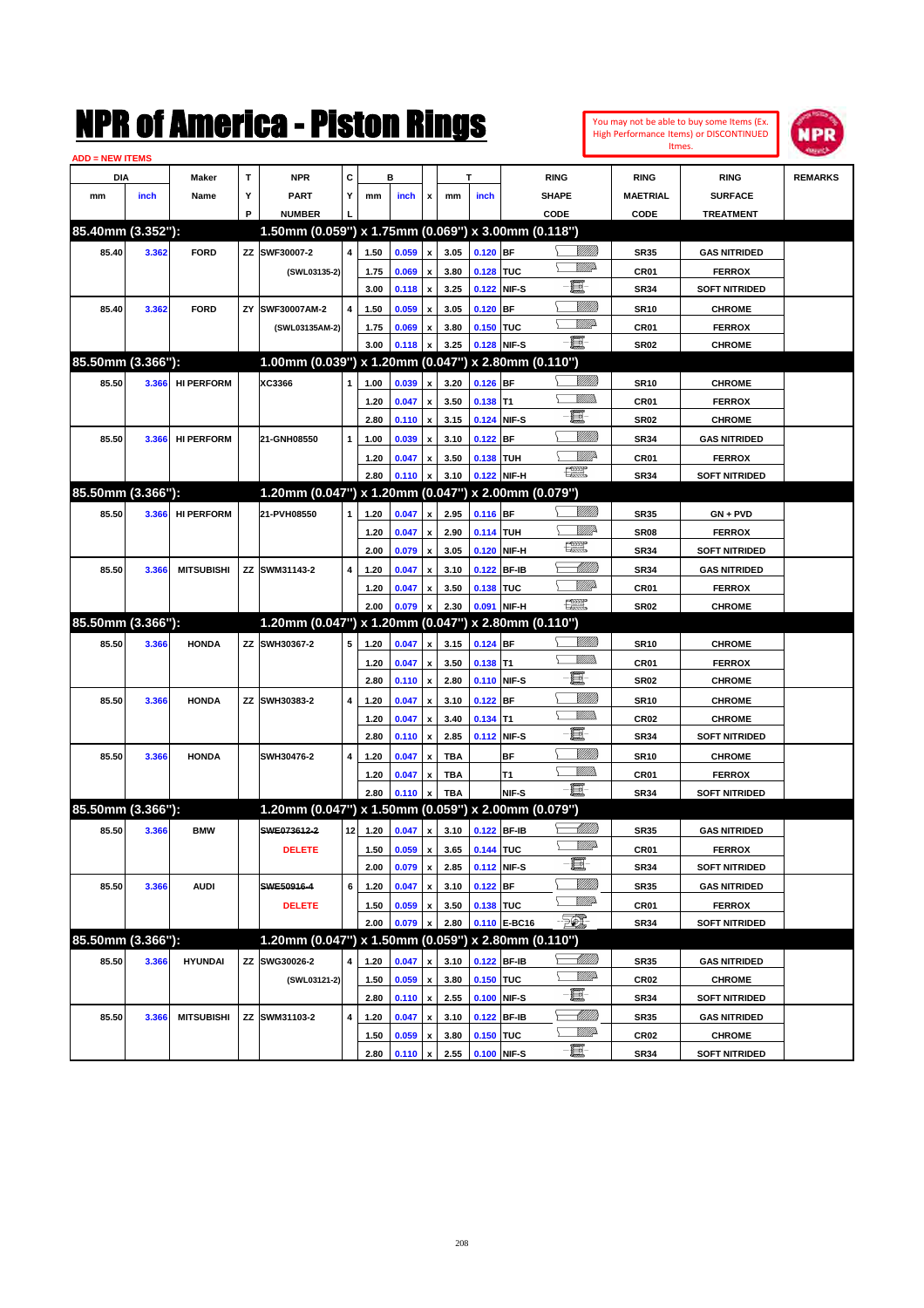

| <b>ADD = NEW ITEMS</b> |       |                   |   |                                                     |   |              |       |                           |              |                           |               |                          |                 |                                      |                |
|------------------------|-------|-------------------|---|-----------------------------------------------------|---|--------------|-------|---------------------------|--------------|---------------------------|---------------|--------------------------|-----------------|--------------------------------------|----------------|
| DIA                    |       | Maker             | T | <b>NPR</b>                                          | С |              | в     |                           |              | т                         |               | <b>RING</b>              | <b>RING</b>     | <b>RING</b>                          | <b>REMARKS</b> |
| mm                     | inch  | Name              | Υ | <b>PART</b>                                         | Y | mm           | inch  | x                         | mm           | inch                      |               | <b>SHAPE</b>             | <b>MAETRIAL</b> | <b>SURFACE</b>                       |                |
|                        |       |                   | P | <b>NUMBER</b>                                       |   |              |       |                           |              |                           |               | CODE                     | CODE            | <b>TREATMENT</b>                     |                |
| 85.50mm (3.366"):      |       |                   |   | 1.20mm (0.047") x 1.50mm (0.059") x 3.00mm (0.118") |   |              |       |                           |              |                           |               |                          |                 |                                      |                |
| 85.50                  | 3.366 | <b>AUDI</b>       |   | SWE50828-3                                          | 8 | 1.20         | 0.047 | $\pmb{\mathsf{x}}$        | 3.10         | 0.122 BF-IB               |               | <u> Millitt</u>          | <b>SR35</b>     | <b>GAS NITRIDED</b>                  |                |
|                        |       |                   |   | <b>DELETE</b>                                       |   | 1.50         | 0.059 | x                         | 3.50         | 0.138 TUC                 |               | <u>WW</u> A              | CR01            | <b>FERROX</b>                        |                |
|                        |       |                   |   |                                                     |   | 3.00         | 0.118 | $\pmb{\mathsf{x}}$        | 3.20         |                           | 0.126 E-BC16  | EO)                      | <b>SR34</b>     | <b>SOFT NITRIDED</b>                 |                |
| 85.50                  |       | 3.366 VOLKSWAGEN  |   | SWE50958-0                                          | 8 | 1.20         | 0.047 | x                         | 3.00         | $0.118$ BF                |               | <u>MMM</u>               | <b>SR35</b>     | <b>GAS NITRIDED</b>                  |                |
|                        |       |                   |   | <b>DELETE</b>                                       |   | 1.50         | 0.059 | x                         | 3.50         | 0.138 TUC                 |               | <u>WW</u> A              | CR01            | <b>FERROX</b>                        |                |
|                        |       |                   |   |                                                     |   | 3.00         | 0.118 | $\pmb{\mathsf{x}}$        | 3.30         | 0.130                     | <b>E-BC16</b> | EO)                      | <b>SR34</b>     | <b>SOFT NITRIDED</b>                 |                |
| 85.50                  | 3.366 | <b>HYUNDAI</b>    |   | ZZ SWG30027-2                                       | 4 | 1.20         | 0.047 | x                         | 3.10         | 0.122                     | <b>BF</b>     | <u>MMM</u>               | <b>SR35</b>     | <b>GAS NITRIDED</b>                  |                |
|                        |       |                   |   | (SWL03128-2)                                        |   | 1.50         | 0.059 | х                         | 3.80         |                           | 0.150 ES-TUC  | <u>MMR</u>               | <b>CR02</b>     | <b>CHROME</b>                        |                |
|                        |       |                   |   |                                                     |   | 3.00         | 0.118 | $\pmb{\mathsf{x}}$        | 2.55         | 0.100                     | NIF-S         | E                        | <b>SR34</b>     | <b>SOFT NITRIDED</b>                 |                |
| 85.50                  | 3.366 | <b>MITSUBISHI</b> |   | ZZ SWM31048-2                                       | 4 | 1.20         | 0.047 | x                         | 3.10         | 0.122                     | <b>BF</b>     | WMM)                     | <b>SR35</b>     | <b>GAS NITRIDED</b>                  |                |
|                        |       |                   |   |                                                     |   | 1.50         | 0.059 | $\boldsymbol{\mathsf{x}}$ | 3.80         |                           | 0.150 ES-TUC  | <u>MMR</u>               | <b>CR02</b>     | <b>CHROME</b>                        |                |
|                        |       |                   |   |                                                     |   | 3.00         | 0.118 | $\pmb{\mathsf{x}}$        | 2.85         | 0.112                     | NIF-S         | e.                       | <b>SR34</b>     | <b>SOFT NITRIDED</b>                 |                |
| 85.50                  | 3.366 | <b>MITSUBISHI</b> |   | ZZ SWM31071-2                                       | 4 | 1.20         | 0.047 | $\boldsymbol{\mathsf{x}}$ | 3.10         | 0.122                     | <b>BF-IB</b>  | MMM                      | <b>SR35</b>     | <b>GAS NITRIDED</b>                  |                |
|                        |       |                   |   |                                                     |   | 1.50         | 0.059 | $\boldsymbol{\mathsf{x}}$ | 3.80         | 0.150 TUC                 |               | <u>WW</u> A              | <b>CR02</b>     | <b>CHROME</b>                        |                |
|                        |       |                   |   |                                                     |   | 3.00         | 0.118 | $\pmb{\mathsf{x}}$        | 2.55         | 0.100 NIF-S               |               | -8                       | <b>SR34</b>     | <b>SOFT NITRIDED</b>                 |                |
| 85.50mm (3.366"):      |       |                   |   | 1.50mm (0.059") x 1.50mm (0.059") x 2.80mm (0.110") |   |              |       |                           |              |                           |               |                          |                 |                                      |                |
| 85.50                  | 3.366 | <b>NISSAN</b>     |   | ZZ SWN30121-4                                       | 4 | 1.50         | 0.059 | x                         | 3.10         | $0.122$ BF                |               |                          | <b>SR35</b>     | <b>GAS NITRIDED</b>                  |                |
|                        |       |                   |   |                                                     |   | 1.50         | 0.059 | x                         | 3.70         | $0.146$ T1                |               | <br>Villida              | <b>CR02</b>     | <b>CHROME</b>                        |                |
|                        |       |                   |   |                                                     |   | 2.80         | 0.110 | $\pmb{\mathsf{x}}$        | 2.85         | 0.112 NIF-S               |               | -8                       | <b>SR34</b>     | <b>SOFTNITRIDED</b>                  |                |
| 85.50mm (3.366"):      |       |                   |   | 1.50mm (0.059") x 1.50mm (0.059") x 3.00mm (0.118") |   |              |       |                           |              |                           |               |                          |                 |                                      |                |
| 85.50                  | 3.366 | <b>MAZDA</b>      |   | ZZ SWT20073-4                                       | 6 | 1.50         | 0.059 | $\boldsymbol{\mathsf{x}}$ | 3.05         | 0.120 BF                  |               | <u>UMM</u>               | <b>SR10</b>     | <b>CHROME</b>                        |                |
|                        |       |                   |   |                                                     |   | 1.50         | 0.059 | x                         | 3.60         | 0.142 TUC                 |               | <u>WW</u> A              | CR01            | <b>FERROX</b>                        |                |
|                        |       |                   |   |                                                     |   | 3.00         | 0.118 | $\pmb{\mathsf{x}}$        | 2.90         | 0.114 NIF-S               |               | -8                       | <b>SR02</b>     | <b>CHROME</b>                        |                |
| 85.50mm (3.366"):      |       |                   |   | 1.50mm (0.059") x 1.50mm (0.059") x 4.00mm (0.157") |   |              |       |                           |              |                           |               |                          |                 |                                      |                |
| 85.50                  | 3.366 | <b>HYUNDAI</b>    |   | ZZ SWG30029-2                                       | 4 | 1.50         | 0.059 | $\pmb{\mathsf{x}}$        | 3.30         | 0.130 BF                  |               |                          | <b>SR10</b>     | <b>CHROME</b>                        |                |
|                        |       |                   |   | (SWL03167-2)                                        |   | 1.50         | 0.059 | x                         | 3.70         | $0.146$ T1                |               | VM).                     | <b>CR02</b>     | <b>CHROME</b>                        |                |
|                        |       |                   |   |                                                     |   | 4.00         | 0.157 | $\pmb{\mathsf{x}}$        | 3.15         | 0.124                     | NIF-S         | e.                       | <b>SR34</b>     | <b>SOFT NITRIDED</b>                 |                |
| 85.50                  | 3.366 | <b>MITSUBISHI</b> |   | SWM31046-2                                          | 4 | 1.50         | 0.059 | x                         | 3.30         | 0.130 BF                  |               | <u>Milli</u> k           | <b>SR10</b>     | <b>CHROME</b>                        |                |
|                        |       |                   |   | <b>DELETE</b>                                       |   | 1.50         | 0.059 |                           | 3.80         | $0.150$ T1                |               | VM).                     | <b>CR02</b>     | <b>CHROME</b>                        |                |
|                        |       |                   |   |                                                     |   | 4.00         | 0.157 | x<br>$\pmb{\mathsf{x}}$   | 3.25         | 0.128                     | NIF-S         | e                        | <b>SR34</b>     | <b>SOFT NITRIDED</b>                 |                |
| 85.50                  |       | <b>MITSUBISHI</b> |   | ZZ SWM31034-2                                       | 4 |              |       |                           |              |                           | <b>BF-M</b>   | WMM)                     |                 |                                      |                |
|                        | 3.366 |                   |   |                                                     |   | 1.50         | 0.059 | x                         | 3.10         | 0.122                     |               | UM)                      | <b>SR35</b>     | <b>GAS NITRIDED</b><br><b>CHROME</b> |                |
|                        |       |                   |   |                                                     |   | 1.50<br>4.00 | 0.059 | х                         | 3.80<br>3.20 | $0.150$ T1<br>0.126 NIF-S |               | ·bi                      | <b>CR02</b>     |                                      |                |
|                        |       |                   |   |                                                     |   |              | 0.157 | $\pmb{\mathsf{x}}$        |              |                           |               | <u>UMM</u>               | SR34            | <b>SOFT NITRIDED</b>                 |                |
| 85.50                  | 3.366 | <b>MITSUBISHI</b> |   | SWM31044-2                                          | 4 | 1.50         | 0.059 | $\pmb{\mathsf{x}}$        | 3.50         | $0.138$ BF                |               | <u>Willib</u>            | <b>SR10</b>     | <b>GAS NITRIDED</b>                  |                |
|                        |       |                   |   | <b>DELETE</b>                                       |   | 1.50         | 0.059 | $\pmb{\mathsf{x}}$        | 3.80         | $0.150$ T1                |               | e.                       | CR01            | <b>FERROX</b>                        |                |
|                        |       |                   |   |                                                     |   | 4.00         | 0.157 | $\pmb{\mathsf{x}}$        | 3.30         | 0.130 NIF-S               |               | <u>UMM</u>               | SR02            | <b>CHROME</b>                        |                |
| 85.50                  | 3.366 | <b>NISSAN</b>     |   | ZZ SWN30053-4                                       | 4 | 1.50         | 0.059 | $\pmb{\mathsf{x}}$        | 3.10         | $0.122$ BF                |               | <u>Willib</u>            | <b>SR35</b>     | <b>GAS NITRIDED</b>                  |                |
|                        |       |                   |   |                                                     |   | 1.50         | 0.059 | x                         | 3.70         | $0.146$ T1                |               | e                        | CR02            | <b>CHROME</b>                        |                |
|                        |       |                   |   |                                                     |   | 4.00         | 0.157 | $\pmb{\mathsf{x}}$        | 3.05         | 0.120 NIF-S               |               | <u>Willib</u>            | SR02            | <b>CHROME</b>                        |                |
| 85.50                  | 3.366 | <b>NISSAN</b>     |   | SWN30061-2                                          | 4 | 1.50         | 0.059 | x                         | 3.45         | $0.136$ T1                |               | <u>MM)</u>               | CR01            | <b>FERROX</b>                        |                |
|                        |       |                   |   | <b>DELETE</b>                                       |   | 1.50         | 0.059 | $\pmb{\mathsf{x}}$        | 3.90         | $0.154$ T1                |               | e.                       | CR01            | <b>FERROX</b>                        |                |
|                        |       |                   |   |                                                     |   | 4.00         | 0.157 | $\pmb{\mathsf{x}}$        | 3.20         | 0.126                     | NIF-S         |                          | SR02            | <b>CHROME</b>                        |                |
| 85.50                  | 3.366 | <b>NISSAN</b>     |   | SWN30063-4                                          | 4 | 1.50         | 0.059 | x                         | 3.45         | 0.136 BF                  |               | <u>MMM</u><br><u>MM)</u> | <b>SR10</b>     | <b>CHROME</b>                        |                |
|                        |       |                   |   | <b>DELETE</b>                                       |   | 1.50         | 0.059 | x                         | 3.90         | $0.154$ T1                |               | $-\frac{1}{2}$           | CR02            | <b>CHROME</b>                        |                |
|                        |       |                   |   |                                                     |   | 4.00         | 0.157 | $\pmb{\mathsf{x}}$        | 3.20         | 0.126 NIF-S               |               |                          | <b>SR02</b>     | <b>CHROME</b>                        |                |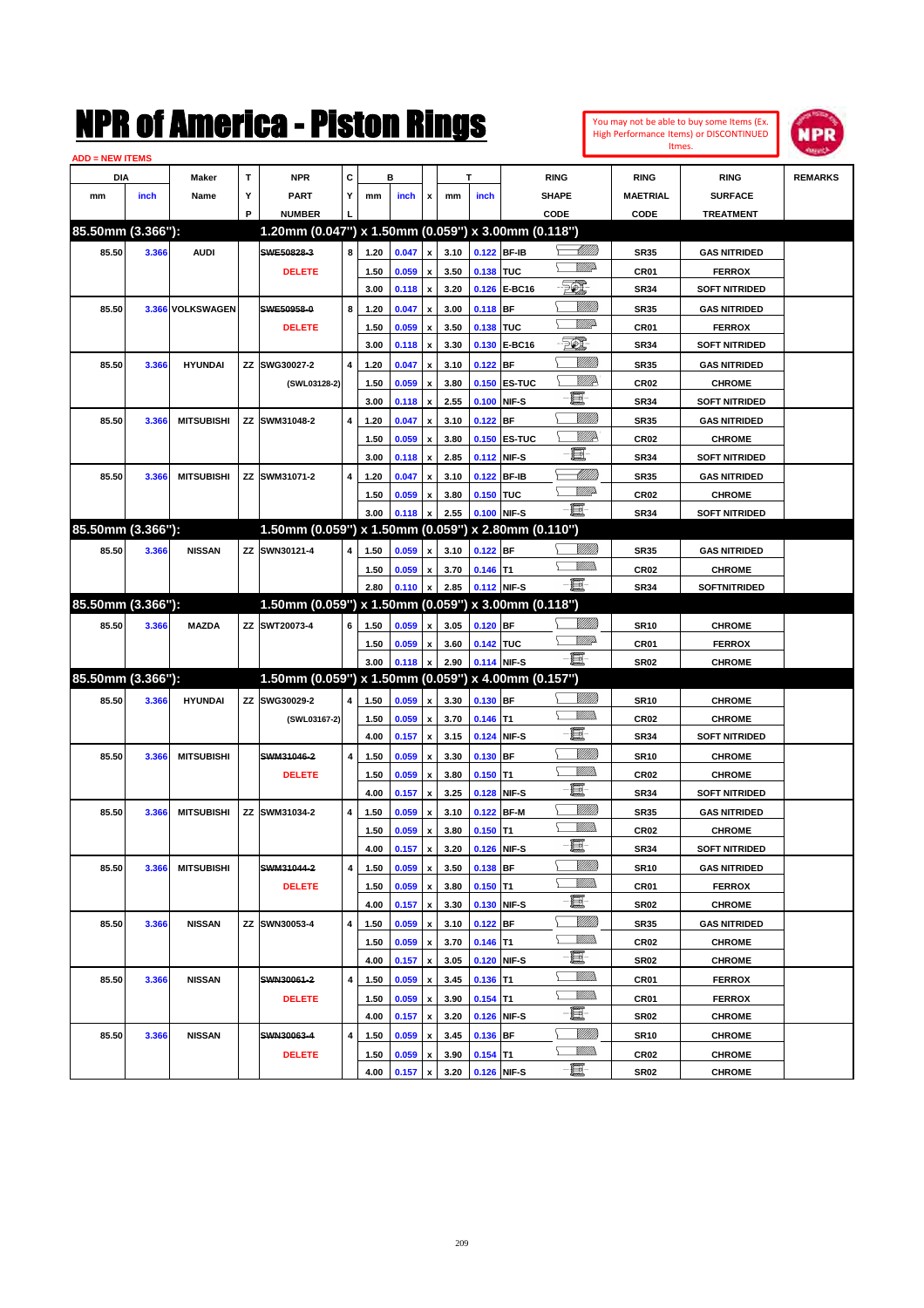| You may not be able to buy some Items (Ex.     |
|------------------------------------------------|
| <b>High Performance Items) or DISCONTINUED</b> |
| Itmes.                                         |



| <b>ADD = NEW ITEMS</b> |       |                   |     |                                                     |                |      |       |                           |      |             |              |                  |                  |                      |                |
|------------------------|-------|-------------------|-----|-----------------------------------------------------|----------------|------|-------|---------------------------|------|-------------|--------------|------------------|------------------|----------------------|----------------|
| <b>DIA</b>             |       | Maker             | т   | <b>NPR</b>                                          | С              |      | в     |                           | Т    |             |              | <b>RING</b>      | <b>RING</b>      | <b>RING</b>          | <b>REMARKS</b> |
| mm                     | inch  | Name              | Υ   | <b>PART</b>                                         | Y              | mm   | inch  | x                         | mm   | inch        |              | <b>SHAPE</b>     | <b>MAETRIAL</b>  | <b>SURFACE</b>       |                |
|                        |       |                   | P   | <b>NUMBER</b>                                       |                |      |       |                           |      |             |              | CODE             | CODE             | <b>TREATMENT</b>     |                |
| 85.50                  | 3.366 | <b>NISSAN</b>     | ΖZ  | SWN30086-2                                          | 4              | 1.50 | 0.059 | $\boldsymbol{x}$          | 3.10 | $0.122$ BF  |              | <u>UMB</u>       | <b>SR35</b>      | <b>GAS NITRIDED</b>  |                |
|                        |       |                   |     |                                                     |                | 1.50 | 0.059 | $\pmb{\mathsf{x}}$        | 3.70 | $0.146$ T1  |              | <u>Villida</u>   | CR <sub>02</sub> | <b>TIN PLATED</b>    |                |
|                        |       |                   |     |                                                     |                | 4.00 | 0.157 | $\pmb{\mathsf{x}}$        | 3.20 | 0.126 NIF-S |              | e.               | <b>SR02</b>      | <b>CHROME</b>        |                |
| 85.50                  | 3.366 | <b>TOYOTA</b>     |     | SXT10059-2                                          | $\overline{4}$ | 1.50 | 0.059 | x                         | 3.80 | $0.150$ BF  |              | <u>VIIII)</u>    | CR <sub>02</sub> | <b>4 CHROME</b>      |                |
|                        |       |                   |     | <b>DELETE</b>                                       |                | 1.50 | 0.059 | $\pmb{\mathsf{x}}$        | 3.80 | $0.150$ T1  |              | <u>Millis</u>    | CR <sub>01</sub> | <b>FERROX</b>        |                |
|                        |       |                   |     |                                                     |                | 4.00 | 0.157 | x                         | 3.25 | 0.128 NIF-S |              | e.               | <b>SR02</b>      | <b>CHROME</b>        |                |
| 85.50                  | 3.366 | <b>TOYOTA</b>     |     | ZZ SWT10059-2                                       | 4              | 1.50 | 0.059 | x                         | 3.30 | $0.130$ BF  |              | <u>VIIII</u> )   | <b>SR10</b>      | <b>CHROME</b>        |                |
|                        |       |                   |     |                                                     |                | 1.50 | 0.059 | x                         | 3.80 | $0.150$ T1  |              | <u>MMs</u>       | CR <sub>01</sub> | <b>FERROX</b>        |                |
|                        |       |                   |     |                                                     |                | 4.00 | 0.157 |                           | 3.25 | 0.128 NIF-S |              | - 1              | <b>SR02</b>      | <b>CHROME</b>        |                |
| 85.50mm (3.366"):      |       |                   |     | 1.75mm (0.069") x 1.75mm (0.069") x 3.00mm (0.118") |                |      |       |                           |      |             |              |                  |                  |                      |                |
| 85.50                  | 3.366 | <b>AUDI</b>       |     | SWE50568-4                                          | 8              | 1.75 | 0.069 | x                         | 3.30 | 0.130 BF-IB |              |                  | <b>CR10</b>      | <b>CHROME</b>        |                |
|                        |       |                   |     | <b>DELETE</b>                                       |                | 1.75 | 0.069 | x                         | 3.30 | 0.130 TUC   |              | <u>WW</u>        | CR <sub>01</sub> | <b>FERROX</b>        |                |
|                        |       |                   |     |                                                     |                | 3.00 | 0.118 | x                         | 3.50 |             | 0.138 E-BC16 | - 501            | <b>SR34</b>      | <b>SOFT NITRIDED</b> |                |
| 85.50mm (3.366"):      |       |                   |     | 2.00mm (0.079") x 1.50mm (0.059") x 2.80mm (0.110") |                |      |       |                           |      |             |              |                  |                  |                      |                |
| 85.50                  | 3.366 | <b>NISSAN</b>     |     | ZZ SWN30075-4                                       | 4              | 2.00 | 0.079 | $\mathbf{x}$              | 2.90 | 0.114 BF-IB |              | <u>— Millita</u> | <b>SR35</b>      | <b>GAS NITRIDED</b>  |                |
|                        |       |                   |     |                                                     |                | 1.50 | 0.059 | $\pmb{\mathsf{x}}$        | 3.70 | $0.146$ T1  |              | <u>MMs</u>       | CR <sub>02</sub> | <b>CHROME</b>        |                |
|                        |       |                   |     |                                                     |                | 2.80 | 0.110 | x                         | 3.00 | 0.118 NIF-S |              | $-\Xi$ -         | <b>SR02</b>      | <b>CHROME</b>        |                |
| 85.50mm (3.366"):      |       |                   |     | 2.00mm (0.079") x 1.50mm (0.059") x 4.00mm (0.157") |                |      |       |                           |      |             |              |                  |                  |                      |                |
| 85.50                  | 3.366 | <b>NISSAN</b>     |     | ZZ SWN30084-2                                       | 4              | 2.00 | 0.079 | $\pmb{\mathsf{x}}$        | 2.90 | 0.114 BF-IB |              | <u>- Millito</u> | <b>SR35</b>      | <b>GAS NITRIDED</b>  |                |
|                        |       |                   |     |                                                     |                | 1.50 | 0.059 | x                         | 3.70 | $0.146$ T1  |              | <u>MMs</u>       | CR <sub>02</sub> | <b>CHROME</b>        |                |
|                        |       |                   |     |                                                     |                | 4.00 | 0.157 | x                         | 3.20 | 0.126 NIF-S |              | -日               | <b>SR02</b>      | <b>CHROME</b>        |                |
| 85.50mm (3.366"):      |       |                   |     | 2.00mm (0.079") x 2.00mm (0.079") x 4.00mm (0.157") |                |      |       |                           |      |             |              |                  |                  |                      |                |
| 85.50                  | 3.366 | <b>SUBARU</b>     |     | ZZ SWF20014-2                                       | 4              | 2.00 | 0.079 | $\pmb{\mathsf{x}}$        | 3.90 | $0.154$ T1  |              | <u>MMS</u>       | CR <sub>02</sub> | <b>CHROME</b>        |                |
|                        |       |                   |     |                                                     |                | 2.00 | 0.079 | x                         | 3.90 | $0.154$ T1  |              | <u>Willida</u>   | CR <sub>01</sub> | <b>FERROX</b>        |                |
|                        |       |                   |     |                                                     |                | 4.00 | 0.157 | $\boldsymbol{\mathsf{x}}$ | 3.30 | 0.130 NIF-S |              | e.               | <b>SR02</b>      | <b>CHROME</b>        |                |
| 85.50                  | 3.366 | <b>MITSUBISHI</b> | ZY. | SWM31013-2                                          | 4              | 2.00 | 0.079 | $\pmb{\mathsf{x}}$        | 3.60 | $0.142$ BF  |              | <u>VMM</u>       | <b>CR10</b>      | <b>CHROME</b>        |                |
|                        |       |                   |     |                                                     |                | 2.00 | 0.079 | $\pmb{\mathsf{x}}$        | 3.70 | $0.146$ T1  |              |                  |                  |                      |                |
|                        |       |                   |     |                                                     |                |      |       |                           |      |             |              | <u>MM)</u>       | CR <sub>01</sub> | <b>FERROX</b>        |                |
| 85.50                  |       |                   |     |                                                     |                | 4.00 | 0.157 | $\pmb{\mathsf{x}}$        | 3.25 | 0.128 NIF-S |              | e.               | <b>SR02</b>      | <b>CHROME</b>        |                |
|                        | 3.366 | <b>NISSAN</b>     |     | SXN30020-2                                          | $\overline{4}$ | 2.00 | 0.079 | $\pmb{\mathsf{x}}$        | 4.20 | $0.165$ T1  |              | <u>Willib</u>    | <b>CR02</b>      | <b>4 CHROME</b>      |                |
|                        |       |                   |     | <b>DELETE</b>                                       |                | 2.00 | 0.079 | $\pmb{\mathsf{x}}$        | 4.20 | $0.165$ T1  |              | <u>Millis</u>    | CR <sub>01</sub> | <b>FERROX</b>        |                |
|                        |       |                   |     |                                                     |                | 4.00 | 0.157 | $\pmb{\mathsf{x}}$        | 3.30 | 0.130 NIF-S |              | ·b               | <b>SR02</b>      | <b>CHROME</b>        |                |
| 85.50                  | 3.366 | <b>NISSAN</b>     |     | SWN30020-2                                          | $\overline{4}$ | 2.00 | 0.079 | $\pmb{\mathsf{x}}$        | 4.20 | $0.165$ T1  |              | <u>MMa</u>       | <b>CR02</b>      | <b>CHROME</b>        |                |
|                        |       |                   |     | <b>DELETE</b>                                       |                | 2.00 | 0.079 | x                         | 4.20 | $0.165$ T1  |              | <br>Milita       | CR01             | <b>FERROX</b>        |                |
|                        |       |                   |     |                                                     |                | 4.00 | 0.157 | x                         | 3.30 | 0.130 NIF-S |              | $-\Xi$ -         | <b>SR02</b>      | <b>CHROME</b>        |                |
| 85.50                  | 3.366 | <b>NISSAN</b>     | ZΧ  | SWN30020-2                                          | 4              | 2.00 | 0.079 | $\pmb{\mathsf{x}}$        | 3.05 | $0.120$ BF  |              | <u>VIIII</u> )   | <b>SR10</b>      | <b>CHROME</b>        |                |
|                        |       |                   |     |                                                     |                | 2.00 | 0.079 | x                         | 4.20 | $0.165$ T1  |              | <u>Willib</u>    | CR <sub>01</sub> | <b>FERROX</b>        |                |
|                        |       |                   |     |                                                     |                | 4.00 | 0.157 | $\pmb{\mathsf{x}}$        | 3.30 | 0.130 NIF-S |              | e.               | <b>SR02</b>      | <b>CHROME</b>        |                |
| 85.50                  | 3.366 | <b>NISSAN</b>     |     | SWN30144-2                                          | 6              | 2.00 | 0.079 | x                         | 3.10 | $0.122$ BF  |              | <u>VIIII</u> )   | <b>SR35</b>      | <b>GAS NITRIDED</b>  |                |
|                        |       |                   |     | <b>DELETE</b>                                       |                | 2.00 | 0.079 | x                         | 3.50 | 0.138 T1-IC |              | <u> MMs</u>      | CR <sub>02</sub> | <b>CHROME</b>        |                |
|                        |       |                   |     |                                                     |                | 4.00 | 0.157 | $\pmb{\mathsf{x}}$        | 4.35 | 0.171       | E-BC16       | to)              | <b>SR34</b>      | <b>SOFT NITRIDED</b> |                |
| 85.50                  | 3.366 | <b>NISSAN</b>     |     | ZZ SWN30048-2                                       | 4              | 2.00 | 0.079 | x                         | 3.90 | $0.154$ BF  |              | <u>UMB</u>       | CR <sub>02</sub> | <b>CHROME</b>        |                |
|                        |       |                   |     |                                                     |                | 2.00 | 0.079 | $\pmb{\mathsf{x}}$        | 4.20 | $0.165$ T1  |              | <u>Willib</u>    | CR <sub>01</sub> | <b>FERROX</b>        |                |
|                        |       |                   |     |                                                     |                | 4.00 | 0.157 | x                         | 3.30 | 0.130 NIF-S |              | e.               | SR02             | <b>CHROME</b>        |                |
| 85.50                  | 3.366 | <b>NISSAN</b>     |     | SWN30050-2                                          | 4              | 2.00 | 0.079 | x                         | 3.90 | $0.154$ BF  |              | <u>Milli</u> n   | CR10             | <b>CHROME</b>        |                |
|                        |       |                   |     | <b>DELETE</b>                                       |                | 2.00 | 0.079 | x                         | 4.00 | $0.157$ T1  |              | <u>Willis</u>    | CR <sub>01</sub> | <b>FERROX</b>        |                |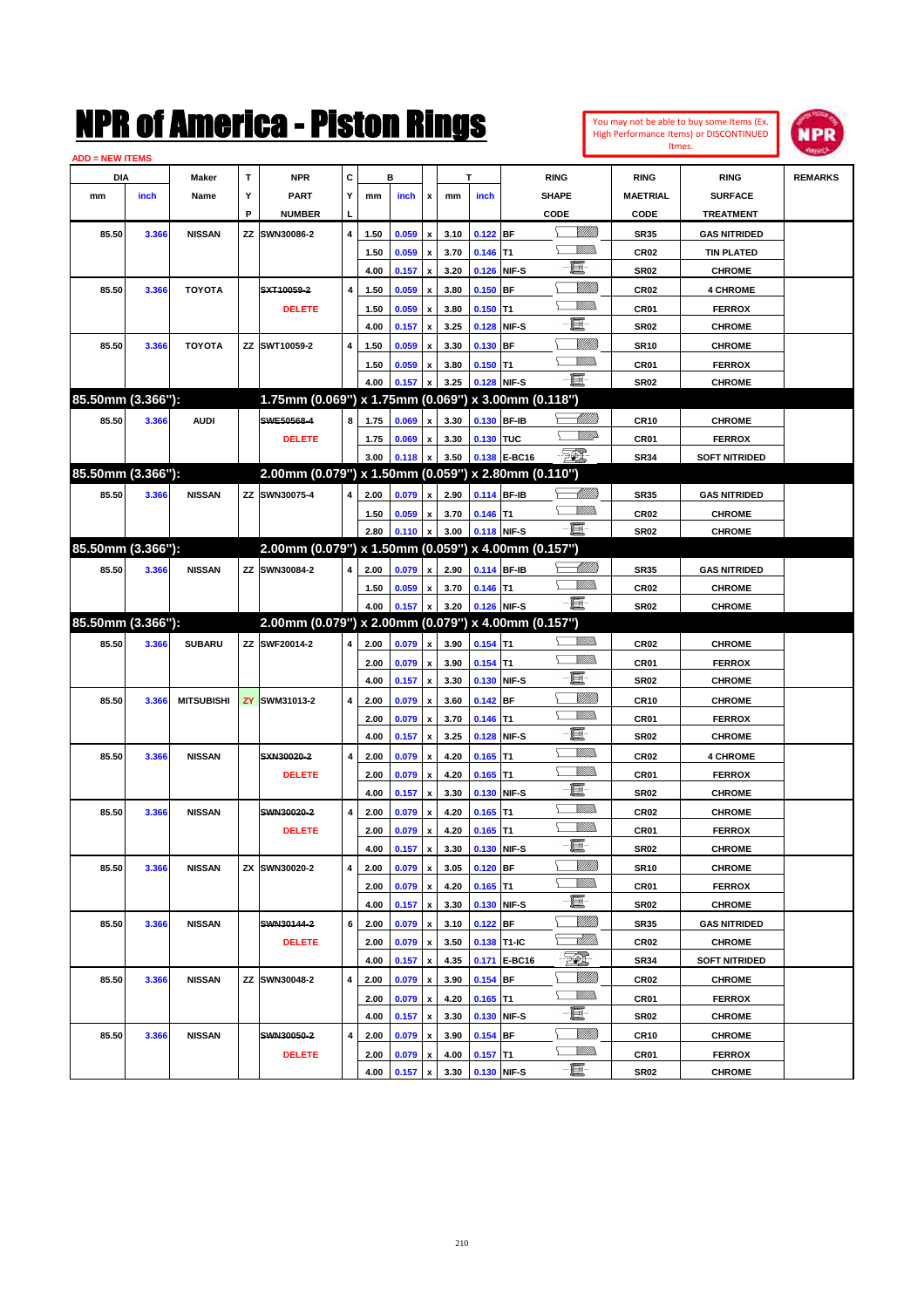| You may not be able to buy some Items (Ex. |
|--------------------------------------------|
| High Performance Items) or DISCONTINUED    |
| Itmes.                                     |



| <b>ADD = NEW ITEMS</b> |       |                   |    |                                                     |   |                              |       |                    |      |             |              |                                                                                                                                                                                                                                                                                                                                                                                                                          |                  |                      |                |
|------------------------|-------|-------------------|----|-----------------------------------------------------|---|------------------------------|-------|--------------------|------|-------------|--------------|--------------------------------------------------------------------------------------------------------------------------------------------------------------------------------------------------------------------------------------------------------------------------------------------------------------------------------------------------------------------------------------------------------------------------|------------------|----------------------|----------------|
| <b>DIA</b>             |       | Maker             | т  | <b>NPR</b>                                          | С |                              | в     |                    |      | т           |              | <b>RING</b>                                                                                                                                                                                                                                                                                                                                                                                                              | <b>RING</b>      | <b>RING</b>          | <b>REMARKS</b> |
| mm                     | inch  | Name              | Υ  | <b>PART</b>                                         | Υ | mm                           | inch  | x                  | mm   | inch        |              | <b>SHAPE</b>                                                                                                                                                                                                                                                                                                                                                                                                             | <b>MAETRIAL</b>  | <b>SURFACE</b>       |                |
|                        |       |                   | P  | <b>NUMBER</b>                                       | L |                              |       |                    |      |             |              | CODE                                                                                                                                                                                                                                                                                                                                                                                                                     | CODE             | <b>TREATMENT</b>     |                |
| 85.50                  | 3.366 | <b>NISSAN</b>     | ΖZ | SWN30081-2                                          | 4 | 2.00                         | 0.079 | x                  | 2.90 | 0.114       | <b>BF-IB</b> | <u> Millitt</u>                                                                                                                                                                                                                                                                                                                                                                                                          | <b>SR35</b>      | <b>GAS NITRIDED</b>  |                |
|                        |       |                   |    |                                                     |   | 2.00                         | 0.079 | x                  | 3.70 | 0.146       | T1           | <br>Villida                                                                                                                                                                                                                                                                                                                                                                                                              | <b>CR02</b>      | <b>CHROME</b>        |                |
|                        |       |                   |    |                                                     |   | 4.00                         |       |                    | 3.25 | 0.128       | NIF-S        | E                                                                                                                                                                                                                                                                                                                                                                                                                        | <b>SR02</b>      | <b>CHROME</b>        |                |
|                        |       |                   |    |                                                     |   |                              | 0.157 | x                  |      |             |              | <u>VIIII</u> )                                                                                                                                                                                                                                                                                                                                                                                                           |                  |                      |                |
| 85.50                  | 3.366 | <b>TOYOTA</b>     |    | ZZ SWT10040-2                                       | 4 | 2.00                         | 0.079 | x                  | 4.00 | 0.157       | <b>BF</b>    | <br>Villida                                                                                                                                                                                                                                                                                                                                                                                                              | <b>CR02</b>      | <b>CHROME</b>        |                |
|                        |       |                   |    |                                                     |   | 2.00                         | 0.079 | x                  | 4.00 | 0.157       | Τ1           | E                                                                                                                                                                                                                                                                                                                                                                                                                        | CR <sub>01</sub> | <b>FERROX</b>        |                |
|                        |       |                   |    |                                                     |   | 4.00                         | 0.157 | x                  | 3.30 | 0.130       | NIF-S        |                                                                                                                                                                                                                                                                                                                                                                                                                          | <b>SR02</b>      | <b>CHROME</b>        |                |
| 85.50                  | 3.366 | <b>TOYOTA</b>     |    | SXT10040-2                                          | 4 | 2.00                         | 0.079 | x                  | 4.00 | 0.157       | <b>BF</b>    | <u>VIIII</u> )                                                                                                                                                                                                                                                                                                                                                                                                           | <b>CR02</b>      | <b>4 CHROME</b>      |                |
|                        |       |                   |    | <b>DELETE</b>                                       |   | 2.00                         | 0.079 | x                  | 4.00 | 0.157       | Τ1           | <u>MM)</u>                                                                                                                                                                                                                                                                                                                                                                                                               | CR <sub>01</sub> | <b>FERROX</b>        |                |
|                        |       |                   |    |                                                     |   | 4.00                         | 0.157 |                    | 3.30 | 0.130       | NIF-S        | ·b                                                                                                                                                                                                                                                                                                                                                                                                                       | <b>SR02</b>      | <b>CHROME</b>        |                |
| 85.55mm (3.368"):      |       |                   |    | 1.50mm (0.059") x 1.75mm (0.069") x 3.00mm (0.118") |   |                              |       |                    |      |             |              |                                                                                                                                                                                                                                                                                                                                                                                                                          |                  |                      |                |
| 85.55                  | 3.368 | <b>FORD</b>       |    | ZZ SWF30002-3                                       | 4 | 1.50                         | 0.059 | x                  | 3.05 | $0.120$ BF  |              | <u>VIIII)</u>                                                                                                                                                                                                                                                                                                                                                                                                            | <b>SR10</b>      | <b>CHROME</b>        |                |
|                        |       |                   |    | (SWL03061-3)                                        |   | 1.75                         | 0.069 | x                  | 3.90 | 0.154       | TUC          | <u>VMD</u>                                                                                                                                                                                                                                                                                                                                                                                                               | CR01             | <b>FERROX</b>        |                |
|                        |       |                   |    |                                                     |   | 3.00                         | 0.118 | X                  | 3.20 | 0.126       | NIF-S        | -8                                                                                                                                                                                                                                                                                                                                                                                                                       | <b>SR02</b>      | <b>CHROME</b>        |                |
| 85.65mm (3.372"):      |       |                   |    | 1.00mm (0.039") x 1.20mm (0.047") x 2.80mm (0.110") |   |                              |       |                    |      |             |              |                                                                                                                                                                                                                                                                                                                                                                                                                          |                  |                      |                |
| 85.65                  |       | 3.372 HI PERFORM  |    | 21-GNH08565                                         | 1 | 1.00                         | 0.039 | x                  | 3.10 | $0.122$ BF  |              | <u>Villida</u>                                                                                                                                                                                                                                                                                                                                                                                                           | <b>SR34</b>      | <b>GAS NITRIDED</b>  |                |
|                        |       |                   |    |                                                     |   | 1.20                         | 0.047 | x                  | 3.50 | 0.138       | <b>TUH</b>   | <u>Mille</u>                                                                                                                                                                                                                                                                                                                                                                                                             | CR <sub>01</sub> | <b>FERROX</b>        |                |
|                        |       |                   |    |                                                     |   | 2.80                         | 0.110 | x                  | 3.10 | 0.122 NIF-H |              | $\frac{1}{2}$                                                                                                                                                                                                                                                                                                                                                                                                            | <b>SR34</b>      | <b>SOFT NITRIDED</b> |                |
| 85.65mm (3.372"):      |       |                   |    | 1.50mm (0.059") x 1.50mm (0.059") x 3.00mm (0.118") |   |                              |       |                    |      |             |              |                                                                                                                                                                                                                                                                                                                                                                                                                          |                  |                      |                |
| 85.65                  | 3.372 | <b>FORD</b>       |    | ZZ SWF30005-3                                       | 4 | 1.50                         | 0.059 | x                  | 3.05 | $0.120$ BF  |              | <u>MMS</u>                                                                                                                                                                                                                                                                                                                                                                                                               | <b>SR10</b>      | <b>CHROME</b>        |                |
|                        |       |                   |    |                                                     |   |                              |       |                    | 3.90 |             | 0.154 T1-RC  | <u> Xillida</u>                                                                                                                                                                                                                                                                                                                                                                                                          | CR01             | <b>FERROX</b>        |                |
|                        |       |                   |    | (SWL03109-3)                                        |   | 1.50<br>3.00                 | 0.059 | x                  | 3.45 | 0.136 NIF-S |              | -8                                                                                                                                                                                                                                                                                                                                                                                                                       | <b>SR02</b>      |                      |                |
| 85.65mm (3.372"):      |       |                   |    | 1.50mm (0.059") x 1.75mm (0.069") x 3.00mm (0.118") |   |                              | 0.118 |                    |      |             |              |                                                                                                                                                                                                                                                                                                                                                                                                                          |                  | <b>CHROME</b>        |                |
|                        |       |                   |    |                                                     |   |                              |       |                    |      |             |              |                                                                                                                                                                                                                                                                                                                                                                                                                          |                  |                      |                |
| 85.65                  | 3.372 | <b>FORD</b>       |    | ZZ SWF30007-3                                       | 4 | 1.50                         | 0.059 | x                  | 3.05 | $0.120$ BF  |              | <u>VIIII)</u><br>₩₩                                                                                                                                                                                                                                                                                                                                                                                                      | <b>SR35</b>      | <b>GAS NITRIDED</b>  |                |
|                        |       |                   |    | (SWL03135-3)                                        |   | 1.75                         | 0.069 | x                  | 3.80 | 0.128       | <b>TUC</b>   |                                                                                                                                                                                                                                                                                                                                                                                                                          | CR01             | <b>FERROX</b>        |                |
|                        |       |                   |    |                                                     |   | 3.00                         | 0.118 | x                  | 3.25 | 0.122       | NIF-S        | e                                                                                                                                                                                                                                                                                                                                                                                                                        | <b>SR34</b>      | <b>SOFT NITRIDED</b> |                |
| 85.65                  | 3.372 | <b>FORD</b>       | ΖY | SWF30007AM-3                                        | 4 | 1.50                         | 0.059 | x                  | 3.05 | 0.120       | <b>BF</b>    | <u>VIIII</u> )                                                                                                                                                                                                                                                                                                                                                                                                           | <b>SR10</b>      | <b>CHROME</b>        |                |
|                        |       |                   |    | (SWL03135AM-3)                                      |   | 1.75                         | 0.069 | x                  | 3.80 | 0.150       | <b>TUC</b>   | <u>VMD</u>                                                                                                                                                                                                                                                                                                                                                                                                               | CR01             | <b>FERROX</b>        |                |
|                        |       |                   |    |                                                     |   | 3.00                         | 0.118 |                    | 3.25 | 0.128       | NIF-S        | -8                                                                                                                                                                                                                                                                                                                                                                                                                       | <b>SR02</b>      | <b>CHROME</b>        |                |
| 85.69mm (3.374"):      |       |                   |    | 2.50mm (0.098") x 2.50mm (0.098") x 4.76mm (0.187") |   |                              |       |                    |      |             |              |                                                                                                                                                                                                                                                                                                                                                                                                                          |                  |                      |                |
| 85.69                  | 3.374 | <b>NISSAN</b>     |    | ZZ SWN30022-0                                       | 6 | 2.50                         | 0.098 |                    | 3.70 | 0.146       | T1           |                                                                                                                                                                                                                                                                                                                                                                                                                          | <b>CR02</b>      | <b>UNIFRON</b>       |                |
|                        |       |                   |    |                                                     |   | 2.50                         | 0.098 | x                  | 3.70 | 0.146       | T1           | <u>Willib</u>                                                                                                                                                                                                                                                                                                                                                                                                            | CR01             | <b>FERROX</b>        |                |
|                        |       |                   |    |                                                     |   | 4.76                         | 0.187 | x                  | 4.05 | 0.159 NIF-S |              | -8                                                                                                                                                                                                                                                                                                                                                                                                                       | <b>SR02</b>      | <b>CHROME</b>        |                |
| 85.70mm (3.374"):      |       |                   |    | 1.00mm (0.039") x 1.20mm (0.047") x 2.80mm (0.110") |   |                              |       |                    |      |             |              |                                                                                                                                                                                                                                                                                                                                                                                                                          |                  |                      |                |
| 85.70                  |       | 3.374 HI PERFORM  |    | 21-GNH08570                                         |   | 1 1.00 0.039 x 3.10 0.122 BF |       |                    |      |             |              | <u>Milli</u> b                                                                                                                                                                                                                                                                                                                                                                                                           | <b>SR34</b>      | <b>GAS NITRIDED</b>  |                |
|                        |       |                   |    |                                                     |   | 1.20                         | 0.047 | $\pmb{\mathsf{x}}$ | 3.50 | 0.138 TUH   |              | <u>Willi</u>                                                                                                                                                                                                                                                                                                                                                                                                             | CR01             | <b>FERROX</b>        |                |
|                        |       |                   |    |                                                     |   | 2.80                         | 0.110 |                    | 3.10 | 0.122 NIF-H |              | $\frac{1}{2}$                                                                                                                                                                                                                                                                                                                                                                                                            | <b>SR34</b>      | <b>SOFT NITRIDED</b> |                |
| 85.75mm (3.376"):      |       |                   |    | 1.00mm (0.039") x 1.20mm (0.047") x 2.80mm (0.110") |   |                              |       |                    |      |             |              |                                                                                                                                                                                                                                                                                                                                                                                                                          |                  |                      |                |
| 85.75                  |       | 3.376 HI PERFORM  |    | 21-GNH08575                                         | 1 | 1.00                         | 0.039 | x                  | 3.10 | $0.122$ BF  |              | <u>Milli</u> b                                                                                                                                                                                                                                                                                                                                                                                                           | <b>SR34</b>      | <b>GAS NITRIDED</b>  |                |
|                        |       |                   |    |                                                     |   |                              | 0.047 | x                  | 3.50 | 0.138 TUH   |              | <u>Willi</u>                                                                                                                                                                                                                                                                                                                                                                                                             | CR01             | <b>FERROX</b>        |                |
|                        |       |                   |    |                                                     |   | 1.20                         |       |                    |      |             |              | $\begin{picture}(20,20) \put(0,0){\dashbox{0.5}(20,0){ }} \put(15,0){\circle{10}} \put(25,0){\circle{10}} \put(25,0){\circle{10}} \put(25,0){\circle{10}} \put(25,0){\circle{10}} \put(25,0){\circle{10}} \put(25,0){\circle{10}} \put(25,0){\circle{10}} \put(25,0){\circle{10}} \put(25,0){\circle{10}} \put(25,0){\circle{10}} \put(25,0){\circle{10}} \put(25,0){\circle{10}} \put(25,$                              |                  |                      |                |
| 85.75mm (3.376"):      |       |                   |    | 1.20mm (0.047") x 1.20mm (0.047") x 2.00mm (0.079") |   | 2.80                         | 0.110 | x                  | 3.10 | 0.122 NIF-H |              |                                                                                                                                                                                                                                                                                                                                                                                                                          | <b>SR34</b>      | <b>SOFT NITRIDED</b> |                |
|                        |       |                   |    |                                                     |   |                              |       |                    |      |             |              |                                                                                                                                                                                                                                                                                                                                                                                                                          |                  |                      |                |
| 85.75                  | 3.376 | <b>MITSUBISHI</b> |    | ZZ SWM31143-3                                       | 4 | 1.20                         | 0.047 |                    | 3.10 | 0.122 BF-IB |              | <u>— Milli</u> b                                                                                                                                                                                                                                                                                                                                                                                                         | <b>SR34</b>      | <b>GAS NITRIDED</b>  |                |
|                        |       |                   |    |                                                     |   | 1.20                         | 0.047 | $\pmb{\mathsf{x}}$ | 3.50 | 0.138 TUC   |              | <u>Willia</u>                                                                                                                                                                                                                                                                                                                                                                                                            | CR01             | <b>FERROX</b>        |                |
|                        |       |                   |    |                                                     |   | 2.00                         | 0.079 | x                  | 2.30 | 0.091 NIF-H |              | $\begin{picture}(20,20) \put(0,0){\dashbox{0.5}(20,0){ }} \thicklines \put(0,0){\dashbox{0.5}(20,0){ }} \thicklines \put(0,0){\dashbox{0.5}(20,0){ }} \thicklines \put(0,0){\dashbox{0.5}(20,0){ }} \thicklines \put(0,0){\dashbox{0.5}(20,0){ }} \thicklines \put(0,0){\dashbox{0.5}(20,0){ }} \thicklines \put(0,0){\dashbox{0.5}(20,0){ }} \thicklines \put(0,0){\dashbox{0.5}(20,0){ }} \thicklines \put(0,0){\dash$ | <b>SR02</b>      | <b>CHROME</b>        |                |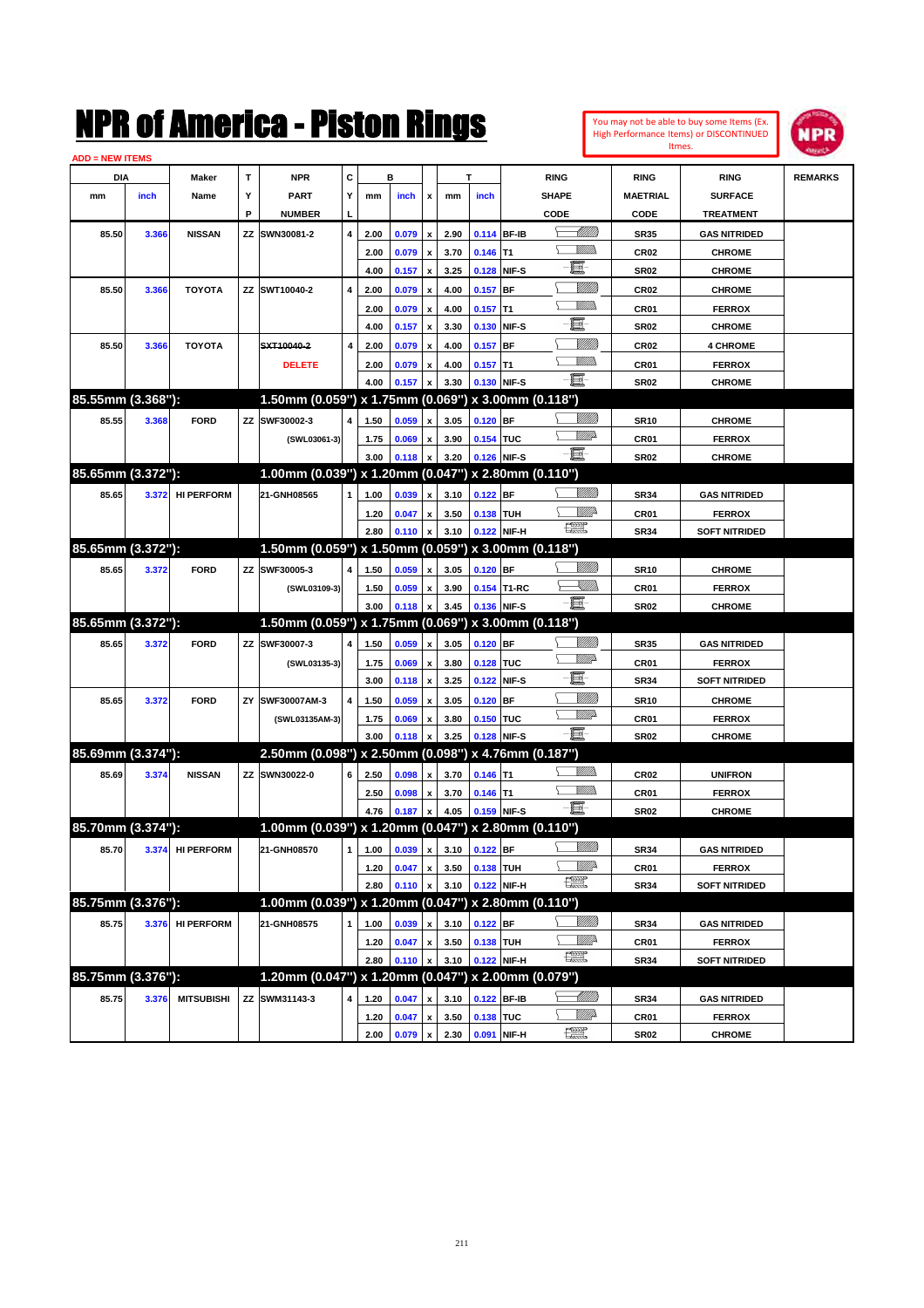| <b>ADD = NEW ITEMS</b> |       |                   |    | NMK OI AINCrica - Mislon Kings                      |                |      |       |                    |            |             |               |                                |                  | You may not be able to buy some Items (Ex.<br>High Performance Items) or DISCONTINUED<br>Itmes. | NPR            |
|------------------------|-------|-------------------|----|-----------------------------------------------------|----------------|------|-------|--------------------|------------|-------------|---------------|--------------------------------|------------------|-------------------------------------------------------------------------------------------------|----------------|
| DIA                    |       | Maker             | T  | <b>NPR</b>                                          | С              |      | в     |                    | т          |             |               | <b>RING</b>                    | <b>RING</b>      | <b>RING</b>                                                                                     | <b>REMARKS</b> |
| mm                     | inch  | Name              | Υ  | <b>PART</b>                                         | Y              | mm   | inch  | x                  | mm         | inch        |               | <b>SHAPE</b>                   | <b>MAETRIAL</b>  | <b>SURFACE</b>                                                                                  |                |
|                        |       |                   | P  | <b>NUMBER</b>                                       |                |      |       |                    |            |             |               | CODE                           | CODE             | <b>TREATMENT</b>                                                                                |                |
| 85.75mm (3.376"):      |       |                   |    | 1.20mm (0.047") x 1.20mm (0.047") x 2.80mm (0.110") |                |      |       |                    |            |             |               |                                |                  |                                                                                                 |                |
| 85.75                  | 3.376 | <b>HONDA</b>      |    | ZZ SWH30367-3                                       | 5              | 1.20 | 0.047 | x                  | 3.15       | $0.124$ BF  |               | <u>Sillilli</u>                | <b>SR10</b>      | <b>CHROME</b>                                                                                   |                |
|                        |       |                   |    |                                                     |                | 1.20 | 0.047 | x                  | 3.50       | 0.138       | IT1           | <br>Villida                    | CR01             | <b>FERROX</b>                                                                                   |                |
|                        |       |                   |    |                                                     |                | 2.80 | 0.110 | x                  | 2.80       | 0.110 NIF-S |               | E.                             | <b>SR02</b>      | <b>CHROME</b>                                                                                   |                |
| 85.75                  | 3.376 | <b>HONDA</b>      |    | ZZ SWH30383-3                                       | 4              | 1.20 | 0.047 | x                  | 3.10       | 0.122       | <b>BF</b>     | <u>Millil</u>                  | <b>SR10</b>      | <b>CHROME</b>                                                                                   |                |
|                        |       |                   |    |                                                     |                | 1.20 | 0.047 | x                  | 3.40       | 0.134       | lT1           | .<br>VMD                       | CR <sub>02</sub> | <b>CHROME</b>                                                                                   |                |
|                        |       |                   |    |                                                     |                | 2.80 | 0.110 | x                  | 2.85       | 0.112       | NIF-S         | E.                             | <b>SR34</b>      | <b>SOFT NITRIDED</b>                                                                            |                |
| 85.75                  | 3.376 | <b>HONDA</b>      |    | SWH30476-3                                          | 4              | 1.20 | 0.047 | x                  | <b>TBA</b> |             | BF            | <u>MMM</u>                     | <b>SR10</b>      | <b>CHROME</b>                                                                                   |                |
|                        |       |                   |    |                                                     |                | 1.20 | 0.047 | x                  | <b>TBA</b> |             | T1            | .<br>VMD                       | CR01             | <b>FERROX</b>                                                                                   |                |
|                        |       |                   |    |                                                     |                | 2.80 | 0.110 | $\pmb{\mathsf{x}}$ | <b>TBA</b> |             | NIF-S         | -et                            | <b>SR34</b>      | <b>SOFT NITRIDED</b>                                                                            |                |
| 85.75mm (3.376"):      |       |                   |    | 1.20mm (0.047") x 1.50mm (0.059") x 2.00mm (0.079") |                |      |       |                    |            |             |               |                                |                  |                                                                                                 |                |
| 85.75                  | 3.376 | <b>BMW</b>        |    | SWE073612-3                                         | 12             | 1.20 | 0.047 | x                  | 3.10       | 0.122       | <b>BF-IB</b>  | <u> MMN</u>                    | <b>SR35</b>      | <b>GAS NITRIDED</b>                                                                             |                |
|                        |       |                   |    | <b>DELETE</b>                                       |                | 1.50 | 0.059 | x                  | 3.65       | 0.144 TUC   |               | <u>Villid</u>                  | CR <sub>01</sub> | <b>FERROX</b>                                                                                   |                |
|                        |       |                   |    |                                                     |                | 2.00 | 0.079 | x                  | 2.85       | 0.112       | NIF-S         | $-\Xi$                         | <b>SR34</b>      | <b>SOFT NITRIDED</b>                                                                            |                |
| 85.75mm (3.376"):      |       |                   |    | 1.20mm (0.047") x 1.50mm (0.059") x 2.80mm (0.110") |                |      |       |                    |            |             |               |                                |                  |                                                                                                 |                |
| 85.75                  | 3.376 | <b>HYUNDAI</b>    | ΖZ | SWG30026-3                                          | 4              | 1.20 | 0.047 | x                  | 3.10       | 0.122       | <b>BF-IB</b>  | <u> Milli</u>                  | <b>SR35</b>      | <b>GAS NITRIDED</b>                                                                             |                |
|                        |       |                   |    | (SWL03121-3)                                        |                | 1.50 | 0.059 | x                  | 3.80       | 0.150       | ltuc          | <u>VIIItä</u>                  | CR <sub>02</sub> | <b>CHROME</b>                                                                                   |                |
|                        |       |                   |    |                                                     |                | 2.80 | 0.110 | x                  | 2.55       | 0.100       | NIF-S         | e.                             | <b>SR34</b>      | <b>SOFT NITRIDED</b>                                                                            |                |
| 85.75                  | 3.376 | <b>MITSUBISHI</b> | ΖZ | SWM31103-3                                          | 4              | 1.20 | 0.047 | x                  | 3.10       | 0.122       | BF-IB         | <u> Millil</u>                 | <b>SR35</b>      | <b>GAS NITRIDED</b>                                                                             |                |
|                        |       |                   |    |                                                     |                | 1.50 | 0.059 | x                  | 3.80       | 0.150       | ltuc          | <u>VIIItä</u>                  | CR <sub>02</sub> | <b>CHROME</b>                                                                                   |                |
|                        |       |                   |    |                                                     |                | 2.80 | 0.110 | $\pmb{\mathsf{x}}$ | 2.55       | 0.100       | NIF-S         | $-\mathbf{H}$ -                | <b>SR34</b>      | <b>SOFT NITRIDED</b>                                                                            |                |
| 85.75mm (3.376"):      |       |                   |    | 1.20mm (0.047") x 1.50mm (0.059") x 3.00mm (0.118") |                |      |       |                    |            |             |               |                                |                  |                                                                                                 |                |
| 85.75                  | 3.376 | <b>AUDI</b>       |    | SWE50828-4                                          | 8              | 1.20 | 0.047 | x                  | 3.10       | 0.122 BF-IB |               | <u> Millil</u>                 | <b>SR35</b>      | <b>GAS NITRIDED</b>                                                                             |                |
|                        |       |                   |    | <b>DELETE</b>                                       |                | 1.50 | 0.059 | x                  | 3.50       | 0.138       | <b>TUC</b>    | <u>VMD</u>                     | CR01             | <b>FERROX</b>                                                                                   |                |
|                        |       |                   |    |                                                     |                | 3.00 | 0.118 | x                  | 3.20       | 0.126       | E-BC16        | FØ.                            | <b>SR34</b>      | <b>SOFT NITRIDED</b>                                                                            |                |
| 85.75                  |       | 3.376 VOLKSWAGEN  |    | SWE50958-1                                          | 8              | 1.20 | 0.047 | x                  | 3.00       | $0.118$ BF  |               | <u>MMM</u>                     | <b>SR35</b>      | <b>GAS NITRIDED</b>                                                                             |                |
|                        |       |                   |    | <b>DELETE</b>                                       |                | 1.50 | 0.059 | x                  | 3.50       | 0.138       | TUC           | <u>VIII</u> D                  | CR01             | <b>FERROX</b>                                                                                   |                |
|                        |       |                   |    |                                                     |                | 3.00 | 0.118 | x                  | 3.30       | 0.130       | E-BC16        | EO)                            | <b>SR34</b>      | <b>SOFT NITRIDED</b>                                                                            |                |
| 85.75                  | 3.376 | <b>MITSUBISHI</b> |    | ZZ SWM31048-3                                       | 4              | 1.20 | 0.047 | x                  | 3.10       | 0.122       | BF            | <u>MMM</u>                     | <b>SR35</b>      | <b>GAS NITRIDED</b>                                                                             |                |
|                        |       |                   |    |                                                     |                | 1.50 | 0.059 | x                  | 3.80       | 0.150       | <b>ES-TUC</b> | <u>VMR</u>                     | CR <sub>02</sub> | <b>CHROME</b>                                                                                   |                |
|                        |       |                   |    |                                                     |                | 3.00 | 0.118 | $\pmb{\mathsf{x}}$ | 2.85       | 0.112 NIF-S |               | E                              | SR34             | <b>SOFT NITRIDED</b>                                                                            |                |
| 85.75                  | 3.376 | <b>HYUNDAI</b>    |    | ZZ SWG30027-3                                       | $\overline{4}$ | 1.20 | 0.047 | $\pmb{\mathsf{x}}$ | 3.10       | 0.122 BF    |               | <u>MMM</u>                     | <b>SR35</b>      | <b>GAS NITRIDED</b>                                                                             |                |
|                        |       |                   |    | (SWL03128-3)                                        |                | 1.50 | 0.059 | $\pmb{\mathsf{x}}$ | 3.80       | 0.150       | <b>ES-TUC</b> | <u>WW</u> A                    | CR <sub>02</sub> | <b>CHROME</b>                                                                                   |                |
|                        |       |                   |    |                                                     |                | 3.00 | 0.118 | $\pmb{\mathsf{x}}$ | 2.55       | 0.100       | NIF-S         | E                              | SR34             | <b>SOFT NITRIDED</b>                                                                            |                |
| 85.75                  | 3.376 | <b>MITSUBISHI</b> |    | ZZ SWM31071-3                                       | 4              | 1.20 | 0.047 | x                  | 3.10       | 0.122 BF-IB |               | <u> Milli</u>                  | SR35             | <b>GAS NITRIDED</b>                                                                             |                |
|                        |       |                   |    |                                                     |                | 1.50 | 0.059 | x                  | 3.80       | 0.150 TUC   |               | WW                             | CR <sub>02</sub> | <b>CHROME</b>                                                                                   |                |
|                        |       |                   |    |                                                     |                | 3.00 | 0.118 | x                  | 2.55       | 0.100       | NIF-S         | -8                             | <b>SR34</b>      | <b>SOFT NITRIDED</b>                                                                            |                |
| 85.75mm (3.376"):      |       |                   |    | 1.50mm (0.059") x 1.50mm (0.059") x 4.00mm (0.157") |                |      |       |                    |            |             |               |                                |                  |                                                                                                 |                |
| 85.75                  | 3.376 | <b>HYUNDAI</b>    | ΖZ | SWG30029-3                                          | 4              | 1.50 | 0.059 | x                  | 3.30       | $0.130$ BF  |               | <u>VMM</u>                     | SR10             | <b>CHROME</b>                                                                                   |                |
|                        |       |                   |    | (SWL03167-3)                                        |                | 1.50 | 0.059 | x                  | 3.70       | $0.146$ T1  |               | <u>Willib</u>                  | CR <sub>02</sub> | <b>CHROME</b>                                                                                   |                |
|                        |       |                   |    |                                                     |                | 4.00 | 0.157 | $\pmb{\mathsf{x}}$ | 3.15       | 0.124 NIF-S |               | e.                             | SR34             | <b>SOFT NITRIDED</b>                                                                            |                |
| 85.75                  | 3.376 | <b>MITSUBISHI</b> |    | SWM31046-3                                          | 4              | 1.50 | 0.059 | x                  | 3.30       | $0.130$ BF  |               | <u>Milli</u>                   | <b>SR10</b>      | <b>CHROME</b>                                                                                   |                |
|                        |       |                   |    | <b>DELETE</b>                                       |                | 1.50 | 0.059 | $\pmb{\mathsf{x}}$ | 3.80       | $0.150$ T1  |               | <u>Willib</u>                  | CR <sub>02</sub> | <b>CHROME</b>                                                                                   |                |
|                        |       |                   |    |                                                     |                | 4.00 | 0.157 | $\pmb{\mathsf{x}}$ | 3.25       | 0.128       | NIF-S         | e.                             | SR34             | <b>SOFT NITRIDED</b>                                                                            |                |
| 85.75                  |       |                   |    |                                                     |                |      |       |                    |            |             |               |                                |                  |                                                                                                 |                |
|                        | 3.376 | <b>MITSUBISHI</b> |    | ZZ SWM31034-3                                       | 4              | 1.50 | 0.059 | x                  | 3.10       | 0.122 BF-M  |               | <u>Milli</u>                   | <b>SR35</b>      | <b>GAS NITRIDED</b>                                                                             |                |
|                        |       |                   |    |                                                     |                | 1.50 | 0.059 | x                  | 3.80       | $0.150$ T1  |               | <u>Willib</u><br>$-\mathbf{H}$ | CR <sub>02</sub> | <b>CHROME</b>                                                                                   |                |

**4.00 0.157 x 3.20 0.126 NIF-S SR34 SOFT NITRIDED**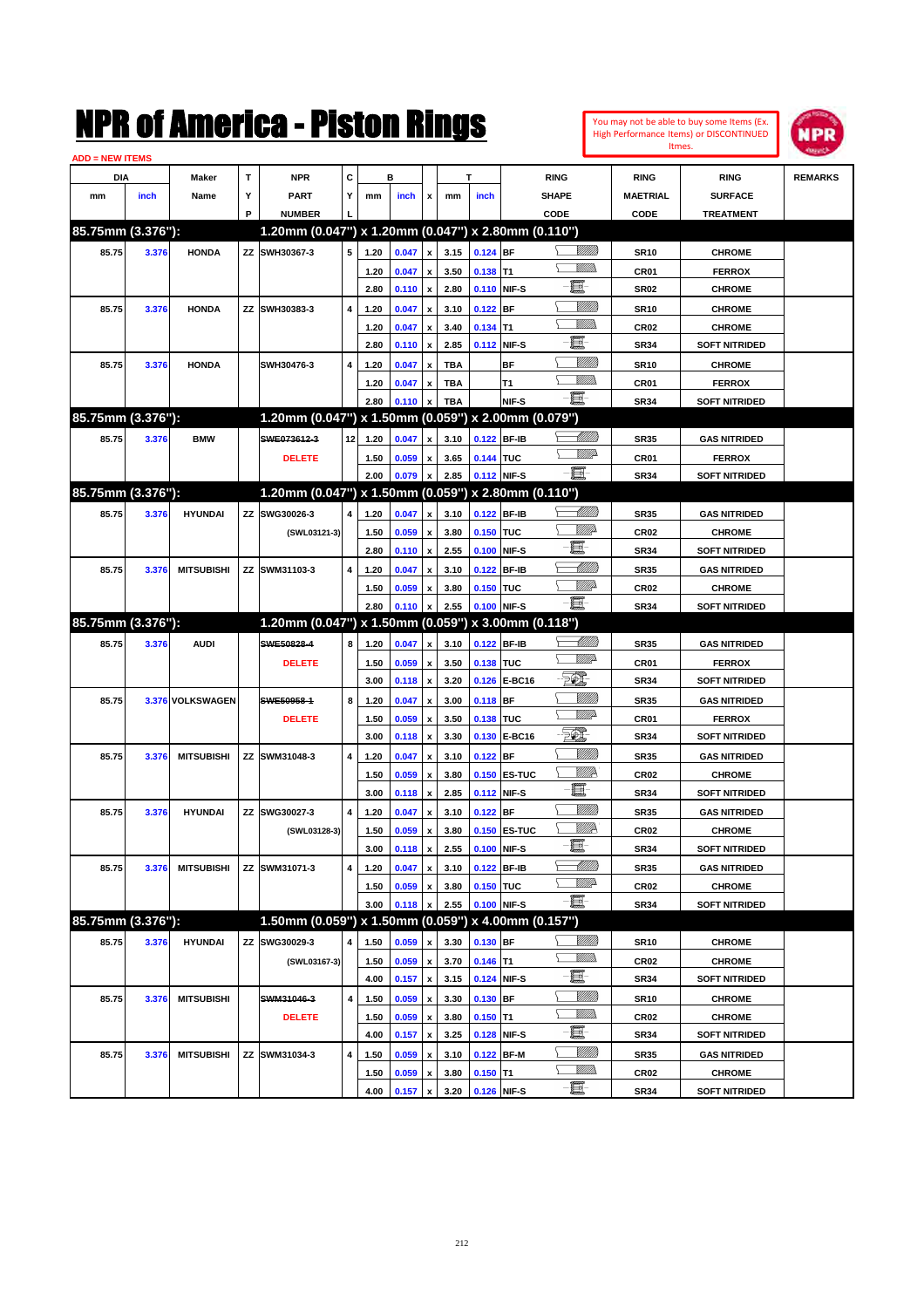#### **ADD = NEW ITEMS**



|                   | <b>NEW HEIRS</b> |                   |   |                                                     |   |      |         |                           |      |            |              |                       |                  |                      |                |
|-------------------|------------------|-------------------|---|-----------------------------------------------------|---|------|---------|---------------------------|------|------------|--------------|-----------------------|------------------|----------------------|----------------|
| <b>DIA</b>        |                  | Maker             | Т | <b>NPR</b>                                          | С |      | в       |                           |      | т          |              | <b>RING</b>           | <b>RING</b>      | <b>RING</b>          | <b>REMARKS</b> |
| mm                | inch             | Name              | Y | <b>PART</b>                                         | Υ | mm   | inch    | x                         | mm   | inch       |              | <b>SHAPE</b>          | <b>MAETRIAL</b>  | <b>SURFACE</b>       |                |
|                   |                  |                   | P | <b>NUMBER</b>                                       |   |      |         |                           |      |            |              | CODE                  | CODE             | <b>TREATMENT</b>     |                |
| 85.75             | 3.376            | <b>MITSUBISHI</b> |   | SWM31044-3                                          | 4 | 1.50 | 0.059   | $\boldsymbol{\mathsf{x}}$ | 3.50 | 0.138 BF   |              | <u>VIIII)</u>         | <b>SR10</b>      | <b>GAS NITRIDED</b>  |                |
|                   |                  |                   |   | <b>DELETE</b>                                       |   | 1.50 | 0.059   | $\pmb{\mathsf{x}}$        | 3.80 | $0.150$ T1 |              | .<br>Villid           | CR01             | <b>FERROX</b>        |                |
|                   |                  |                   |   |                                                     |   | 4.00 | 0.157   | $\pmb{\mathsf{x}}$        | 3.30 |            | 0.130 NIF-S  | e.                    | <b>SR02</b>      | <b>CHROME</b>        |                |
| 85.75             | 3.376            | <b>NISSAN</b>     |   | SWN30061-3                                          | 4 | 1.50 | 0.059   | $\pmb{\mathsf{x}}$        | 3.45 | $0.136$ T1 |              | <br>Milita            | CR01             | <b>FERROX</b>        |                |
|                   |                  |                   |   | <b>DELETE</b>                                       |   | 1.50 | 0.059   | $\pmb{\mathsf{x}}$        | 3.90 | $0.154$ T1 |              | .<br>VMD              | CR01             | <b>FERROX</b>        |                |
|                   |                  |                   |   |                                                     |   | 4.00 | 0.157   | $\pmb{\mathsf{x}}$        | 3.20 |            | 0.126 NIF-S  | e.                    | <b>SR02</b>      | <b>CHROME</b>        |                |
| 85.75             | 3.376            | <b>NISSAN</b>     |   | ZZ SWN30086-3                                       | 4 | 1.50 | 0.059   | $\pmb{\mathsf{x}}$        | 3.10 | $0.122$ BF |              | <u>VIIII)</u>         | <b>SR35</b>      | <b>GAS NITRIDED</b>  |                |
|                   |                  |                   |   |                                                     |   | 1.50 | 0.059   | $\pmb{\mathsf{x}}$        | 3.70 | $0.146$ T1 |              | .<br>VMD              | CR02             | <b>TIN PLATED</b>    |                |
|                   |                  |                   |   |                                                     |   | 4.00 | 0.157   | $\pmb{\mathsf{x}}$        | 3.20 |            | 0.126 NIF-S  | e.                    | <b>SR02</b>      | <b>CHROME</b>        |                |
| 85.75             | 3.376            | <b>TOYOTA</b>     |   | SXT10059-3                                          | 4 | 1.50 | 0.059   | $\pmb{\mathsf{x}}$        | 3.80 | $0.150$ BF |              |                       | CR02             | <b>4 CHROME</b>      |                |
|                   |                  |                   |   | <b>DELETE</b>                                       |   | 1.50 | 0.059   | $\pmb{\mathsf{x}}$        | 3.80 | $0.150$ T1 |              | .<br>VMD              | CR01             | <b>FERROX</b>        |                |
|                   |                  |                   |   |                                                     |   | 4.00 | 0.157   | $\pmb{\mathsf{x}}$        | 3.25 |            | 0.128 NIF-S  | e.                    | <b>SR02</b>      | <b>CHROME</b>        |                |
| 85.75             | 3.376            | <b>TOYOTA</b>     |   | ZZ SWT10059-3                                       | 4 | 1.50 | 0.059   | $\pmb{\mathsf{x}}$        | 3.30 | $0.130$ BF |              |                       | <b>SR10</b>      | <b>CHROME</b>        |                |
|                   |                  |                   |   |                                                     |   | 1.50 | 0.059   | $\boldsymbol{x}$          | 3.80 | $0.150$ T1 |              | .<br>VMD              | CR01             | <b>FERROX</b>        |                |
|                   |                  |                   |   |                                                     |   | 4.00 | 0.157   | $\mathbf x$               | 3.25 |            | 0.128 NIF-S  | -8                    | <b>SR02</b>      | <b>CHROME</b>        |                |
| 85.75mm (3.376"): |                  |                   |   | 2.00mm (0.079") x 1.50mm (0.059") x 4.00mm (0.157") |   |      |         |                           |      |            |              |                       |                  |                      |                |
| 85.75             | 3.376            | <b>NISSAN</b>     |   | ZZ SWN30084-3                                       | 4 | 2.00 | 0.079   | $\mathbf x$               | 2.90 |            | 0.114 BF-IB  | <u>-</u> 077778       | <b>SR35</b>      | <b>GAS NITRIDED</b>  |                |
|                   |                  |                   |   |                                                     |   | 1.50 | 0.059   | $\mathbf x$               | 3.70 | $0.146$ T1 |              | .<br>VMD              | CR02             | <b>CHROME</b>        |                |
|                   |                  |                   |   |                                                     |   | 4.00 | 0.157   | $\mathbf x$               | 3.20 |            | 0.126 NIF-S  | -8                    | <b>SR02</b>      | <b>CHROME</b>        |                |
| 85.75mm (3.376"): |                  |                   |   | 2.00mm (0.079") x 2.00mm (0.079") x 4.00mm (0.157") |   |      |         |                           |      |            |              |                       |                  |                      |                |
| 85.75             | 3.376            | <b>SUBARU</b>     |   | ZZ SWF20014-3                                       | 4 | 2.00 | 0.079   | $\mathbf{x}$              | 3.90 | $0.154$ T1 |              | .<br>VMD              | CR02             | <b>CHROME</b>        |                |
|                   |                  |                   |   |                                                     |   | 2.00 | 0.079   | $\mathbf{x}$              | 3.90 | $0.154$ T1 |              | .<br>VMD              | CR01             | <b>FERROX</b>        |                |
|                   |                  |                   |   |                                                     |   | 4.00 | 0.157   | $\pmb{\mathsf{x}}$        | 3.30 |            | 0.130 NIF-S  | $\blacksquare$        | <b>SR02</b>      | <b>CHROME</b>        |                |
| 85.75             | 3.376            | <b>MITSUBISHI</b> |   | ZY SWM31013-3                                       | 4 | 2.00 | 0.079   | $\pmb{\mathsf{x}}$        | 3.60 | $0.142$ BF |              | <u>VIIII)</u>         | CR10             | <b>CHROME</b>        |                |
|                   |                  |                   |   |                                                     |   | 2.00 | 0.079   | $\pmb{\mathsf{x}}$        | 3.70 | $0.146$ T1 |              | .<br>VMD              | CR01             | <b>FERROX</b>        |                |
|                   |                  |                   |   |                                                     |   | 4.00 | 0.157   | $\pmb{\mathsf{x}}$        | 3.25 |            | 0.128 NIF-S  | e.                    | <b>SR02</b>      | <b>CHROME</b>        |                |
| 85.75             | 3.376            | <b>NISSAN</b>     |   | SXN30020-3                                          | 4 | 2.00 | 0.079   | $\pmb{\mathsf{x}}$        | 4.20 | $0.165$ T1 |              | <br>Militar           | CR02             | <b>4 CHROME</b>      |                |
|                   |                  |                   |   | <b>DELETE</b>                                       |   | 2.00 | 0.079   |                           | 4.20 | $0.165$ T1 |              | .<br>VMD              | CR01             | <b>FERROX</b>        |                |
|                   |                  |                   |   |                                                     |   | 4.00 | 0.157   | $\boldsymbol{\mathsf{x}}$ | 3.30 |            | 0.130 NIF-S  | e.                    | <b>SR02</b>      | <b>CHROME</b>        |                |
|                   |                  |                   |   |                                                     |   |      |         | $\pmb{\mathsf{x}}$        |      |            |              | .<br>VMD              |                  |                      |                |
| 85.75             | 3.376            | <b>NISSAN</b>     |   | SWN30020-3                                          | 4 | 2.00 | 0.079   | $\pmb{\mathsf{x}}$        | 4.20 | $0.165$ T1 |              | .<br>VMD              | CR <sub>02</sub> | <b>CHROME</b>        |                |
|                   |                  |                   |   | <b>DELETE</b>                                       |   | 2.00 | 0.079   | $\boldsymbol{\mathsf{x}}$ | 4.20 | $0.165$ T1 |              | e                     | CR01             | <b>FERROX</b>        |                |
|                   |                  |                   |   |                                                     |   | 4.00 | 0.157   | $\pmb{\mathsf{x}}$        | 3.30 |            | 0.130 NIF-S  |                       | <b>SR02</b>      | <b>CHROME</b>        |                |
| 85.75             | 3.376            | <b>NISSAN</b>     |   | ZX SWN30020-3                                       | 4 | 2.00 | 0.079   | x                         | 3.05 | $0.120$ BF |              | <u>MMM</u><br><br>Mar | <b>SR10</b>      | <b>CHROME</b>        |                |
|                   |                  |                   |   |                                                     |   | 2.00 | 0.079   | $\pmb{\mathsf{x}}$        | 4.20 | $0.165$ T1 |              |                       | CR01             | <b>FERROX</b>        |                |
|                   |                  |                   |   |                                                     |   | 4.00 | 0.157 x |                           | 3.30 |            | 0.130 NIF-S  | 夏                     | SR02             | <b>CHROME</b>        |                |
| 85.75             | 3.376            | <b>NISSAN</b>     |   | SWN30144-3                                          | 6 | 2.00 | 0.079   | $\boldsymbol{\mathsf{x}}$ | 3.10 | 0.122 BF   |              | <u>VIIII</u> )        | <b>SR35</b>      | <b>GAS NITRIDED</b>  |                |
|                   |                  |                   |   | <b>DELETE</b>                                       |   | 2.00 | 0.079 x |                           | 3.50 |            | 0.138 T1-IC  | <u>SMWs</u>           | CR02             | <b>CHROME</b>        |                |
|                   |                  |                   |   |                                                     |   | 4.00 | 0.157   | $\pmb{\mathsf{x}}$        | 4.35 |            | 0.171 E-BC16 | $\mathcal{D}$         | <b>SR34</b>      | <b>SOFT NITRIDED</b> |                |
| 85.75             | 3.376            | <b>NISSAN</b>     |   | ZZ SWN30048-3                                       | 4 | 2.00 | 0.079   | $\boldsymbol{\mathsf{x}}$ | 3.90 | $0.154$ BF |              | <u>VIII M</u>         | CR02             | <b>CHROME</b>        |                |
|                   |                  |                   |   |                                                     |   | 2.00 | 0.079   | $\mathbf{x}$              | 4.20 | $0.165$ T1 |              | <u>MM)</u>            | CR01             | <b>FERROX</b>        |                |
|                   |                  |                   |   |                                                     |   | 4.00 | 0.157   | $\mathbf x$               | 3.30 |            | 0.130 NIF-S  | e.                    | <b>SR02</b>      | <b>CHROME</b>        |                |
| 85.75             | 3.376            | <b>NISSAN</b>     |   | SWN30050-3                                          | 4 | 2.00 | 0.079   | $\mathbf{x}$              | 3.90 | 0.154 BF   |              | <u>VIII M</u>         | <b>CR10</b>      | <b>CHROME</b>        |                |
|                   |                  |                   |   | <b>DELETE</b>                                       |   | 2.00 | 0.079   | $\pmb{\mathsf{x}}$        | 4.00 | $0.157$ T1 |              | <u>MMa</u>            | CR01             | <b>FERROX</b>        |                |
|                   |                  |                   |   |                                                     |   | 4.00 | 0.157   | $\pmb{\mathsf{x}}$        | 3.30 |            | 0.130 NIF-S  | e.                    | SR02             | <b>CHROME</b>        |                |
| 85.75             | 3.376            | <b>NISSAN</b>     |   | ZZ SWN30081-3                                       | 4 | 2.00 | 0.079   | $\mathbf{x}$              | 2.90 |            | 0.114 BF-IB  | <u> Milli</u> lli     | <b>SR35</b>      | <b>GAS NITRIDED</b>  |                |
|                   |                  |                   |   |                                                     |   | 2.00 | 0.079   | x                         | 3.70 | $0.146$ T1 |              | <u>MM)</u>            | CR02             | <b>CHROME</b>        |                |
|                   |                  |                   |   |                                                     |   | 4.00 | 0.157   | $\pmb{\mathsf{x}}$        | 3.25 |            | 0.128 NIF-S  | e                     | SR02             | <b>CHROME</b>        |                |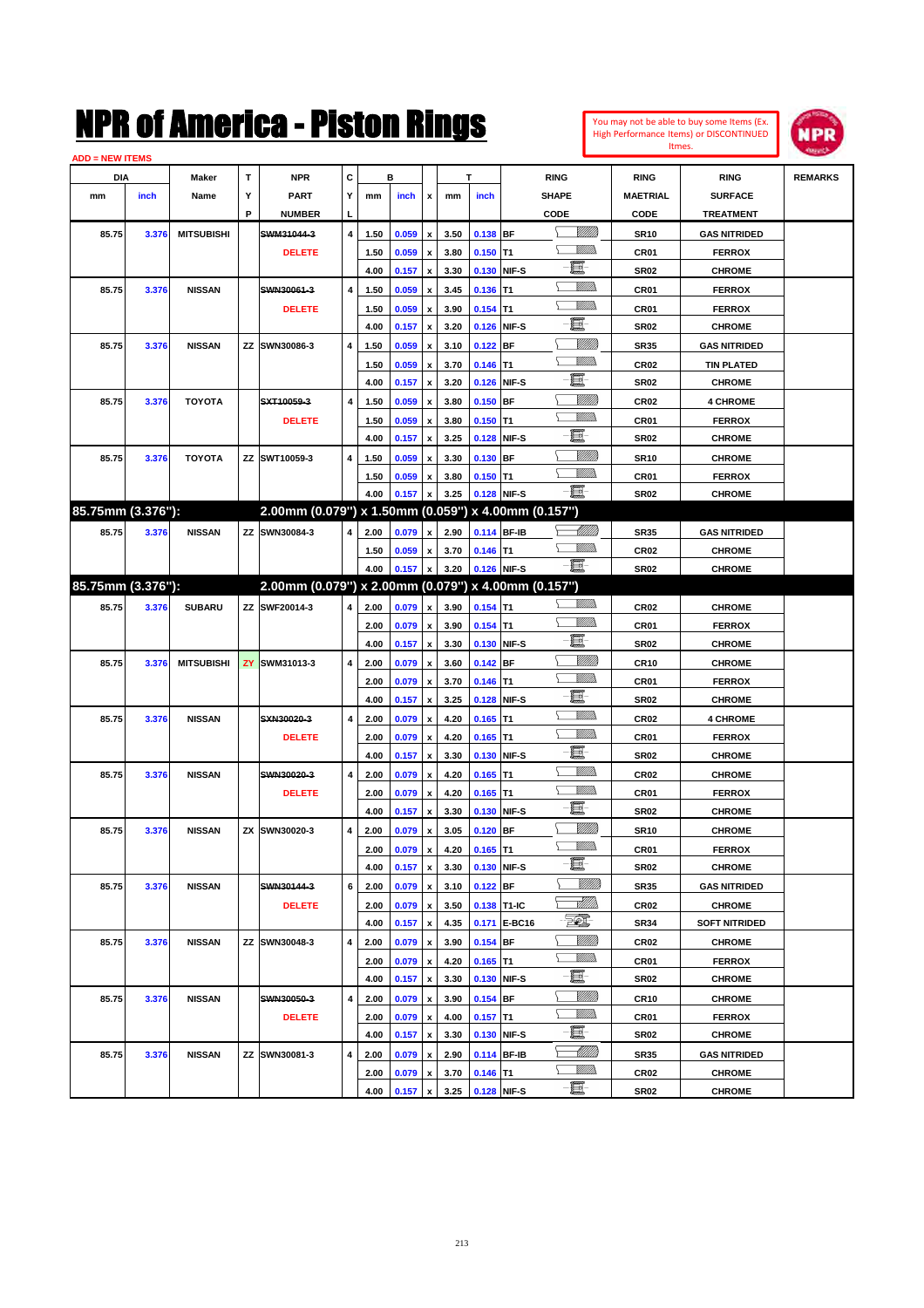| You may not be able to buy some Items (Ex. |
|--------------------------------------------|
| High Performance Items) or DISCONTINUED    |
| Itmes.                                     |



| <b>ADD = NEW ITEMS</b> |       |                   |    |                                                     |                |              |       |                    |      |            |              |                |                  |                      |                |
|------------------------|-------|-------------------|----|-----------------------------------------------------|----------------|--------------|-------|--------------------|------|------------|--------------|----------------|------------------|----------------------|----------------|
| <b>DIA</b>             |       | Maker             | т  | NPR                                                 | С              |              | в     |                    |      | т          |              | <b>RING</b>    | <b>RING</b>      | <b>RING</b>          | <b>REMARKS</b> |
| mm                     | inch  | Name              | Υ  | <b>PART</b>                                         | Y              | mm           | inch  | x                  | mm   | inch       |              | <b>SHAPE</b>   | <b>MAETRIAL</b>  | <b>SURFACE</b>       |                |
|                        |       |                   | P  | <b>NUMBER</b>                                       | L              |              |       |                    |      |            |              | CODE           | CODE             | <b>TREATMENT</b>     |                |
| 85.75                  | 3.376 | <b>TOYOTA</b>     | ΖZ | SWT10040-3                                          | 4              | 2.00         | 0.079 | x                  | 4.00 | $0.157$ BF |              | <u> UMB</u>    | <b>CR02</b>      | <b>CHROME</b>        |                |
|                        |       |                   |    |                                                     |                | 2.00         | 0.079 | x                  | 4.00 | $0.157$ T1 |              | 9777)          | <b>CR01</b>      | <b>FERROX</b>        |                |
|                        |       |                   |    |                                                     |                | 4.00         | 0.157 | x                  | 3.30 |            | 0.130 NIF-S  | 圓              | <b>SR02</b>      | <b>CHROME</b>        |                |
| 85.75                  | 3.376 | <b>TOYOTA</b>     |    | SXT10040-3                                          | $\overline{4}$ | 2.00         | 0.079 | x                  | 4.00 | $0.157$ BF |              | <u>Milli</u>   | <b>CR02</b>      | <b>4 CHROME</b>      |                |
|                        |       |                   |    | <b>DELETE</b>                                       |                | 2.00         | 0.079 | x                  | 4.00 | $0.157$ T1 |              | .<br>VMD       | <b>CR01</b>      | <b>FERROX</b>        |                |
|                        |       |                   |    |                                                     |                | 4.00         | 0.157 |                    | 3.30 |            | 0.130 NIF-S  | -日             | <b>SR02</b>      | <b>CHROME</b>        |                |
| 85.80mm (3.378"):      |       |                   |    | 1.50mm (0.059") x 1.75mm (0.069") x 3.00mm (0.118") |                |              |       |                    |      |            |              |                |                  |                      |                |
| 85.80                  | 3.378 | <b>FORD</b>       | ΖZ | SWF30002-4                                          | 4              | 1.50         | 0.059 | x                  | 3.05 | $0.120$ BF |              |                | <b>SR10</b>      | <b>CHROME</b>        |                |
|                        |       |                   |    | (SWL03061-4)                                        |                | 1.75         | 0.069 |                    | 3.90 | 0.154 TUC  |              | <u>VMD</u>     | CR <sub>01</sub> | <b>FERROX</b>        |                |
|                        |       |                   |    |                                                     |                | 3.00         | 0.118 |                    | 3.20 |            | 0.126 NIF-S  | -8             | <b>SR02</b>      | <b>CHROME</b>        |                |
| 85.90mm (3.382"):      |       |                   |    | 1.50mm (0.059") x 1.50mm (0.059") x 3.00mm (0.118") |                |              |       |                    |      |            |              |                |                  |                      |                |
| 85.90                  | 3.382 | <b>FORD</b>       | ZZ | SWF30005-4                                          | 4              | 1.50         | 0.059 | x                  | 3.05 | $0.120$ BF |              |                | <b>SR10</b>      | <b>CHROME</b>        |                |
|                        |       |                   |    |                                                     |                |              | 0.059 |                    | 3.90 |            | 0.154 T1-RC  | <u> Killib</u> | <b>CR01</b>      | <b>FERROX</b>        |                |
|                        |       |                   |    | (SWL03109-4)                                        |                | 1.50<br>3.00 | 0.118 | x                  | 3.45 |            | 0.136 NIF-S  | <b>- 夏</b> -   | <b>SR02</b>      | <b>CHROME</b>        |                |
| 85.90mm (3.382"):      |       |                   |    | 1.50mm (0.059") x 1.75mm (0.069") x 3.00mm (0.118") |                |              |       |                    |      |            |              |                |                  |                      |                |
|                        |       |                   |    |                                                     |                |              |       |                    |      |            |              |                |                  |                      |                |
| 85.90                  | 3.382 | <b>FORD</b>       |    | ZZ SWF30007-4                                       | 4              | 1.50         | 0.059 | x                  | 3.05 | $0.120$ BF |              | <u>VMD</u>     | <b>SR35</b>      | <b>GAS NITRIDED</b>  |                |
|                        |       |                   |    | (SWL03135-4)                                        |                | 1.75         | 0.069 | x                  | 3.80 | 0.128 TUC  |              | e              | CR <sub>01</sub> | <b>FERROX</b>        |                |
|                        |       |                   |    |                                                     |                | 3.00         | 0.118 | x                  | 3.25 |            | 0.122 NIF-S  | <u>Milli</u> k | <b>SR34</b>      | <b>SOFT NITRIDED</b> |                |
| 85.90                  | 3.382 | <b>FORD</b>       | ΖY | SWF30007AM-4                                        | 4              | 1.50         | 0.059 |                    | 3.05 | $0.120$ BF |              | <u>VMD</u>     | <b>SR10</b>      | <b>CHROME</b>        |                |
|                        |       |                   |    | (SWL03135AM-4)                                      |                | 1.75         | 0.069 | x                  | 3.80 | 0.150 TUC  |              | -日             | CR <sub>01</sub> | <b>FERROX</b>        |                |
| 85.94mm (3.383"):      |       |                   |    |                                                     |                | 3.00         | 0.118 |                    | 3.25 |            | 0.128 NIF-S  |                | <b>SR02</b>      | <b>CHROME</b>        |                |
|                        |       |                   |    | 2.50mm (0.098") x 2.50mm (0.098") x 4.76mm (0.187") |                |              |       |                    |      |            |              | .<br>VMD       |                  |                      |                |
| 85.94                  | 3.383 | <b>NISSAN</b>     |    | ZZ SWN30022-1                                       | 6              | 2.50         | 0.098 | x                  | 3.70 | $0.146$ T1 |              | <br>Militar    | <b>CR02</b>      | <b>UNIFRON</b>       |                |
|                        |       |                   |    |                                                     |                | 2.50         | 0.098 | x                  | 3.70 | $0.146$ T1 |              | -日             | <b>CR01</b>      | <b>FERROX</b>        |                |
| 86.00mm (3.386):       |       |                   |    |                                                     |                | 4.76         | 0.187 |                    | 4.05 |            | 0.159 NIF-S  |                | <b>SR02</b>      | <b>CHROME</b>        |                |
|                        |       |                   |    | 1.00mm (0.039") x 1.20mm (0.047") x 2.00mm (0.079") |                |              |       |                    |      |            |              |                |                  |                      |                |
| 86.00                  | 3.386 | <b>HI PERFORM</b> |    | 21-GRN08600ES                                       | 1              | 1.00         | 0.039 | x                  | 3.10 | 0.122 BF   |              | <u>Villida</u> | <b>SR34</b>      | <b>GAS NITRIDED</b>  |                |
|                        |       |                   |    |                                                     |                | 1.20         | 0.047 | x                  | 3.50 |            | 0.138 ES-TUC | WW<br>鱱        | CR <sub>01</sub> | <b>FERROX</b>        |                |
|                        |       |                   |    |                                                     |                | 2.00         | 0.079 |                    | 2.80 |            | 0.110 NIF-H  |                | <b>SR34</b>      | <b>SOFT NITRIDED</b> |                |
| 86.00mm (3.386):       |       |                   |    | 1.00mm (0.039") x 1.20mm (0.047") x 2.80mm (0.110") |                |              |       |                    |      |            |              |                |                  |                      |                |
| 86.00                  | 3.386 | <b>HI PERFORM</b> |    | XC3386                                              | 1              | 1.00         | 0.039 | x                  | 3.20 | 0.126 BF   |              | <u>Villida</u> | <b>SR10</b>      | <b>CHROME</b>        |                |
|                        |       |                   |    |                                                     |                | 1.20         | 0.047 | x                  | 3.50 | 0.138 T1   |              | <br>Mad        | <b>CR01</b>      | <b>FERROX</b>        |                |
|                        |       |                   |    |                                                     |                | 2.80         | 0.110 | x                  | 3.15 |            | 0.124 NIF-S  | E              | <b>SR02</b>      | <b>CHROME</b>        |                |
| 86.00                  | 3.386 | <b>HI PERFORM</b> |    | XC3386LG                                            | 1              | 1.00         | 0.039 | x                  | 3.20 | $0.126$ BF |              |                | <b>SR10</b>      | <b>CHROME</b>        |                |
|                        |       |                   |    |                                                     |                | 1.20         | 0.047 | $\pmb{\mathsf{x}}$ | 3.50 | 0.138 T1   |              | <u>Willib</u>  | CR01             | <b>FERROX</b>        |                |
|                        |       |                   |    |                                                     |                | 2.80         | 0.110 | $\pmb{\mathsf{x}}$ | 3.15 |            | 0.124 NIF-S  | E.             | <b>SR02</b>      | <b>CHROME</b>        |                |
| 86.00                  | 3.386 | <b>HI PERFORM</b> |    | 21-GNH08600                                         | $\mathbf{1}$   | 1.00         | 0.039 | x                  | 3.10 | $0.122$ BF |              | <u>VIIII</u> ) | <b>SR34</b>      | <b>GAS NITRIDED</b>  |                |
|                        |       |                   |    |                                                     |                | 1.20         | 0.047 | x                  | 3.50 | 0.138 TUH  |              | <u>WW</u> A    | CR01             | <b>FERROX</b>        |                |
|                        |       |                   |    |                                                     |                | 2.80         | 0.110 | x                  | 3.10 |            | 0.122 NIF-H  | R              | SR34             | <b>SOFT NITRIDED</b> |                |
| 86.00mm (3.386):       |       |                   |    | 1.20mm (0.047") x 1.00mm (0.039") x 2.00mm (0.079") |                |              |       |                    |      |            |              |                |                  |                      |                |
| 86.00                  | 3.386 | <b>SUBARU</b>     |    | ZZ SWF20075-0                                       | 4              | 1.20         | 0.047 |                    | 2.70 | $0.106$ BF |              | <u>VIIII)</u>  | SR35             | <b>GAS NITRIDED</b>  |                |
| <b>ADD</b>             |       |                   |    |                                                     |                | 1.00         | 0.039 | $\pmb{\mathsf{x}}$ | 2.70 | 0.106 TUC  |              | <u>VMD</u>     | <b>SR08</b>      | <b>FERROX</b>        |                |
|                        |       |                   |    |                                                     |                | 2.00         | 0.079 | $\pmb{\mathsf{x}}$ | 2.45 |            | 0.096 NIF-H  | R              | SR34             | <b>PVD</b>           |                |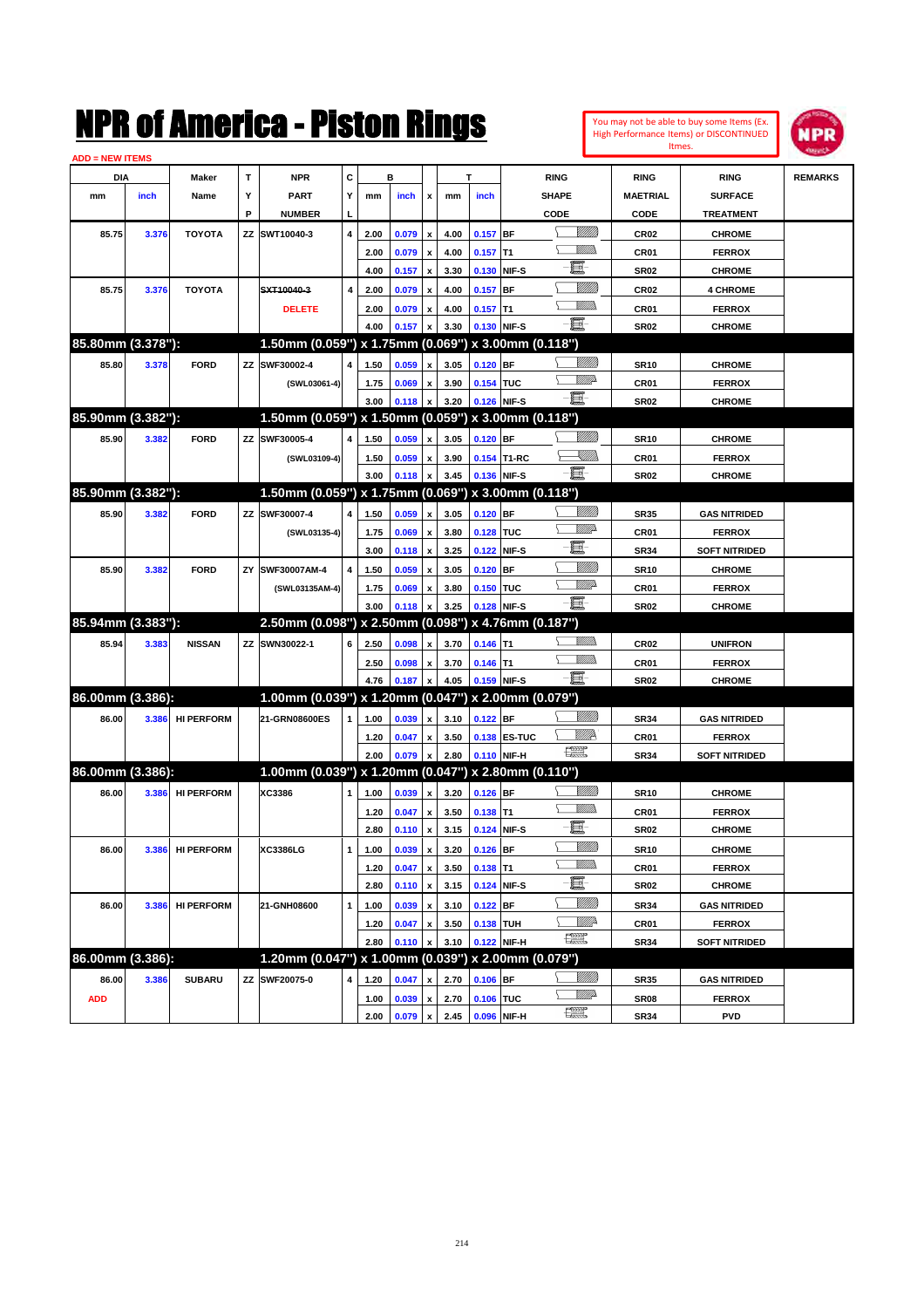#### **ADD = NEW ITEMS**



| <b>DIA</b>       |       | Maker             | Т | <b>NPR</b>                                          | c |      | в              |                           |            | т          |             | <b>RING</b>             | <b>RING</b>      | <b>RING</b>          | <b>REMARKS</b> |
|------------------|-------|-------------------|---|-----------------------------------------------------|---|------|----------------|---------------------------|------------|------------|-------------|-------------------------|------------------|----------------------|----------------|
| mm               | inch  | Name              | Υ | <b>PART</b>                                         | Υ | mm   | inch           | $\mathbf{x}$              | mm         | inch       |             | <b>SHAPE</b>            | MAETRIAL         | <b>SURFACE</b>       |                |
|                  |       |                   | P | <b>NUMBER</b>                                       |   |      |                |                           |            |            |             | CODE                    | <b>CODE</b>      | <b>TREATMENT</b>     |                |
| 86.00mm (3.386): |       |                   |   | 1.20mm (0.047") x 1.20mm (0.047") x 2.00mm (0.079") |   |      |                |                           |            |            |             |                         |                  |                      |                |
| 86.00            | 3.386 | <b>HI PERFORM</b> |   | 21-PVH08600                                         | 1 | 1.20 | 0.047          | $\pmb{\mathsf{x}}$        | 2.95       | $0.116$ BF |             | VM))                    | <b>SR35</b>      | GN + PVD             |                |
|                  |       |                   |   |                                                     |   | 1.20 | 0.047          | $\pmb{\mathsf{x}}$        | 2.90       | 0.114 TUH  |             | WMP-                    | SR <sub>08</sub> | <b>FERROX</b>        |                |
|                  |       |                   |   |                                                     |   | 2.00 | 0.079          | $\pmb{\mathsf{x}}$        | 3.05       |            | 0.120 NIF-H | 鱱                       | SR34             | <b>SOFT NITRIDED</b> |                |
| 86.00            | 3.386 | <b>TOYOTA</b>     |   | ZZ SDT10185-0                                       | 4 | 1.20 | 0.047          | $\pmb{\mathsf{x}}$        | 2.70       | $0.106$ BF |             | <u>VIIII)</u>           | <b>SR35</b>      | <b>GAS NITRIDED</b>  |                |
|                  |       |                   |   |                                                     |   | 1.20 | 0.047          | $\pmb{\mathsf{x}}$        | 3.10       | 0.122 TUC  |             | <u>VMD</u>              | CR01             | <b>FERROX</b>        |                |
|                  |       |                   |   |                                                     |   | 2.00 | 0.079          | $\pmb{\mathsf{x}}$        | 2.75       | 0.108      | E-BC16      | EO)                     | <b>SR34</b>      | <b>SOFT NITRIDED</b> |                |
| 86.00            | 3.386 | <b>TOYOTA</b>     |   | ZZ SDT10215-0                                       | 4 | 1.20 | 0.047          | $\pmb{\mathsf{x}}$        | 2.70       | $0.106$ BF |             | 97777.                  | <b>SR35</b>      | <b>GAS NITRIDED</b>  |                |
|                  |       |                   |   |                                                     |   | 1.20 | 0.047          | $\pmb{\mathsf{x}}$        | 3.45       | $0.136$ T1 |             | <u>MMS</u>              | CR01             | <b>CHROME</b>        |                |
|                  |       |                   |   |                                                     |   | 2.00 | 0.079          | $\pmb{\mathsf{x}}$        | 2.75       | 0.108      | E-BC16      | EO)                     | <b>SR34</b>      | <b>SOFT NITRIDED</b> |                |
| 86.00            | 3.386 | <b>HYUNDAI</b>    |   | ZZ SWG30042-0                                       | 4 | 1.20 | 0.047          | $\pmb{\mathsf{x}}$        | 3.05       | 0.120      | <b>BF</b>   |                         | <b>SR10</b>      | <b>CHROME</b>        |                |
|                  |       |                   |   |                                                     |   | 1.20 | 0.047          | $\pmb{\mathsf{x}}$        | 3.60       | 0.142 TUC  |             | <u>VIII</u> D           | CR01             | <b>FERROX</b>        |                |
|                  |       |                   |   |                                                     |   | 2.00 | 0.079          | $\pmb{\mathsf{x}}$        | 2.45       | 0.096      | NIF-H       | 鱱                       | <b>SR02</b>      | <b>CHROME</b>        |                |
| 86.00            | 3.386 | <b>HONDA</b>      |   | ZZ SWH30454-0                                       | 4 | 1.20 | 0.047          | $\pmb{\mathsf{x}}$        | 2.90       | $0.114$ BF |             | <u>VIIII</u> )          | <b>SR10</b>      | <b>CHROME</b>        |                |
|                  |       |                   |   |                                                     |   | 1.20 | 0.047          | $\pmb{\mathsf{x}}$        | 3.40       | $0.134$ T1 |             | <u>Millid</u>           | CR01             | <b>FERROX</b>        |                |
|                  |       |                   |   |                                                     |   | 2.00 | 0.079          | $\pmb{\mathsf{x}}$        | 2.50       | 0.098      | NIF-H       | 鱱                       | <b>SR02</b>      | <b>CHROME</b>        |                |
| 86.00            | 3.386 | <b>MITSUBISHI</b> |   | ZZ SWM31143-4                                       | 4 | 1.20 | 0.047          | $\pmb{\mathsf{x}}$        | 3.10       |            | 0.122 BF-IB | <u> MMB</u>             | <b>SR34</b>      | <b>GAS NITRIDED</b>  |                |
|                  |       |                   |   |                                                     |   | 1.20 | 0.047          | $\pmb{\mathsf{x}}$        | 3.50       | 0.138 TUC  |             | <u>VIII)</u>            | CR01             | <b>FERROX</b>        |                |
|                  |       |                   |   |                                                     |   | 2.00 | 0.079          | $\pmb{\mathsf{x}}$        | 2.30       | 0.091      | NIF-H       | $f_{\rm max}^{\rm exp}$ | <b>SR02</b>      | <b>CHROME</b>        |                |
| 86.00            | 3.386 | <b>MITSUBISHI</b> |   | ZZ SWM31178-0                                       | 4 | 1.20 | 0.047          | $\pmb{\mathsf{x}}$        | 3.05       | $0.120$ BF |             |                         | <b>SR10</b>      | <b>CHROME</b>        |                |
|                  |       |                   |   |                                                     |   | 1.20 | 0.047          | $\pmb{\mathsf{x}}$        | 3.60       | 0.142 TUC  |             | <u>VIII</u> D           | CR01             | <b>FERROX</b>        |                |
|                  |       |                   |   |                                                     |   | 2.00 | 0.079          | $\pmb{\mathsf{x}}$        | 2.45       | 0.096      | NIF-H       | 鱱                       | <b>SR02</b>      | <b>CHROME</b>        |                |
| 86.00            | 3.386 | <b>TOYOTA</b>     |   | ZZ SWT10186-0                                       | 4 | 1.20 | 0.047          | $\pmb{\mathsf{x}}$        | 2.70       | $0.106$ BF |             | <u>VIIII)</u>           | <b>SR35</b>      | <b>GAS NITRIDED</b>  |                |
|                  |       |                   |   |                                                     |   | 1.20 | 0.047          | x                         | 3.10       | 0.122 TUC  |             | <u>VMD</u>              | CR01             | <b>FERROX</b>        |                |
|                  |       |                   |   |                                                     |   | 2.00 | 0.079          | $\pmb{\mathsf{x}}$        | 2.50       |            | 0.098 NIF-H | 理                       | <b>SR34</b>      | <b>SOFT NITRIDED</b> |                |
| 86.00mm (3.386): |       |                   |   | 1.20mm (0.047") x 1.20mm (0.047") x 2.50mm (0.098") |   |      |                |                           |            |            |             |                         |                  |                      |                |
| 86.00            | 3.386 | <b>NISSAN</b>     |   | ZZ SWN30123-0                                       | 4 | 1.20 | 0.047          | $\boldsymbol{\mathsf{x}}$ | 3.10       | $0.122$ BF |             | <br>Viited              | <b>SR35</b>      | <b>GAS NITRIDED</b>  |                |
|                  |       |                   |   |                                                     |   | 1.20 | 0.047          | x                         | 3.70       | $0.146$ T1 |             | <u>Willib</u>           | CR <sub>02</sub> | <b>CHROME</b>        |                |
|                  |       |                   |   |                                                     |   | 2.50 | 0.098          | $\pmb{\mathsf{x}}$        | 2.85       |            | 0.112 NIF-S | $-\Xi$ -                | <b>SR34</b>      | <b>SOFT NITRIDED</b> |                |
| 86.00mm (3.386): |       |                   |   | 1.20mm (0.047") x 1.20mm (0.047") x 2.80mm (0.110") |   |      |                |                           |            |            |             |                         |                  |                      |                |
| 86.00            | 3.386 | <b>HONDA</b>      |   | ZZ SWH30367-4                                       | 5 | 1.20 | 0.047          | $\pmb{\mathsf{x}}$        | 3.15       | $0.124$ BF |             | VM))                    | <b>SR10</b>      | <b>CHROME</b>        |                |
|                  |       |                   |   |                                                     |   | 1.20 | 0.047          | $\pmb{\mathsf{x}}$        | 3.50       | 0.138 T1   |             | <u>MMS</u>              | CR01             | <b>FERROX</b>        |                |
|                  |       |                   |   |                                                     |   | 2.80 | 0.110          | $\pmb{\mathsf{x}}$        | 2.80       | 0.110      | NIF-S       | E                       | <b>SR02</b>      | <b>CHROME</b>        |                |
| 86.00            | 3.386 | <b>HONDA</b>      |   | ZZ SWH30383-4                                       | 4 | 1.20 | 0.047          | x                         | 3.10       | $0.122$ BF |             | <u>VIIII)</u>           | <b>SR10</b>      | <b>CHROME</b>        |                |
|                  |       |                   |   |                                                     |   | 1.20 | 0.047 x        |                           | 3.40       | $0.134$ T1 |             | <u>VMM)</u>             | CR02             | <b>CHROME</b>        |                |
|                  |       |                   |   |                                                     |   | 2.80 | 0.110 x        |                           | 2.85       |            | 0.112 NIF-S | e.                      | SR34             | <b>SOFT NITRIDED</b> |                |
| 86.00            | 3.386 | <b>HONDA</b>      |   | ZZ SWH30432-0                                       | 6 | 1.20 | 0.047          | $\pmb{\mathsf{x}}$        | 2.90       | 0.114 BF   |             | <u>VIIII</u> )          | <b>SR10</b>      | <b>CHROME</b>        |                |
|                  |       |                   |   |                                                     |   | 1.20 | 0.047          | x                         | 3.40       | $0.134$ T1 |             | <u>MMs</u>              | CR01             | <b>FERROX</b>        |                |
|                  |       |                   |   |                                                     |   | 2.80 | 0.110          | $\pmb{\mathsf{x}}$        | 2.85       |            | 0.112 NIF-S | e.                      | <b>SR02</b>      | <b>CHROME</b>        |                |
| 86.00            | 3.386 | <b>HONDA</b>      |   | ZZ SWH30443-0                                       | 4 | 1.20 | 0.047          | $\pmb{\mathsf{x}}$        | 2.90       | $0.114$ BF |             | <u>VIIII</u> )          | <b>SR10</b>      | <b>CHROME</b>        |                |
|                  |       |                   |   |                                                     |   | 1.20 | 0.047          | $\pmb{\mathsf{x}}$        | 3.40       | $0.134$ T1 |             | <u>MMs</u>              | CR01             | <b>FERROX</b>        |                |
|                  |       |                   |   |                                                     |   | 2.80 | 0.110          | $\boldsymbol{x}$          | 2.85       |            | 0.112 NIF-S | e.                      | <b>SR02</b>      | <b>CHROME</b>        |                |
| 86.00            | 3.386 | <b>HONDA</b>      |   | SWH30476-4                                          | 4 | 1.20 | 0.047          | $\pmb{\mathsf{x}}$        | <b>TBA</b> |            | <b>BF</b>   | <u>VIIII</u> )          | SR10             | <b>CHROME</b>        |                |
|                  |       |                   |   |                                                     |   | 1.20 | 0.047          | $\pmb{\mathsf{x}}$        | <b>TBA</b> |            | T1          | <u>MMS</u>              | CR01             | <b>FERROX</b>        |                |
|                  |       |                   |   |                                                     |   | 2.80 | $0.110 \times$ |                           | TBA        |            | NIF-S       | -8                      | SR34             | <b>SOFT NITRIDED</b> |                |
|                  |       |                   |   |                                                     |   |      |                |                           |            |            |             |                         |                  |                      |                |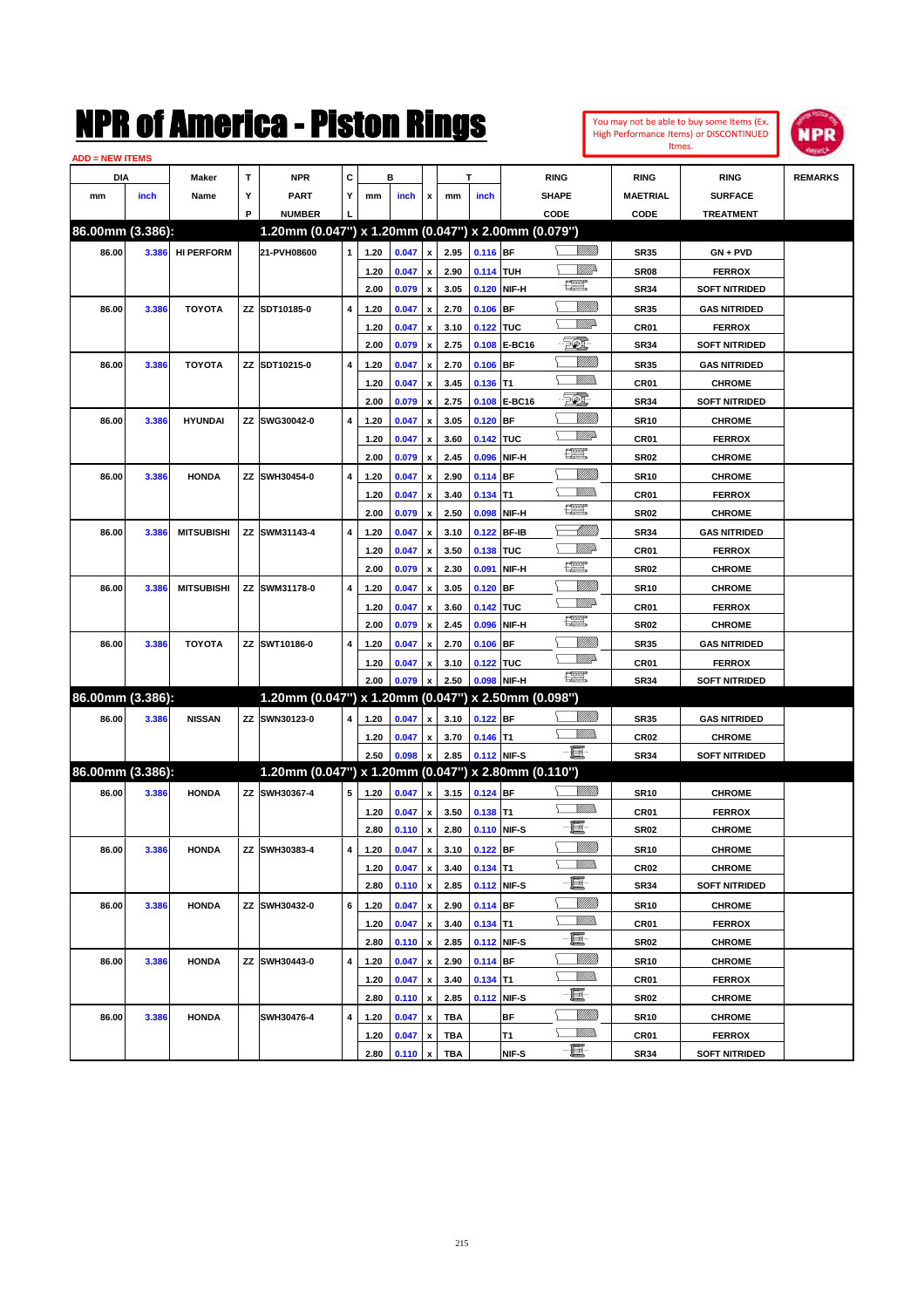| You may not be able to buy some Items (Ex. |
|--------------------------------------------|
| High Performance Items) or DISCONTINUED    |
| Itmes.                                     |



| <b>ADD = NEW ITEMS</b> |       |                   |    |                                                     |                         |      |              |                           |      |             |              |                               |                  |                      |                |
|------------------------|-------|-------------------|----|-----------------------------------------------------|-------------------------|------|--------------|---------------------------|------|-------------|--------------|-------------------------------|------------------|----------------------|----------------|
| DIA                    |       | <b>Maker</b>      | T  | <b>NPR</b>                                          | C                       |      | в            |                           |      | T           |              | <b>RING</b>                   | <b>RING</b>      | <b>RING</b>          | <b>REMARKS</b> |
| mm                     | inch  | Name              | Υ  | <b>PART</b>                                         | Y                       | mm   | inch         | x                         | mm   | inch        |              | <b>SHAPE</b>                  | <b>MAETRIAL</b>  | <b>SURFACE</b>       |                |
|                        |       |                   | P  | <b>NUMBER</b>                                       |                         |      |              |                           |      |             |              | CODE                          | CODE             | <b>TREATMENT</b>     |                |
| 86.00mm (3.386):       |       |                   |    | 1.20mm (0.047") x 1.20mm (0.047") x 3.00mm (0.118") |                         |      |              |                           |      |             |              |                               |                  |                      |                |
| 86.00                  | 3.386 | <b>TOYOTA</b>     |    | ZY SWT10162-0                                       | 4                       | 1.20 | 0.047        | $\pmb{\mathsf{x}}$        | 2.90 | $0.114$ BF  |              | <u>Villida</u>                | <b>SR10</b>      | <b>CHROME</b>        |                |
|                        |       |                   |    |                                                     |                         | 1.20 | 0.047        | $\pmb{\mathsf{x}}$        | 3.40 | 0.134 TUC   |              | <u>VMD</u>                    | CR01             | <b>FERROX</b>        |                |
|                        |       |                   |    |                                                     |                         | 3.00 | 0.118        | $\pmb{\mathsf{x}}$        | 2.75 |             | 0.108 NIF-S  | e                             | <b>SR02</b>      | <b>CHROME</b>        |                |
| 86.00                  | 3.386 | <b>TOYOTA</b>     |    | SWT10176-0                                          | $\overline{\mathbf{4}}$ | 1.20 | 0.047        | x                         | 2.90 | 0.114 BF    |              | <u>MMM</u>                    | <b>SR35</b>      | <b>PVD</b>           |                |
|                        |       |                   |    | <b>DELETE</b>                                       |                         | 1.20 | 0.047        | x                         | 2.90 | 0.114 TUC   |              | <u>VIII</u> D                 | <b>SR35</b>      | <b>GAS NITRIDED</b>  |                |
|                        |       |                   |    |                                                     |                         | 3.00 | 0.118        | x                         | 2.75 |             | 0.108 NIF-S  | e                             | <b>SR34</b>      | <b>UNIFRON</b>       |                |
| 86.00                  | 3.386 | <b>TOYOTA</b>     |    | ZY SWT10176-0                                       | 4                       | 1.20 | 0.047        | x                         | 2.90 | $0.114$ BF  |              | <u>MMM</u>                    | <b>SR35</b>      | <b>GAS NITRIDED</b>  |                |
|                        |       |                   |    |                                                     |                         | 1.20 |              |                           | 2.90 | 0.114 TUC   |              | <u>VM</u> D                   | <b>SR35</b>      | <b>GAS NITRIDED</b>  |                |
|                        |       |                   |    |                                                     |                         | 3.00 | 0.047        | x                         | 2.75 |             | 0.108 NIF-S  | -日                            |                  |                      |                |
| 86.00mm (3.386):       |       |                   |    | 1.20mm (0.047") x 1.50mm (0.059") x 2.00mm (0.079") |                         |      | 0.118        | x                         |      |             |              |                               | <b>SR34</b>      | <b>SOFT NITRIDED</b> |                |
|                        |       |                   |    |                                                     |                         |      |              |                           |      |             |              |                               |                  |                      |                |
| 86.00                  | 3.386 | <b>GMC</b>        |    | ZZ SWG10032-0                                       | 4                       | 1.20 | 0.047        | x                         | 3.10 | $0.122$ BF  |              | <u>VMD</u>                    | <b>SR35</b>      | <b>GAS NITRIDED</b>  |                |
|                        |       |                   |    |                                                     |                         | 1.50 | 0.059        | x                         | 3.50 | 0.138 TUC   |              |                               | CR01             | <b>FERROX</b>        |                |
|                        |       |                   |    |                                                     |                         | 2.00 | 0.079        | $\pmb{\mathsf{x}}$        | 2.75 |             | 0.108 NIF-H  | 壤                             | <b>SR34</b>      | <b>SOFT NITRIDED</b> |                |
| 86.00                  | 3.386 | <b>BMW</b>        |    | SWE073212-0                                         | 12                      | 1.20 | 0.047        | X                         | 3.30 |             | 0.130 BF-IB  | MMB                           | <b>SR10</b>      | <b>CHROME</b>        |                |
|                        |       |                   |    | <b>DELETE</b>                                       |                         | 1.50 | 0.059        | x                         | 3.65 | 0.144 TUC   |              | <u>VIII)</u>                  | CR01             | <b>FERROX</b>        |                |
|                        |       |                   |    |                                                     |                         | 2.00 | 0.079        | $\boldsymbol{\mathsf{x}}$ | 2.85 |             | 0.112 NIF-S  | e                             | <b>SR02</b>      | <b>CHROME</b>        |                |
| 86.00                  | 3.386 | <b>BMW</b>        |    | SWE073612-4                                         | 12 <sub>1</sub>         | 1.20 | 0.047        | x                         | 3.10 |             | 0.122 BF-IB  | <u> Milli</u> lli             | <b>SR35</b>      | <b>GAS NITRIDED</b>  |                |
|                        |       |                   |    | <b>DELETE</b>                                       |                         | 1.50 | 0.059        | x                         | 3.65 | 0.144 TUC   |              | <u>VMD</u>                    | CR <sub>01</sub> | <b>FERROX</b>        |                |
|                        |       |                   |    |                                                     |                         | 2.00 | 0.079        | x                         | 2.85 |             | 0.112 NIF-S  | - H                           | <b>SR34</b>      | <b>SOFT NITRIDED</b> |                |
| 86.00mm (3.386):       |       |                   |    | 1.20mm (0.047") x 1.50mm (0.059") x 2.50mm (0.098") |                         |      |              |                           |      |             |              |                               |                  |                      |                |
| 86.00                  | 3.386 | <b>GMC</b>        |    | ZY SWG10019-0                                       | 4                       | 1.20 | 0.047        | x                         | 2.90 | 0.114 BF    |              |                               | <b>SR35</b>      | <b>GAS NITRIDED</b>  |                |
|                        |       |                   |    | (SWL03215-0)                                        |                         | 1.50 | 0.059        | $\pmb{\mathsf{x}}$        | 3.50 | 0.138 TUC   |              | <u>VIIItä</u>                 | CR01             | <b>FERROX</b>        |                |
|                        |       |                   |    |                                                     |                         | 2.50 | 0.098        | $\boldsymbol{\mathsf{x}}$ | 2.85 |             | 0.112 NIF-S  | E                             | <b>SR02</b>      | <b>CHROME</b>        |                |
| 86.00                  | 3.386 | <b>ISUZU</b>      |    | ZZ SWI10206-0                                       | 4                       | 1.20 | 0.047        | x                         | 2.70 | $0.106$ BF  |              | <u>MMM</u>                    | <b>SR35</b>      | <b>GAS NITRIDED</b>  |                |
|                        |       |                   |    |                                                     |                         | 1.50 | 0.059        | x                         | 3.80 | 0.150 TUC   |              | <u>VIIItä</u>                 | CR01             | <b>FERROX</b>        |                |
|                        |       |                   |    |                                                     |                         | 2.50 | 0.098        | x                         | 2.85 |             | 0.112 NIF-S  | - 1                           | <b>SR02</b>      | <b>CHROME</b>        |                |
| 86.00mm (3.386):       |       |                   |    | 1.20mm (0.047") x 1.50mm (0.059") x 2.80mm (0.110") |                         |      |              |                           |      |             |              |                               |                  |                      |                |
| 86.00                  | 3.386 | <b>HYUNDAI</b>    |    | ZZ SWG30026-4                                       | 4                       | 1.20 | 0.047        | x                         | 3.10 |             | 0.122 BF-IB  | <u> UMB</u>                   | <b>SR35</b>      | <b>GAS NITRIDED</b>  |                |
|                        |       |                   |    | (SWL03121-4)                                        |                         | 1.50 | 0.059        | x                         | 3.80 | 0.150 TUC   |              | <u>WW</u> A                   | <b>CR02</b>      | <b>CHROME</b>        |                |
|                        |       |                   |    |                                                     |                         | 2.80 | 0.110        | $\pmb{\mathsf{x}}$        | 2.55 |             | 0.100 NIF-S  | E                             | <b>SR34</b>      | <b>SOFT NITRIDED</b> |                |
| 86.00                  | 3.386 | <b>MITSUBISHI</b> |    | ZZ SWM31103-4                                       | 4                       | 1.20 | 0.047        | x                         | 3.10 |             | 0.122 BF-IB  | MMM)                          | <b>SR35</b>      | <b>GAS NITRIDED</b>  |                |
|                        |       |                   |    |                                                     |                         | 1.50 | 0.059        | x                         | 3.80 | 0.150 TUC   |              | <u>MMP</u>                    | <b>CR02</b>      | <b>CHROME</b>        |                |
|                        |       |                   |    |                                                     |                         | 2.80 | 0.110        | $\pmb{\mathsf{x}}$        | 2.55 | 0.100 NIF-S |              | - E                           | <b>SR34</b>      | SOFT NITRIDED        |                |
| 86.00mm (3.386):       |       |                   |    | 1.20mm (0.047") x 1.50mm (0.059") x 3.00mm (0.118") |                         |      |              |                           |      |             |              |                               |                  |                      |                |
| 86.00                  |       | 3.386 VOLKSWAGEN  |    | SWE50958-2                                          | 8                       | 1.20 | 0.047        | $\pmb{\mathsf{x}}$        | 3.00 | $0.118$ BF  |              | <u>MMM</u>                    | <b>SR35</b>      | <b>GAS NITRIDED</b>  |                |
|                        |       |                   |    | <b>DELETE</b>                                       |                         | 1.50 | 0.059        |                           | 3.50 | 0.138 TUC   |              | <u>WW</u> A                   | CR01             | <b>FERROX</b>        |                |
|                        |       |                   |    |                                                     |                         | 3.00 |              | $\pmb{\mathsf{x}}$        | 3.30 |             | 0.130 E-BC16 | EL.                           |                  | <b>SOFT NITRIDED</b> |                |
|                        |       |                   |    |                                                     |                         |      | 0.118        | $\pmb{\mathsf{x}}$        |      |             |              | <u>MMM</u>                    | SR34             |                      |                |
| 86.00                  | 3.386 | <b>GMC</b>        |    | ZZ SWG80049-0                                       | 4                       | 1.20 | 0.047        | $\pmb{\mathsf{x}}$        | 2.90 | 0.114 BF    |              | <u>WW</u> A                   | <b>SR35</b>      | <b>GAS NITRIDED</b>  |                |
|                        |       |                   |    |                                                     |                         | 1.50 | 0.059        | $\pmb{\mathsf{x}}$        | 3.50 | 0.138 TUC   |              | e                             | CR <sub>02</sub> | <b>CHROME</b>        |                |
|                        |       |                   |    |                                                     |                         | 3.00 | 0.118        | $\pmb{\mathsf{x}}$        | 3.05 |             | 0.120 NIF-S  |                               | SR34             | <b>SOFT NITRIDED</b> |                |
| 86.00                  | 3.386 | <b>GMC</b>        |    | ZZ SWG10016-0                                       | 6                       | 1.20 | 0.047        | X                         | 2.90 | $0.114$ BF  |              | <u>Milli</u> n<br><u>WW</u> A | SR35             | <b>GAS NITRIDED</b>  |                |
|                        |       |                   |    | (SWL03137-0)                                        |                         | 1.50 | 0.059        | $\pmb{\mathsf{x}}$        | 3.50 | 0.138 TUC   |              |                               | CR <sub>02</sub> | <b>CHROME</b>        |                |
|                        |       |                   |    |                                                     |                         | 3.00 | 0.118        | $\pmb{\mathsf{x}}$        | 3.00 |             | 0.118 NIF-S  | e                             | SR34             | <b>SOFT NITRIDED</b> |                |
| 86.00                  | 3.386 | <b>GMC</b>        | ΖY | SWG10016AM-0                                        | 6                       | 1.20 | 0.047        | X                         | 2.90 | 0.114 BF    |              | <u>Milli</u> n                | <b>SR10</b>      | <b>CHROME</b>        |                |
|                        |       |                   |    | (SWL03137AM-0)                                      |                         | 1.50 | 0.059        | x                         | 3.50 | 0.138 TUC   |              | <u>WW</u> A                   | CR01             | <b>FERROX</b>        |                |
|                        |       |                   |    |                                                     |                         | 3.00 | $0.118 \, x$ |                           | 3.00 | 0.118 NIF-S |              | $-\Xi$ -                      | <b>SR02</b>      | <b>CHROME</b>        |                |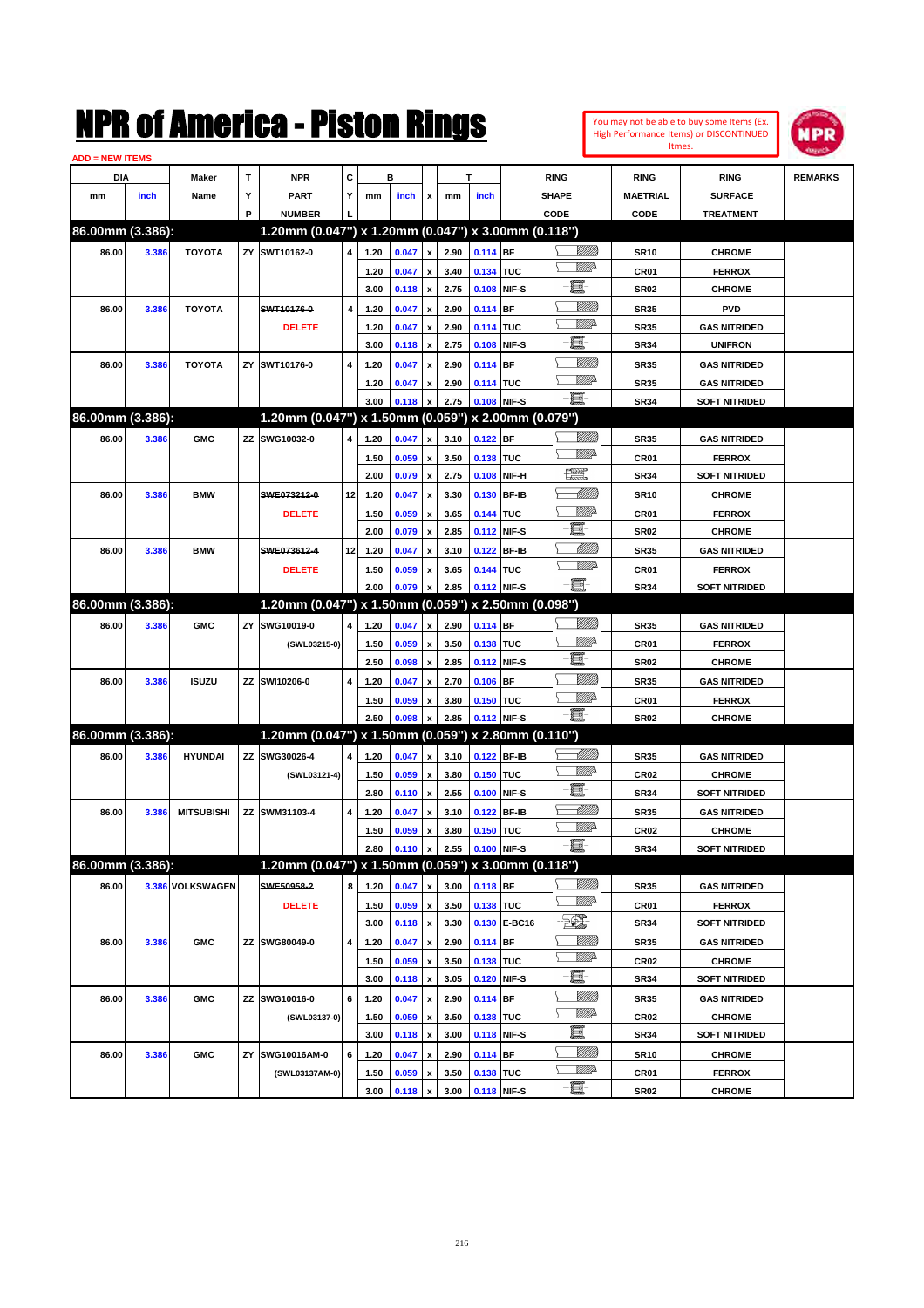| You may not be able to buy some Items (Ex.     |
|------------------------------------------------|
| <b>High Performance Items) or DISCONTINUED</b> |
| Itmes.                                         |



| <b>ADD = NEW ITEMS</b> |       |                   |    |                                                     |                         |      |       |                           |      |            |              |                 |                  |                      |                |
|------------------------|-------|-------------------|----|-----------------------------------------------------|-------------------------|------|-------|---------------------------|------|------------|--------------|-----------------|------------------|----------------------|----------------|
| <b>DIA</b>             |       | Maker             | Т  | <b>NPR</b>                                          | С                       |      | в     |                           |      | T          |              | <b>RING</b>     | <b>RING</b>      | <b>RING</b>          | <b>REMARKS</b> |
| mm                     | inch  | Name              | Υ  | <b>PART</b>                                         | Y                       | mm   | inch  | х                         | mm   | inch       |              | <b>SHAPE</b>    | <b>MAETRIAL</b>  | <b>SURFACE</b>       |                |
|                        |       |                   | P  | <b>NUMBER</b>                                       | L                       |      |       |                           |      |            |              | CODE            | <b>CODE</b>      | <b>TREATMENT</b>     |                |
| 86.00                  | 3.386 | <b>HYUNDAI</b>    | ΖZ | SWG30027-4                                          | 4                       | 1.20 | 0.047 | x                         | 3.10 | 0.122 BF   |              | <br>Viited      | <b>SR35</b>      | <b>GAS NITRIDED</b>  |                |
|                        |       |                   |    | (SWL03128-4)                                        |                         | 1.50 | 0.059 | x                         | 3.80 |            | 0.150 ES-TUC | W///2           | <b>CR02</b>      | <b>CHROME</b>        |                |
|                        |       |                   |    |                                                     |                         | 3.00 | 0.118 | x                         | 2.55 |            | 0.100 NIF-S  | 且               | <b>SR34</b>      | <b>SOFT NITRIDED</b> |                |
| 86.00                  | 3.386 | <b>MITSUBISHI</b> |    | ZZ SWM31048-4                                       | 4                       | 1.20 | 0.047 | x                         | 3.10 | 0.122 BF   |              | <u>VIII M</u>   | <b>SR35</b>      | <b>GAS NITRIDED</b>  |                |
|                        |       |                   |    |                                                     |                         | 1.50 | 0.059 | x                         | 3.80 |            | 0.150 ES-TUC | <u>Willik</u> h | <b>CR02</b>      | <b>CHROME</b>        |                |
|                        |       |                   |    |                                                     |                         | 3.00 | 0.118 | x                         | 2.85 |            | 0.112 NIF-S  | E.              | <b>SR34</b>      | <b>SOFT NITRIDED</b> |                |
| 86.00                  | 3.386 | <b>MITSUBISHI</b> |    | ZZ SWM31071-4                                       | 4                       | 1.20 | 0.047 | x                         | 3.10 |            | 0.122 BF-IB  | <u> MMB</u>     | <b>SR35</b>      | <b>GAS NITRIDED</b>  |                |
|                        |       |                   |    |                                                     |                         | 1.50 | 0.059 | x                         | 3.80 | 0.150 TUC  |              | <u>MMP</u>      | <b>CR02</b>      | <b>CHROME</b>        |                |
|                        |       |                   |    |                                                     |                         | 3.00 | 0.118 |                           | 2.55 |            | 0.100 NIF-S  | ·b              | <b>SR34</b>      | <b>SOFT NITRIDED</b> |                |
| 86.00mm (3.386):       |       |                   |    | 1.20mm (0.047") x 1.50mm (0.059") x 4.00mm (0.157") |                         |      |       |                           |      |            |              |                 |                  |                      |                |
| 86.00                  | 3.386 | <b>TOYOTA</b>     |    | ZZ SWT10141-0                                       | 4                       | 1.20 | 0.047 | x                         | 3.30 | 0.130 BF   |              | <u>UMM</u>      | <b>SR35</b>      | <b>GAS NITRIDED</b>  |                |
|                        |       |                   |    |                                                     |                         | 1.50 | 0.059 | x                         | 3.70 |            | 0.146 ES-TUC | <u>WW</u> A     | <b>CR01</b>      | <b>FERROX</b>        |                |
|                        |       |                   |    |                                                     |                         | 4.00 | 0.157 | x                         | 3.35 |            | 0.132 NIF-S  | e               | <b>SR34</b>      | <b>SOFT NITRIDED</b> |                |
| 86.00                  | 3.386 | <b>TOYOTA</b>     |    | ZZ SWT10249-0                                       | 4                       | 1.20 | 0.047 | x                         | 3.10 | 0.122 BF   |              | <u>UMM</u>      | <b>SR35</b>      | <b>GAS NITRIDED</b>  |                |
|                        |       |                   |    |                                                     |                         | 1.50 | 0.059 | x                         | 3.60 | $0.142$ T1 |              | <u>MMD</u>      | <b>CR01</b>      | <b>FERROX</b>        |                |
|                        |       |                   |    |                                                     |                         | 4.00 | 0.157 | x                         | 2.80 |            | 0.110 NIF-S  | 圓               | <b>SR34</b>      | <b>SOFT NITRIDED</b> |                |
| 86.00                  | 3.386 | <b>TOYOTA</b>     |    | ZZ SWT10255-0                                       | 4                       | 1.20 | 0.047 | x                         | 3.30 |            | 0.130 BF-IB  | <u> MM)</u>     | <b>SR35</b>      | <b>GAS NITRIDED</b>  |                |
|                        |       |                   |    |                                                     |                         | 1.50 | 0.059 | x                         | 3.60 | $0.142$ T1 |              | <u>MMS</u>      | <b>CR01</b>      | <b>FERROX</b>        |                |
|                        |       |                   |    |                                                     |                         | 4.00 | 0.157 |                           | 2.80 |            | 0.110 NIF-S  | - E             | <b>SR34</b>      | <b>SOFT NITRIDED</b> |                |
| 86.00mm (3.386):       |       |                   |    | 1.50mm (0.059") x 1.50mm (0.059") x 2.80mm (0.110") |                         |      |       |                           |      |            |              |                 |                  |                      |                |
| 86.00                  | 3.386 | <b>NISSAN</b>     |    | ZZ SWN30091-0                                       | 6                       | 1.50 | 0.059 | x                         | 3.10 |            | 0.122 BF-IB  |                 | <b>SR35</b>      | <b>GAS NITRIDED</b>  |                |
|                        |       |                   |    |                                                     |                         | 1.50 | 0.059 | x                         | 3.65 | $0.144$ T1 |              | <br>Militar     | <b>CR02</b>      | <b>CHROME</b>        |                |
|                        |       |                   |    |                                                     |                         | 2.80 | 0.110 | x                         | 2.85 |            | 0.112 NIF-S  | -日              | <b>SR34</b>      | <b>SOFT NITRIDED</b> |                |
| 86.00mm (3.386):       |       |                   |    | 1.50mm (0.059") x 1.50mm (0.059") x 3.00mm (0.118") |                         |      |       |                           |      |            |              |                 |                  |                      |                |
| 86.00                  | 3.386 | <b>CHRYSLER</b>   |    | ZZ SWC10001-0                                       | 6                       | 1.50 | 0.059 | $\boldsymbol{\mathsf{x}}$ | 3.25 | 0.128 BF   |              | <u>MMS</u>      | <b>SR10</b>      | <b>CHROME</b>        |                |
|                        |       |                   |    | (SWL03042-0)                                        |                         | 1.50 | 0.059 | x                         | 3.90 |            | 0.154 T1-RC  | <u> Killib</u>  | <b>CR01</b>      | <b>FERROX</b>        |                |
|                        |       |                   |    |                                                     |                         | 3.00 | 0.118 | x                         | 3.00 |            | 0.118 NIF-S  | 圓               | <b>SR02</b>      | <b>CHROME</b>        |                |
| 86.00                  | 3.386 | <b>GMC</b>        | ΖZ | SWG10010-0                                          | $\overline{\mathbf{4}}$ | 1.50 | 0.059 | x                         | 3.25 | $0.128$ BF |              | <u>VIII M</u>   | <b>SR35</b>      | <b>GAS NITRIDED</b>  |                |
|                        |       |                   |    | (SWL03123-0)                                        |                         | 1.50 | 0.059 | x                         | 3.60 | 0.142 TUC  |              | <u>MMP</u>      | <b>CR02</b>      | <b>CHROME</b>        |                |
|                        |       |                   |    |                                                     |                         | 3.00 | 0.118 | x                         | 3.00 |            | 0.118 NIF-S  | 且               | <b>SR34</b>      | <b>SOFT NITRIDED</b> |                |
| 86.00                  | 3.386 | <b>GMC</b>        | ΖY | SWG10010AM-0                                        | 4                       | 1.50 | 0.059 | x                         | 3.30 | 0.130 BF   |              | <u>VIII M</u>   | <b>SR10</b>      | <b>CHROME</b>        |                |
|                        |       |                   |    | (SWL03123AM-0)                                      |                         | 1.50 | 0.059 | x                         | 3.60 | 0.142 TUC  |              | <u>MMP</u>      | <b>CR01</b>      | <b>FERROX</b>        |                |
|                        |       |                   |    |                                                     |                         | 3.00 | 0.118 | x                         | 3.05 |            | 0.120 NIF-S  | ■               | <b>SR02</b>      | <b>CHROME</b>        |                |
| 86.00                  | 3.386 | <b>DAEWOO</b>     |    | ZZ SWD20006-0                                       | 4                       | 1.50 | 0.059 | x                         | 3.45 | $0.136$ BF |              | VIII))          | <b>SR10</b>      | <b>CHROME</b>        |                |
|                        |       |                   |    | (SWL03180-0)                                        |                         | 1.50 | 0.059 | $\pmb{\mathsf{x}}$        | 3.50 | 0.138 TUC  |              | <u>MM</u>       | CR01             | <b>FERROX</b>        |                |
|                        |       |                   |    |                                                     |                         | 3.00 | 0.118 | $\pmb{\mathsf{x}}$        | 3.00 |            | 0.118 NIF-S  | e.              | <b>SR02</b>      | <b>CHROME</b>        |                |
| 86.00                  | 3.386 | <b>NISSAN</b>     |    | ZZ SWN30102-0                                       | 4                       | 1.50 | 0.059 | $\pmb{\mathsf{x}}$        | 3.10 |            | 0.122 BF-IB  | <u>-1777)</u>   | <b>SR10</b>      | <b>CHROME</b>        |                |
|                        |       |                   |    |                                                     |                         | 1.50 | 0.059 | $\pmb{\mathsf{x}}$        | 3.65 | $0.144$ T1 |              | <u>WMW</u>      | CR <sub>02</sub> | <b>CHROME</b>        |                |
|                        |       |                   |    |                                                     |                         | 3.00 | 0.118 | x                         | 3.00 |            | 0.118 NIF-S  | e               | <b>SR02</b>      | <b>CHROME</b>        |                |
| 86.00                  | 3.386 | <b>ISUZU</b>      |    | ZX SWI10205-0                                       | 4                       | 1.50 | 0.059 | $\pmb{\mathsf{x}}$        | 3.45 | 0.136 BF   |              | <u>MMS</u>      | <b>SR10</b>      | <b>CHROME</b>        |                |
|                        |       |                   |    |                                                     |                         | 1.50 | 0.059 | x                         | 3.80 | 0.150 TUC  |              | <u>VMP</u>      | CR01             | <b>FERROX</b>        |                |
|                        |       |                   |    |                                                     |                         | 3.00 | 0.118 | X                         | 2.85 |            | 0.112 NIF-S  | -日              | <b>SR02</b>      | <b>CHROME</b>        |                |
| 86.00mm (3.386):       |       |                   |    | 1.50mm (0.059") x 1.50mm (0.059") x 4.00mm (0.157") |                         |      |       |                           |      |            |              |                 |                  |                      |                |
| 86.00                  | 3.386 | KIA               | ΖZ | SWK30022-0                                          | 4                       | 1.50 | 0.059 | x                         | 3.30 | $0.130$ BF |              | <u>VIIII)</u>   | SR35             | <b>GAS NITRIDED</b>  |                |
|                        |       |                   |    |                                                     |                         | 1.50 | 0.059 | $\pmb{\mathsf{x}}$        | 3.80 | 0.150 TUC  |              | <u>Willi</u> b  | CR02             | <b>CHROME</b>        |                |
|                        |       |                   |    |                                                     |                         | 4.00 | 0.157 | $\pmb{\mathsf{x}}$        | 3.05 |            | 0.120 NIF-S  | -e:             | <b>SR02</b>      | <b>CHROME</b>        |                |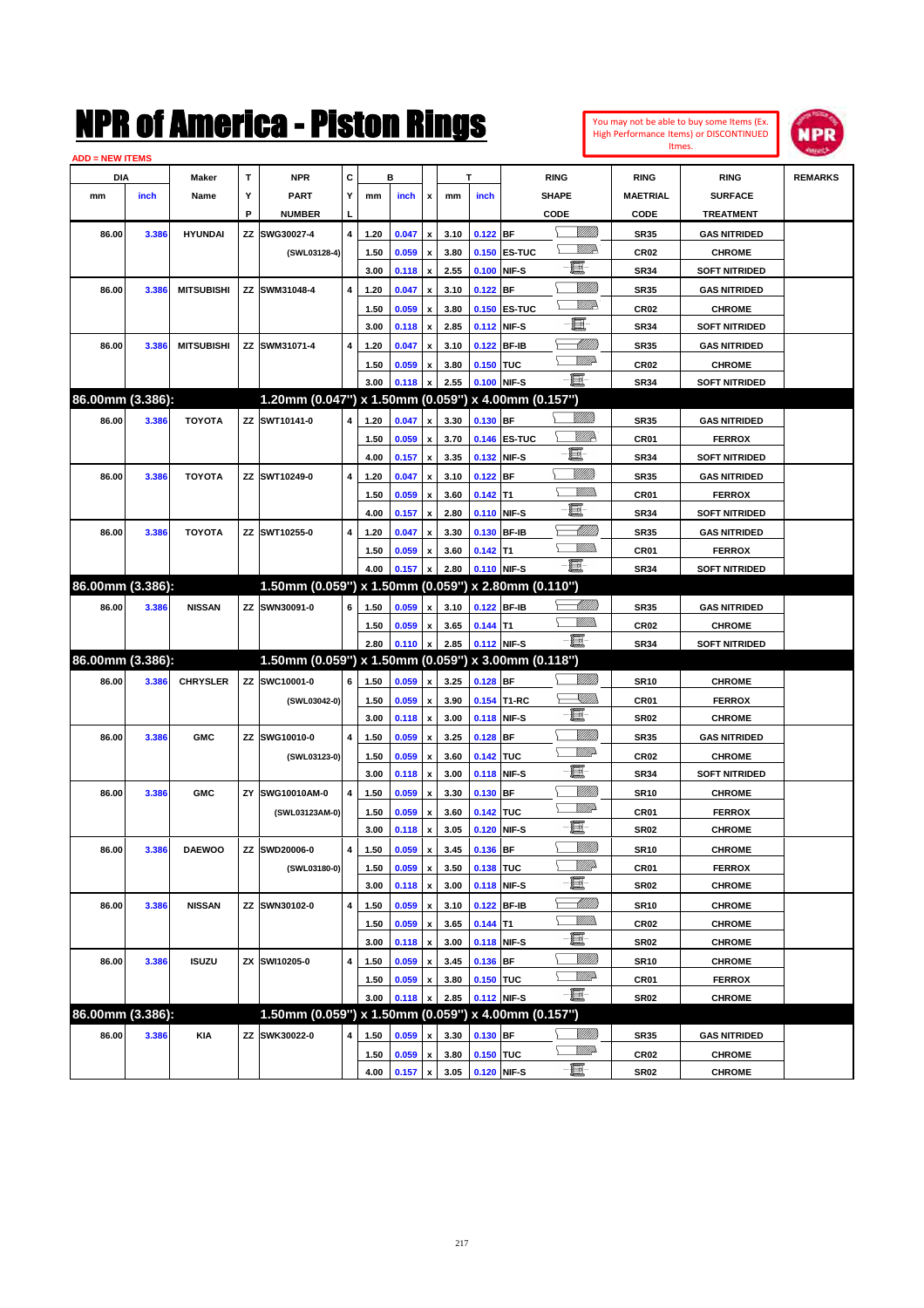#### **ADD = NEW ITEMS**



| DIA   |       | Maker             | Т  | <b>NPR</b>    | С |      | в       |                    |      | т           |             | <b>RING</b>    | <b>RING</b>      | <b>RING</b>          | <b>REMARKS</b> |
|-------|-------|-------------------|----|---------------|---|------|---------|--------------------|------|-------------|-------------|----------------|------------------|----------------------|----------------|
| mm    | inch  | Name              | Υ  | <b>PART</b>   | Y | mm   | inch    | x                  | mm   | inch        |             | <b>SHAPE</b>   | <b>MAETRIAL</b>  | <b>SURFACE</b>       |                |
|       |       |                   | P  | <b>NUMBER</b> |   |      |         |                    |      |             |             | CODE           | CODE             | <b>TREATMENT</b>     |                |
| 86.00 | 3.386 | <b>HYUNDAI</b>    | ZZ | SWG30029-4    | 4 | 1.50 | 0.059   | x                  | 3.30 | $0.130$ BF  |             | <u>VIIII</u> I | <b>SR10</b>      | <b>CHROME</b>        |                |
|       |       |                   |    | (SWL03167-4)  |   | 1.50 | 0.059   | x                  | 3.70 | $0.146$ T1  |             | <u>MMS</u>     | <b>CR02</b>      | <b>CHROME</b>        |                |
|       |       |                   |    |               |   | 4.00 | 0.157   | x                  | 3.15 | 0.124 NIF-S |             | E              | <b>SR34</b>      | <b>SOFT NITRIDED</b> |                |
| 86.00 | 3.386 | <b>MAZDA</b>      |    | ZZ SWT20048-0 | 4 | 1.50 | 0.059   | x                  | 3.30 | 0.130 BF    |             | <u>VMM</u>     | <b>SR10</b>      | <b>CHROME</b>        |                |
|       |       |                   |    |               |   | 1.50 | 0.059   | x                  | 3.80 | 0.150 TUC   |             | ₩₩             | CR <sub>01</sub> | <b>FERROX</b>        |                |
|       |       |                   |    |               |   | 4.00 | 0.157   | x                  | 3.25 |             | 0.128 NIF-S | E              | <b>SR02</b>      | <b>CHROME</b>        |                |
| 86.00 | 3.386 | <b>MAZDA</b>      |    | ZZ SWT20065-0 | 4 | 1.50 | 0.059   | x                  | 3.10 | $0.122$ BF  |             | <u>VMM</u>     | <b>SR10</b>      | <b>CHROME</b>        |                |
|       |       |                   |    |               |   | 1.50 | 0.059   | x                  | 3.80 | 0.150 TUC   |             | ₩₩             | CR <sub>01</sub> | <b>FERROX</b>        |                |
|       |       |                   |    |               |   | 4.00 | 0.157   | x                  | 3.25 |             | 0.128 NIF-S | E              | <b>SR34</b>      | <b>SOFT NITRIDED</b> |                |
| 86.00 | 3.386 | <b>MITSUBISHI</b> |    | SWM31046-4    | 4 | 1.50 | 0.059   | x                  | 3.30 | 0.130 BF    |             | <u>VMM</u>     | <b>SR10</b>      | <b>CHROME</b>        |                |
|       |       |                   |    | <b>DELETE</b> |   | 1.50 | 0.059   | x                  | 3.80 | $0.150$ T1  |             | <u>Willib</u>  | <b>CR02</b>      | <b>CHROME</b>        |                |
|       |       |                   |    |               |   | 4.00 | 0.157   | x                  | 3.25 |             | 0.128 NIF-S | E              | <b>SR34</b>      | <b>SOFT NITRIDED</b> |                |
| 86.00 | 3.386 | <b>MITSUBISHI</b> |    | ZZ SWM31034-4 | 4 | 1.50 | 0.059   | x                  | 3.10 | 0.122 BF-M  |             | <u>VMM</u>     | <b>SR35</b>      | <b>GAS NITRIDED</b>  |                |
|       |       |                   |    |               |   | 1.50 | 0.059   | x                  | 3.80 | $0.150$ T1  |             | <u>Willib</u>  | <b>CR02</b>      | <b>CHROME</b>        |                |
|       |       |                   |    |               |   | 4.00 | 0.157   | x                  | 3.20 |             | 0.126 NIF-S | E              | <b>SR34</b>      | <b>SOFT NITRIDED</b> |                |
| 86.00 | 3.386 | <b>MITSUBISHI</b> |    | SWM31044-4    | 4 | 1.50 | 0.059   | x                  | 3.50 | 0.138 BF    |             | <u>VMM</u>     | <b>SR10</b>      | <b>GAS NITRIDED</b>  |                |
|       |       |                   |    | <b>DELETE</b> |   | 1.50 | 0.059   | x                  | 3.80 | $0.150$ T1  |             | <u>Willib</u>  | CR <sub>01</sub> | <b>FERROX</b>        |                |
|       |       |                   |    |               |   | 4.00 | 0.157   | x                  | 3.30 | 0.130 NIF-S |             | E              | <b>SR02</b>      | <b>CHROME</b>        |                |
| 86.00 | 3.386 | <b>NISSAN</b>     |    | SWN30061-4    | 4 | 1.50 | 0.059   | x                  | 3.45 | $0.136$ T1  |             | <u>MMs</u>     | CR <sub>01</sub> | <b>FERROX</b>        |                |
|       |       |                   |    | <b>DELETE</b> |   | 1.50 | 0.059   | x                  | 3.90 | $0.154$ T1  |             | <u>Willib</u>  | CR01             | <b>FERROX</b>        |                |
|       |       |                   |    |               |   | 4.00 | 0.157   | x                  | 3.20 | 0.126 NIF-S |             | E              | <b>SR02</b>      | <b>CHROME</b>        |                |
| 86.00 | 3.386 | <b>NISSAN</b>     |    | ZZ SWN30086-4 | 4 | 1.50 | 0.059   | x                  | 3.10 | $0.122$ BF  |             | <u>VMM</u>     | <b>SR35</b>      | <b>GAS NITRIDED</b>  |                |
|       |       |                   |    |               |   | 1.50 | 0.059   | x                  | 3.70 | $0.146$ T1  |             | <u>Willib</u>  | <b>CR02</b>      | <b>TIN PLATED</b>    |                |
|       |       |                   |    |               |   | 4.00 | 0.157   | x                  | 3.20 | 0.126 NIF-S |             | E              | <b>SR02</b>      | <b>CHROME</b>        |                |
| 86.00 | 3.386 | <b>NISSAN</b>     |    | ZZ SWN30159-0 | 4 | 1.50 | 0.059   | x                  | 3.10 |             | 0.122 BF-IB | <u> Milli</u>  | <b>SR35</b>      | <b>GAS NITRIDED</b>  |                |
|       |       |                   |    |               |   | 1.50 | 0.059   | x                  | 3.65 | $0.144$ T1  |             | <u>Willib</u>  | <b>CR02</b>      | <b>CHROME</b>        |                |
|       |       |                   |    |               |   | 4.00 | 0.157   | x                  | 2.90 | 0.114 NIF-S |             | E              | <b>SR34</b>      | <b>SOFT NITRIDED</b> |                |
| 86.00 | 3.386 | <b>NISSAN</b>     |    | SWN30170-0    | 4 | 1.50 | 0.059   | x                  | 3.30 | 0.130 BF    |             | <u>VMM</u>     | <b>SR35</b>      | <b>GAS NITRIDED</b>  |                |
|       |       |                   |    | <b>DELETE</b> |   | 1.50 | 0.059   | x                  | 3.80 | $0.150$ T1  |             | <u>MMS</u>     | CR01             | <b>FERROX</b>        |                |
|       |       |                   |    |               |   | 4.00 | 0.157   | x                  | 3.20 |             | 0.126 NIF-H | <u>pony</u>    | <b>SR34</b>      | <b>SOFT NITRIDED</b> |                |
| 86.00 | 3.386 | <b>NISSAN</b>     |    | ZZ SWN30202-0 | 4 | 1.50 | 0.059   | x                  | 3.10 |             | 0.122 BF-IB | <u> Milli</u>  | <b>SR35</b>      | <b>GAS NITRIDED</b>  |                |
|       |       |                   |    |               |   | 1.50 | 0.059   | x                  | 3.65 | $0.144$ T1  |             | <u>Willib</u>  | <b>CR02</b>      | <b>CHROME</b>        |                |
|       |       |                   |    |               |   | 4.00 | 0.157   | x                  | 3.25 |             | 0.128 NIF-S | E              | <b>SR34</b>      | <b>SOFT NITRIDED</b> |                |
| 86.00 | 3.386 | <b>TOYOTA</b>     |    | SXT10059-4    | 4 | 1.50 | 0.059   | x                  | 3.80 | $0.150$ BF  |             | <u>VIIII)</u>  | <b>CR02</b>      | <b>4 CHROME</b>      |                |
|       |       |                   |    | <b>DELETE</b> |   | 1.50 | 0.059 x |                    | 3.80 | $0.150$ T1  |             | <u>UMB</u>     | CR01             | <b>FERROX</b>        |                |
|       |       |                   |    |               |   | 4.00 | 0.157   | $\pmb{\mathsf{x}}$ | 3.25 |             | 0.128 NIF-S | e.             | <b>SR02</b>      | <b>CHROME</b>        |                |
| 86.00 | 3.386 | <b>TOYOTA</b>     |    | ZZ SWT10059-4 | 4 | 1.50 | 0.059   | $\pmb{\mathsf{x}}$ | 3.30 | 0.130 BF    |             | <u>VIIII</u> ) | <b>SR10</b>      | <b>CHROME</b>        |                |
|       |       |                   |    |               |   | 1.50 | 0.059   | $\pmb{\mathsf{x}}$ | 3.80 | $0.150$ T1  |             |                | CR01             | <b>FERROX</b>        |                |
|       |       |                   |    |               |   | 4.00 | 0.157   | $\pmb{\mathsf{x}}$ | 3.25 |             | 0.128 NIF-S | e.             | <b>SR02</b>      | <b>CHROME</b>        |                |
| 86.00 | 3.386 | <b>TOYOTA</b>     |    | ZY SWT10090-0 | 4 | 1.50 | 0.059   | $\pmb{\mathsf{x}}$ | 3.50 | 0.138 BF    |             | <u>VIIII</u> ) | <b>SR10</b>      | <b>CHROME</b>        |                |
|       |       |                   |    |               |   | 1.50 | 0.059   | $\pmb{\mathsf{x}}$ | 4.00 | $0.157$ T1  |             |                | <b>CR02</b>      | <b>CHROME</b>        |                |
|       |       |                   |    |               |   | 4.00 | 0.157   | x                  | 3.25 |             | 0.128 NIF-S | $\blacksquare$ | <b>SR02</b>      | <b>CHROME</b>        |                |
| 86.00 | 3.386 | <b>TOYOTA</b>     |    | SWT10119-0    | 4 | 1.50 | 0.059   | $\pmb{\mathsf{x}}$ | 3.30 | 0.130 BF    |             | <u>VIIII</u> ) | <b>SR10</b>      | <b>CHROME</b>        |                |
|       |       |                   |    | <b>DELETE</b> |   | 1.50 | 0.059   | $\pmb{\mathsf{x}}$ | 3.80 | $0.150$ T1  |             |                | <b>CR02</b>      | <b>CHROME</b>        |                |
|       |       |                   |    |               |   | 4.00 | 0.157   | x                  | 3.10 |             | 0.122 NIF-S | e              | SR <sub>02</sub> | <b>CHROME</b>        |                |
| 86.00 | 3.386 | TOYOTA            |    | ZZ SWT10134-0 | 6 | 1.50 | 0.059   | $\pmb{\mathsf{x}}$ | 3.30 | $0.130$ BF  |             | <u>VIIII</u> ) | <b>SR35</b>      | <b>GAS NITRIDED</b>  |                |
|       |       |                   |    |               |   | 1.50 | 0.059   | $\pmb{\mathsf{x}}$ | 3.80 | 0.150 TUC   |             | <u>WW</u> A    | CR <sub>02</sub> | <b>CHROME</b>        |                |
|       |       |                   |    |               |   | 4.00 | 0.157   | x                  | 2.85 | 0.112 NIF-S |             | -8             | <b>SR34</b>      | <b>SOFT NITRIDED</b> |                |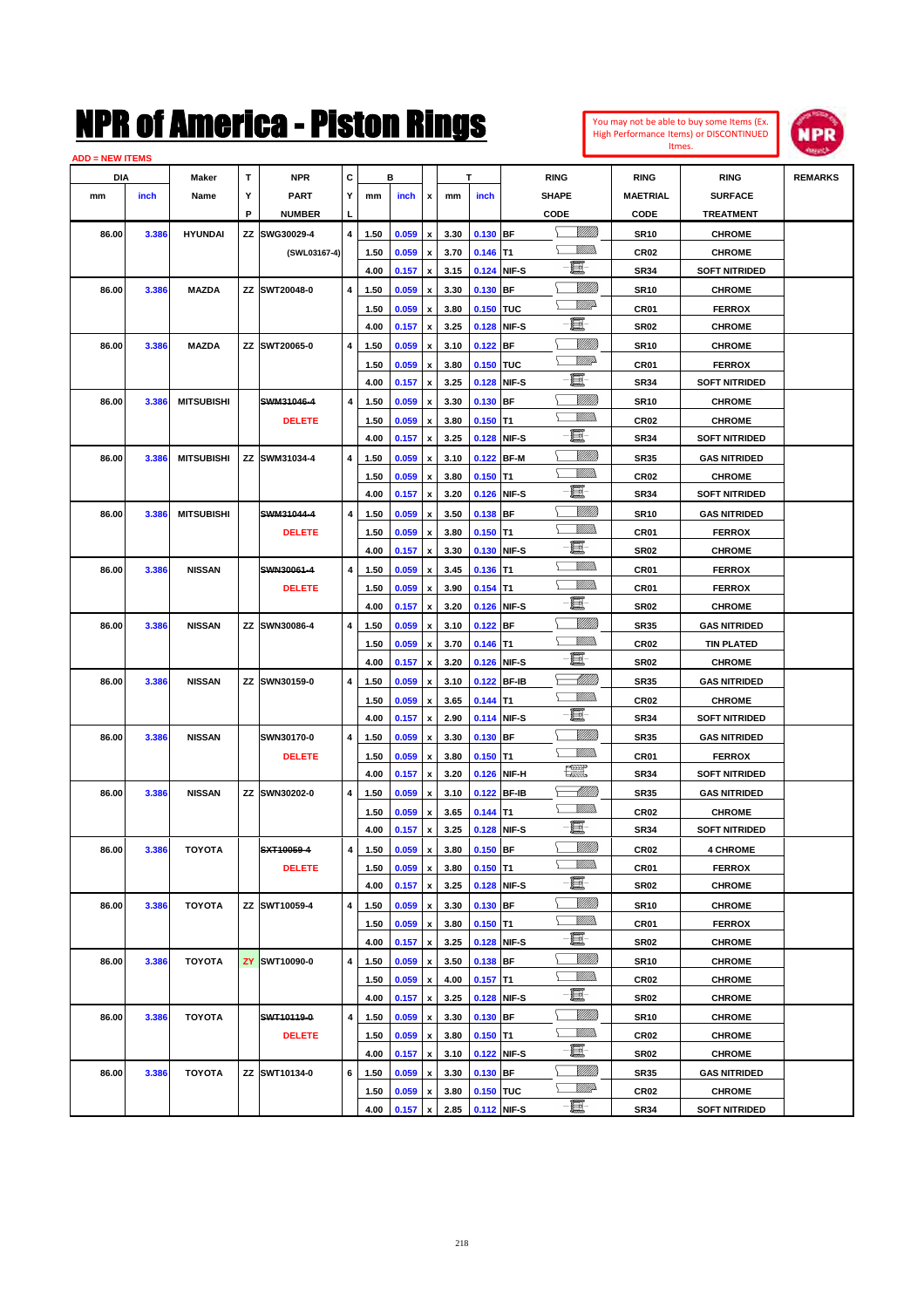|                               |       |                   |    | NMK OI AINCrica - Mislon Kings                      |   |              |                |                                          |              |                           |               |                 |                            | You may not be able to buy some Items (Ex.<br>High Performance Items) or DISCONTINUED<br>Itmes. | IPR            |
|-------------------------------|-------|-------------------|----|-----------------------------------------------------|---|--------------|----------------|------------------------------------------|--------------|---------------------------|---------------|-----------------|----------------------------|-------------------------------------------------------------------------------------------------|----------------|
| <b>ADD = NEW ITEMS</b><br>DIA |       | Maker             | T  | <b>NPR</b>                                          | c |              | в              |                                          |              | T                         | <b>RING</b>   |                 | <b>RING</b>                | <b>RING</b>                                                                                     | <b>REMARKS</b> |
| mm                            | inch  | Name              | Υ  | <b>PART</b>                                         | Y | mm           | inch           | x                                        | mm           | inch                      | <b>SHAPE</b>  |                 | <b>MAETRIAL</b>            | <b>SURFACE</b>                                                                                  |                |
|                               |       |                   | P  | <b>NUMBER</b>                                       |   |              |                |                                          |              |                           | CODE          |                 | CODE                       | <b>TREATMENT</b>                                                                                |                |
| 86.00                         | 3.386 | <b>TOYOTA</b>     | ΖZ | SWT10216-0                                          | 6 | 1.50         | 0.059          | $\pmb{\mathsf{x}}$                       | 3.25         | $0.128$ BF                |               | <u>VIIII)</u>   | <b>SR10</b>                | <b>CHROME</b>                                                                                   |                |
|                               |       |                   |    |                                                     |   | 1.50         | 0.059          | $\pmb{\mathsf{x}}$                       | 3.60         | $0.142$ T1                |               | VM))            | CR01                       | <b>FERROX</b>                                                                                   |                |
|                               |       |                   |    |                                                     |   | 4.00         | 0.157          | $\pmb{\mathsf{x}}$                       | 2.80         | 0.110 NIF-S               |               | E.              | <b>SR34</b>                | <b>SOFT NITRIDED</b>                                                                            |                |
| 86.00mm (3.386):              |       |                   |    | 1.50mm (0.059") x 2.00mm (0.079") x 4.00mm (0.157") |   |              |                |                                          |              |                           |               |                 |                            |                                                                                                 |                |
| 86.00                         | 3.386 | <b>NISSAN</b>     | ZZ | SWN30072-0                                          | 6 | 1.50         | 0.059          | $\pmb{\mathsf{x}}$                       | 3.10         | 0.122 BF                  |               | VIII))          | <b>SR35</b>                | <b>GAS NITRIDED</b>                                                                             |                |
|                               |       |                   |    |                                                     |   | 2.00         | 0.079          | $\pmb{\mathsf{x}}$                       | 3.75         | 0.148                     | lT1           | MM)             | <b>CR02</b>                | <b>CHROME</b>                                                                                   |                |
|                               |       |                   |    |                                                     |   | 4.00         | 0.157          | $\pmb{\mathsf{x}}$                       | 3.25         | 0.128                     | NIF-S         | E.              | <b>SR02</b>                | <b>CHROME</b>                                                                                   |                |
| 86.00                         | 3.386 | <b>NISSAN</b>     |    | ZZ SWN30066-0                                       | 6 | 1.50         | 0.059          | $\pmb{\mathsf{x}}$                       | 3.60         | 0.142                     | ΙT1           | .<br>VMD        | CR01                       | <b>FERROX</b>                                                                                   |                |
|                               |       |                   |    |                                                     |   | 2.00         | 0.079          | $\pmb{\mathsf{x}}$                       | 4.05         | $0.159$ T1                |               | .<br>VMD        | CR01                       | <b>FERROX</b>                                                                                   |                |
|                               |       |                   |    |                                                     |   | 4.00         | 0.157          | x                                        | 3.25         | 0.128                     | NIF-S         | $-\mathbf{H}$ - | <b>SR02</b>                | <b>CHROME</b>                                                                                   |                |
| 86.00mm (3.386):              |       |                   |    | 1.75mm (0.069") x 1.50mm (0.059") x 4.00mm (0.157") |   |              |                |                                          |              |                           |               |                 |                            |                                                                                                 |                |
| 86.00                         | 3.386 | <b>TOYOTA</b>     |    | ZZ SWT10125-0                                       | 4 | 1.75         | 0.069          | $\pmb{\mathsf{x}}$                       | 3.30         | 0.130 BF                  |               | VIII))          | <b>SR35</b>                | <b>GAS NITRIDED</b>                                                                             |                |
|                               |       |                   |    |                                                     |   | 1.50         | 0.059          | $\pmb{\mathsf{x}}$                       | 3.05         | 0.120 TUC                 |               | <u>MM</u> D     | <b>CR02</b>                | <b>CHROME</b>                                                                                   |                |
|                               |       |                   |    |                                                     |   | 4.00         | 0.157          | $\pmb{\mathsf{x}}$                       | 2.80         | 0.110 NIF-S               |               | E.              | <b>SR34</b>                | <b>SOFT NITRIDED</b>                                                                            |                |
| 86.00mm (3.386):              |       |                   |    | 1.75mm (0.069") x 2.00mm (0.079") x 4.00mm (0.157") |   |              |                |                                          |              |                           |               |                 |                            |                                                                                                 |                |
| 86.00                         | 3.386 | <b>BMW</b>        |    | SWE07096-0                                          | 6 |              | 0.069          |                                          | 3.20         | 0.126 BF-IB               |               | <u>UMB</u>      |                            | <b>CHROME</b>                                                                                   |                |
|                               |       |                   |    |                                                     |   | 1.75         |                | $\pmb{\mathsf{x}}$                       | 3.60         | 0.142 TUC                 |               | <u>MM</u> D     | <b>SR10</b><br>CR01        | <b>FERROX</b>                                                                                   |                |
|                               |       |                   |    | <b>DELETE</b>                                       |   | 2.00<br>4.00 | 0.079<br>0.157 | $\pmb{\mathsf{x}}$<br>$\boldsymbol{x}$   | 3.10         | 0.122 NIF-S               |               | E               | <b>SR02</b>                |                                                                                                 |                |
| 86.00mm (3.386):              |       |                   |    | 2.00mm (0.079") x 1.50mm (0.059") x 4.00mm (0.157") |   |              |                |                                          |              |                           |               |                 |                            | <b>CHROME</b>                                                                                   |                |
|                               |       |                   | ZZ | SWN30084-4                                          | 4 |              |                |                                          |              | 0.114 BF-IB               |               |                 |                            |                                                                                                 |                |
| 86.00                         | 3.386 | <b>NISSAN</b>     |    |                                                     |   | 2.00         | 0.079          | $\pmb{\mathsf{x}}$                       | 2.90         |                           |               | .<br>VMD        | SR35                       | <b>GAS NITRIDED</b>                                                                             |                |
|                               |       |                   |    |                                                     |   | 1.50<br>4.00 | 0.059<br>0.157 | $\pmb{\mathsf{x}}$<br>$\pmb{\mathsf{x}}$ | 3.70<br>3.20 | $0.146$ T1<br>0.126 NIF-S |               | e et            | <b>CR02</b><br><b>SR02</b> | <b>CHROME</b>                                                                                   |                |
| 86.00mm (3.386):              |       |                   |    | 2.00mm (0.079") x 2.00mm (0.079") x 4.00mm (0.157") |   |              |                |                                          |              |                           |               |                 |                            | <b>CHROME</b>                                                                                   |                |
| 86.00                         | 3.386 | <b>SUBARU</b>     |    | ZZ SWF20014-4                                       | 4 | 2.00         | 0.079          | $\pmb{\mathsf{x}}$                       | 3.90         | $0.154$ T1                |               | <br>Mar         | CR <sub>02</sub>           | <b>CHROME</b>                                                                                   |                |
|                               |       |                   |    |                                                     |   | 2.00         | 0.079          | $\pmb{\mathsf{x}}$                       | 3.90         | $0.154$ T1                |               | .<br>VMD        | CR01                       | <b>FERROX</b>                                                                                   |                |
|                               |       |                   |    |                                                     |   | 4.00         | 0.157          | $\pmb{\mathsf{x}}$                       | 3.30         | 0.130                     | NIF-S         | E               | <b>SR02</b>                | <b>CHROME</b>                                                                                   |                |
| 86.00                         | 3.386 | <b>MITSUBISHI</b> | ZY | SWM31013-4                                          | 4 | 2.00         | 0.079          | $\pmb{\mathsf{x}}$                       | 3.60         | 0.142                     | <b>BF</b>     | <u>Milli</u> k  | <b>CR10</b>                | <b>CHROME</b>                                                                                   |                |
|                               |       |                   |    |                                                     |   | 2.00         | 0.079          | $\pmb{\mathsf{x}}$                       | 3.70         | 0.146                     | T1            | UM))            | CR01                       | <b>FERROX</b>                                                                                   |                |
|                               |       |                   |    |                                                     |   | 4.00         | 0.157          | $\boldsymbol{\mathsf{x}}$                | 3.25         | 0.128                     | NIF-S         | E.              | <b>SR02</b>                | <b>CHROME</b>                                                                                   |                |
|                               |       |                   |    | SXN30020-4                                          | 4 |              | 0.079          |                                          |              | $0.165$ T1                |               | VM))            | <b>CR02</b>                | <b>4 CHROME</b>                                                                                 |                |
| 86.00                         | 3.386 | <b>NISSAN</b>     |    |                                                     |   | 2.00         |                | $\pmb{\mathsf{x}}$                       | 4.20         | $0.165$ T1                |               | MM)             | CR01                       |                                                                                                 |                |
|                               |       |                   |    | <b>DELETE</b>                                       |   | 2.00<br>4.00 | 0.079<br>0.157 | $\pmb{\mathsf{x}}$<br>$\mathbf{x}$       | 4.20<br>3.30 | 0.130 NIF-S               |               | e.              | <b>SR02</b>                | <b>FERROX</b><br><b>CHROME</b>                                                                  |                |
|                               |       |                   |    | SWN30020-4                                          |   |              |                |                                          |              | $0.165$ T1                | Υ             | <u>Willib</u>   |                            |                                                                                                 |                |
| 86.00                         | 3.386 | <b>NISSAN</b>     |    |                                                     | 4 | 2.00         | 0.079<br>0.079 | $\pmb{\mathsf{x}}$                       | 4.20         | $0.165$ T1                |               | <u>Willib</u>   | CR02<br>CR01               | <b>CHROME</b><br><b>FERROX</b>                                                                  |                |
|                               |       |                   |    | <b>DELETE</b>                                       |   | 2.00<br>4.00 |                | $\pmb{\mathsf{x}}$<br>$\pmb{\mathsf{x}}$ | 4.20         | 0.130 NIF-S               |               | e.              | SR02                       | <b>CHROME</b>                                                                                   |                |
|                               |       |                   |    | <b>ZX SWN30020-4</b>                                | 4 |              | 0.157          |                                          | 3.30         |                           |               | <u>VMM</u>      |                            |                                                                                                 |                |
| 86.00                         | 3.386 | <b>NISSAN</b>     |    |                                                     |   | 2.00         | 0.079          | $\pmb{\mathsf{x}}$                       | 3.05         | $0.120$ BF                |               | <u>Willib</u>   | SR10                       | <b>CHROME</b>                                                                                   |                |
|                               |       |                   |    |                                                     |   | 2.00         | 0.079          | $\pmb{\mathsf{x}}$                       | 4.20         | $0.165$ T1                |               | e.              | CR01                       | <b>FERROX</b>                                                                                   |                |
|                               |       |                   |    |                                                     |   | 4.00         | 0.157          | $\boldsymbol{\mathsf{x}}$                | 3.30         |                           | 0.130 NIF-S   | <u>Milli</u>    | SR02                       | <b>CHROME</b>                                                                                   |                |
| 86.00                         | 3.386 | <b>NISSAN</b>     |    | SWN30144-4                                          | 6 | 2.00         | 0.079          | $\pmb{\mathsf{x}}$                       | 3.10         | $0.122$ BF                |               | <u> MM)</u>     | SR35                       | <b>GAS NITRIDED</b>                                                                             |                |
|                               |       |                   |    | <b>DELETE</b>                                       |   | 2.00         | 0.079          | $\pmb{\mathsf{x}}$                       | 3.50         | 0.138 T1-IC               |               | EQ,             | CR02                       | <b>CHROME</b>                                                                                   |                |
|                               |       |                   |    |                                                     |   | 4.00         | 0.157          | $\pmb{\mathsf{x}}$                       | 4.35         | 0.171                     | <b>E-BC16</b> | <u>Milli</u> h  | SR34                       | <b>SOFT NITRIDED</b>                                                                            |                |
| 86.00                         | 3.386 | <b>NISSAN</b>     |    | ZZ SWN30048-4                                       | 4 | 2.00         | 0.079          | $\pmb{\mathsf{x}}$                       | 3.90         | $0.154$ BF                |               | <u>Willib</u>   | CR02                       | <b>CHROME</b>                                                                                   |                |
|                               |       |                   |    |                                                     |   | 2.00         | 0.079          | $\pmb{\mathsf{x}}$                       | 4.20         | $0.165$ T1                |               | e.              | CR01                       | <b>FERROX</b>                                                                                   |                |
|                               |       |                   |    |                                                     |   | 4.00         | 0.157          | X                                        | 3.30         |                           | 0.130 NIF-S   | <u>VIIII)</u>   | SR02                       | <b>CHROME</b>                                                                                   |                |
| 86.00                         | 3.386 | <b>NISSAN</b>     |    | SWN30050-4                                          | 4 | 2.00         | 0.079          | $\pmb{\mathsf{x}}$                       | 3.90         | $0.154$ BF                |               | <u>Willib</u>   | <b>CR10</b>                | <b>CHROME</b>                                                                                   |                |
|                               |       |                   |    | <b>DELETE</b>                                       |   | 2.00         | 0.079          | x                                        | 4.00         | $0.157$ T1                |               | e.              | CR01                       | <b>FERROX</b>                                                                                   |                |
|                               |       |                   |    |                                                     |   | 4.00         | 0.157          | $\mathbf{x}$                             | 3.30         | 0.130 NIF-S               |               |                 | SR02                       | <b>CHROME</b>                                                                                   |                |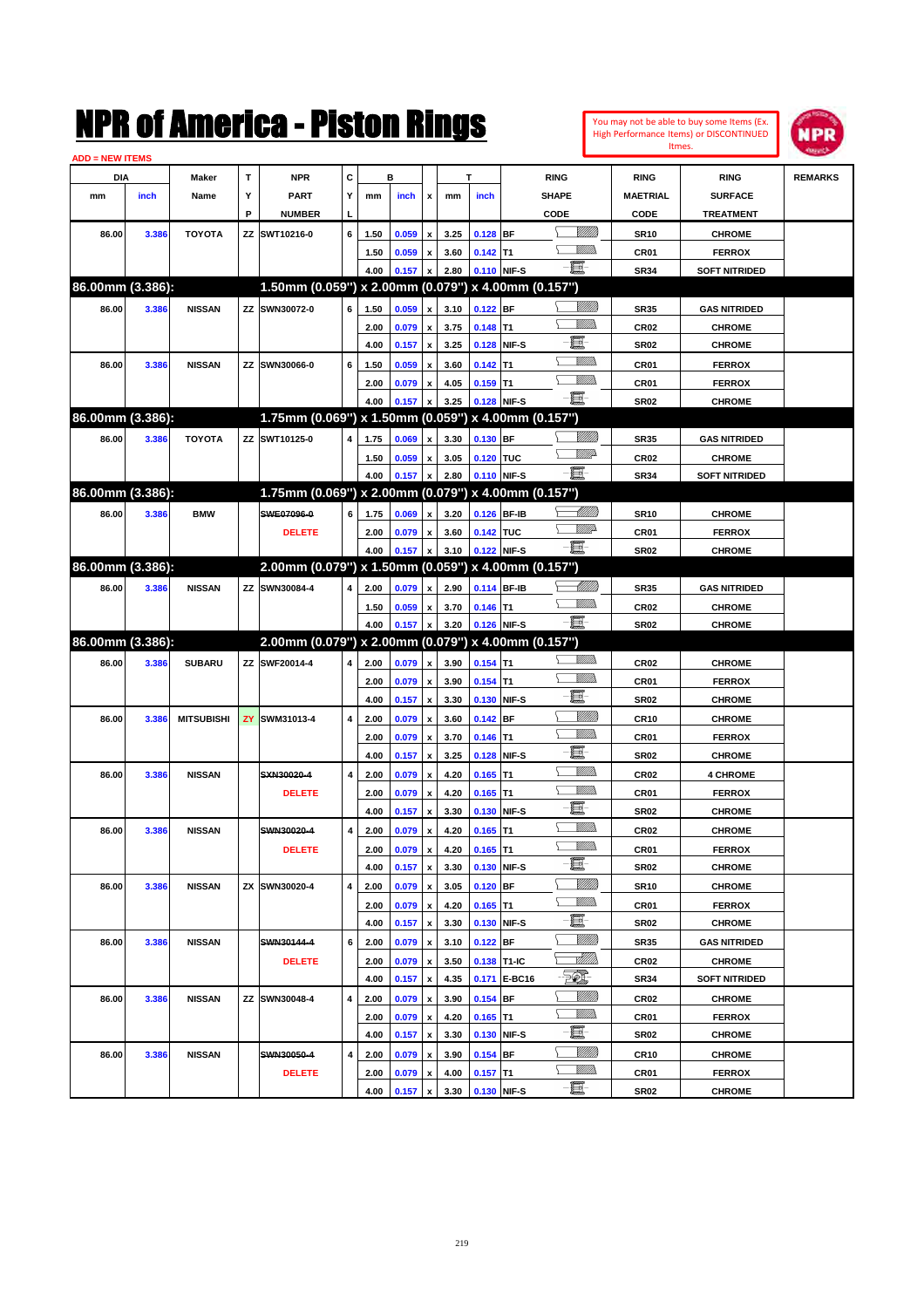| You may not be able to buy some Items (Ex.     |
|------------------------------------------------|
| <b>High Performance Items) or DISCONTINUED</b> |
| Itmes.                                         |



| <b>ADD = NEW ITEMS</b>         |       |                        |    |                                                     |                |      |                                |                           |      |             |                 |                                |                  |                      |                |
|--------------------------------|-------|------------------------|----|-----------------------------------------------------|----------------|------|--------------------------------|---------------------------|------|-------------|-----------------|--------------------------------|------------------|----------------------|----------------|
| DIA                            |       | Maker                  | т  | <b>NPR</b>                                          | c              |      | в                              |                           |      | т           |                 | <b>RING</b>                    | <b>RING</b>      | <b>RING</b>          | <b>REMARKS</b> |
| mm                             | inch  | Name                   | Y  | <b>PART</b>                                         | Υ              | mm   | inch                           | $\boldsymbol{\mathsf{x}}$ | mm   | inch        |                 | <b>SHAPE</b>                   | <b>MAETRIAL</b>  | <b>SURFACE</b>       |                |
|                                |       |                        | P  | <b>NUMBER</b>                                       |                |      |                                |                           |      |             |                 | CODE                           | CODE             | <b>TREATMENT</b>     |                |
| 86.00                          | 3.386 | <b>NISSAN</b>          | ΖZ | SWN30081-4                                          | $\overline{4}$ | 2.00 | 0.079                          | $\boldsymbol{\mathsf{x}}$ | 2.90 |             | 0.114 BF-IB     | <u> Millitti</u>               | <b>SR35</b>      | <b>GAS NITRIDED</b>  |                |
|                                |       |                        |    |                                                     |                | 2.00 | 0.079                          | $\pmb{\mathsf{x}}$        | 3.70 | $0.146$ T1  |                 | <u>Willib</u>                  | <b>CR02</b>      | <b>CHROME</b>        |                |
|                                |       |                        |    |                                                     |                | 4.00 | 0.157                          | $\boldsymbol{\mathsf{x}}$ | 3.25 | 0.128       | NIF-S           | e.                             | <b>SR02</b>      | <b>CHROME</b>        |                |
| 86.00                          | 3.386 | <b>NISSAN</b>          |    | ZZ SWN30047-0                                       | 6              | 2.00 | 0.079                          | $\pmb{\mathsf{x}}$        | 3.90 | $0.154$ T1  |                 | <u>Willib</u>                  | CR <sub>02</sub> | <b>CHROME</b>        |                |
|                                |       |                        |    |                                                     |                | 2.00 | 0.079                          | $\boldsymbol{\mathsf{x}}$ | 4.05 | 0.159       | T <sub>1</sub>  | <u>Willib</u>                  | CR <sub>01</sub> | <b>FERROX</b>        |                |
|                                |       |                        |    |                                                     |                | 4.00 | 0.157                          | $\boldsymbol{\mathsf{x}}$ | 3.25 | 0.128       | NIF-S           | ·bi                            | <b>SR02</b>      | <b>CHROME</b>        |                |
| 86.00                          | 3.386 | <b>TOYOTA</b>          |    | ZZ SWT10040-4                                       | $\overline{4}$ | 2.00 | 0.079                          | $\pmb{\mathsf{x}}$        | 4.00 | 0.157       | <b>BF</b>       | VIIII)                         | CR <sub>02</sub> | <b>CHROME</b>        |                |
|                                |       |                        |    |                                                     |                | 2.00 | 0.079                          | $\boldsymbol{\mathsf{x}}$ | 4.00 | 0.157       | T1              | VM).                           | CR <sub>01</sub> | <b>FERROX</b>        |                |
|                                |       |                        |    |                                                     |                | 4.00 | 0.157                          | $\boldsymbol{\mathsf{x}}$ | 3.30 | 0.130       | NIF-S           | <b>- 夏</b> -                   | <b>SR02</b>      | <b>CHROME</b>        |                |
| 86.00                          | 3.386 | <b>TOYOTA</b>          |    | SXT10040-4                                          | 4              | 2.00 | 0.079                          | $\boldsymbol{\mathsf{x}}$ | 4.00 | 0.157       | <b>BF</b>       | VIIII)                         | CR <sub>02</sub> | <b>4 CHROME</b>      |                |
|                                |       |                        |    | <b>DELETE</b>                                       |                | 2.00 | 0.079                          | $\pmb{\mathsf{x}}$        | 4.00 | $0.157$ T1  |                 | <u>Willib</u>                  | CR <sub>01</sub> | <b>FERROX</b>        |                |
|                                |       |                        |    |                                                     |                | 4.00 | 0.157                          |                           | 3.30 | 0.130       | NIF-S           | -8                             | <b>SR02</b>      | <b>CHROME</b>        |                |
| 86.00mm (3.386):               |       |                        |    | 2.00mm (0.079") x 2.50mm (0.098") x 4.00mm (0.157") |                |      |                                |                           |      |             |                 |                                |                  |                      |                |
|                                |       | <b>TOYOTA</b>          |    |                                                     |                |      |                                |                           |      |             |                 | <u>Willib</u>                  |                  |                      |                |
| 86.00                          | 3.386 |                        |    | ZZ SWT10019-0                                       |                | 2.00 | 0.079                          | $\boldsymbol{\mathsf{x}}$ | 3.90 | $0.154$ T1  |                 | <u>Willib</u>                  | CR <sub>02</sub> | <b>CHROME</b>        |                |
|                                |       |                        |    |                                                     |                | 2.50 | 0.098                          | $\pmb{\mathsf{x}}$        | 3.90 | $0.154$ T1  |                 | $-\blacksquare$ -              | CR <sub>02</sub> | <b>CHROME</b>        |                |
| 86.00mm (3.386):               |       |                        |    | 2.50mm (0.098") x 2.50mm (0.098") x 5.00mm (0.197") |                | 4.00 | 0.157                          |                           | 3.25 | 0.128       | NIF-S           |                                | <b>SR02</b>      | <b>CHROME</b>        |                |
|                                |       |                        |    |                                                     |                |      |                                |                           |      |             |                 | <u>Willib</u>                  |                  |                      |                |
| 86.00                          | 3.386 | <b>ISUZU</b>           |    | ZZ SCI10021-0                                       |                | 2.50 | 0.098                          | $\boldsymbol{\mathsf{x}}$ | 4.10 | 0.161       | IT <sub>1</sub> | <u>VMR</u>                     | CR <sub>02</sub> | <b>UNIFRON</b>       |                |
|                                |       |                        |    |                                                     |                | 2.50 | 0.098                          | $\pmb{\mathsf{x}}$        | 4.10 | 0.161       | <b>ES-TUC</b>   | $\Xi^{\!\!\#}$                 | <b>CR02</b>      | <b>UNIFRON</b>       |                |
|                                |       |                        |    |                                                     |                | 5.00 | 0.197                          |                           | 4.10 | 0.161       | BC <sub>3</sub> |                                | <b>CR02</b>      | <b>UNIFRON</b>       |                |
| 86.19mm (3.393"):              |       |                        |    | 2.50mm (0.098") x 2.50mm (0.098") x 4.76mm (0.187") |                |      |                                |                           |      |             |                 | \ <i>\\\\\\\\\\</i> }          |                  |                      |                |
| 86.19                          | 3.393 | <b>NISSAN</b>          |    | ZZ SWN30022-2                                       | 6              | 2.50 | 0.098                          | $\pmb{\mathsf{x}}$        | 3.70 | $0.146$ T1  |                 | <u>Willib</u>                  | CR <sub>02</sub> | <b>UNIFRON</b>       |                |
|                                |       |                        |    |                                                     |                | 2.50 | 0.098                          | $\pmb{\mathsf{x}}$        | 3.70 | $0.146$ T1  |                 | -8                             | CR01             | <b>FERROX</b>        |                |
|                                |       |                        |    |                                                     |                | 4.76 | 0.187                          |                           | 4.05 | 0.159       | NIF-S           |                                | <b>SR02</b>      | <b>CHROME</b>        |                |
| 86.20mm (3.394"):              |       |                        |    | 1.50mm (0.059") x 1.50mm (0.059") x 3.00mm (0.118") |                |      |                                |                           |      |             |                 |                                |                  |                      |                |
| 86.20                          | 3.394 | <b>NISSAN</b>          |    | ZZ SWN30124-0                                       |                | 1.20 | 0.047                          | $\pmb{\mathsf{x}}$        | 3.10 | $0.122$ BF  |                 | <u>Millid</u><br><u>Willib</u> | <b>SR34</b>      | <b>GAS NITRIDED</b>  |                |
|                                |       |                        |    |                                                     |                | 1.20 | 0.047                          | $\pmb{\mathsf{x}}$        | 3.70 | $0.146$ T1  |                 | -日                             | CR <sub>02</sub> | <b>CHROME</b>        |                |
|                                |       |                        |    |                                                     |                | 2.50 | 0.098                          |                           | 2.85 | 0.122       | NIF-S           |                                | <b>SR34</b>      | <b>SOFT NITRIDED</b> |                |
| 86.20mm (3.394"):              |       |                        |    | 1.50mm (0.059") x 1.50mm (0.059") x 3.00mm (0.118") |                |      |                                |                           |      |             |                 |                                |                  |                      |                |
| 86.20                          | 3.394 | <b>NISSAN</b>          |    | ZZ SWN30109-0                                       |                | 1.50 | 0.059                          | $\boldsymbol{\mathsf{x}}$ | 3.10 | 0.122 BF-IB |                 |                                | <b>SR35</b>      | <b>GAS NITRIDED</b>  |                |
| <b>WARNING!!!: NO OVERSIZE</b> |       |                        |    |                                                     |                | 1.50 | 0.059                          | x                         | 3.65 | $0.144$ T1  |                 | <u>Willib</u>                  | <b>CR02</b>      | <b>CHROME</b>        |                |
|                                |       |                        |    |                                                     |                | 3.00 | 0.118                          | $\boldsymbol{x}$          | 3.05 | 0.120       | NIF-S           | $-\blacksquare$                | <b>SR34</b>      | <b>SOFT NITRIDED</b> |                |
| 86.25mm (3.396"):              |       |                        |    | 1.00mm (0.039") x 1.20mm (0.047") x 2.80mm (0.110") |                |      |                                |                           |      |             |                 |                                |                  |                      |                |
|                                |       | 86.25 3.396 HI PERFORM |    | 21-GNH08625                                         |                |      | $1$ 1.00 0.039 x 3.30 0.130 BF |                           |      |             |                 | <u>UMB</u>                     | SR34             | <b>GAS NITRIDED</b>  |                |
|                                |       |                        |    |                                                     |                | 1.20 | 0.047                          | $\,$ $\,$ $\,$            | 3.60 | $0.142$ TUH |                 | <u>— Willi</u> r               | CR01             | <b>FERROX</b>        |                |
|                                |       |                        |    |                                                     |                | 2.80 | 0.110                          |                           | 3.10 |             | 0.122 NIF-H     | $f_{\rm max}^{\rm exp}$        | <b>SR34</b>      | <b>SOFT NITRIDED</b> |                |
| 86.25mm (3.396"):              |       |                        |    | 1.20mm (0.047") x 1.00mm (0.039") x 2.00mm (0.079") |                |      |                                |                           |      |             |                 |                                |                  |                      |                |
| 86.25                          | 3.396 | <b>SUBARU</b>          |    | ZZ SWF20075-1                                       |                | 1.20 | 0.047                          | $\pmb{\mathsf{x}}$        | 2.70 | $0.106$ BF  |                 | <u>Millib</u>                  | <b>SR35</b>      | <b>GAS NITRIDED</b>  |                |
| <b>ADD</b>                     |       |                        |    |                                                     |                | 1.00 | 0.039                          | $\pmb{\mathsf{x}}$        | 2.70 | 0.106 TUC   |                 | <u>Willi</u> da                | SR <sub>08</sub> | <b>FERROX</b>        |                |
|                                |       |                        |    |                                                     |                | 2.00 | 0.079                          |                           | 2.45 | 0.096       | NIF-H           | $f_{\text{max}}^{\text{max}}$  | <b>SR34</b>      | <b>PVD</b>           |                |
| 86.25mm (3.396"):              |       |                        |    | 1.20mm (0.047") x 1.20mm (0.047") x 2.00mm (0.079") |                |      |                                |                           |      |             |                 |                                |                  |                      |                |
| 86.25                          | 3.396 | <b>HI PERFORM</b>      |    | 21-PVH08625                                         | 1              | 1.20 | 0.047                          | $\pmb{\mathsf{x}}$        | 2.95 | 0.116 BF    |                 | <u>Millid</u>                  | <b>SR35</b>      | GN + PVD             |                |
| <b>ADD</b>                     |       |                        |    |                                                     |                | 1.20 | 0.047                          | $\pmb{\mathsf{x}}$        | 2.90 | 0.114 TUH   |                 | Willip                         | SR <sub>08</sub> | <b>FERROX</b>        |                |
|                                |       |                        |    |                                                     |                | 2.00 | 0.079                          | $\boldsymbol{\mathsf{x}}$ | 3.05 |             | 0.120 NIF-H     | æ                              | <b>SR34</b>      | <b>SOFT NITRIDED</b> |                |
| 86.25                          | 3.396 | <b>TOYOTA</b>          |    | ZZ SDT10185-1                                       | 4              | 1.20 | 0.047                          | x                         | 2.70 | 0.106 BF    |                 | <u>MMB</u>                     | <b>SR35</b>      | <b>GAS NITRIDED</b>  |                |
|                                |       |                        |    |                                                     |                | 1.20 | 0.047                          | $\pmb{\mathsf{x}}$        | 3.10 | 0.122 TUC   |                 | <u>VM</u> A                    | CR <sub>01</sub> | <b>FERROX</b>        |                |
|                                |       |                        |    |                                                     |                | 2.00 | 0.079                          | $\pmb{\mathsf{x}}$        | 2.75 |             | 0.108 E-BC16    | - 50),                         | <b>SR34</b>      | <b>SOFT NITRIDED</b> |                |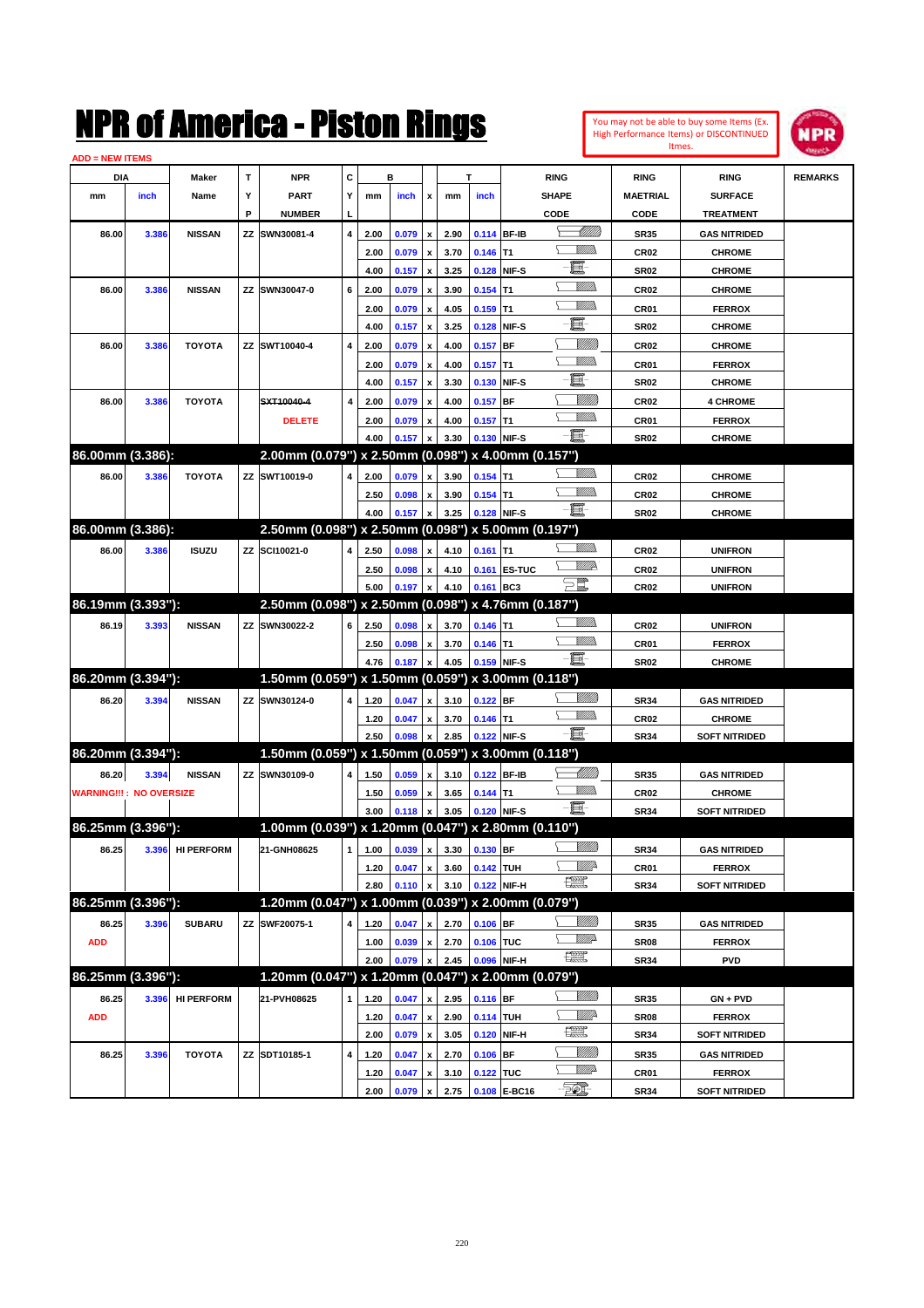

| <b>ADD = NEW ITEMS</b> |       |                   |    |                                                     |                         |      |       |                           |      |            |              |                              |                  |                      |                |
|------------------------|-------|-------------------|----|-----------------------------------------------------|-------------------------|------|-------|---------------------------|------|------------|--------------|------------------------------|------------------|----------------------|----------------|
| DIA                    |       | Maker             | Т  | <b>NPR</b>                                          | С                       |      | в     |                           |      | Т          |              | <b>RING</b>                  | <b>RING</b>      | <b>RING</b>          | <b>REMARKS</b> |
| mm                     | inch  | Name              | Υ  | <b>PART</b>                                         | Y                       | mm   | inch  | x                         | mm   | inch       |              | <b>SHAPE</b>                 | <b>MAETRIAL</b>  | <b>SURFACE</b>       |                |
|                        |       |                   | P  | <b>NUMBER</b>                                       |                         |      |       |                           |      |            |              | CODE                         | CODE             | <b>TREATMENT</b>     |                |
| 86.25                  | 3.396 | <b>TOYOTA</b>     | ΖZ | SDT10215-1                                          | 4                       | 1.20 | 0.047 | x                         | 2.70 | $0.106$ BF |              |                              | <b>SR35</b>      | <b>GAS NITRIDED</b>  |                |
|                        |       |                   |    |                                                     |                         | 1.20 | 0.047 | x                         | 3.45 | $0.136$ T1 |              | <u>Millis</u>                | CR01             | <b>CHROME</b>        |                |
|                        |       |                   |    |                                                     |                         | 2.00 | 0.079 | x                         | 2.75 |            | 0.108 E-BC16 | FØ.                          | <b>SR34</b>      | <b>SOFT NITRIDED</b> |                |
| 86.25                  | 3.396 | <b>HYUNDAI</b>    |    | ZZ SWG30042-1                                       | 4                       | 1.20 | 0.047 | x                         | 3.05 | $0.120$ BF |              | <u>VIIII)</u>                | <b>SR10</b>      | <b>CHROME</b>        |                |
|                        |       |                   |    |                                                     |                         | 1.20 | 0.047 | x                         | 3.60 | 0.142 TUC  |              | <u>VMD</u>                   | CR01             | <b>FERROX</b>        |                |
|                        |       |                   |    |                                                     |                         | 2.00 | 0.079 | x                         | 2.45 |            | 0.096 NIF-H  | $f_{\rm max}^{\rm exp}$      | <b>SR02</b>      | <b>CHROME</b>        |                |
| 86.25                  | 3.396 | <b>HONDA</b>      |    | ZZ SWH30454-1                                       | 4                       | 1.20 | 0.047 | x                         | 2.90 | $0.114$ BF |              | <u>VIIII)</u>                | <b>SR10</b>      | <b>CHROME</b>        |                |
|                        |       |                   |    |                                                     |                         | 1.20 | 0.047 | x                         | 3.40 | $0.134$ T1 |              | Willib                       | CR01             | <b>FERROX</b>        |                |
|                        |       |                   |    |                                                     |                         | 2.00 | 0.079 | x                         | 2.50 |            | 0.098 NIF-H  | $\frac{1}{2}$                | <b>SR02</b>      | <b>CHROME</b>        |                |
|                        |       | <b>MITSUBISHI</b> |    | ZZ SWM31178-1                                       | 4                       | 1.20 |       |                           |      |            | <b>BF</b>    | <u>Millit</u>                |                  |                      |                |
| 86.25                  | 3.396 |                   |    |                                                     |                         |      | 0.047 | x                         | 3.05 | 0.120      |              | <u>VMD</u>                   | <b>SR10</b>      | <b>CHROME</b>        |                |
|                        |       |                   |    |                                                     |                         | 1.20 | 0.047 | x                         | 3.60 | 0.142 TUC  |              | æ                            | CR01             | <b>FERROX</b>        |                |
|                        |       |                   |    |                                                     |                         | 2.00 | 0.079 | x                         | 2.45 |            | 0.096 NIF-H  | <u>VIIII)</u>                | <b>SR02</b>      | <b>CHROME</b>        |                |
| 86.25                  | 3.396 | <b>TOYOTA</b>     |    | ZZ SWT10186-1                                       | 4                       | 1.20 | 0.047 |                           | 2.70 | 0.106      | <b>BF</b>    | <u>VMD</u>                   | <b>SR35</b>      | <b>GAS NITRIDED</b>  |                |
|                        |       |                   |    |                                                     |                         | 1.20 | 0.047 | x                         | 3.10 | 0.122 TUC  |              | $f_{\rm max}^{\rm exp}$      | CR01             | <b>FERROX</b>        |                |
| 86.25mm (3.396"):      |       |                   |    | 1.20mm (0.047") x 1.20mm (0.047") x 2.50mm (0.098") |                         | 2.00 | 0.079 |                           | 2.50 |            | 0.098 NIF-H  |                              | <b>SR34</b>      | <b>SOFT NITRIDED</b> |                |
|                        |       |                   |    |                                                     |                         |      |       |                           |      |            |              |                              |                  |                      |                |
| 86.25                  | 3.396 | <b>NISSAN</b>     |    | ZZ SWN30123-1                                       | 4                       | 1.20 | 0.047 | x                         | 3.10 | $0.122$ BF |              | <u>Milli</u> b<br><u>MMs</u> | <b>SR35</b>      | <b>GAS NITRIDED</b>  |                |
|                        |       |                   |    |                                                     |                         | 1.20 | 0.047 |                           | 3.70 | $0.146$ T1 |              | -8                           | CR <sub>02</sub> | <b>CHROME</b>        |                |
|                        |       |                   |    |                                                     |                         | 2.50 | 0.098 | x                         | 2.85 |            | 0.112 NIF-S  |                              | <b>SR34</b>      | <b>SOFT NITRIDED</b> |                |
| 86.25mm (3.396"):      |       |                   |    | 1.20mm (0.047") x 1.20mm (0.047") x 2.80mm (0.110") |                         |      |       |                           |      |            |              |                              |                  |                      |                |
| 86.25                  | 3.396 | <b>HONDA</b>      |    | ZZ SWH30432-1                                       | 6                       | 1.20 | 0.047 | $\mathbf{x}$              | 2.90 | 0.114 BF   |              | <u>Milli</u> b               | <b>SR10</b>      | <b>CHROME</b>        |                |
|                        |       |                   |    |                                                     |                         | 1.20 | 0.047 | x                         | 3.40 | $0.134$ T1 |              | <u>Millis</u>                | CR01             | <b>FERROX</b>        |                |
|                        |       |                   |    |                                                     |                         | 2.80 | 0.110 | x                         | 2.85 |            | 0.112 NIF-S  | e                            | <b>SR02</b>      | <b>CHROME</b>        |                |
| 86.25                  | 3.396 | <b>HONDA</b>      |    | ZZ SWH30443-1                                       | 4                       | 1.20 | 0.047 | x                         | 2.90 | $0.114$ BF |              | <u>VIIII</u> )               | <b>SR10</b>      | <b>CHROME</b>        |                |
|                        |       |                   |    |                                                     |                         | 1.20 | 0.047 | x                         | 3.40 | $0.134$ T1 |              | <u>MMs</u>                   | CR01             | <b>FERROX</b>        |                |
|                        |       |                   |    |                                                     |                         | 2.80 | 0.110 |                           | 2.85 |            | 0.112 NIF-S  | -8                           | <b>SR02</b>      | <b>CHROME</b>        |                |
| 86.25mm (3.396"):      |       |                   |    | 1.20mm (0.047") x 1.20mm (0.047") x 3.00mm (0.118") |                         |      |       |                           |      |            |              |                              |                  |                      |                |
| 86.25                  | 3.396 | <b>TOYOTA</b>     |    | ZY SWT10162-1                                       | 4                       | 1.20 | 0.047 | x                         | 2.90 | $0.114$ BF |              | <u>Milli</u> b               | <b>SR10</b>      | <b>CHROME</b>        |                |
|                        |       |                   |    |                                                     |                         | 1.20 | 0.047 | x                         | 3.40 | 0.134 TUC  |              | <u>VMD</u>                   | CR01             | <b>FERROX</b>        |                |
|                        |       |                   |    |                                                     |                         | 3.00 | 0.118 | x                         | 2.75 |            | 0.108 NIF-S  | e                            | <b>SR02</b>      | <b>CHROME</b>        |                |
| 86.25                  | 3.396 | <b>TOYOTA</b>     |    | SWT10176-1                                          | 4                       | 1.20 | 0.047 | x                         | 2.90 | $0.114$ BF |              | <u>VIIII)</u>                | <b>SR35</b>      | <b>PVD</b>           |                |
|                        |       |                   |    | <b>DELETE</b>                                       |                         | 1.20 | 0.047 | x                         | 2.90 | 0.114 TUC  |              | <u>VMD</u>                   | <b>SR35</b>      | <b>GAS NITRIDED</b>  |                |
|                        |       |                   |    |                                                     |                         | 3.00 | 0.118 | x                         | 2.75 |            | 0.108 NIF-S  | e                            | <b>SR34</b>      | <b>UNIFRON</b>       |                |
| 86.25                  | 3.396 | <b>TOYOTA</b>     |    | ZY SWT10176-1                                       | $\overline{\mathbf{4}}$ | 1.20 | 0.047 | $\mathbf{x}$              | 2.90 | $0.114$ BF |              | <u>VIIII)</u>                | <b>SR35</b>      | <b>GAS NITRIDED</b>  |                |
|                        |       |                   |    |                                                     |                         | 1.20 | 0.047 | x                         | 2.90 | 0.114 TUC  |              | <u>VM</u> A                  | <b>SR35</b>      | <b>GAS NITRIDED</b>  |                |
|                        |       |                   |    |                                                     |                         | 3.00 | 0.118 | x                         | 2.75 |            | 0.108 NIF-S  | -8                           | <b>SR34</b>      | <b>SOFT NITRIDED</b> |                |
| 86.25mm (3.396"):      |       |                   |    | 1.20mm (0.047") x 1.50mm (0.059") x 2.00mm (0.079") |                         |      |       |                           |      |            |              |                              |                  |                      |                |
| 86.25                  | 3.396 | <b>GMC</b>        |    | ZZ SWG10032-1                                       | 4                       | 1.20 | 0.047 | x                         | 3.10 | $0.122$ BF |              | <u>Milli</u> b               | <b>SR35</b>      | <b>GAS NITRIDED</b>  |                |
|                        |       |                   |    |                                                     |                         | 1.50 | 0.059 | $\pmb{\mathsf{x}}$        | 3.50 | 0.138 TUC  |              | <u>VMP</u>                   | CR01             | <b>FERROX</b>        |                |
|                        |       |                   |    |                                                     |                         | 2.00 | 0.079 | $\pmb{\mathsf{x}}$        | 2.75 |            | 0.108 NIF-H  | $\mathbb{R}$                 | <b>SR34</b>      | <b>SOFT NITRIDED</b> |                |
| 86.25                  | 3.396 | <b>BMW</b>        |    | SWE073212-1                                         | 12                      | 1.20 | 0.047 | $\boldsymbol{\mathsf{x}}$ | 3.30 |            | 0.130 BF-IB  | <u>- Milli</u> lli           | <b>SR10</b>      | <b>CHROME</b>        |                |
|                        |       |                   |    | <b>DELETE</b>                                       |                         | 1.50 | 0.059 | x                         | 3.65 | 0.144 TUC  |              | <u>Willi</u> p               | CR01             | <b>FERROX</b>        |                |
|                        |       |                   |    |                                                     |                         | 2.00 | 0.079 | x                         | 2.85 |            | 0.112 NIF-S  |                              | <b>SR02</b>      | <b>CHROME</b>        |                |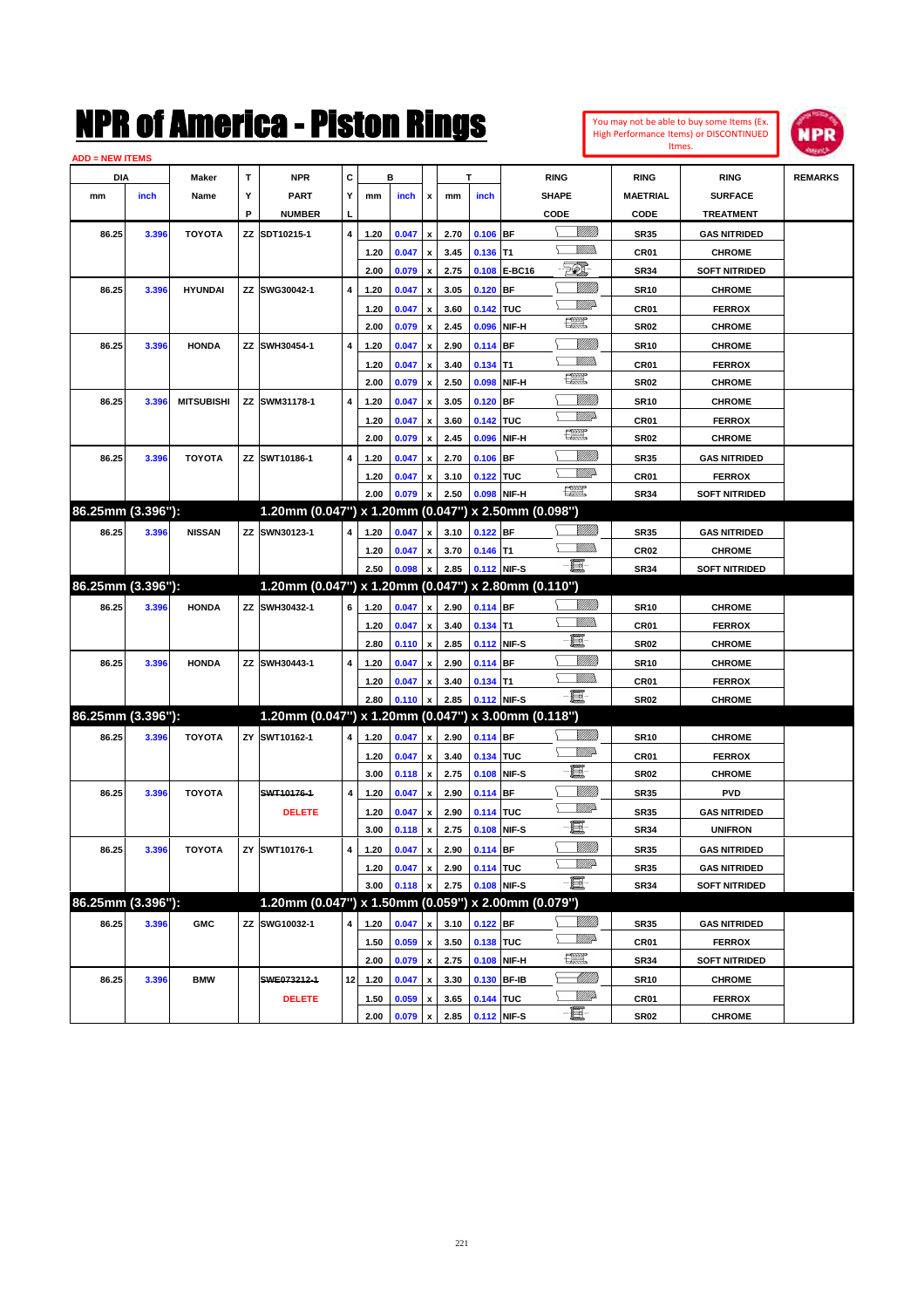| You may not be able to buy some Items (Ex. |
|--------------------------------------------|
| High Performance Items) or DISCONTINUED    |
| Itmes.                                     |



| <b>ADD = NEW ITEMS</b> |       |                  |    |                                                     |                         |      |       |                           |      |             |              |                |                  |                      |                |
|------------------------|-------|------------------|----|-----------------------------------------------------|-------------------------|------|-------|---------------------------|------|-------------|--------------|----------------|------------------|----------------------|----------------|
| DIA                    |       | <b>Maker</b>     | T  | <b>NPR</b>                                          | С                       |      | в     |                           |      | T           |              | <b>RING</b>    | <b>RING</b>      | <b>RING</b>          | <b>REMARKS</b> |
| mm                     | inch  | Name             | Υ  | <b>PART</b>                                         | Υ                       | mm   | inch  | x                         | mm   | inch        |              | <b>SHAPE</b>   | <b>MAETRIAL</b>  | <b>SURFACE</b>       |                |
|                        |       |                  | P  | <b>NUMBER</b>                                       |                         |      |       |                           |      |             |              | CODE           | CODE             | <b>TREATMENT</b>     |                |
| 86.25mm (3.396"):      |       |                  |    | 1.20mm (0.047") x 1.50mm (0.059") x 2.50mm (0.098") |                         |      |       |                           |      |             |              |                |                  |                      |                |
| 86.25                  | 3.396 | <b>GMC</b>       | ZY | SWG10019-1                                          | $\overline{\mathbf{4}}$ | 1.20 | 0.047 | $\pmb{\mathsf{x}}$        | 2.90 | 0.114 BF    |              | <u>UMB</u>     | <b>SR35</b>      | <b>GAS NITRIDED</b>  |                |
|                        |       |                  |    | (SWL03215-1)                                        |                         | 1.50 | 0.059 | $\pmb{\mathsf{x}}$        | 3.50 | 0.138 TUC   |              | <u>VIII)</u>   | CR01             | <b>FERROX</b>        |                |
|                        |       |                  |    |                                                     |                         | 2.50 | 0.098 | $\pmb{\mathsf{x}}$        | 2.85 |             | 0.112 NIF-S  | e.             | <b>SR02</b>      | <b>CHROME</b>        |                |
| 86.25                  | 3.396 | <b>ISUZU</b>     | ΖZ | SWI10206-1                                          | 4                       | 1.20 | 0.047 | x                         | 2.70 | $0.106$ BF  |              | 7777))         | <b>SR35</b>      | <b>GAS NITRIDED</b>  |                |
|                        |       |                  |    |                                                     |                         | 1.50 | 0.059 | x                         | 3.80 | 0.150 TUC   |              | <u>MMP</u>     | CR01             | <b>FERROX</b>        |                |
|                        |       |                  |    |                                                     |                         | 2.50 | 0.098 | x                         | 2.85 |             | 0.112 NIF-S  | -8             | <b>SR02</b>      | <b>CHROME</b>        |                |
| 86.25mm (3.396"):      |       |                  |    | 1.20mm (0.047") x 1.50mm (0.059") x 3.00mm (0.118") |                         |      |       |                           |      |             |              |                |                  |                      |                |
| 86.25                  |       | 3.396 VOLKSWAGEN |    | SWE50958-3                                          | 8                       | 1.20 | 0.047 | x                         | 3.00 | $0.118$ BF  |              |                | <b>SR35</b>      | <b>GAS NITRIDED</b>  |                |
|                        |       |                  |    | <b>DELETE</b>                                       |                         | 1.50 | 0.059 | $\pmb{\mathsf{x}}$        | 3.50 | 0.138 TUC   |              | <u>VMD</u>     | CR01             | <b>FERROX</b>        |                |
|                        |       |                  |    |                                                     |                         | 3.00 | 0.118 | $\pmb{\mathsf{x}}$        | 3.30 |             | 0.130 E-BC16 | EO)            | <b>SR34</b>      | <b>SOFT NITRIDED</b> |                |
| 86.25                  | 3.396 | <b>GMC</b>       |    | ZZ SWG80049-1                                       | $\overline{4}$          | 1.20 | 0.047 | x                         | 2.90 | $0.114$ BF  |              |                | <b>SR35</b>      | <b>GAS NITRIDED</b>  |                |
|                        |       |                  |    |                                                     |                         | 1.50 | 0.059 | $\pmb{\mathsf{x}}$        | 3.50 | 0.138 TUC   |              | <u>VMD</u>     | <b>CR02</b>      | <b>CHROME</b>        |                |
|                        |       |                  |    |                                                     |                         | 3.00 | 0.118 | $\boldsymbol{\mathsf{x}}$ | 3.05 |             | 0.120 NIF-S  | e.             | <b>SR34</b>      | <b>SOFT NITRIDED</b> |                |
| 86.25                  | 3.396 | <b>GMC</b>       |    | ZZ SWG10016-1                                       | 6                       | 1.20 | 0.047 | x                         | 2.90 | $0.114$ BF  |              | VIII))         | <b>SR35</b>      | <b>GAS NITRIDED</b>  |                |
|                        |       |                  |    | (SWL03137-1)                                        |                         | 1.50 | 0.059 | x                         | 3.50 | 0.138 TUC   |              | <u>VMD</u>     | <b>CR02</b>      | <b>CHROME</b>        |                |
|                        |       |                  |    |                                                     |                         | 3.00 | 0.118 | $\pmb{\mathsf{x}}$        | 3.00 |             | 0.118 NIF-S  | e.             | <b>SR34</b>      | <b>SOFT NITRIDED</b> |                |
| 86.25                  | 3.396 | <b>GMC</b>       | ZY | SWG10016AM-1                                        | 6                       | 1.20 | 0.047 | x                         | 2.90 | $0.114$ BF  |              | <u>Milli</u> k | <b>SR10</b>      | <b>CHROME</b>        |                |
|                        |       |                  |    | (SWL03137AM-1)                                      |                         | 1.50 | 0.059 | x                         | 3.50 | 0.138 TUC   |              | <u>VMD</u>     | CR01             | <b>FERROX</b>        |                |
|                        |       |                  |    |                                                     |                         | 3.00 | 0.118 | $\pmb{\mathsf{x}}$        | 3.00 |             | 0.118 NIF-S  | -8             | <b>SR02</b>      | <b>CHROME</b>        |                |
| 86.25mm (3.396"):      |       |                  |    | 1.20mm (0.047") x 1.50mm (0.059") x 4.00mm (0.157") |                         |      |       |                           |      |             |              |                |                  |                      |                |
| 86.25                  | 3.396 | <b>TOYOTA</b>    |    | ZZ SWT10141-1                                       | 4                       | 1.20 | 0.047 | x                         | 3.30 | 0.130 BF    |              | VIII))         | <b>SR35</b>      | <b>GAS NITRIDED</b>  |                |
|                        |       |                  |    |                                                     |                         | 1.50 | 0.059 | x                         | 3.70 |             | 0.146 ES-TUC | <u>MMR</u>     | CR01             | <b>FERROX</b>        |                |
|                        |       |                  |    |                                                     |                         | 4.00 | 0.157 | $\pmb{\mathsf{x}}$        | 3.35 |             | 0.132 NIF-S  | E              | <b>SR34</b>      | <b>SOFT NITRIDED</b> |                |
| 86.25                  | 3.396 | <b>TOYOTA</b>    |    | ZZ SWT10249-1                                       | 4                       | 1.20 | 0.047 | x                         | 3.10 | $0.122$ BF  |              | <u>MMM</u>     | <b>SR35</b>      | <b>GAS NITRIDED</b>  |                |
|                        |       |                  |    |                                                     |                         | 1.50 | 0.059 | x                         | 3.60 | $0.142$ T1  |              | <br>Militar    | CR01             | <b>FERROX</b>        |                |
|                        |       |                  |    |                                                     |                         | 4.00 | 0.157 | $\pmb{\mathsf{x}}$        | 2.80 |             | 0.110 NIF-S  | e              | <b>SR34</b>      | <b>SOFT NITRIDED</b> |                |
| 86.25                  | 3.396 | <b>TOYOTA</b>    |    | ZZ SWT10255-1                                       | 4                       | 1.20 | 0.047 | x                         | 3.30 |             | 0.130 BF-IB  | MMB            | <b>SR35</b>      | <b>GAS NITRIDED</b>  |                |
|                        |       |                  |    |                                                     |                         | 1.50 | 0.059 | x                         | 3.60 | $0.142$ T1  |              | .<br>VMD       | CR01             | <b>FERROX</b>        |                |
|                        |       |                  |    |                                                     |                         | 4.00 | 0.157 | $\pmb{\mathsf{x}}$        | 2.80 |             | 0.110 NIF-S  | - 8            | <b>SR34</b>      | <b>SOFT NITRIDED</b> |                |
| 86.25mm (3.396"):      |       |                  |    | 1.50mm (0.059") x 1.50mm (0.059") x 2.80mm (0.110") |                         |      |       |                           |      |             |              |                |                  |                      |                |
| 86.25                  | 3.396 | <b>NISSAN</b>    |    | ZZ SWN30091-1                                       | 6                       | 1.50 | 0.059 | x                         | 3.10 |             | 0.122 BF-IB  | <u>UMB</u>     | <b>SR35</b>      | <b>GAS NITRIDED</b>  |                |
|                        |       |                  |    |                                                     |                         | 1.50 | 0.059 | $\pmb{\mathsf{x}}$        | 3.65 | $0.144$ T1  |              |                | <b>CR02</b>      | <b>CHROME</b>        |                |
|                        |       |                  |    |                                                     |                         | 2.80 | 0.110 | $\pmb{\mathsf{x}}$        | 2.85 | 0.112 NIF-S |              | - 1            | SR34             | <b>SOFT NITRIDED</b> |                |
| 86.25mm (3.396"):      |       |                  |    | 1.50mm (0.059") x 1.50mm (0.059") x 3.00mm (0.118") |                         |      |       |                           |      |             |              |                |                  |                      |                |
| 86.25                  | 3.396 | <b>CHRYSLER</b>  |    | ZZ SWC10001-1                                       | 6                       | 1.50 | 0.059 | x                         | 3.25 | $0.128$ BF  |              | <u>MMM</u>     | <b>SR10</b>      | <b>CHROME</b>        |                |
|                        |       |                  |    | (SWL03042-1)                                        |                         | 1.50 | 0.059 | $\pmb{\mathsf{x}}$        | 3.90 |             | 0.154 T1-RC  | <u>Sillin</u>  | CR01             | <b>FERROX</b>        |                |
|                        |       |                  |    |                                                     |                         | 3.00 | 0.118 | $\pmb{\mathsf{x}}$        | 3.00 |             | 0.118 NIF-S  | e.             | SR02             | <b>CHROME</b>        |                |
| 86.25                  | 3.396 | <b>GMC</b>       |    | ZZ SWG10010-1                                       | 4                       | 1.50 | 0.059 | $\pmb{\mathsf{x}}$        | 3.25 | $0.128$ BF  |              | <u>VIIII</u> ) | SR35             | <b>GAS NITRIDED</b>  |                |
|                        |       |                  |    | (SWL03123-1)                                        |                         | 1.50 | 0.059 | $\pmb{\mathsf{x}}$        | 3.60 | 0.142 TUC   |              | ₩₩             | CR <sub>02</sub> | <b>CHROME</b>        |                |
|                        |       |                  |    |                                                     |                         | 3.00 | 0.118 | $\pmb{\mathsf{x}}$        | 3.00 |             | 0.118 NIF-S  | e.             | SR34             | <b>SOFT NITRIDED</b> |                |
| 86.25                  | 3.396 | <b>GMC</b>       | ΖY | SWG10010AM-1                                        | $\pmb{4}$               | 1.50 | 0.059 | x                         | 3.30 | $0.130$ BF  |              | <u>VIIII</u> ) | <b>SR10</b>      | <b>CHROME</b>        |                |
|                        |       |                  |    | (SWL03123AM-1)                                      |                         | 1.50 | 0.059 | x                         | 3.60 | 0.142 TUC   |              | ₩₩             | CR01             | <b>FERROX</b>        |                |
|                        |       |                  |    |                                                     |                         | 3.00 | 0.118 | $\pmb{\mathsf{x}}$        | 3.05 |             | 0.120 NIF-S  | e              | SR02             | <b>CHROME</b>        |                |
| 86.25                  | 3.396 | <b>DAEWOO</b>    |    | ZZ SWD20006-1                                       | $\pmb{4}$               | 1.50 | 0.059 | $\pmb{\mathsf{x}}$        | 3.45 | $0.136$ BF  |              | <u>MMM</u>     | <b>SR10</b>      | <b>CHROME</b>        |                |
|                        |       |                  |    | (SWL03180-1)                                        |                         | 1.50 | 0.059 | x                         | 3.50 | 0.138 TUC   |              | <u>Willi</u> b | CR01             | <b>FERROX</b>        |                |
|                        |       |                  |    |                                                     |                         | 3.00 | 0.118 | $\pmb{\mathsf{x}}$        | 3.00 |             | 0.118 NIF-S  | -e             | SR02             | <b>CHROME</b>        |                |
|                        |       |                  |    |                                                     |                         |      |       |                           |      |             |              |                |                  |                      |                |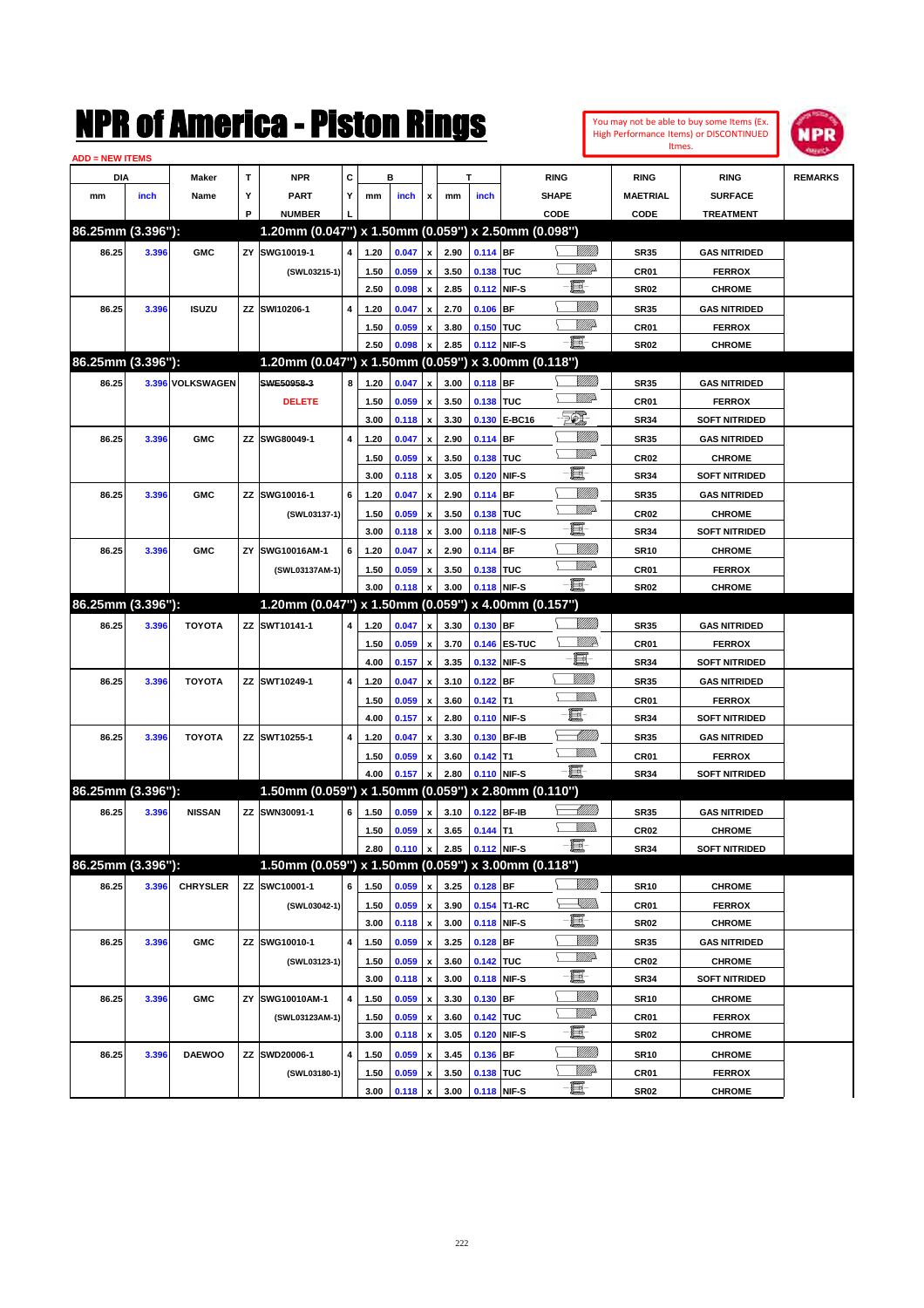| <b>ADD = NEW ITEMS</b> |       |               |   |                                                     |                |      |                |                           |              |                  |             |                                                                                                                                                                                                                                 |                            |                                       |                |
|------------------------|-------|---------------|---|-----------------------------------------------------|----------------|------|----------------|---------------------------|--------------|------------------|-------------|---------------------------------------------------------------------------------------------------------------------------------------------------------------------------------------------------------------------------------|----------------------------|---------------------------------------|----------------|
| DIA                    |       | Maker         | T | <b>NPR</b>                                          | C              |      | в              |                           |              | T.               |             | <b>RING</b>                                                                                                                                                                                                                     | <b>RING</b>                | <b>RING</b>                           | <b>REMARKS</b> |
| mm                     | inch  | Name          | Y | <b>PART</b>                                         | Y              | mm   | inch           | x                         | mm           | inch             |             | <b>SHAPE</b>                                                                                                                                                                                                                    | <b>MAETRIAL</b>            | <b>SURFACE</b>                        |                |
|                        |       |               | P | <b>NUMBER</b>                                       | L              |      |                |                           |              |                  |             | CODE                                                                                                                                                                                                                            | CODE                       | <b>TREATMENT</b>                      |                |
| 86.25                  | 3.396 | <b>NISSAN</b> |   | ZZ SWN30102-1                                       | 4              | 1.50 | 0.059          | x                         | 3.10         |                  | 0.122 BF-IB | <u> Millito</u>                                                                                                                                                                                                                 | <b>SR10</b>                | <b>CHROME</b>                         |                |
|                        |       |               |   |                                                     |                | 1.50 | 0.059          | $\pmb{\mathsf{x}}$        | 3.65         | $0.144$ T1       |             | <u>Willib</u>                                                                                                                                                                                                                   | CR <sub>02</sub>           | <b>CHROME</b>                         |                |
|                        |       |               |   |                                                     |                | 3.00 | 0.118          | $\pmb{\mathsf{x}}$        | 3.00         |                  | 0.118 NIF-S | E.                                                                                                                                                                                                                              | <b>SR02</b>                | <b>CHROME</b>                         |                |
| 86.25                  | 3.396 | <b>ISUZU</b>  |   | ZX SWI10205-1                                       | $\overline{4}$ | 1.50 | 0.059          | $\boldsymbol{\mathsf{x}}$ | 3.45         | 0.136 BF         |             | <u>VIIII</u> )                                                                                                                                                                                                                  | <b>SR10</b>                | <b>CHROME</b>                         |                |
|                        |       |               |   |                                                     |                | 1.50 | 0.059          | x                         | 3.80         | 0.150 TUC        |             | ₩₩                                                                                                                                                                                                                              | CR01                       | <b>FERROX</b>                         |                |
|                        |       |               |   |                                                     |                | 4.00 | 0.157          | x                         | 2.85         | 0.112 NIF-S      |             | -日                                                                                                                                                                                                                              | <b>SR02</b>                | <b>CHROME</b>                         |                |
| 86.25mm (3.396"):      |       |               |   | 1.50mm (0.059") x 1.50mm (0.059") x 4.00mm (0.157") |                |      |                |                           |              |                  |             |                                                                                                                                                                                                                                 |                            |                                       |                |
| 86.25                  | 3.396 | KIA           |   | ZZ SWK30022-1                                       | 4              | 1.50 | 0.059          | $\pmb{\mathsf{x}}$        | 3.30         | 0.130 BF         |             | <u>Willib</u>                                                                                                                                                                                                                   | <b>SR35</b>                | <b>GAS NITRIDED</b>                   |                |
|                        |       |               |   |                                                     |                | 1.50 | 0.059          | $\pmb{\mathsf{x}}$        | 3.80         | 0.150 TUC        |             | <u>Willia</u>                                                                                                                                                                                                                   | CR <sub>02</sub>           | <b>CHROME</b>                         |                |
|                        |       |               |   |                                                     |                | 4.00 | 0.157          | $\pmb{\mathsf{x}}$        | 3.05         | 0.120 NIF-S      |             | e.                                                                                                                                                                                                                              | <b>SR02</b>                | <b>CHROME</b>                         |                |
| 86.25                  | 3.396 | <b>NISSAN</b> |   | ZZ SWN30159-1                                       | $\overline{4}$ | 1.50 | 0.059          | $\mathbf{x}$              | 3.10         |                  | 0.122 BF-IB | <u>-1777)</u>                                                                                                                                                                                                                   | <b>SR35</b>                | <b>GAS NITRIDED</b>                   |                |
|                        |       |               |   |                                                     |                | 1.50 | 0.059          | $\pmb{\mathsf{x}}$        | 3.65         | $0.144$ T1       |             | <u>Willib</u>                                                                                                                                                                                                                   | CR <sub>02</sub>           | <b>CHROME</b>                         |                |
|                        |       |               |   |                                                     |                | 4.00 | 0.157          | x                         | 2.90         | 0.114 NIF-S      |             | $\blacksquare$                                                                                                                                                                                                                  | <b>SR34</b>                | <b>SOFT NITRIDED</b>                  |                |
| 86.25                  | 3.396 | <b>NISSAN</b> |   | SWN30170-1                                          | 4              | 1.50 | 0.059          | $\boldsymbol{\mathsf{x}}$ | 3.30         | 0.130 BF         |             | <u>VIIII</u> )                                                                                                                                                                                                                  | <b>SR35</b>                | <b>GAS NITRIDED</b>                   |                |
|                        |       |               |   | <b>DELETE</b>                                       |                | 1.50 | 0.059          | x                         | 3.80         | $0.150$ T1       |             | <u>Willib</u>                                                                                                                                                                                                                   | CR01                       | <b>FERROX</b>                         |                |
|                        |       |               |   |                                                     |                | 4.00 | 0.157          | $\pmb{\mathsf{x}}$        | 3.20         | 0.126 NIF-H      |             | 篇                                                                                                                                                                                                                               | <b>SR34</b>                | <b>SOFT NITRIDED</b>                  |                |
| 86.25                  |       | <b>NISSAN</b> |   | ZZ SWN30202-1                                       | $\overline{4}$ | 1.50 | 0.059          | $\boldsymbol{\mathsf{x}}$ | 3.10         |                  | 0.122 BF-IB |                                                                                                                                                                                                                                 | <b>SR35</b>                | <b>GAS NITRIDED</b>                   |                |
|                        | 3.396 |               |   |                                                     |                | 1.50 |                |                           |              | $0.144$ T1       |             | <u>Millida</u>                                                                                                                                                                                                                  |                            |                                       |                |
|                        |       |               |   |                                                     |                | 4.00 | 0.059<br>0.157 | x<br>$\pmb{\mathsf{x}}$   | 3.65<br>3.25 | 0.128 NIF-S      |             | E                                                                                                                                                                                                                               | <b>CR02</b><br><b>SR34</b> | <b>CHROME</b><br><b>SOFT NITRIDED</b> |                |
|                        |       |               |   |                                                     | 4              |      |                |                           |              | 0.130 BF         |             | <u>VMM</u>                                                                                                                                                                                                                      |                            |                                       |                |
| 86.25                  | 3.396 | <b>MAZDA</b>  |   | ZZ SWT20048-1                                       |                | 1.50 | 0.059          | $\mathbf{x}$              | 3.30         |                  |             | ₩₩                                                                                                                                                                                                                              | <b>SR10</b>                | <b>CHROME</b>                         |                |
|                        |       |               |   |                                                     |                | 1.50 | 0.059          | $\boldsymbol{\mathsf{x}}$ | 3.80         | 0.150 TUC        |             | e de la contrada de la contrada de la contrada de la contrada de la contrada de la contrada de la contrada de<br>Del contrada de la contrada de la contrada de la contrada de la contrada de la contrada de la contrada de la c | CR <sub>01</sub>           | <b>FERROX</b>                         |                |
|                        |       |               |   |                                                     |                | 4.00 | 0.157          | x                         | 3.25         | 0.128 NIF-S      |             | <u>VMM</u>                                                                                                                                                                                                                      | <b>SR02</b>                | <b>CHROME</b>                         |                |
| 86.25                  | 3.396 | <b>MAZDA</b>  |   | ZZ SWT20065-1                                       | 4              | 1.50 | 0.059          | x                         | 3.10         | $0.122$ BF       |             | ₩₩                                                                                                                                                                                                                              | <b>SR10</b>                | <b>CHROME</b>                         |                |
|                        |       |               |   |                                                     |                | 1.50 | 0.059          | x                         | 3.80         | 0.150 TUC        |             | e.                                                                                                                                                                                                                              | CR01                       | <b>FERROX</b>                         |                |
|                        |       |               |   |                                                     |                | 4.00 | 0.157          | x                         | 3.25         | 0.128 NIF-S      |             | <u>VMM</u>                                                                                                                                                                                                                      | <b>SR34</b>                | <b>SOFT NITRIDED</b>                  |                |
| 86.25                  | 3.396 | <b>TOYOTA</b> |   | <b>ZY SWT10090-1</b>                                | 4              | 1.50 | 0.059          | x                         | 3.50         | 0.138 BF         |             | <u>Willib</u>                                                                                                                                                                                                                   | <b>SR10</b>                | <b>CHROME</b>                         |                |
|                        |       |               |   |                                                     |                | 1.50 | 0.059          | x                         | 4.00         | $0.157$ T1       |             | E.                                                                                                                                                                                                                              | <b>CR02</b>                | <b>CHROME</b>                         |                |
|                        |       |               |   |                                                     |                | 4.00 | 0.157          | x                         | 3.25         | 0.128 NIF-S      |             |                                                                                                                                                                                                                                 | <b>SR02</b>                | <b>CHROME</b>                         |                |
| 86.25                  | 3.396 | <b>TOYOTA</b> |   | SWT10119-1                                          | 4              | 1.50 | 0.059          | $\boldsymbol{\mathsf{x}}$ | 3.30         | 0.130 BF         |             | <u>VIIII</u> )<br><u>Willib</u>                                                                                                                                                                                                 | <b>SR10</b>                | <b>CHROME</b>                         |                |
|                        |       |               |   | <b>DELETE</b>                                       |                | 1.50 | 0.059          | $\pmb{\mathsf{x}}$        | 3.80         | $0.150$ T1       |             | E.                                                                                                                                                                                                                              | CR <sub>02</sub>           | <b>CHROME</b>                         |                |
|                        |       |               |   |                                                     |                | 4.00 | 0.157          | x                         | 3.10         | 0.122 NIF-S      |             |                                                                                                                                                                                                                                 | <b>SR02</b>                | <b>CHROME</b>                         |                |
| 86.25                  | 3.396 | <b>TOYOTA</b> |   | ZZ SWT10134-1                                       | 6              | 1.50 | 0.059          |                           | 3.30         | $0.130$ BF       |             | <u>VIIII</u> )<br><u>Willia</u>                                                                                                                                                                                                 | <b>SR35</b>                | <b>GAS NITRIDED</b>                   |                |
|                        |       |               |   |                                                     |                | 1.50 | 0.059          | $\pmb{\mathsf{x}}$        | 3.80         | 0.150 TUC        |             | E                                                                                                                                                                                                                               | <b>CR02</b>                | <b>CHROME</b>                         |                |
|                        |       |               |   |                                                     |                | 4.00 | 0.157          | l x                       |              | 2.85 0.112 NIF-S |             |                                                                                                                                                                                                                                 | <b>SR34</b>                | <b>SOFT NITRIDED</b>                  |                |
| 86.25                  | 3.396 | <b>TOYOTA</b> |   | ZZ SWT10216-1                                       | 6              | 1.50 | 0.059          | $\pmb{\mathsf{x}}$        | 3.25         | $0.128$ BF       |             | <u>VIII in</u>                                                                                                                                                                                                                  | <b>SR10</b>                | <b>CHROME</b>                         |                |
|                        |       |               |   |                                                     |                | 1.50 | 0.059          | x                         | 3.60         | $0.142$ T1       |             | <u>Willis</u>                                                                                                                                                                                                                   | CR01                       | <b>FERROX</b>                         |                |
|                        |       |               |   |                                                     |                | 4.00 | 0.157          | x                         | 2.80         | 0.110 NIF-S      |             | e.                                                                                                                                                                                                                              | <b>SR34</b>                | <b>SOFT NITRIDED</b>                  |                |
| 86.25mm (3.396"):      |       |               |   | 1.50mm (0.059") x 2.00mm (0.079") x 4.00mm (0.157") |                |      |                |                           |              |                  |             |                                                                                                                                                                                                                                 |                            |                                       |                |
| 86.25                  | 3.396 | <b>NISSAN</b> |   | ZZ SWN30072-1                                       | 6              | 1.50 | 0.059          | x                         | 3.10         | $0.122$ BF       |             | <u>Millito</u>                                                                                                                                                                                                                  | <b>SR35</b>                | <b>GAS NITRIDED</b>                   |                |
|                        |       |               |   |                                                     |                | 2.00 | 0.079          | $\pmb{\mathsf{x}}$        | 3.75         | $0.148$ T1       |             | <u>Willib</u>                                                                                                                                                                                                                   | <b>CR02</b>                | <b>CHROME</b>                         |                |
|                        |       |               |   |                                                     |                | 4.00 | 0.157          | $\pmb{\mathsf{x}}$        | 3.25         |                  | 0.128 NIF-S | E-                                                                                                                                                                                                                              | <b>SR02</b>                | <b>CHROME</b>                         |                |
| 86.25                  | 3.396 | <b>NISSAN</b> |   | ZZ SWN30066-1                                       | 6              | 1.50 | 0.059          | $\boldsymbol{\mathsf{x}}$ | 3.60         | $0.142$ T1       |             | <u>MMs</u>                                                                                                                                                                                                                      | CR01                       | <b>FERROX</b>                         |                |
|                        |       |               |   |                                                     |                | 2.00 | 0.079          | x                         | 4.05         | $0.159$ T1       |             | <u>MMs</u>                                                                                                                                                                                                                      | CR01                       | <b>FERROX</b>                         |                |
|                        |       |               |   |                                                     |                | 4.00 | 0.157          |                           | 3.25         |                  | 0.128 NIF-S | e.                                                                                                                                                                                                                              | <b>SR02</b>                | <b>CHROME</b>                         |                |
| 86.25mm (3.396"):      |       |               |   | 1.75mm (0.069") x 1.50mm (0.059") x 4.00mm (0.157") |                |      |                |                           |              |                  |             |                                                                                                                                                                                                                                 |                            |                                       |                |
| 86.25                  | 3.396 | <b>TOYOTA</b> |   | ZZ SWT10125-1                                       | 4              | 1.75 | 0.069          | $\boldsymbol{\mathsf{x}}$ | 3.30         | $0.130$ BF       |             | <u>VIIII)</u>                                                                                                                                                                                                                   | <b>SR35</b>                | <b>GAS NITRIDED</b>                   |                |
|                        |       |               |   |                                                     |                | 1.50 | 0.059          | $\pmb{\mathsf{x}}$        | 3.05         | 0.120 TUC        |             | <u>Willid</u> h                                                                                                                                                                                                                 | CR <sub>02</sub>           | <b>CHROME</b>                         |                |
|                        |       |               |   |                                                     |                | 4.00 | 0.157          | x                         | 2.80         |                  | 0.110 NIF-S | e.                                                                                                                                                                                                                              | <b>SR34</b>                | <b>SOFT NITRIDED</b>                  |                |

You may not be able to buy some Items (Ex. High Performance Items) or DISCONTINUED Itmes.

**NPR**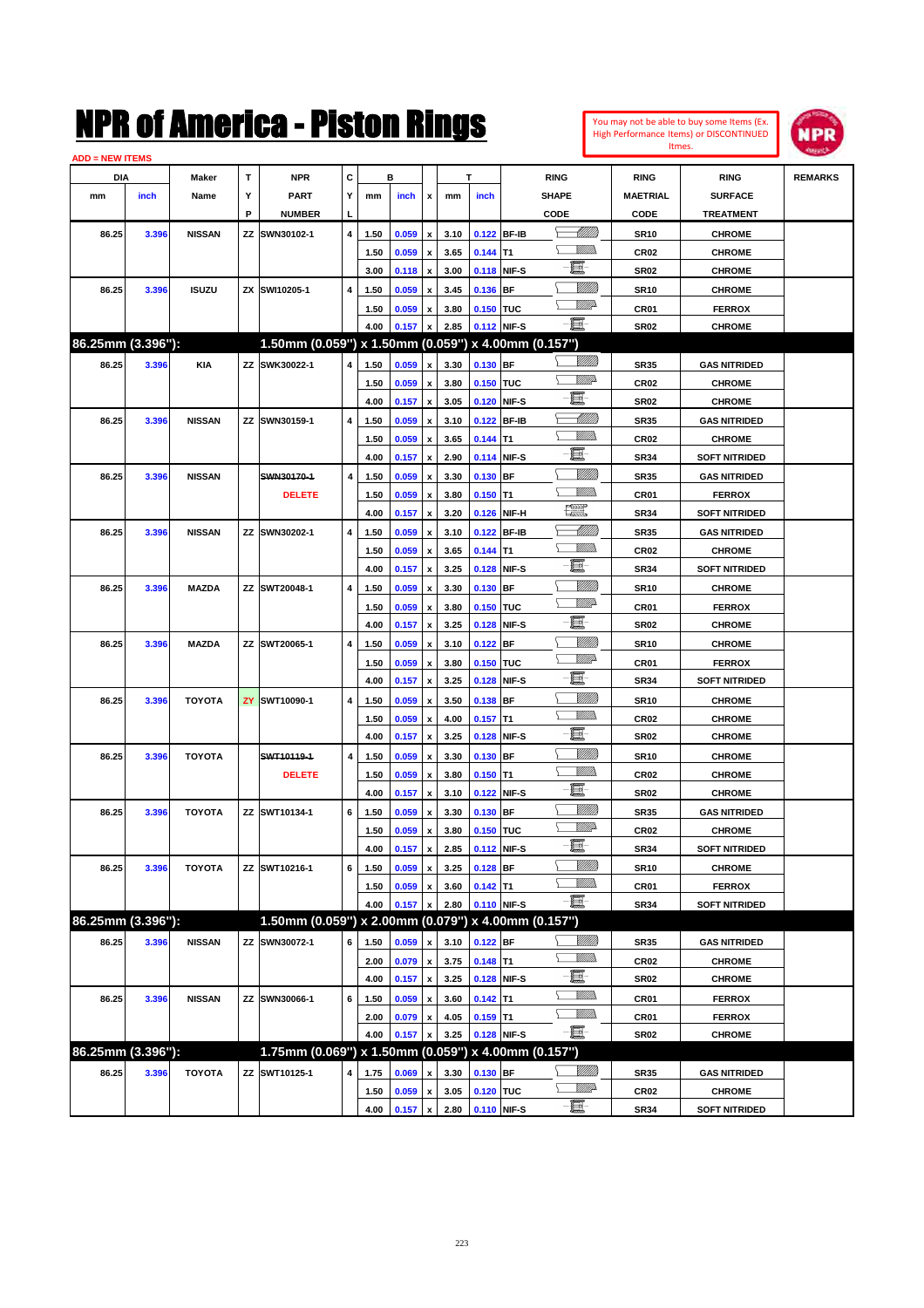

| <b>ADD = NEW ITEMS</b> |       |                   |   |                                                     |              |      |       |                    |                                |               |              |                               |                  |                      |                |
|------------------------|-------|-------------------|---|-----------------------------------------------------|--------------|------|-------|--------------------|--------------------------------|---------------|--------------|-------------------------------|------------------|----------------------|----------------|
| <b>DIA</b>             |       | Maker             | т | <b>NPR</b>                                          | С            |      | в     |                    |                                | т             |              | <b>RING</b>                   | <b>RING</b>      | <b>RING</b>          | <b>REMARKS</b> |
| mm                     | inch  | Name              | Υ | <b>PART</b>                                         | Y            | mm   | inch  | x                  | mm                             | inch          |              | <b>SHAPE</b>                  | <b>MAETRIAL</b>  | <b>SURFACE</b>       |                |
|                        |       |                   | P | <b>NUMBER</b>                                       |              |      |       |                    |                                |               |              | CODE                          | CODE             | <b>TREATMENT</b>     |                |
| 86.25mm (3.396"):      |       |                   |   | 1.75mm (0.069") x 2.00mm (0.079") x 4.00mm (0.157") |              |      |       |                    |                                |               |              |                               |                  |                      |                |
| 86.25                  | 3.396 | <b>BMW</b>        |   | SWE07096-1                                          | 6            | 1.75 | 0.069 | x                  | 3.20                           | 0.126 BF-IB   |              | <u>UMWs</u>                   | <b>SR10</b>      | <b>CHROME</b>        |                |
|                        |       |                   |   | <b>DELETE</b>                                       |              | 2.00 | 0.079 | x                  | 3.60                           | 0.142 TUC     |              | <u>VMD</u>                    | <b>CR01</b>      | <b>FERROX</b>        |                |
|                        |       |                   |   |                                                     |              | 4.00 | 0.157 | X                  | 3.10                           | 0.122 NIF-S   |              | Ð.                            | <b>SR02</b>      | <b>CHROME</b>        |                |
| 86.25mm (3.396"):      |       |                   |   | 2.00mm (0.079") x 2.00mm (0.079") x 4.00mm (0.157") |              |      |       |                    |                                |               |              |                               |                  |                      |                |
| 86.25                  | 3.396 | <b>NISSAN</b>     |   | ZZ SWN30047-1                                       | 6            | 2.00 | 0.079 | x                  | 3.90                           | $0.154$ T1    |              | <u>MMs</u>                    | <b>CR02</b>      | <b>CHROME</b>        |                |
|                        |       |                   |   |                                                     |              | 2.00 | 0.079 | x                  | 4.05                           | $0.159$ T1    |              | <u>MMs</u>                    | CR01             | <b>FERROX</b>        |                |
|                        |       |                   |   |                                                     |              | 4.00 | 0.157 | X                  | 3.25                           | 0.128 NIF-S   |              | - 8                           | <b>SR02</b>      | <b>CHROME</b>        |                |
| 86.25mm (3.396"):      |       |                   |   | 2.00mm (0.079") x 2.50mm (0.098") x 4.00mm (0.157") |              |      |       |                    |                                |               |              |                               |                  |                      |                |
| 86.25                  | 3.396 | <b>TOYOTA</b>     |   | ZZ SWT10019-1                                       | 4            | 2.00 | 0.079 | x                  | 3.90                           | $0.154$ T1    |              | <u>Millis</u>                 | CR <sub>02</sub> | <b>CHROME</b>        |                |
|                        |       |                   |   |                                                     |              | 2.50 | 0.098 | x                  | 3.90                           | $0.154$ T1    |              | <u>MMs</u>                    | <b>CR02</b>      | <b>CHROME</b>        |                |
|                        |       |                   |   |                                                     |              | 4.00 | 0.157 |                    | 3.25                           |               | 0.128 NIF-S  | - 8                           | <b>SR02</b>      | <b>CHROME</b>        |                |
| 86.25mm (3.396"):      |       |                   |   | 2.50mm (0.098") x 2.50mm (0.098") x 5.00mm (0.197") |              |      |       |                    |                                |               |              |                               |                  |                      |                |
| 86.25                  | 3.396 | <b>ISUZU</b>      |   | ZZ SCI10021-1                                       | 4            | 2.50 | 0.098 | x                  | 4.10                           | $0.161$ T1    |              | <u>VMM</u>                    | <b>CR02</b>      | <b>UNIFRON</b>       |                |
|                        |       |                   |   |                                                     |              | 2.50 | 0.098 | x                  | 4.10                           |               | 0.161 ES-TUC | <u>WW</u> A                   | <b>CR02</b>      | <b>UNIFRON</b>       |                |
|                        |       |                   |   |                                                     |              | 5.00 | 0.197 | X                  | 4.10                           | 0.161 BC3     |              | $\sum_{mn}$                   | <b>CR02</b>      | <b>UNIFRON</b>       |                |
| 86.36mm (3.400"):      |       |                   |   | 1.98mm (0.078") x 1.98mm (0.078") x 4.76mm (0.187") |              |      |       |                    |                                |               |              |                               |                  |                      |                |
| 86.36                  | 3.400 | <b>CHRYSLER</b>   |   | ZZ SWC10017-0                                       | 6            | 1.98 | 0.078 | X                  | 4.00                           | $0.157$ BF    |              | <u>VMM</u>                    | <b>CR02</b>      | <b>CHROME</b>        |                |
|                        |       |                   |   |                                                     |              | 1.98 | 0.078 | x                  | 4.00                           | $0.157$ T1-IB |              | <u>MMs</u>                    | CR01             | <b>FERROX</b>        |                |
|                        |       |                   |   |                                                     |              | 4.76 | 0.187 | x                  | 4.20                           |               | 0.165 NIF-S  | Ð.                            | <b>SR02</b>      | <b>CHROME</b>        |                |
| 86.40mm (3.402"):      |       |                   |   | 1.20mm (0.047") x 1.50mm (0.059") x 2.00mm (0.079") |              |      |       |                    |                                |               |              |                               |                  |                      |                |
| 86.40                  | 3.402 | <b>BMW</b>        |   | SWE07316-0                                          | 6            | 1.20 | 0.047 | x                  | 3.30                           | 0.130 BF-IB   |              | <u>- Millito</u>              | <b>SR35</b>      | <b>GAS NITRIDED</b>  |                |
|                        |       |                   |   | <b>DELETE</b>                                       |              | 1.50 | 0.059 | x                  | 3.70                           | 0.146 TUC     |              | <u>VMD</u>                    | <b>CR01</b>      | <b>FERROX</b>        |                |
|                        |       |                   |   |                                                     |              | 2.00 | 0.079 |                    | 2.85                           |               | 0.112 NIF-S  | Ð.                            | <b>SR02</b>      | <b>CHROME</b>        |                |
| 86.44mm (3.403"):      |       |                   |   | 2.50mm (0.098") x 2.50mm (0.098") x 4.76mm (0.187") |              |      |       |                    |                                |               |              |                               |                  |                      |                |
| 86.44                  | 3.403 | <b>NISSAN</b>     |   | ZZ SWN30022-3                                       | 6            | 2.50 | 0.098 | x                  | 3.70                           | $0.146$ T1    |              | <u>MMs</u>                    | <b>CR02</b>      | <b>UNIFRON</b>       |                |
|                        |       |                   |   |                                                     |              | 2.50 | 0.098 | x                  | 3.70                           | $0.146$ T1    |              | <u>MMs</u>                    | CR01             | <b>FERROX</b>        |                |
|                        |       |                   |   |                                                     |              | 4.76 | 0.187 | X                  | 4.05                           | 0.159 NIF-S   |              | - 8                           | <b>SR02</b>      | <b>CHROME</b>        |                |
| 86.50mm (3.406"):      |       |                   |   | 1.00mm (0.039") x 1.20mm (0.047") x 2.80mm (0.110") |              |      |       |                    |                                |               |              |                               |                  |                      |                |
| 86.50                  | 3.406 | <b>HI PERFORM</b> |   | 21-GNH08650                                         | $\mathbf{1}$ | 1.00 | 0.039 | x                  | 3.30                           | $0.130$ BF    |              | <u>UMB</u>                    | <b>SR34</b>      | <b>GAS NITRIDED</b>  |                |
|                        |       |                   |   |                                                     |              | 1.20 | 0.047 | x                  | 3.60                           | 0.142 TUH     |              | <u>Willi</u> r                | <b>CR01</b>      | <b>FERROX</b>        |                |
|                        |       |                   |   |                                                     |              | 2.80 | 0.110 | X                  | 3.10                           |               | 0.122 NIF-H  | 壤                             | <b>SR34</b>      | <b>SOFT NITRIDED</b> |                |
| 86.50mm (3.406"):      |       |                   |   | 1.20mm (0.047") x 1.00mm (0.039") x 2.00mm (0.079") |              |      |       |                    |                                |               |              |                               |                  |                      |                |
| 86.50                  | 3.406 | <b>SUBARU</b>     |   | <b>ZZ SWF20075-2</b>                                |              |      |       |                    | 4 1.20 $0.047$ x 2.70 0.106 BF |               |              |                               | <b>SR35</b>      | <b>GAS NITRIDED</b>  |                |
| <b>ADD</b>             |       |                   |   |                                                     |              | 1.00 | 0.039 | x                  | 2.70                           | 0.106 TUC     |              | <u>VMD</u>                    | <b>SR08</b>      | <b>FERROX</b>        |                |
|                        |       |                   |   |                                                     |              | 2.00 | 0.079 | x                  | 2.45                           |               | 0.096 NIF-H  | $f_{\rm max}^{\rm exp}$       | <b>SR34</b>      | <b>PVD</b>           |                |
| 86.50mm (3.406"):      |       |                   |   | 1.20mm (0.047") x 1.20mm (0.047") x 2.00mm (0.079") |              |      |       |                    |                                |               |              |                               |                  |                      |                |
| 86.50                  |       | 3.406 HI PERFORM  |   | 21-PVH08650                                         | $\mathbf{1}$ | 1.20 | 0.047 | x                  | 2.95                           | $0.116$ BF    |              | <u>Villida</u>                | <b>SR35</b>      | $GN + PVD$           |                |
|                        |       |                   |   |                                                     |              | 1.20 | 0.047 | $\pmb{\mathsf{x}}$ | 2.90                           | 0.114 TUH     |              | <u>WW</u> A<br>$\mathbb{R}$   | <b>SR08</b>      | <b>FERROX</b>        |                |
|                        |       |                   |   |                                                     |              | 2.00 | 0.079 | $\pmb{\mathsf{x}}$ | 3.05                           |               | 0.120 NIF-H  |                               | <b>SR34</b>      | <b>SOFT NITRIDED</b> |                |
| 86.50                  | 3.406 | <b>TOYOTA</b>     |   | ZZ SDT10185-2                                       | 4            | 1.20 | 0.047 | $\pmb{\mathsf{x}}$ | 2.70                           | $0.106$ BF    |              | <u>Milli</u><br><u>Willia</u> | <b>SR35</b>      | <b>GAS NITRIDED</b>  |                |
|                        |       |                   |   |                                                     |              | 1.20 | 0.047 | $\pmb{\mathsf{x}}$ | 3.10                           | 0.122 TUC     |              |                               | CR01             | <b>FERROX</b>        |                |
|                        |       |                   |   |                                                     |              | 2.00 | 0.079 | $\pmb{\mathsf{x}}$ | 2.75                           |               | 0.108 E-BC16 | EO)                           | <b>SR34</b>      | <b>SOFT NITRIDED</b> |                |
| 86.50                  | 3.406 | <b>TOYOTA</b>     |   | ZZ SDT10215-2                                       | 4            | 1.20 | 0.047 | $\pmb{\mathsf{x}}$ | 2.70                           | $0.106$ BF    |              | <u>Milli</u><br><u>Willib</u> | <b>SR35</b>      | <b>GAS NITRIDED</b>  |                |
|                        |       |                   |   |                                                     |              | 1.20 | 0.047 | x                  | 3.45                           | $0.136$ T1    |              | $\mathbb{Z}$                  | CR01             | <b>CHROME</b>        |                |
|                        |       |                   |   |                                                     |              | 2.00 | 0.079 | $\pmb{\mathsf{x}}$ | 2.75                           |               | 0.108 E-BC16 |                               | <b>SR34</b>      | <b>SOFT NITRIDED</b> |                |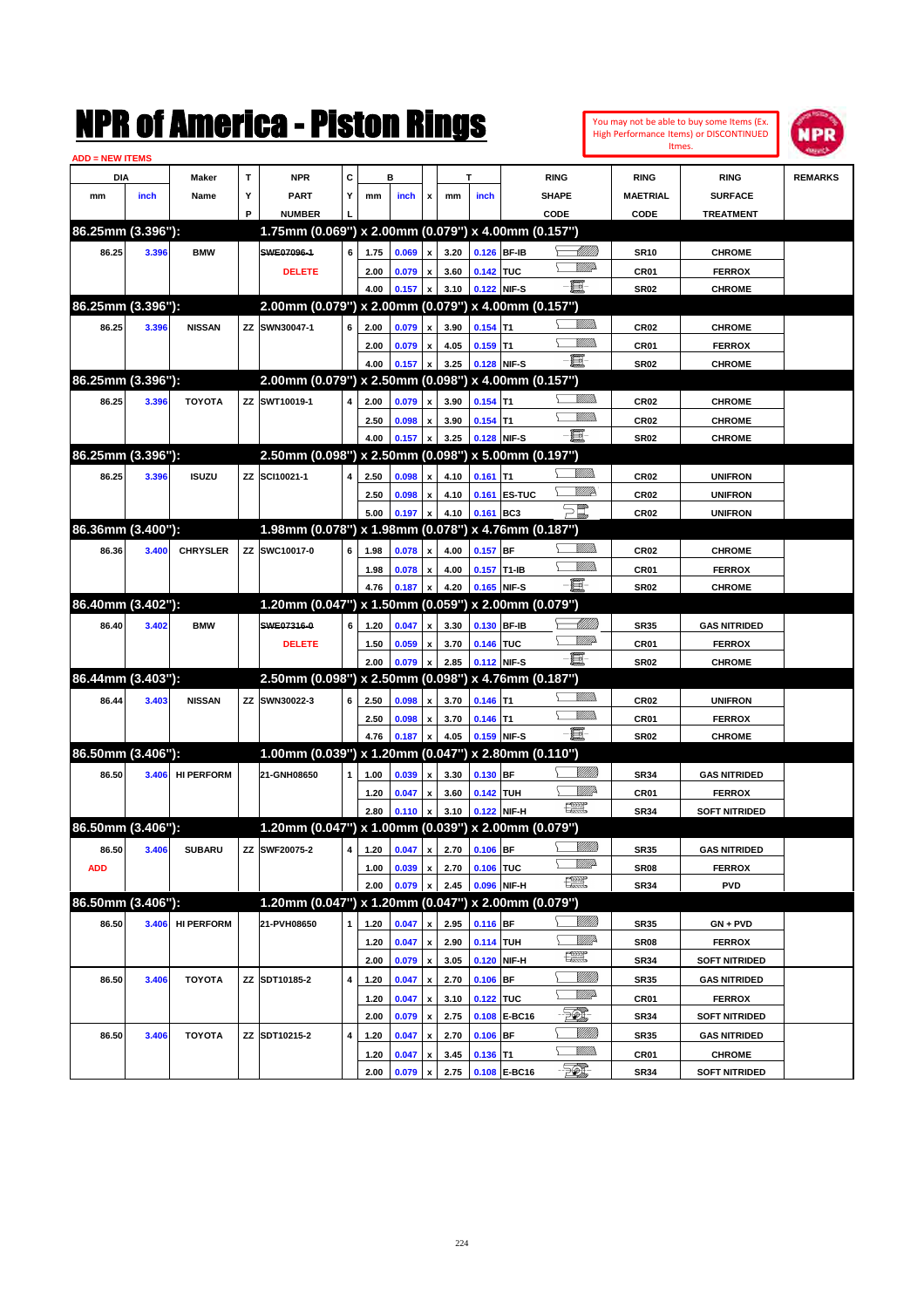| You may not be able to buy some Items (Ex.     |
|------------------------------------------------|
| <b>High Performance Items) or DISCONTINUED</b> |
| Itmes.                                         |



| <b>ADD = NEW ITEMS</b> |       |                   |    |                                                     |    |      |       |                           |      |             |             |                    |                  |                      |                |
|------------------------|-------|-------------------|----|-----------------------------------------------------|----|------|-------|---------------------------|------|-------------|-------------|--------------------|------------------|----------------------|----------------|
| DIA                    |       | Maker             | т  | <b>NPR</b>                                          | С  |      | в     |                           |      | T           |             | <b>RING</b>        | <b>RING</b>      | <b>RING</b>          | <b>REMARKS</b> |
| mm                     | inch  | Name              | Υ  | <b>PART</b>                                         | Y  | mm   | inch  | x                         | mm   | inch        |             | <b>SHAPE</b>       | <b>MAETRIAL</b>  | <b>SURFACE</b>       |                |
|                        |       |                   | P  | <b>NUMBER</b>                                       | L  |      |       |                           |      |             |             | CODE               | CODE             | <b>TREATMENT</b>     |                |
| 86.50                  | 3.406 | <b>HYUNDAI</b>    | ΖZ | SWG30042-2                                          | 4  | 1.20 | 0.047 | $\boldsymbol{\mathsf{x}}$ | 3.05 | $0.120$ BF  |             | <u>Sillilli</u>    | <b>SR10</b>      | <b>CHROME</b>        |                |
|                        |       |                   |    |                                                     |    | 1.20 | 0.047 | x                         | 3.60 | 0.142 TUC   |             | <u>VMD</u>         | CR01             | <b>FERROX</b>        |                |
|                        |       |                   |    |                                                     |    | 2.00 | 0.079 | $\boldsymbol{\mathsf{x}}$ | 2.45 | 0.096       | NIF-H       | <b>The Control</b> | <b>SR02</b>      | <b>CHROME</b>        |                |
| 86.50                  | 3.406 | <b>HONDA</b>      |    | ZZ SWH30454-2                                       | 4  | 1.20 | 0.047 | x                         | 2.90 | $0.114$ BF  |             | <u>UMM</u>         | <b>SR10</b>      | <b>CHROME</b>        |                |
|                        |       |                   |    |                                                     |    | 1.20 | 0.047 | х                         | 3.40 | $0.134$ T1  |             | VM)                | CR01             | <b>FERROX</b>        |                |
|                        |       |                   |    |                                                     |    | 2.00 | 0.079 | $\pmb{\mathsf{x}}$        | 2.50 | 0.098       | NIF-H       | <b>The Control</b> | <b>SR02</b>      | <b>CHROME</b>        |                |
| 86.50                  | 3.406 | <b>MITSUBISHI</b> |    | ZZ SWM31178-2                                       | 4  | 1.20 | 0.047 | x                         | 3.05 | $0.120$ BF  |             |                    | <b>SR10</b>      | <b>CHROME</b>        |                |
|                        |       |                   |    |                                                     |    | 1.20 | 0.047 | х                         | 3.60 | 0.142 TUC   |             | <u>WW</u> A        | CR01             | <b>FERROX</b>        |                |
|                        |       |                   |    |                                                     |    | 2.00 | 0.079 | $\pmb{\mathsf{x}}$        | 2.45 | 0.096       | NIF-H       | H                  | <b>SR02</b>      | <b>CHROME</b>        |                |
| 86.50                  | 3.406 | <b>TOYOTA</b>     |    | ZZ SWT10186-2                                       | 4  | 1.20 | 0.047 | x                         | 2.70 | $0.106$ BF  |             | <u>Milli</u>       | <b>SR35</b>      | <b>GAS NITRIDED</b>  |                |
|                        |       |                   |    |                                                     |    | 1.20 | 0.047 | х                         | 3.10 | 0.122 TUC   |             | <u>WW</u> A        | CR01             | <b>FERROX</b>        |                |
|                        |       |                   |    |                                                     |    | 2.00 | 0.079 | x                         | 2.50 | 0.098       | NIF-H       | $\frac{1}{2}$      | <b>SR34</b>      | <b>SOFT NITRIDED</b> |                |
| 86.50mm (3.406"):      |       |                   |    | 1.20mm (0.047") x 1.20mm (0.047") x 2.50mm (0.098") |    |      |       |                           |      |             |             |                    |                  |                      |                |
| 86.50                  | 3.406 | <b>NISSAN</b>     |    | ZZ SWN30123-2                                       | 4  | 1.20 | 0.047 | $\pmb{\mathsf{x}}$        | 3.10 | $0.122$ BF  |             | <u>UMM</u>         | <b>SR35</b>      | <b>GAS NITRIDED</b>  |                |
|                        |       |                   |    |                                                     |    | 1.20 | 0.047 | x                         | 3.70 | $0.146$ T1  |             | <br>Milli          | CR <sub>02</sub> | <b>CHROME</b>        |                |
|                        |       |                   |    |                                                     |    | 2.50 | 0.098 | $\pmb{\mathsf{x}}$        | 2.85 |             | 0.112 NIF-S | -8                 | <b>SR34</b>      | <b>SOFT NITRIDED</b> |                |
| 86.50mm (3.406"):      |       |                   |    | 1.20mm (0.047") x 1.20mm (0.047") x 2.80mm (0.110") |    |      |       |                           |      |             |             |                    |                  |                      |                |
| 86.50                  | 3.406 | <b>HONDA</b>      |    | ZZ SWH30432-2                                       | 6  | 1.20 | 0.047 | $\pmb{\mathsf{x}}$        | 2.90 | 0.114 BF    |             | <u>MMM</u>         | <b>SR10</b>      | <b>CHROME</b>        |                |
|                        |       |                   |    |                                                     |    | 1.20 | 0.047 | x                         | 3.40 | $0.134$ T1  |             | VM).               | CR01             | <b>FERROX</b>        |                |
|                        |       |                   |    |                                                     |    | 2.80 | 0.110 | $\pmb{\mathsf{x}}$        | 2.85 |             | 0.112 NIF-S | e.                 | <b>SR02</b>      | <b>CHROME</b>        |                |
| 86.50                  | 3.406 | <b>HONDA</b>      |    | ZZ SWH30443-2                                       | 4  | 1.20 | 0.047 | x                         | 2.90 | $0.114$ BF  |             | VIII))             | <b>SR10</b>      | <b>CHROME</b>        |                |
|                        |       |                   |    |                                                     |    | 1.20 | 0.047 | х                         | 3.40 | $0.134$ T1  |             | VM).               | CR01             | <b>FERROX</b>        |                |
|                        |       |                   |    |                                                     |    | 2.80 | 0.110 | $\pmb{\mathsf{x}}$        | 2.85 |             | 0.112 NIF-S | -8                 | <b>SR02</b>      | <b>CHROME</b>        |                |
| 86.50mm (3.406"):      |       |                   |    | 1.20mm (0.047") x 1.20mm (0.047") x 3.00mm (0.118") |    |      |       |                           |      |             |             |                    |                  |                      |                |
| 86.50                  | 3.406 | <b>TOYOTA</b>     |    | ZZ SWT10162-2                                       | 4  | 1.20 | 0.047 | $\pmb{\mathsf{x}}$        | 2.90 | 0.114 BF    |             | <u>UMM</u>         | <b>SR35</b>      | <b>GAS NITRIDED</b>  |                |
|                        |       |                   |    |                                                     |    | 1.20 | 0.047 | x                         | 3.40 | 0.134 TUC   |             | <u>WW</u> A        | CR01             | <b>FERROX</b>        |                |
|                        |       |                   |    |                                                     |    | 3.00 | 0.118 | $\pmb{\mathsf{x}}$        | 2.75 | 0.108       | NIF-S       | e.                 | <b>SR34</b>      | <b>SOFT NITRIDED</b> |                |
| 86.50                  | 3.406 | <b>TOYOTA</b>     |    | SWT10176-2                                          | 4  | 1.20 | 0.047 | x                         | 2.90 | $0.114$ BF  |             |                    | <b>SR35</b>      | <b>PVD</b>           |                |
|                        |       |                   |    | <b>DELETE</b>                                       |    | 1.20 | 0.047 | x                         | 2.90 | 0.114 TUC   |             | <u>WW</u> A        | <b>SR35</b>      | <b>GAS NITRIDED</b>  |                |
|                        |       |                   |    |                                                     |    | 3.00 | 0.118 | $\pmb{\mathsf{x}}$        | 2.75 | 0.108       | NIF-S       | e                  | <b>SR34</b>      | <b>UNIFRON</b>       |                |
| 86.50                  | 3.406 | <b>TOYOTA</b>     |    | ZY SWT10176-2                                       | 4  | 1.20 | 0.047 | $\boldsymbol{\mathsf{x}}$ | 2.90 | $0.114$ BF  |             | VIII))             | <b>SR35</b>      | <b>GAS NITRIDED</b>  |                |
|                        |       |                   |    |                                                     |    | 1.20 | 0.047 | х                         | 2.90 | 0.114 TUC   |             | <u>WW</u> A        | <b>SR35</b>      | <b>GAS NITRIDED</b>  |                |
|                        |       |                   |    |                                                     |    | 3.00 | 0.118 | $\pmb{\mathsf{x}}$        | 2.75 |             | 0.108 NIF-S | -日                 | <b>SR34</b>      | <b>SOFT NITRIDED</b> |                |
| 86.50mm (3.406"):      |       |                   |    | 1.20mm (0.047") x 1.50mm (0.059") x 2.00mm (0.079") |    |      |       |                           |      |             |             |                    |                  |                      |                |
| 86.50                  | 3.406 | <b>GMC</b>        |    | ZZ SWG10032-2                                       | 4  | 1.20 | 0.047 | $\pmb{\mathsf{x}}$        | 3.10 | $0.122$ BF  |             | <u>MMM</u>         | <b>SR35</b>      | <b>GAS NITRIDED</b>  |                |
|                        |       |                   |    |                                                     |    | 1.50 | 0.059 | $\pmb{\mathsf{x}}$        | 3.50 | 0.138 TUC   |             | <u>WW</u> A        | CR01             | <b>FERROX</b>        |                |
|                        |       |                   |    |                                                     |    | 2.00 | 0.079 | $\pmb{\mathsf{x}}$        | 2.75 |             | 0.108 NIF-H | æ                  | SR34             | <b>SOFT NITRIDED</b> |                |
| 86.50                  | 3.406 |                   |    | SWE073212-2                                         | 12 |      |       |                           |      |             | 0.130 BF-IB | <u>-1777)</u>      |                  | <b>CHROME</b>        |                |
|                        |       | <b>BMW</b>        |    |                                                     |    | 1.20 | 0.047 | $\boldsymbol{\mathsf{x}}$ | 3.30 |             |             | <u>Mille</u> d     | <b>SR10</b>      |                      |                |
|                        |       |                   |    | <b>DELETE</b>                                       |    | 1.50 | 0.059 | x                         | 3.65 | 0.144 TUC   |             | $-\Xi$             | CR01             | <b>FERROX</b>        |                |
| 86.50mm (3.406"):      |       |                   |    | 1.20mm (0.047") x 1.50mm (0.059") x 2.50mm (0.098") |    | 2.00 | 0.079 | x                         | 2.85 |             | 0.112 NIF-S |                    | SR02             | <b>CHROME</b>        |                |
|                        |       |                   |    |                                                     |    |      |       |                           |      |             |             | <u>MMM</u>         |                  |                      |                |
| 86.50                  | 3.406 | <b>GMC</b>        | ΖY | SWG10019-2                                          | 4  | 1.20 | 0.047 | $\pmb{\mathsf{x}}$        | 2.90 | 0.114 BF    |             | <u>WW</u> A        | SR35             | <b>GAS NITRIDED</b>  |                |
|                        |       |                   |    | (SWL03215-2)                                        |    | 1.50 | 0.059 | $\pmb{\mathsf{x}}$        | 3.50 | 0.138 TUC   |             | e.                 | CR01             | <b>FERROX</b>        |                |
|                        |       |                   |    |                                                     |    | 2.50 | 0.098 | $\pmb{\mathsf{x}}$        | 2.85 |             | 0.112 NIF-S | <u>VIII)</u>       | <b>SR02</b>      | <b>CHROME</b>        |                |
| 86.50                  | 3.406 | <b>ISUZU</b>      | ΖZ | SWI10206-2                                          | 4  | 1.20 | 0.047 | $\pmb{\mathsf{x}}$        | 2.70 | $0.106$ BF  |             | <u>Willi</u> da    | SR35             | <b>GAS NITRIDED</b>  |                |
|                        |       |                   |    |                                                     |    | 1.50 | 0.059 | x                         | 3.80 | 0.150 TUC   |             | e.                 | CR01             | <b>FERROX</b>        |                |
|                        |       |                   |    |                                                     |    | 2.50 | 0.098 | $\pmb{\mathsf{x}}$        | 2.85 | 0.112 NIF-S |             |                    | <b>SR02</b>      | <b>CHROME</b>        |                |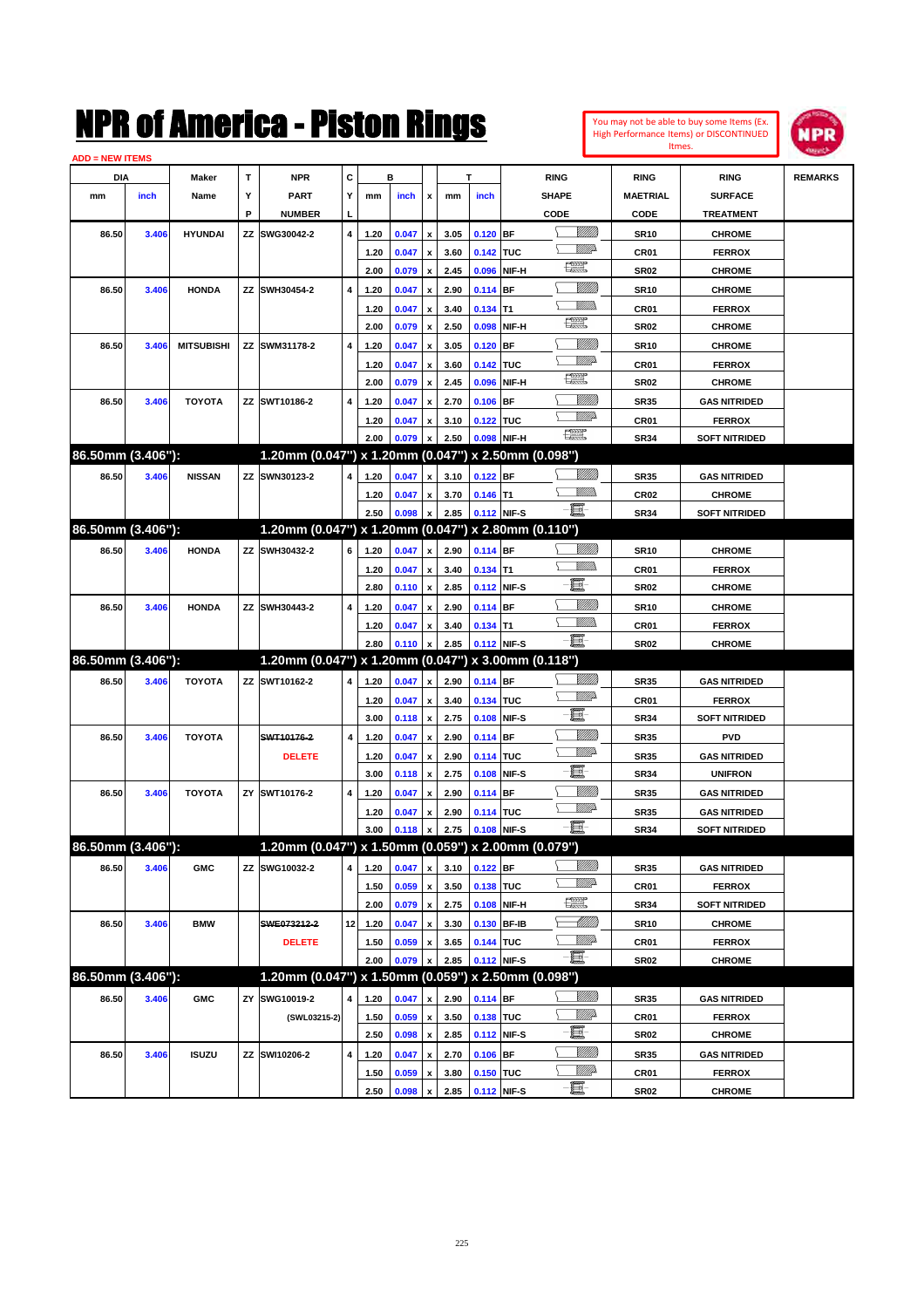| You may not be able to buy some Items (Ex. |
|--------------------------------------------|
| High Performance Items) or DISCONTINUED    |
| Itmes.                                     |



| <b>ADD = NEW ITEMS</b> |       |                   |    |                                                     |                         |      |       |                           |      |            |                     |                           |                  |                      |                |
|------------------------|-------|-------------------|----|-----------------------------------------------------|-------------------------|------|-------|---------------------------|------|------------|---------------------|---------------------------|------------------|----------------------|----------------|
| DIA                    |       | <b>Maker</b>      | T  | <b>NPR</b>                                          | С                       |      | в     |                           |      | т          |                     | <b>RING</b>               | <b>RING</b>      | <b>RING</b>          | <b>REMARKS</b> |
| mm                     | inch  | Name              | Υ  | <b>PART</b>                                         | Y                       | mm   | inch  | x                         | mm   | inch       |                     | <b>SHAPE</b>              | <b>MAETRIAL</b>  | <b>SURFACE</b>       |                |
|                        |       |                   | P  | <b>NUMBER</b>                                       |                         |      |       |                           |      |            |                     | CODE                      | CODE             | <b>TREATMENT</b>     |                |
| 86.50mm (3.406"):      |       |                   |    | 1.20mm (0.047") x 1.50mm (0.059") x 2.80mm (0.110") |                         |      |       |                           |      |            |                     |                           |                  |                      |                |
| 86.50                  | 3.406 | <b>MITSUBISHI</b> |    | ZZ SWM31116-0                                       | $\overline{\mathbf{4}}$ | 1.20 | 0.047 | $\pmb{\mathsf{x}}$        | 3.10 |            | 0.122 BF-IB         | <u> UMB</u>               | <b>SR10</b>      | <b>CHROME</b>        |                |
|                        |       |                   |    |                                                     |                         | 1.50 | 0.059 | x                         | 3.80 | 0.150 TUC  |                     | <u>VMD</u>                | CR01             | <b>FERROX</b>        |                |
|                        |       |                   |    |                                                     |                         | 2.80 | 0.110 | x                         | 2.55 |            | 0.100 NIF-S         | e.                        | <b>SR02</b>      | <b>CHROME</b>        |                |
| 86.50                  | 3.406 | <b>HYUNDAI</b>    | ΖZ | SWG30047-0                                          | 4                       | 1.20 | 0.047 | x                         | 3.10 |            | 0.122 BF-IB         | MMM                       | <b>SR10</b>      | <b>CHROME</b>        |                |
|                        |       |                   |    |                                                     |                         | 1.50 | 0.059 | x                         | 3.80 | 0.150 TUC  |                     | <u>VMD</u>                | CR01             | <b>FERROX</b>        |                |
|                        |       |                   |    |                                                     |                         | 2.80 | 0.110 | x                         | 2.55 |            | 0.100 NIF-S         | -6                        | <b>SR02</b>      | <b>CHROME</b>        |                |
| 86.50mm (3.406"):      |       |                   |    | 1.20mm (0.047") x 1.50mm (0.059") x 3.00mm (0.118") |                         |      |       |                           |      |            |                     |                           |                  |                      |                |
|                        |       |                   |    | SWE50958-4                                          | 8                       |      |       |                           |      |            |                     | <u>Milli</u>              |                  |                      |                |
| 86.50                  |       | 3.406 VOLKSWAGEN  |    |                                                     |                         | 1.20 | 0.047 | $\pmb{\mathsf{x}}$        | 3.00 | $0.118$ BF |                     | <u>VMD</u>                | <b>SR35</b>      | <b>GAS NITRIDED</b>  |                |
|                        |       |                   |    | <b>DELETE</b>                                       |                         | 1.50 | 0.059 | x                         | 3.50 | 0.138 TUC  | 0.130 E-BC16        | EQ)                       | CR01             | <b>FERROX</b>        |                |
|                        |       |                   |    |                                                     |                         | 3.00 | 0.118 | $\boldsymbol{\mathsf{x}}$ | 3.30 |            |                     | <u>Milli</u>              | <b>SR34</b>      | <b>SOFT NITRIDED</b> |                |
| 86.50                  | 3.406 | <b>GMC</b>        | ΖZ | SWG80049-2                                          | $\overline{\mathbf{4}}$ | 1.20 | 0.047 | x                         | 2.90 | $0.114$ BF |                     | <u>MM</u> D               | <b>SR35</b>      | <b>GAS NITRIDED</b>  |                |
|                        |       |                   |    |                                                     |                         | 1.50 | 0.059 | x                         | 3.50 | 0.138 TUC  |                     | e                         | <b>CR02</b>      | <b>CHROME</b>        |                |
|                        |       |                   |    |                                                     |                         | 3.00 | 0.118 | $\boldsymbol{\mathsf{x}}$ | 3.05 |            | 0.120 NIF-S         |                           | <b>SR34</b>      | <b>SOFT NITRIDED</b> |                |
| 86.50                  | 3.406 | <b>GMC</b>        | ΖZ | SWG10016-2                                          | 6                       | 1.20 | 0.047 | X                         | 2.90 | 0.114 BF   |                     | <u>MMM</u><br><u>MM</u> D | <b>SR35</b>      | <b>GAS NITRIDED</b>  |                |
|                        |       |                   |    | (SWL03137-2)                                        |                         | 1.50 | 0.059 | x                         | 3.50 | 0.138 TUC  |                     |                           | <b>CR02</b>      | <b>CHROME</b>        |                |
|                        |       |                   |    |                                                     |                         | 3.00 | 0.118 | $\boldsymbol{\mathsf{x}}$ | 3.00 |            | 0.118 NIF-S         | e                         | <b>SR34</b>      | <b>SOFT NITRIDED</b> |                |
| 86.50                  | 3.406 | <b>GMC</b>        | ZY | SWG10016AM-2                                        | 6                       | 1.20 | 0.047 | X                         | 2.90 | 0.114 BF   |                     | <u>MMM</u>                | <b>SR10</b>      | <b>CHROME</b>        |                |
|                        |       |                   |    | (SWL03137AM-2)                                      |                         | 1.50 | 0.059 | x                         | 3.50 | 0.138 TUC  |                     | <u>VMD</u>                | CR01             | <b>FERROX</b>        |                |
|                        |       |                   |    |                                                     |                         | 3.00 | 0.118 | $\boldsymbol{\mathsf{x}}$ | 3.00 |            | 0.118 NIF-S         | e                         | <b>SR02</b>      | <b>CHROME</b>        |                |
| 86.50                  | 3.406 | <b>MITSUBISHI</b> |    | ZZ SWM31072-0                                       | 4                       | 1.20 | 0.047 | x                         | 3.10 |            | 0.122 BF-IB         | MMM                       | <b>SR10</b>      | <b>CHROME</b>        |                |
|                        |       |                   |    |                                                     |                         | 1.50 | 0.059 | x                         | 3.80 | 0.150 TUC  |                     | <u>WW</u> A               | CR01             | <b>FERROX</b>        |                |
|                        |       |                   |    |                                                     |                         | 3.00 | 0.118 | x                         | 2.55 |            | 0.100 NIF-S         | - 8                       | <b>SR02</b>      | <b>CHROME</b>        |                |
| 86.50mm (3.406"):      |       |                   |    | 1.20mm (0.047") x 1.50mm (0.059") x 4.00mm (0.157") |                         |      |       |                           |      |            |                     |                           |                  |                      |                |
| 86.50                  | 3.406 | <b>TOYOTA</b>     |    | ZZ SWT10141-2                                       | 4                       | 1.20 | 0.047 | $\pmb{\mathsf{x}}$        | 3.30 | 0.130 BF   |                     | <u>Milli</u> k            | <b>SR35</b>      | <b>GAS NITRIDED</b>  |                |
|                        |       |                   |    |                                                     |                         | 1.50 | 0.059 | x                         | 3.70 |            | 0.146 ES-TUC        | <u>MMP</u>                | CR01             | <b>FERROX</b>        |                |
|                        |       |                   |    |                                                     |                         | 4.00 | 0.157 | $\pmb{\mathsf{x}}$        | 3.35 |            | 0.132 NIF-S         | E.                        | <b>SR34</b>      | <b>SOFT NITRIDED</b> |                |
| 86.50                  | 3.406 | <b>TOYOTA</b>     |    | ZZ SWT10249-2                                       | 4                       | 1.20 | 0.047 | x                         | 3.10 | $0.122$ BF |                     | <u>Milli</u> lli          | <b>SR35</b>      | <b>GAS NITRIDED</b>  |                |
|                        |       |                   |    |                                                     |                         | 1.50 | 0.059 | x                         | 3.60 | $0.142$ T1 |                     | <br>Mad                   | CR01             | <b>FERROX</b>        |                |
|                        |       |                   |    |                                                     |                         | 4.00 | 0.157 | $\boldsymbol{\mathsf{x}}$ | 2.80 |            | 0.110 NIF-S         | e.                        | <b>SR34</b>      | <b>SOFT NITRIDED</b> |                |
| 86.50                  | 3.406 | <b>TOYOTA</b>     |    | ZZ SWT10255-2                                       | 4                       | 1.20 | 0.047 | x                         | 3.30 |            | 0.130 BF-IB         | <u>UMB</u>                | <b>SR35</b>      | <b>GAS NITRIDED</b>  |                |
|                        |       |                   |    |                                                     |                         | 1.50 | 0.059 | x                         | 3.60 | $0.142$ T1 |                     | VMM)                      | CR01             | <b>FERROX</b>        |                |
|                        |       |                   |    |                                                     |                         | 4.00 | 0.157 | $\pmb{\mathsf{x}}$        | 2.80 |            | 0.110 NIF-S         | -日                        | <b>SR34</b>      | <b>SOFT NITRIDED</b> |                |
| 86.50mm (3.406"):      |       |                   |    | 1.50mm (0.059") x 1.50mm (0.059") x 2.80mm (0.110") |                         |      |       |                           |      |            |                     |                           |                  |                      |                |
| 86.50                  | 3.406 | <b>NISSAN</b>     |    | ZZ SWN30091-2                                       | 6                       | 1.50 |       | $\pmb{\mathsf{x}}$        |      |            | 0.122 BF-IB         | <u> UMM</u>               | <b>SR35</b>      | <b>GAS NITRIDED</b>  |                |
|                        |       |                   |    |                                                     |                         |      | 0.059 |                           | 3.10 |            |                     | <u>MMa</u>                |                  |                      |                |
|                        |       |                   |    |                                                     |                         | 1.50 | 0.059 | $\pmb{\mathsf{x}}$        | 3.65 | $0.144$ T1 | 0.112 NIF-S         | $-\Xi$ -                  | CR <sub>02</sub> | <b>CHROME</b>        |                |
| 86.50mm (3.406"):      |       |                   |    | 1.50mm (0.059") x 1.50mm (0.059") x 3.00mm (0.118") |                         | 2.80 | 0.110 | $\pmb{\mathsf{x}}$        | 2.85 |            |                     |                           | SR34             | <b>SOFT NITRIDED</b> |                |
|                        |       |                   |    |                                                     |                         |      |       |                           |      |            |                     |                           |                  |                      |                |
| 86.50                  | 3.406 | <b>CHRYSLER</b>   | ΖZ | SWC10001-2                                          | 6                       | 1.50 | 0.059 | X                         | 3.25 | $0.128$ BF |                     | <u>Milli</u> h            | <b>SR10</b>      | <b>CHROME</b>        |                |
|                        |       |                   |    | (SWL03042-2)                                        |                         | 1.50 | 0.059 | $\pmb{\mathsf{x}}$        | 3.90 |            | 0.154 T1-RC         | <u>- Millio</u>           | CR01             | <b>FERROX</b>        |                |
|                        |       |                   |    |                                                     |                         | 3.00 | 0.118 | $\pmb{\mathsf{x}}$        | 3.00 |            | 0.118 NIF-S         | e.                        | <b>SR02</b>      | <b>CHROME</b>        |                |
| 86.50                  | 3.406 | <b>HYUNDAI</b>    |    | SWL03075-0                                          | 4                       | 1.50 | 0.059 | x                         | 3.50 | $0.138$ BF |                     | <u>VMM</u>                | <b>SR10</b>      | <b>CHROME</b>        |                |
|                        |       |                   |    | <b>DELETE</b>                                       |                         | 1.50 | 0.059 | x                         | 3.80 |            | <b>0.150 ES-TUC</b> | <u>Willi</u> p            | CR01             | <b>FERROX</b>        |                |
|                        |       |                   |    |                                                     |                         | 3.00 | 0.118 | $\pmb{\mathsf{x}}$        | 2.55 |            | 0.100 NIF-S         | E.                        | <b>SR02</b>      | <b>CHROME</b>        |                |
| 86.50                  | 3.406 | <b>GMC</b>        | ΖZ | SWG10010-2                                          | $\pmb{4}$               | 1.50 | 0.059 | x                         | 3.25 | $0.128$ BF |                     | <u>Milli</u>              | <b>SR35</b>      | <b>GAS NITRIDED</b>  |                |
|                        |       |                   |    | (SWL03123-2)                                        |                         | 1.50 | 0.059 | x                         | 3.60 | 0.142 TUC  |                     | <u>VM</u> A               | CR <sub>02</sub> | <b>CHROME</b>        |                |
|                        |       |                   |    |                                                     |                         | 3.00 | 0.118 | X                         | 3.00 |            | 0.118 NIF-S         | e                         | SR34             | <b>SOFT NITRIDED</b> |                |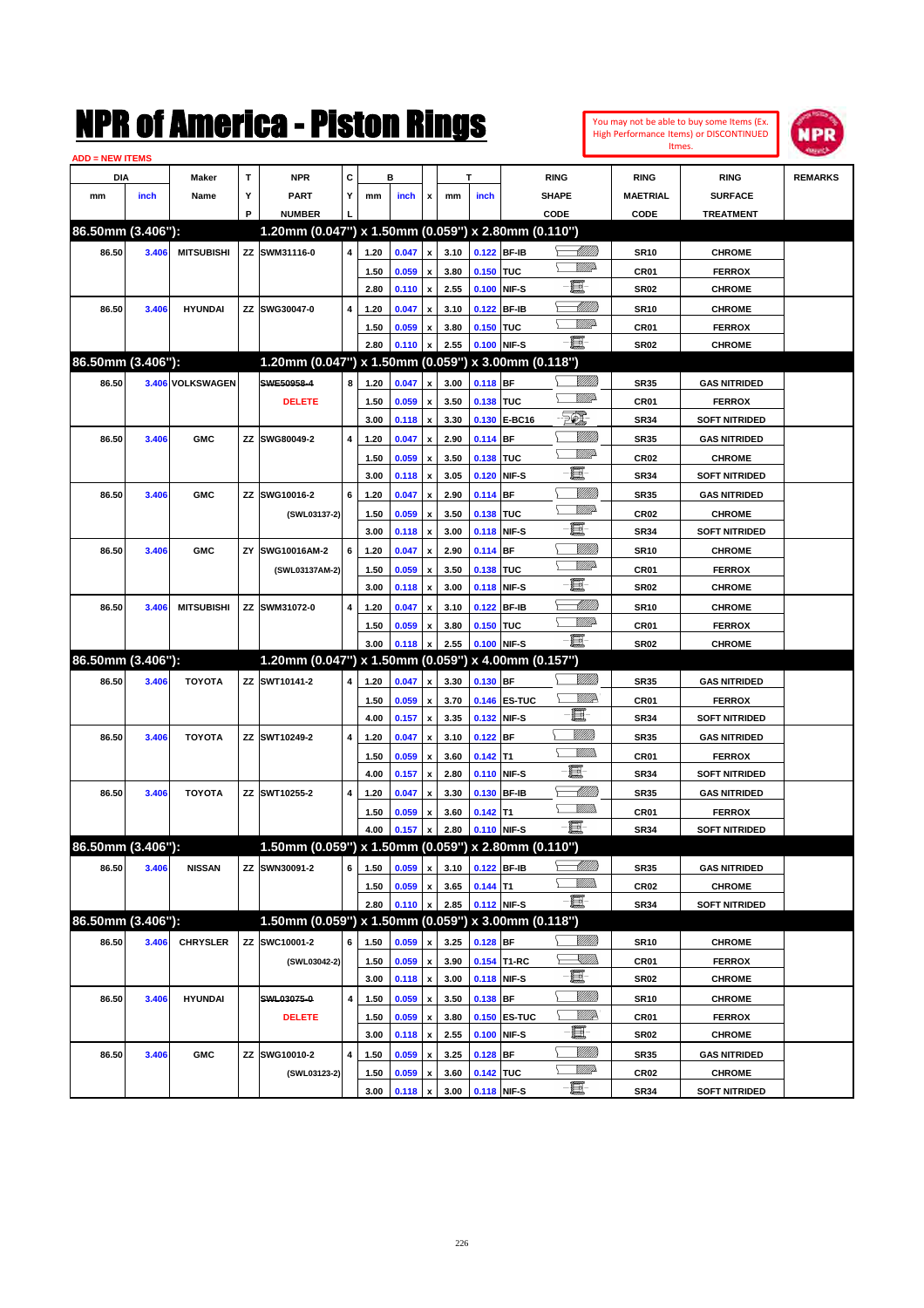

|                   | <b>ADD = NEW ITEMS</b> |                   |    |                                                     |                         |      |       |                           |      |             |              |                |                  |                      |                |
|-------------------|------------------------|-------------------|----|-----------------------------------------------------|-------------------------|------|-------|---------------------------|------|-------------|--------------|----------------|------------------|----------------------|----------------|
| <b>DIA</b>        |                        | <b>Maker</b>      | T  | NPR                                                 | С                       |      | в     |                           |      | т           |              | <b>RING</b>    | <b>RING</b>      | <b>RING</b>          | <b>REMARKS</b> |
| mm                | inch                   | Name              | Υ  | <b>PART</b>                                         | Y                       | mm   | inch  | x                         | mm   | inch        |              | <b>SHAPE</b>   | <b>MAETRIAL</b>  | <b>SURFACE</b>       |                |
|                   |                        |                   | P  | <b>NUMBER</b>                                       | L                       |      |       |                           |      |             |              | CODE           | CODE             | <b>TREATMENT</b>     |                |
| 86.50             | 3.406                  | <b>GMC</b>        | ΖY | SWG10010AM-2                                        | 4                       | 1.50 | 0.059 | x                         | 3.30 | 0.130 BF    |              | <u>Villida</u> | <b>SR10</b>      | <b>CHROME</b>        |                |
|                   |                        |                   |    | (SWL03123AM-2)                                      |                         | 1.50 | 0.059 | $\boldsymbol{\mathsf{x}}$ | 3.60 | 0.142 TUC   |              | <u>VMD</u>     | CR <sub>01</sub> | <b>FERROX</b>        |                |
|                   |                        |                   |    |                                                     |                         | 3.00 | 0.118 | x                         | 3.05 |             | 0.120 NIF-S  | e              | SR02             | <b>CHROME</b>        |                |
| 86.50             | 3.406                  | <b>DAEWOO</b>     | ΖZ | SWD20006-2                                          | $\overline{4}$          | 1.50 | 0.059 | x                         | 3.45 | 0.136 BF    |              |                | <b>SR10</b>      | <b>CHROME</b>        |                |
|                   |                        |                   |    | (SWL03180-2)                                        |                         | 1.50 | 0.059 | x                         | 3.50 | 0.138 TUC   |              | <u>VIIItä</u>  | CR01             | <b>FERROX</b>        |                |
|                   |                        |                   |    |                                                     |                         | 3.00 | 0.118 | x                         | 3.00 |             | 0.118 NIF-S  | e.             | SR02             | <b>CHROME</b>        |                |
| 86.50             | 3.406                  | <b>NISSAN</b>     |    | ZZ SWN30102-2                                       | 4                       | 1.50 | 0.059 | x                         | 3.10 |             | 0.122 BF-IB  | <u>UMB</u>     | <b>SR10</b>      | <b>CHROME</b>        |                |
|                   |                        |                   |    |                                                     |                         | 1.50 | 0.059 | x                         | 3.65 | $0.144$ T1  |              | .<br>VMD       | CR02             | <b>CHROME</b>        |                |
|                   |                        |                   |    |                                                     |                         | 3.00 | 0.118 | x                         | 3.00 |             | 0.118 NIF-S  | e              | SR02             | <b>CHROME</b>        |                |
| 86.50             | 3.406                  | <b>ISUZU</b>      |    | ZX SWI10205-2                                       | 4                       | 1.50 | 0.059 | x                         | 3.45 | 0.136 BF    |              | <u>Milli</u>   | <b>SR10</b>      | <b>CHROME</b>        |                |
|                   |                        |                   |    |                                                     |                         | 1.50 | 0.059 | x                         | 3.80 | 0.150 TUC   |              | <u>WW</u> A    | CR01             | <b>FERROX</b>        |                |
|                   |                        |                   |    |                                                     |                         | 4.00 | 0.157 | x                         | 2.85 |             | 0.112 NIF-S  | -8             | <b>SR02</b>      | <b>CHROME</b>        |                |
| 86.50mm (3.406"): |                        |                   |    | 1.50mm (0.059") x 1.50mm (0.059") x 4.00mm (0.157") |                         |      |       |                           |      |             |              |                |                  |                      |                |
| 86.50             | 3.406                  | <b>KIA</b>        |    | ZZ SWK30022-2                                       | 4                       | 1.50 | 0.059 | x                         | 3.30 | $0.130$ BF  |              |                | SR35             | <b>GAS NITRIDED</b>  |                |
|                   |                        |                   |    |                                                     |                         | 1.50 | 0.059 | x                         | 3.80 | 0.150 TUC   |              | <u>VMD</u>     | CR <sub>02</sub> | <b>CHROME</b>        |                |
|                   |                        |                   |    |                                                     |                         | 4.00 | 0.157 | x                         | 3.05 |             | 0.120 NIF-S  | e              | SR02             | <b>CHROME</b>        |                |
| 86.50             | 3.406                  | <b>HYUNDAI</b>    |    | ZZ SWG30024-0                                       | 4                       | 1.50 | 0.059 | x                         | 3.50 | $0.138$ BF  |              |                | <b>SR10</b>      | <b>CHROME</b>        |                |
|                   |                        |                   |    | (SWL03076-0)                                        |                         | 1.50 | 0.059 | x                         | 3.80 |             | 0.150 ES-TUC | ₩₩             | CR <sub>01</sub> | <b>FERROX</b>        |                |
|                   |                        |                   |    |                                                     |                         | 4.00 | 0.157 | x                         | 3.30 |             | 0.130 NIF-S  | e              | <b>SR02</b>      | <b>CHROME</b>        |                |
| 86.50             | 3.406                  | <b>NISSAN</b>     |    | ZZ SWN30159-2                                       | 4                       | 1.50 | 0.059 | x                         | 3.10 |             | 0.122 BF-IB  | MMB            | SR35             | <b>GAS NITRIDED</b>  |                |
|                   |                        |                   |    |                                                     |                         | 1.50 | 0.059 | x                         | 3.65 | $0.144$ T1  |              | <br>Militar    | CR <sub>02</sub> | <b>CHROME</b>        |                |
|                   |                        |                   |    |                                                     |                         | 4.00 | 0.157 | x                         | 2.90 |             | 0.114 NIF-S  | e.             | <b>SR34</b>      | <b>SOFT NITRIDED</b> |                |
| 86.50             | 3.406                  | <b>NISSAN</b>     |    | SWN30170-2                                          | 4                       | 1.50 | 0.059 | x                         | 3.30 | $0.130$ BF  |              |                | <b>SR35</b>      | <b>GAS NITRIDED</b>  |                |
|                   |                        |                   |    | <b>DELETE</b>                                       |                         | 1.50 | 0.059 | x                         | 3.80 | $0.150$ T1  |              | .<br>VMD       | CR <sub>01</sub> | <b>FERROX</b>        |                |
|                   |                        |                   |    |                                                     |                         | 4.00 | 0.157 | x                         | 3.20 |             | 0.126 NIF-H  | æ              | <b>SR34</b>      | <b>SOFT NITRIDED</b> |                |
| 86.50             | 3.406                  | <b>NISSAN</b>     |    | ZZ SWN30202-2                                       | 4                       | 1.50 | 0.059 | x                         | 3.10 |             | 0.122 BF-IB  |                | <b>SR35</b>      | <b>GAS NITRIDED</b>  |                |
|                   |                        |                   |    |                                                     |                         | 1.50 | 0.059 | x                         | 3.65 | $0.144$ T1  |              | .<br>VMD       | CR <sub>02</sub> | <b>CHROME</b>        |                |
|                   |                        |                   |    |                                                     |                         | 4.00 | 0.157 | x                         | 3.25 |             | 0.128 NIF-S  | 圓              | <b>SR34</b>      | <b>SOFT NITRIDED</b> |                |
| 86.50             | 3.406                  | <b>MAZDA</b>      |    | ZZ SWT20048-2                                       | 4                       | 1.50 | 0.059 | x                         | 3.30 | $0.130$ BF  |              | <u>Milli</u>   | <b>SR10</b>      | <b>CHROME</b>        |                |
|                   |                        |                   |    |                                                     |                         | 1.50 | 0.059 | x                         | 3.80 | 0.150 TUC   |              | <u>VMD</u>     | CR <sub>01</sub> | <b>FERROX</b>        |                |
|                   |                        |                   |    |                                                     |                         | 4.00 | 0.157 | x                         | 3.25 |             | 0.128 NIF-S  | e              | <b>SR02</b>      | <b>CHROME</b>        |                |
| 86.50             | 3.406                  | <b>MAZDA</b>      |    | ZZ SWT20065-2                                       | 4                       | 1.50 | 0.059 | x                         | 3.10 | $0.122$ BF  |              | VIII))         | <b>SR10</b>      | <b>CHROME</b>        |                |
|                   |                        |                   |    |                                                     |                         | 1.50 | 0.059 | x                         | 3.80 | 0.150 TUC   |              | <u>MMP</u>     | CR01             | <b>FERROX</b>        |                |
|                   |                        |                   |    |                                                     |                         | 4.00 | 0.157 | $\pmb{\mathsf{x}}$        | 3.25 | 0.128 NIF-S |              | -6             | SR34             | SOFT NITRIDED        |                |
| 86.50             | 3.406                  | <b>MITSUBISHI</b> | ΖZ | SWM31037-0                                          | 4                       | 1.50 | 0.059 | $\pmb{\mathsf{x}}$        | 3.50 | $0.138$ BF  |              | <u>VIIII</u> ) | <b>SR10</b>      | <b>CHROME</b>        |                |
|                   |                        |                   |    |                                                     |                         | 1.50 | 0.059 | x                         | 3.80 |             | 0.150 ES-TUC | ₩₩             | CR01             | <b>FERROX</b>        |                |
|                   |                        |                   |    |                                                     |                         | 4.00 | 0.157 | $\pmb{\mathsf{x}}$        | 3.30 |             | 0.130 NIF-S  | E              | SR02             | <b>CHROME</b>        |                |
| 86.50             | 3.406                  | <b>MITSUBISHI</b> |    | SWM31045-0                                          | 4                       | 1.50 | 0.059 | x                         | 3.30 | 0.130 BF    |              | <u>VIIII</u> ) | <b>SR34</b>      | <b>GAS NITRIDED</b>  |                |
|                   |                        |                   |    | <b>DELETE</b>                                       |                         | 1.50 | 0.059 | x                         | 3.80 |             | 0.150 ES-TUC | <u>Willia</u>  | CR01             | <b>FERROX</b>        |                |
|                   |                        |                   |    |                                                     |                         | 4.00 | 0.157 | $\pmb{\mathsf{x}}$        | 3.05 |             | 0.120 NIF-S  | e bi           | SR34             | <b>SOFT NITRIDED</b> |                |
| 86.50             | 3.406                  | <b>TOYOTA</b>     | ZY | SWT10090-2                                          | $\overline{\mathbf{4}}$ | 1.50 | 0.059 | x                         | 3.50 | $0.138$ BF  |              | <u>MMM</u>     | <b>SR10</b>      | <b>CHROME</b>        |                |
|                   |                        |                   |    |                                                     |                         | 1.50 | 0.059 | $\pmb{\mathsf{x}}$        | 4.00 | $0.157$ T1  |              | <u>Willib</u>  | CR <sub>02</sub> | <b>CHROME</b>        |                |
|                   |                        |                   |    |                                                     |                         | 4.00 | 0.157 | $\pmb{\mathsf{x}}$        | 3.25 |             | 0.128 NIF-S  | e.             | SR02             | <b>CHROME</b>        |                |
| 86.50             | 3.406                  | <b>TOYOTA</b>     |    | SWT10119-2                                          | $\overline{\mathbf{4}}$ | 1.50 | 0.059 | x                         | 3.30 | 0.130 BF    |              |                | <b>SR10</b>      | <b>CHROME</b>        |                |
|                   |                        |                   |    | <b>DELETE</b>                                       |                         | 1.50 | 0.059 | x                         | 3.80 | $0.150$ T1  |              | <u>Willib</u>  | CR <sub>02</sub> | <b>CHROME</b>        |                |
|                   |                        |                   |    |                                                     |                         | 4.00 | 0.157 | x                         | 3.10 |             | 0.122 NIF-S  | e              | SR02             | <b>CHROME</b>        |                |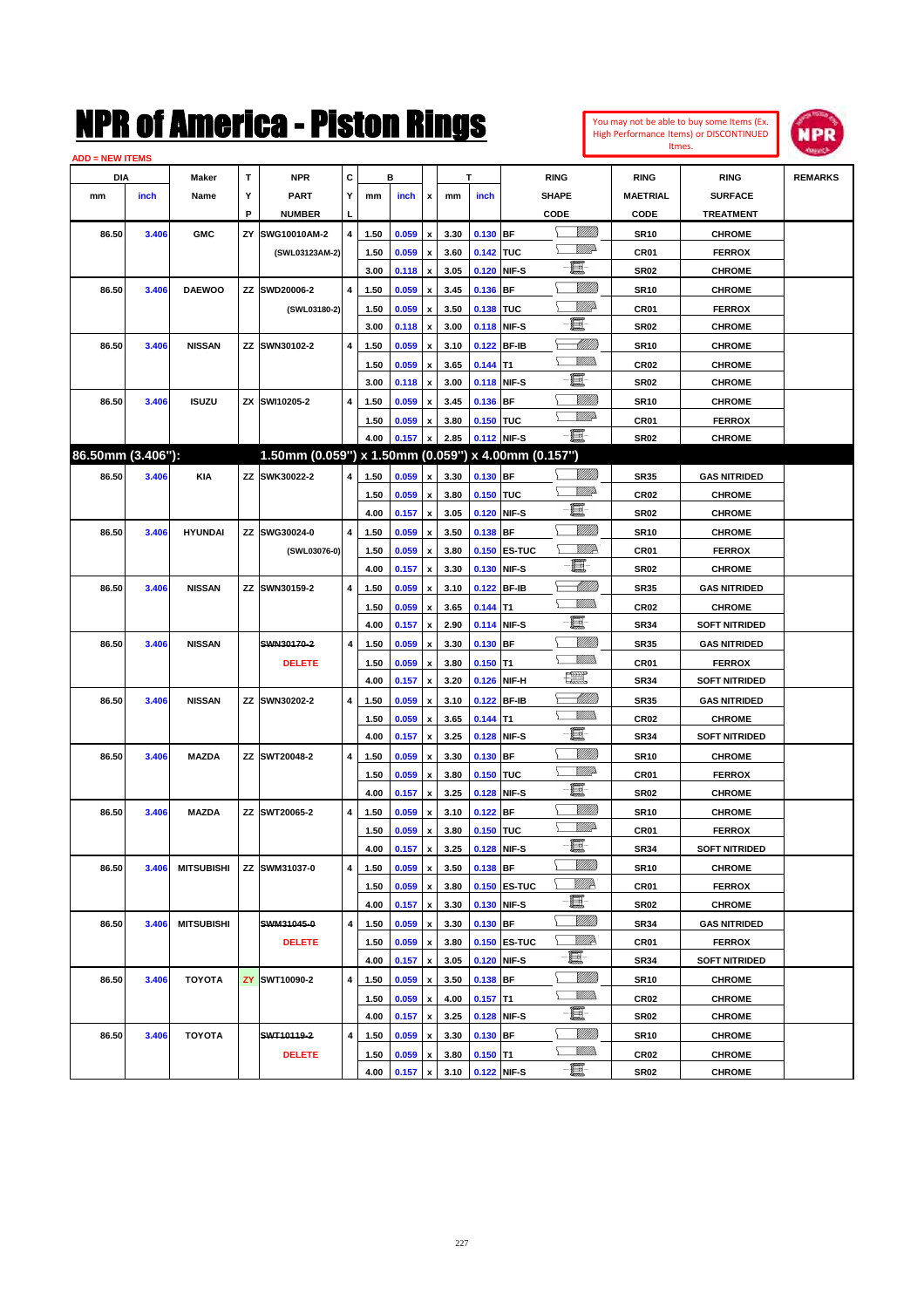|                        |       |                  |             | NMK OI AINCrica - Miston Kings                      |   |      |         |                    |      |                |               |                                                                                                                                                                                                                                      |                |                  | You may not be able to buy some Items (Ex.<br>High Performance Items) or DISCONTINUED<br>Itmes. | NPR            |
|------------------------|-------|------------------|-------------|-----------------------------------------------------|---|------|---------|--------------------|------|----------------|---------------|--------------------------------------------------------------------------------------------------------------------------------------------------------------------------------------------------------------------------------------|----------------|------------------|-------------------------------------------------------------------------------------------------|----------------|
| <b>ADD = NEW ITEMS</b> |       |                  |             |                                                     |   |      |         |                    |      |                |               |                                                                                                                                                                                                                                      |                |                  |                                                                                                 |                |
| DIA                    |       | Maker            | $\mathbf T$ | <b>NPR</b>                                          | C |      | в       |                    |      | T              |               | <b>RING</b>                                                                                                                                                                                                                          |                | <b>RING</b>      | <b>RING</b>                                                                                     | <b>REMARKS</b> |
| mm                     | inch  | Name             | Υ           | <b>PART</b>                                         | Υ | mm   | inch    | x                  | mm   | inch           |               | <b>SHAPE</b>                                                                                                                                                                                                                         |                | <b>MAETRIAL</b>  | <b>SURFACE</b>                                                                                  |                |
|                        |       |                  | P           | <b>NUMBER</b>                                       |   |      |         |                    |      |                |               | CODE                                                                                                                                                                                                                                 |                | CODE             | <b>TREATMENT</b>                                                                                |                |
| 86.50                  | 3.406 | <b>TOYOTA</b>    |             | ZZ SWT10134-2                                       | 6 | 1.50 | 0.059   | $\pmb{\mathsf{x}}$ | 3.30 | 0.130 BF       |               |                                                                                                                                                                                                                                      | <u>VIIII)</u>  | <b>SR35</b>      | <b>GAS NITRIDED</b>                                                                             |                |
|                        |       |                  |             |                                                     |   | 1.50 | 0.059   | $\pmb{\mathsf{x}}$ | 3.80 | 0.150          | TUC           |                                                                                                                                                                                                                                      | <u>MM</u> D    | <b>CR02</b>      | <b>CHROME</b>                                                                                   |                |
|                        |       |                  |             |                                                     |   | 4.00 | 0.157   | $\pmb{\mathsf{x}}$ | 2.85 |                | 0.112 NIF-S   | E                                                                                                                                                                                                                                    |                | <b>SR34</b>      | <b>SOFT NITRIDED</b>                                                                            |                |
| 86.50                  | 3.406 | <b>TOYOTA</b>    |             | ZZ SWT10216-2                                       | 6 | 1.50 | 0.059   | $\pmb{\mathsf{x}}$ | 3.25 | $0.128$ BF     |               |                                                                                                                                                                                                                                      | <u>MMM</u>     | <b>SR10</b>      | <b>CHROME</b>                                                                                   |                |
|                        |       |                  |             |                                                     |   | 1.50 | 0.059   | $\pmb{\mathsf{x}}$ | 3.60 | $0.142$ T1     |               | VM).                                                                                                                                                                                                                                 |                | CR01             | <b>FERROX</b>                                                                                   |                |
|                        |       |                  |             |                                                     |   | 4.00 | 0.157   | $\pmb{\mathsf{x}}$ | 2.80 |                | 0.110 NIF-S   | E-                                                                                                                                                                                                                                   |                | <b>SR34</b>      | <b>SOFT NITRIDED</b>                                                                            |                |
| 86.50mm (3.406"):      |       |                  |             | 1.50mm (0.059") x 2.00mm (0.079") x 4.00mm (0.157") |   |      |         |                    |      |                |               |                                                                                                                                                                                                                                      |                |                  |                                                                                                 |                |
| 86.50                  | 3.406 | <b>NISSAN</b>    |             | <b>ZZ SWN30072-2</b>                                | 6 | 1.50 | 0.059   | $\pmb{\mathsf{x}}$ | 3.10 | $0.122$ BF     |               |                                                                                                                                                                                                                                      | <u>Milli</u> k | <b>SR35</b>      | <b>GAS NITRIDED</b>                                                                             |                |
|                        |       |                  |             |                                                     |   | 2.00 | 0.079   | $\pmb{\mathsf{x}}$ | 3.75 | $0.148$ T1     |               |                                                                                                                                                                                                                                      | <br>Mar        | <b>CR02</b>      | <b>CHROME</b>                                                                                   |                |
|                        |       |                  |             |                                                     |   | 4.00 | 0.157   | $\pmb{\mathsf{x}}$ | 3.25 |                | 0.128 NIF-S   | E                                                                                                                                                                                                                                    |                | <b>SR02</b>      | <b>CHROME</b>                                                                                   |                |
| 86.50                  | 3.406 | <b>NISSAN</b>    |             | <b>ZZ SWN30066-2</b>                                | 6 | 1.50 | 0.059   | $\pmb{\mathsf{x}}$ | 3.60 | $0.142$ T1     |               |                                                                                                                                                                                                                                      | <br>Villida    | CR01             | <b>FERROX</b>                                                                                   |                |
|                        |       |                  |             |                                                     |   | 2.00 | 0.079   | $\pmb{\mathsf{x}}$ | 4.05 | $0.159$ T1     |               | VM).                                                                                                                                                                                                                                 |                | CR01             | <b>FERROX</b>                                                                                   |                |
|                        |       |                  |             |                                                     |   | 4.00 | 0.157   | x                  | 3.25 |                | 0.128 NIF-S   | $-\mathbf{E}$                                                                                                                                                                                                                        |                | <b>SR02</b>      | <b>CHROME</b>                                                                                   |                |
| 86.50mm (3.406"):      |       |                  |             | 1.75mm (0.069") x 1.50mm (0.059") x 4.00mm (0.157") |   |      |         |                    |      |                |               |                                                                                                                                                                                                                                      |                |                  |                                                                                                 |                |
| 86.50                  | 3.406 | <b>TOYOTA</b>    |             | ZZ SWT10125-2                                       | 4 | 1.75 | 0.069   | $\pmb{\mathsf{x}}$ | 3.30 | $0.130$ BF     |               |                                                                                                                                                                                                                                      | <u>Milli</u> k | <b>SR35</b>      | <b>GAS NITRIDED</b>                                                                             |                |
|                        |       |                  |             |                                                     |   | 1.50 | 0.059   | x                  | 3.05 | 0.120 TUC      |               |                                                                                                                                                                                                                                      | <u>VMD</u>     | CR <sub>02</sub> | <b>CHROME</b>                                                                                   |                |
|                        |       |                  |             |                                                     |   | 4.00 | 0.157   | $\pmb{\mathsf{x}}$ | 2.80 |                | 0.110 NIF-S   | $-\mathbf{E}$                                                                                                                                                                                                                        |                | <b>SR34</b>      | <b>SOFT NITRIDED</b>                                                                            |                |
| 86.50mm (3.406"):      |       |                  |             | 1.75mm (0.069") x 2.00mm (0.079") x 4.00mm (0.157") |   |      |         |                    |      |                |               |                                                                                                                                                                                                                                      |                |                  |                                                                                                 |                |
| 86.50                  | 3.406 | <b>BMW</b>       |             | SWE07096-2                                          | 6 | 1.75 | 0.069   | $\pmb{\mathsf{x}}$ | 3.20 | 0.126 BF-IB    |               |                                                                                                                                                                                                                                      | MMM)           | <b>SR10</b>      | <b>CHROME</b>                                                                                   |                |
|                        |       |                  |             | <b>DELETE</b>                                       |   | 2.00 | 0.079   | $\pmb{\mathsf{x}}$ | 3.60 | 0.142 TUC      |               | <u>VM</u> D                                                                                                                                                                                                                          |                | CR01             | <b>FERROX</b>                                                                                   |                |
|                        |       |                  |             |                                                     |   | 4.00 | 0.157   | x                  | 3.10 |                | 0.122 NIF-S   | -8                                                                                                                                                                                                                                   |                | <b>SR02</b>      | <b>CHROME</b>                                                                                   |                |
| 86.50mm (3.406"):      |       |                  |             | 2.00mm (0.079") x 2.00mm (0.079") x 4.00mm (0.157") |   |      |         |                    |      |                |               |                                                                                                                                                                                                                                      |                |                  |                                                                                                 |                |
| 86.50                  | 3.406 | <b>NISSAN</b>    |             | ZZ SWN30047-2                                       | 6 | 2.00 | 0.079   | $\pmb{\mathsf{x}}$ | 3.90 | $0.154$ T1     |               |                                                                                                                                                                                                                                      | <br>Milio      | <b>CR02</b>      | <b>CHROME</b>                                                                                   |                |
|                        |       |                  |             |                                                     |   | 2.00 | 0.079   | $\pmb{\mathsf{x}}$ | 4.05 | $0.159$ T1     |               |                                                                                                                                                                                                                                      | <br>Mar        | CR01             | <b>FERROX</b>                                                                                   |                |
|                        |       |                  |             |                                                     |   | 4.00 | 0.157   | X                  | 3.25 |                | 0.128 NIF-S   | $-\mathbf{E}$                                                                                                                                                                                                                        |                | <b>SR02</b>      | <b>CHROME</b>                                                                                   |                |
| 86.50mm (3.406"):      |       |                  |             | 2.00mm (0.079") x 2.50mm (0.098") x 4.00mm (0.157") |   |      |         |                    |      |                |               |                                                                                                                                                                                                                                      |                |                  |                                                                                                 |                |
| 86.50                  | 3.406 | <b>TOYOTA</b>    |             | ZZ SWT10019-2                                       | 4 | 2.00 | 0.079   | $\pmb{\mathsf{x}}$ | 3.90 | $0.154$ T1     |               |                                                                                                                                                                                                                                      |                | CR <sub>02</sub> | <b>CHROME</b>                                                                                   |                |
|                        |       |                  |             |                                                     |   | 2.50 | 0.098   | $\pmb{\mathsf{x}}$ | 3.90 | $0.154$ T1     |               |                                                                                                                                                                                                                                      | <br>Villida    | CR <sub>02</sub> | <b>CHROME</b>                                                                                   |                |
|                        |       |                  |             |                                                     |   | 4.00 | 0.157   | x                  | 3.25 |                | 0.128 NIF-S   | $-\mathbf{E}$                                                                                                                                                                                                                        |                | <b>SR02</b>      | <b>CHROME</b>                                                                                   |                |
| 86.50mm (3.406"):      |       |                  |             | 2.00mm (0.079") x 2.50mm (0.098") x 5.00mm (0.197") |   |      |         |                    |      |                |               |                                                                                                                                                                                                                                      |                |                  |                                                                                                 |                |
| 86.50                  |       | 3.406 VOLKSWAGEN |             | SWE50274-0                                          | 4 | 2.00 | 0.079   | $\pmb{\mathsf{x}}$ | 3.25 |                | 0.128 BF-IB   |                                                                                                                                                                                                                                      | <u> MMM</u>    | <b>SR10</b>      | <b>CHROME</b>                                                                                   |                |
|                        |       |                  |             | <b>DELETE</b>                                       |   | 2.50 | 0.098 x |                    |      | 3.60 0.142 TUC |               |                                                                                                                                                                                                                                      | <u>VMD</u>     | CR01             | <b>FERROX</b>                                                                                   |                |
|                        |       |                  |             |                                                     |   | 5.00 | 0.197   | $\pmb{\mathsf{x}}$ | 4.30 |                | 0.169 E-BC16  | EQ,                                                                                                                                                                                                                                  |                | <b>SR10</b>      | <b>CHROME</b>                                                                                   |                |
| 86.50mm (3.406"):      |       |                  |             | 2.50mm (0.098") x 2.50mm (0.098") x 5.00mm (0.197") |   |      |         |                    |      |                |               |                                                                                                                                                                                                                                      |                |                  |                                                                                                 |                |
| 86.50                  | 3.406 | <b>ISUZU</b>     |             | ZZ SCI10021-2                                       | 4 | 2.50 | 0.098   | $\pmb{\mathsf{x}}$ | 4.10 | $0.161$ T1     |               |                                                                                                                                                                                                                                      | <u>Willib</u>  | CR02             | <b>UNIFRON</b>                                                                                  |                |
|                        |       |                  |             |                                                     |   | 2.50 | 0.098   | $\pmb{\mathsf{x}}$ | 4.10 |                | 0.161 ES-TUC  |                                                                                                                                                                                                                                      | <u>WM</u> P    | CR02             | <b>UNIFRON</b>                                                                                  |                |
|                        |       |                  |             |                                                     |   | 5.00 | 0.197   | x                  | 4.10 | 0.161 BC3      |               | - William                                                                                                                                                                                                                            |                | CR02             | <b>UNIFRON</b>                                                                                  |                |
| 86.61mm (3.410"):      |       |                  |             | 1.98mm (0.078") x 1.98mm (0.078") x 4.76mm (0.187") |   |      |         |                    |      |                |               |                                                                                                                                                                                                                                      |                |                  |                                                                                                 |                |
| 86.61                  | 3.410 | <b>CHRYSLER</b>  |             | ZZ SWC10017-1                                       | 6 | 1.98 | 0.078   | $\pmb{\mathsf{x}}$ | 4.00 | 0.157 BF       |               |                                                                                                                                                                                                                                      | <u>MMW</u>     | CR02             | <b>CHROME</b>                                                                                   |                |
|                        |       |                  |             |                                                     |   | 1.98 | 0.078   | $\pmb{\mathsf{x}}$ | 4.00 |                | $0.157$ T1-IB | <u>MM)</u>                                                                                                                                                                                                                           |                | CR01             | <b>FERROX</b>                                                                                   |                |
|                        |       |                  |             |                                                     |   | 4.76 | 0.187   |                    | 4.20 |                | 0.165 NIF-S   | e de la contrada de la contrada de la contrada de la contrada de la contrada de la contrada de la contrada de<br>Del contrada de la contrada de la contrada de la contrada de la contrada de la contrada de la contrada de la c<br>D |                | <b>SR02</b>      | <b>CHROME</b>                                                                                   |                |
| 86.65mm (3.411"):      |       |                  |             | 1.20mm (0.047") x 1.50mm (0.059") x 2.00mm (0.079") |   |      |         |                    |      |                |               |                                                                                                                                                                                                                                      |                |                  |                                                                                                 |                |
| 86.65                  | 3.411 | <b>BMW</b>       |             | SWE07316-1                                          | 6 | 1.20 | 0.047   | $\pmb{\mathsf{x}}$ | 3.30 |                | 0.130 BF-IB   |                                                                                                                                                                                                                                      |                | <b>SR35</b>      | <b>GAS NITRIDED</b>                                                                             |                |
|                        |       |                  |             | <b>DELETE</b>                                       |   | 1.50 | 0.059   | x                  | 3.70 | 0.146 TUC      |               | <u>VMD</u>                                                                                                                                                                                                                           |                | CR01             | <b>FERROX</b>                                                                                   |                |
|                        |       |                  |             |                                                     |   | 2.00 | 0.079   | $\pmb{\mathsf{x}}$ | 2.85 |                | 0.112 NIF-S   | $-\Xi$                                                                                                                                                                                                                               |                | SR02             | <b>CHROME</b>                                                                                   |                |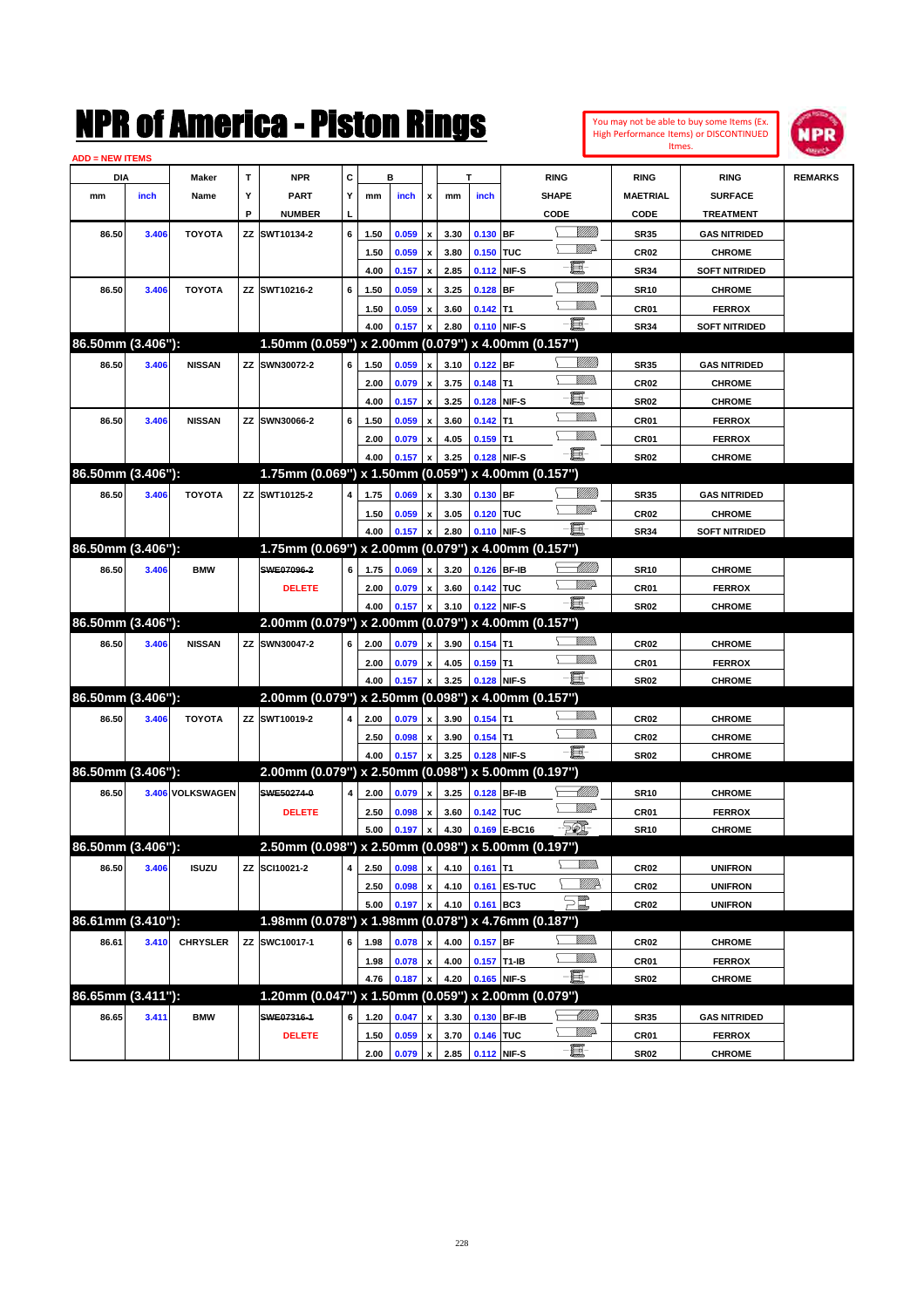|                        |       |                   |   | NMK OI AINCrica - Miston Kings                      |   |      |       |                           |      |             |                   |                                                                                                                                                                                                                                                                                                                                                                                             |                 |                  | You may not be able to buy some Items (Ex.<br>High Performance Items) or DISCONTINUED | ספו            |
|------------------------|-------|-------------------|---|-----------------------------------------------------|---|------|-------|---------------------------|------|-------------|-------------------|---------------------------------------------------------------------------------------------------------------------------------------------------------------------------------------------------------------------------------------------------------------------------------------------------------------------------------------------------------------------------------------------|-----------------|------------------|---------------------------------------------------------------------------------------|----------------|
| <b>ADD = NEW ITEMS</b> |       |                   |   |                                                     |   |      |       |                           |      |             |                   |                                                                                                                                                                                                                                                                                                                                                                                             |                 |                  | Itmes.                                                                                |                |
| DIA                    |       | Maker             | T | <b>NPR</b>                                          | C |      | в     |                           |      | T           |                   | <b>RING</b>                                                                                                                                                                                                                                                                                                                                                                                 |                 | <b>RING</b>      | <b>RING</b>                                                                           | <b>REMARKS</b> |
| mm                     | inch  | Name              | Υ | <b>PART</b>                                         | Υ | mm   | inch  | x                         | mm   | inch        |                   | <b>SHAPE</b>                                                                                                                                                                                                                                                                                                                                                                                |                 | <b>MAETRIAL</b>  | <b>SURFACE</b>                                                                        |                |
|                        |       |                   | P | <b>NUMBER</b>                                       |   |      |       |                           |      |             |                   | CODE                                                                                                                                                                                                                                                                                                                                                                                        |                 | CODE             | <b>TREATMENT</b>                                                                      |                |
| 86.69mm (3.413"):      |       |                   |   | 2.50mm (0.098") x 2.50mm (0.098") x 4.76mm (0.187") |   |      |       |                           |      |             |                   |                                                                                                                                                                                                                                                                                                                                                                                             |                 |                  |                                                                                       |                |
| 86.69                  | 3.413 | <b>NISSAN</b>     |   | ZZ SWN30022-4                                       | 6 | 2.50 | 0.098 | $\pmb{\mathsf{x}}$        | 3.70 | $0.146$ T1  |                   |                                                                                                                                                                                                                                                                                                                                                                                             |                 | CR <sub>02</sub> | <b>UNIFRON</b>                                                                        |                |
|                        |       |                   |   |                                                     |   | 2.50 | 0.098 | $\pmb{\mathsf{x}}$        | 3.70 | $0.146$ T1  |                   |                                                                                                                                                                                                                                                                                                                                                                                             | VMM)            | CR <sub>01</sub> | <b>FERROX</b>                                                                         |                |
|                        |       |                   |   |                                                     |   | 4.76 | 0.187 | $\pmb{\mathsf{x}}$        | 4.05 | 0.159 NIF-S |                   | $-\mathbf{H}$                                                                                                                                                                                                                                                                                                                                                                               |                 | <b>SR02</b>      | <b>CHROME</b>                                                                         |                |
| 86.70mm (3.413"):      |       |                   |   | 1.20mm (0.047") x 1.20mm (0.047") x 2.00mm (0.079") |   |      |       |                           |      |             |                   |                                                                                                                                                                                                                                                                                                                                                                                             |                 |                  |                                                                                       |                |
| 86.70                  | 3.413 | <b>HYUNDAI</b>    |   | ZZ SWG30045-0                                       | 6 | 1.20 | 0.047 | $\pmb{\mathsf{x}}$        | 3.05 |             | 0.120 BF-IB       |                                                                                                                                                                                                                                                                                                                                                                                             | <u> MMM</u>     | <b>SR10</b>      | <b>CHROME</b>                                                                         |                |
|                        |       |                   |   |                                                     |   | 1.20 | 0.047 | $\pmb{\mathsf{x}}$        | 3.00 | $0.118$ T1  |                   |                                                                                                                                                                                                                                                                                                                                                                                             | VMM)            | CR <sub>01</sub> | <b>FERROX</b>                                                                         |                |
|                        |       |                   |   |                                                     |   | 2.00 | 0.079 | $\pmb{\mathsf{x}}$        | 2.65 |             | 0.104 NIF-H       | 漂                                                                                                                                                                                                                                                                                                                                                                                           |                 | <b>SR34</b>      | <b>SOFT NITRIDED</b>                                                                  |                |
| 86.70mm (3.413"):      |       |                   |   | 1.20mm (0.047") x 1.20mm (0.047")                   |   |      |       |                           |      |             | x 2.50mm (0.098") |                                                                                                                                                                                                                                                                                                                                                                                             |                 |                  |                                                                                       |                |
| 86.70                  | 3.413 | <b>HYUNDAI</b>    |   | ZZ SWG30037-0                                       | 6 | 1.20 | 0.047 | $\pmb{\mathsf{x}}$        | 3.05 |             | 0.120 BF-IB       |                                                                                                                                                                                                                                                                                                                                                                                             | <u> UMB</u>     | <b>SR10</b>      | <b>CHROME</b>                                                                         |                |
|                        |       |                   |   |                                                     |   | 1.20 | 0.047 | $\pmb{\mathsf{x}}$        | 3.60 | $0.142$ T1  |                   |                                                                                                                                                                                                                                                                                                                                                                                             | VMM)            | CR <sub>01</sub> | <b>FERROX</b>                                                                         |                |
|                        |       |                   |   |                                                     |   | 2.50 | 0.098 | $\pmb{\mathsf{x}}$        | 2.55 |             | 0.100 NIF-H       | N                                                                                                                                                                                                                                                                                                                                                                                           |                 | SR <sub>02</sub> | <b>CHROME</b>                                                                         |                |
| 86.75mm (3.415"):      |       |                   |   | 1.00mm (0.039") x 1.20mm (0.047") x 2.80mm (0.110") |   |      |       |                           |      |             |                   |                                                                                                                                                                                                                                                                                                                                                                                             |                 |                  |                                                                                       |                |
| 86.75                  | 3.415 | <b>HI PERFORM</b> |   | 21-GNH08675                                         | 1 | 1.00 | 0.039 | $\pmb{\mathsf{x}}$        | 3.30 | $0.130$ BF  |                   |                                                                                                                                                                                                                                                                                                                                                                                             | <u>Millitti</u> | <b>SR34</b>      | <b>GAS NITRIDED</b>                                                                   |                |
|                        |       |                   |   |                                                     |   | 1.20 | 0.047 | $\pmb{\mathsf{x}}$        | 3.60 | 0.142 TUH   |                   |                                                                                                                                                                                                                                                                                                                                                                                             | ₩₩              | CR <sub>01</sub> | <b>FERROX</b>                                                                         |                |
|                        |       |                   |   |                                                     |   | 2.80 | 0.110 | $\pmb{\mathsf{x}}$        | 3.10 |             | 0.122 NIF-H       | N                                                                                                                                                                                                                                                                                                                                                                                           |                 | <b>SR34</b>      | <b>SOFT NITRIDED</b>                                                                  |                |
| 86.75mm (3.415"):      |       |                   |   | 1.20mm (0.047") x 1.00mm (0.039") x 2.00mm (0.079") |   |      |       |                           |      |             |                   |                                                                                                                                                                                                                                                                                                                                                                                             |                 |                  |                                                                                       |                |
| 86.75                  | 3.415 | <b>SUBARU</b>     |   | ZZ SWF20075-3                                       | 4 | 1.20 | 0.047 | $\pmb{\mathsf{x}}$        | 2.70 | $0.106$ BF  |                   |                                                                                                                                                                                                                                                                                                                                                                                             | <u>Millitt</u>  | <b>SR35</b>      | <b>GAS NITRIDED</b>                                                                   |                |
| <b>ADD</b>             |       |                   |   |                                                     |   | 1.00 | 0.039 | $\pmb{\mathsf{x}}$        | 2.70 | 0.106 TUC   |                   |                                                                                                                                                                                                                                                                                                                                                                                             | <u>VIII)</u>    | SR <sub>08</sub> | <b>FERROX</b>                                                                         |                |
|                        |       |                   |   |                                                     |   | 2.00 | 0.079 | $\boldsymbol{\mathsf{x}}$ | 2.45 |             | 0.096 NIF-H       | $\begin{picture}(20,20) \put(0,0){\line(1,0){10}} \put(15,0){\line(1,0){10}} \put(15,0){\line(1,0){10}} \put(15,0){\line(1,0){10}} \put(15,0){\line(1,0){10}} \put(15,0){\line(1,0){10}} \put(15,0){\line(1,0){10}} \put(15,0){\line(1,0){10}} \put(15,0){\line(1,0){10}} \put(15,0){\line(1,0){10}} \put(15,0){\line(1,0){10}} \put(15,0){\line(1$                                         |                 | <b>SR34</b>      | <b>PVD</b>                                                                            |                |
| 86.75mm (3.415"):      |       |                   |   | 1.20mm (0.047") x 1.20mm (0.047") x 2.00mm (0.079") |   |      |       |                           |      |             |                   |                                                                                                                                                                                                                                                                                                                                                                                             |                 |                  |                                                                                       |                |
| 86.75                  | 3.415 | <b>TOYOTA</b>     |   | ZZ SDT10185-3                                       | 4 | 1.20 | 0.047 | $\pmb{\mathsf{x}}$        | 2.70 | $0.106$ BF  |                   |                                                                                                                                                                                                                                                                                                                                                                                             |                 | <b>SR35</b>      | <b>GAS NITRIDED</b>                                                                   |                |
|                        |       |                   |   |                                                     |   | 1.20 | 0.047 | $\pmb{\mathsf{x}}$        | 3.10 | 0.122 TUC   |                   |                                                                                                                                                                                                                                                                                                                                                                                             | <u>MM</u>       | CR <sub>01</sub> | <b>FERROX</b>                                                                         |                |
|                        |       |                   |   |                                                     |   | 2.00 | 0.079 | $\boldsymbol{\mathsf{x}}$ | 2.75 |             | 0.108 E-BC16      | EQ,                                                                                                                                                                                                                                                                                                                                                                                         |                 | <b>SR34</b>      | <b>SOFT NITRIDED</b>                                                                  |                |
| 86.75                  | 3.415 | <b>TOYOTA</b>     |   | ZZ SDT10215-3                                       | 4 | 1.20 | 0.047 | $\pmb{\mathsf{x}}$        | 2.70 | $0.106$ BF  |                   |                                                                                                                                                                                                                                                                                                                                                                                             | <u>MM</u>       | <b>SR35</b>      | <b>GAS NITRIDED</b>                                                                   |                |
|                        |       |                   |   |                                                     |   | 1.20 | 0.047 | $\pmb{\mathsf{x}}$        | 3.45 | $0.136$ T1  |                   |                                                                                                                                                                                                                                                                                                                                                                                             | 977777.         | CR <sub>01</sub> | <b>CHROME</b>                                                                         |                |
|                        |       |                   |   |                                                     |   | 2.00 | 0.079 | $\boldsymbol{\mathsf{x}}$ | 2.75 |             | 0.108 E-BC16      |                                                                                                                                                                                                                                                                                                                                                                                             |                 | <b>SR34</b>      | <b>SOFT NITRIDED</b>                                                                  |                |
| 86.75                  | 3.415 | <b>HYUNDAI</b>    |   | ZZ SWG30042-3                                       | 4 | 1.20 | 0.047 | $\pmb{\mathsf{x}}$        | 3.05 | $0.120$ BF  |                   |                                                                                                                                                                                                                                                                                                                                                                                             | <u>MMW</u>      | <b>SR10</b>      | <b>CHROME</b>                                                                         |                |
|                        |       |                   |   |                                                     |   | 1.20 | 0.047 | $\pmb{\mathsf{x}}$        | 3.60 | 0.142 TUC   |                   |                                                                                                                                                                                                                                                                                                                                                                                             | <u>MM</u> D     | CR <sub>01</sub> | <b>FERROX</b>                                                                         |                |
|                        |       |                   |   |                                                     |   | 2.00 | 0.079 | $\pmb{\mathsf{x}}$        | 2.45 |             | 0.096 NIF-H       | $\begin{picture}(20,20) \put(0,0){\dashbox{0.5}(20,0){ }} \put(15,0){\circle{10}} \put(25,0){\circle{10}} \put(25,0){\circle{10}} \put(25,0){\circle{10}} \put(25,0){\circle{10}} \put(25,0){\circle{10}} \put(25,0){\circle{10}} \put(25,0){\circle{10}} \put(25,0){\circle{10}} \put(25,0){\circle{10}} \put(25,0){\circle{10}} \put(25,0){\circle{10}} \put(25,0){\circle{10}} \put(25,$ |                 | <b>SR02</b>      | <b>CHROME</b>                                                                         |                |
| 86.75                  | 3.415 | <b>HONDA</b>      |   | ZZ SWH30454-3                                       | 4 | 1.20 | 0.047 | $\pmb{\mathsf{x}}$        | 2.90 | 0.114 BF    |                   |                                                                                                                                                                                                                                                                                                                                                                                             | <u>MMW</u>      | <b>SR10</b>      | <b>CHROME</b>                                                                         |                |
|                        |       |                   |   |                                                     |   | 1.20 | 0.047 | $\pmb{\mathsf{x}}$        | 3.40 | $0.134$ T1  |                   |                                                                                                                                                                                                                                                                                                                                                                                             | 9777)           | CR01             | <b>FERROX</b>                                                                         |                |
|                        |       |                   |   |                                                     |   | 2.00 | 0.079 | $\pmb{\mathsf{x}}$        | 2.50 |             | 0.098 NIF-H       | $\frac{1}{2}$                                                                                                                                                                                                                                                                                                                                                                               |                 | SR <sub>02</sub> | <b>CHROME</b>                                                                         |                |
| 86.75                  | 3.415 | <b>MITSUBISHI</b> |   | ZZ SWM31178-3                                       | 4 | 1.20 | 0.047 | $\pmb{\mathsf{x}}$        | 3.05 | 0.120 BF    |                   |                                                                                                                                                                                                                                                                                                                                                                                             | <u>VIIII</u> )  | <b>SR10</b>      | <b>CHROME</b>                                                                         |                |
|                        |       |                   |   |                                                     |   | 1.20 | 0.047 | $\pmb{\mathsf{x}}$        | 3.60 | 0.142 TUC   |                   |                                                                                                                                                                                                                                                                                                                                                                                             | <u>Willia</u>   | CR01             | <b>FERROX</b>                                                                         |                |
|                        |       |                   |   |                                                     |   | 2.00 | 0.079 | $\pmb{\mathsf{x}}$        | 2.45 |             | 0.096 NIF-H       | $\frac{1}{2}$                                                                                                                                                                                                                                                                                                                                                                               |                 | <b>SR02</b>      | <b>CHROME</b>                                                                         |                |
| 86.75                  | 3.415 | <b>TOYOTA</b>     |   | ZZ SWT10186-3                                       | 4 | 1.20 | 0.047 | $\pmb{\mathsf{x}}$        | 2.70 | $0.106$ BF  |                   |                                                                                                                                                                                                                                                                                                                                                                                             | <u>VIIII)</u>   | <b>SR35</b>      | <b>GAS NITRIDED</b>                                                                   |                |
|                        |       |                   |   |                                                     |   | 1.20 | 0.047 | $\pmb{\mathsf{x}}$        | 3.10 | 0.122 TUC   |                   |                                                                                                                                                                                                                                                                                                                                                                                             | <u>WW</u> A     | CR01             | <b>FERROX</b>                                                                         |                |
|                        |       |                   |   |                                                     |   | 2.00 | 0.079 | $\pmb{\mathsf{x}}$        | 2.50 |             | 0.098 NIF-H       | $f_{\rm max}^{\rm exp}$                                                                                                                                                                                                                                                                                                                                                                     |                 | SR34             | <b>SOFT NITRIDED</b>                                                                  |                |
| 86.75mm (3.415"):      |       |                   |   | 1.20mm (0.047") x 1.20mm (0.047") x 2.50mm (0.098") |   |      |       |                           |      |             |                   |                                                                                                                                                                                                                                                                                                                                                                                             |                 |                  |                                                                                       |                |
| 86.75                  | 3.415 | <b>NISSAN</b>     |   | ZZ SWN30123-3                                       | 4 | 1.20 | 0.047 | $\pmb{\mathsf{x}}$        | 3.10 | $0.122$ BF  |                   |                                                                                                                                                                                                                                                                                                                                                                                             | <u>MMS</u>      | <b>SR35</b>      | <b>GAS NITRIDED</b>                                                                   |                |
|                        |       |                   |   |                                                     |   | 1.20 | 0.047 | $\pmb{\mathsf{x}}$        | 3.70 | $0.146$ T1  |                   |                                                                                                                                                                                                                                                                                                                                                                                             | <u>VMM)</u>     | <b>CR02</b>      | <b>CHROME</b>                                                                         |                |
|                        |       |                   |   |                                                     |   | 2.50 | 0.098 | $\pmb{\mathsf{x}}$        | 2.85 |             | 0.112 NIF-S       | E-                                                                                                                                                                                                                                                                                                                                                                                          |                 | <b>SR34</b>      | <b>SOFT NITRIDED</b>                                                                  |                |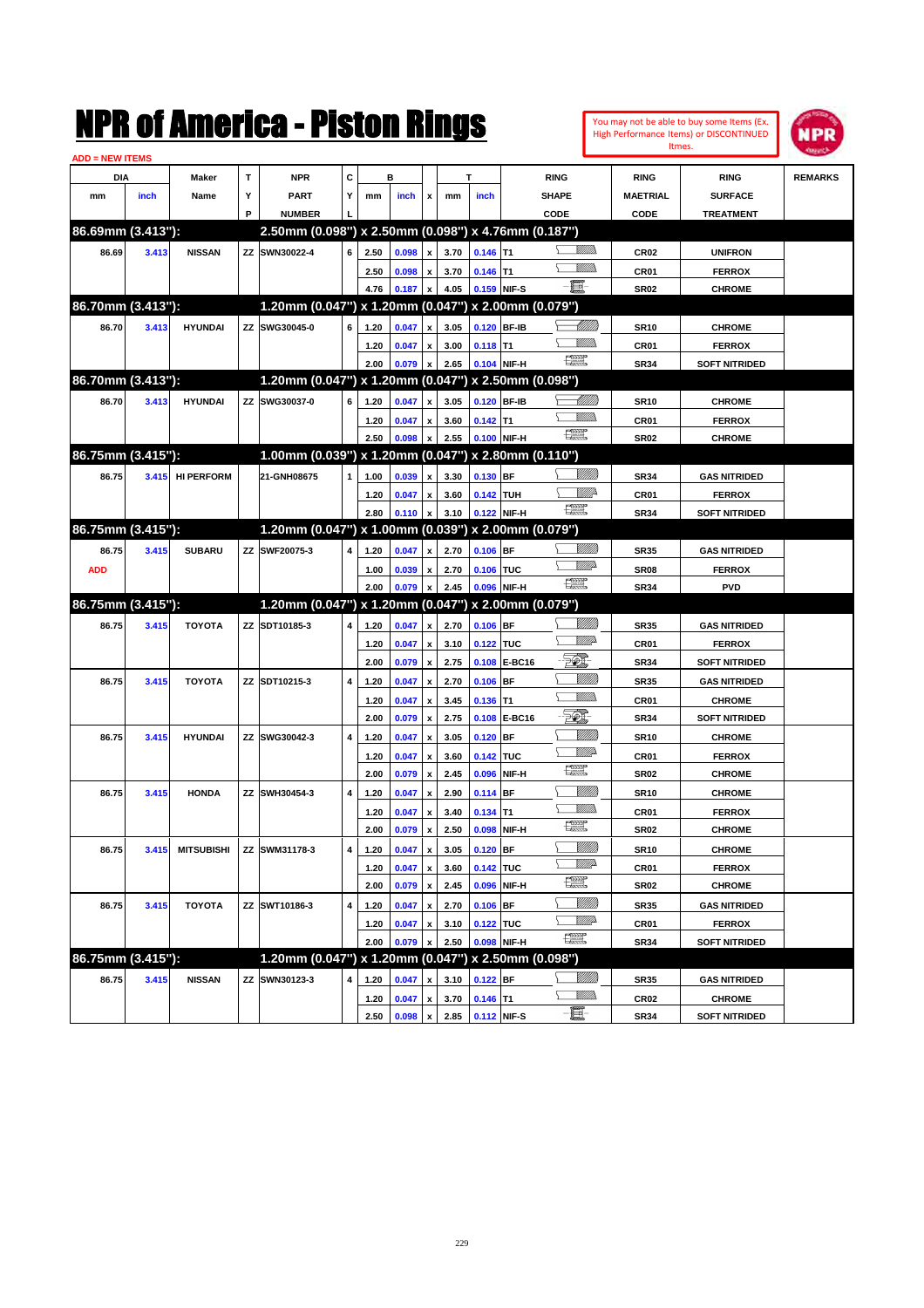| You may not be able to buy some Items (Ex. |
|--------------------------------------------|
| High Performance Items) or DISCONTINUED    |
| Itmes.                                     |



| <b>ADD = NEW ITEMS</b> |             |                   |   |                                                     |                         |              |                |                                          |              |            |             |                   |                            |                                |                |
|------------------------|-------------|-------------------|---|-----------------------------------------------------|-------------------------|--------------|----------------|------------------------------------------|--------------|------------|-------------|-------------------|----------------------------|--------------------------------|----------------|
| <b>DIA</b>             |             | <b>Maker</b>      | T | <b>NPR</b>                                          | C                       |              | B              |                                          |              |            |             | <b>RING</b>       | <b>RING</b>                | <b>RING</b>                    | <b>REMARKS</b> |
| mm                     | <i>inch</i> | Name              | Y | <b>PART</b>                                         | Y                       | mm           | inch           | x                                        | mm           | inch       |             | <b>SHAPE</b>      | <b>MAETRIAL</b>            | <b>SURFACE</b>                 |                |
|                        |             |                   | P | <b>NUMBER</b>                                       |                         |              |                |                                          |              |            |             | CODE              | CODE                       | <b>TREATMENT</b>               |                |
| 86.75mm (3.415"):      |             |                   |   | 1.20mm (0.047") x 1.20mm (0.047") x 2.80mm (0.110") |                         |              |                |                                          |              |            |             |                   |                            |                                |                |
| 86.75                  | 3.415       | <b>HONDA</b>      |   | ZZ SWH30432-3                                       | 6                       | 1.20         | 0.047          | $\pmb{\mathsf{x}}$                       | 2.90         | 0.114 BF   |             | <u>Villitti</u>   | <b>SR10</b>                | <b>CHROME</b>                  |                |
|                        |             |                   |   |                                                     |                         | 1.20         | 0.047          | $\mathbf{x}$                             | 3.40         | $0.134$ T1 |             | VMM).             | <b>CR01</b>                | <b>FERROX</b>                  |                |
|                        |             |                   |   |                                                     |                         | 2.80         | 0.110          | $\pmb{\mathsf{x}}$                       | 2.85         |            | 0.112 NIF-S | e.                | <b>SR02</b>                | <b>CHROME</b>                  |                |
| 86.75                  | 3.415       | <b>HONDA</b>      |   | ZZ SWH30443-3                                       | 4                       | 1.20         | 0.047          |                                          | 2.90         | 0.114 BF   |             | VMM)              | <b>SR10</b>                | <b>CHROME</b>                  |                |
|                        |             |                   |   |                                                     |                         | 1.20         | 0.047          | $\boldsymbol{x}$                         | 3.40         | $0.134$ T1 |             |                   | CR <sub>01</sub>           | <b>FERROX</b>                  |                |
|                        |             |                   |   |                                                     |                         | 2.80         | 0.110          | $\boldsymbol{x}$                         | 2.85         |            | 0.112 NIF-S | $-\Xi$ -          | <b>SR02</b>                | <b>CHROME</b>                  |                |
| 86.75mm (3.415"):      |             |                   |   | 1.20mm (0.047") x 1.20mm (0.047") x 3.00mm (0.118") |                         |              |                |                                          |              |            |             |                   |                            |                                |                |
| 86.75                  | 3.415       | <b>TOYOTA</b>     |   | ZY SWT10162-3                                       | 4                       | 1.20         | 0.047          | x                                        | 2.90         | 0.114 BF   |             | <br>Viited        | <b>SR10</b>                | <b>CHROME</b>                  |                |
|                        |             |                   |   |                                                     |                         | 1.20         | 0.047          | x                                        | 3.40         | 0.134 TUC  |             | WW                | CR <sub>01</sub>           | <b>FERROX</b>                  |                |
|                        |             |                   |   |                                                     |                         | 3.00         | 0.118          | $\mathbf{x}$                             | 2.75         |            | 0.108 NIF-S | 匱                 | <b>SR02</b>                | <b>CHROME</b>                  |                |
| 86.75                  | 3.415       | <b>TOYOTA</b>     |   | SWT10176-3                                          | $\overline{\mathbf{4}}$ | 1.20         | 0.047          | $\boldsymbol{\mathsf{x}}$                | 2.90         | 0.114 BF   |             |                   | <b>SR35</b>                | <b>PVD</b>                     |                |
|                        |             |                   |   | <b>DELETE</b>                                       |                         | 1.20         | 0.047          | $\pmb{\mathsf{x}}$                       | 2.90         | 0.114 TUC  |             | <u>VMD</u>        | <b>SR35</b>                | <b>GAS NITRIDED</b>            |                |
|                        |             |                   |   |                                                     |                         | 3.00         | 0.118          | $\pmb{\mathsf{x}}$                       | 2.75         |            | 0.108 NIF-S | e.                | <b>SR34</b>                | <b>UNIFRON</b>                 |                |
| 86.75                  | 3.415       | <b>TOYOTA</b>     |   | ZY SWT10176-3                                       | 4                       | 1.20         | 0.047          | x                                        | 2.90         | $0.114$ BF |             | <u>VIIII</u>      | <b>SR35</b>                | <b>GAS NITRIDED</b>            |                |
|                        |             |                   |   |                                                     |                         | 1.20         | 0.047          | $\mathbf{x}$                             | 2.90         | 0.114 TUC  |             | <u>VM</u> D       | <b>SR35</b>                | <b>GAS NITRIDED</b>            |                |
|                        |             |                   |   |                                                     |                         | 3.00         | 0.118          | $\mathbf{x}$                             | 2.75         |            | 0.108 NIF-S | -日                | <b>SR34</b>                | <b>SOFT NITRIDED</b>           |                |
| 86.75mm (3.415"):      |             |                   |   | 1.20mm (0.047") x 1.50mm (0.059") x 2.00mm (0.079") |                         |              |                |                                          |              |            |             |                   |                            |                                |                |
| 86.75                  | 3.415       | <b>GMC</b>        |   | ZZ SWG10032-3                                       | 4                       | 1.20         | 0.047          | $\mathbf{x}$                             | 3.10         | 0.122 BF   |             | <u>VIIII</u> )    | <b>SR35</b>                | <b>GAS NITRIDED</b>            |                |
|                        |             |                   |   |                                                     |                         | 1.50         | 0.059          | $\boldsymbol{\mathsf{x}}$                | 3.50         | 0.138 TUC  |             | <b>W</b>          | <b>CR01</b>                | <b>FERROX</b>                  |                |
|                        |             |                   |   |                                                     |                         | 2.00         | 0.079          | $\pmb{\mathsf{x}}$                       | 2.75         |            | 0.108 NIF-H | <u>1999</u>       | <b>SR34</b>                | <b>SOFT NITRIDED</b>           |                |
| 86.75                  | 3.415       | <b>BMW</b>        |   | SWE073212-3                                         | 12                      | 1.20         | 0.047          | x                                        | 3.30         |            | 0.130 BF-IB | <u> UMM</u>       | <b>SR10</b>                | <b>CHROME</b>                  |                |
|                        |             |                   |   | <b>DELETE</b>                                       |                         | 1.50         | 0.059          | x                                        | 3.65         | 0.144 TUC  |             | <u>VIII)</u>      | CR <sub>01</sub>           | <b>FERROX</b>                  |                |
|                        |             |                   |   |                                                     |                         | 2.00         | 0.079          |                                          | 2.85         |            | 0.112 NIF-S | ·ii               | <b>SR02</b>                | <b>CHROME</b>                  |                |
| 86.75mm (3.415"):      |             |                   |   | 1.20mm (0.047") x 1.50mm (0.059") x 2.50mm (0.098") |                         |              |                |                                          |              |            |             |                   |                            |                                |                |
| 86.75                  | 3.415       | <b>GMC</b>        |   | ZY SWG10019-3                                       | 4                       | 1.20         | 0.047          | $\mathbf{x}$                             | 2.90         | 0.114 BF   |             | VIII TA           | <b>SR35</b>                | <b>GAS NITRIDED</b>            |                |
|                        |             |                   |   | (SWL03215-3)                                        |                         | 1.50         | 0.059          |                                          | 3.50         | 0.138 TUC  |             | <u>MA</u>         | CR01                       | <b>FERROX</b>                  |                |
|                        |             |                   |   |                                                     |                         | 2.50         | 0.098          | $\boldsymbol{\mathsf{x}}$                | 2.85         |            | 0.112 NIF-S | 圓                 | <b>SR02</b>                | <b>CHROME</b>                  |                |
| 86.75                  | 3.415       | <b>ISUZU</b>      |   | ZZ SWI10206-3                                       | 4                       | 1.20         | 0.047          | $\boldsymbol{\mathsf{x}}$                | 2.70         | $0.106$ BF |             | <u>VIIII)</u>     | <b>SR35</b>                | <b>GAS NITRIDED</b>            |                |
|                        |             |                   |   |                                                     |                         | 1.50         | 0.059          | x                                        | 3.80         | 0.150 TUC  |             | VIIIA             | CR01                       | <b>FERROX</b>                  |                |
|                        |             |                   |   |                                                     |                         | 2.50         | 0.098          | $\mathbf{x}$                             | 2.85         |            | 0.112 NIF-S | -日                | <b>SR02</b>                | <b>CHROME</b>                  |                |
| 86.75mm (3.415"):      |             |                   |   | 1.20mm (0.047") x 1.50mm (0.059")                   |                         |              |                |                                          |              |            |             | x 2.80mm (0.110") |                            |                                |                |
| 86.75                  | 3.415       | <b>MITSUBISHI</b> |   | ZZ SWM31116-1                                       | 4                       |              |                |                                          |              |            | 0.122 BF-IB |                   |                            |                                |                |
|                        |             |                   |   |                                                     |                         | 1.20         | 0.047          | X                                        | 3.10         |            |             | <b>Willia</b>     | <b>SR10</b>                | <b>CHROME</b>                  |                |
|                        |             |                   |   |                                                     |                         | 1.50<br>2.80 | 0.059<br>0.110 | $\pmb{\mathsf{x}}$<br>$\pmb{\mathsf{x}}$ | 3.80<br>2.55 | 0.150 TUC  | 0.100 NIF-S | e                 | <b>CR01</b><br><b>SR02</b> | <b>FERROX</b><br><b>CHROME</b> |                |
|                        |             |                   |   |                                                     |                         |              |                |                                          |              |            | 0.122 BF-IB | <u> UMM)</u>      |                            |                                |                |
| 86.75                  | 3.415       | <b>HYUNDAI</b>    |   | ZZ SWG30047-1                                       | 4                       | 1.20         | 0.047          | $\mathbf{x}$                             | 3.10         |            |             | ₩₩                | <b>SR10</b>                | <b>CHROME</b>                  |                |
|                        |             |                   |   |                                                     |                         | 1.50         | 0.059          |                                          | 3.80         | 0.150 TUC  |             | -日                | CR01                       | <b>FERROX</b>                  |                |
|                        |             |                   |   |                                                     |                         | 2.80         | 0.110          | $\pmb{\mathsf{x}}$                       | 2.55         |            | 0.100 NIF-S |                   | <b>SR02</b>                | <b>CHROME</b>                  |                |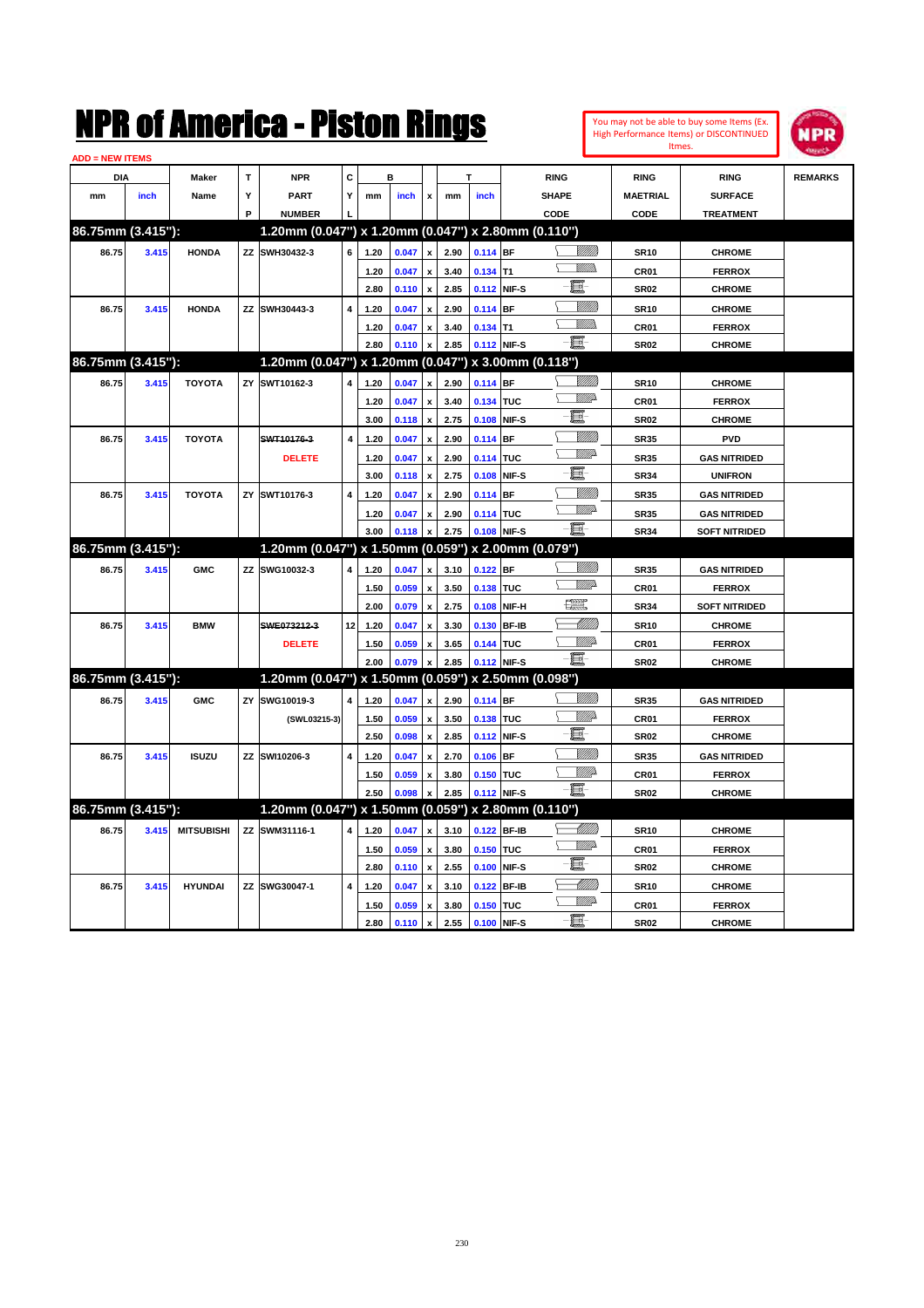| You may not be able to buy some Items (Ex. |
|--------------------------------------------|
| High Performance Items) or DISCONTINUED    |
| Itmes.                                     |



| <b>ADD = NEW ITEMS</b> |       |                   |    |                                                     |                |      |       |                    |      |             |              |                  |                 |                      |                |
|------------------------|-------|-------------------|----|-----------------------------------------------------|----------------|------|-------|--------------------|------|-------------|--------------|------------------|-----------------|----------------------|----------------|
| DIA                    |       | <b>Maker</b>      | T  | <b>NPR</b>                                          | C              |      | в     |                    |      | T           |              | <b>RING</b>      | <b>RING</b>     | <b>RING</b>          | <b>REMARKS</b> |
| mm                     | inch  | Name              | Υ  | <b>PART</b>                                         | Y              | mm   | inch  | x                  | mm   | inch        |              | <b>SHAPE</b>     | <b>MAETRIAL</b> | <b>SURFACE</b>       |                |
|                        |       |                   | P  | <b>NUMBER</b>                                       |                |      |       |                    |      |             |              | CODE             | CODE            | <b>TREATMENT</b>     |                |
| 86.75mm (3.415"):      |       |                   |    | 1.20mm (0.047") x 1.50mm (0.059") x 3.00mm (0.118") |                |      |       |                    |      |             |              |                  |                 |                      |                |
| 86.75                  | 3.415 | <b>GMC</b>        |    | ZZ SWG80049-3                                       | $\overline{4}$ | 1.20 | 0.047 | $\pmb{\mathsf{x}}$ | 2.90 | $0.114$ BF  |              | <u>Villida</u>   | <b>SR35</b>     | <b>GAS NITRIDED</b>  |                |
|                        |       |                   |    |                                                     |                | 1.50 | 0.059 | $\pmb{\mathsf{x}}$ | 3.50 | 0.138 TUC   |              | <u>VMD</u>       | <b>CR02</b>     | <b>CHROME</b>        |                |
|                        |       |                   |    |                                                     |                | 3.00 | 0.118 | $\pmb{\mathsf{x}}$ | 3.05 |             | 0.120 NIF-S  | e                | <b>SR34</b>     | <b>SOFT NITRIDED</b> |                |
| 86.75                  | 3.415 | <b>GMC</b>        |    | ZZ SWG10016-3                                       | 6              | 1.20 | 0.047 | x                  | 2.90 | $0.114$ BF  |              | <u>MMM</u>       | <b>SR35</b>     | <b>GAS NITRIDED</b>  |                |
|                        |       |                   |    | (SWL03137-3)                                        |                | 1.50 | 0.059 | $\pmb{\mathsf{x}}$ | 3.50 | 0.138 TUC   |              | <u>VIII</u> D    | <b>CR02</b>     | <b>CHROME</b>        |                |
|                        |       |                   |    |                                                     |                | 3.00 | 0.118 | $\pmb{\mathsf{x}}$ | 3.00 |             | 0.118 NIF-S  | e                | <b>SR34</b>     | <b>SOFT NITRIDED</b> |                |
| 86.75                  | 3.415 | <b>GMC</b>        | ZY | SWG10016AM-3                                        | 6              | 1.20 | 0.047 | x                  | 2.90 | $0.114$ BF  |              | <u>MMM</u>       | <b>SR10</b>     | <b>CHROME</b>        |                |
|                        |       |                   |    | (SWL03137AM-3)                                      |                | 1.50 | 0.059 | x                  | 3.50 | 0.138 TUC   |              | <u>VIII</u> D    | CR01            | <b>FERROX</b>        |                |
|                        |       |                   |    |                                                     |                | 3.00 | 0.118 | $\pmb{\mathsf{x}}$ | 3.00 |             | 0.118 NIF-S  | e                | <b>SR02</b>     | <b>CHROME</b>        |                |
| 86.75                  | 3.415 | <b>MITSUBISHI</b> |    | ZZ SWM31072-1                                       | 4              | 1.20 | 0.047 | x                  | 3.10 |             | 0.122 BF-IB  | <u> UMM</u>      | <b>SR10</b>     | <b>CHROME</b>        |                |
|                        |       |                   |    |                                                     |                | 1.50 | 0.059 | x                  | 3.80 | 0.150 TUC   |              | <u>WW</u> A      | CR01            | <b>FERROX</b>        |                |
|                        |       |                   |    |                                                     |                | 3.00 | 0.118 | $\pmb{\mathsf{x}}$ | 2.55 |             | 0.100 NIF-S  | -日               | <b>SR02</b>     | <b>CHROME</b>        |                |
| 86.75mm (3.415"):      |       |                   |    | 1.20mm (0.047") x 1.50mm (0.059") x 4.00mm (0.157") |                |      |       |                    |      |             |              |                  |                 |                      |                |
| 86.75                  | 3.415 | <b>TOYOTA</b>     |    | ZZ SWT10141-3                                       | 4              | 1.20 | 0.047 | x                  | 3.30 | 0.130 BF    |              | VIII))           | <b>SR35</b>     | <b>GAS NITRIDED</b>  |                |
|                        |       |                   |    |                                                     |                | 1.50 | 0.059 | x                  | 3.70 |             | 0.146 ES-TUC | <u>VM</u> D      | CR01            | <b>FERROX</b>        |                |
|                        |       |                   |    |                                                     |                | 4.00 | 0.157 | $\pmb{\mathsf{x}}$ | 3.35 |             | 0.132 NIF-S  | E                | <b>SR34</b>     | <b>SOFT NITRIDED</b> |                |
| 86.75                  | 3.415 | <b>TOYOTA</b>     |    | ZZ SWT10249-3                                       | 4              | 1.20 | 0.047 | x                  | 3.10 | $0.122$ BF  |              | <u>Milli</u> lli | <b>SR35</b>     | <b>GAS NITRIDED</b>  |                |
|                        |       |                   |    |                                                     |                | 1.50 | 0.059 | x                  | 3.60 | $0.142$ T1  |              | <br>Militar      | CR01            | <b>FERROX</b>        |                |
|                        |       |                   |    |                                                     |                | 4.00 | 0.157 | $\pmb{\mathsf{x}}$ | 2.80 |             | 0.110 NIF-S  | e                | <b>SR34</b>     | <b>SOFT NITRIDED</b> |                |
| 86.75                  | 3.415 | <b>TOYOTA</b>     |    | ZZ SWT10255-3                                       | 4              | 1.20 | 0.047 | x                  | 3.30 |             | 0.130 BF-IB  | MMB              | <b>SR35</b>     | <b>GAS NITRIDED</b>  |                |
|                        |       |                   |    |                                                     |                | 1.50 | 0.059 | x                  | 3.60 | $0.142$ T1  |              | <br>Militar      | <b>CR01</b>     | <b>FERROX</b>        |                |
|                        |       |                   |    |                                                     |                | 4.00 | 0.157 | $\pmb{\mathsf{x}}$ | 2.80 |             | 0.110 NIF-S  | -8               | <b>SR34</b>     | <b>SOFT NITRIDED</b> |                |
| 86.75mm (3.415"):      |       |                   |    | 1.50mm (0.059") x 1.50mm (0.059") x 2.80mm (0.110") |                |      |       |                    |      |             |              |                  |                 |                      |                |
| 86.75                  | 3.415 | <b>NISSAN</b>     |    | ZZ SWN30091-3                                       | 6              | 1.50 | 0.059 | x                  | 3.10 |             | 0.122 BF-IB  | <u>UMB</u>       | <b>SR35</b>     | <b>GAS NITRIDED</b>  |                |
|                        |       |                   |    |                                                     |                | 1.50 | 0.059 | $\pmb{\mathsf{x}}$ | 3.65 | $0.144$ T1  |              | .<br>VMD         | <b>CR02</b>     | <b>CHROME</b>        |                |
|                        |       |                   |    |                                                     |                | 2.80 | 0.110 | $\pmb{\mathsf{x}}$ | 2.85 | 0.112 NIF-S |              | -8               | <b>SR34</b>     | <b>SOFT NITRIDED</b> |                |
| 86.75mm (3.415"):      |       |                   |    | 1.50mm (0.059") x 1.50mm (0.059") x 3.00mm (0.118") |                |      |       |                    |      |             |              |                  |                 |                      |                |
| 86.75                  | 3.415 | <b>CHRYSLER</b>   |    | ZZ SWC10001-3                                       | 6              | 1.50 | 0.059 | x                  | 3.25 | $0.128$ BF  |              | VIII))           | <b>SR10</b>     | <b>CHROME</b>        |                |
|                        |       |                   |    | (SWL03042-3)                                        |                | 1.50 | 0.059 | x                  | 3.90 |             | 0.154 T1-RC  | <u>Sillin</u>    | CR01            | <b>FERROX</b>        |                |
|                        |       |                   |    |                                                     |                | 3.00 | 0.118 | $\pmb{\mathsf{x}}$ | 3.00 |             | 0.118 NIF-S  | -8               | <b>SR02</b>     | <b>CHROME</b>        |                |
| 86.75                  | 3.415 | <b>HYUNDAI</b>    |    | SWL03075-1                                          | 4              | 1.50 | 0.059 | x                  | 3.50 | 0.138 BF    |              | VIII))           | <b>SR10</b>     | <b>CHROME</b>        |                |
|                        |       |                   |    | <b>DELETE</b>                                       |                | 1.50 | 0.059 | x                  | 3.80 |             | 0.150 ES-TUC | <u>MM</u>        | CR01            | <b>FERROX</b>        |                |
|                        |       |                   |    |                                                     |                | 3.00 | 0.118 | $\pmb{\mathsf{x}}$ | 2.55 | 0.100 NIF-S |              | E-               | SR02            | <b>CHROME</b>        |                |
| 86.75                  | 3.415 | <b>GMC</b>        |    | ZZ SWG10010-3                                       | 4              | 1.50 | 0.059 | x                  | 3.25 | $0.128$ BF  |              | VIII))           | <b>SR35</b>     | <b>GAS NITRIDED</b>  |                |
|                        |       |                   |    | (SWL03123-3)                                        |                | 1.50 | 0.059 | $\pmb{\mathsf{x}}$ | 3.60 | 0.142 TUC   |              | <u>WW</u> A      | <b>CR02</b>     | <b>CHROME</b>        |                |
|                        |       |                   |    |                                                     |                | 3.00 | 0.118 | $\pmb{\mathsf{x}}$ | 3.00 |             | 0.118 NIF-S  | e.               | SR34            | <b>SOFT NITRIDED</b> |                |
| 86.75                  | 3.415 | <b>GMC</b>        |    | ZY SWG10010AM-3                                     | 4              | 1.50 | 0.059 | x                  | 3.30 | $0.130$ BF  |              | VIII))           | <b>SR10</b>     | <b>CHROME</b>        |                |
|                        |       |                   |    | (SWL03123AM-3)                                      |                | 1.50 | 0.059 | x                  | 3.60 | 0.142 TUC   |              | <u>WW</u> A      | CR01            | <b>FERROX</b>        |                |
|                        |       |                   |    |                                                     |                | 3.00 | 0.118 | $\pmb{\mathsf{x}}$ | 3.05 |             | 0.120 NIF-S  | e.               | SR02            | <b>CHROME</b>        |                |
| 86.75                  | 3.415 | <b>DAEWOO</b>     |    | ZZ SWD20006-3                                       | 4              | 1.50 | 0.059 | x                  | 3.45 | $0.136$ BF  |              | VIII))           | <b>SR10</b>     | <b>CHROME</b>        |                |
|                        |       |                   |    | (SWL03180-3)                                        |                | 1.50 | 0.059 | x                  | 3.50 | 0.138 TUC   |              | <u>Mille</u> d   | CR01            | <b>FERROX</b>        |                |
|                        |       |                   |    |                                                     |                | 3.00 | 0.118 | $\pmb{\mathsf{x}}$ | 3.00 |             | 0.118 NIF-S  | e.               | SR02            | <b>CHROME</b>        |                |
| 86.75                  | 3.415 | <b>NISSAN</b>     |    | ZZ SWN30102-3                                       | 4              | 1.50 | 0.059 | x                  | 3.10 |             | 0.122 BF-IB  | <u> MMM</u>      | <b>SR10</b>     | <b>CHROME</b>        |                |
|                        |       |                   |    |                                                     |                | 1.50 | 0.059 | x                  | 3.65 | $0.144$ T1  |              | <u>MM)</u>       | <b>CR02</b>     | <b>CHROME</b>        |                |
|                        |       |                   |    |                                                     |                | 3.00 | 0.118 | $\pmb{\mathsf{x}}$ | 3.00 | 0.118 NIF-S |              | $-\Xi$           | SR02            | <b>CHROME</b>        |                |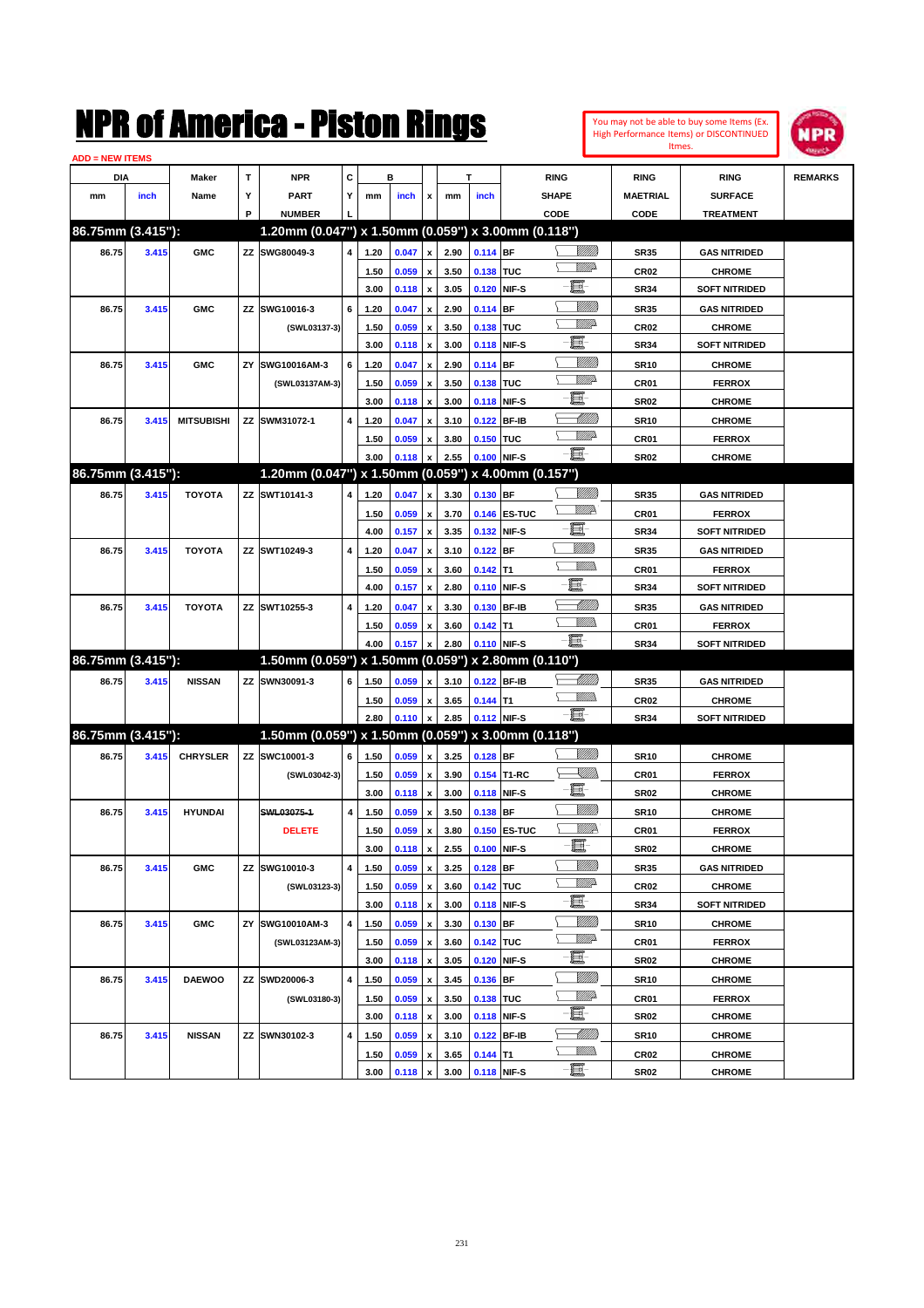| <b>ADD = NEW ITEMS</b> |       |                   |   |                                                     |                |      |       |                           |      |                  |              |                      |                  |                      |                |
|------------------------|-------|-------------------|---|-----------------------------------------------------|----------------|------|-------|---------------------------|------|------------------|--------------|----------------------|------------------|----------------------|----------------|
| DIA                    |       | Maker             | т | <b>NPR</b>                                          | c              |      | в     |                           |      | T                |              | <b>RING</b>          | <b>RING</b>      | <b>RING</b>          | <b>REMARKS</b> |
| mm                     | inch  | Name              | Υ | PART                                                | Y              | mm   | inch  | $\boldsymbol{\mathsf{x}}$ | mm   | inch             |              | <b>SHAPE</b>         | <b>MAETRIAL</b>  | <b>SURFACE</b>       |                |
|                        |       |                   | P | <b>NUMBER</b>                                       | L              |      |       |                           |      |                  |              | CODE                 | CODE             | <b>TREATMENT</b>     |                |
| 86.75                  | 3.415 | <b>ISUZU</b>      |   | ZX SWI10205-3                                       | 4              | 1.50 | 0.059 | $\boldsymbol{\mathsf{x}}$ | 3.45 | 0.136 BF         |              | <u>Villida</u>       | <b>SR10</b>      | <b>CHROME</b>        |                |
|                        |       |                   |   |                                                     |                | 1.50 | 0.059 | $\pmb{\mathsf{x}}$        | 3.80 | 0.150 TUC        |              | <u>WW</u> A          | CR01             | <b>FERROX</b>        |                |
|                        |       |                   |   |                                                     |                | 4.00 | 0.157 | x                         | 2.85 |                  | 0.112 NIF-S  | $-\Xi$ -             | <b>SR02</b>      | <b>CHROME</b>        |                |
| 86.75mm (3.415"):      |       |                   |   | 1.50mm (0.059") x 1.50mm (0.059") x 4.00mm (0.157") |                |      |       |                           |      |                  |              |                      |                  |                      |                |
| 86.75                  | 3.415 | KIA               |   | ZZ SWK30022-3                                       | $\overline{4}$ | 1.50 | 0.059 | $\pmb{\mathsf{x}}$        | 3.30 | 0.130 BF         |              |                      | <b>SR35</b>      | <b>GAS NITRIDED</b>  |                |
|                        |       |                   |   |                                                     |                | 1.50 | 0.059 | $\pmb{\mathsf{x}}$        | 3.80 | 0.150 TUC        |              | <u>VMD</u>           | CR <sub>02</sub> | <b>CHROME</b>        |                |
|                        |       |                   |   |                                                     |                | 4.00 | 0.157 | $\pmb{\mathsf{x}}$        | 3.05 | 0.120            | NIF-S        | e.                   | <b>SR02</b>      | <b>CHROME</b>        |                |
| 86.75                  | 3.415 | <b>HYUNDAI</b>    |   | ZZ SWG30024-1                                       | 4              | 1.50 | 0.059 | $\pmb{\mathsf{x}}$        | 3.50 | 0.138 BF         |              | <u>VIIII)</u>        | <b>SR10</b>      | <b>CHROME</b>        |                |
|                        |       |                   |   | (SWL03076-1)                                        |                | 1.50 | 0.059 | $\pmb{\mathsf{x}}$        | 3.80 |                  | 0.150 ES-TUC | <u>MMR</u>           | CR01             | <b>FERROX</b>        |                |
|                        |       |                   |   |                                                     |                | 4.00 | 0.157 | $\pmb{\mathsf{x}}$        | 3.30 | 0.130            | NIF-S        | E.                   | <b>SR02</b>      | <b>CHROME</b>        |                |
| 86.75                  | 3.415 | <b>MAZDA</b>      |   | ZZ SWT20048-3                                       | 4              | 1.50 | 0.059 | X                         | 3.30 | 0.130            | <b>IBF</b>   | <u>VIIII)</u>        | <b>SR10</b>      | <b>CHROME</b>        |                |
|                        |       |                   |   |                                                     |                | 1.50 | 0.059 | $\pmb{\mathsf{x}}$        | 3.80 | 0.150            | <b>TUC</b>   | <u>MMP</u>           | CR01             | <b>FERROX</b>        |                |
|                        |       |                   |   |                                                     |                | 4.00 | 0.157 | $\pmb{\mathsf{x}}$        | 3.25 | 0.128            | NIF-S        | e.                   | <b>SR02</b>      | <b>CHROME</b>        |                |
| 86.75                  | 3.415 | <b>MAZDA</b>      |   | ZZ SWT20065-3                                       | 4              | 1.50 | 0.059 | x                         | 3.10 | 0.122            | <b>BF</b>    | <u>VIIII)</u>        | <b>SR10</b>      | <b>CHROME</b>        |                |
|                        |       |                   |   |                                                     |                | 1.50 | 0.059 | $\pmb{\mathsf{x}}$        | 3.80 | 0.150            | <b>TUC</b>   | <u>MMP</u>           | CR01             | <b>FERROX</b>        |                |
|                        |       |                   |   |                                                     |                | 4.00 | 0.157 | $\boldsymbol{\mathsf{x}}$ | 3.25 | 0.128            | NIF-S        | e.                   | <b>SR34</b>      | <b>SOFT NITRIDED</b> |                |
| 86.75                  | 3.415 | <b>MITSUBISHI</b> |   | ZZ SWM31037-1                                       | 4              | 1.50 | 0.059 | $\pmb{\mathsf{x}}$        | 3.50 | 0.138 BF         |              | <u>Milli</u>         | <b>SR10</b>      | <b>CHROME</b>        |                |
|                        |       |                   |   |                                                     |                | 1.50 | 0.059 | $\pmb{\mathsf{x}}$        | 3.80 |                  | 0.150 ES-TUC | WWA                  | CR01             | <b>FERROX</b>        |                |
|                        |       |                   |   |                                                     |                | 4.00 | 0.157 | x                         | 3.30 | 0.130            | NIF-S        | 買                    | <b>SR02</b>      | <b>CHROME</b>        |                |
| 86.75                  | 3.415 | <b>MITSUBISHI</b> |   | SWM31045-1                                          | $\overline{4}$ | 1.50 | 0.059 | $\pmb{\mathsf{x}}$        | 3.30 | 0.130 BF         |              | <u>VIIII</u> )       | <b>SR34</b>      | <b>GAS NITRIDED</b>  |                |
|                        |       |                   |   | <b>DELETE</b>                                       |                | 1.50 | 0.059 | $\pmb{\mathsf{x}}$        | 3.80 |                  | 0.150 ES-TUC | <u>VM</u> D          | CR01             | <b>FERROX</b>        |                |
|                        |       |                   |   |                                                     |                | 4.00 | 0.157 | x                         | 3.05 | 0.120            | NIF-S        | 匱                    | <b>SR34</b>      | <b>SOFT NITRIDED</b> |                |
| 86.75                  | 3.415 | <b>NISSAN</b>     |   | ZZ SWN30159-3                                       | 4              | 1.50 | 0.059 | $\pmb{\mathsf{x}}$        | 3.10 | 0.122 BF-IB      |              | <u>UMB</u>           | <b>SR35</b>      | <b>GAS NITRIDED</b>  |                |
|                        |       |                   |   |                                                     |                | 1.50 | 0.059 | X                         | 3.65 | 0.144            | T1           | <u>Willib</u>        | <b>CR02</b>      | <b>CHROME</b>        |                |
|                        |       |                   |   |                                                     |                | 4.00 | 0.157 | $\pmb{\mathsf{x}}$        | 2.90 |                  | 0.114 NIF-S  | e.                   | <b>SR34</b>      | <b>SOFT NITRIDED</b> |                |
| 86.75                  | 3.415 | <b>NISSAN</b>     |   | SWN30170-3                                          | $\overline{4}$ | 1.50 | 0.059 | $\pmb{\mathsf{x}}$        | 3.30 | 0.130 BF         |              | <u>VIIII)</u>        | <b>SR35</b>      | <b>GAS NITRIDED</b>  |                |
|                        |       |                   |   | <b>DELETE</b>                                       |                | 1.50 | 0.059 | x                         | 3.80 | 0.150            | T1           | .<br>VMD             | CR01             | <b>FERROX</b>        |                |
|                        |       |                   |   |                                                     |                | 4.00 | 0.157 | $\pmb{\mathsf{x}}$        | 3.20 | 0.126            | NIF-H        | <b>The Co</b>        | <b>SR34</b>      | <b>SOFT NITRIDED</b> |                |
| 86.75                  | 3.415 | <b>NISSAN</b>     |   | ZZ SWN30202-3                                       | 4              | 1.50 | 0.059 | X                         | 3.10 | 0.122            | <b>BF-IB</b> | <u> MMB</u>          | <b>SR35</b>      | <b>GAS NITRIDED</b>  |                |
|                        |       |                   |   |                                                     |                | 1.50 | 0.059 | $\pmb{\mathsf{x}}$        | 3.65 | 0.144            | lT1          | <u>Willib</u>        | CR <sub>02</sub> | <b>CHROME</b>        |                |
|                        |       |                   |   |                                                     |                | 4.00 | 0.157 | $\pmb{\mathsf{x}}$        | 3.25 |                  | 0.128 NIF-S  | e.                   | <b>SR34</b>      | <b>SOFT NITRIDED</b> |                |
| 86.75                  | 3.415 | <b>TOYOTA</b>     |   | <b>ZY SWT10090-3</b>                                | 4              | 1.50 | 0.059 | x                         | 3.50 | 0.138 BF         |              | <u>VIIII)</u>        | <b>SR10</b>      | <b>CHROME</b>        |                |
|                        |       |                   |   |                                                     |                | 1.50 | 0.059 | $\pmb{\mathsf{x}}$        | 4.00 | $0.157$ T1       |              | <u>Villida</u>       | <b>CR02</b>      | <b>CHROME</b>        |                |
|                        |       |                   |   |                                                     |                | 4.00 | 0.157 | $\mathbf{x}$              |      | 3.25 0.128 NIF-S |              | E-                   | <b>SR02</b>      | <b>CHROME</b>        |                |
| 86.75                  | 3.415 | <b>TOYOTA</b>     |   | SWT10119-3                                          | $\overline{4}$ | 1.50 | 0.059 | $\pmb{\mathsf{x}}$        | 3.30 | $0.130$ BF       |              | <u>Milli</u> n       | <b>SR10</b>      | <b>CHROME</b>        |                |
|                        |       |                   |   | <b>DELETE</b>                                       |                | 1.50 | 0.059 | $\pmb{\mathsf{x}}$        | 3.80 | $0.150$ T1       |              | <u>Willis</u>        | CR <sub>02</sub> | <b>CHROME</b>        |                |
|                        |       |                   |   |                                                     |                | 4.00 | 0.157 | $\pmb{\mathsf{x}}$        | 3.10 |                  | 0.122 NIF-S  | e.                   | <b>SR02</b>      | <b>CHROME</b>        |                |
| 86.75                  | 3.415 | TOYOTA            |   | ZZ SWT10134-3                                       | 6              | 1.50 | 0.059 | $\pmb{\mathsf{x}}$        | 3.30 | $0.130$ BF       |              |                      | <b>SR35</b>      | <b>GAS NITRIDED</b>  |                |
|                        |       |                   |   |                                                     |                | 1.50 | 0.059 | $\pmb{\mathsf{x}}$        | 3.80 | 0.150 TUC        |              | <u>WW</u> A<br>⊾     | CR <sub>02</sub> | <b>CHROME</b>        |                |
|                        |       |                   |   |                                                     |                | 4.00 | 0.157 | x                         | 2.85 |                  | 0.112 NIF-S  | E                    | <b>SR34</b>      | <b>SOFT NITRIDED</b> |                |
| 86.75                  | 3.415 | <b>TOYOTA</b>     |   | ZZ SWT10216-3                                       | 6              | 1.50 | 0.059 | $\pmb{\mathsf{x}}$        | 3.25 | 0.128 BF         |              | <u>VIIII)</u>        | <b>SR10</b>      | <b>CHROME</b>        |                |
|                        |       |                   |   |                                                     |                | 1.50 | 0.059 | x                         | 3.60 | $0.142$ T1       |              | <u>Willib</u><br>Σ   | CR01             | <b>FERROX</b>        |                |
|                        |       |                   |   |                                                     |                | 4.00 | 0.157 | x                         | 2.80 |                  | 0.110 NIF-S  | $\frac{1}{\sqrt{2}}$ | <b>SR34</b>      | <b>SOFT NITRIDED</b> |                |

You may not be able to buy some Items (Ex. High Performance Items) or DISCONTINUED Itmes.

**NPR**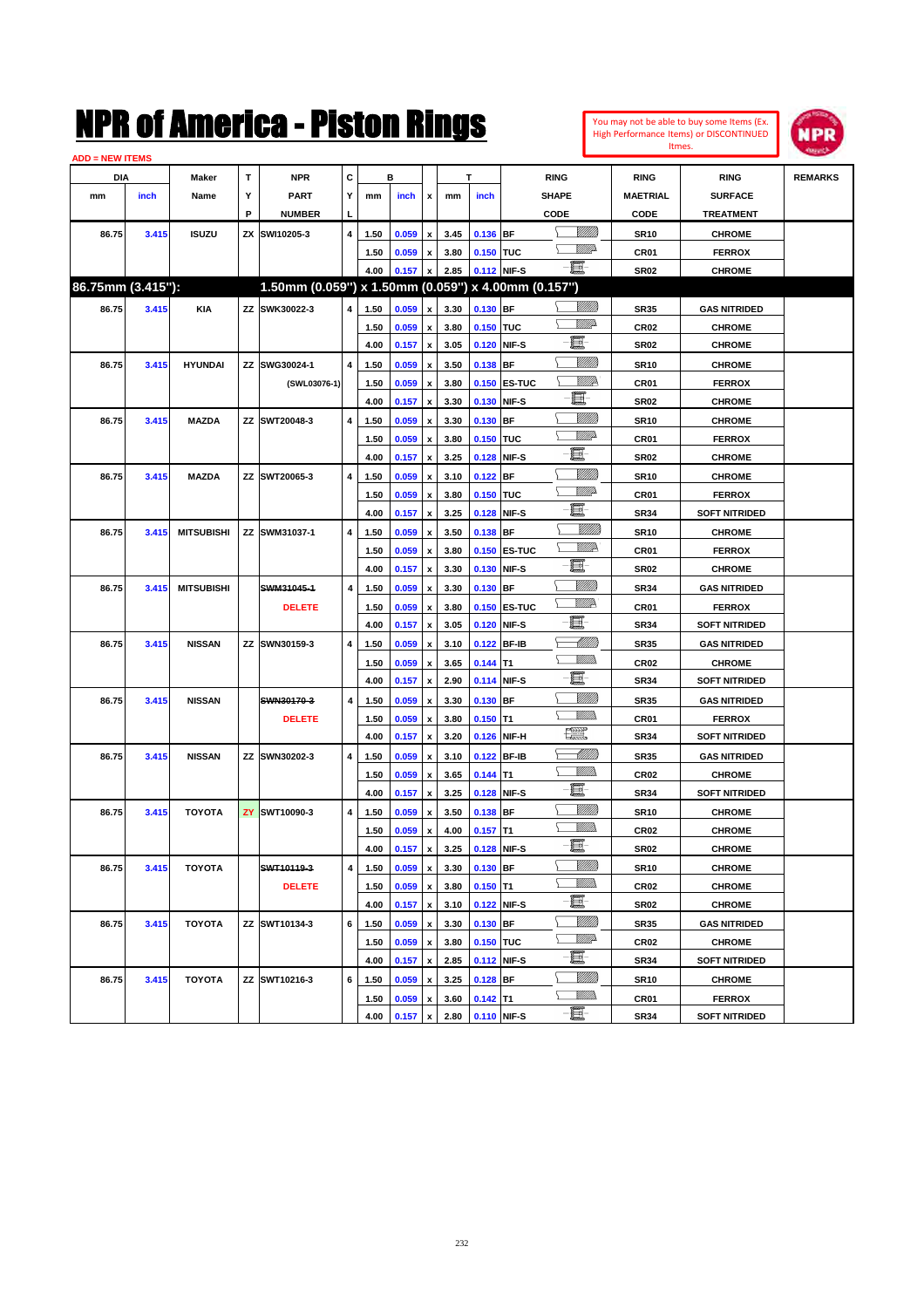| You may not be able to buy some items (Ex.     |
|------------------------------------------------|
| <b>High Performance Items) or DISCONTINUED</b> |
| Itmes.                                         |



| <b>ADD = NEW ITEMS</b> |       |                  |   |                                                     |                         |      |       |                    |      |             |              |                                         |                  |                      |                |
|------------------------|-------|------------------|---|-----------------------------------------------------|-------------------------|------|-------|--------------------|------|-------------|--------------|-----------------------------------------|------------------|----------------------|----------------|
| DIA                    |       | Maker            | Т | <b>NPR</b>                                          | c                       |      | B     |                    |      | T           |              | <b>RING</b>                             | <b>RING</b>      | <b>RING</b>          | <b>REMARKS</b> |
| mm                     | inch  | Name             | Υ | <b>PART</b>                                         | Y                       | mm   | inch  | x                  | mm   | inch        |              | <b>SHAPE</b>                            | <b>MAETRIAL</b>  | <b>SURFACE</b>       |                |
|                        |       |                  | P | <b>NUMBER</b>                                       |                         |      |       |                    |      |             |              | CODE                                    | CODE             | <b>TREATMENT</b>     |                |
| 86.75mm (3.415"):      |       |                  |   | 1.50mm (0.059") x 2.00mm (0.079") x 4.00mm (0.157") |                         |      |       |                    |      |             |              |                                         |                  |                      |                |
| 86.75                  | 3.415 | <b>NISSAN</b>    |   | ZZ SWN30072-3                                       | 6                       | 1.50 | 0.059 | x                  | 3.10 | $0.122$ BF  |              | <u>Sillilli</u>                         | <b>SR35</b>      | <b>GAS NITRIDED</b>  |                |
|                        |       |                  |   |                                                     |                         | 2.00 | 0.079 | x                  | 3.75 | $0.148$ T1  |              |                                         | <b>CR02</b>      | <b>CHROME</b>        |                |
|                        |       |                  |   |                                                     |                         | 4.00 | 0.157 | x                  | 3.25 | 0.128       | NIF-S        | e                                       | <b>SR02</b>      | <b>CHROME</b>        |                |
|                        |       | <b>NISSAN</b>    |   | ZZ SWN30066-3                                       | 6                       |      |       |                    | 3.60 |             |              |                                         |                  |                      |                |
| 86.75                  | 3.415 |                  |   |                                                     |                         | 1.50 | 0.059 | x                  |      | $0.142$ T1  |              |                                         | <b>CR01</b>      | <b>FERROX</b>        |                |
|                        |       |                  |   |                                                     |                         | 2.00 | 0.079 | x                  | 4.05 | $0.159$ T1  |              | -8                                      | CR01             | <b>FERROX</b>        |                |
| 86.75mm (3.415"):      |       |                  |   | 1.75mm (0.069") x 1.50mm (0.059") x 4.00mm (0.157") |                         | 4.00 | 0.157 | x                  | 3.25 | 0.128 NIF-S |              |                                         | <b>SR02</b>      | <b>CHROME</b>        |                |
|                        |       |                  |   |                                                     |                         |      |       |                    |      |             |              |                                         |                  |                      |                |
| 86.75                  | 3.415 | <b>TOYOTA</b>    |   | ZZ SWT10125-3                                       | 4                       | 1.75 | 0.069 | x                  | 3.30 | 0.130 BF    |              | <u>MMW</u><br><u>WW</u> A               | <b>SR35</b>      | <b>GAS NITRIDED</b>  |                |
|                        |       |                  |   |                                                     |                         | 1.50 | 0.059 | x                  | 3.05 | 0.120 TUC   |              |                                         | <b>CR02</b>      | <b>CHROME</b>        |                |
|                        |       |                  |   |                                                     |                         | 4.00 | 0.157 | x                  | 2.80 | 0.110 NIF-S |              | -8                                      | <b>SR34</b>      | <b>SOFT NITRIDED</b> |                |
| 86.75mm (3.415"):      |       |                  |   | 1.75mm (0.069") x 2.00mm (0.079") x 4.00mm (0.157") |                         |      |       |                    |      |             |              |                                         |                  |                      |                |
| 86.75                  | 3.415 | <b>BMW</b>       |   | SWE07096-3                                          | 6                       | 1.75 | 0.069 | x                  | 3.20 | 0.126 BF-IB |              | <u> Millitt</u>                         | <b>SR10</b>      | <b>CHROME</b>        |                |
|                        |       |                  |   | <b>DELETE</b>                                       |                         | 2.00 | 0.079 | x                  | 3.60 | 0.142 TUC   |              | <u>WW</u> A                             | CR01             | <b>FERROX</b>        |                |
|                        |       |                  |   |                                                     |                         | 4.00 | 0.157 | x                  | 3.10 | 0.122 NIF-S |              | -8                                      | <b>SR02</b>      | <b>CHROME</b>        |                |
| 86.75mm (3.415"):      |       |                  |   | 2.00mm (0.079") x 2.00mm (0.079") x 4.00mm (0.157") |                         |      |       |                    |      |             |              |                                         |                  |                      |                |
| 86.75                  | 3.415 | <b>NISSAN</b>    |   | ZZ SWN30047-3                                       | 6                       | 2.00 | 0.079 | x                  | 3.90 | $0.154$ T1  |              |                                         | <b>CR02</b>      | <b>CHROME</b>        |                |
|                        |       |                  |   |                                                     |                         | 2.00 | 0.079 | x                  | 4.05 | $0.159$ T1  |              |                                         | CR01             | <b>FERROX</b>        |                |
|                        |       |                  |   |                                                     |                         | 4.00 | 0.157 | x                  | 3.25 | 0.128 NIF-S |              | $ \Box$                                 | <b>SR02</b>      | <b>CHROME</b>        |                |
| 86.75mm (3.415"):      |       |                  |   | 2.00mm (0.079") x 2.50mm (0.098") x 4.00mm (0.157") |                         |      |       |                    |      |             |              |                                         |                  |                      |                |
| 86.75                  | 3.415 | <b>TOYOTA</b>    |   | ZZ SWT10019-3                                       | 4                       | 2.00 | 0.079 | x                  | 3.90 | $0.154$ T1  |              |                                         | <b>CR02</b>      | <b>CHROME</b>        |                |
|                        |       |                  |   |                                                     |                         | 2.50 | 0.098 | x                  | 3.90 | $0.154$ T1  |              |                                         | <b>CR02</b>      | <b>CHROME</b>        |                |
|                        |       |                  |   |                                                     |                         | 4.00 | 0.157 | X                  | 3.25 | 0.128 NIF-S |              | $-\Xi$ .                                | <b>SR02</b>      | <b>CHROME</b>        |                |
| 86.75mm (3.415"):      |       |                  |   | 2.00mm (0.079") x 2.50mm (0.098") x 5.00mm (0.197") |                         |      |       |                    |      |             |              |                                         |                  |                      |                |
| 86.75                  |       | 3.415 VOLKSWAGEN |   | SWE50274-1                                          | $\overline{\mathbf{4}}$ | 2.00 | 0.079 | x                  | 3.25 | 0.128 BF-IB |              | <u>UMB</u>                              | <b>SR10</b>      | <b>CHROME</b>        |                |
|                        |       |                  |   | <b>DELETE</b>                                       |                         | 2.50 | 0.098 | x                  | 3.60 | 0.142 TUC   |              | <u>VMD</u>                              | CR01             | <b>FERROX</b>        |                |
|                        |       |                  |   |                                                     |                         | 5.00 | 0.197 |                    | 4.30 |             | 0.169 E-BC16 | <u> 50)</u>                             | <b>SR10</b>      | <b>CHROME</b>        |                |
| 86.75mm (3.415"):      |       |                  |   | 2.50mm (0.098") x 2.50mm (0.098") x 5.00mm (0.197") |                         |      |       |                    |      |             |              |                                         |                  |                      |                |
| 86.75                  | 3.415 | <b>ISUZU</b>     |   | ZZ SCI10021-3                                       | 4                       | 2.50 | 0.098 | x                  | 4.10 | $0.161$ T1  |              |                                         | <b>CR02</b>      | <b>UNIFRON</b>       |                |
|                        |       |                  |   |                                                     |                         | 2.50 | 0.098 | x                  | 4.10 |             | 0.161 ES-TUC | <u>MM</u> P                             | <b>CR02</b>      | <b>UNIFRON</b>       |                |
|                        |       |                  |   |                                                     |                         | 5.00 | 0.197 |                    | 4.10 | 0.161 BC3   |              | $\Xi^{\hspace{-0.5pt}[\hspace{0.5pt}]}$ | <b>CR02</b>      | <b>UNIFRON</b>       |                |
| 86.86mm (3.420"):      |       |                  |   | 1.98mm (0.078") x 1.98mm (0.078") x 4.76mm (0.187") |                         |      |       |                    |      |             |              |                                         |                  |                      |                |
| 86.86                  | 3.420 | <b>CHRYSLER</b>  |   | ZZ SWC10017-2                                       | 6                       | 1.98 | 0.078 | x                  | 4.00 | $0.157$ BF  |              | <u>MMS</u>                              | <b>CR02</b>      | <b>CHROME</b>        |                |
|                        |       |                  |   |                                                     |                         |      |       |                    |      | 0.157 T1-IB |              |                                         |                  | <b>FERROX</b>        |                |
|                        |       |                  |   |                                                     |                         | 1.98 | 0.078 | $\pmb{\mathsf{x}}$ | 4.00 | 0.165 NIF-S |              | <u>- FF-</u>                            | CR01             | <b>CHROME</b>        |                |
| 86.90mm (3.421"):      |       |                  |   | 1.20mm (0.047") x 1.50mm (0.059") x 2.00mm (0.079") |                         | 4.76 | 0.187 | $\pmb{\mathsf{x}}$ | 4.20 |             |              |                                         | <b>SR02</b>      |                      |                |
|                        |       |                  |   |                                                     |                         |      |       |                    |      |             |              |                                         |                  |                      |                |
| 86.90                  | 3.421 | <b>BMW</b>       |   | SWE07316-2                                          | 6                       | 1.20 | 0.047 | x                  | 3.30 | 0.130 BF-IB |              | <u>-M/////</u> )<br><u>WW</u> A         | <b>SR35</b>      | <b>GAS NITRIDED</b>  |                |
|                        |       |                  |   | <b>DELETE</b>                                       |                         | 1.50 | 0.059 | $\pmb{\mathsf{x}}$ | 3.70 | 0.146 TUC   |              | $-\Xi$                                  | CR01             | <b>FERROX</b>        |                |
|                        |       |                  |   |                                                     |                         | 2.00 | 0.079 |                    | 2.85 | 0.112 NIF-S |              |                                         | <b>SR02</b>      | <b>CHROME</b>        |                |
| 86.95mm (3.423"):      |       |                  |   | 1.20mm (0.047") x 1.20mm (0.047") x 2.00mm (0.079") |                         |      |       |                    |      |             |              |                                         |                  |                      |                |
| 86.95                  | 3.423 | <b>HYUNDAI</b>   |   | ZZ SWG30045-1                                       | 6                       | 1.20 | 0.047 | x                  | 3.05 | 0.120 BF-IB |              |                                         | <b>SR10</b>      | <b>CHROME</b>        |                |
|                        |       |                  |   |                                                     |                         | 1.20 | 0.047 | x                  | 3.00 | $0.118$ T1  |              | <u>Willib</u>                           | CR01             | <b>FERROX</b>        |                |
|                        |       |                  |   |                                                     |                         | 2.00 | 0.079 | x                  | 2.65 |             | 0.104 NIF-H  | <b>The Second Second</b>                | <b>SR34</b>      | <b>SOFT NITRIDED</b> |                |
| 86.95mm (3.423"):      |       |                  |   | 1.20mm (0.047") x 1.20mm (0.047") x 2.50mm (0.098") |                         |      |       |                    |      |             |              |                                         |                  |                      |                |
| 86.95                  | 3.423 | <b>HYUNDAI</b>   |   | ZZ SWG30037-1                                       | 6                       | 1.20 | 0.047 | x                  | 3.05 |             | 0.120 BF-IB  |                                         | <b>SR10</b>      | <b>CHROME</b>        |                |
|                        |       |                  |   |                                                     |                         | 1.20 | 0.047 | x                  | 3.60 | $0.142$ T1  |              | <u>Willib</u>                           | CR01             | <b>FERROX</b>        |                |
|                        |       |                  |   |                                                     |                         | 2.50 | 0.098 | x                  | 2.55 |             | 0.100 NIF-H  | H                                       | SR <sub>02</sub> | <b>CHROME</b>        |                |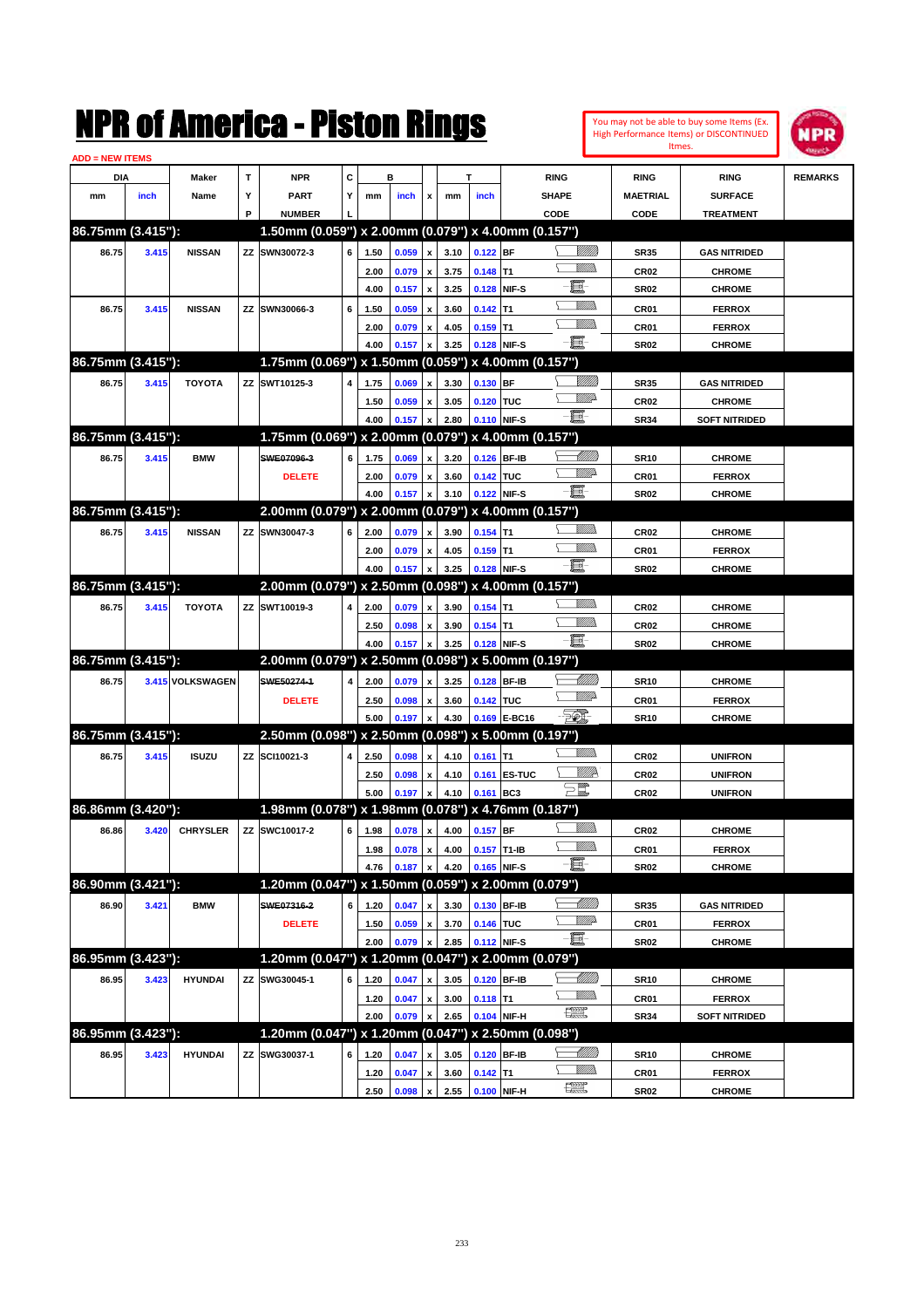|                        |       |                   |    | NMK OI AINCrica - Miston Kings                      |   |              |                |                           |              |             |              |                                |                                  |                            | You may not be able to buy some Items (Ex.<br>High Performance Items) or DISCONTINUED | NPR            |
|------------------------|-------|-------------------|----|-----------------------------------------------------|---|--------------|----------------|---------------------------|--------------|-------------|--------------|--------------------------------|----------------------------------|----------------------------|---------------------------------------------------------------------------------------|----------------|
| <b>ADD = NEW ITEMS</b> |       |                   |    |                                                     |   |              |                |                           |              |             |              |                                |                                  |                            | Itmes.                                                                                |                |
| DIA                    |       | Maker             | T  | <b>NPR</b>                                          | C |              | в              |                           |              | т           |              | <b>RING</b>                    |                                  | <b>RING</b>                | <b>RING</b>                                                                           | <b>REMARKS</b> |
| mm                     | inch  | Name              | Υ  | <b>PART</b>                                         | Y | mm           | inch           | x                         | mm           | inch        |              | SHAPE                          |                                  | <b>MAETRIAL</b>            | <b>SURFACE</b>                                                                        |                |
|                        |       |                   | P  | <b>NUMBER</b>                                       |   |              |                |                           |              |             |              | CODE                           |                                  | CODE                       | <b>TREATMENT</b>                                                                      |                |
| 87.00mm (3.425"):      |       |                   |    | 1.00mm (0.039") x 1.20mm (0.047") x 2.00mm (0.079") |   |              |                |                           |              |             |              |                                |                                  |                            |                                                                                       |                |
| 87.00                  | 3.425 | <b>HI PERFORM</b> |    | 21-GRN08700ES                                       | 1 | 1.00         | 0.039          | $\pmb{\mathsf{x}}$        | 3.30         | $0.130$ BF  |              |                                | <u>Sillilli</u>                  | <b>SR34</b>                | <b>GAS NITRIDED</b>                                                                   |                |
|                        |       |                   |    |                                                     |   | 1.20         | 0.047          | x                         | 3.60         |             | 0.142 ES-TUC |                                | ₩₩                               | CR01                       | <b>FERROX</b>                                                                         |                |
|                        |       |                   |    |                                                     |   | 2.00         | 0.079          | $\pmb{\mathsf{x}}$        | 2.80         | 0.110 NIF-H |              | $\frac{1}{2}$                  |                                  | <b>SR34</b>                | <b>SOFT NITRIDED</b>                                                                  |                |
| 87.00mm (3.425"):      |       |                   |    | 1.00mm (0.039") x 1.20mm (0.047") x 2.80mm (0.110") |   |              |                |                           |              |             |              |                                |                                  |                            |                                                                                       |                |
| 87.00                  | 3.425 | <b>HI PERFORM</b> |    | 21-GNH08700                                         | 1 | 1.00         | 0.039          | x                         | 3.30         | $0.130$ BF  |              |                                | <u>Sillilli</u>                  | <b>SR34</b>                | <b>GAS NITRIDED</b>                                                                   |                |
|                        |       |                   |    |                                                     |   | 1.20         | 0.047          | $\pmb{\mathsf{x}}$        | 3.60         | 0.142 TUH   |              |                                | <u>Mille</u>                     | CR01                       | <b>FERROX</b>                                                                         |                |
|                        |       |                   |    |                                                     |   | 2.80         | 0.110          | $\boldsymbol{\mathsf{x}}$ | 3.10         |             | 0.122 NIF-H  | 讓                              |                                  | <b>SR34</b>                | <b>SOFT NITRIDED</b>                                                                  |                |
| 87.00                  | 3.425 | <b>HI PERFORM</b> |    | XC3425                                              | 1 | 1.00         | 0.039          | x                         | 3.20         | $0.126$ BF  |              |                                | <u>Sillilli</u>                  | <b>SR10</b>                | <b>CHROME</b>                                                                         |                |
|                        |       |                   |    |                                                     |   | 1.20         | 0.047          | $\pmb{\mathsf{x}}$        | 3.70         | $0.146$ T1  |              |                                | .<br>VMD                         | CR01                       | <b>FERROX</b>                                                                         |                |
|                        |       |                   |    |                                                     |   | 2.80         | 0.110          | $\boldsymbol{\mathsf{x}}$ | 3.15         | 0.124 NIF-S |              | E                              |                                  | <b>SR02</b>                | <b>CHROME</b>                                                                         |                |
| 87.00                  | 3.425 | <b>HI PERFORM</b> |    | <b>XC3425LG</b>                                     | 1 | 1.00         | 0.039          | x                         | 3.20         | $0.126$ BF  |              |                                | <u>VIIII)</u>                    | <b>SR10</b>                | <b>CHROME</b>                                                                         |                |
|                        |       |                   |    |                                                     |   | 1.20         | 0.047          | x                         | 3.70         | $0.146$ T1  |              |                                | <br>Villida                      | CR01                       | <b>FERROX</b>                                                                         |                |
|                        |       |                   |    |                                                     |   | 2.80         | 0.110          | $\boldsymbol{\mathsf{x}}$ | 3.15         | 0.124 NIF-S |              | e.                             |                                  | <b>SR02</b>                | <b>CHROME</b>                                                                         |                |
| 87.00mm (3.425"):      |       |                   |    | 1.20mm (0.047") x 1.00mm (0.039") x 2.00mm (0.079") |   |              |                |                           |              |             |              |                                |                                  |                            |                                                                                       |                |
| 87.00                  | 3.425 | <b>SUBARU</b>     |    | ZZ SWF20075-4                                       | 4 | 1.20         | 0.047          | x                         | 2.70         | $0.106$ BF  |              |                                |                                  | <b>SR35</b>                | <b>GAS NITRIDED</b>                                                                   |                |
| <b>ADD</b>             |       |                   |    |                                                     |   | 1.00         | 0.039          | $\pmb{\mathsf{x}}$        | 2.70         | 0.106 TUC   |              |                                | <u>VMD</u>                       | SR <sub>08</sub>           | <b>FERROX</b>                                                                         |                |
|                        |       |                   |    |                                                     |   | 2.00         | 0.079          | $\pmb{\mathsf{x}}$        | 2.45         | 0.096       | NIF-H        | $\frac{1}{2}$                  |                                  | <b>SR34</b>                | <b>PVD</b>                                                                            |                |
| 87.00                  | 3.425 | <b>HONDA</b>      | ZZ | SWH33003-0                                          | 4 | 1.20         | 0.047          | X                         | 2.70         | 0.106       | <b>BF-IB</b> |                                | <u>UMB</u>                       | <b>SR35</b>                | <b>GAS NITRIDED</b>                                                                   |                |
| <b>ADD</b>             |       |                   |    |                                                     |   | 1.00         | 0.039          | x                         | 2.50         | 0.098       | <b>TUC</b>   |                                | <u>VMD</u>                       | SR <sub>08</sub>           | <b>FERROX</b>                                                                         |                |
|                        |       |                   |    |                                                     |   | 2.00         | 0.079          | $\boldsymbol{\mathsf{x}}$ | 2.45         | 0.096 NIF-H |              | $\frac{1}{2}$                  |                                  | <b>SR34</b>                | <b>SOFT NITRIDED</b>                                                                  |                |
| 87.00mm (3.425"):      |       |                   |    | 1.20mm (0.047") x 1.20mm (0.047") x 2.00mm (0.079") |   |              |                |                           |              |             |              |                                |                                  |                            |                                                                                       |                |
| 87.00                  | 3.425 | <b>HI PERFORM</b> |    | 21-PVH08700                                         | 1 | 1.20         | 0.047          | x                         | 2.95         | $0.116$ BF  |              |                                | <u>Sillilli</u>                  | <b>SR35</b>                | GN + PVD                                                                              |                |
|                        |       |                   |    |                                                     |   | 1.20         | 0.047          | $\pmb{\mathsf{x}}$        | 2.90         | 0.114 TUH   |              |                                | ₩₩                               | SR <sub>08</sub>           | <b>FERROX</b>                                                                         |                |
|                        |       |                   |    |                                                     |   | 2.00         | 0.079          | $\boldsymbol{\mathsf{x}}$ | 3.05         |             | 0.120 NIF-H  | $\frac{1}{2}$                  |                                  | <b>SR34</b>                | <b>SOFT NITRIDED</b>                                                                  |                |
| 87.00                  | 3.425 | <b>TOYOTA</b>     |    | ZZ SDT10185-4                                       | 4 | 1.20         | 0.047          | $\pmb{\mathsf{x}}$        | 2.70         | $0.106$ BF  |              |                                | <u>Milli</u> k                   | <b>SR35</b>                | <b>GAS NITRIDED</b>                                                                   |                |
|                        |       |                   |    |                                                     |   | 1.20         | 0.047          | X                         | 3.10         | 0.122 TUC   |              |                                | <u>MM</u> D                      | CR <sub>01</sub>           | <b>FERROX</b>                                                                         |                |
|                        |       |                   |    |                                                     |   | 2.00         | 0.079          | $\boldsymbol{\mathsf{x}}$ | 2.75         |             | 0.108 E-BC16 | <del>. 41</del>                |                                  | <b>SR34</b>                | <b>SOFT NITRIDED</b>                                                                  |                |
| 87.00                  | 3.425 | <b>TOYOTA</b>     |    | ZZ SDT10215-4                                       | 4 | 1.20         | 0.047          | $\pmb{\mathsf{x}}$        | 2.70         | $0.106$ BF  |              |                                | <u>Milli</u>                     | <b>SR35</b>                | <b>GAS NITRIDED</b>                                                                   |                |
|                        |       |                   |    |                                                     |   | 1.20         | 0.047          | x                         | 3.45         | $0.136$ T1  |              |                                | .<br>VMD                         | CR01                       | <b>CHROME</b>                                                                         |                |
|                        |       |                   |    |                                                     |   | 2.00         | 0.079          | $\pmb{\mathsf{x}}$        | 2.75         |             | 0.108 E-BC16 | PC),                           |                                  | <b>SR34</b>                | <b>SOFT NITRIDED</b>                                                                  |                |
| 87.00                  | 3.425 | <b>HYUNDAI</b>    |    | ZZ SWG30042-4                                       | 4 | 1.20         | 0.047          | $\pmb{\mathsf{x}}$        | 3.05         | $0.120$ BF  |              |                                | <u>Milli</u> k                   | <b>SR10</b>                | <b>CHROME</b>                                                                         |                |
|                        |       |                   |    |                                                     |   | 1.20         | 0.047          | $\pmb{\mathsf{x}}$        | 3.60         | 0.142 TUC   |              |                                | WW                               | CR01                       | <b>FERROX</b>                                                                         |                |
|                        |       |                   |    |                                                     |   | 2.00         | 0.079          | $\pmb{\mathsf{x}}$        | 2.45         |             | 0.096 NIF-H  | æ                              |                                  | SR02                       | <b>CHROME</b>                                                                         |                |
| 87.00                  | 3.425 | <b>HONDA</b>      |    | ZZ SWH30454-4                                       | 4 | 1.20         | 0.047          | $\pmb{\mathsf{x}}$        | 2.90         | $0.114$ BF  |              |                                | <u>VIIII)</u>                    | <b>SR10</b>                | <b>CHROME</b>                                                                         |                |
|                        |       |                   |    |                                                     |   | 1.20         | 0.047          | $\pmb{\mathsf{x}}$        | 3.40         | $0.134$ T1  |              |                                | <u>Willib</u>                    | CR01                       | <b>FERROX</b>                                                                         |                |
|                        |       |                   |    |                                                     |   | 2.00         | 0.079          | $\pmb{\mathsf{x}}$        | 2.50         |             | 0.098 NIF-H  | $f_{\text{max}}^{\text{comp}}$ |                                  | SR02                       | <b>CHROME</b>                                                                         |                |
| 87.00                  | 3.425 | <b>HONDA</b>      |    | ZZ SWH30466-0                                       | 4 | 1.20         | 0.047          | $\pmb{\mathsf{x}}$        | 3.10         |             | 0.122 BF-IB  |                                |                                  | <b>SR10</b>                | <b>CHROME</b>                                                                         |                |
|                        |       |                   |    |                                                     |   |              |                |                           |              |             | 0.134 TUC    |                                | <u>WW</u> A                      | CR01                       |                                                                                       |                |
|                        |       |                   |    |                                                     |   |              |                |                           |              |             |              |                                |                                  |                            |                                                                                       |                |
|                        |       |                   |    |                                                     |   | 1.20         | 0.047          | $\pmb{\mathsf{x}}$        | 3.40         |             |              | $\frac{1}{2}$                  |                                  |                            | <b>FERROX</b>                                                                         |                |
|                        |       |                   |    |                                                     |   | 2.00         | 0.079          | $\pmb{\mathsf{x}}$        | 2.50         |             | 0.098 NIF-H  |                                |                                  | SR02                       | <b>CHROME</b>                                                                         |                |
| 87.00                  | 3.425 | <b>HONDA</b>      |    | ZZ SWH30467-0                                       | 4 | 1.20         | 0.047          | $\pmb{\mathsf{x}}$        | 2.70         |             | 0.106 BF-IB  |                                | <u> Milli</u> lli<br><u>WW</u> A | <b>SR35</b>                | <b>GAS NITRIDED</b>                                                                   |                |
|                        |       |                   |    |                                                     |   | 1.20         | 0.047          | $\pmb{\mathsf{x}}$        | 3.40         | 0.134 TUC   |              | $f_{\text{max}}^{\text{comp}}$ |                                  | CR10                       | <b>CHROME</b>                                                                         |                |
|                        |       |                   |    |                                                     |   | 2.00         | 0.079          | $\pmb{\mathsf{x}}$        | 2.50         |             | 0.098 NIF-H  |                                |                                  | SR34                       | <b>SOFT NITRIDED</b>                                                                  |                |
| 87.00                  | 3.425 | <b>HONDA</b>      | ΖZ | SWH30488-0                                          | 4 | 1.20<br>1.20 | 0.047<br>0.047 | $\pmb{\mathsf{x}}$<br>x   | 2.65<br>3.40 | 0.134 TUC   | 0.104 BF-IB  |                                | <u>VM</u> A                      | <b>SR10</b><br><b>CR10</b> | <b>CHROME</b><br><b>CHROME</b>                                                        |                |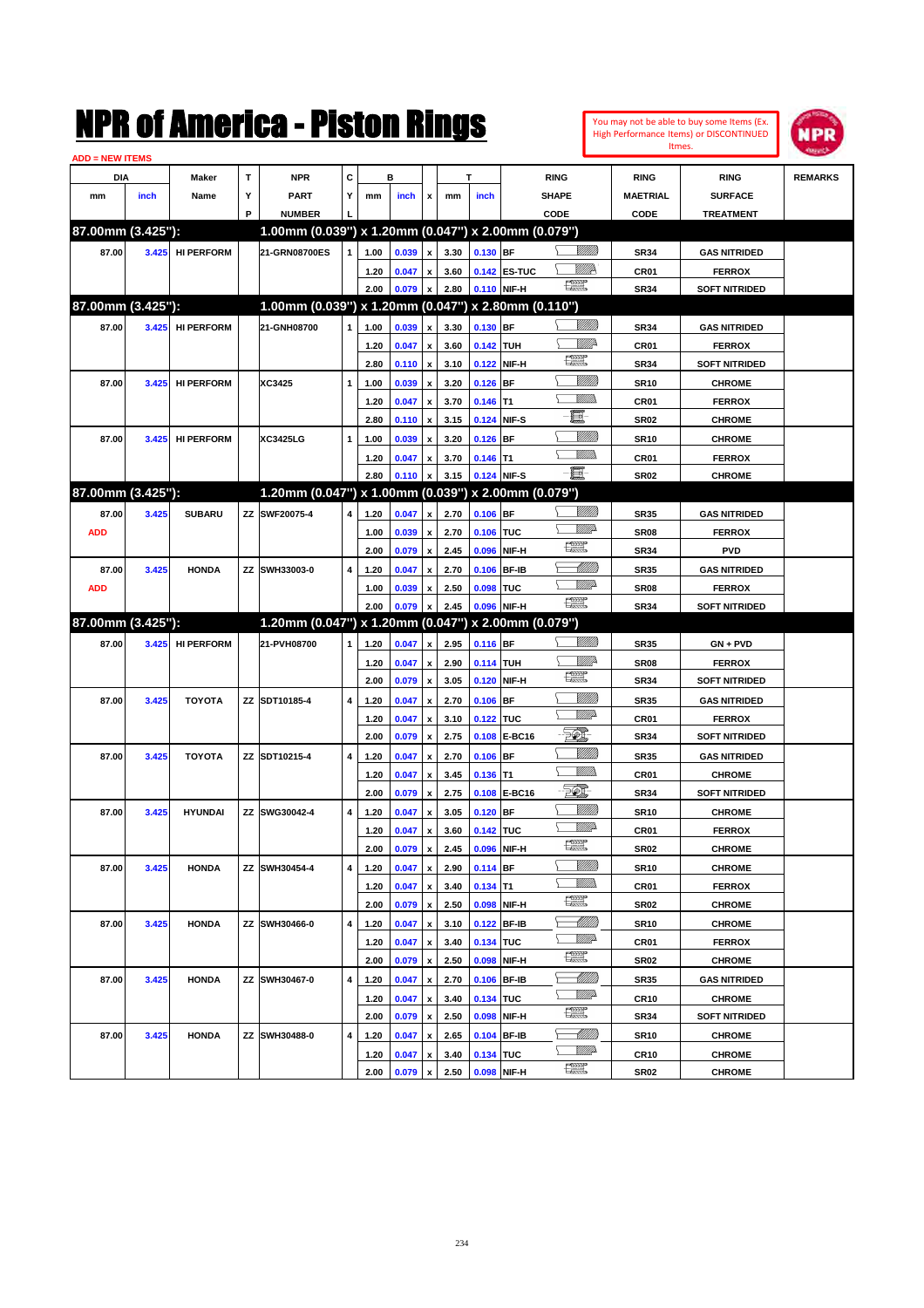| You may not be able to buy some Items (Ex.     |
|------------------------------------------------|
| <b>High Performance Items) or DISCONTINUED</b> |
| Itmes.                                         |



| <b>ADD = NEW ITEMS</b> |       |                   |    |                                                     |   |      |       |                           |      |             |              |                                   |                  |                      |                |
|------------------------|-------|-------------------|----|-----------------------------------------------------|---|------|-------|---------------------------|------|-------------|--------------|-----------------------------------|------------------|----------------------|----------------|
| DIA                    |       | Maker             | т  | <b>NPR</b>                                          | С |      | в     |                           |      | T           |              | <b>RING</b>                       | <b>RING</b>      | <b>RING</b>          | <b>REMARKS</b> |
| mm                     | inch  | Name              | Y  | <b>PART</b>                                         | Y | mm   | inch  | x                         | mm   | inch        |              | <b>SHAPE</b>                      | <b>MAETRIAL</b>  | <b>SURFACE</b>       |                |
|                        |       |                   | P  | <b>NUMBER</b>                                       | L |      |       |                           |      |             |              | CODE                              | CODE             | <b>TREATMENT</b>     |                |
| 87.00                  | 3.425 | <b>MITSUBISHI</b> | ΖZ | SWM31178-4                                          | 4 | 1.20 | 0.047 | $\pmb{\mathsf{x}}$        | 3.05 | $0.120$ BF  |              | <u>Sillilli</u>                   | <b>SR10</b>      | <b>CHROME</b>        |                |
|                        |       |                   |    |                                                     |   | 1.20 | 0.047 | x                         | 3.60 | 0.142 TUC   |              | <u>WW</u> A                       | CR01             | <b>FERROX</b>        |                |
|                        |       |                   |    |                                                     |   | 2.00 | 0.079 | $\pmb{\mathsf{x}}$        | 2.45 | 0.096       | NIF-H        | H                                 | <b>SR02</b>      | <b>CHROME</b>        |                |
| 87.00                  | 3.425 | <b>MITSUBISHI</b> | ΖZ | SWM31161-0                                          | 4 | 1.20 | 0.047 | x                         | 3.10 | 0.122       | <b>BF-IB</b> | <u>UMB</u>                        | <b>SR35</b>      | <b>GAS NITRIDED</b>  |                |
|                        |       |                   |    |                                                     |   | 1.20 | 0.047 | x                         | 3.40 | 0.134 TUC   |              | <u>WW</u> A                       | CR01             | <b>FERROX</b>        |                |
|                        |       |                   |    |                                                     |   | 2.00 | 0.079 | $\pmb{\mathsf{x}}$        | 2.20 | 0.087       | NIF-H        | H                                 | <b>SR34</b>      | <b>SOFT NITRIDED</b> |                |
| 87.00                  | 3.425 | <b>TOYOTA</b>     |    | ZZ SWT10186-4                                       | 4 | 1.20 | 0.047 | $\boldsymbol{\mathsf{x}}$ | 2.70 | 0.106       | <b>BF</b>    | <br>Willia                        | <b>SR35</b>      | <b>GAS NITRIDED</b>  |                |
|                        |       |                   |    |                                                     |   | 1.20 | 0.047 | х                         | 3.10 | 0.122 TUC   |              | <u>WW</u> A                       | CR01             | <b>FERROX</b>        |                |
|                        |       |                   |    |                                                     |   | 2.00 | 0.079 | x                         | 2.50 | 0.098       | NIF-H        | $\frac{\text{1000}}{\text{1000}}$ | <b>SR34</b>      | <b>SOFT NITRIDED</b> |                |
| 87.00mm (3.425"):      |       |                   |    | 1.20mm (0.047") x 1.20mm (0.047") x 2.50mm (0.098") |   |      |       |                           |      |             |              |                                   |                  |                      |                |
| 87.00                  | 3.425 | <b>HONDA</b>      |    | SWH30435-0                                          | 1 | 1.20 | 0.047 | $\pmb{\mathsf{x}}$        | 3.10 | 0.122 BF    |              | <br>Willia                        | <b>SR35</b>      | <b>GAS NITRIDED</b>  |                |
|                        |       |                   |    |                                                     |   | 1.20 | 0.047 | x                         | 3.40 | $0.134$ T1  |              | VM))                              | <b>CR10</b>      | <b>CHROME</b>        |                |
|                        |       |                   |    |                                                     |   | 2.50 | 0.098 | $\pmb{\mathsf{x}}$        | 2.45 | 0.096       | NIF-H        | 環                                 | <b>SR34</b>      | <b>SOFT NITRIDED</b> |                |
| 87.00                  | 3.425 | <b>NISSAN</b>     |    | ZZ SWN30123-4                                       | 4 | 1.20 | 0.047 | x                         | 3.10 | 0.122       | <b>BF</b>    | <u>Milli</u> k                    | <b>SR35</b>      | <b>GAS NITRIDED</b>  |                |
|                        |       |                   |    |                                                     |   | 1.20 | 0.047 | х                         | 3.70 | $0.146$ T1  |              | .<br>Willia                       | CR <sub>02</sub> | <b>CHROME</b>        |                |
|                        |       |                   |    |                                                     |   | 2.50 | 0.098 | x                         | 2.85 | 0.112 NIF-S |              | -日                                | <b>SR34</b>      | <b>SOFT NITRIDED</b> |                |
| 87.00mm (3.425"):      |       |                   |    | 1.20mm (0.047") x 1.20mm (0.047") x 2.80mm (0.110") |   |      |       |                           |      |             |              |                                   |                  |                      |                |
| 87.00                  | 3.425 | <b>HONDA</b>      |    | ZZ SWH30432-4                                       | 6 | 1.20 | 0.047 | $\pmb{\mathsf{x}}$        | 2.90 | 0.114 BF    |              | <br>Willia                        | <b>SR10</b>      | <b>CHROME</b>        |                |
|                        |       |                   |    |                                                     |   | 1.20 | 0.047 | x                         | 3.40 | $0.134$ T1  |              | .<br>VMD                          | CR01             | <b>FERROX</b>        |                |
|                        |       |                   |    |                                                     |   | 2.80 | 0.110 | $\pmb{\mathsf{x}}$        | 2.85 | 0.112 NIF-S |              | e                                 | <b>SR02</b>      | <b>CHROME</b>        |                |
| 87.00                  | 3.425 | <b>HONDA</b>      | ΖZ | SWH30443-4                                          | 4 | 1.20 | 0.047 | x                         | 2.90 | 0.114 BF    |              | <br>Willia                        | <b>SR10</b>      | <b>CHROME</b>        |                |
|                        |       |                   |    |                                                     |   | 1.20 | 0.047 | x                         | 3.40 | $0.134$ T1  |              | .<br>VMD                          | CR01             | <b>FERROX</b>        |                |
|                        |       |                   |    |                                                     |   | 2.80 | 0.110 | $\pmb{\mathsf{x}}$        | 2.85 | 0.112       | NIF-S        | e                                 | <b>SR02</b>      | <b>CHROME</b>        |                |
| 87.00                  | 3.425 | <b>HONDA</b>      |    | ZZ SWH30433-0                                       | 4 | 1.20 | 0.047 | $\boldsymbol{\mathsf{x}}$ | 3.10 | 0.122       | <b>BF-IB</b> | <u> UMB</u>                       | <b>SR35</b>      | <b>GAS NITRIDED</b>  |                |
|                        |       |                   |    |                                                     |   | 1.20 | 0.047 | х                         | 3.20 | 0.126 TUC   |              | <u>WW</u> A                       | CR <sub>02</sub> | <b>CHROME</b>        |                |
|                        |       |                   |    |                                                     |   | 2.80 | 0.110 | $\boldsymbol{\mathsf{x}}$ | 2.55 | 0.100       | NIF-S        | -8                                | <b>SR34</b>      | <b>SOFT NITRIDED</b> |                |
| 87.00mm (3.425"):      |       |                   |    | 1.20mm (0.047") x 1.20mm (0.047") x 3.00mm (0.118") |   |      |       |                           |      |             |              |                                   |                  |                      |                |
| 87.00                  | 3.425 | <b>TOYOTA</b>     |    | ZY SWT10162-4                                       | 4 | 1.20 | 0.047 | $\pmb{\mathsf{x}}$        | 2.90 | 0.114 BF    |              | <u>Milli</u>                      | <b>SR10</b>      | <b>CHROME</b>        |                |
|                        |       |                   |    |                                                     |   | 1.20 | 0.047 | x                         | 3.40 | 0.134 TUC   |              | <u>WW</u> A                       | CR01             | <b>FERROX</b>        |                |
|                        |       |                   |    |                                                     |   | 3.00 | 0.118 | $\pmb{\mathsf{x}}$        | 2.75 | 0.108       | NIF-S        | e                                 | <b>SR02</b>      | <b>CHROME</b>        |                |
| 87.00                  | 3.425 | <b>TOYOTA</b>     |    | ZZ SWT10166-0                                       | 4 | 1.20 | 0.047 | x                         | 2.90 | $0.114$ BF  |              | <u>Milli</u> k                    | <b>SR10</b>      | <b>CHROME</b>        |                |
|                        |       |                   |    |                                                     |   | 1.20 | 0.047 | x                         | 3.40 | 0.134 TUC   |              | <u>WW</u> A                       | CR01             | <b>FERROX</b>        |                |
|                        |       |                   |    |                                                     |   | 3.00 | 0.118 | $\pmb{\mathsf{x}}$        | 2.75 | 0.108       | NIF-S        | e                                 | <b>SR34</b>      | <b>SOFT NITRIDED</b> |                |
| 87.00                  | 3.425 | <b>TOYOTA</b>     |    | SWT10171-0                                          | 4 | 1.20 | 0.047 | $\pmb{\mathsf{x}}$        | 2.90 | 0.114 BF    |              | <u>MM)</u>                        | <b>SR10</b>      | <b>CHROME</b>        |                |
|                        |       |                   |    | <b>DELETE</b>                                       |   | 1.20 | 0.047 | $\pmb{\mathsf{x}}$        | 3.40 | 0.134 TUC   |              | WW                                | CR01             | <b>FERROX</b>        |                |
|                        |       |                   |    |                                                     |   | 3.00 | 0.118 | $\pmb{\mathsf{x}}$        | 2.60 | 0.102 NIF-S |              | e.                                | <b>SR34</b>      | <b>SOFT NITRIDED</b> |                |
| 87.00                  | 3.425 | <b>TOYOTA</b>     |    | SWT10176-4                                          | 4 | 1.20 | 0.047 | $\pmb{\mathsf{x}}$        | 2.90 | $0.114$ BF  |              | <u>VIIII)</u>                     | <b>SR35</b>      | <b>PVD</b>           |                |
|                        |       |                   |    | <b>DELETE</b>                                       |   | 1.20 | 0.047 | x                         | 2.90 | 0.114 TUC   |              | WW                                | <b>SR35</b>      | <b>GAS NITRIDED</b>  |                |
|                        |       |                   |    |                                                     |   | 3.00 | 0.118 | $\pmb{\mathsf{x}}$        | 2.75 | 0.108 NIF-S |              | E                                 | <b>SR34</b>      | <b>UNIFRON</b>       |                |
| 87.00                  | 3.425 | <b>TOYOTA</b>     | ZY | SWT10176-4                                          | 4 | 1.20 | 0.047 | $\pmb{\mathsf{x}}$        | 2.90 | $0.114$ BF  |              | <u>Milli</u> h                    | <b>SR35</b>      | <b>GAS NITRIDED</b>  |                |
|                        |       |                   |    |                                                     |   | 1.20 | 0.047 | x                         | 2.90 | 0.114 TUC   |              | WW                                | <b>SR35</b>      | <b>GAS NITRIDED</b>  |                |
|                        |       |                   |    |                                                     |   | 3.00 | 0.118 | $\pmb{\mathsf{x}}$        | 2.75 | 0.108 NIF-S |              | -E-                               | <b>SR34</b>      | <b>SOFT NITRIDED</b> |                |
| 87.00mm (3.425"):      |       |                   |    | 1.20mm (0.047") x 1.20mm (0.047") x 4.00mm (0.157") |   |      |       |                           |      |             |              |                                   |                  |                      |                |
| 87.00                  | 3.425 | <b>HONDA</b>      | ΖZ | SWH30370-0                                          | 6 | 1.20 | 0.047 | x                         | 3.10 | 0.122 BF-IB |              | <u>-MM)</u>                       | <b>SR10</b>      | <b>CHROME</b>        |                |
|                        |       |                   |    |                                                     |   | 1.20 | 0.047 | $\pmb{\mathsf{x}}$        | 3.50 | 0.138 T1-IB |              | — UMB                             | CR01             | <b>FERROX</b>        |                |
|                        |       |                   |    |                                                     |   | 4.00 | 0.157 | $\mathbf{x}$              | 3.15 | 0.124 NIF-S |              | $-\Xi$ -                          | <b>SR02</b>      | <b>CHROME</b>        |                |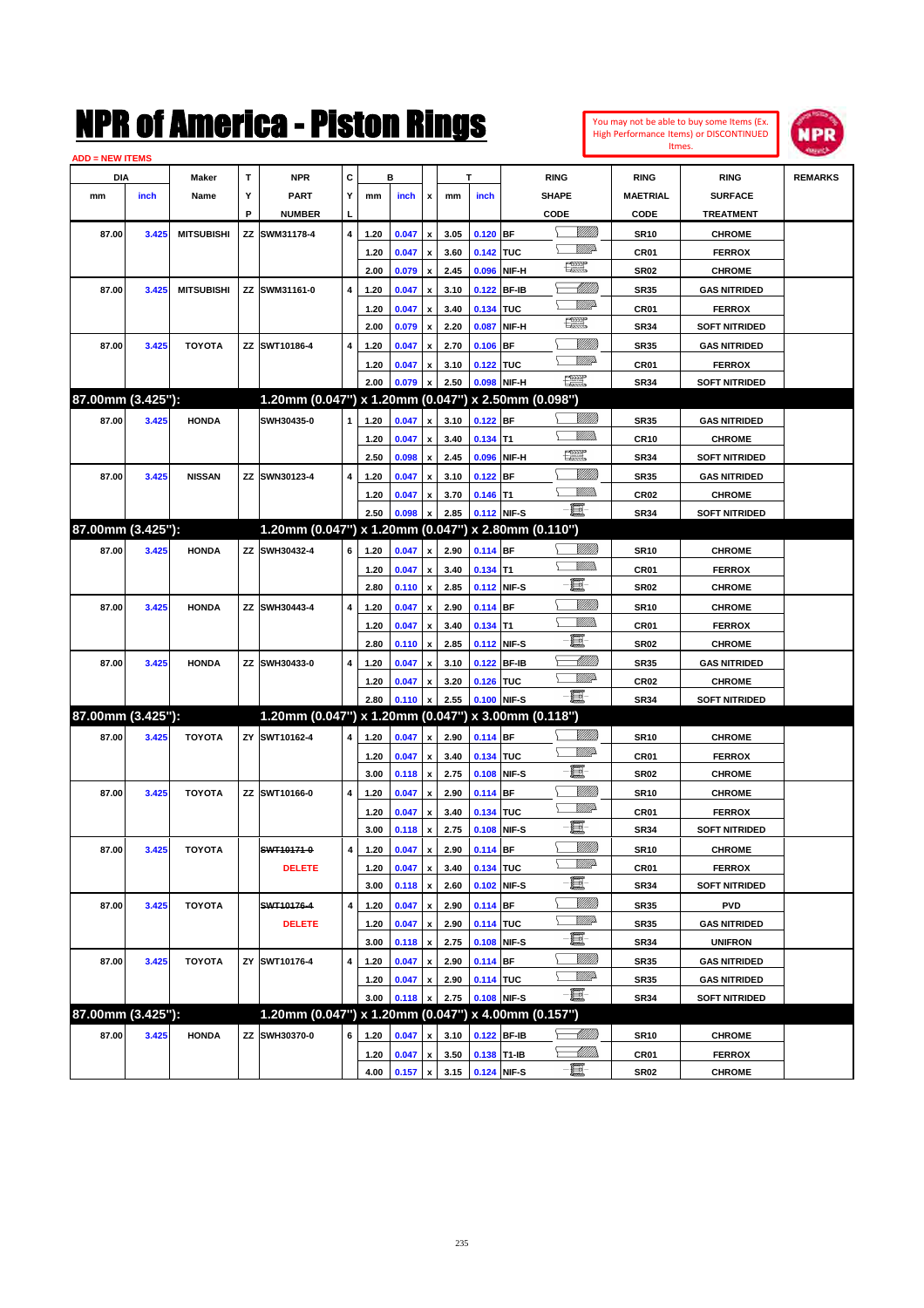|                               |       |                   |              | NMK OT AINCFICA - MISTON KINGS                      |    |      |       |                    |      |             |              |                   |                                    |                  | You may not be able to buy some Items (Ex.<br><b>High Performance Items) or DISCONTINUED</b><br>Itmes. | NPR            |
|-------------------------------|-------|-------------------|--------------|-----------------------------------------------------|----|------|-------|--------------------|------|-------------|--------------|-------------------|------------------------------------|------------------|--------------------------------------------------------------------------------------------------------|----------------|
| <b>ADD = NEW ITEMS</b><br>DIA |       | Maker             | $\mathbf{T}$ | <b>NPR</b>                                          | C  |      | в     |                    |      | Т           |              | <b>RING</b>       |                                    | <b>RING</b>      | <b>RING</b>                                                                                            | <b>REMARKS</b> |
| mm                            | inch  | Name              | Υ            | PART                                                | Y  | mm   | inch  | x                  | mm   | inch        |              | <b>SHAPE</b>      |                                    | <b>MAETRIAL</b>  | <b>SURFACE</b>                                                                                         |                |
|                               |       |                   | P            | <b>NUMBER</b>                                       |    |      |       |                    |      |             |              | CODE              |                                    | CODE             | <b>TREATMENT</b>                                                                                       |                |
| 87.00mm (3.425"):             |       |                   |              | 1.20mm (0.047") x 1.50mm (0.059") x 2.00mm (0.079") |    |      |       |                    |      |             |              |                   |                                    |                  |                                                                                                        |                |
|                               |       |                   |              |                                                     |    |      |       |                    |      |             |              |                   | <u>Sillilli</u>                    |                  |                                                                                                        |                |
| 87.00                         | 3.425 | <b>GMC</b>        |              | ZZ SWG10032-4                                       | 4  | 1.20 | 0.047 | x                  | 3.10 | $0.122$ BF  |              |                   | <u>MMD</u>                         | <b>SR35</b>      | <b>GAS NITRIDED</b>                                                                                    |                |
|                               |       |                   |              |                                                     |    | 1.50 | 0.059 | $\mathbf{x}$       | 3.50 | 0.138       | <b>TUC</b>   | $\frac{1}{2}$     |                                    | CR01             | <b>FERROX</b>                                                                                          |                |
|                               |       |                   |              |                                                     |    | 2.00 | 0.079 | x                  | 2.75 | 0.108       | NIF-H        |                   |                                    | <b>SR34</b>      | <b>SOFT NITRIDED</b>                                                                                   |                |
| 87.00                         | 3.425 | <b>BMW</b>        |              | SWE073212-4                                         | 12 | 1.20 | 0.047 | x                  | 3.30 | 0.130       | <b>BF-IB</b> |                   | <u> Milli</u> lli<br><u>VIII p</u> | <b>SR10</b>      | <b>CHROME</b>                                                                                          |                |
|                               |       |                   |              | <b>DELETE</b>                                       |    | 1.50 | 0.059 | x                  | 3.65 | 0.144 TUC   |              | E                 |                                    | CR01             | <b>FERROX</b>                                                                                          |                |
|                               |       |                   |              |                                                     |    | 2.00 | 0.079 | $\pmb{\mathsf{x}}$ | 2.85 | 0.112 NIF-S |              |                   |                                    | <b>SR02</b>      | <b>CHROME</b>                                                                                          |                |
| 87.00mm (3.425"):             |       |                   |              | 1.20mm (0.047") x 1.50mm (0.059") x 2.50mm (0.098") |    |      |       |                    |      |             |              |                   |                                    |                  |                                                                                                        |                |
| 87.00                         | 3.425 | <b>GMC</b>        | ZY           | SWG10019-4                                          | 4  | 1.20 | 0.047 | x                  | 2.90 | $0.114$ BF  |              |                   | <u>VIIII</u>                       | <b>SR35</b>      | <b>GAS NITRIDED</b>                                                                                    |                |
|                               |       |                   |              | (SWL03215-4)                                        |    | 1.50 | 0.059 | x                  | 3.50 | 0.138 TUC   |              |                   | <u>MM</u> D                        | CR01             | <b>FERROX</b>                                                                                          |                |
|                               |       |                   |              |                                                     |    | 2.50 | 0.098 | x                  | 2.85 | 0.112       | NIF-S        | E                 |                                    | <b>SR02</b>      | <b>CHROME</b>                                                                                          |                |
| 87.00                         | 3.425 | <b>ISUZU</b>      |              | ZZ SWI10206-4                                       | 4  | 1.20 | 0.047 | x                  | 2.70 | 0.106       | <b>BF</b>    |                   | <u>VIIII</u>                       | <b>SR35</b>      | <b>GAS NITRIDED</b>                                                                                    |                |
|                               |       |                   |              |                                                     |    | 1.50 | 0.059 | x                  | 3.80 | 0.150       | <b>TUC</b>   |                   | <u>VIII p</u>                      | CR01             | <b>FERROX</b>                                                                                          |                |
|                               |       |                   |              |                                                     |    | 2.50 | 0.098 | $\mathbf{x}$       | 2.85 | 0.112 NIF-S |              | E                 |                                    | <b>SR02</b>      | <b>CHROME</b>                                                                                          |                |
| 87.00mm (3.425"):             |       |                   |              | 1.20mm (0.047") x 1.50mm (0.059")                   |    |      |       |                    |      |             |              | x 2.80mm (0.110") |                                    |                  |                                                                                                        |                |
| 87.00                         | 3.425 | <b>MITSUBISHI</b> |              | ZZ SWM31116-2                                       | 4  | 1.20 | 0.047 | x                  | 3.10 | 0.122       | <b>BF-IB</b> |                   | <u> Milli</u>                      | <b>SR10</b>      | <b>CHROME</b>                                                                                          |                |
|                               |       |                   |              |                                                     |    | 1.50 | 0.059 | $\mathbf{x}$       | 3.80 | 0.150       | <b>TUC</b>   |                   | <u>VIII</u> D                      | CR01             | <b>FERROX</b>                                                                                          |                |
|                               |       |                   |              |                                                     |    | 2.80 | 0.110 | x                  | 2.55 | 0.100       | NIF-S        | E                 |                                    | <b>SR02</b>      | <b>CHROME</b>                                                                                          |                |
| 87.00                         | 3.425 | <b>HYUNDAI</b>    |              | ZZ SWG30047-2                                       | 4  | 1.20 | 0.047 | x                  | 3.10 | 0.122       | <b>BF-IB</b> |                   | <u> Milli</u> lli                  | <b>SR10</b>      | <b>CHROME</b>                                                                                          |                |
|                               |       |                   |              |                                                     |    | 1.50 | 0.059 | x                  | 3.80 | 0.150       | <b>TUC</b>   |                   | <u>VIII</u> D                      | CR01             | <b>FERROX</b>                                                                                          |                |
|                               |       |                   |              |                                                     |    | 2.80 | 0.110 | $\pmb{\mathsf{x}}$ | 2.55 | 0.100       | NIF-S        | E                 |                                    | <b>SR02</b>      | <b>CHROME</b>                                                                                          |                |
| 87.00mm (3.425"):             |       |                   |              | 1.20mm (0.047") x 1.50mm (0.059") x 3.00mm (0.118") |    |      |       |                    |      |             |              |                   |                                    |                  |                                                                                                        |                |
| 87.00                         | 3.425 | <b>GMC</b>        |              | ZZ SWG80049-4                                       | 4  | 1.20 | 0.047 | x                  | 2.90 | $0.114$ BF  |              |                   | <u>VIIII</u>                       | <b>SR35</b>      | <b>GAS NITRIDED</b>                                                                                    |                |
|                               |       |                   |              |                                                     |    | 1.50 | 0.059 | $\mathbf{x}$       | 3.50 | 0.138 TUC   |              |                   | <u>VIII</u> D                      | CR <sub>02</sub> | <b>CHROME</b>                                                                                          |                |
|                               |       |                   |              |                                                     |    | 3.00 | 0.118 | x                  | 3.05 | 0.120       | NIF-S        | E                 |                                    | <b>SR34</b>      | <b>SOFT NITRIDED</b>                                                                                   |                |
| 87.00                         | 3.425 | <b>CHRYSLER</b>   |              | ZZ SWG10015-0                                       | 8  | 1.20 | 0.047 | x                  | 2.90 | $0.114$ BF  |              |                   | <u>VIIII</u>                       | <b>SR35</b>      | <b>GAS NITRIDED</b>                                                                                    |                |
|                               |       |                   |              | (SWL03134-0)                                        |    | 1.50 | 0.059 | x                  | 3.60 |             | 0.142 T1-RC  |                   | <u>Sillin</u>                      | CR01             | <b>FERROX</b>                                                                                          |                |
|                               |       |                   |              |                                                     |    | 3.00 | 0.118 | x                  | 2.85 | 0.112       | NIF-S        | E                 |                                    | SR34             | <b>SOFT NITRIDED</b>                                                                                   |                |
| 87.00                         | 3.425 | <b>CHRYSLER</b>   |              | ZY SWG10015AM-0                                     | 8  | 1.20 | 0.047 | x                  | 2.90 | $0.114$ BF  |              |                   | <u>VIIII</u>                       | <b>SR10</b>      | <b>CHROME</b>                                                                                          |                |
|                               |       |                   |              | (SWL03134AM-0)                                      |    | 1.50 | 0.059 | x                  | 3.60 |             | 0.142 T1-RC  |                   | <u>Sillin</u>                      | CR01             | <b>FERROX</b>                                                                                          |                |
|                               |       |                   |              |                                                     |    | 3.00 | 0.118 | x                  | 2.85 | 0.112 NIF-S |              | E                 |                                    | <b>SR02</b>      | <b>CHROME</b>                                                                                          |                |
| 87.00                         | 3.425 | <b>GMC</b>        |              | ZZ SWG10016-4                                       | 6  | 1.20 | 0.047 | $\pmb{\mathsf{x}}$ | 2.90 | $0.114$ BF  |              |                   | <u>VIIII</u>                       | <b>SR35</b>      | <b>GAS NITRIDED</b>                                                                                    |                |
|                               |       |                   |              | (SWL03137-4)                                        |    | 1.50 | 0.059 | $\pmb{\mathsf{x}}$ | 3.50 | 0.138 TUC   |              |                   | WW                                 | CR02             | <b>CHROME</b>                                                                                          |                |
|                               |       |                   |              |                                                     |    | 3.00 | 0.118 | x                  | 3.00 | 0.118 NIF-S |              | E                 |                                    | <b>SR34</b>      | <b>SOFT NITRIDED</b>                                                                                   |                |
| 87.00                         | 3.425 | <b>GMC</b>        |              | ZY SWG10016AM-4                                     | 6  | 1.20 | 0.047 | $\pmb{\mathsf{x}}$ | 2.90 | $0.114$ BF  |              |                   | <u>VMM</u>                         | <b>SR10</b>      | <b>CHROME</b>                                                                                          |                |
|                               |       |                   |              | (SWL03137AM-4)                                      |    | 1.50 | 0.059 | x                  | 3.50 | 0.138 TUC   |              |                   | <u>WW</u> A                        | CR01             | <b>FERROX</b>                                                                                          |                |
|                               |       |                   |              |                                                     |    | 3.00 | 0.118 | x                  | 3.00 | 0.118 NIF-S |              | E                 |                                    | <b>SR02</b>      | <b>CHROME</b>                                                                                          |                |
| 87.00                         | 3.425 | <b>MITSUBISHI</b> |              | ZZ SWM31072-2                                       | 4  | 1.20 | 0.047 | x                  | 3.10 |             | 0.122 BF-IB  |                   |                                    | <b>SR10</b>      | <b>CHROME</b>                                                                                          |                |
|                               |       |                   |              |                                                     |    | 1.50 | 0.059 | x                  | 3.80 | 0.150 TUC   |              |                   | <u>WW</u> A                        | CR01             | <b>FERROX</b>                                                                                          |                |
|                               |       |                   |              |                                                     |    | 3.00 | 0.118 | $\mathbf{x}$       | 2.55 | 0.100 NIF-S |              | e.                |                                    | <b>SR02</b>      | <b>CHROME</b>                                                                                          |                |
|                               |       |                   |              |                                                     |    |      |       |                    |      |             |              |                   |                                    |                  |                                                                                                        |                |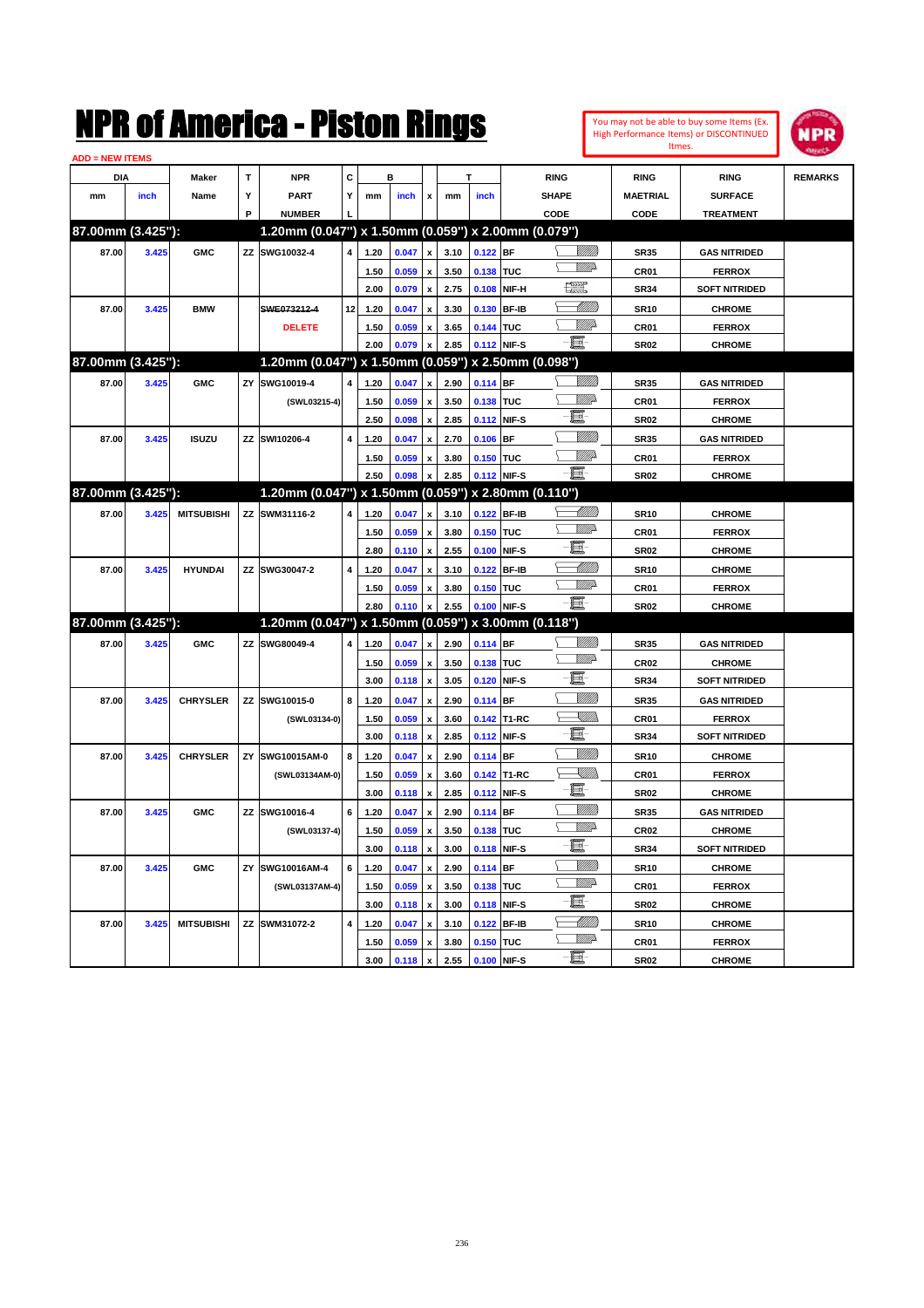| You may not be able to buy some Items (Ex. |
|--------------------------------------------|
| High Performance Items) or DISCONTINUED    |
| Itmes.                                     |



| <b>ADD = NEW ITEMS</b> |       |                 |   |                                                     |                |      |       |                           |      |            |              |                 |                  |                      |                |
|------------------------|-------|-----------------|---|-----------------------------------------------------|----------------|------|-------|---------------------------|------|------------|--------------|-----------------|------------------|----------------------|----------------|
| DIA                    |       | <b>Maker</b>    | T | <b>NPR</b>                                          | С              |      | в     |                           |      | т          |              | <b>RING</b>     | <b>RING</b>      | <b>RING</b>          | <b>REMARKS</b> |
| mm                     | inch  | Name            | Υ | <b>PART</b>                                         | Υ              | mm   | inch  | x                         | mm   | inch       |              | <b>SHAPE</b>    | MAETRIAL         | <b>SURFACE</b>       |                |
|                        |       |                 | P | <b>NUMBER</b>                                       |                |      |       |                           |      |            |              | CODE            | CODE             | <b>TREATMENT</b>     |                |
| 87.00mm (3.425"):      |       |                 |   | 1.20mm (0.047") x 1.50mm (0.059") x 4.00mm (0.157") |                |      |       |                           |      |            |              |                 |                  |                      |                |
| 87.00                  | 3.425 | <b>TOYOTA</b>   |   | ZZ SWT10141-4                                       | 4              | 1.20 | 0.047 | $\pmb{\mathsf{x}}$        | 3.30 | $0.130$ BF |              | <u>Villitti</u> | <b>SR35</b>      | <b>GAS NITRIDED</b>  |                |
|                        |       |                 |   |                                                     |                | 1.50 | 0.059 | $\pmb{\mathsf{x}}$        | 3.70 |            | 0.146 ES-TUC | <u>VIIID</u>    | CR <sub>01</sub> | <b>FERROX</b>        |                |
|                        |       |                 |   |                                                     |                | 4.00 | 0.157 | $\pmb{\mathsf{x}}$        | 3.35 |            | 0.132 NIF-S  | e.              | <b>SR34</b>      | <b>SOFT NITRIDED</b> |                |
| 87.00                  | 3.425 | <b>TOYOTA</b>   |   | ZZ SWT10249-4                                       | 4              | 1.20 | 0.047 | x                         | 3.10 | $0.122$ BF |              | VIII))          | <b>SR35</b>      | <b>GAS NITRIDED</b>  |                |
|                        |       |                 |   |                                                     |                | 1.50 | 0.059 | x                         | 3.60 | $0.142$ T1 |              | VM))            | CR01             | <b>FERROX</b>        |                |
|                        |       |                 |   |                                                     |                | 4.00 | 0.157 | $\pmb{\mathsf{x}}$        | 2.80 |            | 0.110 NIF-S  | E               | <b>SR34</b>      | <b>SOFT NITRIDED</b> |                |
| 87.00                  | 3.425 | <b>TOYOTA</b>   |   | ZZ SWT10255-4                                       | 4              | 1.20 | 0.047 | x                         | 3.30 |            | 0.130 BF-IB  | <u> UMM</u>     | <b>SR35</b>      | <b>GAS NITRIDED</b>  |                |
|                        |       |                 |   |                                                     |                | 1.50 | 0.059 | x                         | 3.60 | $0.142$ T1 |              | .<br>VMD        | CR <sub>01</sub> | <b>FERROX</b>        |                |
|                        |       |                 |   |                                                     |                | 4.00 | 0.157 | X                         | 2.80 |            | 0.110 NIF-S  | -8              | <b>SR34</b>      | <b>SOFT NITRIDED</b> |                |
| 87.00mm (3.425"):      |       |                 |   | 1.50mm (0.059") x 1.50mm (0.059") x 2.80mm (0.110") |                |      |       |                           |      |            |              |                 |                  |                      |                |
| 87.00                  | 3.425 | <b>NISSAN</b>   |   | ZZ SWN30091-4                                       | 6              | 1.50 | 0.059 | x                         | 3.10 |            | 0.122 BF-IB  | <u> Millitt</u> | <b>SR35</b>      | <b>GAS NITRIDED</b>  |                |
|                        |       |                 |   |                                                     |                | 1.50 | 0.059 | $\pmb{\mathsf{x}}$        | 3.65 | $0.144$ T1 |              | .<br>MM         | CR <sub>02</sub> | <b>CHROME</b>        |                |
|                        |       |                 |   |                                                     |                | 2.80 | 0.110 | $\boldsymbol{\mathsf{x}}$ | 2.85 |            | 0.112 NIF-S  | e.              | <b>SR34</b>      | <b>SOFT NITRIDED</b> |                |
| 87.00                  | 3.425 | <b>NISSAN</b>   |   | ZZ SWN30058-0                                       | 6              | 1.50 | 0.059 | x                         | 3.10 | $0.122$ BF |              | <u>VIIII)</u>   | <b>SR35</b>      | <b>GAS NITRIDED</b>  |                |
|                        |       |                 |   |                                                     |                | 1.50 | 0.059 | x                         | 3.80 | $0.150$ T1 |              | .<br>VMD        | CR <sub>02</sub> | <b>CHROME</b>        |                |
|                        |       |                 |   |                                                     |                | 2.80 | 0.110 | x                         | 3.05 |            | 0.120 NIF-S  | e.              | <b>SR34</b>      | <b>SOFT NITRIDED</b> |                |
| 87.00                  | 3.425 | <b>NISSAN</b>   |   | SWN30108-0                                          | 6              | 1.50 | 0.059 | x                         | 3.10 | $0.122$ BF |              | <u>VIIII)</u>   | <b>SR10</b>      | <b>CHROME</b>        |                |
|                        |       |                 |   | <b>DELETE</b>                                       |                | 1.50 | 0.059 | x                         | 3.80 | $0.150$ T1 |              | .<br>VMD        | CR <sub>02</sub> | <b>CHROME</b>        |                |
|                        |       |                 |   |                                                     |                | 2.80 | 0.110 | x                         | 3.05 |            | 0.120 NIF-S  | e.              | <b>SR02</b>      | <b>CHROME</b>        |                |
| 87.00                  | 3.425 | <b>NISSAN</b>   |   | SWN30094-0                                          | 6              | 1.50 | 0.059 | x                         | 3.07 | $0.121$ BF |              | <u>VIIII)</u>   | <b>SR10</b>      | <b>CHROME</b>        |                |
|                        |       |                 |   | <b>DELETE</b>                                       |                | 1.50 | 0.059 | x                         | 3.80 | $0.150$ T1 |              | .<br>VMD        | CR <sub>02</sub> | <b>CHROME</b>        |                |
|                        |       |                 |   |                                                     |                | 2.80 | 0.110 | $\pmb{\mathsf{x}}$        | 3.15 |            | 0.124 NIF-S  | -8              | SR02             | <b>CHROME</b>        |                |
| 87.00mm (3.425"):      |       |                 |   | 1.50mm (0.059") x 1.50mm (0.059") x 3.00mm (0.118") |                |      |       |                           |      |            |              |                 |                  |                      |                |
| 87.00                  | 3.425 | <b>CHRYSLER</b> |   | ZZ SWC10001-4                                       | 6              | 1.50 | 0.059 | $\boldsymbol{\mathsf{x}}$ | 3.25 | $0.128$ BF |              |                 | <b>SR10</b>      | <b>CHROME</b>        |                |
|                        |       |                 |   | (SWL03042-4)                                        |                | 1.50 | 0.059 | $\pmb{\mathsf{x}}$        | 3.90 |            | 0.154 T1-RC  | <u>XMWs</u>     | CR <sub>01</sub> | <b>FERROX</b>        |                |
|                        |       |                 |   |                                                     |                | 3.00 | 0.118 | x                         | 3.00 |            | 0.118 NIF-S  | E               | <b>SR02</b>      | <b>CHROME</b>        |                |
| 87.00                  | 3.425 | <b>HYUNDAI</b>  |   | SWL03075-2                                          | 4              | 1.50 | 0.059 | x                         | 3.50 | 0.138 BF   |              | <u>VIII M</u>   | <b>SR10</b>      | <b>CHROME</b>        |                |
|                        |       |                 |   | <b>DELETE</b>                                       |                | 1.50 | 0.059 | x                         | 3.80 |            | 0.150 ES-TUC | <u>MM</u> 2     | CR <sub>01</sub> | <b>FERROX</b>        |                |
|                        |       |                 |   |                                                     |                | 3.00 | 0.118 | x                         | 2.55 | 0.100      | NIF-S        | E               | SR02             | <b>CHROME</b>        |                |
| 87.00                  | 3.425 | <b>GMC</b>      |   | ZZ SWG10010-4                                       | $\overline{4}$ | 1.50 | 0.059 | x                         | 3.25 | $0.128$ BF |              | <u>VIII M</u>   | <b>SR35</b>      | <b>GAS NITRIDED</b>  |                |
|                        |       |                 |   | (SWL03123-4)                                        |                | 1.50 | 0.059 | x                         | 3.60 | 0.142 TUC  |              | <u>MM</u> D     | CR <sub>02</sub> | <b>CHROME</b>        |                |
|                        |       |                 |   |                                                     |                | 3.00 | 0.118 | x                         | 3.00 |            | 0.118 NIF-S  | E               | SR34             | <b>SOFT NITRIDED</b> |                |
| 87.00                  | 3.425 | <b>GMC</b>      |   | ZY SWG10010AM-4                                     | 4              | 1.50 | 0.059 | $\pmb{\mathsf{x}}$        | 3.30 | $0.130$ BF |              | <u>VIII M</u>   | SR10             | <b>CHROME</b>        |                |
|                        |       |                 |   | (SWL03123AM-4)                                      |                | 1.50 | 0.059 | $\pmb{\mathsf{x}}$        | 3.60 | 0.142 TUC  |              | <u>WW</u> A     | CR01             | <b>FERROX</b>        |                |
|                        |       |                 |   |                                                     |                | 3.00 | 0.118 | $\pmb{\mathsf{x}}$        | 3.05 |            | 0.120 NIF-S  | E               | SR02             | <b>CHROME</b>        |                |
| 87.00                  | 3.425 | <b>GMC</b>      |   | ZZ SWG10017-0                                       | 8              | 1.50 | 0.059 | $\pmb{\mathsf{x}}$        | 3.10 | $0.122$ BF |              | <u>VIIII)</u>   | <b>SR35</b>      | <b>GAS NITRIDED</b>  |                |
|                        |       |                 |   |                                                     |                | 1.50 | 0.059 | x                         | 3.60 | 0.142 TUC  |              | ₩₩              | CR01             | <b>FERROX</b>        |                |
|                        |       |                 |   |                                                     |                | 3.00 | 0.118 | $\pmb{\mathsf{x}}$        | 3.10 |            | 0.122 NIF-S  | e.              | SR34             | <b>SOFT NITRIDED</b> |                |
| 87.00                  | 3.425 | <b>DAEWOO</b>   |   | ZZ SWD20006-4                                       | 4              | 1.50 | 0.059 | $\pmb{\mathsf{x}}$        | 3.45 | $0.136$ BF |              | <u>VIII M</u>   | <b>SR10</b>      | <b>CHROME</b>        |                |
|                        |       |                 |   | (SWL03180-4)                                        |                | 1.50 | 0.059 | x                         | 3.50 | 0.138 TUC  |              | <u>WW</u> A     | CR01             | <b>FERROX</b>        |                |
|                        |       |                 |   |                                                     |                | 3.00 | 0.118 | $\pmb{\mathsf{x}}$        | 3.00 |            | 0.118 NIF-S  | e.              | SR02             | <b>CHROME</b>        |                |
| 87.00                  | 3.425 | <b>NISSAN</b>   |   | ZZ SWN30102-4                                       | $\pmb{4}$      | 1.50 | 0.059 | x                         | 3.10 |            | 0.122 BF-IB  | <u> MMM</u>     | <b>SR10</b>      | <b>CHROME</b>        |                |
|                        |       |                 |   |                                                     |                | 1.50 | 0.059 | x                         | 3.65 | $0.144$ T1 |              | <u>Millib</u>   | CR <sub>02</sub> | <b>CHROME</b>        |                |
|                        |       |                 |   |                                                     |                | 3.00 | 0.118 | $\pmb{\mathsf{x}}$        | 3.00 |            | 0.118 NIF-S  | e.              | SR02             | <b>CHROME</b>        |                |
| 87.00                  | 3.425 | <b>TOYOTA</b>   |   | ZZ SWT10149-0                                       | 4              | 1.50 | 0.059 | x                         | 3.50 | 0.138 BF   |              |                 | <b>SR10</b>      | <b>CHROME</b>        |                |
|                        |       |                 |   |                                                     |                | 1.50 | 0.059 | x                         | 3.60 | $0.142$ T1 |              | <u>VMM)</u>     | CR02             | <b>CHROME</b>        |                |
|                        |       |                 |   |                                                     |                | 3.00 | 0.118 | $\pmb{\mathsf{x}}$        | 2.85 |            | 0.112 NIF-S  | e               | SR02             | <b>CHROME</b>        |                |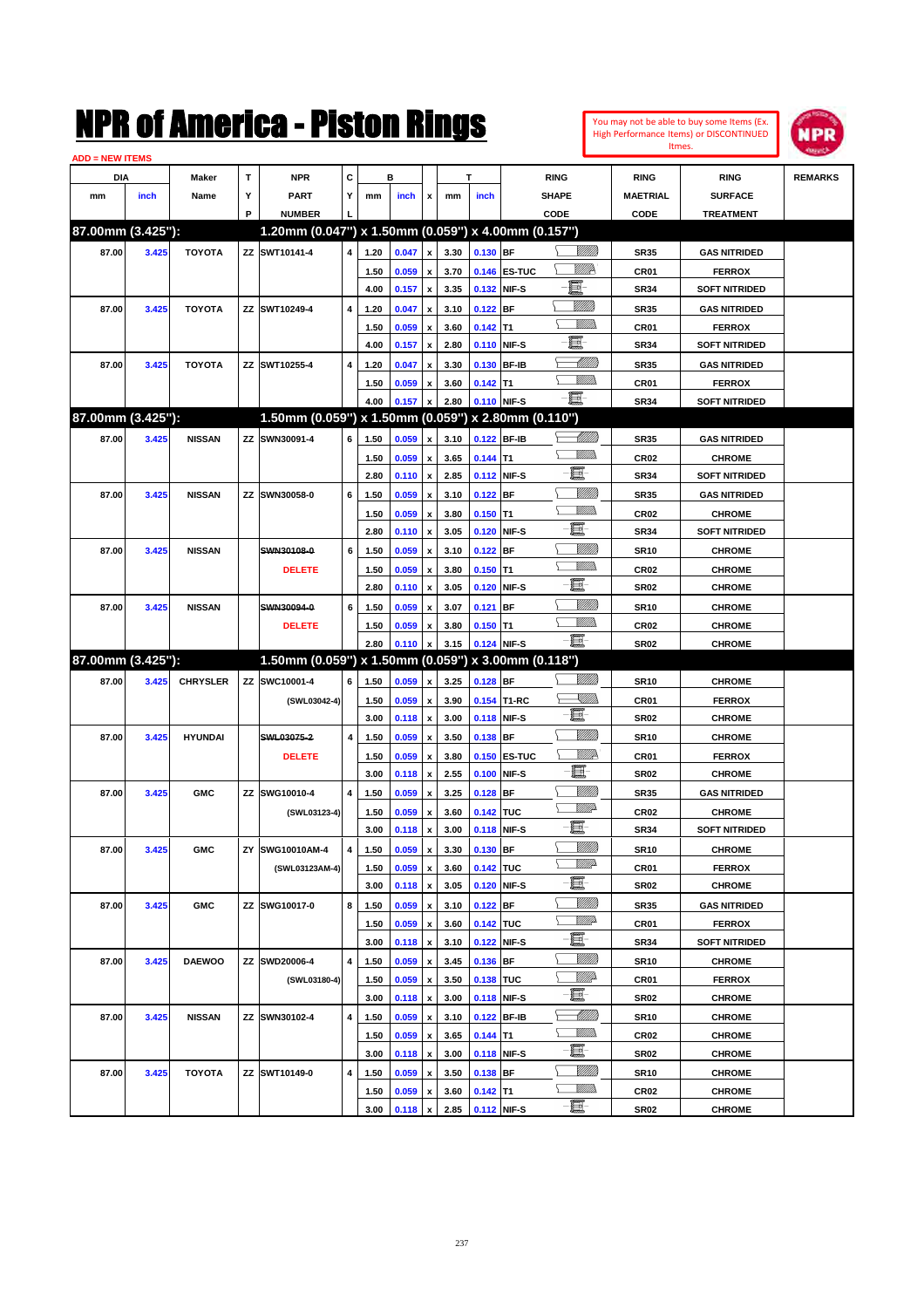| <b>ADD = NEW ITEMS</b> |       |                   |   |                                                     |                |      |       |                           |      |                  |                     |                    |                  |                      |                |
|------------------------|-------|-------------------|---|-----------------------------------------------------|----------------|------|-------|---------------------------|------|------------------|---------------------|--------------------|------------------|----------------------|----------------|
| DIA                    |       | Maker             | т | <b>NPR</b>                                          | c              |      | в     |                           |      | т                |                     | <b>RING</b>        | <b>RING</b>      | <b>RING</b>          | <b>REMARKS</b> |
| mm                     | inch  | Name              | Y | <b>PART</b>                                         | Y              | mm   | inch  | $\mathbf{x}$              | mm   | inch             |                     | <b>SHAPE</b>       | <b>MAETRIAL</b>  | <b>SURFACE</b>       |                |
|                        |       |                   | P | <b>NUMBER</b>                                       |                |      |       |                           |      |                  |                     | CODE               | CODE             | <b>TREATMENT</b>     |                |
| 87.00                  | 3.425 | <b>ISUZU</b>      |   | ZX SWI10205-4                                       | 4              | 1.50 | 0.059 | $\boldsymbol{\mathsf{x}}$ | 3.45 | 0.136 BF         |                     | <u>Sillilli</u>    | <b>SR10</b>      | <b>CHROME</b>        |                |
|                        |       |                   |   |                                                     |                | 1.50 | 0.059 | $\boldsymbol{\mathsf{x}}$ | 3.80 | <b>0.150 TUC</b> |                     | <u>VMD</u>         | CR <sub>01</sub> | <b>FERROX</b>        |                |
|                        |       |                   |   |                                                     |                | 3.00 | 0.118 | x                         | 2.85 |                  | 0.112 NIF-S         | E                  | <b>SR02</b>      | <b>CHROME</b>        |                |
| 87.00mm (3.425"):      |       |                   |   | 1.50mm (0.059") x 1.50mm (0.059") x 4.00mm (0.157") |                |      |       |                           |      |                  |                     |                    |                  |                      |                |
| 87.00                  | 3.425 | <b>ISUZU</b>      |   | ZZ SWI10096-0                                       | 4              | 1.50 | 0.059 | $\pmb{\chi}$              | 3.50 | 0.138 BF         |                     |                    | <b>SR10</b>      | <b>CHROME</b>        |                |
|                        |       |                   |   |                                                     |                | 1.50 | 0.059 | $\pmb{\mathsf{x}}$        | 3.80 | $0.150$ T1       |                     | <u>Willib</u>      | CR <sub>02</sub> | <b>CHROME</b>        |                |
|                        |       |                   |   |                                                     |                | 4.00 | 0.157 | $\pmb{\times}$            | 3.35 |                  | 0.132 NIF-S         | 匱                  | <b>SR02</b>      | <b>CHROME</b>        |                |
| 87.00                  | 3.425 | KIA               |   | ZZ SWK30022-4                                       | 4              | 1.50 | 0.059 | $\boldsymbol{\mathsf{x}}$ | 3.30 | $0.130$ BF       |                     |                    | <b>SR35</b>      | <b>GAS NITRIDED</b>  |                |
|                        |       |                   |   |                                                     |                | 1.50 | 0.059 | $\pmb{\mathsf{x}}$        | 3.80 | 0.150 TUC        |                     | <u>VMD</u>         | CR <sub>02</sub> | <b>CHROME</b>        |                |
|                        |       |                   |   |                                                     |                | 4.00 | 0.157 | $\pmb{\times}$            | 3.05 |                  | 0.120 NIF-S         | 匱                  | <b>SR02</b>      | <b>CHROME</b>        |                |
| 87.00                  | 3.425 | <b>HYUNDAI</b>    |   | ZZ SWG30024-2                                       | $\overline{4}$ | 1.50 | 0.059 | $\pmb{\mathsf{x}}$        | 3.50 | 0.138 BF         |                     | <u>VIII M</u>      | <b>SR10</b>      | <b>CHROME</b>        |                |
|                        |       |                   |   | (SWL03076-2)                                        |                | 1.50 | 0.059 | $\pmb{\mathsf{x}}$        | 3.80 |                  | <b>0.150 ES-TUC</b> | <u>MMR</u>         | CR <sub>01</sub> | <b>FERROX</b>        |                |
|                        |       |                   |   |                                                     |                | 4.00 | 0.157 | $\pmb{\times}$            | 3.30 |                  | 0.130 NIF-S         | E-                 | <b>SR02</b>      | <b>CHROME</b>        |                |
| 87.00                  | 3.425 | <b>MAZDA</b>      |   | ZZ SWT20048-4                                       | 4              | 1.50 | 0.059 | $\boldsymbol{\mathsf{x}}$ | 3.30 | $0.130$ BF       |                     | <u>VIII M</u>      | <b>SR10</b>      | <b>CHROME</b>        |                |
|                        |       |                   |   |                                                     |                | 1.50 | 0.059 | $\pmb{\mathsf{x}}$        | 3.80 | 0.150 TUC        |                     | <u>VMD</u>         | CR <sub>01</sub> | <b>FERROX</b>        |                |
|                        |       |                   |   |                                                     |                | 4.00 | 0.157 | $\pmb{\times}$            | 3.25 |                  | 0.128 NIF-S         | 匱                  | <b>SR02</b>      | <b>CHROME</b>        |                |
| 87.00                  | 3.425 | <b>MAZDA</b>      |   | ZZ SWT20065-4                                       | 4              | 1.50 | 0.059 | $\pmb{\times}$            | 3.10 | $0.122$ BF       |                     | <u>VIII M</u>      | <b>SR10</b>      | <b>CHROME</b>        |                |
|                        |       |                   |   |                                                     |                | 1.50 | 0.059 | $\pmb{\mathsf{x}}$        | 3.80 | 0.150 TUC        |                     | <u>VMD</u>         | CR <sub>01</sub> | <b>FERROX</b>        |                |
|                        |       |                   |   |                                                     |                | 4.00 | 0.157 | $\pmb{\times}$            | 3.25 |                  | 0.128 NIF-S         | 匱                  | <b>SR34</b>      | <b>SOFT NITRIDED</b> |                |
| 87.00                  | 3.425 | <b>MITSUBISHI</b> |   | ZZ SWM31037-2                                       | 4              | 1.50 | 0.059 | $\pmb{\mathsf{x}}$        | 3.50 | 0.138 BF         |                     | <u>Milli</u>       | <b>SR10</b>      | <b>CHROME</b>        |                |
|                        |       |                   |   |                                                     |                | 1.50 | 0.059 | $\pmb{\mathsf{x}}$        | 3.80 |                  | 0.150 ES-TUC        | <u>Willik</u>      | CR <sub>01</sub> | <b>FERROX</b>        |                |
|                        |       |                   |   |                                                     |                | 4.00 | 0.157 | $\pmb{\mathsf{x}}$        | 3.30 |                  | 0.130 NIF-S         | e.                 | <b>SR02</b>      | <b>CHROME</b>        |                |
| 87.00                  | 3.425 | <b>MITSUBISHI</b> |   | SWM31045-2                                          | 4              | 1.50 | 0.059 | $\boldsymbol{\mathsf{x}}$ | 3.30 | $0.130$ BF       |                     | <u>MMS</u>         | <b>SR34</b>      | <b>GAS NITRIDED</b>  |                |
|                        |       |                   |   | <b>DELETE</b>                                       |                | 1.50 | 0.059 | $\pmb{\mathsf{x}}$        | 3.80 |                  | 0.150 ES-TUC        | <u>Willia</u>      | CR <sub>01</sub> | <b>FERROX</b>        |                |
|                        |       |                   |   |                                                     |                | 4.00 | 0.157 | $\pmb{\times}$            | 3.05 |                  | 0.120 NIF-S         | E.                 | <b>SR34</b>      | <b>SOFT NITRIDED</b> |                |
| 87.00                  | 3.425 | <b>NISSAN</b>     |   | ZZ SWN30054-0                                       | 4              | 1.50 | 0.059 | $\pmb{\times}$            | 3.10 | $0.122$ BF       |                     | <u>VIII M</u>      | <b>SR35</b>      | <b>GAS NITRIDED</b>  |                |
|                        |       |                   |   |                                                     |                | 1.50 | 0.059 | $\pmb{\mathsf{x}}$        | 3.80 | $0.150$ T1       |                     | <u>Willib</u>      | CR <sub>02</sub> | <b>CHROME</b>        |                |
|                        |       |                   |   |                                                     |                | 4.00 | 0.157 | $\pmb{\times}$            | 3.05 |                  | 0.120 NIF-S         | 匱                  | <b>SR34</b>      | <b>SOFT NITRIDED</b> |                |
| 87.00                  | 3.425 | <b>NISSAN</b>     |   | ZZ SWN30159-4                                       | 4              | 1.50 | 0.059 | $\pmb{\times}$            | 3.10 |                  | 0.122 BF-IB         | <u>- MM B</u>      | <b>SR35</b>      | <b>GAS NITRIDED</b>  |                |
|                        |       |                   |   |                                                     |                | 1.50 | 0.059 | $\pmb{\mathsf{x}}$        | 3.65 | $0.144$ T1       |                     | <u>Willib</u>      | CR <sub>02</sub> | <b>CHROME</b>        |                |
|                        |       |                   |   |                                                     |                | 4.00 | 0.157 | $\pmb{\times}$            | 2.90 |                  | 0.114 NIF-S         | e.                 | <b>SR34</b>      | <b>SOFT NITRIDED</b> |                |
| 87.00                  | 3.425 | <b>NISSAN</b>     |   | SWN30170-4                                          | 4              | 1.50 | 0.059 | $\pmb{\mathsf{x}}$        | 3.30 | $0.130$ BF       |                     | VIII))             | <b>SR35</b>      | <b>GAS NITRIDED</b>  |                |
|                        |       |                   |   | <b>DELETE</b>                                       |                | 1.50 | 0.059 | $\boldsymbol{\mathsf{x}}$ | 3.80 | $0.150$ T1       |                     | <u>Millib</u>      | CR <sub>01</sub> | <b>FERROX</b>        |                |
|                        |       |                   |   |                                                     |                | 4.00 | 0.157 | $\mathbf{x}$              | 3.20 | 0.126 NIF-H      |                     | <b>DE</b>          | <b>SR34</b>      | <b>SOFT NITRIDED</b> |                |
| 87.00                  | 3.425 | <b>NISSAN</b>     |   | ZZ SWN30202-4                                       | 4              | 1.50 | 0.059 | $\pmb{\mathsf{x}}$        | 3.10 |                  | 0.122 BF-IB         |                    | <b>SR35</b>      | <b>GAS NITRIDED</b>  |                |
|                        |       |                   |   |                                                     |                | 1.50 | 0.059 | $\pmb{\mathsf{x}}$        | 3.65 | $0.144$ T1       |                     | <u>MMs</u>         | CR <sub>02</sub> | <b>CHROME</b>        |                |
|                        |       |                   |   |                                                     |                | 4.00 | 0.157 | $\pmb{\mathsf{x}}$        | 3.25 |                  | 0.128 NIF-S         | e.                 | <b>SR34</b>      | <b>SOFT NITRIDED</b> |                |
| 87.00                  | 3.425 | <b>TOYOTA</b>     |   | ZY SWT10090-4                                       | 4              | 1.50 | 0.059 | $\pmb{\mathsf{x}}$        | 3.50 | 0.138 BF         |                     | <u>MMS</u>         | <b>SR10</b>      | <b>CHROME</b>        |                |
|                        |       |                   |   |                                                     |                | 1.50 | 0.059 | $\pmb{\mathsf{x}}$        | 4.00 | $0.157$ T1       |                     | <u>MMs</u><br>╰    | CR <sub>02</sub> | <b>CHROME</b>        |                |
|                        |       |                   |   |                                                     |                | 4.00 | 0.157 | $\pmb{\mathsf{x}}$        | 3.25 |                  | 0.128 NIF-S         | E                  | <b>SR02</b>      | <b>CHROME</b>        |                |
| 87.00                  | 3.425 | TOYOTA            |   | SWT10119-4                                          | 4              | 1.50 | 0.059 | $\boldsymbol{\mathsf{x}}$ | 3.30 | 0.130 BF         |                     | <u>MMS</u>         | <b>SR10</b>      | <b>CHROME</b>        |                |
|                        |       |                   |   | <b>DELETE</b>                                       |                | 1.50 | 0.059 | $\pmb{\mathsf{x}}$        | 3.80 | $0.150$ T1       |                     | <u>Willib</u><br>╰ | CR <sub>02</sub> | <b>CHROME</b>        |                |
|                        |       |                   |   |                                                     |                | 4.00 | 0.157 | $\pmb{\mathsf{x}}$        | 3.10 |                  | 0.122 NIF-S         | e.                 | SR02             | <b>CHROME</b>        |                |
| 87.00                  | 3.425 | TOYOTA            |   | ZZ SWT10133-0                                       | 4              | 1.50 | 0.059 | $\boldsymbol{\mathsf{x}}$ | 3.50 | $0.138$ BF       |                     | <u>MMS</u>         | <b>SR10</b>      | <b>CHROME</b>        |                |
|                        |       |                   |   |                                                     |                | 1.50 | 0.059 | $\pmb{\mathsf{x}}$        | 3.60 | $0.142$ T1       |                     | <u>Willib</u><br>╰ | CR <sub>02</sub> | <b>CHROME</b>        |                |
|                        |       |                   |   |                                                     |                | 4.00 | 0.157 | $\boldsymbol{\mathsf{x}}$ | 3.05 | 0.120 NIF-S      |                     | E                  | <b>SR34</b>      | <b>SOFT NITRIDED</b> |                |

You may not be able to buy some Items (Ex. High Performance Items) or DISCONTINUED Itmes.

**NPR**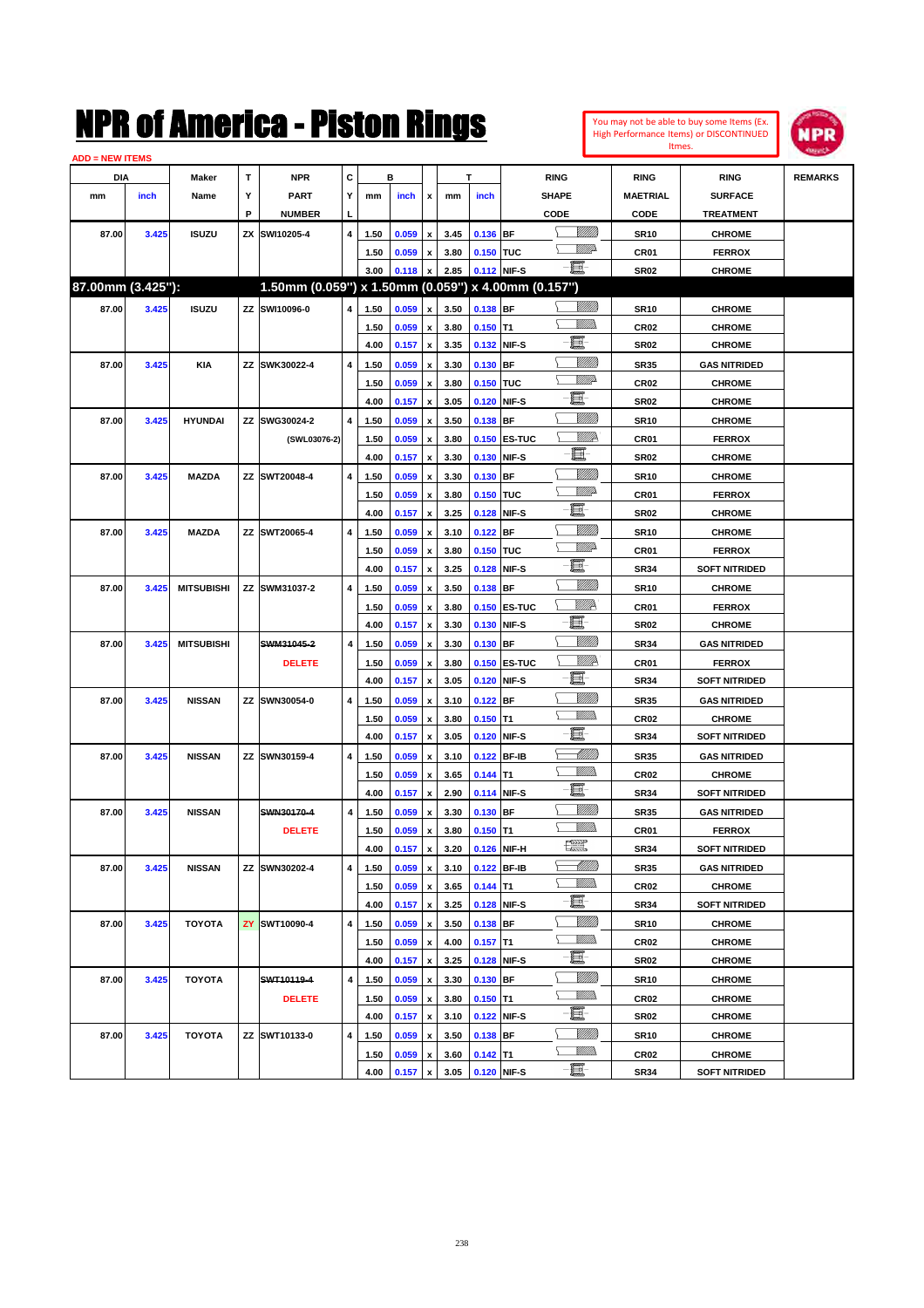| <b>ADD = NEW ITEMS</b> |       |                  |    | NMK OI AINCrica - Mislon Kings                      |   |      |       |                           |      |             |              |                     |                 |                  | You may not be able to buy some Items (Ex.<br>High Performance Items) or DISCONTINUED<br>Itmes. | IPR            |
|------------------------|-------|------------------|----|-----------------------------------------------------|---|------|-------|---------------------------|------|-------------|--------------|---------------------|-----------------|------------------|-------------------------------------------------------------------------------------------------|----------------|
| DIA                    |       | Maker            | T  | <b>NPR</b>                                          | C |      | в     |                           |      | T           |              | <b>RING</b>         |                 | <b>RING</b>      | <b>RING</b>                                                                                     | <b>REMARKS</b> |
| mm                     | inch  | Name             | Υ  | <b>PART</b>                                         | Y | mm   | inch  | x                         | mm   | inch        |              | <b>SHAPE</b>        |                 | <b>MAETRIAL</b>  | <b>SURFACE</b>                                                                                  |                |
|                        |       |                  | P  | <b>NUMBER</b>                                       |   |      |       |                           |      |             |              | CODE                |                 | CODE             | <b>TREATMENT</b>                                                                                |                |
| 87.00                  | 3.425 | <b>TOYOTA</b>    | ZZ | SWT10134-4                                          | 6 | 1.50 | 0.059 | $\pmb{\mathsf{x}}$        | 3.30 | 0.130 BF    |              |                     | <u>Villitti</u> | <b>SR35</b>      | <b>GAS NITRIDED</b>                                                                             |                |
|                        |       |                  |    |                                                     |   | 1.50 | 0.059 | $\pmb{\mathsf{x}}$        | 3.80 | 0.150 TUC   |              |                     | <u>Villid</u>   | <b>CR02</b>      | <b>CHROME</b>                                                                                   |                |
|                        |       |                  |    |                                                     |   | 4.00 | 0.157 | $\boldsymbol{\mathsf{x}}$ | 2.85 |             | 0.112 NIF-S  | E.                  |                 | <b>SR34</b>      | <b>SOFT NITRIDED</b>                                                                            |                |
| 87.00                  | 3.425 | <b>TOYOTA</b>    |    | ZZ SWT10216-4                                       | 6 | 1.50 | 0.059 | $\pmb{\mathsf{x}}$        | 3.25 | $0.128$ BF  |              |                     | <u>Milli</u> k  | <b>SR10</b>      | <b>CHROME</b>                                                                                   |                |
|                        |       |                  |    |                                                     |   | 1.50 | 0.059 | $\pmb{\mathsf{x}}$        | 3.60 | $0.142$ T1  |              |                     | .<br>VMD        | CR01             | <b>FERROX</b>                                                                                   |                |
|                        |       |                  |    |                                                     |   | 4.00 | 0.157 | x                         | 2.80 |             | 0.110 NIF-S  | e.                  |                 | <b>SR34</b>      | <b>SOFT NITRIDED</b>                                                                            |                |
| 87.00mm (3.425"):      |       |                  |    | 1.50mm (0.059") x 2.00mm (0.079") x 4.00mm (0.157") |   |      |       |                           |      |             |              |                     |                 |                  |                                                                                                 |                |
| 87.00                  | 3.425 | <b>NISSAN</b>    |    | ZZ SWN30072-4                                       | 6 | 1.50 | 0.059 | $\pmb{\mathsf{x}}$        | 3.10 | $0.122$ BF  |              |                     | <u>Milli</u> k  | <b>SR35</b>      | <b>GAS NITRIDED</b>                                                                             |                |
|                        |       |                  |    |                                                     |   | 2.00 | 0.079 | $\pmb{\mathsf{x}}$        | 3.75 | $0.148$ T1  |              |                     | .<br>MM         | CR <sub>02</sub> | <b>CHROME</b>                                                                                   |                |
|                        |       |                  |    |                                                     |   | 4.00 | 0.157 | $\boldsymbol{\mathsf{x}}$ | 3.25 |             | 0.128 NIF-S  | E.                  |                 | <b>SR02</b>      | <b>CHROME</b>                                                                                   |                |
| 87.00                  | 3.425 | <b>NISSAN</b>    | ΖZ | SWN30066-4                                          | 6 | 1.50 | 0.059 | $\pmb{\mathsf{x}}$        | 3.60 | $0.142$ T1  |              |                     | .<br>VMD        | CR01             | <b>FERROX</b>                                                                                   |                |
|                        |       |                  |    |                                                     |   | 2.00 | 0.079 | $\pmb{\mathsf{x}}$        | 4.05 | $0.159$ T1  |              |                     | VM)             | CR01             | <b>FERROX</b>                                                                                   |                |
|                        |       |                  |    |                                                     |   | 4.00 | 0.157 | x                         | 3.25 |             | 0.128 NIF-S  | E                   |                 | <b>SR02</b>      | <b>CHROME</b>                                                                                   |                |
| 87.00mm (3.425"):      |       |                  |    | 1.75mm (0.069") x 1.50mm (0.059") x 4.00mm (0.157") |   |      |       |                           |      |             |              |                     |                 |                  |                                                                                                 |                |
| 87.00                  | 3.425 | <b>TOYOTA</b>    |    | ZZ SWT10125-4                                       | 4 | 1.75 | 0.069 | $\mathbf{x}$              | 3.30 | 0.130 BF    |              |                     | <u>Milli</u> k  | <b>SR35</b>      | <b>GAS NITRIDED</b>                                                                             |                |
|                        |       |                  |    |                                                     |   | 1.50 | 0.059 | $\pmb{\mathsf{x}}$        | 3.05 | 0.120 TUC   |              |                     | <u>VMP</u>      | CR <sub>02</sub> | <b>CHROME</b>                                                                                   |                |
|                        |       |                  |    |                                                     |   | 4.00 | 0.157 | x                         | 2.80 |             | 0.110 NIF-S  | E                   |                 | <b>SR34</b>      | <b>SOFT NITRIDED</b>                                                                            |                |
| 87.00mm (3.425"):      |       |                  |    | 1.75mm (0.069") x 2.00mm (0.079") x 4.00mm (0.157") |   |      |       |                           |      |             |              |                     |                 |                  |                                                                                                 |                |
| 87.00                  | 3.425 | <b>BMW</b>       |    | SWE07096-4                                          | 6 | 1.75 | 0.069 | $\mathbf{x}$              | 3.20 | 0.126 BF-IB |              |                     | <u>UMB</u>      | <b>SR10</b>      | <b>CHROME</b>                                                                                   |                |
|                        |       |                  |    | <b>DELETE</b>                                       |   | 2.00 | 0.079 | $\pmb{\mathsf{x}}$        | 3.60 | 0.142 TUC   |              |                     | <u>VMB</u>      | CR01             | <b>FERROX</b>                                                                                   |                |
|                        |       |                  |    |                                                     |   | 4.00 | 0.157 | X                         | 3.10 |             | 0.122 NIF-S  | E                   |                 | <b>SR02</b>      | <b>CHROME</b>                                                                                   |                |
| 87.00mm (3.425"):      |       |                  |    | 2.00mm (0.079") x 1.50mm (0.059") x 2.80mm (0.110") |   |      |       |                           |      |             |              |                     |                 |                  |                                                                                                 |                |
| 87.00                  | 3.425 | <b>NISSAN</b>    |    | ZZ SWN30093-0                                       | 6 | 2.00 | 0.079 | $\pmb{\mathsf{x}}$        | 3.10 |             | 0.122 BF-IB  |                     | <u> UMM</u>     | <b>SR10</b>      | <b>CHROME</b>                                                                                   |                |
|                        |       |                  |    |                                                     |   | 1.50 | 0.059 | $\pmb{\mathsf{x}}$        | 3.80 | $0.150$ T1  |              |                     | .<br>MM         | CR <sub>02</sub> | <b>CHROME</b>                                                                                   |                |
|                        |       |                  |    |                                                     |   | 2.80 | 0.110 | $\pmb{\mathsf{x}}$        | 3.10 |             | 0.122 NIF-S  | E                   |                 | <b>SR02</b>      | <b>CHROME</b>                                                                                   |                |
| 87.00mm (3.425"):      |       |                  |    | 2.00mm (0.079") x 2.00mm (0.079") x 4.00mm (0.157") |   |      |       |                           |      |             |              |                     |                 |                  |                                                                                                 |                |
| 87.00                  | 3.425 | <b>ISUZU</b>     | ZZ | SWI10084-0                                          | 4 | 2.00 | 0.079 | $\pmb{\mathsf{x}}$        | 3.80 | $0.150$ BF  |              |                     | <u>Milli</u> k  | CR <sub>02</sub> | <b>CHROME</b>                                                                                   |                |
|                        |       |                  |    |                                                     |   | 2.00 | 0.079 | $\pmb{\mathsf{x}}$        | 3.80 | $0.150$ T1  |              |                     | CM)             | CR <sub>02</sub> | <b>CHROME</b>                                                                                   |                |
|                        |       |                  |    |                                                     |   | 4.00 | 0.157 | $\boldsymbol{\mathsf{x}}$ | 3.85 |             | 0.152 NIF-S  | E.                  |                 | <b>SR02</b>      | <b>CHROME</b>                                                                                   |                |
| 87.00                  | 3.425 | <b>NISSAN</b>    |    | ZZ SWN30047-4                                       | 6 | 2.00 | 0.079 | $\pmb{\mathsf{x}}$        | 3.90 | $0.154$ T1  |              |                     | VM))            | CR <sub>02</sub> | <b>CHROME</b>                                                                                   |                |
|                        |       |                  |    |                                                     |   | 2.00 | 0.079 | $\pmb{\mathsf{x}}$        | 4.05 | $0.159$ T1  |              |                     | <br>Mar         | CR01             | <b>FERROX</b>                                                                                   |                |
|                        |       |                  |    |                                                     |   | 4.00 | 0.157 | $\mathbf{x}$              | 3.25 | 0.128 NIF-S |              | Ë.                  |                 | <b>SR02</b>      | <b>CHROME</b>                                                                                   |                |
| 87.00mm (3.425"):      |       |                  |    | 2.00mm (0.079") x 2.50mm (0.098") x 4.00mm (0.157") |   |      |       |                           |      |             |              |                     |                 |                  |                                                                                                 |                |
| 87.00                  | 3.425 | <b>TOYOTA</b>    |    | ZZ SWT10019-4                                       | 4 | 2.00 | 0.079 | $\boldsymbol{\mathsf{x}}$ | 3.90 | $0.154$ T1  |              |                     | <u>UMB</u>      | CR <sub>02</sub> | <b>CHROME</b>                                                                                   |                |
|                        |       |                  |    |                                                     |   | 2.50 | 0.098 | $\pmb{\mathsf{x}}$        | 3.90 | $0.154$ T1  |              |                     | <u>VMM)</u>     | CR <sub>02</sub> | <b>CHROME</b>                                                                                   |                |
|                        |       |                  |    |                                                     |   | 4.00 | 0.157 | X                         | 3.25 |             | 0.128 NIF-S  | -8                  |                 | <b>SR02</b>      | <b>CHROME</b>                                                                                   |                |
| 87.00mm (3.425"):      |       |                  |    | 2.00mm (0.079") x 2.50mm (0.098") x 5.00mm (0.197") |   |      |       |                           |      |             |              |                     |                 |                  |                                                                                                 |                |
| 87.00                  |       | 3.425 VOLKSWAGEN |    | SWE50274-2                                          | 4 | 2.00 | 0.079 | $\pmb{\mathsf{x}}$        | 3.25 |             | 0.128 BF-IB  |                     |                 | <b>SR10</b>      | <b>CHROME</b>                                                                                   |                |
|                        |       |                  |    | <b>DELETE</b>                                       |   | 2.50 | 0.098 | $\pmb{\mathsf{x}}$        | 3.60 | 0.142 TUC   |              |                     | <u>Willia</u>   | CR01             | <b>FERROX</b>                                                                                   |                |
|                        |       |                  |    |                                                     |   | 5.00 | 0.197 | X                         | 4.30 |             | 0.169 E-BC16 | TO)                 |                 | <b>SR10</b>      | <b>CHROME</b>                                                                                   |                |
| 87.00mm (3.425"):      |       |                  |    | 2.50mm (0.098") x 2.50mm (0.098") x 5.00mm (0.197") |   |      |       |                           |      |             |              |                     |                 |                  |                                                                                                 |                |
| 87.00                  | 3.425 | <b>ISUZU</b>     |    | ZZ SCI10021-4                                       | 4 | 2.50 | 0.098 | x                         | 4.10 | $0.161$ T1  |              |                     | <u>Willib</u>   | <b>CR02</b>      | <b>UNIFRON</b>                                                                                  |                |
|                        |       |                  |    |                                                     |   | 2.50 | 0.098 | $\pmb{\mathsf{x}}$        | 4.10 |             | 0.161 ES-TUC |                     | <u>WW</u> A     | <b>CR02</b>      | <b>UNIFRON</b>                                                                                  |                |
|                        |       |                  |    |                                                     |   | 5.00 | 0.197 | $\pmb{\mathsf{x}}$        | 4.10 | 0.161 BC3   |              | $\sum_{\ell\!\ell}$ |                 | <b>CR02</b>      | <b>UNIFRON</b>                                                                                  |                |
| 87.11mm (3.430"):      |       |                  |    | 1.98mm (0.078") x 1.98mm (0.078") x 4.76mm (0.187") |   |      |       |                           |      |             |              |                     |                 |                  |                                                                                                 |                |
| 87.11                  | 3.430 | <b>CHRYSLER</b>  |    | ZZ SWC10017-3                                       | 6 | 1.98 | 0.078 | $\pmb{\mathsf{x}}$        | 4.00 | $0.157$ BF  |              |                     | <u>MM)</u>      | <b>CR02</b>      | <b>CHROME</b>                                                                                   |                |
|                        |       |                  |    |                                                     |   | 1.98 | 0.078 | $\pmb{\mathsf{x}}$        | 4.00 | 0.157 T1-IB |              |                     | <u>MM)</u>      | CR01             | <b>FERROX</b>                                                                                   |                |
|                        |       |                  |    |                                                     |   | 4.76 | 0.187 | $\boldsymbol{\mathsf{x}}$ | 4.20 |             | 0.165 NIF-S  | e                   |                 | <b>SR02</b>      | <b>CHROME</b>                                                                                   |                |
|                        |       |                  |    |                                                     |   |      |       |                           |      |             |              |                     |                 |                  |                                                                                                 |                |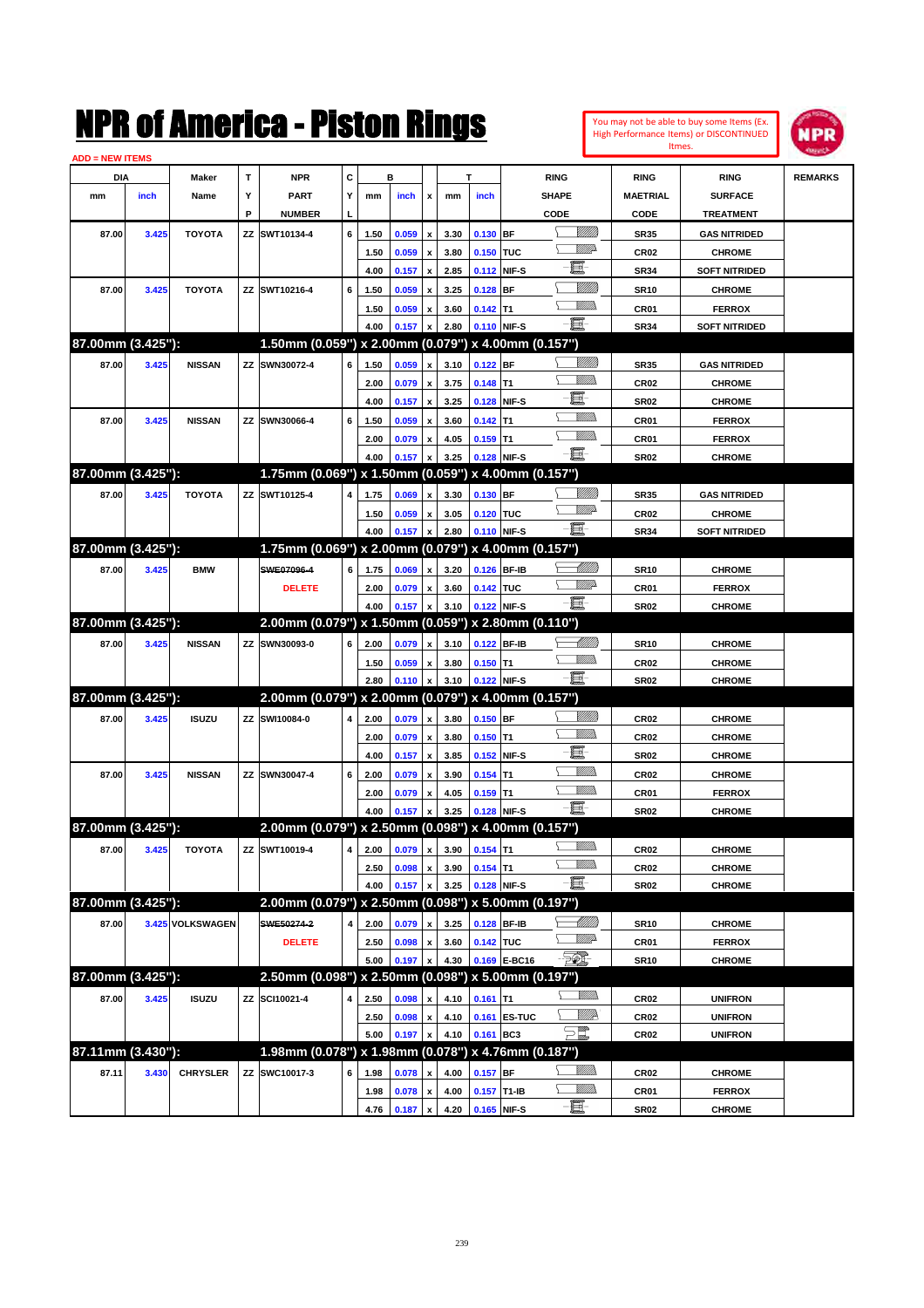

| <b>ADD = NEW ITEMS</b> |       |                   |   |                                                        |   |              |                       |                           |              |                    |               |                               |                            |                                |                |
|------------------------|-------|-------------------|---|--------------------------------------------------------|---|--------------|-----------------------|---------------------------|--------------|--------------------|---------------|-------------------------------|----------------------------|--------------------------------|----------------|
| DIA                    |       | Maker             | т | <b>NPR</b>                                             | С |              | в                     |                           |              | т                  |               | <b>RING</b>                   | <b>RING</b>                | <b>RING</b>                    | <b>REMARKS</b> |
| mm                     | inch  | Name              | Υ | <b>PART</b>                                            | Y | mm           | inch                  | x                         | mm           | inch               |               | <b>SHAPE</b>                  | <b>MAETRIAL</b>            | <b>SURFACE</b>                 |                |
|                        |       |                   | P | <b>NUMBER</b>                                          |   |              |                       |                           |              |                    |               | CODE                          | CODE                       | <b>TREATMENT</b>               |                |
| 87.15mm (3.431"):      |       |                   |   | 1.20mm (0.047") x 1.50mm (0.059") x 2.00mm (0.079")    |   |              |                       |                           |              |                    |               |                               |                            |                                |                |
| 87.15                  | 3.431 | <b>BMW</b>        |   | SWE07316-3                                             | 6 | 1.20         | 0.047                 | $\pmb{\mathsf{x}}$        | 3.30         | 0.130 BF-IB        |               | <u> Millilli</u>              | <b>SR35</b>                | <b>GAS NITRIDED</b>            |                |
|                        |       |                   |   | <b>DELETE</b>                                          |   | 1.50         | 0.059                 | $\mathbf{x}$              | 3.70         | 0.146 TUC          |               | <u>MM</u>                     | CR <sub>01</sub>           | <b>FERROX</b>                  |                |
|                        |       |                   |   |                                                        |   | 2.00         | 0.079                 | x                         | 2.85         |                    | 0.112 NIF-S   | Ð.                            | <b>SR02</b>                | <b>CHROME</b>                  |                |
| 87.20mm (3.433"):      |       |                   |   | 1.20mm (0.047") x 1.20mm (0.047") x 2.00mm (0.079")    |   |              |                       |                           |              |                    |               |                               |                            |                                |                |
| 87.20                  | 3.433 | <b>HYUNDAI</b>    |   | ZZ SWG30045-2                                          | 6 | 1.20         | 0.047                 | x                         | 3.05         |                    | 0.120 BF-IB   |                               | <b>SR10</b>                | <b>CHROME</b>                  |                |
|                        |       |                   |   |                                                        |   | 1.20         | 0.047                 | x                         | 3.00         | $0.118$ T1         |               | <br>Militar                   | CR <sub>01</sub>           | <b>FERROX</b>                  |                |
|                        |       |                   |   |                                                        |   | 2.00         | 0.079                 | x                         | 2.65         |                    | 0.104 NIF-H   | <b>FRANCISCO</b>              | <b>SR34</b>                | <b>SOFT NITRIDED</b>           |                |
| 87.20mm (3.433"):      |       |                   |   | 1.20mm (0.047") x 1.20mm (0.047") x 2.50mm (0.098")    |   |              |                       |                           |              |                    |               |                               |                            |                                |                |
| 87.20                  | 3.433 | <b>HYUNDAI</b>    |   | ZZ SWG30037-2                                          | 6 | 1.20         | 0.047                 | x                         | 3.05         | 0.120 BF-IB        |               | <u>- Millitt</u>              | <b>SR10</b>                | <b>CHROME</b>                  |                |
|                        |       |                   |   |                                                        |   | 1.20         | 0.047                 | x                         | 3.60         | $0.142$ T1         |               | <br>Militar                   | CR <sub>01</sub>           | <b>FERROX</b>                  |                |
|                        |       |                   |   |                                                        |   | 2.50         | 0.098                 | x                         | 2.55         |                    | 0.100 NIF-H   | $\frac{1}{2}$                 | <b>SR02</b>                | <b>CHROME</b>                  |                |
| 87.20mm (3.433"):      |       |                   |   | 2.00mm (0.079") x 2.00mm (0.079") x 4.00mm (0.157")    |   |              |                       |                           |              |                    |               |                               |                            |                                |                |
| 87.20                  | 3.433 | <b>NISSAN</b>     |   | SWN30024-0                                             | 4 | 2.00         | 0.079                 | $\pmb{\mathsf{x}}$        | 4.05         | $0.159$ BF         |               |                               | CR <sub>02</sub>           | <b>CHROME</b>                  |                |
|                        |       |                   |   | <b>DELETE</b>                                          |   |              |                       |                           |              |                    | 0.159 ES-TUC  | ₩₩                            | CR01                       | <b>FERROX</b>                  |                |
|                        |       |                   |   |                                                        |   | 2.00         | 0.079                 | x                         | 4.05         |                    |               | E                             |                            |                                |                |
| 87.20mm (3.433"):      |       |                   |   | 2.00mm (0.079") x 2.50mm (0.098") x 4.00mm (0.157")    |   | 4.00         | 0.157                 | x                         | 3.80         |                    | 0.150 NIF-S   |                               | <b>SR02</b>                | <b>CHROME</b>                  |                |
|                        |       |                   |   |                                                        |   |              |                       |                           |              |                    |               | <br>Milita                    |                            |                                |                |
| 87.20                  | 3.433 | <b>NISSAN</b>     |   | SWN30023-0                                             | 4 | 2.00         | 0.079                 | $\pmb{\mathsf{x}}$        | 4.10         | $0.161$ T1         |               | UM)                           | CR <sub>02</sub>           | <b>CHROME</b>                  |                |
|                        |       |                   |   | <b>DELETE</b>                                          |   | 2.50         | 0.098                 | $\pmb{\mathsf{x}}$        | 4.10         | $0.161$ T1         |               | E                             | CR <sub>01</sub>           | <b>FERROX</b>                  |                |
|                        |       |                   |   |                                                        |   | 4.00         | 0.157                 | $\pmb{\mathsf{x}}$        | 3.85         | 0.152              | NIF-S         |                               | <b>SR34</b>                | <b>SOFT NITRIDED</b>           |                |
| 87.20                  | 3.433 | <b>NISSAN</b>     |   | ZZ SWN30069-0                                          | 4 | 2.00         | 0.079                 | x                         | 4.05         | 0.159              | BF            | <u>VIIII)</u>                 | <b>CR02</b>                | <b>CHROME</b>                  |                |
|                        |       |                   |   |                                                        |   | 2.50         | 0.098                 | x                         | 4.05         | 0.159              | <b>ES-TUC</b> | <u>WW</u> A                   | CR <sub>01</sub>           | <b>FERROX</b>                  |                |
|                        |       |                   |   |                                                        |   | 4.00         | 0.157                 | x                         | 3.85         | 0.152 NIF-S        |               | E                             | <b>SR02</b>                | <b>CHROME</b>                  |                |
| 87.25mm (3.435"):      |       |                   |   | $1.00$ mm (0.039") x 1.20mm (0.047") x 2.80mm (0.110") |   |              |                       |                           |              |                    |               |                               |                            |                                |                |
| 87.25                  | 3.435 | <b>HI PERFORM</b> |   | 21-GNH08725                                            | 1 | 1.00         | 0.039                 | x                         | 3.30         | 0.130 BF           |               | <u>Sillilli</u>               | <b>SR34</b>                | <b>GAS NITRIDED</b>            |                |
|                        |       |                   |   |                                                        |   | 1.20         | 0.047                 | x                         | 3.60         | 0.142 TUH          |               | <u>Willi</u> r                | CR <sub>01</sub>           | <b>FERROX</b>                  |                |
|                        |       |                   |   |                                                        |   | 2.80         | 0.110                 | x                         | 3.10         |                    | 0.122 NIF-H   | $\frac{1}{2}$                 | <b>SR34</b>                | <b>SOFT NITRIDED</b>           |                |
| 87.25mm (3.435"):      |       |                   |   | 1.20mm (0.047") x 1.00mm (0.039") x 2.00mm (0.079")    |   |              |                       |                           |              |                    |               |                               |                            |                                |                |
| 87.25                  | 3.435 | <b>HONDA</b>      |   | ZZ SWH33003-1                                          | 4 | 1.20         | 0.047                 | x                         | 2.70         | 0.106              | <b>BF-IB</b>  |                               | <b>SR35</b>                | <b>GAS NITRIDED</b>            |                |
| <b>ADD</b>             |       |                   |   |                                                        |   | 1.00         | 0.039                 | x                         | 2.50         | 0.098              | <b>TUC</b>    | <u>VMD</u>                    | SR <sub>08</sub>           | <b>FERROX</b>                  |                |
|                        |       |                   |   |                                                        |   | 2.00         | 0.079                 | x                         | 2.45         |                    | 0.096 NIF-H   | $\frac{1}{2}$                 | <b>SR34</b>                | <b>SOFT NITRIDED</b>           |                |
| 87.25mm (3.435"):      |       |                   |   | 1.20mm (0.047") x 1.20mm (0.047") x 2.00mm (0.079")    |   |              |                       |                           |              |                    |               |                               |                            |                                |                |
| 87.25                  | 3.435 | <b>HI PERFORM</b> |   | 21-PVH08725                                            | 1 | 1.20         | 0.047                 | $\mathbf{x}$              | 2.95         | 0.116 BF           |               | <u> UMB</u>                   | <b>SR35</b>                | GN + PVD                       |                |
| <b>ADD</b>             |       |                   |   |                                                        |   |              | $1.20$ 0.047 $\times$ |                           |              | 2.90 0.114 TUH     |               | ₩₩                            | <b>SR08</b>                | <b>FERROX</b>                  |                |
|                        |       |                   |   |                                                        |   | 2.00         | 0.079                 | $\boldsymbol{x}$          | 3.05         |                    | 0.120 NIF-H   | æ                             | <b>SR34</b>                | <b>SOFT NITRIDED</b>           |                |
| 87.25                  | 3.435 | <b>HONDA</b>      |   | ZZ SWH30466-1                                          | 4 | 1.20         | 0.047                 | x                         | 3.10         | 0.122              | BF-IB         |                               | <b>SR10</b>                | <b>CHROME</b>                  |                |
|                        |       |                   |   |                                                        |   | 1.20         | 0.047                 | $\boldsymbol{\mathsf{x}}$ | 3.40         | 0.134 TUC          |               | <i><u>Willi</u></i> n         | CR01                       | <b>FERROX</b>                  |                |
|                        |       |                   |   |                                                        |   | 2.00         | 0.079                 | $\, {\bf x}$              | 2.50         | 0.098              | NIF-H         | $f_{\text{max}}^{\text{max}}$ | <b>SR02</b>                | <b>CHROME</b>                  |                |
| 87.25                  | 3.435 | <b>HONDA</b>      |   | ZZ SWH30467-1                                          | 4 | 1.20         | 0.047                 | $\pmb{\mathsf{x}}$        | 2.70         | 0.106              | BF-IB         | <u>-Milli</u> b               | <b>SR35</b>                | <b>GAS NITRIDED</b>            |                |
|                        |       |                   |   |                                                        |   | 1.20         | 0.047                 | $\pmb{\mathsf{x}}$        | 3.40         | 0.134 TUC          |               | <i><u>Willi</u></i> n         | CR <sub>10</sub>           | <b>CHROME</b>                  |                |
|                        |       |                   |   |                                                        |   | 2.00         | 0.079                 | $\, {\bf x}$              | 2.50         | 0.098              | NIF-H         | $f_{\text{max}}^{\text{max}}$ | <b>SR34</b>                | <b>SOFT NITRIDED</b>           |                |
| 87.25                  | 3.435 | <b>HONDA</b>      |   | ZZ SWH30488-1                                          | 4 | 1.20         | 0.047                 | $\pmb{\mathsf{x}}$        | 2.65         |                    | $0.104$ BF-IB | <u>-Milli</u> b               | <b>SR10</b>                | <b>CHROME</b>                  |                |
|                        |       |                   |   |                                                        |   |              |                       |                           |              |                    |               | <i><u>Willi</u></i> n         |                            |                                |                |
|                        |       |                   |   |                                                        |   | 1.20<br>2.00 | 0.047<br>0.079        | $\pmb{\mathsf{x}}$        | 3.40<br>2.50 | 0.134 TUC<br>0.098 | NIF-H         | $f_{\text{max}}^{\text{max}}$ | <b>CR10</b><br><b>SR02</b> | <b>CHROME</b><br><b>CHROME</b> |                |
|                        |       |                   |   |                                                        |   |              |                       | $\boldsymbol{x}$          |              |                    |               | <u>- Milli</u> lli            |                            |                                |                |
| 87.25                  | 3.435 | <b>MITSUBISHI</b> |   | ZZ SWM31161-1                                          | 4 | 1.20         | 0.047                 | $\pmb{\mathsf{x}}$        | 3.10         | 0.122              | BF-IB         | <i><u>Willi</u></i> n         | <b>SR35</b>                | <b>GAS NITRIDED</b>            |                |
|                        |       |                   |   |                                                        |   | 1.20         | 0.047                 | $\pmb{\mathsf{x}}$        | 3.40         | 0.134 TUC          |               | æ                             | CR01                       | <b>FERROX</b>                  |                |
|                        |       |                   |   |                                                        |   | 2.00         | 0.079                 | x                         | 2.20         | 0.087              | NIF-H         |                               | <b>SR34</b>                | <b>SOFT NITRIDED</b>           |                |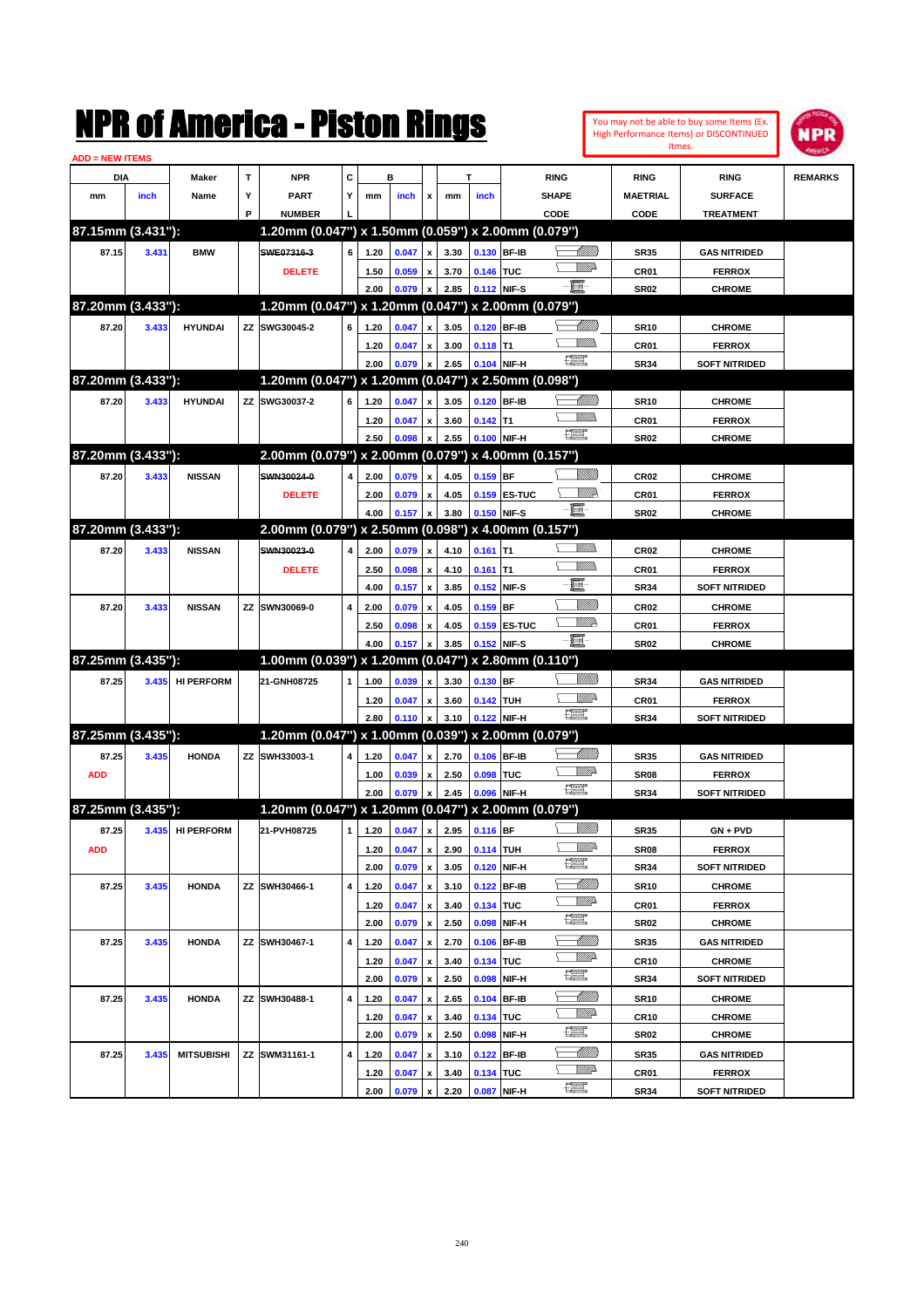|                        |       |                   |   | NMK OI AINCrica - Miston Kings                      |   |      |       |                           |      |             |             |                 |                |                  | You may not be able to buy some Items (Ex.<br>High Performance Items) or DISCONTINUED | NPR            |
|------------------------|-------|-------------------|---|-----------------------------------------------------|---|------|-------|---------------------------|------|-------------|-------------|-----------------|----------------|------------------|---------------------------------------------------------------------------------------|----------------|
| <b>ADD = NEW ITEMS</b> |       |                   |   |                                                     |   |      |       |                           |      |             |             |                 |                |                  | Itmes.                                                                                |                |
| DIA                    |       | Maker             | T | <b>NPR</b>                                          | C |      | в     |                           |      | т           |             | <b>RING</b>     |                | <b>RING</b>      | <b>RING</b>                                                                           | <b>REMARKS</b> |
| mm                     | inch  | Name              | Υ | <b>PART</b>                                         | Y | mm   | inch  | x                         | mm   | inch        |             | <b>SHAPE</b>    |                | <b>MAETRIAL</b>  | <b>SURFACE</b>                                                                        |                |
|                        |       |                   | P | <b>NUMBER</b>                                       |   |      |       |                           |      |             |             | CODE            |                | CODE             | <b>TREATMENT</b>                                                                      |                |
| 87.25mm (3.435"):      |       |                   |   | 1.20mm (0.047") x 1.20mm (0.047") x 2.50mm (0.098") |   |      |       |                           |      |             |             |                 |                |                  |                                                                                       |                |
| 87.25                  | 3.435 | <b>HONDA</b>      |   | SWH30435-1                                          | 4 | 1.20 | 0.047 | $\boldsymbol{x}$          | 3.10 | $0.122$ BF  |             |                 | <u>Millitt</u> | <b>SR35</b>      | <b>GAS NITRIDED</b>                                                                   |                |
|                        |       |                   |   |                                                     |   | 1.20 | 0.047 | $\boldsymbol{x}$          | 3.40 | $0.134$ T1  |             |                 | 9777)          | CR <sub>02</sub> | <b>CHROME</b>                                                                         |                |
|                        |       |                   |   |                                                     |   | 2.50 | 0.098 | x                         | 2.45 | 0.096 NIF-H |             | $\frac{1}{2}$   |                | <b>SR34</b>      | <b>SOFT NITRIDED</b>                                                                  |                |
| 87.25mm (3.435"):      |       |                   |   | 1.20mm (0.047") x 1.20mm (0.047") x 2.80mm (0.110") |   |      |       |                           |      |             |             |                 |                |                  |                                                                                       |                |
| 87.25                  | 3.435 | <b>HONDA</b>      |   | ZZ SWH30433-1                                       | 4 | 1.20 | 0.047 | x                         | 3.10 |             | 0.122 BF-IB |                 | <u> UMB</u>    | <b>SR35</b>      | <b>GAS NITRIDED</b>                                                                   |                |
|                        |       |                   |   |                                                     |   | 1.20 | 0.047 | x                         | 3.20 | 0.126 TUC   |             |                 | <u>VMD</u>     | CR <sub>02</sub> | <b>CHROME</b>                                                                         |                |
|                        |       |                   |   |                                                     |   | 2.80 | 0.110 | $\boldsymbol{x}$          | 2.55 | 0.100 NIF-S |             | $-\mathbf{H}$   |                | <b>SR34</b>      | <b>SOFT NITRIDED</b>                                                                  |                |
| 87.25mm (3.435"):      |       |                   |   | 1.20mm (0.047") x 1.20mm (0.047") x 3.00mm (0.118") |   |      |       |                           |      |             |             |                 |                |                  |                                                                                       |                |
| 87.25                  | 3.435 | <b>TOYOTA</b>     |   | ZZ SWT10166-1                                       | 4 | 1.20 | 0.047 | x                         | 2.90 | $0.114$ BF  |             |                 |                | <b>SR10</b>      | <b>CHROME</b>                                                                         |                |
|                        |       |                   |   |                                                     |   | 1.20 | 0.047 | x                         | 3.40 | 0.134 TUC   |             |                 | <u>VMD</u>     | CR <sub>01</sub> | <b>FERROX</b>                                                                         |                |
|                        |       |                   |   |                                                     |   | 3.00 | 0.118 | $\boldsymbol{\mathsf{x}}$ | 2.75 |             | 0.108 NIF-S | E               |                | <b>SR34</b>      | <b>SOFT NITRIDED</b>                                                                  |                |
| 87.25                  | 3.435 | <b>TOYOTA</b>     |   | SWT10171-1                                          | 4 | 1.20 | 0.047 | x                         | 2.90 | $0.114$ BF  |             |                 | <u>MMM</u>     | <b>SR10</b>      | <b>CHROME</b>                                                                         |                |
|                        |       |                   |   | <b>DELETE</b>                                       |   | 1.20 | 0.047 | x                         | 3.40 | 0.134 TUC   |             |                 | <u>VMD</u>     | CR01             | <b>FERROX</b>                                                                         |                |
|                        |       |                   |   |                                                     |   | 3.00 | 0.118 | $\boldsymbol{\mathsf{x}}$ | 2.60 | 0.102 NIF-S |             | -8              |                | <b>SR34</b>      | <b>SOFT NITRIDED</b>                                                                  |                |
| 87.25mm (3.435"):      |       |                   |   | 1.20mm (0.047") x 1.20mm (0.047") x 4.00mm (0.157") |   |      |       |                           |      |             |             |                 |                |                  |                                                                                       |                |
| 87.25                  | 3.435 | <b>HONDA</b>      |   | ZZ SWH30370-1                                       | 6 | 1.20 | 0.047 | x                         | 3.10 |             | 0.122 BF-IB |                 | <u> UMM</u>    | <b>SR10</b>      | <b>CHROME</b>                                                                         |                |
|                        |       |                   |   |                                                     |   | 1.20 | 0.047 | X                         | 3.50 | 0.138 T1-IB |             |                 | <u>UMM</u>     | CR01             | <b>FERROX</b>                                                                         |                |
|                        |       |                   |   |                                                     |   | 4.00 | 0.157 | $\boldsymbol{x}$          | 3.15 | 0.124 NIF-S |             | -8              |                | <b>SR02</b>      | <b>CHROME</b>                                                                         |                |
| 87.25mm (3.435"):      |       |                   |   | 1.20mm (0.047") x 1.50mm (0.059") x 2.80mm (0.110") |   |      |       |                           |      |             |             |                 |                |                  |                                                                                       |                |
| 87.25                  | 3.435 | <b>MITSUBISHI</b> |   | ZZ SWM31116-3                                       | 4 | 1.20 | 0.047 | x                         | 3.10 | 0.122 BF-IB |             |                 | <u> MMM</u>    | <b>SR10</b>      | <b>CHROME</b>                                                                         |                |
|                        |       |                   |   |                                                     |   | 1.50 | 0.059 | $\boldsymbol{\mathsf{x}}$ | 3.80 | 0.150 TUC   |             |                 | <u>MMP</u>     | CR01             | <b>FERROX</b>                                                                         |                |
|                        |       |                   |   |                                                     |   | 2.80 | 0.110 | $\boldsymbol{\mathsf{x}}$ | 2.55 | 0.100 NIF-S |             | E               |                | <b>SR02</b>      | <b>CHROME</b>                                                                         |                |
| 87.25                  | 3.435 | <b>HYUNDAI</b>    |   | ZZ SWG30047-3                                       | 4 | 1.20 | 0.047 | x                         | 3.10 | 0.122 BF-IB |             |                 | <u> UMM</u>    | <b>SR10</b>      | <b>CHROME</b>                                                                         |                |
|                        |       |                   |   |                                                     |   | 1.50 | 0.059 | x                         | 3.80 | 0.150 TUC   |             |                 | <u>MM</u>      | CR01             | <b>FERROX</b>                                                                         |                |
|                        |       |                   |   |                                                     |   | 2.80 | 0.110 | $\boldsymbol{\mathsf{x}}$ | 2.55 | 0.100 NIF-S |             | E.              |                | <b>SR02</b>      | <b>CHROME</b>                                                                         |                |
| 87.25mm (3.435"):      |       |                   |   | 1.20mm (0.047") x 1.50mm (0.059") x 3.00mm (0.118") |   |      |       |                           |      |             |             |                 |                |                  |                                                                                       |                |
| 87.25                  | 3.435 | <b>MITSUBISHI</b> |   | ZZ SWM31072-3                                       | 4 | 1.20 | 0.047 | $\boldsymbol{x}$          | 3.10 | 0.122 BF-IB |             |                 | <u> MMM</u>    | <b>SR10</b>      | <b>CHROME</b>                                                                         |                |
|                        |       |                   |   |                                                     |   | 1.50 | 0.059 | $\boldsymbol{\mathsf{x}}$ | 3.80 | 0.150 TUC   |             |                 | <u>Willi</u> p | CR <sub>01</sub> | <b>FERROX</b>                                                                         |                |
|                        |       |                   |   |                                                     |   | 3.00 | 0.118 | $\boldsymbol{\mathsf{x}}$ | 2.55 | 0.100 NIF-S |             | E               |                | <b>SR02</b>      | <b>CHROME</b>                                                                         |                |
| 87.25                  | 3.435 | <b>CHRYSLER</b>   |   | ZZ SWG10015-1                                       | 8 | 1.20 | 0.047 | x                         | 2.90 | 0.114 BF    |             |                 | <u>MMM</u>     | <b>SR35</b>      | <b>GAS NITRIDED</b>                                                                   |                |
|                        |       |                   |   | (SWL03134-1)                                        |   | 1.50 | 0.059 | $\pmb{\mathsf{x}}$        | 3.60 |             | 0.142 T1-RC |                 | <u>Sillin</u>  | CR01             | <b>FERROX</b>                                                                         |                |
|                        |       |                   |   |                                                     |   | 3.00 | 0.118 | $\boldsymbol{\mathsf{x}}$ | 2.85 | 0.112 NIF-S |             | E.              |                | <b>SR34</b>      | <b>SOFT NITRIDED</b>                                                                  |                |
| 87.25                  | 3.435 | <b>CHRYSLER</b>   |   | ZY SWG10015AM-1                                     | 8 | 1.20 | 0.047 | $\pmb{\mathsf{x}}$        | 2.90 | 0.114 BF    |             |                 | <u>MMM</u>     | <b>SR10</b>      | <b>CHROME</b>                                                                         |                |
|                        |       |                   |   | (SWL03134AM-1)                                      |   | 1.50 | 0.059 | $\pmb{\mathsf{x}}$        | 3.60 |             | 0.142 T1-RC |                 | <u>Sillin</u>  | CR01             | <b>FERROX</b>                                                                         |                |
|                        |       |                   |   |                                                     |   | 3.00 | 0.118 | x                         | 2.85 |             | 0.112 NIF-S | $-\blacksquare$ |                | <b>SR02</b>      | <b>CHROME</b>                                                                         |                |
| 87.25mm (3.435"):      |       |                   |   | 1.50mm (0.059") x 1.50mm (0.059") x 2.80mm (0.110") |   |      |       |                           |      |             |             |                 |                |                  |                                                                                       |                |
| 87.25                  | 3.435 | <b>NISSAN</b>     |   | ZZ SWN30058-1                                       | 6 | 1.50 | 0.059 | X                         | 3.10 | $0.122$ BF  |             |                 | <u>Milli</u> n | <b>SR35</b>      | <b>GAS NITRIDED</b>                                                                   |                |
|                        |       |                   |   |                                                     |   | 1.50 | 0.059 | $\pmb{\mathsf{x}}$        | 3.80 | $0.150$ T1  |             |                 | <u>VMM)</u>    | CR <sub>02</sub> | <b>CHROME</b>                                                                         |                |
|                        |       |                   |   |                                                     |   | 2.80 | 0.110 | $\pmb{\mathsf{x}}$        | 3.05 |             | 0.120 NIF-S | e.              |                | SR34             | <b>SOFT NITRIDED</b>                                                                  |                |
| 87.25                  | 3.435 | <b>NISSAN</b>     |   | SWN30108-1                                          | 6 | 1.50 | 0.059 | $\pmb{\mathsf{x}}$        | 3.10 | $0.122$ BF  |             |                 | <u>Milli</u> n | <b>SR10</b>      | <b>CHROME</b>                                                                         |                |
|                        |       |                   |   | <b>DELETE</b>                                       |   | 1.50 | 0.059 | $\pmb{\mathsf{x}}$        | 3.80 | $0.150$ T1  |             |                 | <u>VMMs</u>    | CR02             | <b>CHROME</b>                                                                         |                |
|                        |       |                   |   |                                                     |   | 2.80 | 0.110 | $\pmb{\mathsf{x}}$        | 3.05 |             | 0.120 NIF-S | E               |                | <b>SR02</b>      | <b>CHROME</b>                                                                         |                |
| 87.25                  | 3.435 | <b>NISSAN</b>     |   | SWN30094-1                                          | 6 | 1.50 | 0.059 | X                         | 3.07 | $0.121$ BF  |             |                 | <u>Milli</u> n | <b>SR10</b>      | <b>CHROME</b>                                                                         |                |
|                        |       |                   |   | <b>DELETE</b>                                       |   | 1.50 | 0.059 | x                         | 3.80 | $0.150$ T1  |             |                 | <u>Willib</u>  | CR <sub>02</sub> | <b>CHROME</b>                                                                         |                |
|                        |       |                   |   |                                                     |   | 2.80 | 0.110 | $\mathbf{x}$              | 3.15 | 0.124 NIF-S |             | e.              |                | <b>SR02</b>      | <b>CHROME</b>                                                                         |                |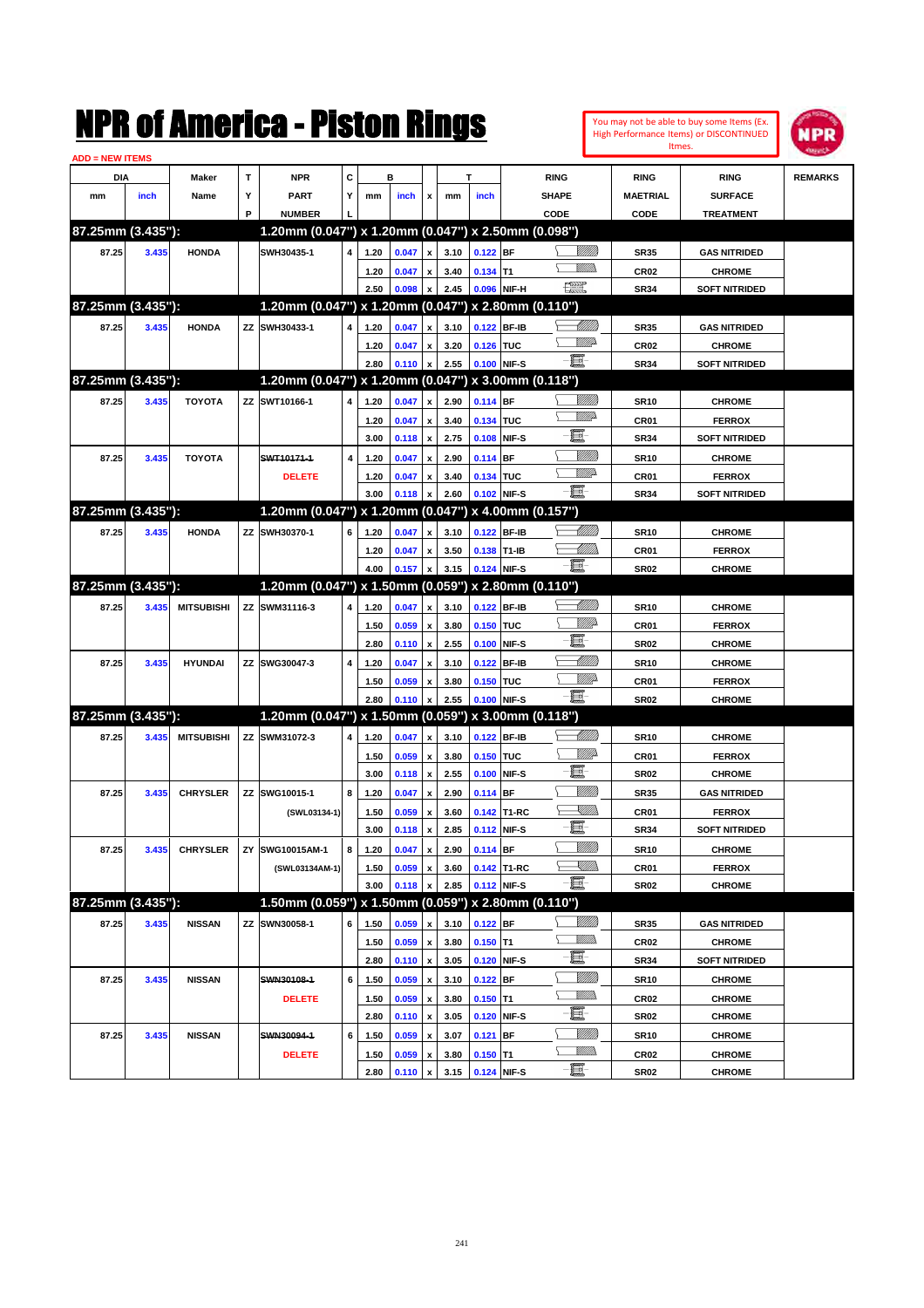

| <b>ADD = NEW ITEMS</b> |       |                   |    |                                                     |   |              |       |                    |      |               |                     |                 |                  |                      |                |
|------------------------|-------|-------------------|----|-----------------------------------------------------|---|--------------|-------|--------------------|------|---------------|---------------------|-----------------|------------------|----------------------|----------------|
| DIA                    |       | Maker             | т  | NPR                                                 | С |              | в     |                    |      | т             |                     | <b>RING</b>     | <b>RING</b>      | <b>RING</b>          | <b>REMARKS</b> |
| mm                     | inch  | Name              | Υ  | <b>PART</b>                                         | Y | mm           | inch  | x                  | mm   | inch          |                     | <b>SHAPE</b>    | <b>MAETRIAL</b>  | <b>SURFACE</b>       |                |
|                        |       |                   | P  | <b>NUMBER</b>                                       |   |              |       |                    |      |               |                     | CODE            | CODE             | <b>TREATMENT</b>     |                |
| 87.25mm (3.435"):      |       |                   |    | 1.50mm (0.059") x 1.50mm (0.059") x 3.00mm (0.118") |   |              |       |                    |      |               |                     |                 |                  |                      |                |
| 87.25                  | 3.435 | <b>HYUNDAI</b>    |    | SWL03075-3                                          | 4 | 1.50         | 0.059 | $\pmb{\mathsf{x}}$ | 3.50 | 0.138 BF      |                     | <u>Villida</u>  | <b>SR10</b>      | <b>CHROME</b>        |                |
|                        |       |                   |    | <b>DELETE</b>                                       |   | 1.50         | 0.059 | x                  | 3.80 |               | 0.150 ES-TUC        | ₩₩              | CR01             | <b>FERROX</b>        |                |
|                        |       |                   |    |                                                     |   | 3.00         | 0.118 | $\pmb{\mathsf{x}}$ | 2.55 |               | 0.100 NIF-S         | Œ               | <b>SR02</b>      | <b>CHROME</b>        |                |
| 87.25                  | 3.435 | <b>GMC</b>        |    | ZZ SWG10017-1                                       | 8 | 1.50         | 0.059 | x                  | 3.10 | $0.122$ BF    |                     | <u>Milli</u> k  | <b>SR35</b>      | <b>GAS NITRIDED</b>  |                |
|                        |       |                   |    |                                                     |   | 1.50         | 0.059 | x                  | 3.60 | 0.142 TUC     |                     | <u>MMP</u>      | CR <sub>01</sub> | <b>FERROX</b>        |                |
|                        |       |                   |    |                                                     |   | 3.00         | 0.118 | x                  | 3.10 |               | 0.122 NIF-S         | ■               | <b>SR34</b>      | <b>SOFT NITRIDED</b> |                |
| 87.25                  | 3.435 | <b>TOYOTA</b>     |    | ZZ SWT10149-1                                       | 4 | 1.50         | 0.059 |                    | 3.50 | $0.138$ BF    |                     | <u>Milli</u> k  | <b>SR10</b>      | <b>CHROME</b>        |                |
|                        |       |                   |    |                                                     |   | 1.50         | 0.059 | x                  | 3.60 | $0.142$ T1    |                     | .<br>VMD        | CR <sub>02</sub> | <b>CHROME</b>        |                |
|                        |       |                   |    |                                                     |   | 3.00         | 0.118 |                    | 2.85 |               | 0.112 NIF-S         | -8              | <b>SR02</b>      | <b>CHROME</b>        |                |
| 87.25mm (3.435"):      |       |                   |    | 1.50mm (0.059") x 1.50mm (0.059") x 4.00mm (0.157") |   |              |       |                    |      |               |                     |                 |                  |                      |                |
| 87.25                  | 3.435 | <b>ISUZU</b>      |    | ZZ SWI10096-1                                       | 4 | 1.50         | 0.059 | x                  | 3.50 | 0.138 BF      |                     | <u>MMM</u>      | <b>SR10</b>      | <b>CHROME</b>        |                |
|                        |       |                   |    |                                                     |   | 1.50         | 0.059 | x                  | 3.80 | $0.150$ T1    |                     | <br>Mar         | CR02             | <b>CHROME</b>        |                |
|                        |       |                   |    |                                                     |   | 4.00         | 0.157 | $\pmb{\mathsf{x}}$ | 3.35 |               | 0.132 NIF-S         | e.              | <b>SR02</b>      | <b>CHROME</b>        |                |
| 87.25                  | 3.435 | <b>HYUNDAI</b>    |    | ZZ SWG30024-3                                       | 4 | 1.50         | 0.059 | x                  | 3.50 | $0.138$ BF    |                     | <u>Milli</u>    | <b>SR10</b>      | <b>CHROME</b>        |                |
|                        |       |                   |    | (SWL03076-3)                                        |   | 1.50         | 0.059 | x                  | 3.80 |               | <b>0.150 ES-TUC</b> | ₩₩              | CR01             | <b>FERROX</b>        |                |
|                        |       |                   |    |                                                     |   | 4.00         | 0.157 | x                  | 3.30 |               | 0.130 NIF-S         | e.              | <b>SR02</b>      | <b>CHROME</b>        |                |
| 87.25                  | 3.435 | <b>TOYOTA</b>     |    | ZZ SWT10133-1                                       | 4 | 1.50         | 0.059 | x                  | 3.50 | $0.138$ BF    |                     | <u>Milli</u>    | <b>SR10</b>      | <b>CHROME</b>        |                |
|                        |       |                   |    |                                                     |   | 1.50         | 0.059 |                    | 3.60 | $0.142$ T1    |                     | <br>Mar         | CR02             | <b>CHROME</b>        |                |
|                        |       |                   |    |                                                     |   | 4.00         | 0.157 | x                  | 3.05 |               | 0.120 NIF-S         | e               | <b>SR34</b>      | <b>SOFT NITRIDED</b> |                |
| 87.25                  | 3.435 | <b>MITSUBISHI</b> |    | ZZ SWM31037-3                                       | 4 | 1.50         | 0.059 | x                  | 3.50 | $0.138$ BF    |                     | <u>VIIII)</u>   | <b>SR10</b>      | <b>CHROME</b>        |                |
|                        |       |                   |    |                                                     |   | 1.50         | 0.059 |                    | 3.80 |               | <b>0.150 ES-TUC</b> | <u>WW</u> A     | CR01             | <b>FERROX</b>        |                |
|                        |       |                   |    |                                                     |   | 4.00         | 0.157 | x                  | 3.30 |               | 0.130 NIF-S         | E               | <b>SR02</b>      | <b>CHROME</b>        |                |
| 87.25                  | 3.435 | <b>MITSUBISHI</b> |    | SWM31045-3                                          | 4 | 1.50         | 0.059 |                    | 3.30 | $0.130$ BF    |                     | <u>Milli</u> k  | <b>SR34</b>      | <b>GAS NITRIDED</b>  |                |
|                        |       |                   |    | <b>DELETE</b>                                       |   | 1.50         | 0.059 |                    | 3.80 |               | <b>0.150 ES-TUC</b> | <u>W//A</u>     | CR <sub>01</sub> | <b>FERROX</b>        |                |
|                        |       |                   |    |                                                     |   | 4.00         | 0.157 | x                  | 3.05 |               | 0.120 NIF-S         | E               | <b>SR34</b>      | <b>SOFT NITRIDED</b> |                |
| 87.25                  | 3.435 | <b>NISSAN</b>     |    | ZZ SWN30054-1                                       | 4 | 1.50         | 0.059 |                    | 3.10 | $0.122$ BF    |                     | VIII))          | <b>SR35</b>      | <b>GAS NITRIDED</b>  |                |
|                        |       |                   |    |                                                     |   | 1.50         | 0.059 | x                  | 3.80 | $0.150$ T1    |                     | .<br>VMD        | CR <sub>02</sub> | <b>CHROME</b>        |                |
|                        |       |                   |    |                                                     |   | 4.00         | 0.157 |                    | 3.05 |               | 0.120 NIF-S         | -8              | <b>SR34</b>      | <b>SOFT NITRIDED</b> |                |
| 87.25mm (3.435"):      |       |                   |    | 2.00mm (0.079") x 1.50mm (0.059") x 2.80mm (0.110") |   |              |       |                    |      |               |                     |                 |                  |                      |                |
| 87.25                  | 3.435 | <b>NISSAN</b>     |    | ZZ SWN30093-1                                       | 6 | 2.00         | 0.079 | x                  | 3.10 |               | 0.122 BF-IB         | <u>UMB</u>      | <b>SR10</b>      | <b>CHROME</b>        |                |
|                        |       |                   |    |                                                     |   | 1.50         | 0.059 | x                  | 3.80 | $0.150$ T1    |                     | UM)             | CR <sub>02</sub> | <b>CHROME</b>        |                |
|                        |       |                   |    |                                                     |   | 2.80         | 0.110 | $\pmb{\mathsf{x}}$ | 3.10 |               | 0.122 NIF-S         | -日              | <b>SR02</b>      | <b>CHROME</b>        |                |
| 87.25mm (3.435"):      |       |                   |    | 2.00mm (0.079") x 2.00mm (0.079") x 4.00mm (0.157") |   |              |       |                    |      |               |                     |                 |                  |                      |                |
| 87.25                  | 3.435 | <b>ISUZU</b>      | ΖZ | SWI10084-1                                          | 4 | 2.00         | 0.079 | $\pmb{\mathsf{x}}$ | 3.80 | $0.150$ BF    |                     | <u>MMM</u>      | CR <sub>02</sub> | <b>CHROME</b>        |                |
|                        |       |                   |    |                                                     |   | 2.00         | 0.079 | x                  | 3.80 | $0.150$ T1    |                     | <u>MM)</u>      | CR <sub>02</sub> | <b>CHROME</b>        |                |
|                        |       |                   |    |                                                     |   | 4.00         | 0.157 |                    | 3.85 |               | 0.152 NIF-S         | $-\blacksquare$ | SR02             | <b>CHROME</b>        |                |
| 87.25mm (3.435"):      |       |                   |    | 2.00mm (0.079") x 2.50mm (0.098") x 5.00mm (0.197") |   |              |       |                    |      |               |                     |                 |                  |                      |                |
| 87.25                  |       | 3.435 VOLKSWAGEN  |    | SWE50274-3                                          | 4 | 2.00         | 0.079 | x                  | 3.25 |               | 0.128 BF-IB         |                 | <b>SR10</b>      | <b>CHROME</b>        |                |
|                        |       |                   |    | <b>DELETE</b>                                       |   | 2.50         | 0.098 | $\pmb{\mathsf{x}}$ | 3.60 | 0.142 TUC     |                     | <u>VMP</u>      | CR01             | <b>FERROX</b>        |                |
|                        |       |                   |    |                                                     |   | 5.00         | 0.197 | x                  | 4.30 |               | 0.169 E-BC16        | - TQ.           | <b>SR10</b>      | <b>CHROME</b>        |                |
| 87.36mm (3.439"):      |       |                   |    | 1.98mm (0.078") x 1.98mm (0.078") x 4.76mm (0.187") |   |              |       |                    |      |               |                     |                 |                  |                      |                |
| 87.36                  | 3.439 | <b>CHRYSLER</b>   |    | ZZ SWC10017-4                                       | 6 | 1.98         | 0.078 | x                  | 4.00 | $0.157$ BF    |                     | <u>VMM</u>      | CR <sub>02</sub> | <b>CHROME</b>        |                |
|                        |       |                   |    |                                                     |   |              | 0.078 | x                  | 4.00 | $0.157$ T1-IB |                     | <u>Willib</u>   | CR01             | <b>FERROX</b>        |                |
|                        |       |                   |    |                                                     |   | 1.98<br>4.76 | 0.187 | x                  | 4.20 |               | 0.165 NIF-S         | -e              | SR02             | <b>CHROME</b>        |                |
|                        |       |                   |    |                                                     |   |              |       |                    |      |               |                     |                 |                  |                      |                |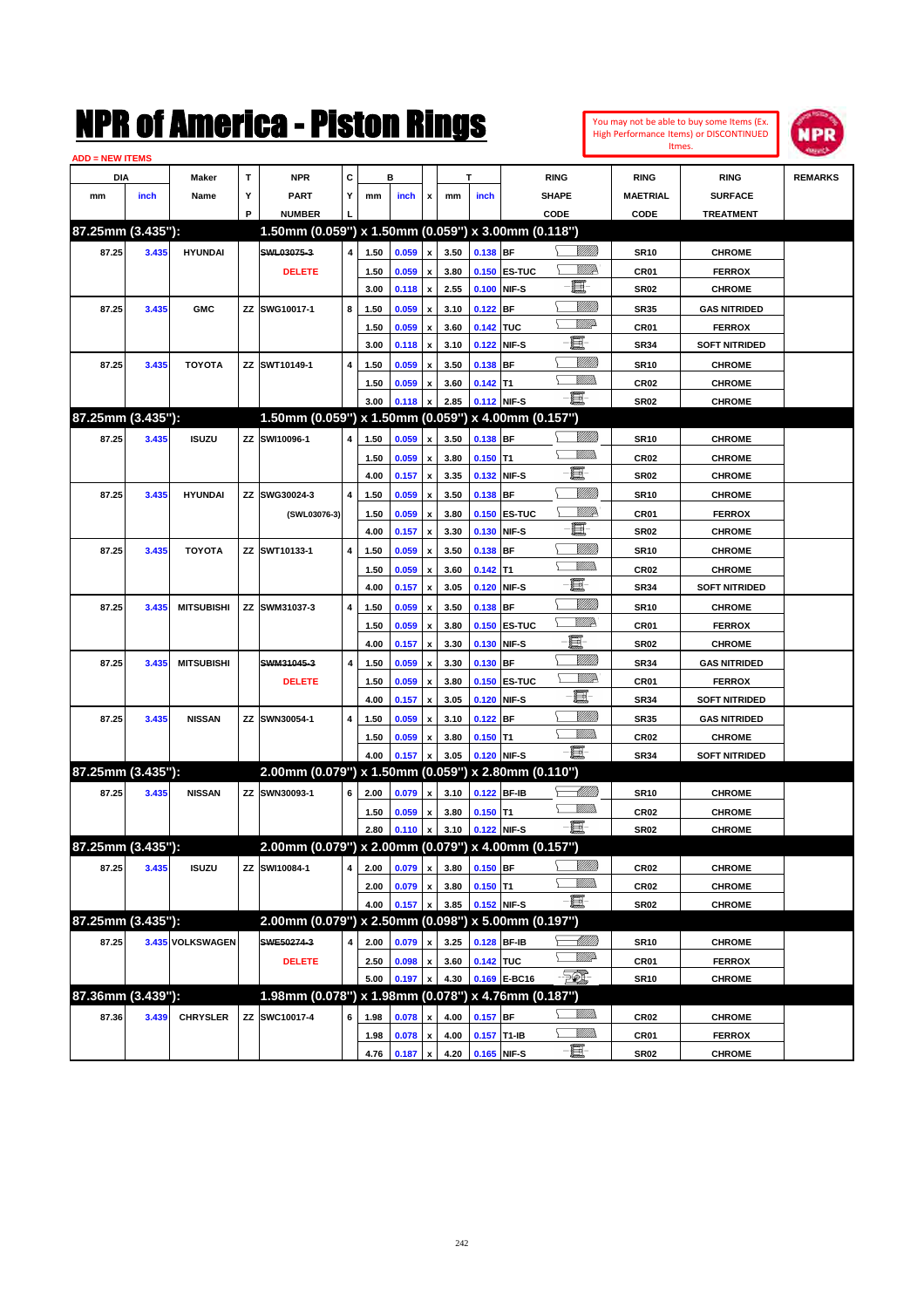

| <b>ADD = NEW ITEMS</b> |       |                  |   |                                                     |              |      |         |                           |      |             |              |                                                                                                                                                                                                                                                                                                                                                     |                  |                      |                |
|------------------------|-------|------------------|---|-----------------------------------------------------|--------------|------|---------|---------------------------|------|-------------|--------------|-----------------------------------------------------------------------------------------------------------------------------------------------------------------------------------------------------------------------------------------------------------------------------------------------------------------------------------------------------|------------------|----------------------|----------------|
| DIA                    |       | Maker            | Τ | <b>NPR</b>                                          | C            |      | в       |                           |      | т           |              | <b>RING</b>                                                                                                                                                                                                                                                                                                                                         | <b>RING</b>      | <b>RING</b>          | <b>REMARKS</b> |
| mm                     | inch  | Name             | Υ | <b>PART</b>                                         | Y            | mm   | inch    | x                         | mm   | inch        |              | <b>SHAPE</b>                                                                                                                                                                                                                                                                                                                                        | <b>MAETRIAL</b>  | <b>SURFACE</b>       |                |
|                        |       |                  | P | <b>NUMBER</b>                                       |              |      |         |                           |      |             |              | CODE                                                                                                                                                                                                                                                                                                                                                | CODE             | <b>TREATMENT</b>     |                |
| 87.40mm (3.441"):      |       |                  |   | 1.20mm (0.047") x 1.50mm (0.059") x 2.00mm (0.079") |              |      |         |                           |      |             |              |                                                                                                                                                                                                                                                                                                                                                     |                  |                      |                |
| 87.40                  | 3.441 | <b>BMW</b>       |   | SWE07316-4                                          | 6            | 1.20 | 0.047   | $\pmb{\mathsf{x}}$        | 3.30 |             | 0.130 BF-IB  |                                                                                                                                                                                                                                                                                                                                                     | <b>SR35</b>      | <b>GAS NITRIDED</b>  |                |
|                        |       |                  |   | <b>DELETE</b>                                       |              | 1.50 | 0.059   | $\pmb{\mathsf{x}}$        | 3.70 | 0.146 TUC   |              | WMA                                                                                                                                                                                                                                                                                                                                                 | CR <sub>01</sub> | <b>FERROX</b>        |                |
|                        |       |                  |   |                                                     |              | 2.00 | 0.079   | x                         | 2.85 |             | 0.112 NIF-S  | -8                                                                                                                                                                                                                                                                                                                                                  | <b>SR02</b>      | <b>CHROME</b>        |                |
| 87.45mm (3.443"):      |       |                  |   | 1.20mm (0.047") x 1.20mm (0.047") x 2.00mm (0.079") |              |      |         |                           |      |             |              |                                                                                                                                                                                                                                                                                                                                                     |                  |                      |                |
|                        |       | <b>HYUNDAI</b>   |   |                                                     | 6            |      |         |                           |      |             |              | -977778                                                                                                                                                                                                                                                                                                                                             |                  |                      |                |
| 87.45                  | 3.443 |                  |   | ZZ SWG30045-3                                       |              | 1.20 | 0.047   | $\pmb{\mathsf{x}}$        | 3.05 | 0.120 BF-IB |              | VM).                                                                                                                                                                                                                                                                                                                                                | <b>SR10</b>      | <b>CHROME</b>        |                |
|                        |       |                  |   |                                                     |              | 1.20 | 0.047   | x                         | 3.00 | $0.118$ T1  |              | $\frac{1}{2}$                                                                                                                                                                                                                                                                                                                                       | CR01             | <b>FERROX</b>        |                |
| 87.45mm (3.443"):      |       |                  |   | 1.20mm (0.047") x 1.20mm (0.047") x 2.50mm (0.098") |              | 2.00 | 0.079   | x                         | 2.65 |             | 0.104 NIF-H  |                                                                                                                                                                                                                                                                                                                                                     | <b>SR34</b>      | <b>SOFT NITRIDED</b> |                |
|                        |       |                  |   |                                                     |              |      |         |                           |      |             |              |                                                                                                                                                                                                                                                                                                                                                     |                  |                      |                |
| 87.45                  | 3.443 | <b>HYUNDAI</b>   |   | ZZ SWG30037-3                                       | 6            | 1.20 | 0.047   | $\mathbf{x}$              | 3.05 |             | 0.120 BF-IB  | WM)                                                                                                                                                                                                                                                                                                                                                 | <b>SR10</b>      | <b>CHROME</b>        |                |
|                        |       |                  |   |                                                     |              | 1.20 | 0.047   | $\boldsymbol{\mathsf{x}}$ | 3.60 | $0.142$ T1  |              | $\frac{1}{2}$                                                                                                                                                                                                                                                                                                                                       | CR <sub>01</sub> | <b>FERROX</b>        |                |
| 87.45mm (3.443"):      |       |                  |   |                                                     |              | 2.50 | 0.098   | x                         | 2.55 |             | 0.100 NIF-H  |                                                                                                                                                                                                                                                                                                                                                     | <b>SR02</b>      | <b>CHROME</b>        |                |
|                        |       |                  |   | 2.00mm (0.079") x 2.00mm (0.079") x 4.00mm (0.157") |              |      |         |                           |      |             |              |                                                                                                                                                                                                                                                                                                                                                     |                  |                      |                |
| 87.45                  | 3.443 | <b>NISSAN</b>    |   | SWN30024-1                                          | 4            | 2.00 | 0.079   | $\pmb{\mathsf{x}}$        | 4.05 | $0.159$ BF  |              |                                                                                                                                                                                                                                                                                                                                                     | CR <sub>02</sub> | <b>CHROME</b>        |                |
|                        |       |                  |   | <b>DELETE</b>                                       |              | 2.00 | 0.079   | $\pmb{\mathsf{x}}$        | 4.05 |             | 0.159 ES-TUC | WMB                                                                                                                                                                                                                                                                                                                                                 | CR01             | <b>FERROX</b>        |                |
|                        |       |                  |   |                                                     |              | 4.00 | 0.157   | x                         | 3.80 | 0.150 NIF-S |              | $-\Xi$ -                                                                                                                                                                                                                                                                                                                                            | <b>SR02</b>      | <b>CHROME</b>        |                |
| 87.45mm (3.443"):      |       |                  |   | 2.00mm (0.079") x 2.50mm (0.098") x 4.00mm (0.157") |              |      |         |                           |      |             |              |                                                                                                                                                                                                                                                                                                                                                     |                  |                      |                |
| 87.45                  | 3.443 | <b>NISSAN</b>    |   | SWN30023-1                                          | 4            | 2.00 | 0.079   | $\pmb{\mathsf{x}}$        | 4.10 | $0.161$ T1  |              | <u>Willib</u>                                                                                                                                                                                                                                                                                                                                       | <b>CR02</b>      | <b>CHROME</b>        |                |
|                        |       |                  |   | <b>DELETE</b>                                       |              | 2.50 | 0.098   | $\pmb{\mathsf{x}}$        | 4.10 | $0.161$ T1  |              | .<br>VMD                                                                                                                                                                                                                                                                                                                                            | CR <sub>01</sub> | <b>FERROX</b>        |                |
|                        |       |                  |   |                                                     |              | 4.00 | 0.157   | $\pmb{\mathsf{x}}$        | 3.85 | 0.152 NIF-S |              | e et                                                                                                                                                                                                                                                                                                                                                | <b>SR34</b>      | <b>SOFT NITRIDED</b> |                |
| 87.45                  | 3.443 | <b>NISSAN</b>    |   | ZZ SWN30069-1                                       | 4            | 2.00 | 0.079   | $\boldsymbol{\mathsf{x}}$ | 4.05 | $0.159$ BF  |              | VIII))                                                                                                                                                                                                                                                                                                                                              | <b>CR02</b>      | <b>CHROME</b>        |                |
|                        |       |                  |   |                                                     |              | 2.50 | 0.098   | x                         | 4.05 |             | 0.159 ES-TUC | <u>WW</u> A                                                                                                                                                                                                                                                                                                                                         | CR01             | <b>FERROX</b>        |                |
|                        |       |                  |   |                                                     |              | 4.00 | 0.157   | x                         | 3.85 | 0.152 NIF-S |              | - 1                                                                                                                                                                                                                                                                                                                                                 | <b>SR02</b>      | <b>CHROME</b>        |                |
| 87.50mm (3.445"):      |       |                  |   | 1.00mm (0.039") x 1.20mm (0.047") x 2.80mm (0.110") |              |      |         |                           |      |             |              |                                                                                                                                                                                                                                                                                                                                                     |                  |                      |                |
| 87.50                  |       | 3.445 HI PERFORM |   | XC3445                                              | 1            | 1.00 | 0.039   | $\boldsymbol{\mathsf{x}}$ | 3.20 | 0.126 BF    |              | <u>Sillilli</u>                                                                                                                                                                                                                                                                                                                                     | <b>SR10</b>      | <b>CHROME</b>        |                |
|                        |       |                  |   |                                                     |              | 1.20 | 0.047   | $\pmb{\mathsf{x}}$        | 3.70 | $0.146$ T1  |              | VM).                                                                                                                                                                                                                                                                                                                                                | CR <sub>01</sub> | <b>FERROX</b>        |                |
|                        |       |                  |   |                                                     |              | 2.80 | 0.110   | $\pmb{\mathsf{x}}$        | 3.15 | 0.124 NIF-S |              | E                                                                                                                                                                                                                                                                                                                                                   | <b>SR02</b>      | <b>CHROME</b>        |                |
| 87.50                  |       | 3.445 HI PERFORM |   | <b>XC3445LG</b>                                     | 1            | 1.00 | 0.039   | $\boldsymbol{\mathsf{x}}$ | 3.20 | 0.126 BF    |              | <u>Villilli</u>                                                                                                                                                                                                                                                                                                                                     | <b>SR10</b>      | <b>CHROME</b>        |                |
|                        |       |                  |   |                                                     |              | 1.20 | 0.047   | $\boldsymbol{\mathsf{x}}$ | 3.70 | $0.146$ T1  |              | VM).                                                                                                                                                                                                                                                                                                                                                | CR <sub>01</sub> | <b>FERROX</b>        |                |
|                        |       |                  |   |                                                     |              | 2.80 | 0.110   | $\boldsymbol{\mathsf{x}}$ | 3.15 | 0.124 NIF-S |              | E                                                                                                                                                                                                                                                                                                                                                   | <b>SR02</b>      | <b>CHROME</b>        |                |
| 87.50                  |       | 3.445 HI PERFORM |   | 21-GNH08750                                         | $\mathbf{1}$ | 1.00 | 0.039   | $\boldsymbol{\mathsf{x}}$ | 3.30 | 0.130 BF    |              | <u>Villida</u>                                                                                                                                                                                                                                                                                                                                      | <b>SR34</b>      | <b>GAS NITRIDED</b>  |                |
|                        |       |                  |   |                                                     |              | 1.20 | 0.047   | $\boldsymbol{\mathsf{x}}$ | 3.60 | 0.142 TUH   |              | <u>Willi</u> r                                                                                                                                                                                                                                                                                                                                      | CR <sub>01</sub> | <b>FERROX</b>        |                |
|                        |       |                  |   |                                                     |              | 2.80 | 0.110   | x                         | 3.10 | 0.122 NIF-H |              | $\frac{1}{2}$                                                                                                                                                                                                                                                                                                                                       | <b>SR34</b>      | <b>SOFT NITRIDED</b> |                |
| 87.50mm (3.445"):      |       |                  |   | 1.20mm (0.047") x 1.00mm (0.039") x 2.00mm (0.079") |              |      |         |                           |      |             |              |                                                                                                                                                                                                                                                                                                                                                     |                  |                      |                |
| 87.50                  | 3.445 | <b>HONDA</b>     |   | ZZ SWH33003-2                                       | 4            | 1.20 | 0.047 x |                           | 2.70 | 0.106 BF-IB |              | <u>- Millito</u>                                                                                                                                                                                                                                                                                                                                    | <b>SR35</b>      | <b>GAS NITRIDED</b>  |                |
| <b>ADD</b>             |       |                  |   |                                                     |              | 1.00 | 0.039   | x                         | 2.50 | 0.098 TUC   |              | <u>WW</u> A                                                                                                                                                                                                                                                                                                                                         | SR <sub>08</sub> | <b>FERROX</b>        |                |
|                        |       |                  |   |                                                     |              | 2.00 | 0.079   | x                         | 2.45 |             | 0.096 NIF-H  | $\begin{picture}(20,20) \put(0,0){\line(1,0){10}} \put(15,0){\line(1,0){10}} \put(15,0){\line(1,0){10}} \put(15,0){\line(1,0){10}} \put(15,0){\line(1,0){10}} \put(15,0){\line(1,0){10}} \put(15,0){\line(1,0){10}} \put(15,0){\line(1,0){10}} \put(15,0){\line(1,0){10}} \put(15,0){\line(1,0){10}} \put(15,0){\line(1,0){10}} \put(15,0){\line(1$ | <b>SR34</b>      | <b>SOFT NITRIDED</b> |                |
| 87.50mm (3.445"):      |       |                  |   | 1.20mm (0.047") x 1.20mm (0.047") x 2.00mm (0.079") |              |      |         |                           |      |             |              |                                                                                                                                                                                                                                                                                                                                                     |                  |                      |                |
| 87.50                  |       | 3.445 HI PERFORM |   | 21-PVH08750                                         | $\mathbf{1}$ | 1.20 | 0.047   | x                         | 2.95 | $0.116$ BF  |              | \__ <i>\\\\\\\\\\\</i> \                                                                                                                                                                                                                                                                                                                            | <b>SR35</b>      | $GN + PVD$           |                |
|                        |       |                  |   |                                                     |              | 1.20 | 0.047   | $\pmb{\mathsf{x}}$        | 2.90 | 0.114 TUH   |              | <u>Willi</u> te                                                                                                                                                                                                                                                                                                                                     | SR <sub>08</sub> | <b>FERROX</b>        |                |
|                        |       |                  |   |                                                     |              | 2.00 | 0.079   | $\pmb{\mathsf{x}}$        | 3.05 | 0.120 NIF-H |              | $\begin{picture}(20,20) \put(0,0){\line(1,0){10}} \put(15,0){\line(1,0){10}} \put(15,0){\line(1,0){10}} \put(15,0){\line(1,0){10}} \put(15,0){\line(1,0){10}} \put(15,0){\line(1,0){10}} \put(15,0){\line(1,0){10}} \put(15,0){\line(1,0){10}} \put(15,0){\line(1,0){10}} \put(15,0){\line(1,0){10}} \put(15,0){\line(1,0){10}} \put(15,0){\line(1$ | SR34             | <b>SOFT NITRIDED</b> |                |
| 87.50                  | 3.445 | <b>TOYOTA</b>    |   | ZZ SDT10254-0                                       | 6            | 1.20 | 0.047   | $\pmb{\mathsf{x}}$        | 2.70 | 0.106 BF-IB |              | <u>— Milliti</u>                                                                                                                                                                                                                                                                                                                                    | <b>SR35</b>      | <b>GAS NITRIDED</b>  |                |
|                        |       |                  |   |                                                     |              | 1.20 | 0.047   | $\pmb{\mathsf{x}}$        | 2.70 | 0.106 TUC   |              | <u>WW</u> A                                                                                                                                                                                                                                                                                                                                         | SR <sub>08</sub> | <b>FERROX</b>        |                |
|                        |       |                  |   |                                                     |              | 2.00 | 0.079   | $\pmb{\mathsf{x}}$        | 2.75 |             | 0.108 E-BC16 | EQ)                                                                                                                                                                                                                                                                                                                                                 | <b>SR34</b>      | <b>SOFT NITRIDED</b> |                |
| 87.50                  | 3.445 | <b>FORD</b>      |   | ZZ SWF30023-0                                       | 4            | 1.20 | 0.047   | x                         | 2.90 | $0.114$ BF  |              | <u>VIIII)</u>                                                                                                                                                                                                                                                                                                                                       | <b>SR35</b>      | <b>GAS NITRIDED</b>  |                |
|                        |       |                  |   |                                                     |              | 1.20 | 0.047   | $\pmb{\mathsf{x}}$        | 3.40 | 0.134 TUC   |              | <u>WW</u> A                                                                                                                                                                                                                                                                                                                                         | <b>CR10</b>      | <b>CHROME</b>        |                |
|                        |       |                  |   |                                                     |              | 2.00 | 0.079   | $\pmb{\mathsf{x}}$        | 2.50 | 0.098 NIF-H |              | æ                                                                                                                                                                                                                                                                                                                                                   | <b>SR34</b>      | <b>SOFT NITRIDED</b> |                |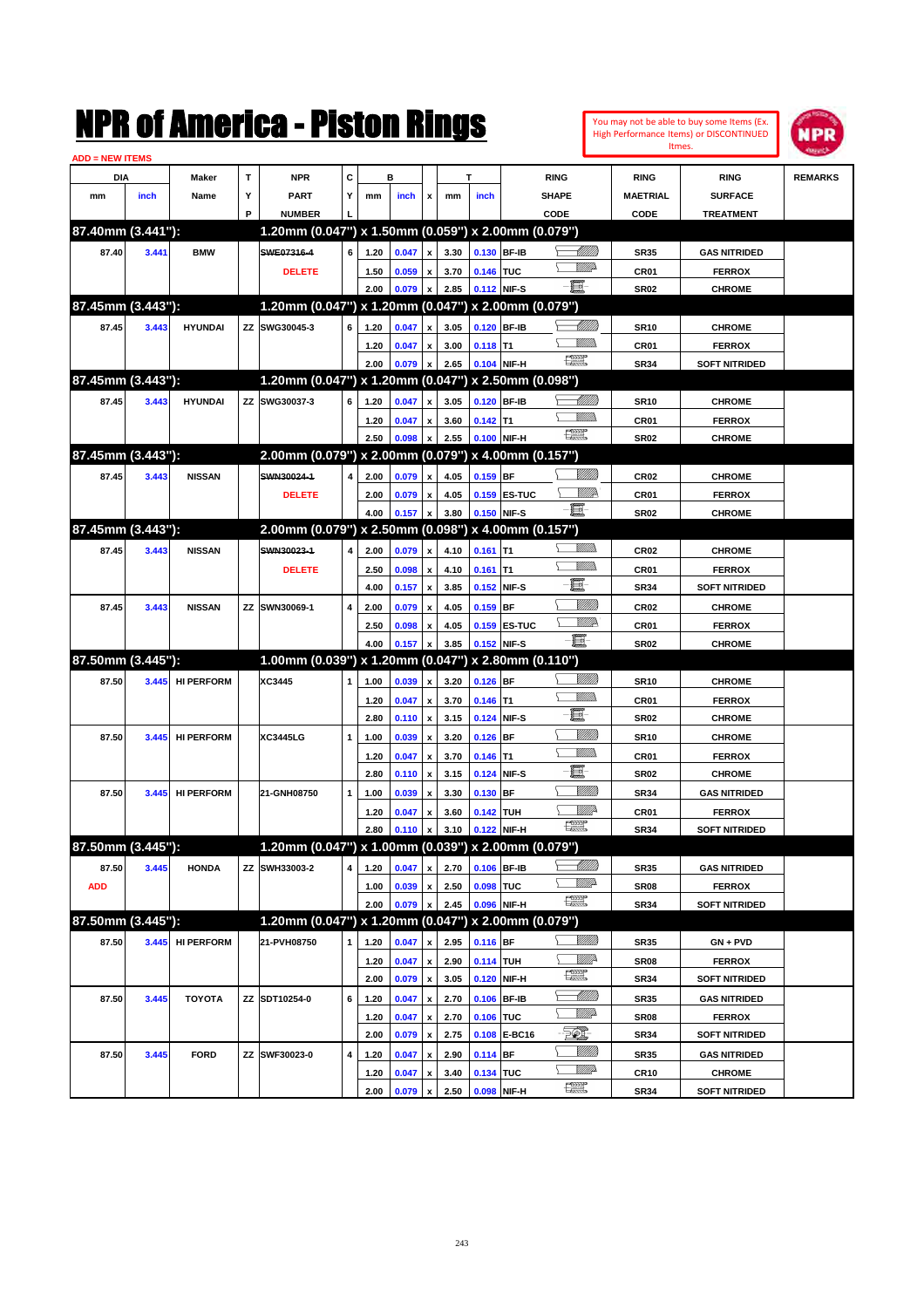| You may not be able to buy some Items (Ex.     |
|------------------------------------------------|
| <b>High Performance Items) or DISCONTINUED</b> |
| Itmes.                                         |



| <b>ADD = NEW ITEMS</b> |       |                   |    |                                                     |   |              |       |                           |      |             |              |                                 |                     |                                |                |
|------------------------|-------|-------------------|----|-----------------------------------------------------|---|--------------|-------|---------------------------|------|-------------|--------------|---------------------------------|---------------------|--------------------------------|----------------|
| DIA                    |       | Maker             | т  | <b>NPR</b>                                          | C |              | в     |                           |      | T           |              | <b>RING</b>                     | <b>RING</b>         | <b>RING</b>                    | <b>REMARKS</b> |
| mm                     | inch  | Name              | Y  | <b>PART</b>                                         | Y | mm           | inch  | x                         | mm   | inch        |              | <b>SHAPE</b>                    | <b>MAETRIAL</b>     | <b>SURFACE</b>                 |                |
|                        |       |                   | P  | <b>NUMBER</b>                                       | ц |              |       |                           |      |             |              | CODE                            | CODE                | <b>TREATMENT</b>               |                |
| 87.50                  | 3.445 | <b>HONDA</b>      | ΖZ | SWH30466-2                                          | 4 | 1.20         | 0.047 | $\pmb{\mathsf{x}}$        | 3.10 | 0.122 BF-IB |              | <u> Millitt</u>                 | <b>SR10</b>         | <b>CHROME</b>                  |                |
|                        |       |                   |    |                                                     |   | 1.20         | 0.047 | x                         | 3.40 | 0.134 TUC   |              | <u>VMD</u>                      | CR01                | <b>FERROX</b>                  |                |
|                        |       |                   |    |                                                     |   | 2.00         | 0.079 | $\pmb{\mathsf{x}}$        | 2.50 | 0.098       | NIF-H        | H                               | <b>SR02</b>         | <b>CHROME</b>                  |                |
| 87.50                  | 3.445 | <b>HONDA</b>      | ΖZ | SWH30467-2                                          | 4 | 1.20         | 0.047 | x                         | 2.70 | 0.106       | <b>BF-IB</b> | <u> UMM</u>                     | <b>SR35</b>         | <b>GAS NITRIDED</b>            |                |
|                        |       |                   |    |                                                     |   | 1.20         | 0.047 | х                         | 3.40 | 0.134 TUC   |              | <u>WW</u> A                     | <b>CR10</b>         | <b>CHROME</b>                  |                |
|                        |       |                   |    |                                                     |   | 2.00         | 0.079 | $\pmb{\mathsf{x}}$        | 2.50 | 0.098       | NIF-H        | H                               | <b>SR34</b>         | <b>SOFT NITRIDED</b>           |                |
| 87.50                  | 3.445 | <b>HONDA</b>      | ΖZ | SWH30488-2                                          | 4 | 1.20         | 0.047 | x                         | 2.65 | 0.104       | <b>BF-IB</b> | <u> UMB</u>                     | <b>SR10</b>         | <b>CHROME</b>                  |                |
|                        |       |                   |    |                                                     |   | 1.20         | 0.047 | х                         | 3.40 | 0.134       | <b>TUC</b>   | <u>WW</u> A                     | <b>CR10</b>         | <b>CHROME</b>                  |                |
|                        |       |                   |    |                                                     |   | 2.00         | 0.079 | $\pmb{\mathsf{x}}$        | 2.50 | 0.098       | NIF-H        | H                               | <b>SR02</b>         | <b>CHROME</b>                  |                |
| 87.50                  | 3.445 | <b>MITSUBISHI</b> | ΖZ | SWM31161-2                                          | 4 | 1.20         | 0.047 | $\boldsymbol{\mathsf{x}}$ | 3.10 | 0.122       | <b>BF-IB</b> | MMB                             | <b>SR35</b>         | <b>GAS NITRIDED</b>            |                |
|                        |       |                   |    |                                                     |   | 1.20         | 0.047 | x                         | 3.40 | 0.134 TUC   |              | <u>WW</u> A                     | CR01                | <b>FERROX</b>                  |                |
|                        |       |                   |    |                                                     |   | 2.00         | 0.079 | $\boldsymbol{\mathsf{x}}$ | 2.20 | 0.087       | NIF-H        | <b>The Second Second</b>        | <b>SR34</b>         | <b>SOFT NITRIDED</b>           |                |
| 87.50mm (3.445"):      |       |                   |    | 1.20mm (0.047") x 1.20mm (0.047") x 2.50mm (0.098") |   |              |       |                           |      |             |              |                                 |                     |                                |                |
| 87.50                  | 3.445 | <b>HONDA</b>      |    | SWH30435-2                                          | 4 | 1.20         | 0.047 | $\pmb{\mathsf{x}}$        | 3.10 | $0.122$ BF  |              | <u>Milli</u> h                  | <b>SR35</b>         | <b>GAS NITRIDED</b>            |                |
|                        |       |                   |    |                                                     |   | 1.20         | 0.047 | x                         | 3.40 | $0.134$ T1  |              | <u>MMM</u>                      | <b>CR10</b>         | <b>CHROME</b>                  |                |
|                        |       |                   |    |                                                     |   | 2.50         | 0.098 | $\pmb{\mathsf{x}}$        | 2.45 | 0.096       | NIF-H        | $\frac{1}{2}$                   | <b>SR34</b>         | <b>SOFT NITRIDED</b>           |                |
| 87.50                  | 3.445 | <b>ISUZU</b>      | ΖZ | SWI10220-0                                          | 4 | 1.20         | 0.047 | x                         | 3.10 | 0.122       | <b>BF</b>    | <u>Milli</u> k                  | <b>SR35</b>         | <b>GAS NITRIDED</b>            |                |
|                        |       |                   |    |                                                     |   | 1.20         | 0.047 | x                         | 3.70 | 0.146 TUC   |              | <u>VMD</u>                      | <b>CR10</b>         | <b>FERROX</b>                  |                |
|                        |       |                   |    |                                                     |   | 2.50         | 0.098 | $\pmb{\mathsf{x}}$        | 2.70 | 0.106       | NIF-H        | H                               | <b>SR02</b>         | <b>CHROME</b>                  |                |
| 87.50                  | 3.445 | <b>MAZDA</b>      | ΖZ | SWT20089-0                                          | 4 | 1.20         | 0.047 | x                         | 2.85 | 0.112 BF    |              | <u>Milli</u>                    | <b>SR10</b>         | <b>CHROME</b>                  |                |
|                        |       |                   |    |                                                     |   | 1.20         | 0.047 | х                         | 3.40 | 0.134 TUC   |              | <u>WW</u> A                     | <b>CR10</b>         | <b>FERROX</b>                  |                |
|                        |       |                   |    |                                                     |   | 2.50         | 0.098 | $\pmb{\mathsf{x}}$        | 2.80 | 0.110 NIF-S |              | e                               | <b>SR34</b>         | <b>SOFT NITRIDED</b>           |                |
| 87.50                  | 3.445 | <b>MAZDA</b>      |    | ZZ SWT20090-0                                       | 4 | 1.20         | 0.047 | x                         | 2.70 | 0.106       | <b>BF-IB</b> | <u> Millitt</u>                 | <b>SR35</b>         | <b>GAS NITRIDED</b>            |                |
|                        |       |                   |    |                                                     |   | 1.20         | 0.047 | x                         | 3.40 | 0.134 TUC   |              | <u>WW</u> A                     | <b>CR10</b>         | <b>FERROX</b>                  |                |
|                        |       |                   |    |                                                     |   | 2.50         | 0.098 | $\pmb{\mathsf{x}}$        | 2.60 |             | 0.102 NIF-S  | -8                              | <b>SR34</b>         | <b>SOFT NITRIDED</b>           |                |
| 87.50mm (3.445"):      |       |                   |    | 1.20mm (0.047") x 1.20mm (0.047") x 2.80mm (0.110") |   |              |       |                           |      |             |              |                                 |                     |                                |                |
| 87.50                  | 3.445 | <b>HONDA</b>      |    | ZZ SWH30433-2                                       | 4 | 1.20         | 0.047 | $\pmb{\mathsf{x}}$        | 3.10 | 0.122 BF-IB |              | <u> Millito</u>                 | <b>SR35</b>         | <b>GAS NITRIDED</b>            |                |
|                        |       |                   |    |                                                     |   | 1.20         | 0.047 | x                         | 3.20 | 0.126 TUC   |              | <u>WW</u> A                     | CR <sub>02</sub>    | <b>CHROME</b>                  |                |
|                        |       |                   |    |                                                     |   | 2.80         | 0.110 | $\pmb{\mathsf{x}}$        | 2.55 |             | 0.100 NIF-S  | -日                              | <b>SR34</b>         | <b>SOFT NITRIDED</b>           |                |
| 87.50mm (3.445"):      |       |                   |    | 1.20mm (0.047") x 1.20mm (0.047") x 3.00mm (0.118") |   |              |       |                           |      |             |              |                                 |                     |                                |                |
| 87.50                  | 3.445 | <b>MITSUBISHI</b> |    | ZZ SWM31120-0                                       | 4 | 1.20         | 0.047 | $\pmb{\mathsf{x}}$        | 3.45 | 0.136 BF    |              | <br>Willia                      | <b>SR10</b>         | <b>CHROME</b>                  |                |
|                        |       |                   |    |                                                     |   |              | 0.047 |                           | 4.00 | $0.157$ T1  |              | VM).                            |                     |                                |                |
|                        |       |                   |    |                                                     |   | 1.20<br>3.00 | 0.118 | x                         | 2.90 | 0.114 NIF-S |              | e                               | CR01<br><b>SR02</b> | <b>FERROX</b><br><b>CHROME</b> |                |
|                        |       |                   |    | ZZ SWT10166-2                                       | 4 |              | 0.047 | $\pmb{\mathsf{x}}$        |      | 0.114 BF    |              | <u>MM)</u>                      |                     | <b>CHROME</b>                  |                |
| 87.50                  | 3.445 | <b>TOYOTA</b>     |    |                                                     |   | 1.20         |       | $\, {\bf x}$              | 2.90 |             |              | WW                              | <b>SR10</b>         |                                |                |
|                        |       |                   |    |                                                     |   | 1.20         | 0.047 | $\pmb{\mathsf{x}}$        | 3.40 | 0.134 TUC   |              | e.                              | CR01                | <b>FERROX</b>                  |                |
|                        |       |                   |    |                                                     |   | 3.00         | 0.118 | $\pmb{\mathsf{x}}$        | 2.75 |             | 0.108 NIF-S  | <u>VMM</u>                      | <b>SR34</b>         | <b>SOFT NITRIDED</b>           |                |
| 87.50                  | 3.445 | <b>TOYOTA</b>     |    | SWT10171-2                                          | 4 | 1.20         | 0.047 | $\pmb{\mathsf{x}}$        | 2.90 | $0.114$ BF  |              | <u>Willia</u>                   | <b>SR10</b>         | <b>CHROME</b>                  |                |
|                        |       |                   |    | <b>DELETE</b>                                       |   | 1.20         | 0.047 | x                         | 3.40 | 0.134 TUC   |              | E                               | CR01                | <b>FERROX</b>                  |                |
|                        |       |                   |    |                                                     |   | 3.00         | 0.118 | $\pmb{\mathsf{x}}$        | 2.60 |             | 0.102 NIF-S  |                                 | <b>SR20</b>         | <b>SOFT NITRIDED</b>           |                |
| 87.50                  | 3.445 | <b>TOYOTA</b>     |    | ZZ SWT10177-0                                       | 6 | 1.20         | 0.047 | $\pmb{\mathsf{x}}$        | 2.90 | $0.114$ BF  |              | <u>Milli</u> h<br><u>Willib</u> | <b>SR35</b>         | <b>GAS NITRIDED</b>            |                |
|                        |       |                   |    |                                                     |   | 1.20         | 0.047 | x                         | 3.30 | $0.130$ T1  |              | -8                              | CR01                | <b>FERROX</b>                  |                |
| 87.50mm (3.445"):      |       |                   |    | 1.20mm (0.047") x 1.20mm (0.047") x 4.00mm (0.157") |   | 3.00         | 0.118 | $\pmb{\mathsf{x}}$        | 2.85 |             | 0.112 NIF-S  |                                 | <b>SR34</b>         | <b>SOFT NITRIDED</b>           |                |
|                        |       |                   |    |                                                     |   |              |       |                           |      |             |              |                                 |                     |                                |                |
| 87.50                  | 3.445 | <b>HONDA</b>      | ΖZ | SWH30370-2                                          | 6 | 1.20         | 0.047 | x                         | 3.10 | 0.122       | <b>BF-IB</b> | <u>-M/////</u> )                | <b>SR10</b>         | <b>CHROME</b>                  |                |
|                        |       |                   |    |                                                     |   | 1.20         | 0.047 | $\pmb{\mathsf{x}}$        | 3.50 | 0.138 T1-IB |              | <u>- MM).</u>                   | CR01                | <b>FERROX</b>                  |                |
|                        |       |                   |    |                                                     |   | 4.00         | 0.157 | $\pmb{\mathsf{x}}$        | 3.15 |             | 0.124 NIF-S  | $-\Xi$ -                        | SR <sub>02</sub>    | <b>CHROME</b>                  |                |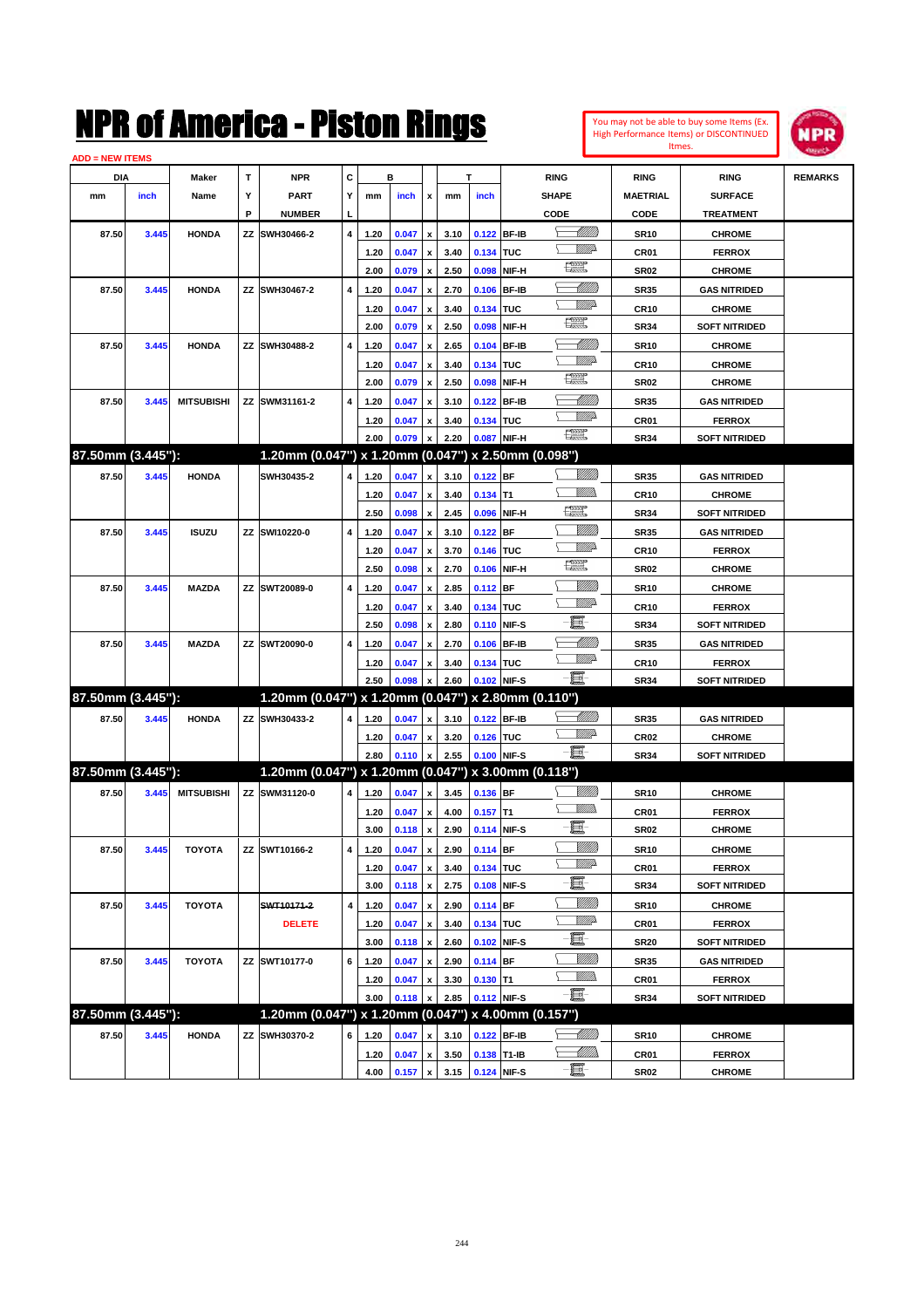|                        |       |                   |        | NMK OI AINCrica - Miston Kings                                       |   |      |       |                           |      |             |              |                   |                  |                                | You may not be able to buy some Items (Ex.<br>High Performance Items) or DISCONTINUED<br>Itmes. | <b>MPR</b>     |
|------------------------|-------|-------------------|--------|----------------------------------------------------------------------|---|------|-------|---------------------------|------|-------------|--------------|-------------------|------------------|--------------------------------|-------------------------------------------------------------------------------------------------|----------------|
| <b>ADD = NEW ITEMS</b> |       |                   | T      | <b>NPR</b>                                                           | c |      | в     |                           |      | Т           |              |                   |                  |                                |                                                                                                 |                |
| DIA                    |       | Maker             |        |                                                                      |   |      |       |                           |      |             |              | <b>RING</b>       |                  | <b>RING</b><br><b>MAETRIAL</b> | <b>RING</b>                                                                                     | <b>REMARKS</b> |
| mm                     | inch  | Name              | Υ<br>P | <b>PART</b>                                                          | Y | mm   | inch  | x                         | mm   | inch        |              | <b>SHAPE</b>      |                  |                                | <b>SURFACE</b>                                                                                  |                |
| 87.50mm (3.445"):      |       |                   |        | <b>NUMBER</b><br>1.20mm (0.047") x 1.50mm (0.059") x 2.50mm (0.098") |   |      |       |                           |      |             |              | CODE              |                  | CODE                           | <b>TREATMENT</b>                                                                                |                |
| 87.50                  | 3.445 | <b>CHRYSLER</b>   |        | ZY SWC10010-0                                                        | 4 | 1.20 | 0.047 | x                         | 2.90 | $0.114$ BF  |              |                   | <u>Millil</u>    | <b>SR35</b>                    | <b>GAS NITRIDED</b>                                                                             |                |
|                        |       |                   |        | (SWL03220-0)                                                         |   | 1.50 | 0.059 | x                         | 4.00 | 0.157 TUC   |              |                   | <u>MM</u>        | CR01                           | <b>FERROX</b>                                                                                   |                |
|                        |       |                   |        |                                                                      |   | 2.50 | 0.098 | x                         | 2.80 |             | 0.110 NIF-S  | e.                |                  | <b>SR02</b>                    | <b>CHROME</b>                                                                                   |                |
| 87.50mm (3.445"):      |       |                   |        | 1.20mm (0.047") x 1.50mm (0.059") x 2.80mm (0.110")                  |   |      |       |                           |      |             |              |                   |                  |                                |                                                                                                 |                |
| 87.50                  | 3.445 | <b>MITSUBISHI</b> |        | ZZ SWM31116-4                                                        | 4 | 1.20 | 0.047 | X                         | 3.10 |             | 0.122 BF-IB  |                   | <u> Milli</u>    | <b>SR10</b>                    | <b>CHROME</b>                                                                                   |                |
|                        |       |                   |        |                                                                      |   | 1.50 | 0.059 | x                         | 3.80 | 0.150 TUC   |              |                   | <u>MM</u>        | CR01                           | <b>FERROX</b>                                                                                   |                |
|                        |       |                   |        |                                                                      |   | 2.80 | 0.110 | $\pmb{\mathsf{x}}$        | 2.55 | 0.100       | NIF-S        | E                 |                  | <b>SR02</b>                    | <b>CHROME</b>                                                                                   |                |
| 87.50                  | 3.445 | <b>HYUNDAI</b>    |        | ZZ SWG30047-4                                                        | 4 | 1.20 | 0.047 | x                         | 3.10 |             | 0.122 BF-IB  |                   | <u> MM 1</u>     | <b>SR10</b>                    | <b>CHROME</b>                                                                                   |                |
|                        |       |                   |        |                                                                      |   | 1.50 | 0.059 | x                         | 3.80 | 0.150       | <b>TUC</b>   |                   | <u>VIIItti</u> d | CR01                           | <b>FERROX</b>                                                                                   |                |
|                        |       |                   |        |                                                                      |   | 2.80 | 0.110 | x                         | 2.55 |             | 0.100 NIF-S  | e.                |                  | <b>SR02</b>                    | <b>CHROME</b>                                                                                   |                |
| 87.50mm (3.445"):      |       |                   |        | 1.20mm (0.047") x 1.50mm (0.059")                                    |   |      |       |                           |      |             |              | x 3.00mm (0.118") |                  |                                |                                                                                                 |                |
| 87.50                  | 3.445 | <b>CHRYSLER</b>   |        | ZZ SWC10004-0                                                        | 4 | 1.20 | 0.047 | X                         | 3.45 | $0.136$ BF  |              |                   | <u>VIIII)</u>    | <b>SR35</b>                    | <b>GAS NITRIDED</b>                                                                             |                |
|                        |       |                   |        | (SWL03094-0)                                                         |   | 1.50 | 0.059 | x                         | 3.90 |             | 0.154 T1-RC  |                   | <u>Sillin</u>    | CR01                           | <b>FERROX</b>                                                                                   |                |
|                        |       |                   |        |                                                                      |   | 3.00 | 0.118 | $\pmb{\mathsf{x}}$        | 2.90 |             | 0.114 NIF-S  | E                 |                  | <b>SR34</b>                    | <b>SOFT NITRIDED</b>                                                                            |                |
| 87.50                  | 3.445 | <b>CHRYSLER</b>   | ZY     | SWC10004AM-0                                                         | 4 | 1.20 | 0.047 | x                         | 3.45 | 0.136       | <b>IBF</b>   |                   | <u>VMM</u>       | <b>SR10</b>                    | <b>CHROME</b>                                                                                   |                |
|                        |       |                   |        | (SWL03094AM-0)                                                       |   | 1.50 | 0.059 | X                         | 3.90 |             | 0.154 T1-RC  |                   | <u>Sillin</u>    | CR01                           | <b>FERROX</b>                                                                                   |                |
|                        |       |                   |        |                                                                      |   | 3.00 | 0.118 | $\boldsymbol{\mathsf{x}}$ | 2.90 |             | 0.114 NIF-S  | E                 |                  | <b>SR02</b>                    | <b>CHROME</b>                                                                                   |                |
| 87.50                  | 3.445 | <b>CHRYSLER</b>   |        | ZZ SWG10015-2                                                        | 8 | 1.20 | 0.047 | X                         | 2.90 | $0.114$ BF  |              |                   | <u>VMM</u>       | <b>SR35</b>                    | <b>GAS NITRIDED</b>                                                                             |                |
|                        |       |                   |        | (SWL03134-2)                                                         |   | 1.50 | 0.059 | x                         | 3.60 |             | 0.142 T1-RC  |                   | <u>Sillin</u>    | CR01                           | <b>FERROX</b>                                                                                   |                |
|                        |       |                   |        |                                                                      |   | 3.00 | 0.118 | X                         | 2.85 |             | 0.112 NIF-S  | E.                |                  | <b>SR34</b>                    | <b>SOFT NITRIDED</b>                                                                            |                |
| 87.50                  | 3.445 | <b>CHRYSLER</b>   | ZY     | SWG10015AM-2                                                         | 8 | 1.20 | 0.047 | x                         | 2.90 | $0.114$ BF  |              |                   | <u>VIIII</u>     | <b>SR10</b>                    | <b>CHROME</b>                                                                                   |                |
|                        |       |                   |        | (SWL03134AM-2)                                                       |   | 1.50 | 0.059 | x                         | 3.60 |             | 0.142 T1-RC  |                   | <u>Sillin</u>    | CR01                           | <b>FERROX</b>                                                                                   |                |
|                        |       |                   |        |                                                                      |   | 3.00 | 0.118 | x                         | 2.85 |             | 0.112 NIF-S  | E.                |                  | <b>SR02</b>                    | <b>CHROME</b>                                                                                   |                |
| 87.50                  | 3.445 | <b>MITSUBISHI</b> |        | ZZ SWM31072-4                                                        | 4 | 1.20 | 0.047 | x                         | 3.10 | 0.122       | <b>BF-IB</b> |                   | <u> MMN</u>      | <b>SR10</b>                    | <b>CHROME</b>                                                                                   |                |
|                        |       |                   |        |                                                                      |   | 1.50 | 0.059 | x                         | 3.80 | 0.150 TUC   |              |                   | <u>Willia</u>    | CR01                           | <b>FERROX</b>                                                                                   |                |
|                        |       |                   |        |                                                                      |   | 3.00 | 0.118 | x                         | 2.55 |             | 0.100 NIF-S  | -8                |                  | <b>SR02</b>                    | <b>CHROME</b>                                                                                   |                |
| 87.50mm (3.445"):      |       |                   |        | 1.50mm (0.059") x 1.50mm (0.059")                                    |   |      |       |                           |      |             |              | x 2.80mm (0.110") |                  |                                |                                                                                                 |                |
| 87.50                  | 3.445 | <b>NISSAN</b>     |        | ZZ SWN30058-2                                                        | 6 | 1.50 | 0.059 | x                         | 3.10 | $0.122$ BF  |              |                   | <u>VIIII)</u>    | <b>SR35</b>                    | <b>GAS NITRIDED</b>                                                                             |                |
|                        |       |                   |        |                                                                      |   | 1.50 | 0.059 | $\boldsymbol{\mathsf{x}}$ | 3.80 | $0.150$ T1  |              |                   | .<br>Villid      | CR <sub>02</sub>               | <b>CHROME</b>                                                                                   |                |
|                        |       |                   |        |                                                                      |   | 2.80 | 0.110 | x                         | 3.05 |             | 0.120 NIF-S  | E.                |                  | <b>SR34</b>                    | <b>SOFT NITRIDED</b>                                                                            |                |
| 87.50                  | 3.445 | <b>NISSAN</b>     |        | SWN30108-2                                                           | 6 | 1.50 | 0.059 | $\pmb{\mathsf{x}}$        | 3.10 | $0.122$ BF  |              |                   | VMM)             | <b>SR10</b>                    | <b>CHROME</b>                                                                                   |                |
|                        |       |                   |        | <b>DELETE</b>                                                        |   | 1.50 | 0.059 | $\pmb{\mathsf{x}}$        | 3.80 | $0.150$ T1  |              |                   | <u>MMs</u>       | CR <sub>02</sub>               | <b>CHROME</b>                                                                                   |                |
|                        |       |                   |        |                                                                      |   | 2.80 | 0.110 | $\pmb{\mathsf{x}}$        | 3.05 |             | 0.120 NIF-S  | e.                |                  | <b>SR02</b>                    | <b>CHROME</b>                                                                                   |                |
| 87.50                  | 3.445 | <b>NISSAN</b>     |        | SWN30094-2                                                           | 6 | 1.50 | 0.059 | $\pmb{\mathsf{x}}$        | 3.07 | $0.121$ BF  |              |                   | <u>VIIII</u> )   | <b>SR10</b>                    | <b>CHROME</b>                                                                                   |                |
|                        |       |                   |        | <b>DELETE</b>                                                        |   | 1.50 | 0.059 | $\pmb{\mathsf{x}}$        | 3.80 | $0.150$ T1  |              |                   | <u>WMW</u>       | CR02                           | <b>CHROME</b>                                                                                   |                |
|                        |       |                   |        |                                                                      |   | 2.80 | 0.110 | x                         | 3.15 |             | 0.124 NIF-S  | -8                |                  | <b>SR02</b>                    | <b>CHROME</b>                                                                                   |                |
| 87.50mm (3.445"):      |       |                   |        | 1.50mm (0.059") x 1.50mm (0.059")                                    |   |      |       |                           |      |             |              | x 3.00mm (0.118") |                  |                                |                                                                                                 |                |
| 87.50                  | 3.445 | <b>HYUNDAI</b>    |        | SWL03075-4                                                           | 4 | 1.50 | 0.059 | X                         | 3.50 | $0.138$ BF  |              |                   | <u>MMS</u>       | <b>SR10</b>                    | <b>CHROME</b>                                                                                   |                |
|                        |       |                   |        | <b>DELETE</b>                                                        |   | 1.50 | 0.059 | $\pmb{\mathsf{x}}$        | 3.80 |             | 0.150 ES-TUC |                   | W/IP             | CR01                           | <b>FERROX</b>                                                                                   |                |
|                        |       |                   |        |                                                                      |   | 3.00 | 0.118 | $\pmb{\mathsf{x}}$        | 2.55 |             | 0.100 NIF-S  | E.                |                  | <b>SR02</b>                    | <b>CHROME</b>                                                                                   |                |
| 87.50                  | 3.445 | <b>GMC</b>        |        | ZZ SWG10017-2                                                        | 8 | 1.50 | 0.059 | $\pmb{\mathsf{x}}$        | 3.10 | $0.122$ BF  |              |                   | <u>VMM</u>       | <b>SR35</b>                    | <b>GAS NITRIDED</b>                                                                             |                |
|                        |       |                   |        |                                                                      |   | 1.50 | 0.059 | $\pmb{\mathsf{x}}$        | 3.60 | 0.142 TUC   |              |                   | ₩₩               | CR01                           | <b>FERROX</b>                                                                                   |                |
|                        |       |                   |        |                                                                      |   | 3.00 | 0.118 | $\pmb{\mathsf{x}}$        | 3.10 |             | 0.122 NIF-S  | E                 |                  | <b>SR34</b>                    | <b>SOFT NITRIDED</b>                                                                            |                |
| 87.50                  | 3.445 | <b>TOYOTA</b>     |        | ZZ SWT10149-2                                                        | 4 | 1.50 | 0.059 | $\pmb{\mathsf{x}}$        | 3.50 | 0.138 BF    |              |                   | <u>VIIII)</u>    | <b>SR10</b>                    | <b>CHROME</b>                                                                                   |                |
|                        |       |                   |        |                                                                      |   | 1.50 | 0.059 | x                         | 3.60 | $0.142$ T1  |              |                   | <u>WMWs</u>      | CR02                           | <b>CHROME</b>                                                                                   |                |
|                        |       |                   |        |                                                                      |   | 3.00 | 0.118 | $\pmb{\mathsf{x}}$        | 2.85 | 0.112 NIF-S |              | -8                |                  | <b>SR02</b>                    | <b>CHROME</b>                                                                                   |                |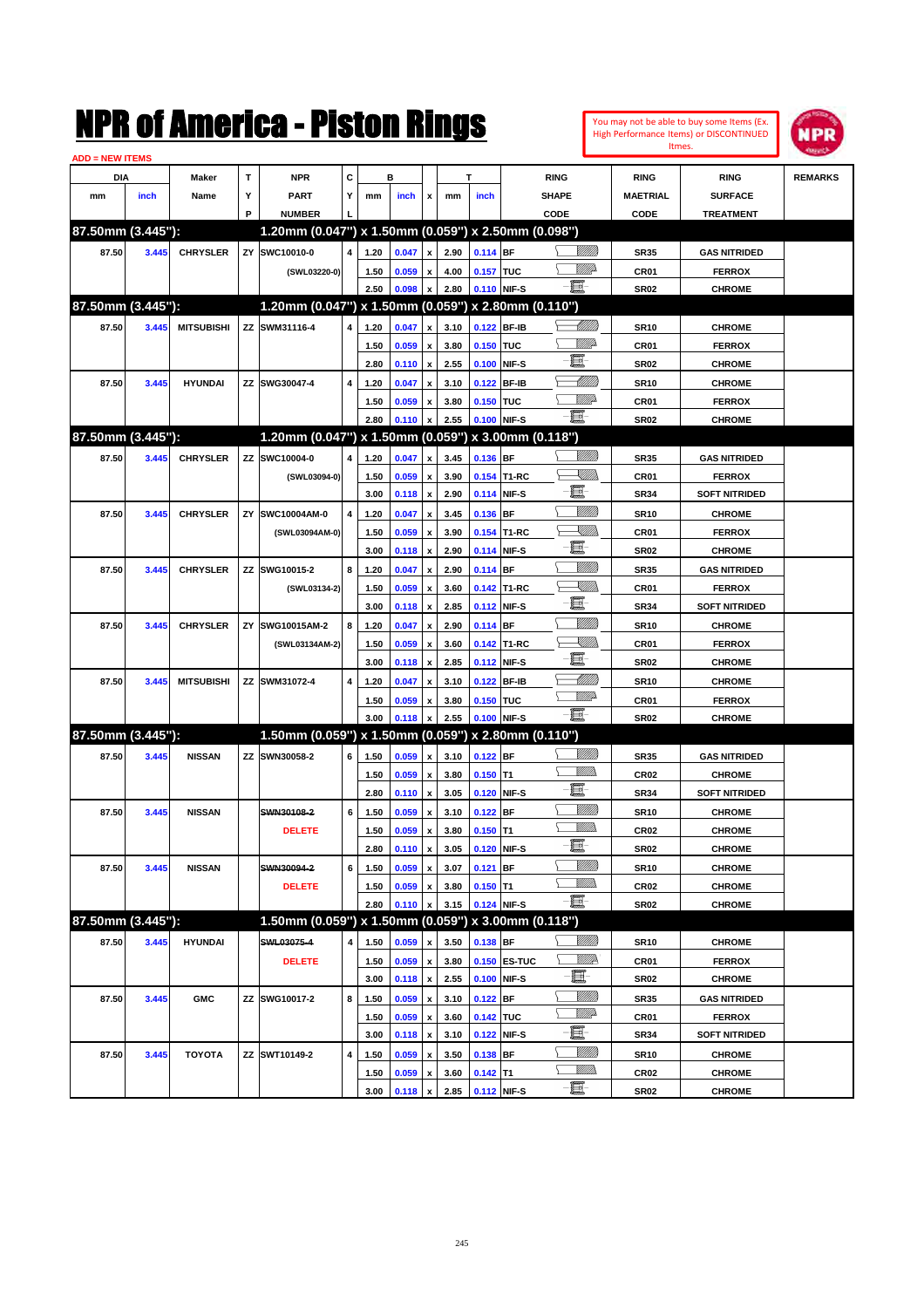| You may not be able to buy some Items (Ex.<br>High Performance Items) or DISCONTINUED | <b>LNPR</b> |
|---------------------------------------------------------------------------------------|-------------|
| Itmes.                                                                                |             |



| <b>ADD = NEW ITEMS</b> |       |                   |    |                                                     |                |              |                |                           |              |            |                     |                 |                          |                                |                |
|------------------------|-------|-------------------|----|-----------------------------------------------------|----------------|--------------|----------------|---------------------------|--------------|------------|---------------------|-----------------|--------------------------|--------------------------------|----------------|
| DIA                    |       | Maker             | т  | <b>NPR</b>                                          | C              |              | в              |                           |              | т          |                     | <b>RING</b>     | <b>RING</b>              | <b>RING</b>                    | <b>REMARKS</b> |
| mm                     | inch  | Name              | Υ  | <b>PART</b>                                         | Y              | mm           | inch           | x                         | mm           | inch       |                     | <b>SHAPE</b>    | <b>MAETRIAL</b>          | <b>SURFACE</b>                 |                |
|                        |       |                   | P  | <b>NUMBER</b>                                       | L,             |              |                |                           |              |            |                     | CODE            | CODE                     | <b>TREATMENT</b>               |                |
| 87.50                  | 3.445 | <b>CHRYSLER</b>   |    | ZZ SWC10007-0                                       | 4              | 1.50         | 0.059          | x                         | 3.10         |            | 0.122 BF-IB         | <u> MM/B</u>    | <b>SR35</b>              | <b>GAS NITRIDED</b>            |                |
|                        |       |                   |    | (SWL03133-0)                                        |                | 1.50         | 0.059          | $\boldsymbol{\mathsf{x}}$ | 4.00         | 0.157 TUC  |                     | <u>MMP</u>      | CR01                     | <b>FERROX</b>                  |                |
|                        |       |                   |    |                                                     |                | 3.00         | 0.118          | x                         | 2.90         |            | 0.114 NIF-S         | E               | <b>SR34</b>              | <b>SOFT NITRIDED</b>           |                |
| 87.50                  | 3.445 | <b>CHRYSLER</b>   | ZY | SWC10007AM-0                                        | $\overline{4}$ | 1.50         | 0.059          | x                         | 3.10         |            | 0.122 BF-IB         | <u>UMB</u>      | <b>SR10</b>              | <b>CHROME</b>                  |                |
|                        |       |                   |    | (SWL03133AM-0)                                      |                | 1.50         | 0.059          | x                         | 4.00         | 0.157 TUC  |                     | MMP             | CR01                     | <b>FERROX</b>                  |                |
|                        |       |                   |    |                                                     |                | 3.00         | 0.118          | x                         | 3.25         |            | 0.128 NIF-S         | ·E              | <b>SR02</b>              | <b>CHROME</b>                  |                |
| 87.50                  | 3.445 | <b>TOYOTA</b>     |    | ZZ SWT10147-0                                       | 8              | 1.50         | 0.059          | x                         | 3.10         | $0.122$ BF |                     | <u>MMM</u>      | <b>SR35</b>              | <b>GAS NITRIDED</b>            |                |
|                        |       |                   |    |                                                     |                | 1.50         | 0.059          | x                         | 3.80         |            | 0.150 ES-TUC        | <u>VM</u> D     | CR01                     | <b>FERROX</b>                  |                |
|                        |       |                   |    |                                                     |                | 3.00         | 0.118          | x                         | 2.85         |            | 0.112 NIF-S         | E               | <b>SR34</b>              | <b>SOFT NITRIDED</b>           |                |
| 87.50                  | 3.445 | <b>TOYOTA</b>     |    | ZZ SWT10148-0                                       | 6              | 1.50         | 0.059          |                           | 3.30         | $0.130$ BF |                     | <u>Milli</u> k  | <b>SR35</b>              | <b>GAS NITRIDED</b>            |                |
|                        |       |                   |    |                                                     |                | 1.50         | 0.059          | x                         | 3.80         | $0.150$ T1 |                     | .<br>VMD        | CR01                     | <b>FERROX</b>                  |                |
|                        |       |                   |    |                                                     |                | 3.00         | 0.118          | $\boldsymbol{\mathsf{x}}$ | 2.90         |            | 0.114 NIF-S         | -8              | <b>SR02</b>              | <b>CHROME</b>                  |                |
| 87.50mm (3.445"):      |       |                   |    | 1.50mm (0.059") x 1.50mm (0.059") x 4.00mm (0.157") |                |              |                |                           |              |            |                     |                 |                          |                                |                |
| 87.50                  | 3.445 | <b>ISUZU</b>      |    | ZZ SWI10096-2                                       | 4              | 1.50         | 0.059          | x                         | 3.50         | 0.138 BF   |                     |                 | <b>SR10</b>              | <b>CHROME</b>                  |                |
|                        |       |                   |    |                                                     |                | 1.50         | 0.059          | x                         | 3.80         | $0.150$ T1 |                     | .<br>VMD        | CR <sub>02</sub>         | <b>CHROME</b>                  |                |
|                        |       |                   |    |                                                     |                | 4.00         | 0.157          | x                         | 3.35         |            | 0.132 NIF-S         | t.              | <b>SR02</b>              | <b>CHROME</b>                  |                |
| 87.50                  | 3.445 | <b>HYUNDAI</b>    |    | ZZ SWG30024-4                                       | 4              | 1.50         | 0.059          | x                         | 3.50         | $0.138$ BF |                     | <u>Milli</u> k  | <b>SR10</b>              | <b>CHROME</b>                  |                |
|                        |       |                   |    | (SWL03076-4)                                        |                | 1.50         | 0.059          | x                         | 3.80         |            | <b>0.150 ES-TUC</b> | <u>William</u>  | CR01                     | <b>FERROX</b>                  |                |
|                        |       |                   |    |                                                     |                | 4.00         | 0.157          | x                         | 3.30         |            | 0.130 NIF-S         | e.              | <b>SR02</b>              | <b>CHROME</b>                  |                |
| 87.50                  | 3.445 | <b>TOYOTA</b>     |    | ZZ SWT10133-2                                       | 4              | 1.50         | 0.059          |                           | 3.50         | $0.138$ BF |                     | <u>Milli</u> k  | <b>SR10</b>              | <b>CHROME</b>                  |                |
|                        |       |                   |    |                                                     |                | 1.50         | 0.059          | x                         | 3.60         | $0.142$ T1 |                     | .<br>VMD        | CR <sub>02</sub>         | <b>CHROME</b>                  |                |
|                        |       |                   |    |                                                     |                | 4.00         | 0.157          | x                         | 3.05         |            | 0.120 NIF-S         | đ.              | <b>SR34</b>              | <b>SOFT NITRIDED</b>           |                |
| 87.50                  | 3.445 | <b>MITSUBISHI</b> |    | ZZ SWM31037-4                                       | 4              | 1.50         | 0.059          |                           | 3.50         | 0.138 BF   |                     | <u>Villida</u>  | <b>SR10</b>              | <b>CHROME</b>                  |                |
|                        |       |                   |    |                                                     |                | 1.50         | 0.059          | x                         | 3.80         |            | 0.150 ES-TUC        | WW              | CR01                     | <b>FERROX</b>                  |                |
|                        |       |                   |    |                                                     |                | 4.00         | 0.157          | x                         | 3.30         |            | 0.130 NIF-S         | E-              | <b>SR02</b>              | <b>CHROME</b>                  |                |
| 87.50                  | 3.445 | <b>MITSUBISHI</b> |    | SWM31045-4                                          | 4              | 1.50         | 0.059          |                           | 3.30         | 0.130 BF   |                     | <u>Villida</u>  | <b>SR34</b>              | <b>GAS NITRIDED</b>            |                |
|                        |       |                   |    | <b>DELETE</b>                                       |                | 1.50         | 0.059          | x                         | 3.80         |            | <b>0.150 ES-TUC</b> | <u>VIIID</u>    | CR01                     | <b>FERROX</b>                  |                |
|                        |       |                   |    |                                                     |                | 4.00         | 0.157          | x                         | 3.05         |            | 0.120 NIF-S         | e.              | <b>SR34</b>              | <b>SOFT NITRIDED</b>           |                |
| 87.50                  | 3.445 | <b>NISSAN</b>     |    | ZZ SWN30054-2                                       | 4              | 1.50         | 0.059          | x                         | 3.10         | $0.122$ BF |                     | <u>Milli</u>    | <b>SR35</b>              | <b>GAS NITRIDED</b>            |                |
|                        |       |                   |    |                                                     |                | 1.50         | 0.059          |                           | 3.80         | $0.150$ T1 |                     | <br>Villida     | CR <sub>02</sub>         | <b>CHROME</b>                  |                |
|                        |       |                   |    |                                                     |                | 4.00         | 0.157          | x                         | 3.05         |            | 0.120 NIF-S         | -8              | <b>SR34</b>              | <b>SOFT NITRIDED</b>           |                |
| 87.50                  | 3.445 | <b>CHRYSLER</b>   |    | ZZ SWC10003-0                                       | $\overline{4}$ | 1.50         | 0.059          |                           | 3.80         | $0.150$ BF |                     | <u>Milli</u> k  | <b>SR10</b>              | <b>CHROME</b>                  |                |
|                        |       |                   |    | (SWL03080-0)                                        |                | 1.50         | 0.059          |                           | 4.00         |            | 0.157 T1-RC         | <u>XM))</u>     | CR01                     | <b>FERROX</b>                  |                |
|                        |       |                   |    |                                                     |                | 4.00         | 0.157          | $\pmb{\mathsf{x}}$        | 3.80         |            | 0.150 NIF-S         | -日              | SR34                     | <b>SOFT NITRIDED</b>           |                |
| 87.50                  | 3.445 | <b>CHRYSLER</b>   | ΖY | SWC10003AM-0                                        | 4              | 1.50         | 0.059          | $\pmb{\mathsf{x}}$        | 3.80         | $0.150$ BF |                     | V <i>MM</i> )   | CR01                     | <b>FERROX</b>                  |                |
|                        |       |                   |    | (SWL03080AM-0)                                      |                | 1.50         | 0.059          | x                         | 4.00         |            | 0.157 T1-RC         | <u>Sillin</u>   | CR01                     | <b>FERROX</b>                  |                |
|                        |       |                   |    |                                                     |                | 4.00         | 0.157          | $\pmb{\mathsf{x}}$        | 3.80         |            | 0.150 NIF-S         | E-              | <b>SR34</b>              | <b>SOFT NITRIDED</b>           |                |
| 87.50                  | 3.445 | <b>TOYOTA</b>     |    | ZZ SWT10144-0                                       | 6              | 1.50         | 0.059          | х                         | 3.30         | 0.130 BF   |                     | VIIII)          | <b>SR35</b>              | <b>GAS NITRIDED</b>            |                |
|                        |       |                   |    |                                                     |                | 1.50         | 0.059          | x                         | 3.70         |            | 0.146 ES-TUC        | ₩₩              | CR02                     | <b>FERROX</b>                  |                |
|                        |       |                   |    |                                                     |                | 4.00         | 0.157          |                           | 2.85         |            | 0.112 NIF-S         | e.              | SR02                     | <b>CHROME</b>                  |                |
| 87.50mm (3.445"):      |       |                   |    | 2.00mm (0.079") x 1.50mm (0.059") x 2.80mm (0.110") |                |              |                |                           |              |            |                     |                 |                          |                                |                |
| 87.50                  |       |                   |    | ZZ SWN30093-2                                       |                |              |                |                           |              |            | 0.122 BF-IB         | <u> MMM</u>     |                          |                                |                |
|                        | 3.445 | <b>NISSAN</b>     |    |                                                     | 6              | 2.00         | 0.079          | x                         | 3.10         |            |                     | <u>VMM)</u>     | <b>SR10</b>              | <b>CHROME</b>                  |                |
|                        |       |                   |    |                                                     |                | 1.50<br>2.80 | 0.059<br>0.110 | x<br>x                    | 3.80<br>3.10 | $0.150$ T1 | 0.122 NIF-S         | $-\blacksquare$ | CR <sub>02</sub><br>SR02 | <b>CHROME</b><br><b>CHROME</b> |                |
| 87.50mm (3.445"):      |       |                   |    | 2.00mm (0.079") x 2.00mm (0.079") x 4.00mm (0.157") |                |              |                |                           |              |            |                     |                 |                          |                                |                |
| 87.50                  | 3.445 | <b>ISUZU</b>      |    | ZZ SWI10084-2                                       | 4              | 2.00         | 0.079          |                           | 3.80         | $0.150$ BF |                     | <u>Milli</u> h  | CR <sub>02</sub>         | <b>CHROME</b>                  |                |
|                        |       |                   |    |                                                     |                |              |                | x                         |              |            |                     | <u>WMW</u>      |                          |                                |                |
|                        |       |                   |    |                                                     |                | 2.00<br>4.00 | 0.079<br>0.157 | x<br>$\pmb{\mathsf{x}}$   | 3.80<br>3.85 | $0.150$ T1 | 0.152 NIF-S         | $-\Xi$ -        | CR02<br><b>SR02</b>      | <b>CHROME</b><br><b>CHROME</b> |                |
|                        |       |                   |    |                                                     |                |              |                |                           |              |            |                     |                 |                          |                                |                |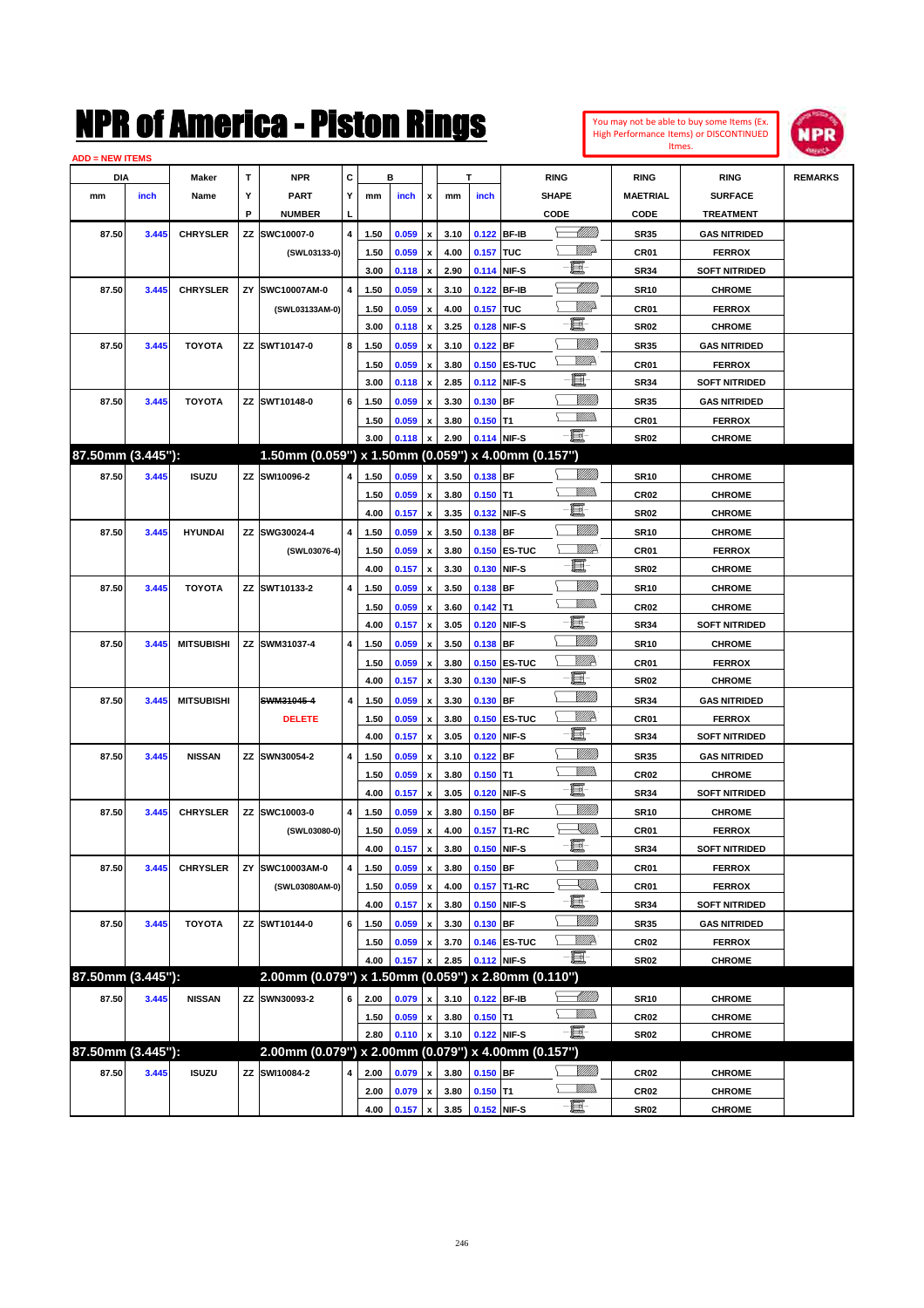

| <b>ADD = NEW ITEMS</b> |       |                   |    |                                                      |                         |      |       |                           |              |            |                             |                                                                                                                                                                                                                                                                                                                                                                                             |                 |                      |                |
|------------------------|-------|-------------------|----|------------------------------------------------------|-------------------------|------|-------|---------------------------|--------------|------------|-----------------------------|---------------------------------------------------------------------------------------------------------------------------------------------------------------------------------------------------------------------------------------------------------------------------------------------------------------------------------------------------------------------------------------------|-----------------|----------------------|----------------|
| DIA                    |       | <b>Maker</b>      | T  | <b>NPR</b>                                           | С                       |      | в     |                           |              | т          |                             | <b>RING</b>                                                                                                                                                                                                                                                                                                                                                                                 | <b>RING</b>     | <b>RING</b>          | <b>REMARKS</b> |
| mm                     | inch  | Name              | Y  | <b>PART</b>                                          | Y                       | mm   | inch  | x                         | mm           | inch       |                             | <b>SHAPE</b>                                                                                                                                                                                                                                                                                                                                                                                | <b>MAETRIAL</b> | <b>SURFACE</b>       |                |
|                        |       |                   | P  | <b>NUMBER</b>                                        |                         |      |       |                           |              |            |                             | CODE                                                                                                                                                                                                                                                                                                                                                                                        | CODE            | <b>TREATMENT</b>     |                |
| 87.50mm (3.445"):      |       |                   |    | 2.00mm (0.079") x 2.50mm (0.098") x 5.00mm (0.197")  |                         |      |       |                           |              |            |                             |                                                                                                                                                                                                                                                                                                                                                                                             |                 |                      |                |
| 87.50                  |       | 3.445 VOLKSWAGEN  |    | SWE50274-4                                           | 4                       | 2.00 | 0.079 | $\pmb{\mathsf{x}}$        | 3.25         |            | 0.128 BF-IB                 | <u>UMM</u>                                                                                                                                                                                                                                                                                                                                                                                  | <b>SR10</b>     | <b>CHROME</b>        |                |
|                        |       |                   |    | <b>DELETE</b>                                        |                         | 2.50 | 0.098 | x                         | 3.60         | 0.142 TUC  |                             | <u>MMP</u>                                                                                                                                                                                                                                                                                                                                                                                  | CR01            | <b>FERROX</b>        |                |
|                        |       |                   |    |                                                      |                         | 5.00 | 0.197 | $\boldsymbol{\mathsf{x}}$ | 4.30         |            | 0.169 E-BC16                | <b>501</b>                                                                                                                                                                                                                                                                                                                                                                                  | <b>SR10</b>     | <b>CHROME</b>        |                |
| 87.60mm (3.449"):      |       |                   |    | 1.20mm (0.047") x 1.00mm (0.039") x 2.00mm (0.079")  |                         |      |       |                           |              |            |                             |                                                                                                                                                                                                                                                                                                                                                                                             |                 |                      |                |
| 87.60                  | 3.449 | <b>MITSUBISHI</b> |    | ZZ SWM31181-0                                        | 6                       | 1.20 | 0.047 | x                         | 3.10         |            | 0.122 BF-IB                 | <u>siiliin</u>                                                                                                                                                                                                                                                                                                                                                                              | <b>SR35</b>     | <b>GAS NITRIDED</b>  |                |
| <b>ADD</b>             |       |                   |    |                                                      |                         | 1.00 | 0.039 | x                         | 2.95         | $0.116$ T1 |                             |                                                                                                                                                                                                                                                                                                                                                                                             | <b>CR10</b>     | <b>FERROX</b>        |                |
|                        |       |                   |    |                                                      |                         | 2.00 | 0.079 | x                         | 2.40         |            | 0.094 NIF-S                 | E                                                                                                                                                                                                                                                                                                                                                                                           | <b>SR02</b>     | <b>CHROME</b>        |                |
| 87.70mm (3.453"):      |       |                   |    | 1.00mm (0.039") x 1.20mm (0.047") x 2.80mm (0.110")  |                         |      |       |                           |              |            |                             |                                                                                                                                                                                                                                                                                                                                                                                             |                 |                      |                |
| 87.70                  | 3.453 | <b>HI PERFORM</b> |    | 21-GNH08770                                          | 1                       | 1.00 | 0.039 | x                         | 3.30         | 0.130 BF   |                             |                                                                                                                                                                                                                                                                                                                                                                                             | <b>SR34</b>     | <b>GAS NITRIDED</b>  |                |
|                        |       |                   |    |                                                      |                         | 1.20 | 0.047 | x                         | 3.60         | 0.142 TUH  |                             | ₩₩                                                                                                                                                                                                                                                                                                                                                                                          | CR01            | <b>FERROX</b>        |                |
|                        |       |                   |    |                                                      |                         | 2.80 | 0.110 | x                         | 3.10         |            | 0.122 NIF-H                 | <b>The Control</b>                                                                                                                                                                                                                                                                                                                                                                          | <b>SR34</b>     | <b>SOFT NITRIDED</b> |                |
| 87.70mm (3.453"):      |       |                   |    | 1.20mm (0.047") x 1.20mm (0.047") x 2.00mm (0.079")  |                         |      |       |                           |              |            |                             |                                                                                                                                                                                                                                                                                                                                                                                             |                 |                      |                |
| 87.70                  | 3.453 | <b>HYUNDAI</b>    | ΖZ | SWG30045-4                                           | 6                       | 1.20 | 0.047 | x                         | 3.05         |            | 0.120 BF-IB                 | MMM                                                                                                                                                                                                                                                                                                                                                                                         | <b>SR10</b>     | <b>CHROME</b>        |                |
|                        |       |                   |    |                                                      |                         | 1.20 | 0.047 | x                         | 3.00         | $0.118$ T1 |                             |                                                                                                                                                                                                                                                                                                                                                                                             | CR01            | <b>FERROX</b>        |                |
|                        |       |                   |    |                                                      |                         | 2.00 | 0.079 | x                         | 2.65         |            | 0.104 NIF-H                 | <b>The Control</b>                                                                                                                                                                                                                                                                                                                                                                          | <b>SR34</b>     | <b>SOFT NITRIDED</b> |                |
| 87.70mm (3.453"):      |       |                   |    | 1.20mm (0.047") x 1.20mm (0.047") x 2.50mm (0.098")  |                         |      |       |                           |              |            |                             |                                                                                                                                                                                                                                                                                                                                                                                             |                 |                      |                |
| 87.70                  | 3.453 | <b>HYUNDAI</b>    |    | ZZ SWG30037-4                                        | 6                       | 1.20 | 0.047 | $\pmb{\mathsf{x}}$        | 3.05         |            | 0.120 BF-IB                 | MMM                                                                                                                                                                                                                                                                                                                                                                                         | <b>SR10</b>     | <b>CHROME</b>        |                |
|                        |       |                   |    |                                                      |                         | 1.20 | 0.047 | x                         | 3.60         | $0.142$ T1 |                             |                                                                                                                                                                                                                                                                                                                                                                                             | CR01            | <b>FERROX</b>        |                |
|                        |       |                   |    |                                                      |                         | 2.50 | 0.098 | x                         | 2.55         |            | 0.100 NIF-H                 | 漂                                                                                                                                                                                                                                                                                                                                                                                           | <b>SR02</b>     | <b>CHROME</b>        |                |
| 87.70mm (3.453"):      |       |                   |    | 2.00mm (0.079") x 2.00mm (0.079"") x 4.00mm (0.157") |                         |      |       |                           |              |            |                             |                                                                                                                                                                                                                                                                                                                                                                                             |                 |                      |                |
| 87.70                  | 3.453 | <b>NISSAN</b>     |    | SWN30024-2                                           | 4                       |      |       |                           | 4.05         | $0.159$ BF |                             | <u>Milli</u> k                                                                                                                                                                                                                                                                                                                                                                              |                 |                      |                |
|                        |       |                   |    |                                                      |                         | 2.00 | 0.079 | $\pmb{\mathsf{x}}$        |              |            |                             | ₩₩                                                                                                                                                                                                                                                                                                                                                                                          | <b>CR02</b>     | <b>CHROME</b>        |                |
|                        |       |                   |    | <b>DELETE</b>                                        |                         | 2.00 | 0.079 | x                         | 4.05<br>3.80 |            | 0.159 ES-TUC<br>0.150 NIF-S | e.                                                                                                                                                                                                                                                                                                                                                                                          | CR01            | <b>FERROX</b>        |                |
| 87.70mm (3.453"):      |       |                   |    | 2.00mm (0.079") x 2.50mm (0.098") x 4.00mm (0.157")  |                         | 4.00 | 0.157 | x                         |              |            |                             |                                                                                                                                                                                                                                                                                                                                                                                             | <b>SR02</b>     | <b>CHROME</b>        |                |
|                        |       |                   |    |                                                      |                         |      |       |                           |              |            |                             | 9777)).                                                                                                                                                                                                                                                                                                                                                                                     |                 |                      |                |
| 87.70                  | 3.453 | <b>NISSAN</b>     |    | SWN30023-2                                           | 4                       | 2.00 | 0.079 | $\pmb{\mathsf{x}}$        | 4.10         | $0.161$ T1 |                             |                                                                                                                                                                                                                                                                                                                                                                                             | <b>CR02</b>     | <b>CHROME</b>        |                |
|                        |       |                   |    | <b>DELETE</b>                                        |                         | 2.50 | 0.098 | x                         | 4.10         | $0.161$ T1 |                             | E                                                                                                                                                                                                                                                                                                                                                                                           | CR01            | <b>FERROX</b>        |                |
|                        |       |                   |    |                                                      |                         | 4.00 | 0.157 | $\pmb{\mathsf{x}}$        | 3.85         |            | 0.152 NIF-S                 | <u>MMM</u>                                                                                                                                                                                                                                                                                                                                                                                  | <b>SR34</b>     | <b>SOFT NITRIDED</b> |                |
| 87.70                  | 3.453 | <b>NISSAN</b>     | ΖZ | SWN30069-2                                           | 4                       | 2.00 | 0.079 | x                         | 4.05         | $0.159$ BF |                             | <u>W//A</u>                                                                                                                                                                                                                                                                                                                                                                                 | <b>CR02</b>     | <b>CHROME</b>        |                |
|                        |       |                   |    |                                                      |                         | 2.50 | 0.098 | x                         | 4.05         |            | <b>0.159 ES-TUC</b>         | <b>-圓-</b>                                                                                                                                                                                                                                                                                                                                                                                  | CR01            | <b>FERROX</b>        |                |
|                        |       |                   |    |                                                      |                         | 4.00 | 0.157 | X                         | 3.85         |            | 0.152 NIF-S                 |                                                                                                                                                                                                                                                                                                                                                                                             | <b>SR02</b>     | <b>CHROME</b>        |                |
| 87.75mm (3.455"):      |       |                   |    | 1.20mm (0.047") x 1.00mm (0.039") x 2.00mm (0.079")  |                         |      |       |                           |              |            |                             |                                                                                                                                                                                                                                                                                                                                                                                             |                 |                      |                |
| 87.75                  | 3.455 | <b>HONDA</b>      | ΖZ | SWH33003-3                                           | 4                       | 1.20 | 0.047 | x                         | 2.70         |            | 0.106 BF-IB                 | <u> UMM</u>                                                                                                                                                                                                                                                                                                                                                                                 | <b>SR35</b>     | <b>GAS NITRIDED</b>  |                |
| <b>ADD</b>             |       |                   |    |                                                      |                         | 1.00 | 0.039 | $\mathbf{x}$              | 2.50         | 0.098 TUC  |                             | $\begin{picture}(20,20) \put(0,0){\dashbox{0.5}(20,0){ }} \put(15,0){\circle{10}} \put(25,0){\circle{10}} \put(25,0){\circle{10}} \put(25,0){\circle{10}} \put(25,0){\circle{10}} \put(25,0){\circle{10}} \put(25,0){\circle{10}} \put(25,0){\circle{10}} \put(25,0){\circle{10}} \put(25,0){\circle{10}} \put(25,0){\circle{10}} \put(25,0){\circle{10}} \put(25,0){\circle{10}} \put(25,$ | <b>SR08</b>     | <b>FERROX</b>        |                |
|                        |       |                   |    |                                                      |                         | 2.00 | 0.079 | $\pmb{\mathsf{x}}$        | 2.45         |            | 0.096 NIF-H                 |                                                                                                                                                                                                                                                                                                                                                                                             | <b>SR34</b>     | <b>SOFT NITRIDED</b> |                |
| 87.75mm (3.455"):      |       |                   |    | 1.20mm (0.047") x 1.20mm (0.047") x 2.00mm (0.079")  |                         |      |       |                           |              |            |                             |                                                                                                                                                                                                                                                                                                                                                                                             |                 |                      |                |
| 87.75                  | 3.455 | <b>TOYOTA</b>     |    | ZZ SDT10254-1                                        | 6                       | 1.20 | 0.047 | $\pmb{\mathsf{x}}$        | 2.70         |            | 0.106 BF-IB                 | <u> Millitt</u>                                                                                                                                                                                                                                                                                                                                                                             | SR35            | <b>GAS NITRIDED</b>  |                |
|                        |       |                   |    |                                                      |                         | 1.20 | 0.047 | $\pmb{\mathsf{x}}$        | 2.70         | 0.106 TUC  |                             | <u>VM</u> A                                                                                                                                                                                                                                                                                                                                                                                 | <b>SR08</b>     | <b>FERROX</b>        |                |
|                        |       |                   |    |                                                      |                         | 2.00 | 0.079 | $\pmb{\mathsf{x}}$        | 2.75         |            | 0.108 E-BC16                | EQ)                                                                                                                                                                                                                                                                                                                                                                                         | <b>SR34</b>     | <b>SOFT NITRIDED</b> |                |
| 87.75                  | 3.455 | <b>FORD</b>       |    | ZZ SWF30023-1                                        | 4                       | 1.20 | 0.047 | $\pmb{\mathsf{x}}$        | 2.90         | $0.114$ BF |                             | <u>Sillilli</u>                                                                                                                                                                                                                                                                                                                                                                             | SR35            | <b>GAS NITRIDED</b>  |                |
|                        |       |                   |    |                                                      |                         | 1.20 | 0.047 | x                         | 3.40         | 0.134 TUC  |                             | <u>WW</u> A                                                                                                                                                                                                                                                                                                                                                                                 | CR10            | <b>CHROME</b>        |                |
|                        |       |                   |    |                                                      |                         | 2.00 | 0.079 | $\pmb{\mathsf{x}}$        | 2.50         |            | 0.098 NIF-H                 | $\frac{1}{2}$                                                                                                                                                                                                                                                                                                                                                                               | <b>SR34</b>     | <b>SOFT NITRIDED</b> |                |
| 87.75                  | 3.455 | <b>HONDA</b>      |    | ZZ SWH30466-3                                        | $\overline{\mathbf{4}}$ | 1.20 | 0.047 | x                         | 3.10         |            | 0.122 BF-IB                 |                                                                                                                                                                                                                                                                                                                                                                                             | <b>SR10</b>     | <b>CHROME</b>        |                |
|                        |       |                   |    |                                                      |                         | 1.20 | 0.047 | x                         | 3.40         | 0.134 TUC  |                             | <u>WW</u> A                                                                                                                                                                                                                                                                                                                                                                                 | CR01            | <b>FERROX</b>        |                |
|                        |       |                   |    |                                                      |                         | 2.00 | 0.079 | $\pmb{\mathsf{x}}$        | 2.50         |            | 0.098 NIF-H                 | $\frac{1}{2}$                                                                                                                                                                                                                                                                                                                                                                               | <b>SR02</b>     | <b>CHROME</b>        |                |
| 87.75                  | 3.455 | <b>HONDA</b>      |    | ZZ SWH30467-3                                        | 4                       | 1.20 | 0.047 | x                         | 2.70         |            | 0.106 BF-IB                 |                                                                                                                                                                                                                                                                                                                                                                                             | SR35            | <b>GAS NITRIDED</b>  |                |
|                        |       |                   |    |                                                      |                         | 1.20 | 0.047 | x                         | 3.40         | 0.134 TUC  |                             | <u>WW</u> A                                                                                                                                                                                                                                                                                                                                                                                 | <b>CR10</b>     | <b>CHROME</b>        |                |
|                        |       |                   |    |                                                      |                         | 2.00 | 0.079 | x                         | 2.50         |            | 0.098 NIF-H                 | H                                                                                                                                                                                                                                                                                                                                                                                           | SR34            | <b>SOFT NITRIDED</b> |                |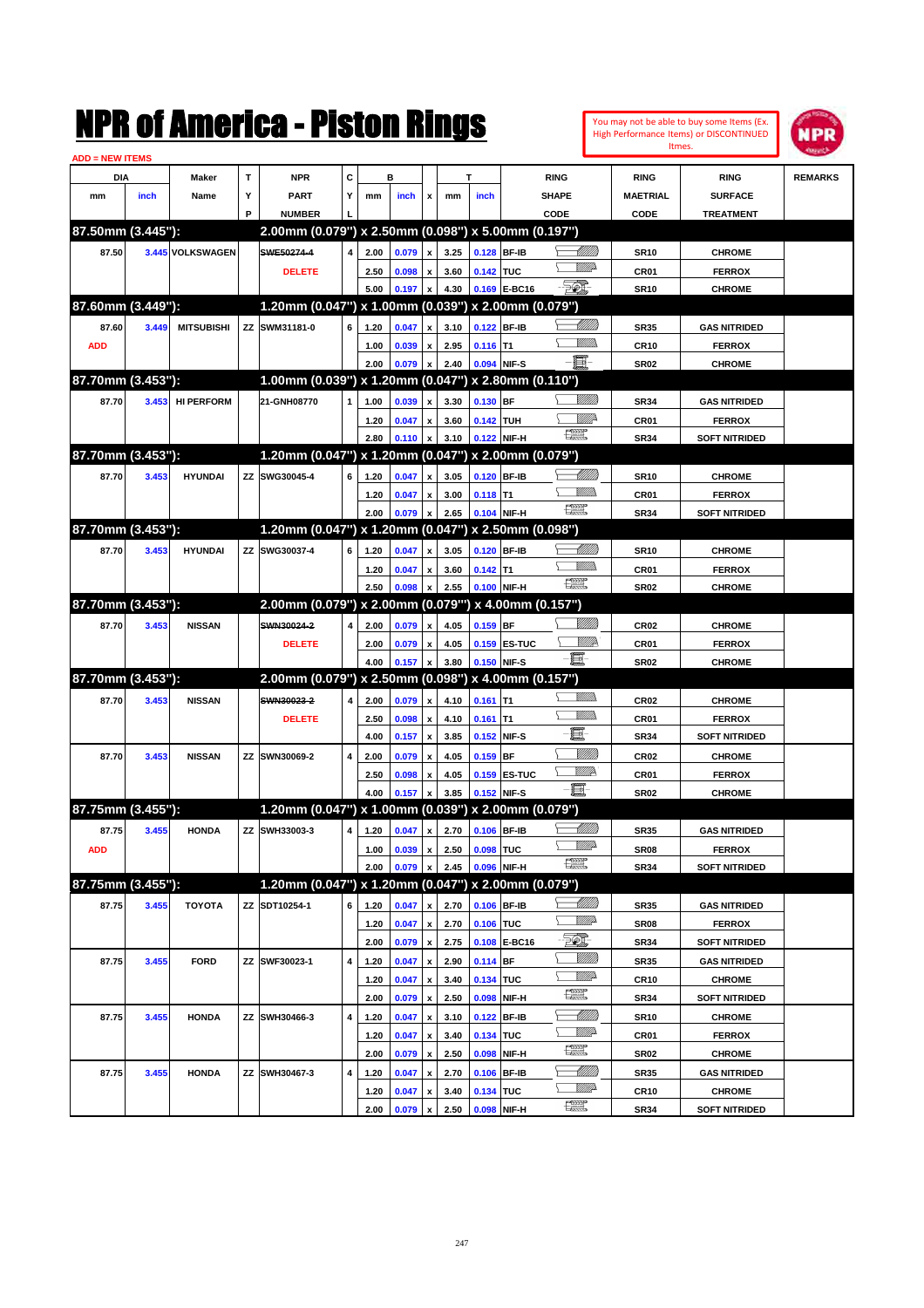| You may not be able to buy some Items (Ex. |
|--------------------------------------------|
| High Performance Items) or DISCONTINUED    |
| Itmes.                                     |



| <b>ADD = NEW ITEMS</b> |       |                   |   |                                                     |                         |      |       |                           |      |             |             |                    |                  |                      |                |
|------------------------|-------|-------------------|---|-----------------------------------------------------|-------------------------|------|-------|---------------------------|------|-------------|-------------|--------------------|------------------|----------------------|----------------|
| DIA                    |       | Maker             | т | <b>NPR</b>                                          | С                       |      | в     |                           |      |             |             | <b>RING</b>        | <b>RING</b>      | <b>RING</b>          | <b>REMARKS</b> |
| mm                     | inch  | Name              | Υ | <b>PART</b>                                         | Y                       | mm   | inch  | $\pmb{\mathsf{x}}$        | mm   | inch        |             | <b>SHAPE</b>       | <b>MAETRIAL</b>  | <b>SURFACE</b>       |                |
|                        |       |                   | P | <b>NUMBER</b>                                       | L                       |      |       |                           |      |             |             | CODE               | CODE             | <b>TREATMENT</b>     |                |
| 87.75                  | 3.455 | <b>HONDA</b>      |   | ZZ SWH30488-3                                       | 4                       | 1.20 | 0.047 | $\pmb{\mathsf{x}}$        | 2.65 | 0.104 BF-IB |             | <u> UMM)</u>       | <b>SR10</b>      | <b>CHROME</b>        |                |
|                        |       |                   |   |                                                     |                         | 1.20 | 0.047 | $\boldsymbol{\mathsf{x}}$ | 3.40 | 0.134 TUC   |             | VMB                | <b>CR10</b>      | <b>CHROME</b>        |                |
|                        |       |                   |   |                                                     |                         | 2.00 | 0.079 | $\pmb{\mathsf{x}}$        | 2.50 |             | 0.098 NIF-H | t et               | <b>SR02</b>      | <b>CHROME</b>        |                |
| 87.75                  | 3.455 | <b>MITSUBISHI</b> |   | ZZ SWM31161-3                                       | $\overline{4}$          | 1.20 | 0.047 | $\mathbf{x}$              | 3.10 |             | 0.122 BF-IB | <u>- MMB</u>       | <b>SR35</b>      | <b>GAS NITRIDED</b>  |                |
|                        |       |                   |   |                                                     |                         | 1.20 | 0.047 | $\boldsymbol{\mathsf{x}}$ | 3.40 | 0.134 TUC   |             | WMA                | CR01             | <b>FERROX</b>        |                |
|                        |       |                   |   |                                                     |                         | 2.00 | 0.079 |                           | 2.20 |             | 0.087 NIF-H | œ                  | <b>SR34</b>      | <b>SOFT NITRIDED</b> |                |
| 87.75mm (3.455"):      |       |                   |   | 1.20mm (0.047") x 1.20mm (0.047") x 2.50mm (0.098") |                         |      |       |                           |      |             |             |                    |                  |                      |                |
| 87.75                  | 3.455 | <b>HONDA</b>      |   | SWH30435-3                                          | 4                       | 1.20 | 0.047 |                           | 3.10 | $0.122$ BF  |             | 7777))             | <b>SR35</b>      | <b>GAS NITRIDED</b>  |                |
|                        |       |                   |   |                                                     |                         | 1.20 | 0.047 | x                         | 3.40 | $0.134$ T1  |             | Σ<br>VM).          | <b>CR10</b>      | <b>CHROME</b>        |                |
|                        |       |                   |   |                                                     |                         | 2.50 | 0.098 | $\pmb{\mathsf{x}}$        | 2.45 |             | 0.096 NIF-H | t et               | <b>SR34</b>      | <b>SOFT NITRIDED</b> |                |
| 87.75                  | 3.455 | <b>ISUZU</b>      |   | ZZ SWI10220-1                                       | $\overline{\mathbf{4}}$ | 1.20 | 0.047 | x                         | 3.10 | 0.122 BF    |             | <u>Milli</u> b     | <b>SR35</b>      | <b>GAS NITRIDED</b>  |                |
|                        |       |                   |   |                                                     |                         | 1.20 | 0.047 | $\pmb{\mathsf{x}}$        | 3.70 | 0.146 TUC   |             | <u>MM</u>          | <b>CR10</b>      | <b>FERROX</b>        |                |
|                        |       |                   |   |                                                     |                         | 2.50 | 0.098 |                           | 2.70 |             | 0.106 NIF-H | 環                  | <b>SR02</b>      | <b>CHROME</b>        |                |
| 87.75                  | 3.455 | <b>MAZDA</b>      |   | ZZ SWT20089-1                                       | 4                       | 1.20 | 0.047 | X                         | 2.85 | $0.112$ BF  |             | VIIII)             | <b>SR10</b>      | <b>CHROME</b>        |                |
|                        |       |                   |   |                                                     |                         | 1.20 | 0.047 | x                         | 3.40 | 0.134 TUC   |             | VMD-               | <b>CR10</b>      | <b>FERROX</b>        |                |
|                        |       |                   |   |                                                     |                         | 2.50 | 0.098 | x                         | 2.80 | 0.110 NIF-S |             | 頁                  | <b>SR34</b>      | <b>SOFT NITRIDED</b> |                |
| 87.75                  | 3.455 | <b>MAZDA</b>      |   | ZZ SWT20090-1                                       | 4                       | 1.20 | 0.047 | $\mathbf{x}$              | 2.70 | 0.106 BF-IB |             | <u>UMB</u>         | <b>SR35</b>      | <b>GAS NITRIDED</b>  |                |
|                        |       |                   |   |                                                     |                         | 1.20 | 0.047 | x                         | 3.40 | 0.134 TUC   |             | VMD                | <b>CR10</b>      | <b>FERROX</b>        |                |
|                        |       |                   |   |                                                     |                         | 2.50 | 0.098 |                           | 2.60 |             | 0.102 NIF-S | 巨                  | <b>SR34</b>      | <b>SOFT NITRIDED</b> |                |
| 87.75mm (3.455"):      |       |                   |   | 1.20mm (0.047") x 1.20mm (0.047") x 2.80mm (0.110") |                         |      |       |                           |      |             |             |                    |                  |                      |                |
| 87.75                  | 3.455 | <b>HONDA</b>      |   | ZZ SWH30433-3                                       | 4                       | 1.20 | 0.047 |                           | 3.10 |             | 0.122 BF-IB | <u> Millito</u>    | <b>SR35</b>      | <b>GAS NITRIDED</b>  |                |
|                        |       |                   |   |                                                     |                         | 1.20 | 0.047 | x                         | 3.20 | 0.126 TUC   |             | <u>WW</u> A        | <b>CR02</b>      | <b>CHROME</b>        |                |
|                        |       |                   |   |                                                     |                         | 2.80 | 0.110 | x                         | 2.55 |             | 0.100 NIF-S | - E                | <b>SR34</b>      | <b>SOFT NITRIDED</b> |                |
| 87.75mm (3.455"):      |       |                   |   | 1.20mm (0.047") x 1.20mm (0.047") x 3.00mm (0.118") |                         |      |       |                           |      |             |             |                    |                  |                      |                |
| 87.75                  | 3.455 | <b>MITSUBISHI</b> |   | ZZ SWM31120-1                                       | 4                       | 1.20 | 0.047 | $\pmb{\mathsf{x}}$        | 3.45 | 0.136 BF    |             | <u>MMB</u>         | <b>SR10</b>      | <b>CHROME</b>        |                |
|                        |       |                   |   |                                                     |                         | 1.20 | 0.047 | $\pmb{\mathsf{x}}$        | 4.00 | $0.157$ T1  |             | .<br>Militar<br>Y. | CR01             | <b>FERROX</b>        |                |
|                        |       |                   |   |                                                     |                         | 3.00 | 0.118 | x                         | 2.90 | 0.114 NIF-S |             | e.                 | <b>SR02</b>      | <b>CHROME</b>        |                |
| 87.75                  | 3.455 | <b>TOYOTA</b>     |   | ZZ SWT10166-3                                       | $\overline{\mathbf{4}}$ | 1.20 | 0.047 | $\mathbf{x}$              | 2.90 | $0.114$ BF  |             | <u>UMB</u>         | <b>SR10</b>      | <b>CHROME</b>        |                |
|                        |       |                   |   |                                                     |                         | 1.20 | 0.047 | X                         | 3.40 | 0.134 TUC   |             | <u>VM</u> D        | CR <sub>01</sub> | <b>FERROX</b>        |                |
|                        |       |                   |   |                                                     |                         | 3.00 | 0.118 | x                         | 2.75 | 0.108 NIF-S |             | E                  | <b>SR34</b>      | <b>SOFT NITRIDED</b> |                |
| 87.75                  | 3.455 | <b>TOYOTA</b>     |   | SWT10171-3                                          | $\overline{\mathbf{4}}$ | 1.20 | 0.047 | ¥                         | 2.90 | $0.114$ BF  |             |                    | <b>SR10</b>      | <b>CHROME</b>        |                |
|                        |       |                   |   | <b>DELETE</b>                                       |                         | 1.20 | 0.047 | x                         | 3.40 | 0.134 TUC   |             | <u>MA</u>          | CR01             | <b>FERROX</b>        |                |
|                        |       |                   |   |                                                     |                         | 3.00 | 0.118 | $\pmb{\mathsf{x}}$        | 2.60 |             | 0.102 NIF-S | 夏                  | <b>SR34</b>      | <b>SOFT NITRIDED</b> |                |
| 87.75                  | 3.455 | <b>TOYOTA</b>     |   | ZZ SWT10177-1                                       | 6                       | 1.20 | 0.047 | x                         | 2.90 | $0.114$ BF  |             | <u>MMB</u>         | <b>SR35</b>      | <b>GAS NITRIDED</b>  |                |
|                        |       |                   |   |                                                     |                         | 1.20 | 0.047 |                           | 3.30 | $0.130$ T1  |             | <u>Willib</u><br>⅀ | CR01             | <b>FERROX</b>        |                |
|                        |       |                   |   |                                                     |                         | 3.00 | 0.118 | x                         | 2.85 | 0.112 NIF-S |             | - 1                | SR34             | <b>SOFT NITRIDED</b> |                |
| 87.75mm (3.455"):      |       |                   |   | 1.20mm (0.047") x 1.50mm (0.059") x 2.50mm (0.098") |                         |      |       |                           |      |             |             |                    |                  |                      |                |
| 87.75                  | 3.455 | <b>CHRYSLER</b>   |   | ZY SWC10010-1                                       | 4                       | 1.20 | 0.047 | $\mathbf{x}$              | 2.90 | 0.114 BF    |             | 7777).             | <b>SR35</b>      | <b>GAS NITRIDED</b>  |                |
|                        |       |                   |   | (SWL03220-1)                                        |                         | 1.50 | 0.059 | $\boldsymbol{\mathsf{x}}$ | 4.00 | 0.157 TUC   |             | <u>MMP</u>         | CR01             | <b>FERROX</b>        |                |
|                        |       |                   |   |                                                     |                         | 2.50 | 0.098 | $\pmb{\mathsf{x}}$        | 2.80 | 0.110 NIF-S |             | 圓                  | <b>SR02</b>      | <b>CHROME</b>        |                |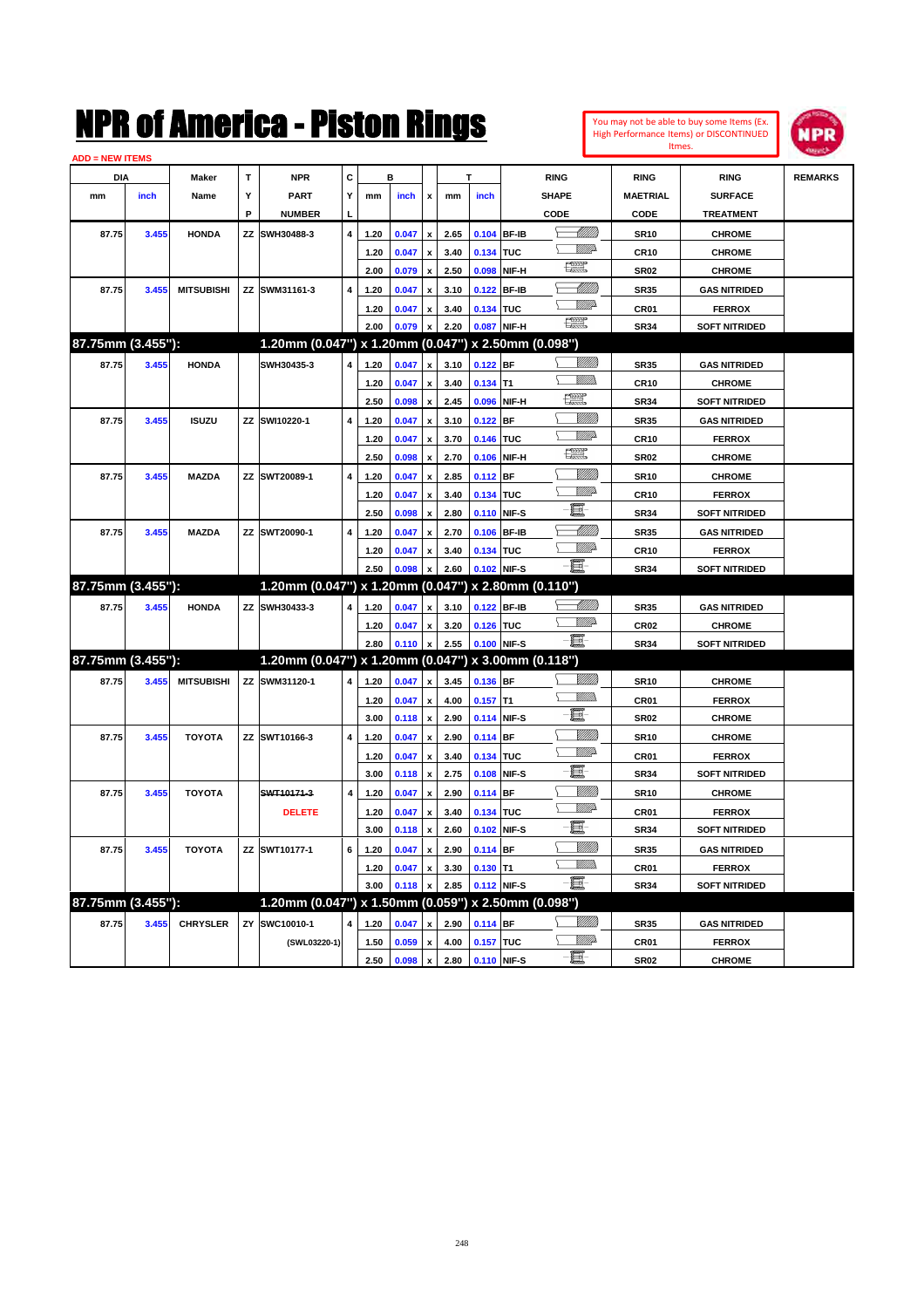

| <b>ADD = NEW ITEMS</b> |       |                 |    |                                                        |                         |      |                |                    |      |             |                     |                |                  |                      |                |
|------------------------|-------|-----------------|----|--------------------------------------------------------|-------------------------|------|----------------|--------------------|------|-------------|---------------------|----------------|------------------|----------------------|----------------|
| DIA                    |       | <b>Maker</b>    | T  | <b>NPR</b>                                             | C                       |      | в              |                    |      | T           |                     | <b>RING</b>    | <b>RING</b>      | <b>RING</b>          | <b>REMARKS</b> |
| mm                     | inch  | Name            | Υ  | <b>PART</b>                                            | Y                       | mm   | inch           | x                  | mm   | inch        |                     | <b>SHAPE</b>   | <b>MAETRIAL</b>  | <b>SURFACE</b>       |                |
|                        |       |                 | P  | <b>NUMBER</b>                                          |                         |      |                |                    |      |             |                     | CODE           | CODE             | <b>TREATMENT</b>     |                |
| 87.75mm (3.455"):      |       |                 |    | 1.20mm (0.047") x 1.50mm (0.059") x 3.00mm (0.118")    |                         |      |                |                    |      |             |                     |                |                  |                      |                |
| 87.75                  | 3.455 | <b>CHRYSLER</b> |    | ZZ SWC10004-1                                          | $\overline{4}$          | 1.20 | 0.047          | $\pmb{\mathsf{x}}$ | 3.45 | 0.136 BF    |                     | <u>VIIII)</u>  | <b>SR35</b>      | <b>GAS NITRIDED</b>  |                |
|                        |       |                 |    | (SWL03094-1)                                           |                         | 1.50 | 0.059          | $\pmb{\mathsf{x}}$ | 3.90 |             | 0.154 T1-RC         | <u>UMB</u>     | CR01             | <b>FERROX</b>        |                |
|                        |       |                 |    |                                                        |                         | 3.00 | 0.118          | $\pmb{\mathsf{x}}$ | 2.90 | 0.114 NIF-S |                     | E              | <b>SR34</b>      | <b>SOFT NITRIDED</b> |                |
| 87.75                  | 3.455 | <b>CHRYSLER</b> | ZY | SWC10004AM-1                                           | $\overline{\mathbf{4}}$ | 1.20 | 0.047          | x                  | 3.45 | 0.136 BF    |                     | <u>Milli</u> k | <b>SR10</b>      | <b>CHROME</b>        |                |
|                        |       |                 |    | (SWL03094AM-1)                                         |                         | 1.50 | 0.059          | x                  | 3.90 |             | 0.154 T1-RC         | <u>XIII)</u>   | CR01             | <b>FERROX</b>        |                |
|                        |       |                 |    |                                                        |                         | 3.00 | 0.118          | $\pmb{\mathsf{x}}$ | 2.90 |             | 0.114 NIF-S         | E              | <b>SR02</b>      | <b>CHROME</b>        |                |
| 87.75                  | 3.455 | <b>CHRYSLER</b> |    | ZZ SWG10015-3                                          | 8                       | 1.20 | 0.047          | x                  | 2.90 | 0.114 BF    |                     | <u>Milli</u> k | <b>SR35</b>      | <b>GAS NITRIDED</b>  |                |
|                        |       |                 |    | (SWL03134-3)                                           |                         | 1.50 | 0.059          | x                  | 3.60 |             | 0.142 T1-RC         | XMM            | CR01             | <b>FERROX</b>        |                |
|                        |       |                 |    |                                                        |                         | 3.00 | 0.118          | $\pmb{\mathsf{x}}$ | 2.85 |             | 0.112 NIF-S         | e              | <b>SR34</b>      | <b>SOFT NITRIDED</b> |                |
| 87.75                  | 3.455 | <b>CHRYSLER</b> | ΖY | SWG10015AM-3                                           | 8                       | 1.20 | 0.047          | x                  | 2.90 | 0.114 BF    |                     | <u>Milli</u> k | <b>SR10</b>      | <b>CHROME</b>        |                |
|                        |       |                 |    | (SWL03134AM-3)                                         |                         | 1.50 | 0.059          | x                  | 3.60 |             | 0.142 T1-RC         | <u> Killib</u> | CR01             | <b>FERROX</b>        |                |
|                        |       |                 |    |                                                        |                         | 3.00 | 0.118          | x                  | 2.85 | 0.112 NIF-S |                     | -8             | <b>SR02</b>      | <b>CHROME</b>        |                |
| 87.75mm (3.455"):      |       |                 |    | 1.20mm (0.047") x 1.20mm (0.047") x 4.00mm (0.157")    |                         |      |                |                    |      |             |                     |                |                  |                      |                |
| 87.75                  | 3.455 | <b>HONDA</b>    |    | ZZ SWH30370-3                                          | 6                       | 1.20 | 0.047          | x                  | 3.10 | 0.122 BF-IB |                     | <u>UMB</u>     | <b>SR10</b>      | <b>CHROME</b>        |                |
|                        |       |                 |    |                                                        |                         | 1.20 | 0.047          | x                  | 3.50 | 0.138 T1-IB |                     | <u>UMM</u>     | CR01             | <b>FERROX</b>        |                |
|                        |       |                 |    |                                                        |                         | 4.00 | 0.157          | $\pmb{\mathsf{x}}$ | 3.15 | 0.124 NIF-S |                     | - III.         | <b>SR02</b>      | <b>CHROME</b>        |                |
| 87.75mm (3.455"):      |       |                 |    | $1.50$ mm (0.059") x 1.50mm (0.059") x 2.80mm (0.110") |                         |      |                |                    |      |             |                     |                |                  |                      |                |
| 87.75                  | 3.455 | <b>NISSAN</b>   |    | ZZ SWN30058-3                                          | 6                       | 1.50 | 0.059          | x                  | 3.10 | $0.122$ BF  |                     | <u>Milli</u> k | <b>SR35</b>      | <b>GAS NITRIDED</b>  |                |
|                        |       |                 |    |                                                        |                         | 1.50 | 0.059          | x                  | 3.80 | $0.150$ T1  |                     | .<br>VMD       | <b>CR02</b>      | <b>CHROME</b>        |                |
|                        |       |                 |    |                                                        |                         | 2.80 | 0.110          | $\pmb{\mathsf{x}}$ | 3.05 |             | 0.120 NIF-S         | E              | <b>SR34</b>      | <b>SOFT NITRIDED</b> |                |
| 87.75                  | 3.455 | <b>NISSAN</b>   |    | SWN30108-3                                             | 6                       | 1.50 | 0.059          | x                  | 3.10 | $0.122$ BF  |                     | <u>Milli</u> k | <b>SR10</b>      | <b>CHROME</b>        |                |
|                        |       |                 |    | <b>DELETE</b>                                          |                         | 1.50 | 0.059          | x                  | 3.80 | $0.150$ T1  |                     | .<br>VMD       | <b>CR02</b>      | <b>CHROME</b>        |                |
|                        |       |                 |    |                                                        |                         | 2.80 | 0.110          | $\pmb{\mathsf{x}}$ | 3.05 |             | 0.120 NIF-S         | E              | <b>SR02</b>      | <b>CHROME</b>        |                |
| 87.75                  | 3.455 | <b>NISSAN</b>   |    | SWN30094-3                                             | 6                       | 1.50 | 0.059          | x                  | 3.07 | $0.121$ BF  |                     | <u>Milli</u> k | <b>SR10</b>      | <b>CHROME</b>        |                |
|                        |       |                 |    | <b>DELETE</b>                                          |                         | 1.50 | 0.059          | x                  | 3.80 | $0.150$ T1  |                     | .<br>VMD       | <b>CR02</b>      | <b>CHROME</b>        |                |
|                        |       |                 |    |                                                        |                         | 2.80 | 0.110          | x                  | 3.15 |             | 0.124 NIF-S         | -E.            | <b>SR02</b>      | <b>CHROME</b>        |                |
| 87.75mm (3.455"):      |       |                 |    | 1.50mm (0.059") x 1.50mm (0.059") x 3.00mm (0.118")    |                         |      |                |                    |      |             |                     |                |                  |                      |                |
| 87.75                  | 3.455 | <b>GMC</b>      |    | ZZ SWG10017-3                                          | 8                       | 1.50 | 0.059          | $\pmb{\mathsf{x}}$ | 3.10 | $0.122$ BF  |                     | <u>Milli</u> k | <b>SR35</b>      | <b>GAS NITRIDED</b>  |                |
|                        |       |                 |    |                                                        |                         | 1.50 | 0.059          | x                  | 3.60 | 0.142 TUC   |                     | <u>MM</u> do   | CR01             | <b>FERROX</b>        |                |
|                        |       |                 |    |                                                        |                         | 3.00 | 0.118          | $\pmb{\mathsf{x}}$ | 3.10 | 0.122 NIF-S |                     | E              | <b>SR34</b>      | <b>SOFT NITRIDED</b> |                |
| 87.75                  | 3.455 | <b>TOYOTA</b>   |    | ZZ SWT10149-3                                          | 4                       | 1.50 | 0.059          | x                  | 3.50 | $0.138$ BF  |                     | <u>Milli</u> k | <b>SR10</b>      | <b>CHROME</b>        |                |
|                        |       |                 |    |                                                        |                         | 1.50 | 0.059          | x                  | 3.60 | $0.142$ T1  |                     | MM)            | CR <sub>02</sub> | <b>CHROME</b>        |                |
|                        |       |                 |    |                                                        |                         | 3.00 | 0.118          | $\pmb{\mathsf{x}}$ | 2.85 | 0.112 NIF-S |                     | e              | SR02             | <b>CHROME</b>        |                |
| 87.75                  | 3.455 | <b>CHRYSLER</b> |    | ZZ SWC10007-1                                          | 4                       | 1.50 | 0.059          | x                  | 3.10 |             | 0.122 BF-IB         | <u> UMM</u>    | <b>SR35</b>      | <b>GAS NITRIDED</b>  |                |
|                        |       |                 |    | (SWL03133-1)                                           |                         | 1.50 | 0.059          | $\pmb{\mathsf{x}}$ | 4.00 | 0.157 TUC   |                     | <u>Mille</u> d | CR01             | <b>FERROX</b>        |                |
|                        |       |                 |    |                                                        |                         | 3.00 | 0.118          | $\pmb{\mathsf{x}}$ | 2.90 | 0.114 NIF-S |                     | E              | <b>SR34</b>      | <b>SOFT NITRIDED</b> |                |
| 87.75                  | 3.455 | <b>CHRYSLER</b> |    | ZY SWC10007AM-1                                        | 4                       | 1.50 | 0.059          | x                  | 3.10 |             | 0.122 BF-IB         | <u> UMM</u>    | <b>SR10</b>      | <b>CHROME</b>        |                |
|                        |       |                 |    | (SWL03133AM-1)                                         |                         | 1.50 | 0.059          | $\pmb{\mathsf{x}}$ | 4.00 | 0.157 TUC   |                     | ₩₩             | CR01             | <b>FERROX</b>        |                |
|                        |       |                 |    |                                                        |                         | 3.00 | 0.118          | $\pmb{\mathsf{x}}$ | 3.25 |             | 0.128 NIF-S         | e.             | <b>SR02</b>      | <b>CHROME</b>        |                |
| 87.75                  | 3.455 | <b>TOYOTA</b>   |    | ZZ SWT10147-1                                          | 8                       | 1.50 | 0.059          | x                  | 3.10 | $0.122$ BF  |                     | <u>Milli</u> k | <b>SR35</b>      | <b>GAS NITRIDED</b>  |                |
|                        |       |                 |    |                                                        |                         | 1.50 | 0.059          | $\pmb{\mathsf{x}}$ | 3.80 |             | <b>0.150 ES-TUC</b> | <u>W//A</u>    | CR01             | <b>FERROX</b>        |                |
|                        |       |                 |    |                                                        |                         | 3.00 | 0.118          | $\pmb{\mathsf{x}}$ | 2.85 |             | 0.112 NIF-S         | E              | <b>SR34</b>      | <b>SOFT NITRIDED</b> |                |
| 87.75                  | 3.455 | <b>TOYOTA</b>   |    | ZZ SWT10148-1                                          | 6                       | 1.50 | 0.059          | x                  | 3.30 | 0.130 BF    |                     | <u>Milli</u>   | <b>SR35</b>      | <b>GAS NITRIDED</b>  |                |
|                        |       |                 |    |                                                        |                         | 1.50 | 0.059          | x                  | 3.80 | $0.150$ T1  |                     | <u>MM)</u>     | CR01             | <b>FERROX</b>        |                |
|                        |       |                 |    |                                                        |                         | 3.00 | $0.118 \times$ |                    | 2.90 | 0.114 NIF-S |                     | e.             | <b>SR02</b>      | <b>CHROME</b>        |                |
|                        |       |                 |    |                                                        |                         |      |                |                    |      |             |                     |                |                  |                      |                |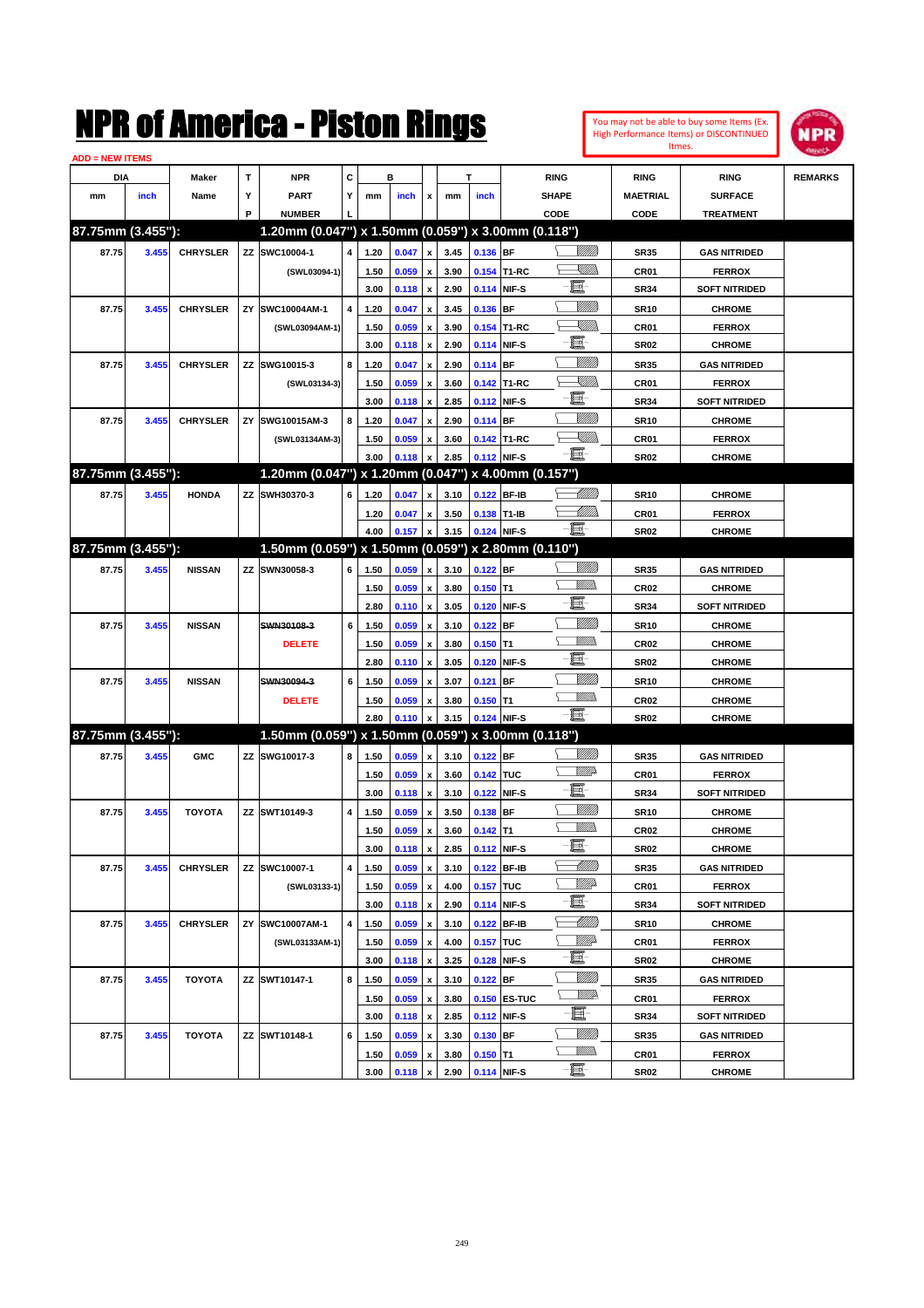

| <b>ADD = NEW ITEMS</b> |       |                   |    |                                                     |           |      |       |                    |      |            |              |                |                  |                      |                |
|------------------------|-------|-------------------|----|-----------------------------------------------------|-----------|------|-------|--------------------|------|------------|--------------|----------------|------------------|----------------------|----------------|
| DIA                    |       | Maker             | т  | <b>NPR</b>                                          | С         |      | в     |                    |      | т          |              | <b>RING</b>    | <b>RING</b>      | <b>RING</b>          | <b>REMARKS</b> |
| mm                     | inch  | Name              | Υ  | <b>PART</b>                                         | Y         | mm   | inch  | x                  | mm   | inch       |              | <b>SHAPE</b>   | <b>MAETRIAL</b>  | <b>SURFACE</b>       |                |
|                        |       |                   | P  | <b>NUMBER</b>                                       |           |      |       |                    |      |            |              | CODE           | CODE             | <b>TREATMENT</b>     |                |
| 87.75mm (3.455"):      |       |                   |    | 1.50mm (0.059") x 1.50mm (0.059") x 4.00mm (0.157") |           |      |       |                    |      |            |              |                |                  |                      |                |
| 87.75                  | 3.455 | <b>ISUZU</b>      |    | ZZ SWI10096-3                                       | 4         | 1.50 | 0.059 | x                  | 3.50 | 0.138 BF   |              | <u> UMB</u>    | <b>SR10</b>      | <b>CHROME</b>        |                |
|                        |       |                   |    |                                                     |           | 1.50 | 0.059 |                    | 3.80 | $0.150$ T1 |              | <br>Mad        | <b>CR02</b>      | <b>CHROME</b>        |                |
|                        |       |                   |    |                                                     |           | 4.00 | 0.157 | x                  | 3.35 |            | 0.132 NIF-S  | E              | <b>SR02</b>      | <b>CHROME</b>        |                |
| 87.75                  | 3.455 | <b>TOYOTA</b>     |    | ZZ SWT10133-3                                       | 4         | 1.50 | 0.059 |                    | 3.50 | 0.138 BF   |              | <u>Milli</u> k | <b>SR10</b>      | <b>CHROME</b>        |                |
|                        |       |                   |    |                                                     |           | 1.50 | 0.059 | x                  | 3.60 | $0.142$ T1 |              | <br>Mar        | <b>CR02</b>      | <b>CHROME</b>        |                |
|                        |       |                   |    |                                                     |           | 4.00 | 0.157 | x                  | 3.05 |            | 0.120 NIF-S  | e              | <b>SR34</b>      | <b>SOFT NITRIDED</b> |                |
| 87.75                  | 3.455 | <b>NISSAN</b>     |    | ZZ SWN30054-3                                       | 4         | 1.50 | 0.059 |                    | 3.10 | $0.122$ BF |              | <u>Milli</u>   | <b>SR35</b>      | <b>GAS NITRIDED</b>  |                |
|                        |       |                   |    |                                                     |           | 1.50 | 0.059 | x                  | 3.80 | $0.150$ T1 |              | .<br>VMD       | <b>CR02</b>      | <b>CHROME</b>        |                |
|                        |       |                   |    |                                                     |           | 4.00 | 0.157 | x                  | 3.05 |            | 0.120 NIF-S  | E              | <b>SR34</b>      | <b>SOFT NITRIDED</b> |                |
| 87.75                  | 3.455 | <b>CHRYSLER</b>   |    | ZZ SWC10003-1                                       | 4         | 1.50 | 0.059 |                    | 3.80 | $0.150$ BF |              | <u>Milli</u> k | <b>SR10</b>      | <b>CHROME</b>        |                |
|                        |       |                   |    | (SWL03080-1)                                        |           | 1.50 | 0.059 | x                  | 4.00 |            | 0.157 T1-RC  | <u>Sillin</u>  | CR01             | <b>FERROX</b>        |                |
|                        |       |                   |    |                                                     |           | 4.00 | 0.157 | x                  | 3.80 |            | 0.150 NIF-S  | E              | <b>SR34</b>      | <b>SOFT NITRIDED</b> |                |
| 87.75                  | 3.455 | <b>CHRYSLER</b>   | ZY | SWC10003AM-1                                        | 4         | 1.50 | 0.059 | x                  | 3.80 | $0.150$ BF |              | <u>MMM</u>     | CR01             | <b>FERROX</b>        |                |
|                        |       |                   |    | (SWL03080AM-1)                                      |           | 1.50 | 0.059 |                    | 4.00 |            | 0.157 T1-RC  | <u>Sillin</u>  | CR <sub>01</sub> | <b>FERROX</b>        |                |
|                        |       |                   |    |                                                     |           | 4.00 | 0.157 | x                  | 3.80 |            | 0.150 NIF-S  | e              | <b>SR34</b>      | <b>SOFT NITRIDED</b> |                |
| 87.75                  | 3.455 | <b>TOYOTA</b>     |    | ZZ SWT10144-1                                       | 6         | 1.50 | 0.059 |                    | 3.30 | $0.130$ BF |              | <u>MMM</u>     | <b>SR35</b>      | <b>GAS NITRIDED</b>  |                |
|                        |       |                   |    |                                                     |           | 1.50 | 0.059 |                    | 3.70 |            | 0.146 ES-TUC | W///A          | <b>CR02</b>      | <b>FERROX</b>        |                |
|                        |       |                   |    |                                                     |           | 4.00 | 0.157 |                    | 2.85 |            | 0.112 NIF-S  | - III.         | <b>SR02</b>      | <b>CHROME</b>        |                |
| 87.75mm (3.455"):      |       |                   |    | 2.00mm (0.079") x 1.50mm (0.059") x 2.80mm (0.110") |           |      |       |                    |      |            |              |                |                  |                      |                |
| 87.75                  | 3.455 | <b>NISSAN</b>     |    | ZZ SWN30093-3                                       | 6         | 2.00 | 0.079 | x                  | 3.10 |            | 0.122 BF-IB  | <u>UMB</u>     | <b>SR10</b>      | <b>CHROME</b>        |                |
|                        |       |                   |    |                                                     |           | 1.50 | 0.059 | x                  | 3.80 | $0.150$ T1 |              |                | <b>CR02</b>      | <b>CHROME</b>        |                |
|                        |       |                   |    |                                                     |           | 2.80 | 0.110 | x                  | 3.10 |            | 0.122 NIF-S  | -8             | <b>SR02</b>      | <b>CHROME</b>        |                |
| 87.75mm (3.455"):      |       |                   |    | 2.00mm (0.079") x 2.00mm (0.079") x 4.00mm (0.157") |           |      |       |                    |      |            |              |                |                  |                      |                |
| 87.75                  | 3.455 | <b>ISUZU</b>      |    | ZZ SWI10084-3                                       | 4         | 2.00 | 0.079 | x                  | 3.80 | $0.150$ BF |              | <u>Milli</u>   | <b>CR02</b>      | <b>CHROME</b>        |                |
|                        |       |                   |    |                                                     |           | 2.00 | 0.079 | x                  | 3.80 | $0.150$ T1 |              | .<br>MM        | <b>CR02</b>      | <b>CHROME</b>        |                |
|                        |       |                   |    |                                                     |           | 4.00 | 0.157 |                    | 3.85 |            | 0.152 NIF-S  | -篇-            | <b>SR02</b>      | <b>CHROME</b>        |                |
| 87.85mm (3.459"):      |       |                   |    | 1.20mm (0.047") x 1.00mm (0.039") x 2.00mm (0.079") |           |      |       |                    |      |            |              |                |                  |                      |                |
| 87.85                  | 3.459 | <b>MITSUBISHI</b> |    | ZZ SWM31181-1                                       | 6         | 1.20 | 0.047 | x                  | 3.10 |            | 0.122 BF-IB  | <u>UMM</u>     | <b>SR35</b>      | <b>GAS NITRIDED</b>  |                |
| <b>ADD</b>             |       |                   |    |                                                     |           | 1.00 | 0.039 | x                  | 2.95 | $0.116$ T1 |              |                | <b>CR10</b>      | <b>FERROX</b>        |                |
|                        |       |                   |    |                                                     |           | 2.00 | 0.079 | x                  | 2.40 |            | 0.094 NIF-S  | 圓              | <b>SR02</b>      | <b>CHROME</b>        |                |
| 87.90mm (3.461"):      |       |                   |    | 1.20mm (0.047") x 1.50mm (0.059') x 3.00mm (0.118") |           |      |       |                    |      |            |              |                |                  |                      |                |
| 87.90                  | 3.461 | <b>SUBARU</b>     |    | ZZ SWF20043-0                                       | 4         | 1.20 | 0.047 | x                  | 3.10 |            | 0.122 BF-IB  | <u> UMB</u>    | <b>SR10</b>      | <b>CHROME</b>        |                |
|                        |       |                   |    |                                                     |           | 1.50 | 0.059 | $\pmb{\mathsf{x}}$ | 3.60 |            | 0.142 ES-TUC | ₩₩             | CR01             | <b>FERROX</b>        |                |
|                        |       |                   |    |                                                     |           | 3.00 | 0.118 | $\pmb{\mathsf{x}}$ | 3.10 |            | 0.122 NIF-S  | $-\Xi$         | <b>SR02</b>      | <b>CHROME</b>        |                |
| 87.95mm (3.463"):      |       |                   |    | 2.00mm (0.079") x 2.00mm (0.079") x 4.00mm (0.157") |           |      |       |                    |      |            |              |                |                  |                      |                |
| 87.95                  | 3.463 | <b>NISSAN</b>     |    | SWN30024-3                                          | 4         | 2.00 | 0.079 | $\pmb{\mathsf{x}}$ | 4.05 | 0.159 BF   |              | <u>VMM</u>     | CR02             | <b>CHROME</b>        |                |
|                        |       |                   |    | <b>DELETE</b>                                       |           | 2.00 | 0.079 | $\pmb{\mathsf{x}}$ | 4.05 |            | 0.159 ES-TUC | <u>WW</u> A    | CR01             | <b>FERROX</b>        |                |
|                        |       |                   |    |                                                     |           | 4.00 | 0.157 | x                  | 3.80 |            | 0.150 NIF-S  | -夏-            | SR02             | <b>CHROME</b>        |                |
| 87.95mm (3.463"):      |       |                   |    | 2.00mm (0.079") x 2.50mm (0.098") x 4.00mm (0.157") |           |      |       |                    |      |            |              |                |                  |                      |                |
| 87.95                  | 3.463 | <b>NISSAN</b>     |    | SWN30023-3                                          | 4         | 2.00 | 0.079 | x                  | 4.10 | $0.161$ T1 |              | <u>MM)</u>     | CR02             | <b>CHROME</b>        |                |
|                        |       |                   |    | <b>DELETE</b>                                       |           | 2.50 | 0.098 | $\pmb{\mathsf{x}}$ | 4.10 | $0.161$ T1 |              | <u>WMW</u>     | CR01             | <b>FERROX</b>        |                |
|                        |       |                   |    |                                                     |           | 4.00 | 0.157 | $\pmb{\mathsf{x}}$ | 3.85 |            | 0.152 NIF-S  | e.             | SR34             | <b>SOFT NITRIDED</b> |                |
| 87.95                  | 3.463 | <b>NISSAN</b>     | ΖZ | SWN30069-3                                          | $\pmb{4}$ | 2.00 | 0.079 | x                  | 4.05 | $0.159$ BF |              | <u>Milli</u>   | CR02             | <b>CHROME</b>        |                |
|                        |       |                   |    |                                                     |           | 2.50 | 0.098 | x                  | 4.05 |            | 0.159 ES-TUC | WWA            | CR01             | <b>FERROX</b>        |                |
|                        |       |                   |    |                                                     |           | 4.00 | 0.157 | $\pmb{\mathsf{x}}$ | 3.85 |            | 0.152 NIF-S  | e.             | <b>SR02</b>      | <b>CHROME</b>        |                |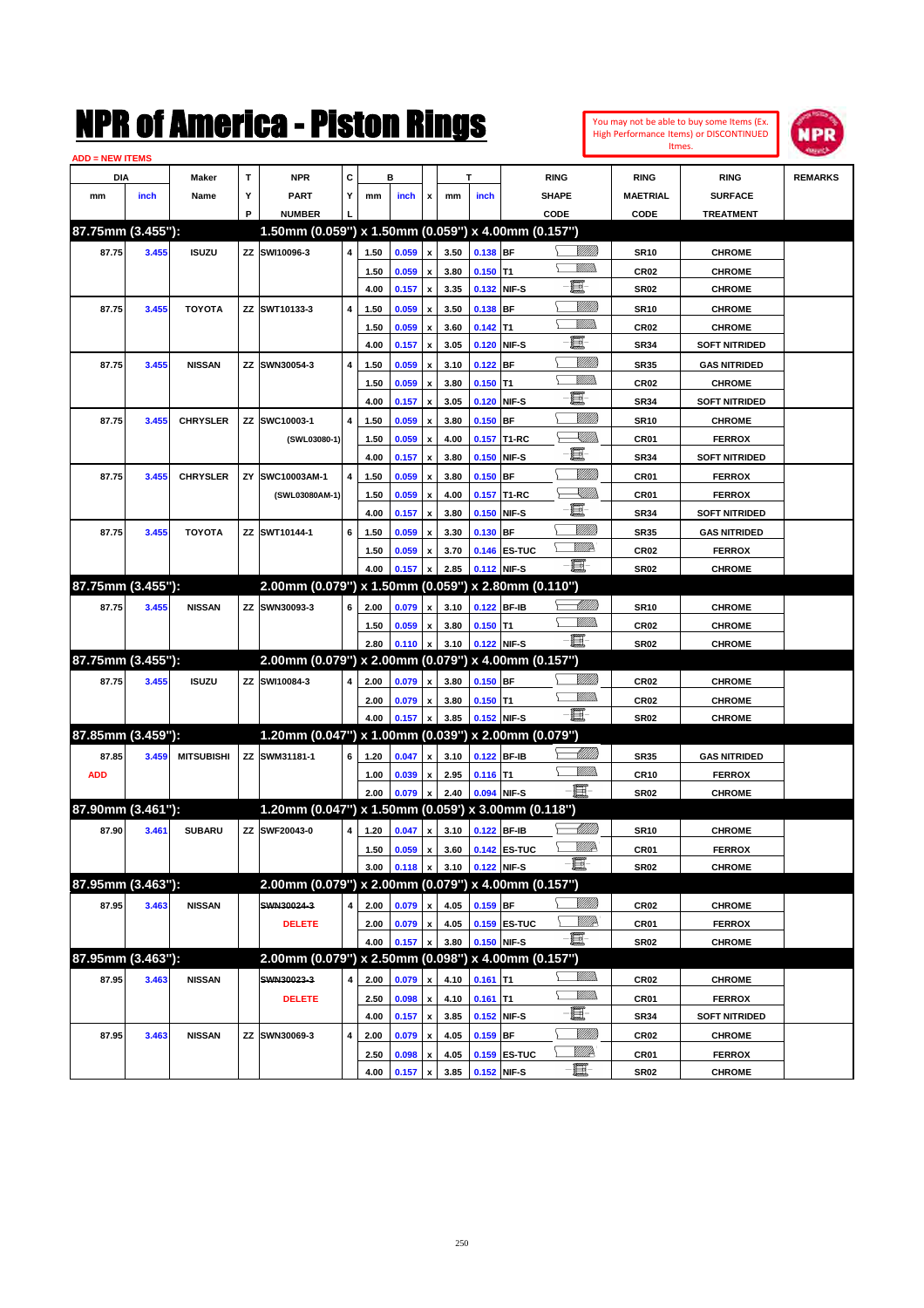|                        |       |                   |             | NMK OI AMCMICA - MISTON KINGS                       |   |      |       |                           |      |             |              |                               |                                |                  | You may not be able to buy some Items (Ex.<br>High Performance Items) or DISCONTINUED<br>Itmes. | <b>NPR</b>     |
|------------------------|-------|-------------------|-------------|-----------------------------------------------------|---|------|-------|---------------------------|------|-------------|--------------|-------------------------------|--------------------------------|------------------|-------------------------------------------------------------------------------------------------|----------------|
| <b>ADD = NEW ITEMS</b> |       |                   |             |                                                     |   |      |       |                           |      |             |              |                               |                                |                  |                                                                                                 |                |
| DIA                    |       | Maker             | $\mathbf T$ | <b>NPR</b>                                          | C |      | в     |                           |      | т           |              | <b>RING</b>                   |                                | <b>RING</b>      | <b>RING</b>                                                                                     | <b>REMARKS</b> |
| mm                     | inch  | Name              | Υ           | <b>PART</b>                                         | Υ | mm   | inch  | x                         | mm   | inch        |              | <b>SHAPE</b>                  |                                | <b>MAETRIAL</b>  | <b>SURFACE</b>                                                                                  |                |
|                        |       |                   | P           | <b>NUMBER</b>                                       |   |      |       |                           |      |             |              | CODE                          |                                | CODE             | <b>TREATMENT</b>                                                                                |                |
| 88.00mm (3.465"):      |       |                   |             | 1.00mm (0.039") x 1.20mm (0.047") x 2.00mm (0.079") |   |      |       |                           |      |             |              |                               |                                |                  |                                                                                                 |                |
| 88.00                  | 3.465 | <b>HI PERFORM</b> |             | 21-GRN08800ES                                       | 1 | 1.00 | 0.039 | $\pmb{\mathsf{x}}$        | 3.30 | $0.130$ BF  |              |                               | <u>Millitti</u>                | <b>SR34</b>      | <b>GAS NITRIDED</b>                                                                             |                |
|                        |       |                   |             |                                                     |   | 1.20 | 0.047 | x                         | 3.60 |             | 0.142 ES-TUC |                               | <u>MMP</u>                     | CR01             | <b>FERROX</b>                                                                                   |                |
|                        |       |                   |             |                                                     |   | 2.00 | 0.079 | $\boldsymbol{\mathsf{x}}$ | 2.80 |             | 0.110 NIF-H  | $f_{\rm max}^{\rm exp}$       |                                | <b>SR34</b>      | <b>SOFT NITRIDED</b>                                                                            |                |
| 88.00mm (3.465"):      |       |                   |             | 1.00mm (0.039") x 1.20mm (0.047") x 2.80mm (0.110") |   |      |       |                           |      |             |              |                               |                                |                  |                                                                                                 |                |
| 88.00                  | 3.465 | <b>HI PERFORM</b> |             | XC3465                                              | 1 | 1.00 | 0.039 | $\pmb{\mathsf{x}}$        | 3.20 | $0.126$ BF  |              |                               | <u>Millitti</u>                | <b>SR10</b>      | <b>CHROME</b>                                                                                   |                |
|                        |       |                   |             |                                                     |   | 1.20 | 0.047 | $\pmb{\mathsf{x}}$        | 3.70 | $0.146$ T1  |              |                               | <br>Mad                        | CR01             | <b>FERROX</b>                                                                                   |                |
|                        |       |                   |             |                                                     |   | 2.80 | 0.110 | $\pmb{\mathsf{x}}$        | 3.15 |             | 0.124 NIF-S  | E                             |                                | <b>SR02</b>      | <b>CHROME</b>                                                                                   |                |
| 88.00                  | 3.465 | <b>HI PERFORM</b> |             | XC3465LG                                            | 1 | 1.00 | 0.039 | $\pmb{\mathsf{x}}$        | 3.20 | $0.126$ BF  |              |                               | <u>MMM</u>                     | <b>SR10</b>      | <b>CHROME</b>                                                                                   |                |
|                        |       |                   |             |                                                     |   | 1.20 | 0.047 | $\pmb{\mathsf{x}}$        | 3.70 | $0.146$ T1  |              |                               | 977))                          | CR01             | <b>FERROX</b>                                                                                   |                |
|                        |       |                   |             |                                                     |   | 2.80 | 0.110 | $\boldsymbol{\mathsf{x}}$ | 3.15 |             | 0.124 NIF-S  | E                             |                                | <b>SR02</b>      | <b>CHROME</b>                                                                                   |                |
| 88.00                  | 3.465 | <b>HI PERFORM</b> |             | 21-GNH08800                                         | 1 | 1.00 | 0.039 | $\pmb{\mathsf{x}}$        | 3.30 | 0.130 BF    |              |                               | <u>MMM</u>                     | <b>SR34</b>      | <b>GAS NITRIDED</b>                                                                             |                |
|                        |       |                   |             |                                                     |   | 1.20 | 0.047 | $\pmb{\mathsf{x}}$        | 3.60 | 0.142 TUH   |              | <b>The Control</b>            | ₩₩                             | CR01             | <b>FERROX</b>                                                                                   |                |
|                        |       |                   |             |                                                     |   | 2.80 | 0.110 | $\pmb{\mathsf{x}}$        | 3.10 |             | 0.122 NIF-H  |                               |                                | <b>SR34</b>      | <b>SOFT NITRIDED</b>                                                                            |                |
| 88.00mm (3.465"):      |       |                   |             | 1.20mm (0.047") x 1.00mm (0.039") x 2.00mm (0.079") |   |      |       |                           |      |             |              |                               |                                |                  |                                                                                                 |                |
| 88.00                  | 3.465 | <b>HONDA</b>      | ZZ          | SWH33003-4                                          | 4 | 1.20 | 0.047 | $\pmb{\mathsf{x}}$        | 2.70 |             | 0.106 BF-IB  |                               | <u> UMM</u><br><u>MMD</u>      | <b>SR35</b>      | <b>GAS NITRIDED</b>                                                                             |                |
| <b>ADD</b>             |       |                   |             |                                                     |   | 1.00 | 0.039 | $\pmb{\mathsf{x}}$        | 2.50 | 0.098 TUC   |              | $\frac{1}{2}$                 |                                | SR <sub>08</sub> | <b>FERROX</b>                                                                                   |                |
|                        |       |                   |             |                                                     |   | 2.00 | 0.079 | $\pmb{\mathsf{x}}$        | 2.45 |             | 0.096 NIF-H  |                               |                                | <b>SR34</b>      | <b>SOFT NITRIDED</b>                                                                            |                |
| 88.00mm (3.465"):      |       |                   |             | 1.20mm (0.047") x 1.20mm (0.047") x 2.00mm (0.079") |   |      |       |                           |      |             |              |                               |                                |                  |                                                                                                 |                |
| 88.00                  | 3.465 | <b>HI PERFORM</b> |             | 21-PVH08800                                         | 1 | 1.20 | 0.047 | $\pmb{\mathsf{x}}$        | 2.95 | $0.116$ BF  |              |                               | <u>Millitti</u>                | <b>SR35</b>      | $GN + PVD$                                                                                      |                |
|                        |       |                   |             |                                                     |   | 1.20 | 0.047 | $\pmb{\mathsf{x}}$        | 2.90 | 0.114 TUH   |              | $f_{\rm max}^{\rm exp}$       | <u>Mille</u>                   | SR <sub>08</sub> | <b>FERROX</b>                                                                                   |                |
|                        |       |                   |             |                                                     |   | 2.00 | 0.079 | $\boldsymbol{\mathsf{x}}$ | 3.05 |             | 0.120 NIF-H  |                               |                                | <b>SR34</b>      | <b>SOFT NITRIDED</b>                                                                            |                |
| 88.00                  | 3.465 | <b>TOYOTA</b>     |             | ZZ SDT10254-2                                       | 6 | 1.20 | 0.047 | $\pmb{\mathsf{x}}$        | 2.70 |             | 0.106 BF-IB  |                               | <u> UMM</u><br><u>MM</u> D     | <b>SR35</b>      | <b>GAS NITRIDED</b>                                                                             |                |
|                        |       |                   |             |                                                     |   | 1.20 | 0.047 | $\pmb{\mathsf{x}}$        | 2.70 | 0.106 TUC   |              |                               |                                | SR <sub>08</sub> | <b>FERROX</b>                                                                                   |                |
|                        |       |                   |             |                                                     |   | 2.00 | 0.079 | $\boldsymbol{\mathsf{x}}$ | 2.75 |             | 0.108 E-BC16 | 70),                          |                                | <b>SR34</b>      | <b>SOFT NITRIDED</b>                                                                            |                |
| 88.00                  | 3.465 | <b>CHRYSLER</b>   |             | ZZ SWC10027-0                                       | 4 | 1.20 | 0.047 | $\pmb{\mathsf{x}}$        | 2.70 |             | 0.106 BF-IB  |                               | <u> UMM</u><br><u>MM</u> D     | <b>SR35</b>      | <b>GAS NITRIDED</b>                                                                             |                |
| <b>ADD</b>             |       |                   |             |                                                     |   | 1.20 | 0.047 | $\pmb{\mathsf{x}}$        | 3.35 | 0.132 TUC   |              |                               |                                | SR <sub>08</sub> | <b>FERROX</b>                                                                                   |                |
|                        |       |                   |             |                                                     |   | 2.00 | 0.079 | $\boldsymbol{\mathsf{x}}$ | 2.55 |             | 0.100 E-BC16 |                               | <u>MM</u>                      | <b>SR34</b>      | <b>SOFT NITRIDED</b>                                                                            |                |
| 88.00                  | 3.465 | <b>FORD</b>       | ΖZ          | SWF30023-2                                          | 4 | 1.20 | 0.047 | $\pmb{\mathsf{x}}$        | 2.90 | $0.114$ BF  |              |                               | <u>MM</u> D                    | <b>SR35</b>      | <b>GAS NITRIDED</b>                                                                             |                |
|                        |       |                   |             |                                                     |   | 1.20 | 0.047 | $\pmb{\mathsf{x}}$        | 3.40 | 0.134 TUC   |              | 讓                             |                                | <b>CR10</b>      | <b>CHROME</b>                                                                                   |                |
|                        |       |                   |             |                                                     |   | 2.00 | 0.079 | $\pmb{\mathsf{x}}$        | 2.50 |             | 0.098 NIF-H  |                               |                                | <b>SR34</b>      | <b>SOFT NITRIDED</b>                                                                            |                |
| 88.00                  | 3.465 | <b>HYUNDAI</b>    |             | ZZ SWG30041-0                                       | 4 | 1.20 | 0.047 | $\pmb{\mathsf{x}}$        | 3.05 | 0.120 BF-IB |              |                               | <u> MMM</u><br><u>Mille</u>    | <b>SR10</b>      | <b>CHROME</b>                                                                                   |                |
|                        |       |                   |             |                                                     |   | 1.20 | 0.047 | $\pmb{\mathsf{x}}$        | 3.60 | 0.142 TUC   |              | $f_{\text{max}}^{\text{max}}$ |                                | CR01             | <b>FERROX</b>                                                                                   |                |
|                        |       |                   |             |                                                     |   | 2.00 | 0.079 | $\pmb{\mathsf{x}}$        | 2.45 |             | 0.096 NIF-H  |                               |                                | <b>SR02</b>      | <b>CHROME</b>                                                                                   |                |
| 88.00                  | 3.465 | <b>HONDA</b>      |             | ZZ SWH30466-4                                       | 4 | 1.20 | 0.047 | $\pmb{\mathsf{x}}$        | 3.10 |             | 0.122 BF-IB  |                               | <u> MMM)</u><br><u>WW</u> A    | <b>SR10</b>      | <b>CHROME</b>                                                                                   |                |
|                        |       |                   |             |                                                     |   | 1.20 | 0.047 | $\pmb{\mathsf{x}}$        | 3.40 | 0.134 TUC   |              | $f_{\text{max}}^{\text{max}}$ |                                | CR01             | <b>FERROX</b>                                                                                   |                |
|                        |       |                   |             |                                                     |   | 2.00 | 0.079 | $\pmb{\mathsf{x}}$        | 2.50 |             | 0.098 NIF-H  |                               |                                | SR02             | <b>CHROME</b>                                                                                   |                |
| 88.00                  | 3.465 | <b>HONDA</b>      |             | ZZ SWH30467-4                                       | 4 | 1.20 | 0.047 | $\pmb{\mathsf{x}}$        | 2.70 |             | 0.106 BF-IB  |                               | <u> UMB</u><br><u>WW</u> A     | <b>SR35</b>      | <b>GAS NITRIDED</b>                                                                             |                |
|                        |       |                   |             |                                                     |   | 1.20 | 0.047 | $\pmb{\mathsf{x}}$        | 3.40 | 0.134 TUC   |              | $f_{\text{max}}^{\text{max}}$ |                                | CR <sub>10</sub> | <b>CHROME</b>                                                                                   |                |
|                        |       |                   |             |                                                     |   | 2.00 | 0.079 | $\pmb{\mathsf{x}}$        | 2.50 |             | 0.098 NIF-H  |                               |                                | SR34             | <b>SOFT NITRIDED</b>                                                                            |                |
| 88.00                  | 3.465 | <b>HONDA</b>      |             | ZZ SWH30488-4                                       | 4 | 1.20 | 0.047 | $\pmb{\mathsf{x}}$        | 2.65 |             | 0.104 BF-IB  |                               | <u> Millito</u><br><u>WW</u> A | <b>SR10</b>      | <b>CHROME</b>                                                                                   |                |
|                        |       |                   |             |                                                     |   | 1.20 | 0.047 | $\pmb{\mathsf{x}}$        | 3.40 | 0.134 TUC   |              | $f_{\text{max}}^{\text{max}}$ |                                | CR10             | <b>CHROME</b>                                                                                   |                |
|                        |       |                   |             |                                                     |   | 2.00 | 0.079 | $\pmb{\mathsf{x}}$        | 2.50 |             | 0.098 NIF-H  |                               |                                | <b>SR02</b>      | <b>CHROME</b>                                                                                   |                |
| 88.00                  | 3.465 | <b>MITSUBISHI</b> | ΖZ          | SWM31161-4                                          | 4 | 1.20 | 0.047 | $\pmb{\mathsf{x}}$        | 3.10 |             | 0.122 BF-IB  |                               | <u> UMB</u><br><u>WW</u> A     | SR35             | <b>GAS NITRIDED</b>                                                                             |                |
|                        |       |                   |             |                                                     |   | 1.20 | 0.047 | $\pmb{\mathsf{x}}$        | 3.40 | 0.134 TUC   |              | $f_{\rm max}^{\rm exp}$       |                                | CR01             | <b>FERROX</b>                                                                                   |                |
|                        |       |                   |             |                                                     |   | 2.00 | 0.079 | $\mathbf{x}$              | 2.20 |             | 0.087 NIF-H  |                               |                                | <b>SR34</b>      | <b>SOFT NITRIDED</b>                                                                            |                |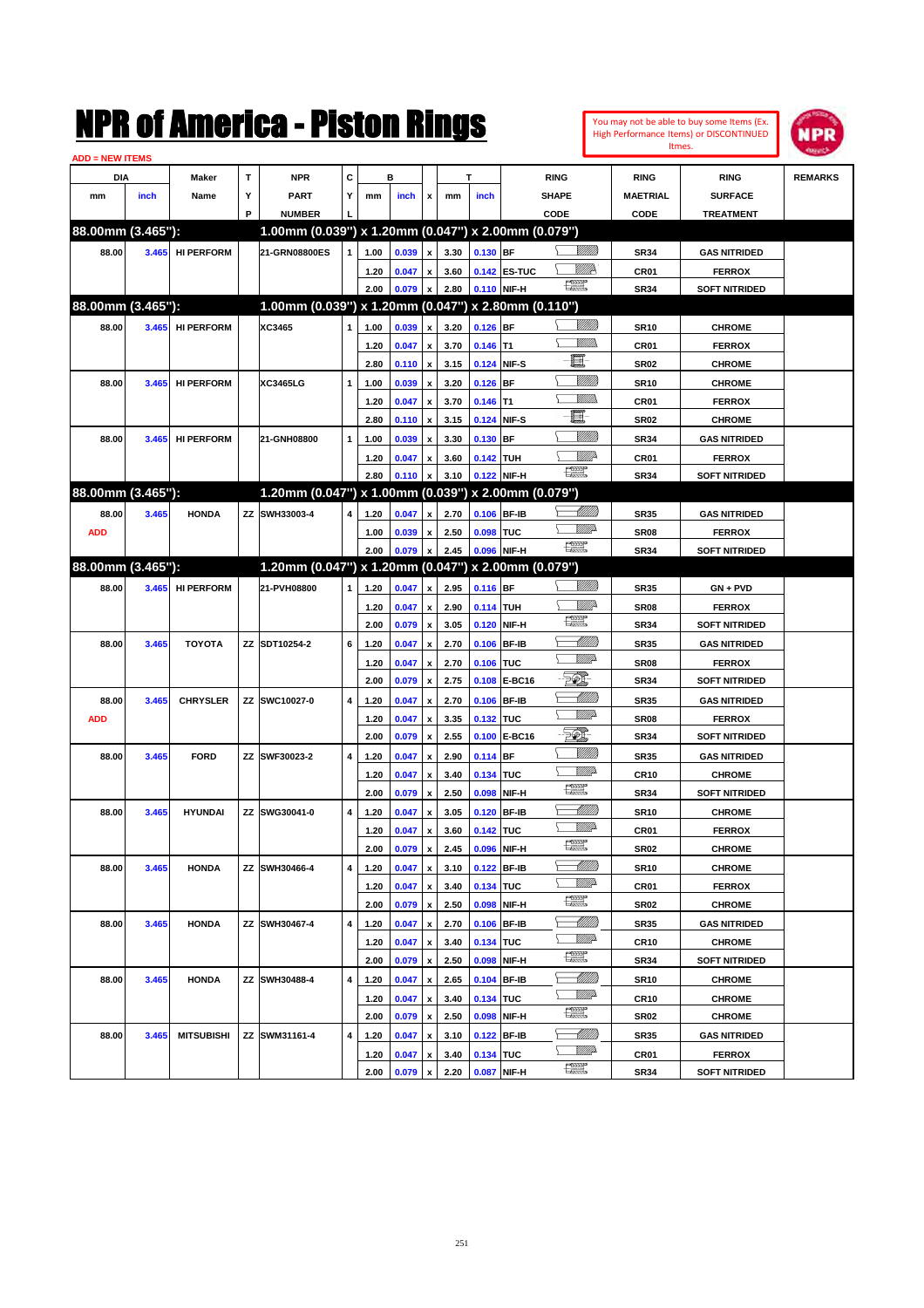|                                        |       |                   |             | NMK OI AMCMICA - MISTON KINGS                                        |   |              |                |                                          |              |                           |                               |                |                     | You may not be able to buy some Items (Ex.<br>High Performance Items) or DISCONTINUED | NPR            |
|----------------------------------------|-------|-------------------|-------------|----------------------------------------------------------------------|---|--------------|----------------|------------------------------------------|--------------|---------------------------|-------------------------------|----------------|---------------------|---------------------------------------------------------------------------------------|----------------|
| <b>ADD = NEW ITEMS</b>                 |       |                   |             |                                                                      |   |              |                |                                          |              |                           |                               |                |                     | Itmes.                                                                                |                |
| DIA                                    |       | Maker             | $\mathbf T$ | <b>NPR</b>                                                           | C |              | в              |                                          |              | T                         | <b>RING</b>                   |                | <b>RING</b>         | <b>RING</b>                                                                           | <b>REMARKS</b> |
| mm                                     | inch  | Name              | Υ           | <b>PART</b>                                                          | Y | mm           | inch           | x                                        | mm           | inch                      | <b>SHAPE</b>                  |                | <b>MAETRIAL</b>     | <b>SURFACE</b>                                                                        |                |
|                                        |       |                   | P           | <b>NUMBER</b>                                                        |   |              |                |                                          |              |                           | <b>CODE</b>                   |                | CODE                | <b>TREATMENT</b>                                                                      |                |
| 88.00                                  | 3.465 | <b>MITSUBISHI</b> | ΖZ          | SWM31173-0                                                           | 4 | 1.20         | 0.047          | $\pmb{\mathsf{x}}$                       | 3.05         | 0.120 BF-IB               |                               | <u>UMM</u>     | <b>SR10</b>         | <b>CHROME</b>                                                                         |                |
|                                        |       |                   |             |                                                                      |   | 1.20         | 0.047          | $\pmb{\mathsf{x}}$                       | 3.60         | 0.142 TUC                 |                               | <u>MMD</u>     | CR01                | <b>FERROX</b>                                                                         |                |
|                                        |       |                   |             |                                                                      |   | 2.00         | 0.079          | $\pmb{\mathsf{x}}$                       | 2.45         | 0.096 NIF-H               | $\mathbb{R}^n$                |                | <b>SR02</b>         | <b>CHROME</b>                                                                         |                |
| 88.00mm (3.465"):                      |       |                   |             | 1.20mm (0.047") x 1.20mm (0.047") x 2.50mm (0.098")                  |   |              |                |                                          |              |                           |                               |                |                     |                                                                                       |                |
| 88.00                                  | 3.465 | <b>HONDA</b>      |             | SWH30435-4                                                           | 4 | 1.20         | 0.047          | $\pmb{\mathsf{x}}$                       | 3.10         | $0.122$ BF                |                               | <u>VIIII</u> ) | <b>SR35</b>         | <b>GAS NITRIDED</b>                                                                   |                |
|                                        |       |                   |             |                                                                      |   | 1.20         | 0.047          | $\pmb{\mathsf{x}}$                       | 3.40         | $0.134$ T1                |                               | .<br>Villid    | <b>CR10</b>         | <b>CHROME</b>                                                                         |                |
|                                        |       |                   |             |                                                                      |   | 2.50         | 0.098          | $\pmb{\mathsf{x}}$                       | 2.45         | 0.096 NIF-H               | æ                             |                | <b>SR34</b>         | <b>SOFT NITRIDED</b>                                                                  |                |
| 88.00                                  | 3.465 | <b>ISUZU</b>      | ZZ          | SWI10220-2                                                           | 4 | 1.20         | 0.047          | $\pmb{\mathsf{x}}$                       | 3.10         | $0.122$ BF                |                               | <u>MMW</u>     | <b>SR35</b>         | <b>GAS NITRIDED</b>                                                                   |                |
|                                        |       |                   |             |                                                                      |   | 1.20         | 0.047          | $\pmb{\mathsf{x}}$                       | 3.70         | 0.146 TUC                 |                               | <u>VMD</u>     | <b>CR10</b>         | <b>FERROX</b>                                                                         |                |
|                                        |       |                   |             |                                                                      |   | 2.50         | 0.098          | $\pmb{\mathsf{x}}$                       | 2.70         | 0.106 NIF-H               | <b>THE</b>                    |                | <b>SR02</b>         | <b>CHROME</b>                                                                         |                |
| 88.00                                  | 3.465 | <b>MAZDA</b>      |             | ZZ SWT20089-2                                                        | 4 | 1.20         | 0.047          | $\pmb{\mathsf{x}}$                       | 2.85         | $0.112$ BF                |                               | <u>MMW</u>     | <b>SR10</b>         | <b>CHROME</b>                                                                         |                |
|                                        |       |                   |             |                                                                      |   | 1.20         | 0.047          | $\pmb{\mathsf{x}}$                       | 3.40         | 0.134 TUC                 |                               | <u>VMD</u>     | <b>CR10</b>         | <b>FERROX</b>                                                                         |                |
|                                        |       |                   |             |                                                                      |   | 2.50         | 0.098          | $\boldsymbol{\mathsf{x}}$                | 2.80         | 0.110 NIF-S               | E.                            |                | <b>SR34</b>         | <b>SOFT NITRIDED</b>                                                                  |                |
| 88.00                                  | 3.465 | <b>MAZDA</b>      |             | ZZ SWT20090-2                                                        | 4 | 1.20         | 0.047          | $\pmb{\mathsf{x}}$                       | 2.70         | 0.106 BF-IB               |                               | <u> MMM</u>    | <b>SR35</b>         | <b>GAS NITRIDED</b>                                                                   |                |
|                                        |       |                   |             |                                                                      |   | 1.20         | 0.047          | $\pmb{\mathsf{x}}$                       | 3.40         | 0.134 TUC                 |                               | .<br>Willia    | <b>CR10</b>         | <b>FERROX</b>                                                                         |                |
|                                        |       |                   |             |                                                                      |   | 2.50         | 0.098          | $\pmb{\mathsf{x}}$                       | 2.60         | 0.102 NIF-S               | E.                            |                | <b>SR34</b>         | <b>SOFT NITRIDED</b>                                                                  |                |
| 88.00mm (3.465"):                      |       |                   |             | 1.20mm (0.047") x 1.20mm (0.047") x 2.80mm (0.110")                  |   |              |                |                                          |              |                           |                               |                |                     |                                                                                       |                |
| 88.00                                  | 3.465 | <b>HONDA</b>      | ZZ          | SWH30433-4                                                           | 4 | 1.20         | 0.047          | $\pmb{\mathsf{x}}$                       | 3.10         | 0.122 BF-IB               |                               | <u> UMB</u>    | <b>SR35</b>         | <b>GAS NITRIDED</b>                                                                   |                |
|                                        |       |                   |             |                                                                      |   | 1.20         | 0.047          | $\pmb{\mathsf{x}}$                       | 3.20         | 0.126 TUC                 |                               | <u>MMP</u>     | CR <sub>02</sub>    | <b>CHROME</b>                                                                         |                |
|                                        |       |                   |             |                                                                      |   |              |                |                                          |              |                           | $-\mathbf{H}$ -               |                |                     |                                                                                       |                |
|                                        |       |                   |             |                                                                      |   | 2.80         | 0.110          | $\pmb{\mathsf{x}}$                       | 2.55         | 0.100 NIF-S               |                               |                | <b>SR34</b>         | <b>SOFT NITRIDED</b>                                                                  |                |
|                                        |       |                   |             | 1.20mm (0.047") x 1.20mm (0.047")                                    |   |              |                |                                          |              |                           | x 3.00mm (0.118")             |                |                     |                                                                                       |                |
| 88.00                                  | 3.465 | <b>MITSUBISHI</b> | ZZ          | SWM31120-2                                                           | 4 | 1.20         | 0.047          | $\pmb{\mathsf{x}}$                       | 3.45         | 0.136 BF                  |                               | VIII))         | <b>SR10</b>         | <b>CHROME</b>                                                                         |                |
|                                        |       |                   |             |                                                                      |   | 1.20         | 0.047          | $\pmb{\mathsf{x}}$                       | 4.00         | $0.157$ T1                |                               | 977))          | CR01                | <b>FERROX</b>                                                                         |                |
| 88.00mm (3.465"):                      |       |                   |             |                                                                      |   | 3.00         | 0.118          | $\boldsymbol{\mathsf{x}}$                | 2.90         | 0.114 NIF-S               | 匱                             |                | <b>SR02</b>         | <b>CHROME</b>                                                                         |                |
| 88.00                                  | 3.465 | <b>TOYOTA</b>     |             | ZZ SWT10166-4                                                        | 4 | 1.20         | 0.047          | $\pmb{\mathsf{x}}$                       | 2.90         | $0.114$ BF                |                               | <u>Milli</u> k | <b>SR10</b>         | <b>CHROME</b>                                                                         |                |
|                                        |       |                   |             |                                                                      |   | 1.20         | 0.047          | $\pmb{\mathsf{x}}$                       | 3.40         | 0.134 TUC                 |                               | <u>MMP</u>     | CR01                | <b>FERROX</b>                                                                         |                |
|                                        |       |                   |             |                                                                      |   | 3.00         | 0.118          | $\pmb{\mathsf{x}}$                       | 2.75         | 0.108 NIF-S               | E                             |                | <b>SR34</b>         | <b>SOFT NITRIDED</b>                                                                  |                |
| 88.00                                  | 3.465 | <b>TOYOTA</b>     |             | SWT10171-4                                                           | 4 | 1.20         | 0.047          | $\pmb{\mathsf{x}}$                       | 2.90         | $0.114$ BF                |                               | VIII))         | <b>SR10</b>         | <b>CHROME</b>                                                                         |                |
|                                        |       |                   |             | <b>DELETE</b>                                                        |   | 1.20         | 0.047          | $\pmb{\mathsf{x}}$                       | 3.40         | 0.134 TUC                 |                               | <u>VM</u> D    | CR01                | <b>FERROX</b>                                                                         |                |
|                                        |       |                   |             |                                                                      |   | 3.00         | 0.118          | $\boldsymbol{\mathsf{x}}$                | 2.60         | 0.102 NIF-S               | E                             |                | <b>SR34</b>         | <b>SOFT NITRIDED</b>                                                                  |                |
| 88.00                                  |       | <b>TOYOTA</b>     | ΖZ          | SWT10177-2                                                           | 6 |              |                |                                          |              |                           |                               | <u>MMW</u>     |                     | <b>GAS NITRIDED</b>                                                                   |                |
|                                        | 3.465 |                   |             |                                                                      |   | 1.20<br>1.20 | 0.047          | $\pmb{\mathsf{x}}$                       | 2.90         | 0.114 BF                  |                               | <br>Mad        | <b>SR35</b>         |                                                                                       |                |
|                                        |       |                   |             |                                                                      |   | 3.00         | 0.047          | $\pmb{\mathsf{x}}$                       | 3.30<br>2.85 | $0.130$ T1<br>0.112 NIF-S | $-\Xi^-$                      |                | CR01<br><b>SR34</b> | <b>FERROX</b><br><b>SOFT NITRIDED</b>                                                 |                |
|                                        |       |                   |             |                                                                      |   |              | $0.118 \times$ |                                          |              |                           |                               |                |                     |                                                                                       |                |
| 88.00                                  |       |                   |             | 1.20mm (0.047") x 1.50mm (0.059") x 2.00mm (0.079")<br>ZZ SWG10048-0 | 4 |              |                |                                          |              |                           |                               | <u> MMM)</u>   |                     |                                                                                       |                |
|                                        | 3.465 | <b>GMC</b>        |             |                                                                      |   | 1.20         | 0.047          | $\pmb{\mathsf{x}}$                       | 2.90         | 0.114 BF-IB               |                               |                | <b>SR35</b>         | <b>GAS NITRIDED</b>                                                                   |                |
|                                        |       |                   |             |                                                                      |   | 1.50         | 0.059          | $\pmb{\mathsf{x}}$                       | 4.00         | 0.157 TUC                 | $f_{\text{max}}^{\text{max}}$ | WWA            | CR02                | <b>CHROME</b>                                                                         |                |
|                                        |       |                   |             | 1.20mm (0.047") x 1.50mm (0.059") x 2.50mm (0.098")                  |   | 2.00         | 0.079          | $\boldsymbol{\mathsf{x}}$                | 2.45         | 0.096 NIF-H               |                               |                | SR02                | <b>CHROME</b>                                                                         |                |
| 88.00                                  |       |                   | ZY          |                                                                      | 4 |              |                |                                          |              |                           |                               | <u>MMS</u>     |                     |                                                                                       |                |
|                                        | 3.465 | <b>CHRYSLER</b>   |             | SWC10010-2                                                           |   | 1.20         | 0.047          | $\pmb{\mathsf{x}}$                       | 2.90         | $0.114$ BF                |                               |                | <b>SR35</b>         | <b>GAS NITRIDED</b>                                                                   |                |
| 88.00mm (3.465"):<br>88.00mm (3.465"): |       |                   |             | (SWL03220-2)                                                         |   | 1.50         | 0.059          | $\pmb{\mathsf{x}}$                       | 4.00         | 0.157 TUC                 | E                             | WWA            | CR01                | <b>FERROX</b>                                                                         |                |
|                                        |       |                   |             |                                                                      |   | 2.50         | 0.098          | $\pmb{\mathsf{x}}$                       | 2.80         | 0.110 NIF-S               |                               |                | SR02                | <b>CHROME</b>                                                                         |                |
|                                        |       |                   |             | 1.20mm (0.047") x 1.50mm (0.059") x 2.80mm (0.110")                  |   |              |                |                                          |              |                           |                               |                |                     |                                                                                       |                |
| 88.00mm (3.465"):<br>88.00             | 3.465 | <b>SUZUKI</b>     | ΖZ          | SWS20210-0                                                           | 6 | 1.20<br>1.50 | 0.047<br>0.059 | $\pmb{\mathsf{x}}$<br>$\pmb{\mathsf{x}}$ | 3.30<br>3.30 | 0.130 BF-IB<br>0.130 TUC  |                               | <u>Willi</u> b | <b>SR35</b><br>CR02 | <b>GAS NITRIDED</b><br><b>CHROME</b>                                                  |                |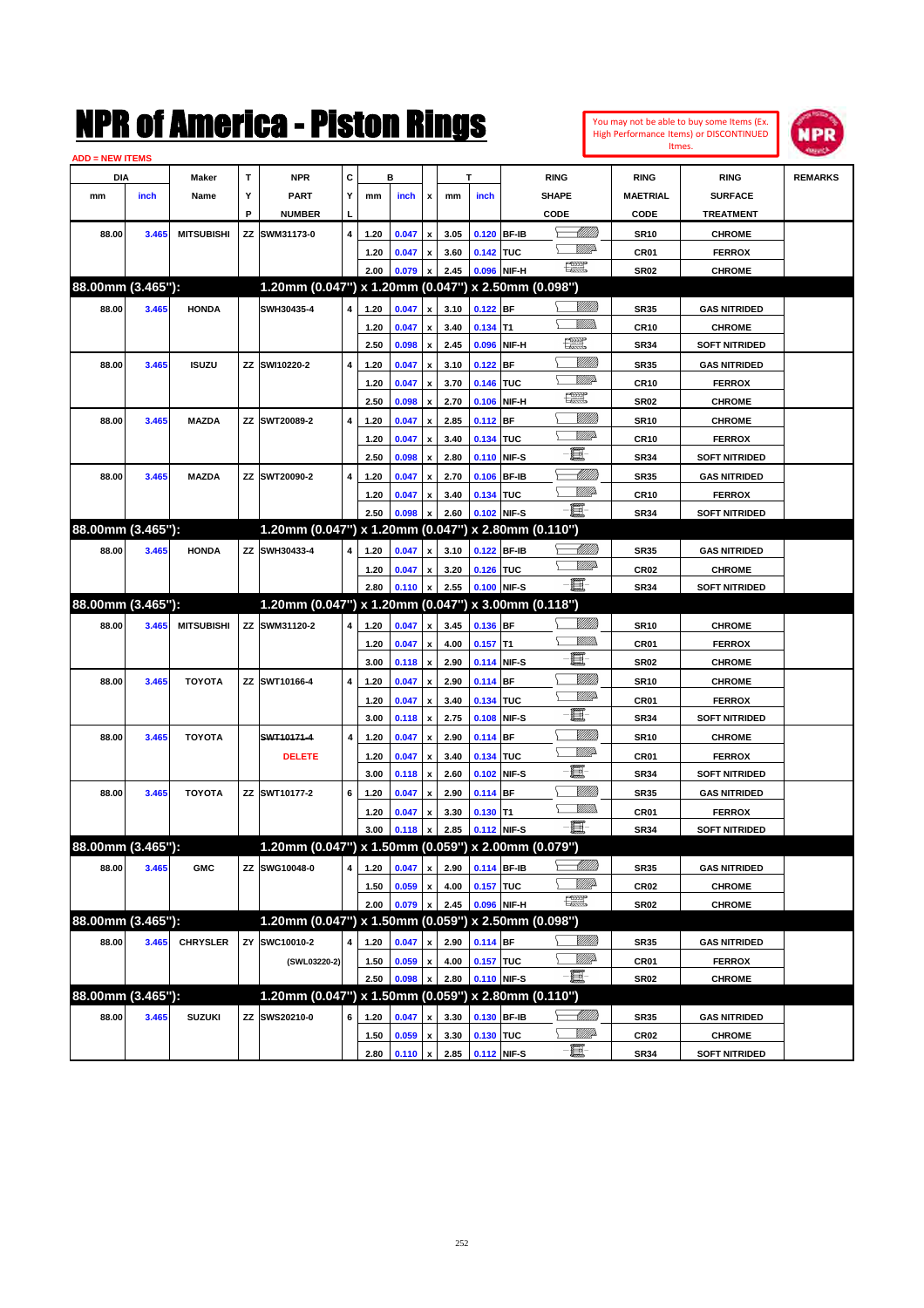

| <b>ADD = NEW ITEMS</b> |       |                 |    |                                                     |   |              |                |                           |              |             |              |                     |                  |                      |                |
|------------------------|-------|-----------------|----|-----------------------------------------------------|---|--------------|----------------|---------------------------|--------------|-------------|--------------|---------------------|------------------|----------------------|----------------|
| <b>DIA</b>             |       | <b>Maker</b>    | T  | <b>NPR</b>                                          | С |              | в              |                           |              | т           |              | <b>RING</b>         | <b>RING</b>      | <b>RING</b>          | <b>REMARKS</b> |
| mm                     | inch  | Name            | Υ  | <b>PART</b>                                         | Y | mm           | inch           | x                         | mm           | inch        |              | <b>SHAPE</b>        | <b>MAETRIAL</b>  | <b>SURFACE</b>       |                |
|                        |       |                 | P  | <b>NUMBER</b>                                       |   |              |                |                           |              |             |              | CODE                | CODE             | <b>TREATMENT</b>     |                |
| 88.00mm (3.465"):      |       |                 |    | 1.20mm (0.047") x 1.50mm (0.059") x 3.00mm (0.118") |   |              |                |                           |              |             |              |                     |                  |                      |                |
| 88.00                  | 3.465 | <b>CHRYSLER</b> |    | ZZ SWC10004-2                                       | 4 | 1.20         | 0.047          | x                         | 3.45         | 0.136 BF    |              | <u>Villida</u>      | <b>SR35</b>      | <b>GAS NITRIDED</b>  |                |
|                        |       |                 |    | (SWL03094-2)                                        |   | 1.50         | 0.059          | x                         | 3.90         |             | 0.154 T1-RC  | XIIII)              | <b>CR01</b>      | <b>FERROX</b>        |                |
|                        |       |                 |    |                                                     |   | 3.00         | 0.118          | $\boldsymbol{\mathsf{x}}$ | 2.90         |             | 0.114 NIF-S  | e.                  | <b>SR34</b>      | <b>SOFT NITRIDED</b> |                |
| 88.00                  | 3.465 | <b>CHRYSLER</b> | ZY | SWC10004AM-2                                        | 4 | 1.20         | 0.047          | x                         | 3.45         | 0.136 BF    |              | VIII))              | <b>SR10</b>      | <b>CHROME</b>        |                |
|                        |       |                 |    | (SWL03094AM-2)                                      |   | 1.50         | 0.059          | x                         | 3.90         |             | 0.154 T1-RC  | XIIII)              | <b>CR01</b>      | <b>FERROX</b>        |                |
|                        |       |                 |    |                                                     |   | 3.00         | 0.118          | $\pmb{\mathsf{x}}$        | 2.90         |             | 0.114 NIF-S  | e.                  | <b>SR02</b>      | <b>CHROME</b>        |                |
| 88.00                  | 3.465 | <b>CHRYSLER</b> |    | ZZ SWG10015-4                                       | 8 | 1.20         | 0.047          | x                         | 2.90         | $0.114$ BF  |              | VIII))              | <b>SR35</b>      | <b>GAS NITRIDED</b>  |                |
|                        |       |                 |    | (SWL03134-4)                                        |   | 1.50         | 0.059          | x                         | 3.60         |             | 0.142 T1-RC  | <u>XIII)</u>        | <b>CR01</b>      | <b>FERROX</b>        |                |
|                        |       |                 |    |                                                     |   | 3.00         | 0.118          | $\pmb{\mathsf{x}}$        | 2.85         |             | 0.112 NIF-S  | e.                  | <b>SR34</b>      | <b>SOFT NITRIDED</b> |                |
| 88.00                  | 3.465 | <b>CHRYSLER</b> | ZY | SWG10015AM-4                                        | 8 | 1.20         | 0.047          |                           | 2.90         | $0.114$ BF  |              | VIII))              | <b>SR10</b>      | <b>CHROME</b>        |                |
|                        |       |                 |    | (SWL03134AM-4)                                      |   | 1.50         | 0.059          | x                         | 3.60         |             | 0.142 T1-RC  | $\searrow$ William  | CR <sub>01</sub> | <b>FERROX</b>        |                |
|                        |       |                 |    |                                                     |   | 3.00         | 0.118          |                           | 2.85         |             | 0.112 NIF-S  | $-\Xi$              | <b>SR02</b>      | <b>CHROME</b>        |                |
| 88.00mm (3.465"):      |       |                 |    | 1.20mm (0.047") x 1.20mm (0.047") x 4.00mm (0.157") |   |              |                |                           |              |             |              |                     |                  |                      |                |
| 88.00                  | 3.465 | <b>HONDA</b>    |    | ZZ SWH30370-4                                       | 6 | 1.20         | 0.047          | x                         | 3.10         |             | 0.122 BF-IB  | <u>UMB</u>          | <b>SR10</b>      | <b>CHROME</b>        |                |
|                        |       |                 |    |                                                     |   | 1.20         | 0.047          | x                         | 3.50         | 0.138 T1-IB |              | <u> UMB</u>         | <b>CR01</b>      | <b>FERROX</b>        |                |
|                        |       |                 |    |                                                     |   | 4.00         | 0.157          | x                         | 3.15         |             | 0.124 NIF-S  | -8                  | <b>SR02</b>      | <b>CHROME</b>        |                |
| 88.00mm (3.465"):      |       |                 |    | 1.50mm (0.059") x 1.50mm (0.059") x 2.80mm (0.110") |   |              |                |                           |              |             |              |                     |                  |                      |                |
| 88.00                  | 3.465 | <b>NISSAN</b>   |    | ZZ SWN30058-4                                       | 6 | 1.50         | 0.059          | x                         | 3.10         | $0.122$ BF  |              | VIII))              | <b>SR35</b>      | <b>GAS NITRIDED</b>  |                |
|                        |       |                 |    |                                                     |   | 1.50         | 0.059          |                           | 3.80         | $0.150$ T1  |              | .<br>MM             | <b>CR02</b>      | <b>CHROME</b>        |                |
|                        |       |                 |    |                                                     |   | 2.80         | 0.110          | x<br>$\pmb{\mathsf{x}}$   | 3.05         |             | 0.120 NIF-S  | e.                  | <b>SR34</b>      | <b>SOFT NITRIDED</b> |                |
|                        |       |                 |    | SWN30108-4                                          |   |              |                |                           |              |             |              | VIII))              |                  |                      |                |
| 88.00                  | 3.465 | <b>NISSAN</b>   |    |                                                     | 6 | 1.50         | 0.059          |                           | 3.10         | $0.122$ BF  |              | .<br>MM             | <b>SR10</b>      | <b>CHROME</b>        |                |
|                        |       |                 |    | <b>DELETE</b>                                       |   | 1.50<br>2.80 | 0.059          | x                         | 3.80         | $0.150$ T1  | 0.120 NIF-S  | e.                  | <b>CR02</b>      | <b>CHROME</b>        |                |
|                        |       |                 |    |                                                     |   |              | 0.110          | $\pmb{\mathsf{x}}$        | 3.05         |             |              | VIII))              | <b>SR02</b>      | <b>CHROME</b>        |                |
| 88.00                  | 3.465 | <b>NISSAN</b>   |    | SWN30094-4                                          | 6 | 1.50         | 0.059          |                           | 3.07         | $0.121$ BF  |              | .<br>MM             | <b>SR10</b>      | <b>CHROME</b>        |                |
|                        |       |                 |    | <b>DELETE</b>                                       |   | 1.50<br>2.80 | 0.059<br>0.110 | x                         | 3.80<br>3.15 | $0.150$ T1  |              | - 1                 | <b>CR02</b>      | <b>CHROME</b>        |                |
| 88.00mm (3.465"):      |       |                 |    | 1.50mm (0.059") x 1.50mm (0.059") x 3.00mm (0.118") |   |              |                |                           |              |             | 0.124 NIF-S  |                     | SR02             | <b>CHROME</b>        |                |
|                        |       |                 |    |                                                     |   |              |                |                           |              |             |              |                     |                  |                      |                |
| 88.00                  | 3.465 | <b>GMC</b>      |    | ZZ SWG10017-4                                       | 8 | 1.50         | 0.059          | $\pmb{\mathsf{x}}$        | 3.10         | $0.122$ BF  |              | <u>MM</u>           | <b>SR35</b>      | <b>GAS NITRIDED</b>  |                |
|                        |       |                 |    |                                                     |   | 1.50         | 0.059          | x                         | 3.60         | 0.142 TUC   |              | e.                  | <b>CR01</b>      | <b>FERROX</b>        |                |
|                        |       |                 |    |                                                     |   | 3.00         | 0.118          | $\pmb{\mathsf{x}}$        | 3.10         |             | 0.122 NIF-S  | VIII))              | <b>SR34</b>      | <b>SOFT NITRIDED</b> |                |
| 88.00                  | 3.465 | <b>TOYOTA</b>   |    | ZZ SWT10149-4                                       | 4 | 1.50         | 0.059          |                           | 3.50         | $0.138$ BF  |              | 9777))              | <b>SR10</b>      | <b>CHROME</b>        |                |
|                        |       |                 |    |                                                     |   | 1.50         | 0.059          | x                         | 3.60         | $0.142$ T1  |              | E                   | CR <sub>02</sub> | <b>CHROME</b>        |                |
|                        |       |                 |    |                                                     |   | 3.00         | 0.118          | $\pmb{\mathsf{x}}$        | 2.85         | 0.112 NIF-S |              |                     | SR02             | <b>CHROME</b>        |                |
| 88.00                  | 3.465 | <b>CHRYSLER</b> | ΖZ | SWC10007-2                                          | 4 | 1.50         | 0.059          | $\pmb{\mathsf{x}}$        | 3.10         |             | 0.122 BF-IB  | MMB                 | <b>SR35</b>      | <b>GAS NITRIDED</b>  |                |
|                        |       |                 |    | (SWL03133-2)                                        |   | 1.50         | 0.059          | x                         | 4.00         | 0.157 TUC   |              | <u>Willia</u><br>e. | CR01             | <b>FERROX</b>        |                |
|                        |       |                 |    |                                                     |   | 3.00         | 0.118          | $\pmb{\mathsf{x}}$        | 2.90         |             | 0.114 NIF-S  |                     | SR34             | <b>SOFT NITRIDED</b> |                |
| 88.00                  | 3.465 | <b>CHRYSLER</b> | ΖY | SWC10007AM-2                                        | 4 | 1.50         | 0.059          | x                         | 3.10         |             | 0.122 BF-IB  | <u> MMM</u>         | <b>SR10</b>      | <b>CHROME</b>        |                |
|                        |       |                 |    | (SWL03133AM-2)                                      |   | 1.50         | 0.059          | x                         | 4.00         | 0.157 TUC   |              | ₩₩<br>e.            | CR01             | <b>FERROX</b>        |                |
|                        |       |                 |    |                                                     |   | 3.00         | 0.118          | $\pmb{\mathsf{x}}$        | 3.25         |             | 0.128 NIF-S  |                     | SR02             | <b>CHROME</b>        |                |
| 88.00                  | 3.465 | <b>TOYOTA</b>   |    | ZZ SWT10147-2                                       | 8 | 1.50         | 0.059          | x                         | 3.10         | 0.122 BF    |              | VIII))              | <b>SR35</b>      | <b>GAS NITRIDED</b>  |                |
|                        |       |                 |    |                                                     |   | 1.50         | 0.059          | x                         | 3.80         |             | 0.150 ES-TUC | <u>Willia</u>       | CR01             | <b>FERROX</b>        |                |
|                        |       |                 |    |                                                     |   | 3.00         | 0.118          | $\pmb{\mathsf{x}}$        | 2.85         |             | 0.112 NIF-S  | E-                  | SR34             | <b>SOFT NITRIDED</b> |                |
| 88.00                  | 3.465 | <b>TOYOTA</b>   |    | ZZ SWT10148-2                                       | 6 | 1.50         | 0.059          | x                         | 3.30         | 0.130 BF    |              |                     | SR35             | <b>GAS NITRIDED</b>  |                |
|                        |       |                 |    |                                                     |   | 1.50         | 0.059          | x                         | 3.80         | $0.150$ T1  |              | <u>MM)</u>          | CR01             | <b>FERROX</b>        |                |
|                        |       |                 |    |                                                     |   | 3.00         | 0.118          | $\pmb{\mathsf{x}}$        | 2.90         | 0.114 NIF-S |              | e                   | <b>SR02</b>      | <b>CHROME</b>        |                |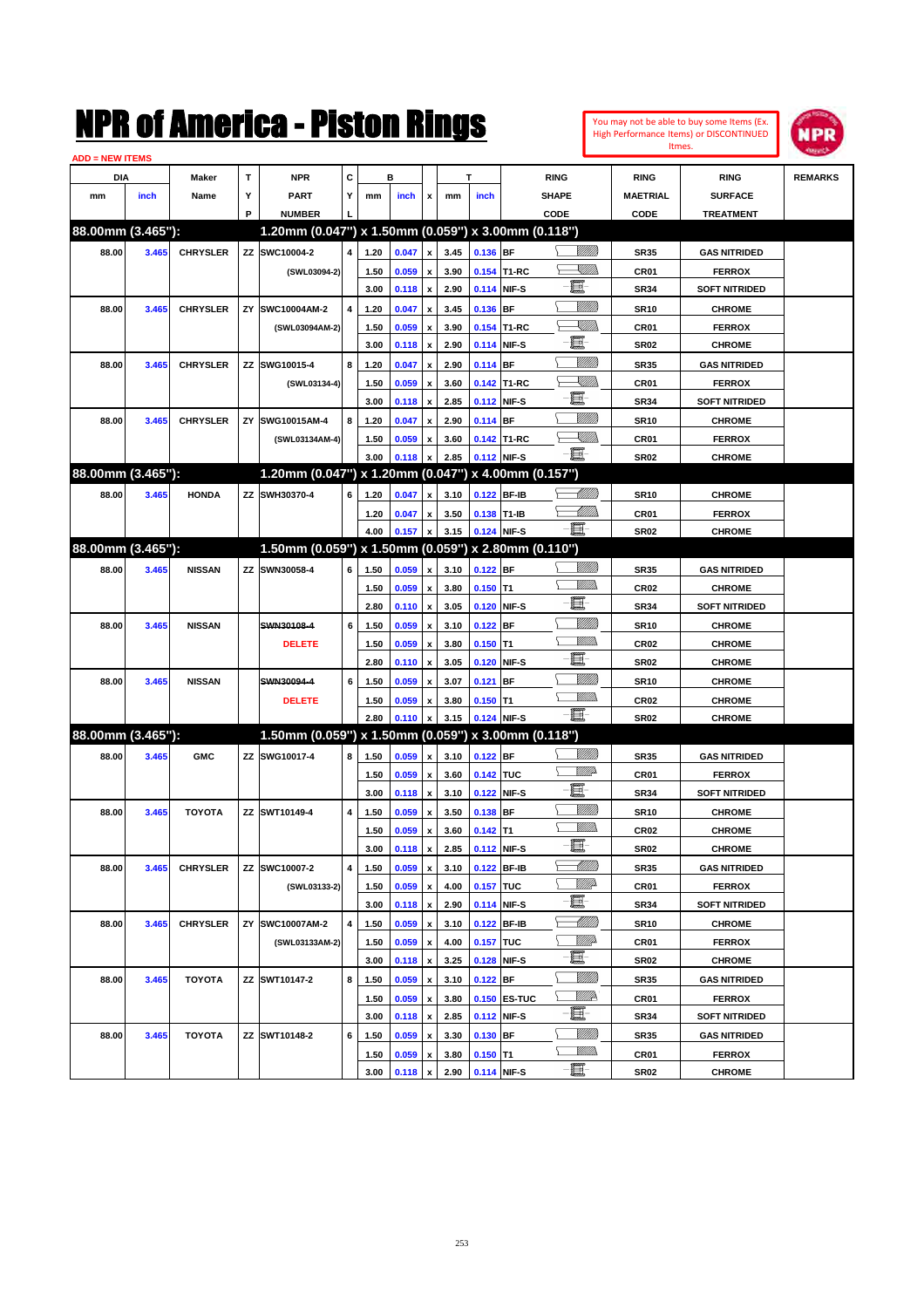

| <b>ADD = NEW ITEMS</b> |       |                   |   |                                                     |   |      |       |                    |      |             |              |                          |                  |                      |                |
|------------------------|-------|-------------------|---|-----------------------------------------------------|---|------|-------|--------------------|------|-------------|--------------|--------------------------|------------------|----------------------|----------------|
| DIA                    |       | Maker             | T | <b>NPR</b>                                          | C |      | в     |                    |      | т           |              | <b>RING</b>              | <b>RING</b>      | <b>RING</b>          | <b>REMARKS</b> |
| mm                     | inch  | Name              | Υ | <b>PART</b>                                         | Y | mm   | inch  | x                  | mm   | inch        |              | <b>SHAPE</b>             | <b>MAETRIAL</b>  | <b>SURFACE</b>       |                |
|                        |       |                   | P | <b>NUMBER</b>                                       |   |      |       |                    |      |             |              | CODE                     | CODE             | <b>TREATMENT</b>     |                |
| 88.00mm (3.465"):      |       |                   |   | 1.50mm (0.059") x 1.50mm (0.059") x 4.00mm (0.157") |   |      |       |                    |      |             |              |                          |                  |                      |                |
| 88.00                  | 3.465 | <b>ISUZU</b>      |   | ZZ SWI10096-4                                       | 4 | 1.50 | 0.059 | $\pmb{\mathsf{x}}$ | 3.50 | 0.138 BF    |              | <u>Villida</u>           | <b>SR10</b>      | <b>CHROME</b>        |                |
|                        |       |                   |   |                                                     |   | 1.50 | 0.059 | $\pmb{\mathsf{x}}$ | 3.80 | $0.150$ T1  |              |                          | CR <sub>02</sub> | <b>CHROME</b>        |                |
|                        |       |                   |   |                                                     |   | 4.00 | 0.157 | $\pmb{\mathsf{x}}$ | 3.35 |             | 0.132 NIF-S  | e.                       | <b>SR02</b>      | <b>CHROME</b>        |                |
| 88.00                  | 3.465 | <b>TOYOTA</b>     |   | ZZ SWT10133-4                                       | 4 | 1.50 | 0.059 |                    | 3.50 | $0.138$ BF  |              | <u>Milli</u>             | <b>SR10</b>      | <b>CHROME</b>        |                |
|                        |       |                   |   |                                                     |   |      |       | x                  |      | $0.142$ T1  |              | .<br>MM                  |                  | <b>CHROME</b>        |                |
|                        |       |                   |   |                                                     |   | 1.50 | 0.059 | x                  | 3.60 |             | 0.120 NIF-S  | e.                       | <b>CR02</b>      |                      |                |
|                        |       |                   |   |                                                     |   | 4.00 | 0.157 | x                  | 3.05 |             |              | <u>Milli</u>             | <b>SR34</b>      | <b>SOFT NITRIDED</b> |                |
| 88.00                  | 3.465 | <b>ISUZU</b>      |   | ZZ SWI10133-0                                       | 4 | 1.50 | 0.059 | x                  | 3.45 | $0.136$ BF  |              | .<br>MM                  | <b>SR10</b>      | <b>CHROME</b>        |                |
|                        |       |                   |   |                                                     |   | 1.50 | 0.059 | x                  | 3.80 | $0.150$ T1  |              | e.                       | CR01             | <b>FERROX</b>        |                |
|                        |       |                   |   |                                                     |   | 4.00 | 0.157 | x                  | 3.30 |             | 0.130 NIF-S  |                          | <b>SR02</b>      | <b>CHROME</b>        |                |
| 88.00                  | 3.465 | <b>NISSAN</b>     |   | ZZ SWN30054-4                                       | 4 | 1.50 | 0.059 | x                  | 3.10 | $0.122$ BF  |              | <u>MMM</u>               | <b>SR35</b>      | <b>GAS NITRIDED</b>  |                |
|                        |       |                   |   |                                                     |   | 1.50 | 0.059 | x                  | 3.80 | $0.150$ T1  |              | .<br>WWW                 | <b>CR02</b>      | <b>CHROME</b>        |                |
|                        |       |                   |   |                                                     |   | 4.00 | 0.157 | x                  | 3.05 |             | 0.120 NIF-S  | e.                       | <b>SR34</b>      | <b>SOFT NITRIDED</b> |                |
| 88.00                  | 3.465 | <b>CHRYSLER</b>   |   | ZZ SWC10003-2                                       | 4 | 1.50 | 0.059 | x                  | 3.80 | $0.150$ BF  |              | VIII))                   | <b>SR10</b>      | <b>CHROME</b>        |                |
|                        |       |                   |   | (SWL03080-2)                                        |   | 1.50 | 0.059 | x                  | 4.00 |             | 0.157 T1-RC  | <u>VIII)</u>             | CR01             | <b>FERROX</b>        |                |
|                        |       |                   |   |                                                     |   | 4.00 | 0.157 | x                  | 3.80 |             | 0.150 NIF-S  | e                        | <b>SR34</b>      | <b>SOFT NITRIDED</b> |                |
| 88.00                  | 3.465 | <b>CHRYSLER</b>   |   | ZY SWC10003AM-2                                     | 4 | 1.50 | 0.059 | x                  | 3.80 | $0.150$ BF  |              | VIII))                   | CR01             | <b>FERROX</b>        |                |
|                        |       |                   |   | (SWL03080AM-2)                                      |   | 1.50 | 0.059 | x                  | 4.00 |             | 0.157 T1-RC  | <u>XIII)</u>             | CR01             | <b>FERROX</b>        |                |
|                        |       |                   |   |                                                     |   | 4.00 | 0.157 | $\pmb{\mathsf{x}}$ | 3.80 |             | 0.150 NIF-S  | e                        | <b>SR34</b>      | <b>SOFT NITRIDED</b> |                |
| 88.00                  | 3.465 | <b>TOYOTA</b>     |   | ZZ SWT10144-2                                       | 6 | 1.50 | 0.059 | x                  | 3.30 | 0.130 BF    |              | <u>VMM</u>               | <b>SR35</b>      | <b>GAS NITRIDED</b>  |                |
|                        |       |                   |   |                                                     |   | 1.50 | 0.059 | X                  | 3.70 |             | 0.146 ES-TUC | ₩₩                       | <b>CR02</b>      | <b>FERROX</b>        |                |
|                        |       |                   |   |                                                     |   | 4.00 | 0.157 | x                  | 2.85 |             | 0.112 NIF-S  | E                        | <b>SR02</b>      | <b>CHROME</b>        |                |
| 88.00mm (3.465"):      |       |                   |   | 1.50mm (0.059") x 1.75mm (0.069") x 2.50mm (0.098") |   |      |       |                    |      |             |              |                          |                  |                      |                |
| 88.00                  | 3.465 | <b>BENZ</b>       |   | SWE12596-0                                          | 6 | 1.50 | 0.059 | x                  | 3.20 |             | 0.126 BF-IB  | <u> UMB</u>              | <b>SR35</b>      | <b>GAS NITRIDED</b>  |                |
|                        |       |                   |   | <b>DELETE</b>                                       |   | 1.75 | 0.069 | x                  | 3.50 | 0.138 TUC   |              | <u>WW</u>                | CR01             | <b>FERROX</b>        |                |
|                        |       |                   |   |                                                     |   | 2.50 | 0.098 | $\pmb{\mathsf{x}}$ | 2.80 |             | 0.110 NIF-S  | E                        | <b>SR34</b>      | <b>SOFT NITRIDED</b> |                |
| 88.00                  | 3.465 | <b>BENZ</b>       |   | SWE12656-0                                          | 6 | 1.50 | 0.059 | x                  | 3.20 |             | 0.126 BF-IB  | MMB                      | <b>SR35</b>      | <b>GAS NITRIDED</b>  |                |
|                        |       |                   |   | <b>DELETE</b>                                       |   | 1.75 | 0.069 | x                  | 3.50 | 0.138 TUC   |              | <u>WW</u>                | CR01             | <b>FERROX</b>        |                |
|                        |       |                   |   |                                                     |   | 2.50 | 0.098 | X                  | 3.00 |             | 0.118 NIF-S  | -66                      | <b>SR34</b>      | <b>SOFT NITRIDED</b> |                |
| 88.00mm (3.465"):      |       |                   |   | 1.50mm (0.059") x 2.00mm (0.079") x 3.50mm (0.138") |   |      |       |                    |      |             |              |                          |                  |                      |                |
| 88.00                  | 3.465 | <b>BENZ</b>       |   | SWE10518-0                                          | 8 | 1.50 | 0.059 | x                  | 3.20 |             | 0.126 BF-IB  | <u>UMB</u>               | <b>SR10</b>      | <b>CHROME</b>        |                |
|                        |       |                   |   | <b>DELETE</b>                                       |   | 2.00 | 0.079 | x                  | 3.70 | $0.146$ T1  |              | 7777).                   | CR01             | <b>FERROX</b>        |                |
|                        |       |                   |   |                                                     |   | 3.50 | 0.138 | $\pmb{\mathsf{x}}$ | 3.60 |             | 0.142 E-BC16 | EC.                      | <b>SR10</b>      | <b>CHROME</b>        |                |
| 88.00mm (3.465"):      |       |                   |   | 2.00mm (0.079") x 1.50mm (0.058") x 2.80mm (0.110") |   |      |       |                    |      |             |              |                          |                  |                      |                |
| 88.00                  | 3.465 | <b>NISSAN</b>     |   | ZZ SWN30093-4                                       | 6 | 2.00 | 0.079 | $\pmb{\mathsf{x}}$ | 3.10 |             | 0.122 BF-IB  | <u> MMM</u>              | <b>SR10</b>      | <b>CHROME</b>        |                |
|                        |       |                   |   |                                                     |   | 1.50 | 0.059 | $\pmb{\mathsf{x}}$ | 3.80 | $0.150$ T1  |              | <u>MM)</u>               | CR02             | <b>CHROME</b>        |                |
|                        |       |                   |   |                                                     |   | 2.80 | 0.110 | $\pmb{\mathsf{x}}$ | 3.10 |             | 0.122 NIF-S  | $-\Xi$                   | SR02             | <b>CHROME</b>        |                |
| 88.00mm (3.465"):      |       |                   |   | 2.00mm (0.079") x 2.00mm (0.079") x 4.00mm (0.157") |   |      |       |                    |      |             |              |                          |                  |                      |                |
| 88.00                  | 3.465 | <b>ISUZU</b>      |   | ZZ SWI10084-4                                       | 4 | 2.00 |       |                    | 3.80 | $0.150$ BF  |              | <u>Milli</u> n           |                  |                      |                |
|                        |       |                   |   |                                                     |   |      | 0.079 | x                  |      |             |              | <u>MM)</u>               | CR <sub>02</sub> | <b>CHROME</b>        |                |
|                        |       |                   |   |                                                     |   | 2.00 | 0.079 | $\pmb{\mathsf{x}}$ | 3.80 | $0.150$ T1  |              | E                        | CR <sub>02</sub> | <b>CHROME</b>        |                |
|                        |       |                   |   |                                                     |   | 4.00 | 0.157 | $\pmb{\mathsf{x}}$ | 3.85 |             | 0.152 NIF-S  |                          | SR02             | <b>CHROME</b>        |                |
| 88.00                  | 3.465 | <b>MITSUBISHI</b> |   | ZZ SWM31021-0                                       | 4 | 2.00 | 0.079 | x                  | 3.80 | $0.150$ BF  |              | <u>MMM</u><br><u>MM)</u> | <b>CR10</b>      | <b>CHROME</b>        |                |
|                        |       |                   |   |                                                     |   | 2.00 | 0.079 | x                  | 4.10 | $0.161$ T1  |              | E-                       | CR02             | <b>CHROME</b>        |                |
|                        |       |                   |   |                                                     |   | 4.00 | 0.157 | $\pmb{\mathsf{x}}$ | 3.30 | 0.130 NIF-S |              |                          | <b>SR02</b>      | <b>CHROME</b>        |                |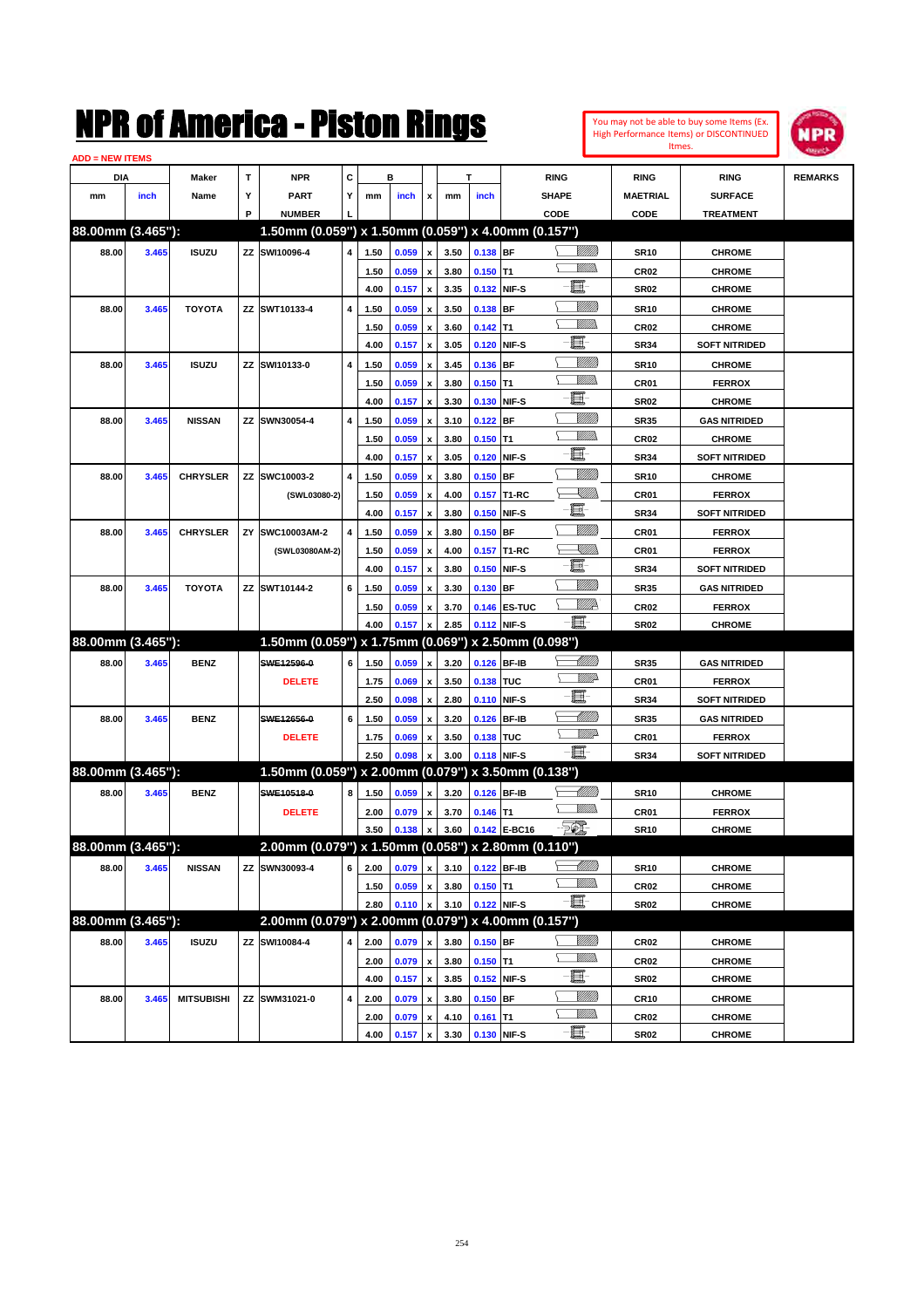

| <b>ADD = NEW ITEMS</b> |       |                   |   |                                                     |                |              |                |                           |              |                    |              |                 |                                 |                                |                |
|------------------------|-------|-------------------|---|-----------------------------------------------------|----------------|--------------|----------------|---------------------------|--------------|--------------------|--------------|-----------------|---------------------------------|--------------------------------|----------------|
| DIA                    |       | Maker             | Т | <b>NPR</b>                                          | c              |              | в              |                           |              | T                  |              | <b>RING</b>     | <b>RING</b>                     | <b>RING</b>                    | <b>REMARKS</b> |
| mm                     | inch  | Name              | Υ | <b>PART</b>                                         | Y              | mm           | inch           | x                         | mm           | inch               |              | <b>SHAPE</b>    | <b>MAETRIAL</b>                 | <b>SURFACE</b>                 |                |
|                        |       |                   | P | <b>NUMBER</b>                                       |                |              |                |                           |              |                    |              | CODE            | CODE                            | <b>TREATMENT</b>               |                |
| 88.00mm (3.465"):      |       |                   |   | 2.00mm (0.079") x 2.50mm (0.098") x 4.00mm (0.157") |                |              |                |                           |              |                    |              |                 |                                 |                                |                |
| 88.00                  | 3.465 | <b>TOYOTA</b>     |   | <b>ZY SWT10069-0</b>                                | $\overline{4}$ | 2.00         | 0.079          | x                         | 4.20         | $0.165$ BF         |              | <u>Sillilli</u> | <b>CR02</b>                     | <b>CHROME</b>                  |                |
|                        |       |                   |   |                                                     |                | 2.50         | 0.098          | x                         | 4.20         | $0.165$ T1         |              | 7777).          | <b>CR02</b>                     | <b>CHROME</b>                  |                |
|                        |       |                   |   |                                                     |                | 4.00         | 0.157          | $\boldsymbol{\mathsf{x}}$ | 3.30         |                    | 0.130 NIF-S  | E.              | <b>SR02</b>                     | <b>CHROME</b>                  |                |
| 88.00                  | 3.465 | <b>TOYOTA</b>     |   | SXT10069-0                                          | 4              | 2.00         | 0.079          | x                         | 4.20         | $0.165$ BF         |              | <u>Milli</u> k  | <b>CR02</b>                     | <b>4 CHROME</b>                |                |
|                        |       |                   |   | <b>DELETE</b>                                       |                | 2.50         | 0.098          | x                         | 4.20         | $0.165$ T1         |              | .<br>WWW        | <b>CR02</b>                     | <b>CHROME</b>                  |                |
|                        |       |                   |   |                                                     |                | 4.00         | 0.157          | x                         | 3.30         | 0.130 NIF-S        |              | $-\Xi$ -        | <b>SR02</b>                     | <b>CHROME</b>                  |                |
| 88.00mm (3.465"):      |       |                   |   | 2.50mm (0.098") x 2.50mm (0.098") x 5.00mm (0.197") |                |              |                |                           |              |                    |              |                 |                                 |                                |                |
| 88.00                  | 3.465 | <b>TOYOTA</b>     |   | ZZ SWT10022-0                                       | 4              | 2.50         | 0.098          | x                         | 4.10         | $0.161$ T1         |              | <u>MM)</u>      | <b>CR02</b>                     | <b>CHROME</b>                  |                |
|                        |       |                   |   |                                                     |                | 2.50         | 0.098          | x                         | 4.10         | 0.161 TUC          |              | <u>WW</u> A     | <b>CR02</b>                     | <b>CHROME</b>                  |                |
|                        |       |                   |   |                                                     |                | 5.00         | 0.197          | x                         | 4.05         | 0.159 BC3          |              |                 | <b>SR02</b>                     | <b>CHROME</b>                  |                |
| 88.10mm (3.469"):      |       |                   |   | 1.20mm (0.047") x 1.00mm (0.039") x 2.00mm (0.079") |                |              |                |                           |              |                    |              |                 |                                 |                                |                |
| 88.10                  | 3.469 | <b>MITSUBISHI</b> |   | ZZ SWM31181-2                                       | 6              | 1.20         | 0.047          | x                         | 3.10         | 0.122 BF-IB        |              | <u> UMM</u>     | <b>SR35</b>                     | <b>GAS NITRIDED</b>            |                |
| <b>ADD</b>             |       |                   |   |                                                     |                | 1.00         | 0.039          | x                         | 2.95         | $0.116$ T1         |              | 977))           | <b>CR10</b>                     | <b>FERROX</b>                  |                |
|                        |       |                   |   |                                                     |                | 2.00         | 0.079          | x                         | 2.40         | 0.094 NIF-S        |              | E               | <b>SR02</b>                     | <b>CHROME</b>                  |                |
| 88.15mm (3.470"):      |       |                   |   | 1.20mm (0.047") x 1.50mm (0.059") x 3.00mm (0.118") |                |              |                |                           |              |                    |              |                 |                                 |                                |                |
| 88.15                  | 3.470 | <b>SUBARU</b>     |   | ZZ SWF20043-1                                       | 4              | 1.20         | 0.047          | x                         | 3.10         | 0.122 BF-IB        |              | <u> UMM</u>     | <b>SR10</b>                     | <b>CHROME</b>                  |                |
|                        |       |                   |   |                                                     |                | 1.50         | 0.059          | x                         | 3.60         |                    | 0.142 ES-TUC | <u>WW</u> A     | CR01                            | <b>FERROX</b>                  |                |
|                        |       |                   |   |                                                     |                | 3.00         | 0.118          | x                         | 3.10         | 0.122 NIF-S        |              | e.              | <b>SR02</b>                     | <b>CHROME</b>                  |                |
| 88.20mm (3.472"):      |       |                   |   | 2.00mm (0.079") x 2.00mm (0.079") x 4.00mm (0.157") |                |              |                |                           |              |                    |              |                 |                                 |                                |                |
| 88.20                  | 3.472 | <b>NISSAN</b>     |   | SWN30024-4                                          | $\overline{4}$ | 2.00         | 0.079          | x                         | 4.05         | 0.159 BF           |              | WMB             | <b>CR02</b>                     | <b>CHROME</b>                  |                |
|                        |       |                   |   | <b>DELETE</b>                                       |                | 2.00         | 0.079          | x                         | 4.05         |                    | 0.159 ES-TUC | ₩₩              | CR01                            | <b>FERROX</b>                  |                |
|                        |       |                   |   |                                                     |                | 4.00         | 0.157          | x                         | 3.80         | 0.150 NIF-S        |              | -8              | <b>SR02</b>                     | <b>CHROME</b>                  |                |
| 88.20mm (3.472"):      |       |                   |   | 2.00mm (0.079") x 2.50mm (0.098") x 4.00mm (0.157") |                |              |                |                           |              |                    |              |                 |                                 |                                |                |
| 88.20                  | 3.472 | <b>NISSAN</b>     |   | SWN30023-4                                          | $\overline{4}$ | 2.00         | 0.079          | x                         | 4.10         | $0.161$ T1         |              | <br>Mar         | <b>CR02</b>                     | <b>CHROME</b>                  |                |
|                        |       |                   |   | <b>DELETE</b>                                       |                | 2.50         | 0.098          | x                         | 4.10         | $0.161$ T1         |              |                 | <b>CR01</b>                     | <b>FERROX</b>                  |                |
|                        |       |                   |   |                                                     |                | 4.00         | 0.157          | x                         | 3.85         |                    | 0.152 NIF-S  | E.              | <b>SR34</b>                     | <b>SOFT NITRIDED</b>           |                |
| 88.20                  | 3.472 | <b>NISSAN</b>     |   | ZZ SWN30069-4                                       | 4              | 2.00         | 0.079          | x                         | 4.05         | $0.159$ BF         |              | <u>Milli</u> k  | <b>CR02</b>                     | <b>CHROME</b>                  |                |
|                        |       |                   |   |                                                     |                | 2.50         | 0.098          | x                         | 4.05         |                    | 0.159 ES-TUC | <u>VIIId</u>    | CR01                            | <b>FERROX</b>                  |                |
|                        |       |                   |   |                                                     |                | 4.00         | 0.157          | x                         | 3.85         | 0.152 NIF-S        |              | e.              | SR <sub>02</sub>                | <b>CHROME</b>                  |                |
| 88.25mm (3.474"):      |       |                   |   | 1.20mm (0.047") x 1.20mm (0.047") x 2.00mm (0.079") |                |              |                |                           |              |                    |              |                 |                                 |                                |                |
| 88.25                  | 3.474 | <b>TOYOTA</b>     |   | ZZ SDT10254-3                                       | 6              | 1.20         | 0.047          | x                         | 2.70         | 0.106 BF-IB        |              | <u> Millitt</u> | <b>SR35</b>                     | <b>GAS NITRIDED</b>            |                |
|                        |       |                   |   |                                                     |                | 1.20         | 0.047          | x                         | 2.70         | 0.106 TUC          |              | <u>VMD</u>      | SR <sub>08</sub>                | <b>FERROX</b>                  |                |
|                        |       |                   |   |                                                     |                | 2.00         | 0.079          | $\pmb{\mathsf{x}}$        | 2.75         |                    | 0.108 E-BC16 | <b>FOX</b>      | <b>SR34</b>                     | <b>SOFT NITRIDED</b>           |                |
| 88.25                  | 3.474 | <b>CHRYSLER</b>   |   | ZZ SWC10027-1                                       | 4              | 1.20         | 0.047          | x                         | 2.70         |                    | 0.106 BF-IB  | <u> UMM</u>     | <b>SR35</b>                     | <b>GAS NITRIDED</b>            |                |
| <b>ADD</b>             |       |                   |   |                                                     |                | 1.20         | 0.047          | x                         | 3.35         | 0.132 TUC          |              | <u>VMD</u>      | SR <sub>08</sub>                | <b>FERROX</b>                  |                |
|                        |       |                   |   |                                                     |                | 2.00         | 0.079          | $\pmb{\mathsf{x}}$        | 2.55         |                    | 0.100 E-BC16 | EQ,             | <b>SR34</b>                     | <b>SOFT NITRIDED</b>           |                |
| 88.25                  | 3.474 | <b>FORD</b>       |   | ZZ SWF30023-3                                       | 4              | 1.20         | 0.047          |                           | 2.90         | $0.114$ BF         |              | <u>Sillilli</u> | <b>SR35</b>                     | <b>GAS NITRIDED</b>            |                |
|                        |       |                   |   |                                                     |                |              |                | x                         |              | 0.134 TUC          |              | <u>WW</u> A     |                                 | <b>CHROME</b>                  |                |
|                        |       |                   |   |                                                     |                | 1.20<br>2.00 | 0.047<br>0.079 | x<br>$\pmb{\mathsf{x}}$   | 3.40<br>2.50 | 0.098              | NIF-H        | H               | CR <sub>10</sub><br><b>SR34</b> | <b>SOFT NITRIDED</b>           |                |
|                        |       |                   |   | ZZ SWG30041-1                                       | 4              |              |                |                           |              |                    |              |                 |                                 |                                |                |
| 88.25                  | 3.474 | <b>HYUNDAI</b>    |   |                                                     |                | 1.20         | 0.047          | x                         | 3.05         |                    | 0.120 BF-IB  | <u>WW</u> A     | <b>SR10</b>                     | <b>CHROME</b>                  |                |
|                        |       |                   |   |                                                     |                | 1.20<br>2.00 | 0.047<br>0.079 | x<br>$\pmb{\mathsf{x}}$   | 3.60<br>2.45 | 0.142 TUC<br>0.096 | NIF-H        | H               | CR01<br><b>SR02</b>             | <b>FERROX</b><br><b>CHROME</b> |                |
|                        |       |                   |   |                                                     | 4              |              |                |                           |              |                    |              | <u> UMB</u>     |                                 |                                |                |
| 88.25                  | 3.474 | <b>MITSUBISHI</b> |   | ZZ SWM31173-1                                       |                | 1.20         | 0.047          | x                         | 3.05         |                    | 0.120 BF-IB  | <u>WW</u> A     | <b>SR10</b>                     | <b>CHROME</b>                  |                |
|                        |       |                   |   |                                                     |                | 1.20         | 0.047          | x                         | 3.60         | 0.142 TUC          |              | H               | CR01                            | <b>FERROX</b>                  |                |
|                        |       |                   |   |                                                     |                | 2.00         | 0.079          | X                         | 2.45         |                    | 0.096 NIF-H  |                 | SR02                            | <b>CHROME</b>                  |                |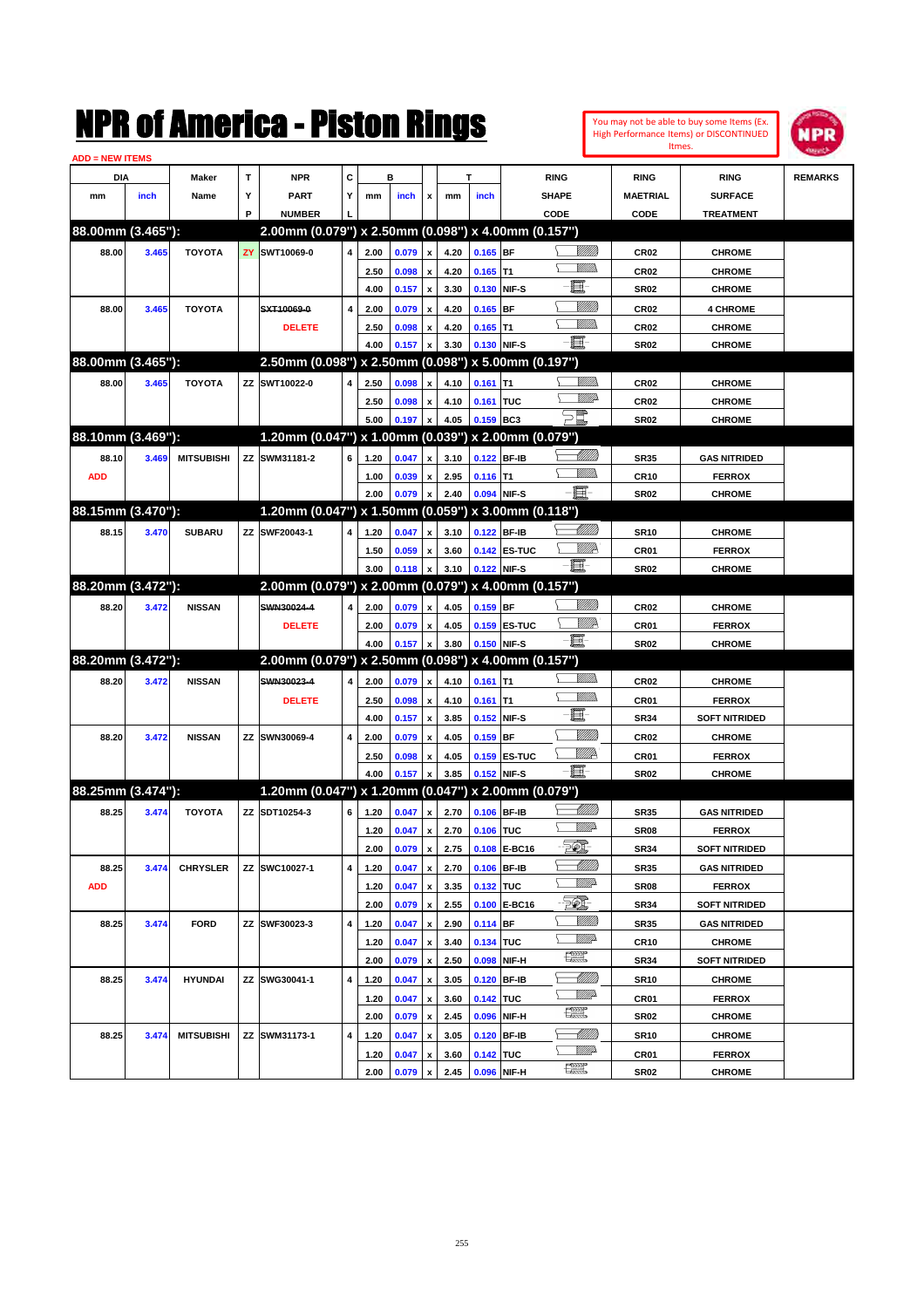| You may not be able to buy some Items (Ex. |
|--------------------------------------------|
| High Performance Items) or DISCONTINUED    |
| Itmes.                                     |



| <b>ADD = NEW ITEMS</b> |       |                   |    |                                                     |   |              |                |                    |              |            |              |                                                                                                                                 |                  |                      |                |
|------------------------|-------|-------------------|----|-----------------------------------------------------|---|--------------|----------------|--------------------|--------------|------------|--------------|---------------------------------------------------------------------------------------------------------------------------------|------------------|----------------------|----------------|
| DIA                    |       | <b>Maker</b>      | T  | <b>NPR</b>                                          | С |              | в              |                    |              | т          |              | <b>RING</b>                                                                                                                     | <b>RING</b>      | <b>RING</b>          | <b>REMARKS</b> |
| mm                     | inch  | Name              | Υ  | <b>PART</b>                                         | Y | mm           | inch           | x                  | mm           | inch       |              | <b>SHAPE</b>                                                                                                                    | <b>MAETRIAL</b>  | <b>SURFACE</b>       |                |
|                        |       |                   | P  | <b>NUMBER</b>                                       |   |              |                |                    |              |            |              | CODE                                                                                                                            | <b>CODE</b>      | <b>TREATMENT</b>     |                |
| 88.25mm (3.474"):      |       |                   |    | 1.20mm (0.047") x 1.20mm (0.047") x 2.50mm (0.098") |   |              |                |                    |              |            |              |                                                                                                                                 |                  |                      |                |
| 88.25                  | 3.474 | <b>ISUZU</b>      |    | ZZ SWI10220-3                                       | 4 | 1.20         | 0.047          | x                  | 3.10         | $0.122$ BF |              | <u> UMB</u>                                                                                                                     | <b>SR35</b>      | <b>GAS NITRIDED</b>  |                |
|                        |       |                   |    |                                                     |   | 1.20         | 0.047          |                    | 3.70         | 0.146 TUC  |              | <u>VMD</u>                                                                                                                      | <b>CR10</b>      | <b>FERROX</b>        |                |
|                        |       |                   |    |                                                     |   | 2.50         | 0.098          | x                  | 2.70         |            | 0.106 NIF-H  | 鱱                                                                                                                               | SR <sub>02</sub> | <b>CHROME</b>        |                |
| 88.25                  | 3.474 | <b>MAZDA</b>      |    | ZZ SWT20089-3                                       | 4 | 1.20         | 0.047          | x                  | 2.85         | $0.112$ BF |              | <u>Milli</u>                                                                                                                    | <b>SR10</b>      | <b>CHROME</b>        |                |
|                        |       |                   |    |                                                     |   | 1.20         | 0.047          | x                  | 3.40         | 0.134 TUC  |              | <u>VMD</u>                                                                                                                      | <b>CR10</b>      | <b>FERROX</b>        |                |
|                        |       |                   |    |                                                     |   | 2.50         | 0.098          | x                  | 2.80         |            | 0.110 NIF-S  | e                                                                                                                               | <b>SR34</b>      | <b>SOFT NITRIDED</b> |                |
| 88.25                  | 3.474 | <b>MAZDA</b>      |    | ZZ SWT20090-3                                       | 4 | 1.20         | 0.047          |                    | 2.70         |            | 0.106 BF-IB  | MMM                                                                                                                             | <b>SR35</b>      | <b>GAS NITRIDED</b>  |                |
|                        |       |                   |    |                                                     |   | 1.20         | 0.047          |                    | 3.40         | 0.134 TUC  |              | <u>MM</u>                                                                                                                       | <b>CR10</b>      | <b>FERROX</b>        |                |
|                        |       |                   |    |                                                     |   | 2.50         | 0.098          |                    | 2.60         |            | 0.102 NIF-S  | 匱                                                                                                                               | <b>SR34</b>      | <b>SOFT NITRIDED</b> |                |
| 88.25mm (3.474"):      |       |                   |    | 1.20mm (0.047") x 1.20mm (0.047") x 3.00mm (0.118") |   |              |                |                    |              |            |              |                                                                                                                                 |                  |                      |                |
| 88.25                  | 3.474 | <b>MITSUBISHI</b> |    | ZZ SWM31120-3                                       | 4 | 1.20         | 0.047          | x                  | 3.45         | 0.136 BF   |              |                                                                                                                                 | <b>SR10</b>      | <b>CHROME</b>        |                |
|                        |       |                   |    |                                                     |   | 1.20         | 0.047          | x                  | 4.00         | $0.157$ T1 |              | .<br>MM                                                                                                                         | CR <sub>01</sub> | <b>FERROX</b>        |                |
|                        |       |                   |    |                                                     |   | 3.00         | 0.118          | x                  | 2.90         |            | 0.114 NIF-S  | E.                                                                                                                              | <b>SR02</b>      | <b>CHROME</b>        |                |
| 88.25                  | 3.474 | <b>TOYOTA</b>     |    | ZZ SWT10177-3                                       | 6 | 1.20         | 0.047          |                    | 2.90         | $0.114$ BF |              | <u>Milli</u> k                                                                                                                  | <b>SR35</b>      | <b>GAS NITRIDED</b>  |                |
|                        |       |                   |    |                                                     |   | 1.20         | 0.047          | x                  | 3.30         | $0.130$ T1 |              | .<br>MM                                                                                                                         | CR <sub>01</sub> | <b>FERROX</b>        |                |
|                        |       |                   |    |                                                     |   | 3.00         | 0.118          |                    | 2.85         |            | 0.112 NIF-S  | - 1                                                                                                                             | <b>SR34</b>      | <b>SOFT NITRIDED</b> |                |
| 88.25mm (3.474"):      |       |                   |    | 1.20mm (0.047") x 1.50mm (0.059") x 2.00mm (0.079") |   |              |                |                    |              |            |              |                                                                                                                                 |                  |                      |                |
| 88.25                  | 3.474 | <b>GMC</b>        |    | ZZ SWG10048-1                                       | 4 | 1.20         | 0.047          | x                  | 2.90         |            | 0.114 BF-IB  | <u> MMM)</u>                                                                                                                    | <b>SR35</b>      | <b>GAS NITRIDED</b>  |                |
|                        |       |                   |    |                                                     |   | 1.50         | 0.059          |                    | 4.00         | 0.157 TUC  |              | MMD                                                                                                                             | <b>CR02</b>      | <b>CHROME</b>        |                |
|                        |       |                   |    |                                                     |   | 2.00         | 0.079          | x                  | 2.45         |            | 0.096 NIF-H  | 鱱                                                                                                                               | <b>SR02</b>      | <b>CHROME</b>        |                |
| 88.25mm (3.474"):      |       |                   |    | 1.20mm (0.047") x 1.50mm (0.059") x 2.50mm (0.098") |   |              |                |                    |              |            |              |                                                                                                                                 |                  |                      |                |
|                        |       |                   |    |                                                     |   |              |                |                    |              |            |              |                                                                                                                                 |                  |                      |                |
| 88.25                  | 3.474 | <b>CHRYSLER</b>   | ZY | SWC10010-3                                          | 4 | 1.20         | 0.047          | x                  | 2.90         | 0.114 BF   |              | <u>MMP</u>                                                                                                                      | <b>SR35</b>      | <b>GAS NITRIDED</b>  |                |
|                        |       |                   |    | (SWL03220-3)                                        |   | 1.50<br>2.50 | 0.059<br>0.098 | x                  | 4.00<br>2.80 | 0.157 TUC  | 0.110 NIF-S  | -6                                                                                                                              | <b>CR01</b>      | <b>FERROX</b>        |                |
| 88.25mm (3.474"):      |       |                   |    | 1.20mm (0.047") x 1.50mm (0.059") x 2.80mm (0.110") |   |              |                |                    |              |            |              |                                                                                                                                 | <b>SR02</b>      | <b>CHROME</b>        |                |
|                        |       |                   |    |                                                     |   |              |                |                    |              |            |              | <u>UMB</u>                                                                                                                      |                  |                      |                |
| 88.25                  | 3.474 | <b>SUZUKI</b>     |    | ZZ SWS20210-1                                       | 6 | 1.20         | 0.047          | x                  | 3.30         |            | 0.130 BF-IB  | <u>MMP</u>                                                                                                                      | <b>SR35</b>      | <b>GAS NITRIDED</b>  |                |
|                        |       |                   |    |                                                     |   | 1.50         | 0.059          | x                  | 3.30         | 0.130 TUC  |              | -E.                                                                                                                             | <b>CR02</b>      | <b>CHROME</b>        |                |
| 88.25mm (3.474"):      |       |                   |    | 1.20mm (0.047") x 1.50mm (0.059") x 3.00mm (0.118") |   | 2.80         | 0.110          |                    | 2.85         |            | 0.112 NIF-S  |                                                                                                                                 | <b>SR34</b>      | <b>SOFT NITRIDED</b> |                |
|                        |       |                   |    |                                                     |   |              |                |                    |              |            |              |                                                                                                                                 |                  |                      |                |
| 88.25                  | 3.474 | <b>CHRYSLER</b>   |    | ZZ SWC10004-3                                       | 4 | 1.20         | 0.047          | x                  | 3.45         | 0.136 BF   |              |                                                                                                                                 | <b>SR35</b>      | <b>GAS NITRIDED</b>  |                |
|                        |       |                   |    | (SWL03094-3)                                        |   | 1.50         | 0.059          | x                  | 3.90         |            | 0.154 T1-RC  | <u>XM))</u><br>e                                                                                                                | CR <sub>01</sub> | <b>FERROX</b>        |                |
|                        |       |                   |    |                                                     |   | 3.00         | 0.118          | x                  | 2.90         |            | 0.114 NIF-S  |                                                                                                                                 | <b>SR34</b>      | <b>SOFT NITRIDED</b> |                |
| 88.25                  | 3.474 | <b>CHRYSLER</b>   |    | ZY SWC10004AM-3                                     | 4 | 1.20         | 0.047          | x                  | 3.45         | 0.136 BF   |              |                                                                                                                                 | <b>SR10</b>      | <b>CHROME</b>        |                |
|                        |       |                   |    | (SWL03094AM-3)                                      |   | 1.50         | 0.059          | x                  | 3.90         |            | 0.154 T1-RC  | $\begin{matrix} \begin{matrix} \mathbb{R} & \mathbb{R} \ \mathbb{R} & \mathbb{R} \end{matrix} & \mathbb{R} \end{matrix}$<br>- 1 | CR01             | <b>FERROX</b>        |                |
|                        |       |                   |    |                                                     |   | 3.00         | 0.118          | x                  | 2.90         |            | 0.114 NIF-S  |                                                                                                                                 | SR02             | <b>CHROME</b>        |                |
| 88.25mm (3.474"):      |       |                   |    | 1.50mm (0.059") x 1.50mm (0.059") x 3.00mm (0.118") |   |              |                |                    |              |            |              |                                                                                                                                 |                  |                      |                |
| 88.25                  | 3.474 | <b>CHRYSLER</b>   | ΖZ | SWC10007-3                                          | 4 | 1.50         | 0.059          | x                  | 3.10         |            | 0.122 BF-IB  | <u> MM)</u>                                                                                                                     | SR35             | <b>GAS NITRIDED</b>  |                |
|                        |       |                   |    | (SWL03133-3)                                        |   | 1.50         | 0.059          | x                  | 4.00         | 0.157 TUC  |              | <u>VIIIt</u> da                                                                                                                 | <b>CR01</b>      | <b>FERROX</b>        |                |
|                        |       |                   |    |                                                     |   | 3.00         | 0.118          | $\pmb{\mathsf{x}}$ | 2.90         |            | 0.114 NIF-S  | e.                                                                                                                              | <b>SR34</b>      | <b>SOFT NITRIDED</b> |                |
| 88.25                  | 3.474 | <b>CHRYSLER</b>   | ZY | SWC10007AM-3                                        | 4 | 1.50         | 0.059          | x                  | 3.10         |            | 0.122 BF-IB  | <u> MMM</u>                                                                                                                     | <b>SR10</b>      | <b>CHROME</b>        |                |
|                        |       |                   |    | (SWL03133AM-3)                                      |   | 1.50         | 0.059          | $\pmb{\mathsf{x}}$ | 4.00         | 0.157 TUC  |              | <u>VMP</u>                                                                                                                      | CR01             | <b>FERROX</b>        |                |
|                        |       |                   |    |                                                     |   | 3.00         | 0.118          | $\pmb{\mathsf{x}}$ | 3.25         |            | 0.128 NIF-S  | e.                                                                                                                              | SR02             | <b>CHROME</b>        |                |
| 88.25                  | 3.474 | <b>TOYOTA</b>     |    | ZZ SWT10147-3                                       | 8 | 1.50         | 0.059          | x                  | 3.10         | $0.122$ BF |              |                                                                                                                                 | SR35             | <b>GAS NITRIDED</b>  |                |
|                        |       |                   |    |                                                     |   | 1.50         | 0.059          | x                  | 3.80         |            | 0.150 ES-TUC | ₩₩                                                                                                                              | CR01             | <b>FERROX</b>        |                |
|                        |       |                   |    |                                                     |   | 3.00         | 0.118          | $\pmb{\mathsf{x}}$ | 2.85         |            | 0.112 NIF-S  | e.                                                                                                                              | SR34             | <b>SOFT NITRIDED</b> |                |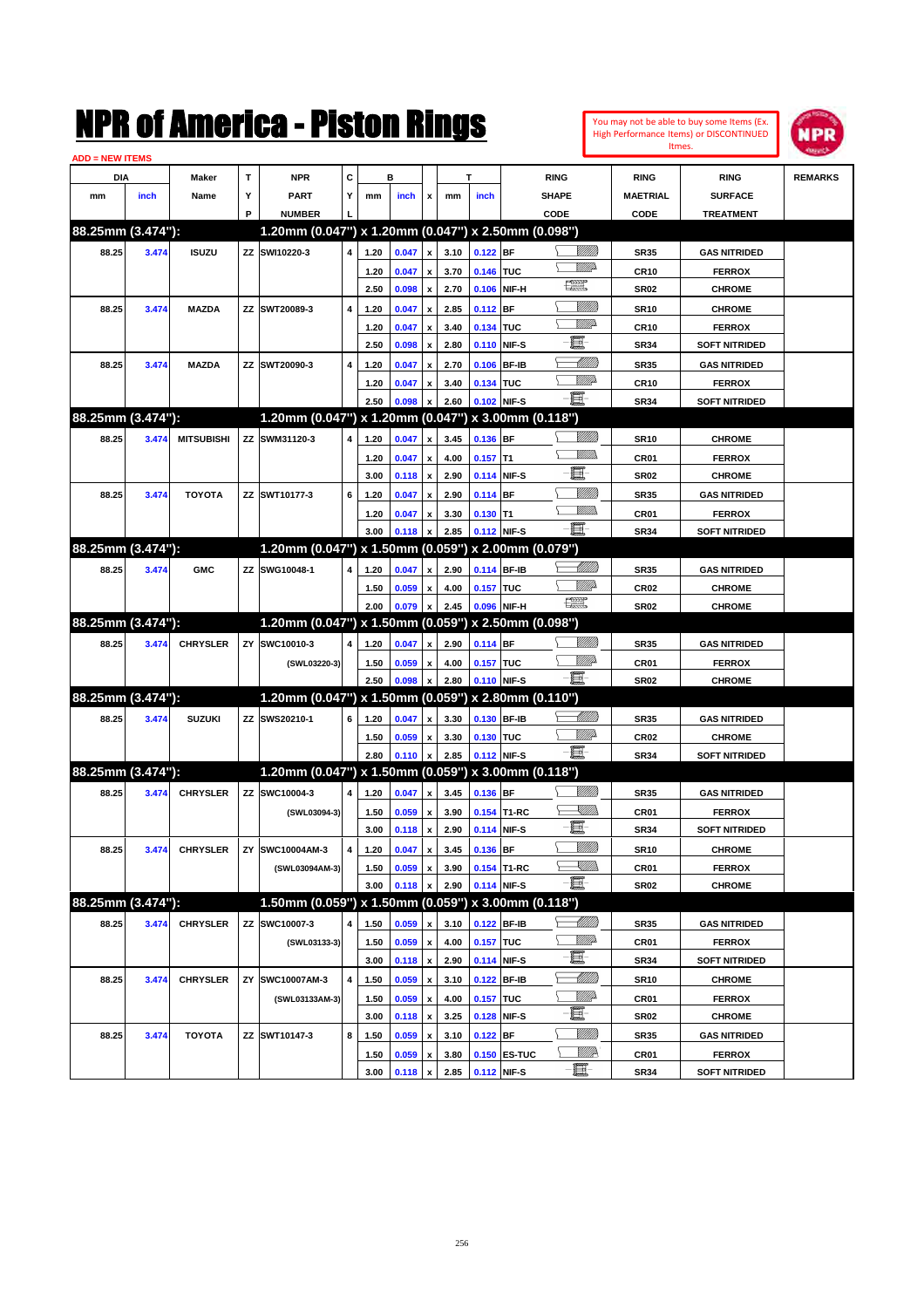|                        |       |                   |    | NMK OI AINCrica - Miston Kings                      |   |      |         |                           |      |             |              |                        |                 |                 | You may not be able to buy some Items (Ex.<br><b>High Performance Items) or DISCONTINUED</b> | <b>MPR</b>     |
|------------------------|-------|-------------------|----|-----------------------------------------------------|---|------|---------|---------------------------|------|-------------|--------------|------------------------|-----------------|-----------------|----------------------------------------------------------------------------------------------|----------------|
| <b>ADD = NEW ITEMS</b> |       |                   |    |                                                     |   |      |         |                           |      |             |              |                        |                 |                 | Itmes.                                                                                       |                |
| DIA                    |       | Maker             | T  | <b>NPR</b>                                          | C |      | в       |                           |      | T           |              | <b>RING</b>            |                 | <b>RING</b>     | <b>RING</b>                                                                                  | <b>REMARKS</b> |
| mm                     | inch  | Name              | Υ  | <b>PART</b>                                         | Υ | mm   | inch    | x                         | mm   | inch        |              | SHAPE                  |                 | <b>MAETRIAL</b> | <b>SURFACE</b>                                                                               |                |
|                        |       |                   | P  | <b>NUMBER</b>                                       |   |      |         |                           |      |             |              | CODE                   |                 | CODE            | <b>TREATMENT</b>                                                                             |                |
| 88.25                  | 3.474 | <b>TOYOTA</b>     | ΖZ | SWT10148-3                                          | 6 | 1.50 | 0.059   | X                         | 3.30 | 0.130 BF    |              |                        | <u>VIIII)</u>   | <b>SR35</b>     | <b>GAS NITRIDED</b>                                                                          |                |
|                        |       |                   |    |                                                     |   | 1.50 | 0.059   | x                         | 3.80 | $0.150$ T1  |              |                        | .<br>Willia     | CR01            | <b>FERROX</b>                                                                                |                |
|                        |       |                   |    |                                                     |   | 3.00 | 0.118   | $\boldsymbol{\mathsf{x}}$ | 2.90 |             | 0.114 NIF-S  | -6                     |                 | <b>SR02</b>     | <b>CHROME</b>                                                                                |                |
| 88.25mm (3.474"):      |       |                   |    | 1.50mm (0.059") x 1.50mm (0.059") x 4.00mm (0.157") |   |      |         |                           |      |             |              |                        |                 |                 |                                                                                              |                |
| 88.25                  | 3.474 | <b>ISUZU</b>      |    | ZZ SWI10133-1                                       | 4 | 1.50 | 0.059   | x                         | 3.45 | 0.136 BF    |              |                        | <u>Milli</u> k  | <b>SR10</b>     | <b>CHROME</b>                                                                                |                |
|                        |       |                   |    |                                                     |   | 1.50 | 0.059   | X                         | 3.80 | $0.150$ T1  |              |                        | <br>Mar         | CR01            | <b>FERROX</b>                                                                                |                |
|                        |       |                   |    |                                                     |   | 4.00 | 0.157   | $\pmb{\mathsf{x}}$        | 3.30 |             | 0.130 NIF-S  | E                      |                 | <b>SR02</b>     | <b>CHROME</b>                                                                                |                |
| 88.25                  | 3.474 | <b>CHRYSLER</b>   | ΖZ | SWC10003-3                                          | 4 | 1.50 | 0.059   | X                         | 3.80 | $0.150$ BF  |              |                        | <u>Milli</u> k  | <b>SR10</b>     | <b>CHROME</b>                                                                                |                |
|                        |       |                   |    | (SWL03080-3)                                        |   | 1.50 | 0.059   | X                         | 4.00 | 0.157       | T1-RC        |                        | <u>Sillin</u>   | CR01            | <b>FERROX</b>                                                                                |                |
|                        |       |                   |    |                                                     |   | 4.00 | 0.157   | $\boldsymbol{\mathsf{x}}$ | 3.80 |             | 0.150 NIF-S  | e                      |                 | <b>SR34</b>     | <b>SOFT NITRIDED</b>                                                                         |                |
| 88.25                  | 3.474 | <b>CHRYSLER</b>   | ZY | SWC10003AM-3                                        | 4 | 1.50 | 0.059   | X                         | 3.80 | $0.150$ BF  |              |                        | <u>Milli</u> k  | CR01            | <b>FERROX</b>                                                                                |                |
|                        |       |                   |    | (SWL03080AM-3)                                      |   | 1.50 | 0.059   | X                         | 4.00 |             | 0.157 T1-RC  |                        | <u>Sillin</u>   | CR01            | <b>FERROX</b>                                                                                |                |
|                        |       |                   |    |                                                     |   | 4.00 | 0.157   | $\boldsymbol{\mathsf{x}}$ | 3.80 |             | 0.150 NIF-S  | E.                     |                 | <b>SR34</b>     | <b>SOFT NITRIDED</b>                                                                         |                |
| 88.25                  | 3.474 | <b>TOYOTA</b>     |    | ZZ SWT10144-3                                       | 6 | 1.50 | 0.059   | X                         | 3.30 | $0.130$ BF  |              |                        | <u>Milli</u>    | <b>SR35</b>     | <b>GAS NITRIDED</b>                                                                          |                |
|                        |       |                   |    |                                                     |   | 1.50 | 0.059   | x                         | 3.70 |             | 0.146 ES-TUC |                        | <u>VIIII</u> D  | <b>CR02</b>     | <b>FERROX</b>                                                                                |                |
|                        |       |                   |    |                                                     |   | 4.00 | 0.157   | X                         | 2.85 |             | 0.112 NIF-S  | ei-                    |                 | <b>SR02</b>     | <b>CHROME</b>                                                                                |                |
| 88.25mm (3.474"):      |       |                   |    | 1.50mm (0.059") x 1.75mm (0.069") x 2.50mm (0.098") |   |      |         |                           |      |             |              |                        |                 |                 |                                                                                              |                |
| 88.25                  | 3.474 | <b>BENZ</b>       |    | SWE12596-1                                          | 6 | 1.50 | 0.059   | x                         | 3.20 |             | 0.126 BF-IB  |                        | <u> UMB</u>     | <b>SR35</b>     | <b>GAS NITRIDED</b>                                                                          |                |
|                        |       |                   |    | <b>DELETE</b>                                       |   | 1.75 | 0.069   | X                         | 3.50 | 0.138 TUC   |              |                        | <u>WWA</u>      | CR01            | <b>FERROX</b>                                                                                |                |
|                        |       |                   |    |                                                     |   | 2.50 | 0.098   | $\boldsymbol{\mathsf{x}}$ | 2.80 |             | 0.110 NIF-S  | E                      |                 | <b>SR34</b>     | <b>SOFT NITRIDED</b>                                                                         |                |
| 88.25                  | 3.474 | <b>BENZ</b>       |    | SWE12656-1                                          | 6 | 1.50 | 0.059   | X                         | 3.20 |             | 0.126 BF-IB  |                        | <u>UMB</u>      | <b>SR35</b>     | <b>GAS NITRIDED</b>                                                                          |                |
|                        |       |                   |    | <b>DELETE</b>                                       |   | 1.75 | 0.069   | x                         | 3.50 | 0.138 TUC   |              |                        | <u>WWA</u>      | CR01            | <b>FERROX</b>                                                                                |                |
|                        |       |                   |    |                                                     |   | 2.50 | 0.098   | X                         | 3.00 | 0.118 NIF-S |              | E.                     |                 | <b>SR34</b>     | <b>SOFT NITRIDED</b>                                                                         |                |
| 88.25mm (3.474"):      |       |                   |    | 1.50mm (0.059") x 2.00mm (0.079") x 3.50mm (0.138") |   |      |         |                           |      |             |              |                        |                 |                 |                                                                                              |                |
| 88.25                  | 3.474 | <b>BENZ</b>       |    | SWE10518-1                                          | 8 | 1.50 | 0.059   | x                         | 3.20 |             | 0.126 BF-IB  |                        | <u> Millitt</u> | <b>SR10</b>     | <b>CHROME</b>                                                                                |                |
|                        |       |                   |    | <b>DELETE</b>                                       |   | 2.00 | 0.079   | x                         | 3.70 | $0.146$ T1  |              |                        | .<br>WWW        | CR01            | <b>FERROX</b>                                                                                |                |
|                        |       |                   |    |                                                     |   | 3.50 | 0.138   | X                         | 3.60 |             | 0.142 E-BC16 | $\mathbb{Z}$           |                 | <b>SR10</b>     | <b>CHROME</b>                                                                                |                |
| 88.25mm (3.474"):      |       |                   |    | 2.00mm (0.079") x 2.00mm (0.079") x 4.00mm (0.157") |   |      |         |                           |      |             |              |                        |                 |                 |                                                                                              |                |
| 88.25                  | 3.474 | <b>MITSUBISHI</b> |    | ZZ SWM31021-1                                       | 4 | 2.00 | 0.079   | x                         | 3.80 | $0.150$ BF  |              |                        | <u>VMM</u>      | <b>CR10</b>     | <b>CHROME</b>                                                                                |                |
|                        |       |                   |    |                                                     |   | 2.00 | 0.079   | x                         | 4.10 | $0.161$ T1  |              |                        | <br>Mar         | <b>CR02</b>     | <b>CHROME</b>                                                                                |                |
|                        |       |                   |    |                                                     |   | 4.00 | 0.157   | $\pmb{\mathsf{x}}$        | 3.30 | 0.130 NIF-S |              | E.                     |                 | <b>SR02</b>     | <b>CHROME</b>                                                                                |                |
| 88.25mm (3.474"):      |       |                   |    | 2.00mm (0.079") x 2.50mm (0.098") x 4.00mm (0.157") |   |      |         |                           |      |             |              |                        |                 |                 |                                                                                              |                |
| 88.25                  | 3.474 | <b>TOYOTA</b>     | ZY | SWT10069-1                                          | 4 | 2.00 | 0.079   | $\pmb{\mathsf{x}}$        | 4.20 | $0.165$ BF  |              |                        | <u>VMM</u>      | CR02            | <b>CHROME</b>                                                                                |                |
|                        |       |                   |    |                                                     |   | 2.50 | 0.098   | $\pmb{\mathsf{x}}$        | 4.20 | $0.165$ T1  |              |                        | <u>MM)</u>      | CR02            | <b>CHROME</b>                                                                                |                |
|                        |       |                   |    |                                                     |   | 4.00 | 0.157 x |                           | 3.30 |             | 0.130 NIF-S  | e.                     |                 | SR02            | <b>CHROME</b>                                                                                |                |
| 88.25                  | 3.474 | <b>TOYOTA</b>     |    | SXT10069-1                                          | 4 | 2.00 | 0.079   | $\pmb{\mathsf{x}}$        | 4.20 | $0.165$ BF  |              |                        | <u>VIIII)</u>   | CR02            | <b>4 CHROME</b>                                                                              |                |
|                        |       |                   |    | <b>DELETE</b>                                       |   | 2.50 | 0.098   | $\pmb{\mathsf{x}}$        | 4.20 | $0.165$ T1  |              |                        | <u>WMW</u>      | CR02            | <b>CHROME</b>                                                                                |                |
|                        |       |                   |    |                                                     |   | 4.00 | 0.157   | $\pmb{\mathsf{x}}$        | 3.30 |             | 0.130 NIF-S  | e.                     |                 | SR02            | <b>CHROME</b>                                                                                |                |
| 88.25                  | 3.474 | <b>TOYOTA</b>     |    | ZZ SWT10022-1                                       | 4 | 2.50 | 0.098   | $\pmb{\mathsf{x}}$        | 4.10 | $0.161$ T1  |              |                        | <br>Milita      | CR02            | <b>CHROME</b>                                                                                |                |
|                        |       |                   |    |                                                     |   | 2.50 | 0.098   | X                         | 4.10 | 0.161 TUC   |              |                        | <u>WW</u>       | CR02            | <b>CHROME</b>                                                                                |                |
|                        |       |                   |    |                                                     |   | 5.00 | 0.197   | X                         | 4.05 | 0.159 BC3   |              | $\sum_{\ell\ell\ell'}$ |                 | <b>SR02</b>     | <b>CHROME</b>                                                                                |                |
| 88.35mm (3.478"):      |       |                   |    | 1.20mm (0.047") x 1.00mm (0.039") x 2.00mm (0.079") |   |      |         |                           |      |             |              |                        |                 |                 |                                                                                              |                |
| 88.35                  | 3.478 | <b>MITSUBISHI</b> |    | ZZ SWM31181-3                                       | 6 | 1.20 | 0.047   | x                         | 3.10 |             | 0.122 BF-IB  |                        | <u> MM/B</u>    | <b>SR35</b>     | <b>GAS NITRIDED</b>                                                                          |                |
| <b>ADD</b>             |       |                   |    |                                                     |   | 1.00 | 0.039   | $\pmb{\mathsf{x}}$        | 2.95 | $0.116$ T1  |              |                        | <u>Willib</u>   | <b>CR10</b>     | <b>FERROX</b>                                                                                |                |
|                        |       |                   |    |                                                     |   | 2.00 | 0.079   | $\pmb{\mathsf{x}}$        | 2.40 | 0.094 NIF-S |              | E                      |                 | <b>SR02</b>     | <b>CHROME</b>                                                                                |                |
|                        |       |                   |    |                                                     |   |      |         |                           |      |             |              |                        |                 |                 |                                                                                              |                |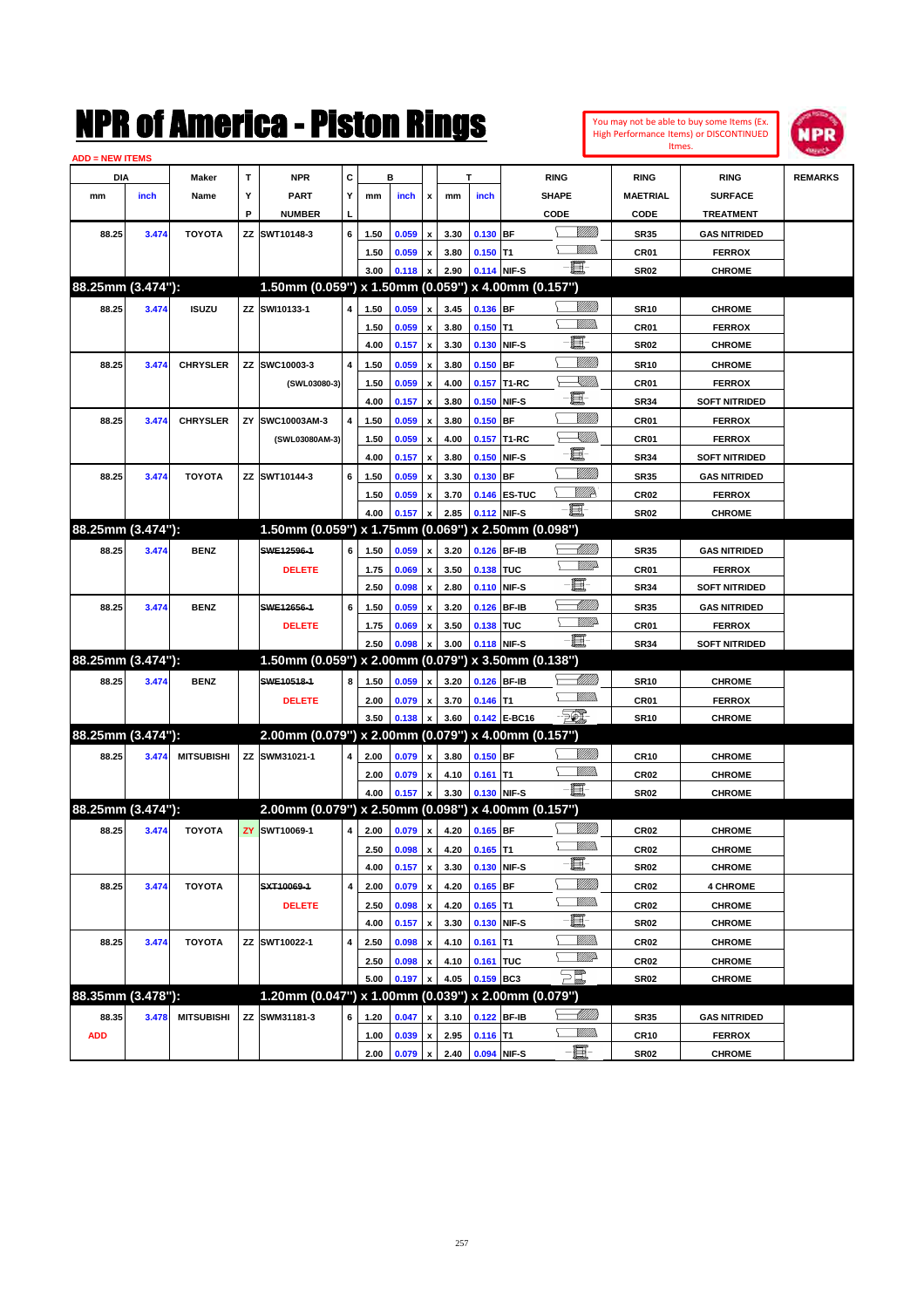| <b>ADD = NEW ITEMS</b> |       |                   |   |                                                     |                         |      |                |                           |      |                  |              |                       |                  |                      |                |
|------------------------|-------|-------------------|---|-----------------------------------------------------|-------------------------|------|----------------|---------------------------|------|------------------|--------------|-----------------------|------------------|----------------------|----------------|
| DIA                    |       | Maker             | т | <b>NPR</b>                                          | С                       |      | в              |                           |      | т                |              | <b>RING</b>           | <b>RING</b>      | <b>RING</b>          | <b>REMARKS</b> |
| mm                     | inch  | Name              | Y | <b>PART</b>                                         | Y                       | mm   | inch           | x                         | mm   | inch             |              | <b>SHAPE</b>          | <b>MAETRIAL</b>  | <b>SURFACE</b>       |                |
|                        |       |                   | P | <b>NUMBER</b>                                       |                         |      |                |                           |      |                  |              | CODE                  | CODE             | <b>TREATMENT</b>     |                |
| 88.40mm (3.480"):      |       |                   |   | 1.20mm (0.047") x 1.50mm (0.059") x 3.00mm (0.118") |                         |      |                |                           |      |                  |              |                       |                  |                      |                |
| 88.40                  | 3.480 | <b>SUBARU</b>     |   | ZZ SWF20043-2                                       | 4                       | 1.20 | 0.047          | $\boldsymbol{x}$          | 3.10 |                  | 0.122 BF-IB  |                       | <b>SR10</b>      | <b>CHROME</b>        |                |
|                        |       |                   |   |                                                     |                         | 1.50 | 0.059          | x                         | 3.60 |                  | 0.142 ES-TUC | <u>Willik</u>         | <b>CR01</b>      | <b>FERROX</b>        |                |
|                        |       |                   |   |                                                     |                         | 3.00 | 0.118          | $\pmb{\mathsf{x}}$        | 3.10 | 0.122 NIF-S      |              | $-\Xi$                | <b>SR02</b>      | <b>CHROME</b>        |                |
| 88.50mm (3.484"):      |       |                   |   | 1.00mm (0.039") x 1.20mm (0.047") x 2.80mm (0.110") |                         |      |                |                           |      |                  |              |                       |                  |                      |                |
| 88.50                  | 3.484 | <b>HI PERFORM</b> |   | XC3484                                              | 1                       | 1.00 | 0.039          | $\pmb{\mathsf{x}}$        | 3.20 | $0.126$ BF       |              | <u>Sillilli</u>       | <b>SR10</b>      | <b>CHROME</b>        |                |
|                        |       |                   |   |                                                     |                         | 1.20 | 0.047          | $\pmb{\mathsf{x}}$        | 3.70 | $0.146$ T1       |              | <u>MMs</u>            | CR01             | <b>FERROX</b>        |                |
|                        |       |                   |   |                                                     |                         | 2.80 | $0.110 \times$ |                           | 3.15 | 0.124 NIF-S      |              | E                     | <b>SR02</b>      | <b>CHROME</b>        |                |
| 88.50                  | 3.484 | <b>HI PERFORM</b> |   | XC3484LG                                            | 1                       | 1.00 | 0.039          | x                         | 3.20 | $0.126$ BF       |              | <u>Villida</u>        | <b>SR10</b>      | <b>CHROME</b>        |                |
|                        |       |                   |   |                                                     |                         | 1.20 | 0.047          | x                         | 3.70 | $0.146$ T1       |              | <u>Millis</u>         | CR <sub>01</sub> | <b>FERROX</b>        |                |
|                        |       |                   |   |                                                     |                         | 2.80 | 0.110          | x                         | 3.15 | 0.124 NIF-S      |              | E                     | <b>SR02</b>      | <b>CHROME</b>        |                |
| 88.50                  | 3.484 | <b>HI PERFORM</b> |   | 21-GNH08850                                         | $\mathbf{1}$            | 1.00 | 0.039          | x                         | 3.30 | 0.130 BF         |              | <u>Villida</u>        | <b>SR34</b>      | <b>GAS NITRIDED</b>  |                |
|                        |       |                   |   |                                                     |                         | 1.20 | 0.047          | x                         | 3.60 | 0.142 TUH        |              | <u>Willi</u> r        | CR <sub>01</sub> | <b>FERROX</b>        |                |
|                        |       |                   |   |                                                     |                         | 2.80 | 0.110          | x                         | 3.10 |                  | 0.122 NIF-H  | $\frac{1}{2}$         | <b>SR34</b>      | <b>SOFT NITRIDED</b> |                |
| 88.50mm (3.484"):      |       |                   |   | 1.20mm (0.047") x 1.20mm (0.047") x 2.00mm (0.079") |                         |      |                |                           |      |                  |              |                       |                  |                      |                |
| 88.50                  | 3.484 | <b>TOYOTA</b>     |   | ZZ SDT10172-0                                       | 4                       | 1.20 | 0.047          | x                         | 2.70 | $0.106$ BF       |              | <u>UMB</u>            | <b>SR10</b>      | <b>CHROME</b>        |                |
|                        |       |                   |   |                                                     |                         | 1.20 | 0.047          | x                         | 3.10 | 0.122 TUC        |              | <u>MM</u>             | CR <sub>01</sub> | <b>FERROX</b>        |                |
|                        |       |                   |   |                                                     |                         | 2.00 | 0.079          | $\boldsymbol{\mathsf{x}}$ | 2.75 |                  | 0.108 E-BC16 | 70)                   | <b>SR34</b>      | <b>SOFT NITRIDED</b> |                |
| 88.50                  | 3.484 | <b>TOYOTA</b>     |   | ZZ SDT10200-0                                       | 4                       | 1.20 | 0.047          | x                         | 2.70 | $0.106$ BF       |              | <u>MMM</u>            | <b>SR34</b>      | <b>GAS NITRIDED</b>  |                |
|                        |       |                   |   |                                                     |                         | 1.20 | 0.047          | $\boldsymbol{\mathsf{x}}$ | 2.70 | 0.106 TUC        |              | <u>VMD</u>            | SR <sub>08</sub> | <b>FERROX</b>        |                |
|                        |       |                   |   |                                                     |                         | 2.00 | 0.079          | x                         | 2.75 |                  | 0.108 E-BC16 | FØI.                  | <b>SR34</b>      | <b>SOFT NITRIDED</b> |                |
| 88.50                  | 3.484 | <b>TOYOTA</b>     |   | ZZ SDT10226-0                                       | 4                       | 1.20 | 0.047          | x                         | 2.90 |                  | 0.114 BF-IB  | <u> UMB</u>           | <b>SR34</b>      | <b>GAS NITRIDED</b>  |                |
|                        |       |                   |   |                                                     |                         | 1.20 | 0.047          | x                         | 2.70 | 0.106 TUC        |              | <u>MM</u>             | SR <sub>08</sub> | <b>FERROX</b>        |                |
|                        |       |                   |   |                                                     |                         | 2.00 | 0.079          | x                         | 2.75 |                  | 0.108 E-BC16 | 70)                   | <b>SR34</b>      | <b>SOFT NITRIDED</b> |                |
| 88.50                  | 3.484 | <b>TOYOTA</b>     |   | ZZ SDT10254-4                                       | 6                       | 1.20 | 0.047          | x                         | 2.70 |                  | 0.106 BF-IB  | <u> UMB</u>           | <b>SR35</b>      | <b>GAS NITRIDED</b>  |                |
|                        |       |                   |   |                                                     |                         | 1.20 | 0.047          | x                         | 2.70 | 0.106 TUC        |              | <u>VMD</u>            | SR <sub>08</sub> | <b>FERROX</b>        |                |
|                        |       |                   |   |                                                     |                         | 2.00 | 0.079          | x                         | 2.75 |                  | 0.108 E-BC16 | 70)                   | <b>SR34</b>      | <b>SOFT NITRIDED</b> |                |
| 88.50                  | 3.484 | <b>CHRYSLER</b>   |   | ZZ SWC10027-2                                       | 4                       | 1.20 | 0.047          | x                         | 2.70 |                  | 0.106 BF-IB  | <u> UMB</u>           | <b>SR35</b>      | <b>GAS NITRIDED</b>  |                |
| <b>ADD</b>             |       |                   |   |                                                     |                         | 1.20 | 0.047          | x                         | 3.35 | 0.132 TUC        |              | <u>VMD</u>            | SR <sub>08</sub> | <b>FERROX</b>        |                |
|                        |       |                   |   |                                                     |                         | 2.00 | 0.079          | x                         | 2.55 |                  | 0.100 E-BC16 | EO)                   | <b>SR34</b>      | <b>SOFT NITRIDED</b> |                |
| 88.50                  | 3.484 | <b>FORD</b>       |   | ZZ SWF30023-4                                       | 4                       | 1.20 | 0.047          | x                         | 2.90 | 0.114 BF         |              | VIII))                | <b>SR35</b>      | <b>GAS NITRIDED</b>  |                |
|                        |       |                   |   |                                                     |                         | 1.20 | 0.047          | x                         | 3.40 | 0.134 TUC        |              | <u>Willia</u>         | <b>CR10</b>      | <b>CHROME</b>        |                |
|                        |       |                   |   |                                                     |                         | 2.00 | 0.079          | $\pmb{\mathsf{x}}$        | 2.50 | 0.098 NIF-H      |              | œ                     | <b>SR34</b>      | <b>SOFT NITRIDED</b> |                |
| 88.50                  | 3.484 | <b>HYUNDAI</b>    |   | ZZ SWG30041-2                                       | $\overline{\mathbf{4}}$ | 1.20 | 0.047          | $\mathbf{x}$              |      | 3.05 0.120 BF-IB |              | <u>UMB</u>            | <b>SR10</b>      | <b>CHROME</b>        |                |
|                        |       |                   |   |                                                     |                         | 1.20 | 0.047          | $\pmb{\mathsf{x}}$        | 3.60 | 0.142 TUC        |              | ₩₩                    | CR01             | <b>FERROX</b>        |                |
|                        |       |                   |   |                                                     |                         | 2.00 | 0.079          | $\boldsymbol{x}$          | 2.45 |                  | 0.096 NIF-H  | æ                     | SR <sub>02</sub> | <b>CHROME</b>        |                |
| 88.50                  | 3.484 | <b>MITSUBISHI</b> |   | ZZ SWM31173-2                                       | 4                       | 1.20 | 0.047          | x                         | 3.05 |                  | 0.120 BF-IB  | <u>— Milliddə</u>     | <b>SR10</b>      | <b>CHROME</b>        |                |
|                        |       |                   |   |                                                     |                         | 1.20 | 0.047          | $\,$ $\,$ $\,$            | 3.60 | 0.142 TUC        |              | ₩₩                    | CR01             | <b>FERROX</b>        |                |
|                        |       |                   |   |                                                     |                         | 2.00 | 0.079          | x                         | 2.45 |                  | 0.096 NIF-H  | æ                     | SR <sub>02</sub> | <b>CHROME</b>        |                |
| 88.50                  | 3.484 | <b>TOYOTA</b>     |   | ZZ SWT10182-0                                       | 4                       | 1.20 | 0.047          | $\boldsymbol{\mathsf{x}}$ | 2.70 | $0.106$ BF       |              | <u>Milli</u> n        | <b>SR10</b>      | <b>CHROME</b>        |                |
|                        |       |                   |   |                                                     |                         | 1.20 | 0.047          | x                         | 3.20 | 0.126 TUC        |              | <i><u>Willi</u></i> n | CR01             | <b>FERROX</b>        |                |
|                        |       |                   |   |                                                     |                         | 2.00 | 0.079          | $\boldsymbol{\mathsf{x}}$ | 2.50 | 0.098 NIF-H      |              | <b>The Second</b>     | <b>SR34</b>      | <b>SOFT NITRIDED</b> |                |

You may not be able to buy some Items (Ex. High Performance Items) or DISCONTINUED Itmes.

**NPR**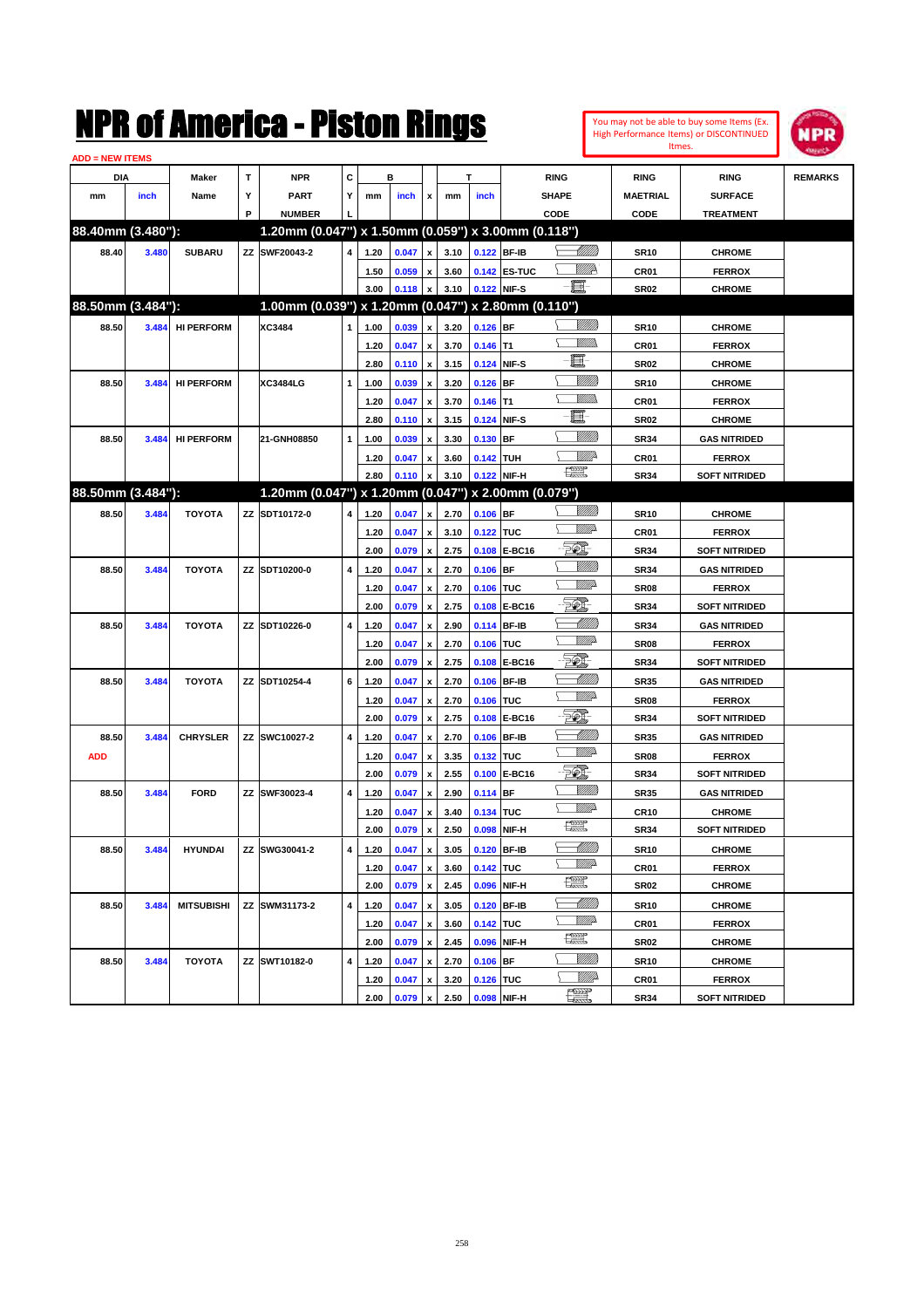| You may not be able to buy some Items (Ex. |
|--------------------------------------------|
| High Performance Items) or DISCONTINUED    |
| Itmes.                                     |



| <b>ADD = NEW ITEMS</b> |       |                   |    |                                                     |   |      |       |                    |      |            |              |                                                                                                                          |                  |                      |                |
|------------------------|-------|-------------------|----|-----------------------------------------------------|---|------|-------|--------------------|------|------------|--------------|--------------------------------------------------------------------------------------------------------------------------|------------------|----------------------|----------------|
| <b>DIA</b>             |       | <b>Maker</b>      | T  | <b>NPR</b>                                          | С |      | в     |                    |      | т          |              | <b>RING</b>                                                                                                              | <b>RING</b>      | <b>RING</b>          | <b>REMARKS</b> |
| mm                     | inch  | Name              | Υ  | <b>PART</b>                                         | Y | mm   | inch  | x                  | mm   | inch       |              | <b>SHAPE</b>                                                                                                             | <b>MAETRIAL</b>  | <b>SURFACE</b>       |                |
|                        |       |                   | P  | <b>NUMBER</b>                                       |   |      |       |                    |      |            |              | CODE                                                                                                                     | CODE             | <b>TREATMENT</b>     |                |
| 88.50mm (3.484"):      |       |                   |    | 1.20mm (0.047") x 1.20mm (0.047") x 2.50mm (0.098") |   |      |       |                    |      |            |              |                                                                                                                          |                  |                      |                |
| 88.50                  | 3.484 | <b>ISUZU</b>      |    | ZZ SWI10220-4                                       | 4 | 1.20 | 0.047 | x                  | 3.10 | $0.122$ BF |              | <u> UMB</u>                                                                                                              | <b>SR35</b>      | <b>GAS NITRIDED</b>  |                |
|                        |       |                   |    |                                                     |   | 1.20 | 0.047 |                    | 3.70 | 0.146 TUC  |              | <u>VMD</u>                                                                                                               | <b>CR10</b>      | <b>FERROX</b>        |                |
|                        |       |                   |    |                                                     |   | 2.50 | 0.098 | x                  | 2.70 |            | 0.106 NIF-H  | 鱱                                                                                                                        | <b>SR02</b>      | <b>CHROME</b>        |                |
| 88.50                  | 3.484 | <b>MAZDA</b>      |    | ZZ SWT20089-4                                       | 4 | 1.20 | 0.047 | x                  | 2.85 | $0.112$ BF |              | <u>Milli</u>                                                                                                             | <b>SR10</b>      | <b>CHROME</b>        |                |
|                        |       |                   |    |                                                     |   | 1.20 | 0.047 | x                  | 3.40 | 0.134 TUC  |              | <u>MM</u> D                                                                                                              | <b>CR10</b>      | <b>FERROX</b>        |                |
|                        |       |                   |    |                                                     |   | 2.50 | 0.098 | x                  | 2.80 |            | 0.110 NIF-S  | e                                                                                                                        | <b>SR34</b>      | <b>SOFT NITRIDED</b> |                |
| 88.50                  | 3.484 | <b>MAZDA</b>      |    | ZZ SWT20090-4                                       | 4 | 1.20 | 0.047 |                    | 2.70 |            | 0.106 BF-IB  | MMM                                                                                                                      | <b>SR35</b>      | <b>GAS NITRIDED</b>  |                |
|                        |       |                   |    |                                                     |   | 1.20 | 0.047 |                    | 3.40 | 0.134 TUC  |              | .<br>WWW                                                                                                                 | <b>CR10</b>      | <b>FERROX</b>        |                |
|                        |       |                   |    |                                                     |   | 2.50 | 0.098 |                    | 2.60 |            | 0.102 NIF-S  | 匱                                                                                                                        | <b>SR34</b>      | <b>SOFT NITRIDED</b> |                |
| 88.50mm (3.484"):      |       |                   |    | 1.20mm (0.047") x 1.20mm (0.047") x 3.00mm (0.118") |   |      |       |                    |      |            |              |                                                                                                                          |                  |                      |                |
| 88.50                  | 3.484 | <b>MITSUBISHI</b> | ZZ | SWM31120-4                                          | 4 | 1.20 | 0.047 | x                  | 3.45 | 0.136 BF   |              |                                                                                                                          | <b>SR10</b>      | <b>CHROME</b>        |                |
|                        |       |                   |    |                                                     |   | 1.20 | 0.047 | x                  | 4.00 | $0.157$ T1 |              | .<br>MM                                                                                                                  | CR <sub>01</sub> | <b>FERROX</b>        |                |
|                        |       |                   |    |                                                     |   | 3.00 | 0.118 | x                  | 2.90 |            | 0.114 NIF-S  | e.                                                                                                                       | <b>SR02</b>      | <b>CHROME</b>        |                |
| 88.50                  | 3.484 | <b>TOYOTA</b>     |    | ZZ SWT10177-4                                       | 6 | 1.20 | 0.047 | x                  | 2.90 | $0.114$ BF |              | <u>Milli</u> k                                                                                                           | <b>SR35</b>      | <b>GAS NITRIDED</b>  |                |
|                        |       |                   |    |                                                     |   | 1.20 | 0.047 | x                  | 3.30 | $0.130$ T1 |              | .<br>MM                                                                                                                  | <b>CR01</b>      | <b>FERROX</b>        |                |
|                        |       |                   |    |                                                     |   | 3.00 | 0.118 |                    | 2.85 |            | 0.112 NIF-S  | - 1                                                                                                                      | <b>SR34</b>      | <b>SOFT NITRIDED</b> |                |
| 88.50mm (3.484"):      |       |                   |    | 1.20mm (0.047") x 1.50mm (0.059") x 2.00mm (0.079") |   |      |       |                    |      |            |              |                                                                                                                          |                  |                      |                |
|                        |       |                   |    |                                                     | 4 |      |       |                    |      |            | 0.114 BF-IB  | <u> MMM)</u>                                                                                                             |                  |                      |                |
| 88.50                  | 3.484 | <b>GMC</b>        | ΖZ | SWG10048-2                                          |   | 1.20 | 0.047 | x                  | 2.90 |            |              | MMD                                                                                                                      | <b>SR35</b>      | <b>GAS NITRIDED</b>  |                |
|                        |       |                   |    |                                                     |   | 1.50 | 0.059 | x                  | 4.00 | 0.157 TUC  |              | 鱱                                                                                                                        | <b>CR02</b>      | <b>CHROME</b>        |                |
| 88.50mm (3.484"):      |       |                   |    | 1.20mm (0.047") x 1.50mm (0.059") x 2.50mm (0.098") |   | 2.00 | 0.079 |                    | 2.45 |            | 0.096 NIF-H  |                                                                                                                          | <b>SR02</b>      | <b>CHROME</b>        |                |
|                        |       |                   |    |                                                     |   |      |       |                    |      |            |              |                                                                                                                          |                  |                      |                |
| 88.50                  | 3.484 | <b>CHRYSLER</b>   | ZY | SWC10010-4                                          | 4 | 1.20 | 0.047 | x                  | 2.90 | 0.114 BF   |              |                                                                                                                          | <b>SR35</b>      | <b>GAS NITRIDED</b>  |                |
|                        |       |                   |    | (SWL03220-4)                                        |   | 1.50 | 0.059 | x                  | 4.00 | 0.157 TUC  |              | <u>MMP</u><br>-6                                                                                                         | <b>CR01</b>      | <b>FERROX</b>        |                |
|                        |       |                   |    |                                                     |   | 2.50 | 0.098 |                    | 2.80 |            | 0.110 NIF-S  |                                                                                                                          | <b>SR02</b>      | <b>CHROME</b>        |                |
| 88.50mm (3.484"):      |       |                   |    | 1.20mm (0.047") x 1.50mm (0.059") x 2.80mm (0.110") |   |      |       |                    |      |            |              |                                                                                                                          |                  |                      |                |
| 88.50                  | 3.484 | <b>SUZUKI</b>     |    | ZZ SWS20210-2                                       | 6 | 1.20 | 0.047 | x                  | 3.30 |            | 0.130 BF-IB  | MMB                                                                                                                      | <b>SR35</b>      | <b>GAS NITRIDED</b>  |                |
|                        |       |                   |    |                                                     |   | 1.50 | 0.059 | x                  | 3.30 | 0.130 TUC  |              | <u>MMP</u><br>-E.                                                                                                        | <b>CR02</b>      | <b>CHROME</b>        |                |
|                        |       |                   |    |                                                     |   | 2.80 | 0.110 |                    | 2.85 |            | 0.112 NIF-S  |                                                                                                                          | <b>SR34</b>      | <b>SOFT NITRIDED</b> |                |
| 88.50mm (3.484"):      |       |                   |    | 1.20mm (0.047") x 1.50mm (0.059") x 3.00mm (0.118") |   |      |       |                    |      |            |              |                                                                                                                          |                  |                      |                |
| 88.50                  | 3.484 | <b>CHRYSLER</b>   |    | ZZ SWC10004-4                                       | 4 | 1.20 | 0.047 | x                  | 3.45 | 0.136 BF   |              |                                                                                                                          | <b>SR35</b>      | <b>GAS NITRIDED</b>  |                |
|                        |       |                   |    | (SWL03094-4)                                        |   | 1.50 | 0.059 | x                  | 3.90 |            | 0.154 T1-RC  | <u>XM))</u>                                                                                                              | <b>CR01</b>      | <b>FERROX</b>        |                |
|                        |       |                   |    |                                                     |   | 3.00 | 0.118 | x                  | 2.90 |            | 0.114 NIF-S  | e                                                                                                                        | <b>SR34</b>      | <b>SOFT NITRIDED</b> |                |
| 88.50                  | 3.484 | <b>CHRYSLER</b>   |    | ZY SWC10004AM-4                                     | 4 | 1.20 | 0.047 | x                  | 3.45 | 0.136 BF   |              | <u>Milli</u>                                                                                                             | <b>SR10</b>      | <b>CHROME</b>        |                |
|                        |       |                   |    | (SWL03094AM-4)                                      |   | 1.50 | 0.059 | x                  | 3.90 |            | 0.154 T1-RC  | $\begin{matrix} \begin{matrix} \mathbb{R} & \mathbb{R} \ \mathbb{R} & \mathbb{R} \end{matrix} & \mathbb{R} \end{matrix}$ | CR01             | <b>FERROX</b>        |                |
|                        |       |                   |    |                                                     |   | 3.00 | 0.118 | x                  | 2.90 |            | 0.114 NIF-S  | - 1                                                                                                                      | SR02             | <b>CHROME</b>        |                |
| 88.50mm (3.484"):      |       |                   |    | 1.50mm (0.059") x 1.50mm (0.059") x 3.00mm (0.118") |   |      |       |                    |      |            |              |                                                                                                                          |                  |                      |                |
| 88.50                  | 3.484 | <b>CHRYSLER</b>   | ΖZ | SWC10007-4                                          | 4 | 1.50 | 0.059 | x                  | 3.10 |            | 0.122 BF-IB  | <u> MM)</u>                                                                                                              | SR35             | <b>GAS NITRIDED</b>  |                |
|                        |       |                   |    | (SWL03133-4)                                        |   | 1.50 | 0.059 | x                  | 4.00 | 0.157 TUC  |              | <u>VIIIt</u> da                                                                                                          | <b>CR01</b>      | <b>FERROX</b>        |                |
|                        |       |                   |    |                                                     |   | 3.00 | 0.118 | $\pmb{\mathsf{x}}$ | 2.90 |            | 0.114 NIF-S  | e.                                                                                                                       | <b>SR34</b>      | <b>SOFT NITRIDED</b> |                |
| 88.50                  | 3.484 | <b>CHRYSLER</b>   | ZY | SWC10007AM-4                                        | 4 | 1.50 | 0.059 | x                  | 3.10 |            | 0.122 BF-IB  | <u> MMM</u>                                                                                                              | <b>SR10</b>      | <b>CHROME</b>        |                |
|                        |       |                   |    | (SWL03133AM-4)                                      |   | 1.50 | 0.059 | $\pmb{\mathsf{x}}$ | 4.00 | 0.157 TUC  |              | <u>VIIIt</u> da                                                                                                          | CR01             | <b>FERROX</b>        |                |
|                        |       |                   |    |                                                     |   | 3.00 | 0.118 | $\pmb{\mathsf{x}}$ | 3.25 |            | 0.128 NIF-S  | e.                                                                                                                       | SR02             | <b>CHROME</b>        |                |
| 88.50                  | 3.484 | <b>TOYOTA</b>     |    | ZZ SWT10147-4                                       | 8 | 1.50 | 0.059 | x                  | 3.10 | $0.122$ BF |              |                                                                                                                          | SR35             | <b>GAS NITRIDED</b>  |                |
|                        |       |                   |    |                                                     |   | 1.50 | 0.059 | x                  | 3.80 |            | 0.150 ES-TUC | <u>Willia</u>                                                                                                            | CR01             | <b>FERROX</b>        |                |
|                        |       |                   |    |                                                     |   | 3.00 | 0.118 | $\pmb{\mathsf{x}}$ | 2.85 |            | 0.112 NIF-S  | E.                                                                                                                       | <b>SR34</b>      | <b>SOFT NITRIDED</b> |                |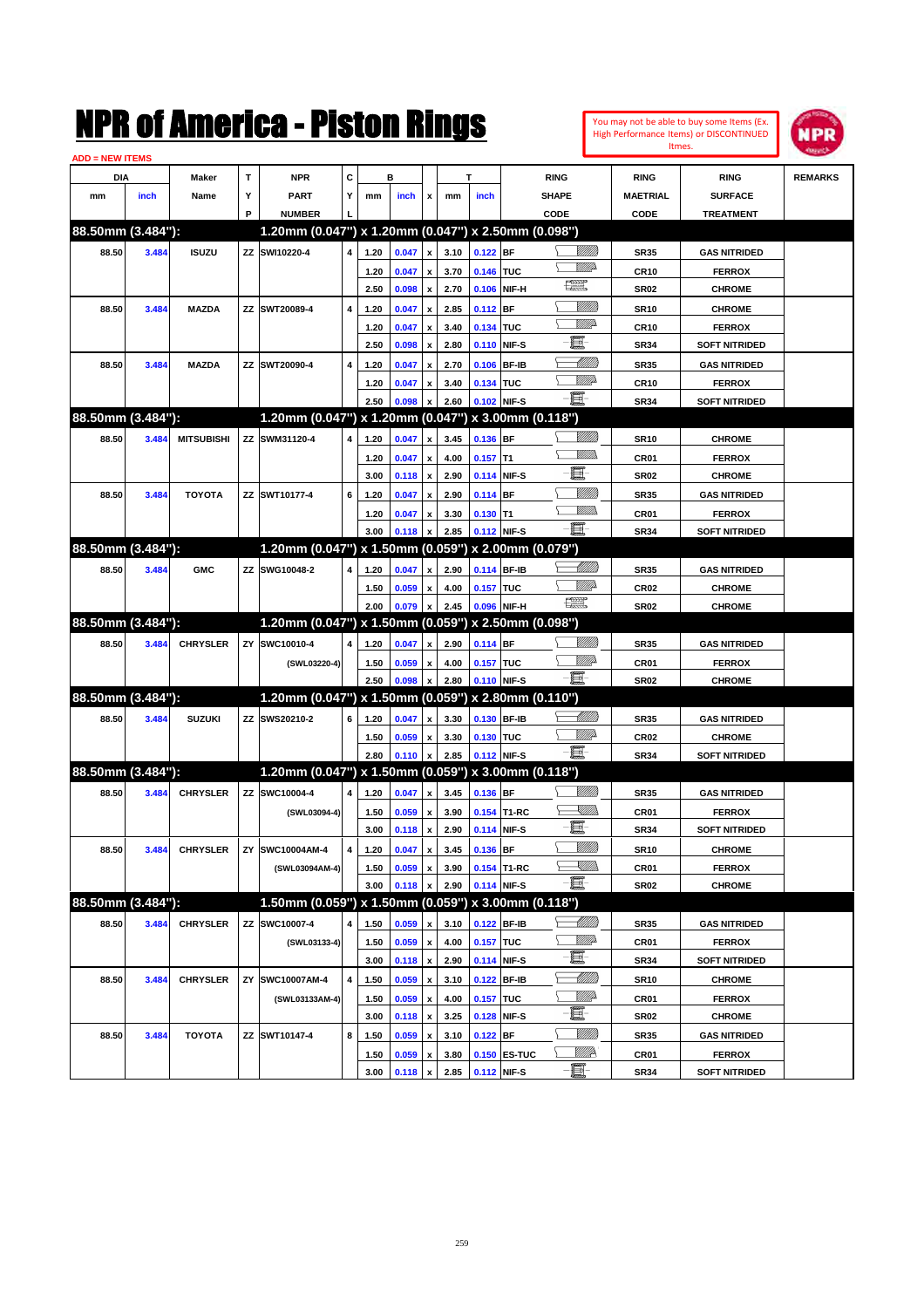|                        |       |                   |    | NMK OI AINCrica - Miston Kings                      |   |              |                |                           |              |            |                   |                             |             |                     | You may not be able to buy some Items (Ex.<br><b>High Performance Items) or DISCONTINUED</b> | <b>MPR</b>     |
|------------------------|-------|-------------------|----|-----------------------------------------------------|---|--------------|----------------|---------------------------|--------------|------------|-------------------|-----------------------------|-------------|---------------------|----------------------------------------------------------------------------------------------|----------------|
| <b>ADD = NEW ITEMS</b> |       |                   |    |                                                     |   |              |                |                           |              |            |                   |                             |             |                     | Itmes.                                                                                       |                |
| DIA                    |       | Maker             | T  | <b>NPR</b>                                          | c |              | в              |                           |              | T          | <b>RING</b>       |                             |             | <b>RING</b>         | <b>RING</b>                                                                                  | <b>REMARKS</b> |
| mm                     | inch  | Name              | Υ  | <b>PART</b>                                         | Y | mm           | inch           | X                         | mm           | inch       | <b>SHAPE</b>      |                             |             | <b>MAETRIAL</b>     | <b>SURFACE</b>                                                                               |                |
|                        |       |                   | P  | <b>NUMBER</b>                                       |   |              |                |                           |              |            | CODE              |                             |             | CODE                | <b>TREATMENT</b>                                                                             |                |
| 88.50                  | 3.484 | <b>TOYOTA</b>     |    | ZZ SWT10148-4                                       | 6 | 1.50         | 0.059          | X                         | 3.30         | 0.130      | <b>BF</b>         | <u>Villilli</u>             |             | <b>SR35</b>         | <b>GAS NITRIDED</b>                                                                          |                |
|                        |       |                   |    |                                                     |   | 1.50         | 0.059          | X                         | 3.80         | 0.150      | lT1               | VMM)                        |             | CR01                | <b>FERROX</b>                                                                                |                |
|                        |       |                   |    |                                                     |   | 3.00         | 0.118          | X                         | 2.90         |            | 0.114 NIF-S       | E.                          |             | <b>SR02</b>         | <b>CHROME</b>                                                                                |                |
| 88.50mm (3.484"):      |       |                   |    | 1.50mm (0.059") x 1.50mm (0.059") x 4.00mm (0.157") |   |              |                |                           |              |            |                   |                             |             |                     |                                                                                              |                |
| 88.50                  | 3.484 | <b>ISUZU</b>      |    | ZZ SWI10133-2                                       | 4 | 1.50         | 0.059          | X                         | 3.45         | 0.136      | <b>BF</b>         | <u>VIII M</u>               |             | <b>SR10</b>         | <b>CHROME</b>                                                                                |                |
|                        |       |                   |    |                                                     |   | 1.50         | 0.059          | X                         | 3.80         | 0.150      | lT1               | .<br>MM                     |             | CR01                | <b>FERROX</b>                                                                                |                |
|                        |       |                   |    |                                                     |   | 4.00         | 0.157          | X                         | 3.30         | 0.130      | NIF-S             | E                           |             | <b>SR02</b>         | <b>CHROME</b>                                                                                |                |
| 88.50                  | 3.484 | <b>CHRYSLER</b>   |    | ZZ SWC10003-4                                       | 4 | 1.50         | 0.059          | X                         | 3.80         | 0.150      | BF                | <u>VIII M</u>               |             | <b>SR10</b>         | <b>CHROME</b>                                                                                |                |
|                        |       |                   |    | (SWL03080-4)                                        |   | 1.50         | 0.059          | X                         | 4.00         | 0.157      | T1-RC             | <u>Sillin</u>               |             | CR01                | <b>FERROX</b>                                                                                |                |
|                        |       |                   |    |                                                     |   | 4.00         | 0.157          | X                         | 3.80         | 0.150      | NIF-S             | E.                          |             | <b>SR34</b>         | <b>SOFT NITRIDED</b>                                                                         |                |
| 88.50                  | 3.484 | <b>CHRYSLER</b>   | ZY | SWC10003AM-4                                        | 4 | 1.50         | 0.059          | X                         | 3.80         | 0.150      | <b>BF</b>         | <u>VIII M</u>               |             | CR01                | <b>FERROX</b>                                                                                |                |
|                        |       |                   |    | (SWL03080AM-4)                                      |   | 1.50         | 0.059          | X                         | 4.00         | 0.157      | T1-RC             | <u>Sillin</u>               |             | CR01                | <b>FERROX</b>                                                                                |                |
|                        |       |                   |    |                                                     |   | 4.00         | 0.157          | X                         | 3.80         | 0.150      | NIF-S             | E                           |             | <b>SR34</b>         | <b>SOFT NITRIDED</b>                                                                         |                |
| 88.50                  | 3.484 | <b>TOYOTA</b>     |    | ZZ SWT10144-4                                       | 6 | 1.50         | 0.059          | X                         | 3.30         | 0.130      | <b>BF</b>         | <u>VMM)</u>                 |             | <b>SR35</b>         | <b>GAS NITRIDED</b>                                                                          |                |
|                        |       |                   |    |                                                     |   | 1.50         | 0.059          | X                         | 3.70         | 0.146      | <b>ES-TUC</b>     | <u>VIIID</u>                |             | CR <sub>02</sub>    | <b>FERROX</b>                                                                                |                |
|                        |       |                   |    |                                                     |   | 4.00         | 0.157          | X                         | 2.85         | 0.112      | NIF-S             | E                           |             | <b>SR02</b>         | <b>CHROME</b>                                                                                |                |
| 88.50mm (3.484"):      |       |                   |    | 1.50mm (0.059") x 1.75mm (0.069") x 2.50mm (0.098") |   |              |                |                           |              |            |                   |                             |             |                     |                                                                                              |                |
| 88.50                  | 3.484 | <b>BENZ</b>       |    | SWE12596-2                                          | 6 | 1.50         | 0.059          | X                         | 3.20         | 0.126      | <b>BF-IB</b>      | <u> IMM</u> )<br><u>VMP</u> |             | <b>SR35</b>         | <b>GAS NITRIDED</b>                                                                          |                |
|                        |       |                   |    | <b>DELETE</b>                                       |   | 1.75         | 0.069          | X                         | 3.50         | 0.138      | TUC               | E                           |             | CR01                | <b>FERROX</b>                                                                                |                |
|                        |       |                   |    |                                                     |   | 2.50         | 0.098          | X                         | 2.80         | 0.110      | NIF-S             | <u> UMM</u>                 |             | <b>SR34</b>         | <b>SOFT NITRIDED</b>                                                                         |                |
| 88.50                  | 3.484 | <b>BENZ</b>       |    | SWE12656-2                                          | 6 | 1.50         | 0.059          | X                         | 3.20         | 0.126      | <b>BF-IB</b>      | <u>VMB</u>                  |             | <b>SR35</b>         | <b>GAS NITRIDED</b>                                                                          |                |
|                        |       |                   |    | <b>DELETE</b>                                       |   | 1.75<br>2.50 | 0.069<br>0.098 | X                         | 3.50<br>3.00 | 0.138      | TUC<br>NIF-S      | E.                          |             | CR01<br><b>SR34</b> | <b>FERROX</b>                                                                                |                |
| 88.50mm (3.484"):      |       |                   |    | 1.50mm (0.059") x 1.75mm (0.069")                   |   |              |                | X                         |              | 0.118      | x 3.00mm (0.118") |                             |             |                     | <b>SOFT NITRIDED</b>                                                                         |                |
| 88.50                  | 3.484 | <b>BENZ</b>       |    | SWE10496-0                                          | 6 | 1.50         | 0.059          | X                         | 3.40         | 0.134      | <b>BF-IB</b>      | <u> MMM</u>                 |             | <b>SR10</b>         | <b>CHROME</b>                                                                                |                |
|                        |       |                   |    | <b>DELETE</b>                                       |   | 1.75         | 0.069          | X                         | 3.70         | 0.146      | TUC               |                             | <u>MM</u> D | CR01                | <b>FERROX</b>                                                                                |                |
|                        |       |                   |    |                                                     |   | 3.00         | 0.118          | X                         | 3.50         | 0.138      | <b>E-BC16</b>     | $\mathbb{Z}$                |             | <b>SR10</b>         | <b>CHROME</b>                                                                                |                |
| 88.50mm (3.484"):      |       |                   |    | 1.50mm (0.059") x 2.00mm (0.079") x 3.50mm (0.138") |   |              |                |                           |              |            |                   |                             |             |                     |                                                                                              |                |
| 88.50                  | 3.484 | <b>BENZ</b>       |    | SWE10518-2                                          | 8 | 1.50         | 0.059          | X                         | 3.20         | 0.126      | <b>BF-IB</b>      | <u> UMB</u>                 |             | <b>SR10</b>         | <b>CHROME</b>                                                                                |                |
|                        |       |                   |    | <b>DELETE</b>                                       |   | 2.00         | 0.079          | X                         | 3.70         | 0.146      | lT1               | .<br>MM                     |             | CR01                | <b>FERROX</b>                                                                                |                |
|                        |       |                   |    |                                                     |   | 3.50         | 0.138          | X                         | 3.60         |            | 0.142 E-BC16      | FØ.                         |             | <b>SR10</b>         | <b>CHROME</b>                                                                                |                |
| 88.50mm (3.484"):      |       |                   |    | 2.00mm (0.079") x 2.00mm (0.079") x 4.00mm (0.157") |   |              |                |                           |              |            |                   |                             |             |                     |                                                                                              |                |
| 88.50                  | 3.484 | <b>MITSUBISHI</b> |    | ZZ SWM31021-2                                       | 4 | 2.00         | 0.079          | $\pmb{\mathsf{x}}$        | 3.80         | $0.150$ BF |                   | <u>Milli</u> n              |             | CR10                | <b>CHROME</b>                                                                                |                |
|                        |       |                   |    |                                                     |   | 2.00         | 0.079          | x                         | 4.10         | $0.161$ T1 |                   | <u>MM)</u>                  |             | CR <sub>02</sub>    | <b>CHROME</b>                                                                                |                |
|                        |       |                   |    |                                                     |   | 4.00         | 0.157          | x                         | 3.30         |            | 0.130 NIF-S       | 匱                           |             | <b>SR02</b>         | <b>CHROME</b>                                                                                |                |
| 88.50mm (3.484"):      |       |                   |    | 2.00mm (0.079") x 2.50mm (0.098") x 4.00mm (0.157") |   |              |                |                           |              |            |                   |                             |             |                     |                                                                                              |                |
| 88.50                  | 3.484 | <b>TOYOTA</b>     | ZY | SWT10069-2                                          | 4 | 2.00         | 0.079          | X                         | 4.20         | $0.165$ BF |                   | <u>VIIII</u> )              |             | CR02                | <b>CHROME</b>                                                                                |                |
|                        |       |                   |    |                                                     |   | 2.50         | 0.098          | $\pmb{\mathsf{x}}$        | 4.20         | $0.165$ T1 |                   | <u>MMD</u>                  |             | CR <sub>02</sub>    | <b>CHROME</b>                                                                                |                |
|                        |       |                   |    |                                                     |   | 4.00         | 0.157          | $\boldsymbol{\mathsf{x}}$ | 3.30         |            | 0.130 NIF-S       | E.                          |             | <b>SR02</b>         | <b>CHROME</b>                                                                                |                |
| 88.50                  | 3.484 | <b>TOYOTA</b>     |    | SXT10069-2                                          | 4 | 2.00         | 0.079          | X                         | 4.20         | 0.165      | <b>BF</b>         | <u>VIIII</u> )              |             | CR <sub>02</sub>    | <b>4 CHROME</b>                                                                              |                |
|                        |       |                   |    | <b>DELETE</b>                                       |   | 2.50         | 0.098          | $\pmb{\mathsf{x}}$        | 4.20         | $0.165$ T1 |                   | <u>WMs</u>                  |             | CR <sub>02</sub>    | <b>CHROME</b>                                                                                |                |
|                        |       |                   |    |                                                     |   | 4.00         | 0.157          | X                         | 3.30         | 0.130      | NIF-S             | E.                          |             | SR02                | <b>CHROME</b>                                                                                |                |
| 88.50                  | 3.484 | <b>TOYOTA</b>     |    | ZZ SJT10043-0                                       | 4 | 2.00         | 0.079          | $\pmb{\mathsf{x}}$        | 4.20         | $0.165$ BF |                   | <u>VMM</u>                  |             | CR <sub>02</sub>    | <b>4 CHROME</b>                                                                              |                |
|                        |       |                   |    |                                                     |   | 2.50         | 0.098          | X                         | 4.20         | 0.165      | <b>ES-TUC</b>     | <u>VIIII</u> D              |             | CR <sub>02</sub>    | <b>CHROME</b>                                                                                |                |
|                        |       |                   |    |                                                     |   | 4.00         | 0.157          | X                         | 4.10         | 0.161      | E-BC3             | EQ,                         |             | CR02                | <b>CHROME</b>                                                                                |                |
| 88.50                  | 3.484 | <b>TOYOTA</b>     |    | ZZ SWT10043-0                                       | 4 | 2.00         | 0.079          | X                         | 4.20         | $0.165$ BF |                   | <u>Milli</u> n              |             | CR <sub>02</sub>    | <b>CHROME</b>                                                                                |                |
|                        |       |                   |    |                                                     |   | 2.50         | 0.098          | x                         | 4.20         | $0.165$ T1 |                   | <u>MMs</u>                  |             | CR01                | <b>FERROX</b>                                                                                |                |
|                        |       |                   |    |                                                     |   | 4.00         | 0.157          | x                         | 3.85         |            | 0.152 NIF-S       | e.                          |             | SR02                | <b>CHROME</b>                                                                                |                |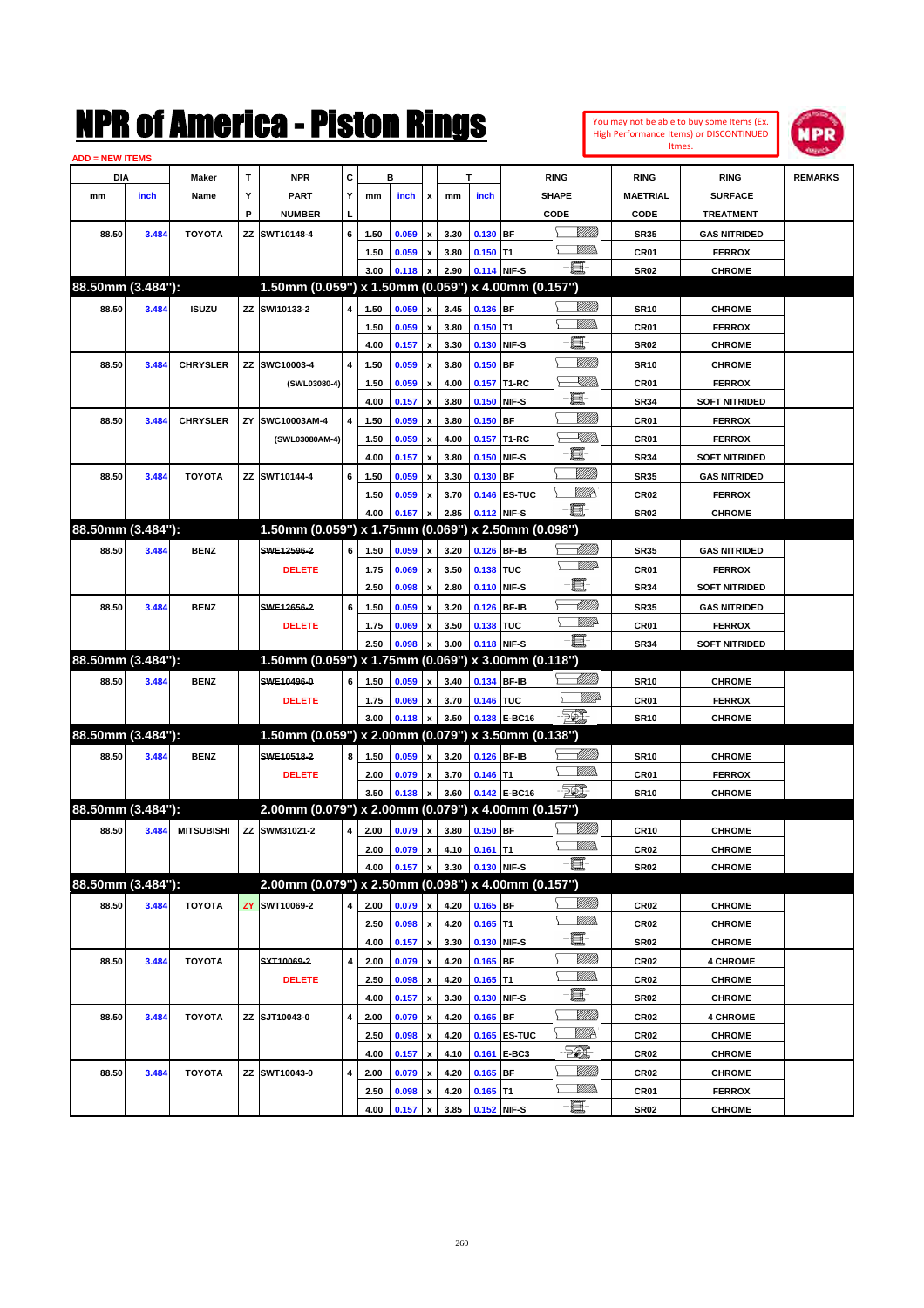|                         |       |                   |    | NMK OT AINCrica - Miston Kings                      |   |      |                |                           |      |             |               |                               |                   |                  | You may not be able to buy some Items (Ex.<br>High Performance Items) or DISCONTINUED | NPR            |
|-------------------------|-------|-------------------|----|-----------------------------------------------------|---|------|----------------|---------------------------|------|-------------|---------------|-------------------------------|-------------------|------------------|---------------------------------------------------------------------------------------|----------------|
| <u> ADD = NEW ITEMS</u> |       |                   |    |                                                     |   |      |                |                           |      |             |               |                               |                   |                  | Itmes.                                                                                |                |
| DIA                     |       | Maker             | T  | <b>NPR</b>                                          | C |      | в              |                           |      | T           |               | <b>RING</b>                   |                   | <b>RING</b>      | <b>RING</b>                                                                           | <b>REMARKS</b> |
| mm                      | inch  | Name              | Υ  | <b>PART</b>                                         | Y | mm   | inch           | x                         | mm   | inch        |               | <b>SHAPE</b>                  |                   | <b>MAETRIAL</b>  | <b>SURFACE</b>                                                                        |                |
|                         |       |                   | P  | <b>NUMBER</b>                                       |   |      |                |                           |      |             |               | CODE                          |                   | CODE             | <b>TREATMENT</b>                                                                      |                |
| 88.50                   | 3.484 | <b>TOYOTA</b>     |    | SXT10043-0                                          | 4 | 2.00 | 0.079          | $\pmb{\mathsf{x}}$        | 4.20 | $0.165$ BF  |               |                               | <u>Villilli</u>   | CR02             | <b>4 CHROME</b>                                                                       |                |
|                         |       |                   |    | <b>DELETE</b>                                       |   | 2.50 | 0.098          | $\pmb{\mathsf{x}}$        | 4.20 | $0.165$ T1  |               |                               | .<br>MM           | CR <sub>02</sub> | <b>CHROME</b>                                                                         |                |
|                         |       |                   |    |                                                     |   | 4.00 | 0.157          | x                         | 3.85 |             | 0.152 NIF-S   | E.                            |                   | <b>SR02</b>      | <b>CHROME</b>                                                                         |                |
| 88.50mm (3.484"):       |       |                   |    | 2.50mm (0.098") x 2.50mm (0.098") x 5.00mm (0.197") |   |      |                |                           |      |             |               |                               |                   |                  |                                                                                       |                |
| 88.50                   | 3.484 | <b>TOYOTA</b>     |    | ZZ SWT10022-2                                       | 4 | 2.50 | 0.098          | $\mathbf{x}$              | 4.10 | $0.161$ T1  |               |                               | <u>UMB</u>        | CR02             | <b>CHROME</b>                                                                         |                |
|                         |       |                   |    |                                                     |   | 2.50 | 0.098          | $\pmb{\mathsf{x}}$        | 4.10 | 0.161 TUC   |               |                               | <u>VIIItä</u>     | CR <sub>02</sub> | <b>CHROME</b>                                                                         |                |
|                         |       |                   |    |                                                     |   | 5.00 | 0.197          | $\pmb{\mathsf{x}}$        | 4.05 | 0.159 BC3   |               | $\sum^{\#}$                   |                   | <b>SR02</b>      | <b>CHROME</b>                                                                         |                |
| 88.60mm (3.488"):       |       |                   |    | 1.20mm (0.047") x 1.00mm (0.039") x 2.00mm (0.079") |   |      |                |                           |      |             |               |                               |                   |                  |                                                                                       |                |
| 88.60                   | 3.488 | <b>MITSUBISHI</b> |    | ZZ SWM31181-4                                       | 6 | 1.20 | 0.047          | $\pmb{\mathsf{x}}$        | 3.10 | 0.122 BF-IB |               |                               |                   | <b>SR35</b>      | <b>GAS NITRIDED</b>                                                                   |                |
| <b>ADD</b>              |       |                   |    |                                                     |   | 1.00 | 0.039          | x                         | 2.95 | $0.116$ T1  |               |                               | .<br>MM           | <b>CR10</b>      | <b>FERROX</b>                                                                         |                |
|                         |       |                   |    |                                                     |   | 2.00 | 0.079          | $\pmb{\mathsf{x}}$        | 2.40 | 0.094 NIF-S |               | E                             |                   | <b>SR02</b>      | <b>CHROME</b>                                                                         |                |
| 88.65mm (3.490"):       |       |                   |    | 1.20mm (0.047") x 1.50mm (0.059") x 3.00mm (0.118") |   |      |                |                           |      |             |               |                               |                   |                  |                                                                                       |                |
|                         |       |                   |    | ZZ SWF20043-3                                       | 4 |      |                |                           |      | 0.122 BF-IB |               |                               |                   |                  |                                                                                       |                |
| 88.65                   | 3.490 | <b>SUBARU</b>     |    |                                                     |   | 1.20 | 0.047          | $\pmb{\mathsf{x}}$        | 3.10 |             |               |                               | ₩₩                | <b>SR10</b>      | <b>CHROME</b>                                                                         |                |
|                         |       |                   |    |                                                     |   | 1.50 | 0.059          | $\pmb{\mathsf{x}}$        | 3.60 |             | 0.142 ES-TUC  | E                             |                   | CR01             | <b>FERROX</b>                                                                         |                |
| 88.75mm (3.494"):       |       |                   |    |                                                     |   | 3.00 | 0.118          | $\pmb{\mathsf{x}}$        | 3.10 | 0.122 NIF-S |               |                               |                   | <b>SR02</b>      | <b>CHROME</b>                                                                         |                |
|                         |       |                   |    | 1.20mm (0.047") x 1.20mm (0.047") x 2.00mm (0.079") |   |      |                |                           |      |             |               |                               | 77777).           |                  |                                                                                       |                |
| 88.75                   | 3.494 | <b>TOYOTA</b>     |    | ZZ SDT10172-1                                       | 4 | 1.20 | 0.047          | $\pmb{\mathsf{x}}$        | 2.70 | $0.106$ BF  |               |                               | <u>MM</u>         | <b>SR10</b>      | <b>CHROME</b>                                                                         |                |
|                         |       |                   |    |                                                     |   | 1.20 | 0.047          | $\pmb{\mathsf{x}}$        | 3.10 | 0.122 TUC   |               |                               |                   | CR01             | <b>FERROX</b>                                                                         |                |
|                         |       |                   |    |                                                     |   | 2.00 | 0.079          | $\pmb{\mathsf{x}}$        | 2.75 | 0.108       | E-BC16        | É.                            |                   | <b>SR34</b>      | <b>SOFT NITRIDED</b>                                                                  |                |
| 88.75                   | 3.494 | <b>TOYOTA</b>     |    | ZZ SDT10200-1                                       | 4 | 1.20 | 0.047          | $\pmb{\mathsf{x}}$        | 2.70 | 0.106       | <b>BF</b>     |                               | VMM)              | <b>SR34</b>      | <b>GAS NITRIDED</b>                                                                   |                |
|                         |       |                   |    |                                                     |   | 1.20 | 0.047          | $\pmb{\mathsf{x}}$        | 2.70 | 0.106       | TUC           | <u>VMD</u>                    |                   | SR <sub>08</sub> | <b>FERROX</b>                                                                         |                |
|                         |       |                   |    |                                                     |   | 2.00 | 0.079          | $\boldsymbol{\mathsf{x}}$ | 2.75 | 0.108       | <b>E-BC16</b> | >61                           |                   | <b>SR34</b>      | <b>SOFT NITRIDED</b>                                                                  |                |
| 88.75                   | 3.494 | <b>TOYOTA</b>     |    | ZZ SDT10226-1                                       | 4 | 1.20 | 0.047          | $\pmb{\mathsf{x}}$        | 2.90 | 0.114       | <b>BF-IB</b>  |                               | <u> Milli</u> lli | <b>SR34</b>      | <b>GAS NITRIDED</b>                                                                   |                |
|                         |       |                   |    |                                                     |   | 1.20 | 0.047          | $\pmb{\mathsf{x}}$        | 2.70 | 0.106       | <b>TUC</b>    |                               | <u>MM</u>         | SR <sub>08</sub> | <b>FERROX</b>                                                                         |                |
|                         |       |                   |    |                                                     |   | 2.00 | 0.079          | $\boldsymbol{\mathsf{x}}$ | 2.75 | 0.108       | E-BC16        | 6)                            |                   | <b>SR34</b>      | SOFT NITRIDED                                                                         |                |
| 88.75                   | 3.494 | <b>CHRYSLER</b>   |    | ZZ SWC10027-3                                       | 4 | 1.20 | 0.047          | $\pmb{\mathsf{x}}$        | 2.70 | 0.106       | <b>BF-IB</b>  |                               | <u> Milli</u> lli | <b>SR35</b>      | <b>GAS NITRIDED</b>                                                                   |                |
| <b>ADD</b>              |       |                   |    |                                                     |   | 1.20 | 0.047          | $\pmb{\mathsf{x}}$        | 3.35 | 0.132       | <b>TUC</b>    | <u>MM</u> D                   |                   | SR <sub>08</sub> | <b>FERROX</b>                                                                         |                |
|                         |       |                   |    |                                                     |   | 2.00 | 0.079          | $\boldsymbol{\mathsf{x}}$ | 2.55 | 0.100       | E-BC16        | PØ.                           |                   | <b>SR34</b>      | <b>SOFT NITRIDED</b>                                                                  |                |
| 88.75                   | 3.494 | <b>HYUNDAI</b>    | ΖZ | SWG30041-3                                          | 4 | 1.20 | 0.047          | $\pmb{\mathsf{x}}$        | 3.05 | 0.120       | <b>BF-IB</b>  |                               | <u> UMM</u>       | <b>SR10</b>      | <b>CHROME</b>                                                                         |                |
|                         |       |                   |    |                                                     |   | 1.20 | 0.047          | $\pmb{\mathsf{x}}$        | 3.60 | 0.142       | <b>TUC</b>    | <u>MM</u> D                   |                   | CR01             | <b>FERROX</b>                                                                         |                |
|                         |       |                   |    |                                                     |   | 2.00 | 0.079          | x                         | 2.45 | 0.096       | NIF-H         | $\mathbb{R}^n$                |                   | <b>SR02</b>      | <b>CHROME</b>                                                                         |                |
| 88.75                   | 3.494 | <b>MITSUBISHI</b> |    | ZZ SWM31173-3                                       | 4 | 1.20 | 0.047          | $\pmb{\mathsf{x}}$        | 3.05 | 0.120 BF-IB |               |                               | <u>UMB</u>        | <b>SR10</b>      | <b>CHROME</b>                                                                         |                |
|                         |       |                   |    |                                                     |   | 1.20 | 0.047          | $\pmb{\mathsf{x}}$        | 3.60 | 0.142 TUC   |               | <u>MA</u>                     |                   | CR01             | <b>FERROX</b>                                                                         |                |
|                         |       |                   |    |                                                     |   | 2.00 | 0.079          | $\pmb{\mathsf{x}}$        | 2.45 | 0.096       | NIF-H         | æ                             |                   | <b>SR02</b>      | <b>CHROME</b>                                                                         |                |
| 88.75                   | 3.494 | <b>TOYOTA</b>     |    | ZZ SWT10182-1                                       | 4 | 1.20 | 0.047          | $\pmb{\mathsf{x}}$        | 2.70 | $0.106$ BF  |               |                               | <u>VIIII</u> )    | SR10             | <b>CHROME</b>                                                                         |                |
|                         |       |                   |    |                                                     |   | 1.20 | 0.047          | $\pmb{\mathsf{x}}$        | 3.20 | 0.126 TUC   |               |                               | <u>VM</u> D       | CR01             | <b>FERROX</b>                                                                         |                |
|                         |       |                   |    |                                                     |   | 2.00 | 0.079          | X                         | 2.50 |             | 0.098 NIF-H   | en<br>Leopold                 |                   | <b>SR34</b>      | SOFT NITRIDED                                                                         |                |
| 88.75mm (3.494"):       |       |                   |    | 1.20mm (0.047") x 1.50mm (0.059") x 2.00mm (0.079") |   |      |                |                           |      |             |               |                               |                   |                  |                                                                                       |                |
|                         |       |                   |    | SWG10048-3                                          |   |      |                |                           |      |             | 0.114 BF-IB   |                               | <u> MMM)</u>      |                  |                                                                                       |                |
| 88.75                   | 3.494 | <b>GMC</b>        | ΖZ |                                                     | 4 | 1.20 | 0.047          | $\pmb{\mathsf{x}}$        | 2.90 |             |               | WWA                           |                   | <b>SR35</b>      | <b>GAS NITRIDED</b>                                                                   |                |
|                         |       |                   |    |                                                     |   | 1.50 | 0.059          | $\pmb{\mathsf{x}}$        | 4.00 | 0.157 TUC   |               | $f_{\text{max}}^{\text{max}}$ |                   | CR <sub>02</sub> | <b>CHROME</b>                                                                         |                |
| 88.75mm (3.494"):       |       |                   |    | 1.20mm (0.047") x 1.50mm (0.059") x 2.80mm (0.110") |   | 2.00 | 0.079          | $\pmb{\mathsf{x}}$        | 2.45 |             | 0.096 NIF-H   |                               |                   | <b>SR02</b>      | <b>CHROME</b>                                                                         |                |
|                         |       |                   |    |                                                     |   |      |                |                           |      |             |               |                               |                   |                  |                                                                                       |                |
| 88.75                   | 3.494 | <b>SUZUKI</b>     | ΖZ | SWS20210-3                                          | 6 | 1.20 | 0.047          | $\pmb{\mathsf{x}}$        | 3.30 | 0.130 BF-IB |               |                               |                   | SR35             | <b>GAS NITRIDED</b>                                                                   |                |
|                         |       |                   |    |                                                     |   | 1.50 | 0.059          | $\pmb{\mathsf{x}}$        | 3.30 | 0.130 TUC   |               | <u>Willi</u> b                |                   | CR <sub>02</sub> | <b>CHROME</b>                                                                         |                |
|                         |       |                   |    |                                                     |   | 2.80 | $0.110 \times$ |                           | 2.85 |             | 0.112 NIF-S   | e.                            |                   | <b>SR34</b>      | <b>SOFT NITRIDED</b>                                                                  |                |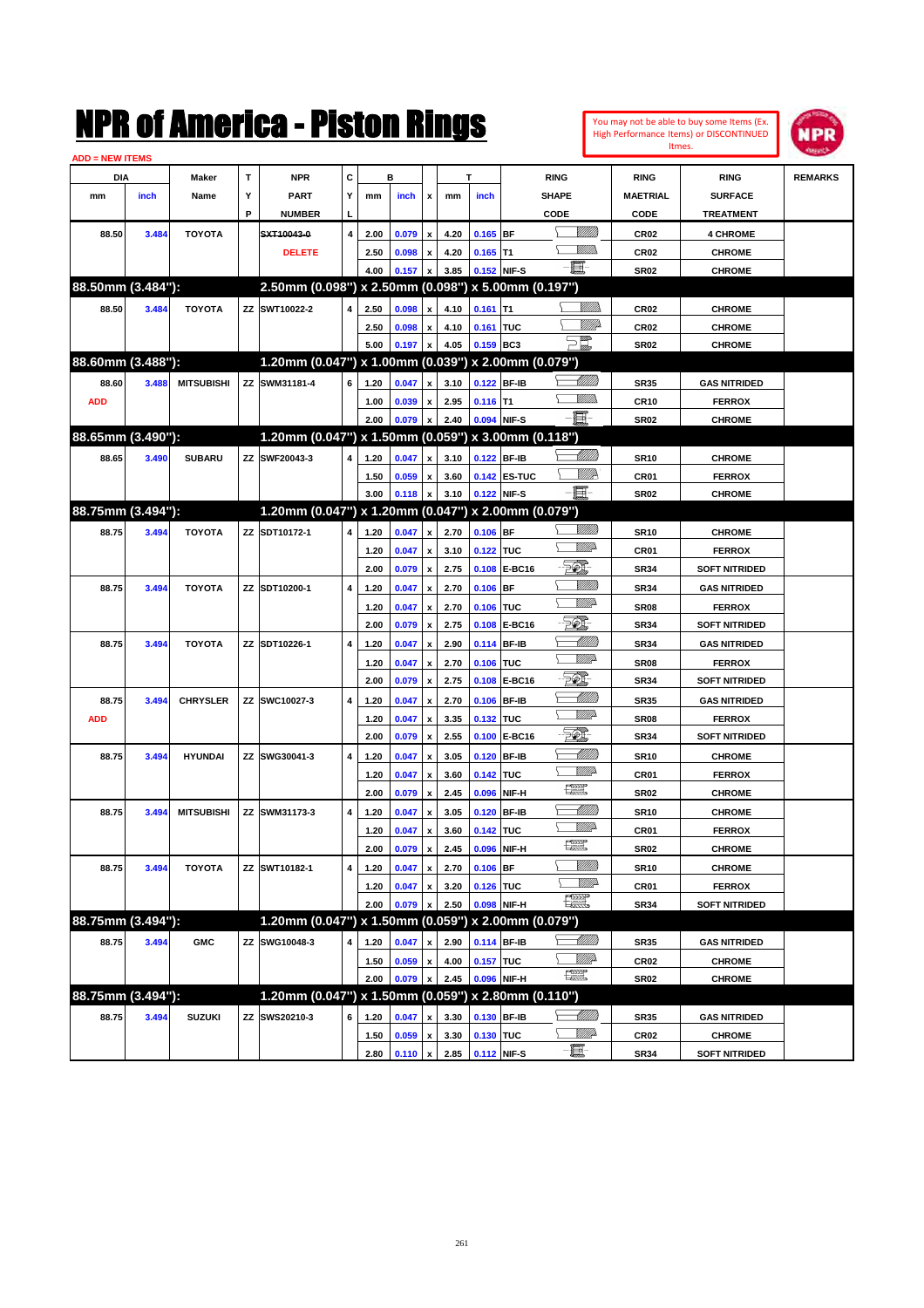|                        |       |                   |     | NMK OI AMCMICA - MISTON KINGS                                        |   |      |                |                    |      |            |              |              |                      |                  | You may not be able to buy some Items (Ex.<br>High Performance Items) or DISCONTINUED<br>Itmes. | IPR            |
|------------------------|-------|-------------------|-----|----------------------------------------------------------------------|---|------|----------------|--------------------|------|------------|--------------|--------------|----------------------|------------------|-------------------------------------------------------------------------------------------------|----------------|
| <b>ADD = NEW ITEMS</b> |       |                   | T   |                                                                      | c |      | в              |                    |      | т          |              |              |                      |                  |                                                                                                 |                |
| DIA                    |       | Maker             | Υ   | <b>NPR</b><br><b>PART</b>                                            | Y |      |                |                    |      |            |              | <b>RING</b>  |                      | <b>RING</b>      | <b>RING</b><br><b>SURFACE</b>                                                                   | <b>REMARKS</b> |
| mm                     | inch  | Name              | P   |                                                                      |   | mm   | inch           | x                  | mm   | inch       |              | SHAPE        |                      | <b>MAETRIAL</b>  |                                                                                                 |                |
| 88.75mm (3.494"):      |       |                   |     | <b>NUMBER</b><br>1.50mm (0.059") x 1.50mm (0.059") x 4.00mm (0.157") |   |      |                |                    |      |            |              | CODE         |                      | CODE             | <b>TREATMENT</b>                                                                                |                |
| 88.75                  | 3.494 | <b>ISUZU</b>      |     | ZZ SWI10133-3                                                        | 4 | 1.50 | 0.059          | $\pmb{\mathsf{x}}$ | 3.45 | 0.136 BF   |              |              | <u>Millitti</u>      | <b>SR10</b>      | <b>CHROME</b>                                                                                   |                |
|                        |       |                   |     |                                                                      |   | 1.50 | 0.059          | $\pmb{\mathsf{x}}$ | 3.80 | $0.150$ T1 |              |              | <br>Mad              | CR01             | <b>FERROX</b>                                                                                   |                |
|                        |       |                   |     |                                                                      |   | 4.00 | 0.157          | $\pmb{\mathsf{x}}$ | 3.30 |            | 0.130 NIF-S  | E            |                      | <b>SR02</b>      | <b>CHROME</b>                                                                                   |                |
| 88.75mm (3.494"):      |       |                   |     | 1.50mm (0.059") x 1.75mm (0.069") x 2.50mm (0.098")                  |   |      |                |                    |      |            |              |              |                      |                  |                                                                                                 |                |
| 88.75                  | 3.494 | <b>BENZ</b>       |     | SWE12596-3                                                           | 6 | 1.50 | 0.059          | $\pmb{\mathsf{x}}$ | 3.20 |            | 0.126 BF-IB  |              | <u> UMB</u>          | <b>SR35</b>      | <b>GAS NITRIDED</b>                                                                             |                |
|                        |       |                   |     | <b>DELETE</b>                                                        |   | 1.75 | 0.069          | $\pmb{\mathsf{x}}$ | 3.50 | 0.138 TUC  |              |              | <u>WWA</u>           | CR01             | <b>FERROX</b>                                                                                   |                |
|                        |       |                   |     |                                                                      |   | 2.50 | 0.098          | $\mathbf{x}$       | 2.80 |            | 0.110 NIF-S  | E            |                      | <b>SR34</b>      | <b>SOFT NITRIDED</b>                                                                            |                |
| 88.75                  | 3.494 | <b>BENZ</b>       |     | SWE12656-3                                                           | 6 | 1.50 | 0.059          | $\pmb{\mathsf{x}}$ | 3.20 |            | 0.126 BF-IB  |              | MMM                  | <b>SR35</b>      | <b>GAS NITRIDED</b>                                                                             |                |
|                        |       |                   |     | <b>DELETE</b>                                                        |   | 1.75 | 0.069          | $\pmb{\mathsf{x}}$ | 3.50 | 0.138 TUC  |              |              | <u>VMD</u>           | CR01             | <b>FERROX</b>                                                                                   |                |
|                        |       |                   |     |                                                                      |   | 2.50 | 0.098          | x                  | 3.00 |            | 0.118 NIF-S  | E.           |                      | <b>SR34</b>      | <b>SOFT NITRIDED</b>                                                                            |                |
| 88.75mm (3.494"):      |       |                   |     | 1.50mm (0.059") x 1.75mm (0.069") x 3.00mm (0.118")                  |   |      |                |                    |      |            |              |              |                      |                  |                                                                                                 |                |
| 88.75                  | 3.494 | <b>BENZ</b>       |     | SWE10496-1                                                           | 6 | 1.50 | 0.059          | $\mathbf{x}$       | 3.40 |            | 0.134 BF-IB  |              |                      | <b>SR10</b>      | <b>CHROME</b>                                                                                   |                |
|                        |       |                   |     | <b>DELETE</b>                                                        |   | 1.75 | 0.069          | $\pmb{\mathsf{x}}$ | 3.70 | 0.146 TUC  |              |              | <i><u>Villid</u></i> | CR01             | <b>FERROX</b>                                                                                   |                |
|                        |       |                   |     |                                                                      |   | 3.00 | 0.118          | x                  | 3.50 |            | 0.138 E-BC16 | <b>Feb.</b>  |                      | <b>SR10</b>      | <b>CHROME</b>                                                                                   |                |
| 88.75mm (3.494"):      |       |                   |     | 1.50mm (0.059") x 2.00mm (0.079") x 3.50mm (0.138")                  |   |      |                |                    |      |            |              |              |                      |                  |                                                                                                 |                |
| 88.75                  | 3.494 | <b>BENZ</b>       |     | SWE10518-3                                                           | 8 | 1.50 | 0.059          | $\pmb{\mathsf{x}}$ | 3.20 |            | 0.126 BF-IB  |              | <u> UMB</u>          | <b>SR10</b>      | <b>CHROME</b>                                                                                   |                |
|                        |       |                   |     | <b>DELETE</b>                                                        |   | 2.00 | 0.079          | $\pmb{\mathsf{x}}$ | 3.70 | $0.146$ T1 |              |              | .<br>MM              | CR01             | <b>FERROX</b>                                                                                   |                |
|                        |       |                   |     |                                                                      |   | 3.50 | 0.138          | x                  | 3.60 |            | 0.142 E-BC16 | $\mathbb{Z}$ |                      | <b>SR10</b>      | <b>CHROME</b>                                                                                   |                |
| 88.75mm (3.494"):      |       |                   |     | 2.00mm (0.079") x 2.00mm (0.079") x 4.00mm (0.157")                  |   |      |                |                    |      |            |              |              |                      |                  |                                                                                                 |                |
| 88.75                  | 3.494 | <b>MITSUBISHI</b> |     | ZZ SWM31021-3                                                        | 4 | 2.00 | 0.079          | $\pmb{\mathsf{x}}$ | 3.80 | $0.150$ BF |              |              | <u>UMM</u>           | <b>CR10</b>      | <b>CHROME</b>                                                                                   |                |
|                        |       |                   |     |                                                                      |   | 2.00 | 0.079          | $\pmb{\mathsf{x}}$ | 4.10 | $0.161$ T1 |              |              | <br>Mad              | CR <sub>02</sub> | <b>CHROME</b>                                                                                   |                |
|                        |       |                   |     |                                                                      |   | 4.00 | 0.157          | X                  | 3.30 |            | 0.130 NIF-S  | -6           |                      | <b>SR02</b>      | <b>CHROME</b>                                                                                   |                |
| 88.75mm (3.494"):      |       |                   |     | 2.00mm (0.079") x 2.50mm (0.098") x 4.00mm (0.157")                  |   |      |                |                    |      |            |              |              |                      |                  |                                                                                                 |                |
| 88.75                  | 3.494 | <b>TOYOTA</b>     | ZY. | SWT10069-3                                                           | 4 | 2.00 | 0.079          | $\pmb{\mathsf{x}}$ | 4.20 | $0.165$ BF |              |              | <u>VIII M</u>        | <b>CR02</b>      | <b>CHROME</b>                                                                                   |                |
|                        |       |                   |     |                                                                      |   | 2.50 | 0.098          | $\pmb{\mathsf{x}}$ | 4.20 | $0.165$ T1 |              |              | .<br>MMW             | <b>CR02</b>      | <b>CHROME</b>                                                                                   |                |
|                        |       |                   |     |                                                                      |   | 4.00 | 0.157          | $\mathbf{x}$       | 3.30 |            | 0.130 NIF-S  | E            |                      | <b>SR02</b>      | <b>CHROME</b>                                                                                   |                |
|                        |       |                   |     |                                                                      |   |      |                |                    |      |            |              |              | <u>MMW</u>           |                  |                                                                                                 |                |
| 88.75                  | 3.494 | <b>TOYOTA</b>     |     | SXT10069-3                                                           | 4 | 2.00 | 0.079          | X                  | 4.20 | $0.165$ BF |              |              | .<br>MM              | CR <sub>02</sub> | <b>4 CHROME</b>                                                                                 |                |
|                        |       |                   |     | <b>DELETE</b>                                                        |   | 2.50 | 0.098          | X                  | 4.20 | $0.165$ T1 |              | E.           |                      | <b>CR02</b>      | <b>CHROME</b>                                                                                   |                |
|                        |       |                   |     |                                                                      |   | 4.00 | 0.157          | $\mathbf{x}$       | 3.30 |            | 0.130 NIF-S  |              | <u>MMW</u>           | <b>SR02</b>      | <b>CHROME</b>                                                                                   |                |
| 88.75                  | 3.494 | <b>TOYOTA</b>     |     | ZZ SJT10043-1                                                        | 4 | 2.00 | 0.079          | x                  | 4.20 | $0.165$ BF |              |              | <u>MM</u>            | <b>CR02</b>      | <b>4 CHROME</b>                                                                                 |                |
|                        |       |                   |     |                                                                      |   | 2.50 | 0.098          | $\pmb{\mathsf{x}}$ | 4.20 |            | 0.165 ES-TUC |              |                      | <b>CR02</b>      | CHROME                                                                                          |                |
|                        |       |                   |     |                                                                      |   | 4.00 | 0.157          | $\pmb{\mathsf{x}}$ | 4.10 |            | 0.161 E-BC3  | EQ,          |                      | CR <sub>02</sub> | <b>CHROME</b>                                                                                   |                |
| 88.75                  | 3.494 | <b>TOYOTA</b>     |     | ZZ SWT10043-1                                                        | 4 | 2.00 | 0.079          | $\pmb{\mathsf{x}}$ | 4.20 | $0.165$ BF |              |              | <u>Milli</u> n       | CR <sub>02</sub> | <b>CHROME</b>                                                                                   |                |
|                        |       |                   |     |                                                                      |   | 2.50 | 0.098          | $\pmb{\mathsf{x}}$ | 4.20 | $0.165$ T1 |              |              | <u>VMM</u>           | CR01             | <b>FERROX</b>                                                                                   |                |
|                        |       |                   |     |                                                                      |   | 4.00 | 0.157          | $\pmb{\mathsf{x}}$ | 3.85 |            | 0.152 NIF-S  | e.           |                      | <b>SR02</b>      | <b>CHROME</b>                                                                                   |                |
| 88.75                  | 3.494 | <b>TOYOTA</b>     |     | SXT10043-1                                                           | 4 | 2.00 | 0.079          | $\pmb{\mathsf{x}}$ | 4.20 | $0.165$ BF |              |              | <u>VIIII</u> )       | CR <sub>02</sub> | <b>4 CHROME</b>                                                                                 |                |
|                        |       |                   |     | <b>DELETE</b>                                                        |   | 2.50 | 0.098          | $\pmb{\mathsf{x}}$ | 4.20 | $0.165$ T1 |              |              | <u>MMs</u>           | CR <sub>02</sub> | <b>CHROME</b>                                                                                   |                |
|                        |       |                   |     |                                                                      |   | 4.00 | 0.157          |                    | 3.85 |            | 0.152 NIF-S  |              |                      | <b>SR02</b>      | <b>CHROME</b>                                                                                   |                |
| 88.75mm (3.494"):      |       |                   |     | 2.50mm (0.098") x 2.50mm (0.098") x 5.00mm (0.197")                  |   |      |                |                    |      |            |              |              |                      |                  |                                                                                                 |                |
| 88.75                  | 3.494 | <b>TOYOTA</b>     |     | ZZ SWT10022-3                                                        | 4 | 2.50 | 0.098          | x                  | 4.10 | $0.161$ T1 |              |              | <u>MMW</u>           | CR <sub>02</sub> | <b>CHROME</b>                                                                                   |                |
|                        |       |                   |     |                                                                      |   | 2.50 | 0.098          | $\pmb{\mathsf{x}}$ | 4.10 | 0.161 TUC  |              | <u>WW</u> A  |                      | <b>CR02</b>      | <b>CHROME</b>                                                                                   |                |
|                        |       |                   |     |                                                                      |   | 5.00 | 0.197          | X                  | 4.05 | 0.159 BC3  |              | $\Xi^{\!\#}$ |                      | <b>SR02</b>      | <b>CHROME</b>                                                                                   |                |
| 88.90mm (3.50mm):      |       |                   |     | 1.20mm (0.047") x 1.50mm (0.059") x 3.00mm (0.118")                  |   |      |                |                    |      |            |              |              |                      |                  |                                                                                                 |                |
| 88.90                  | 3.500 | <b>SUBARU</b>     |     | ZZ SWF20043-4                                                        | 4 | 1.20 | 0.047          | x                  | 3.10 |            | 0.122 BF-IB  |              | <u> MM)</u>          | <b>SR10</b>      | <b>CHROME</b>                                                                                   |                |
|                        |       |                   |     |                                                                      |   | 1.50 | 0.059          | $\pmb{\mathsf{x}}$ | 3.60 |            | 0.142 ES-TUC |              | WMP                  | CR01             | <b>FERROX</b>                                                                                   |                |
|                        |       |                   |     |                                                                      |   | 3.00 | $0.118 \times$ |                    | 3.10 |            | 0.122 NIF-S  | EI-          |                      | <b>SR02</b>      | <b>CHROME</b>                                                                                   |                |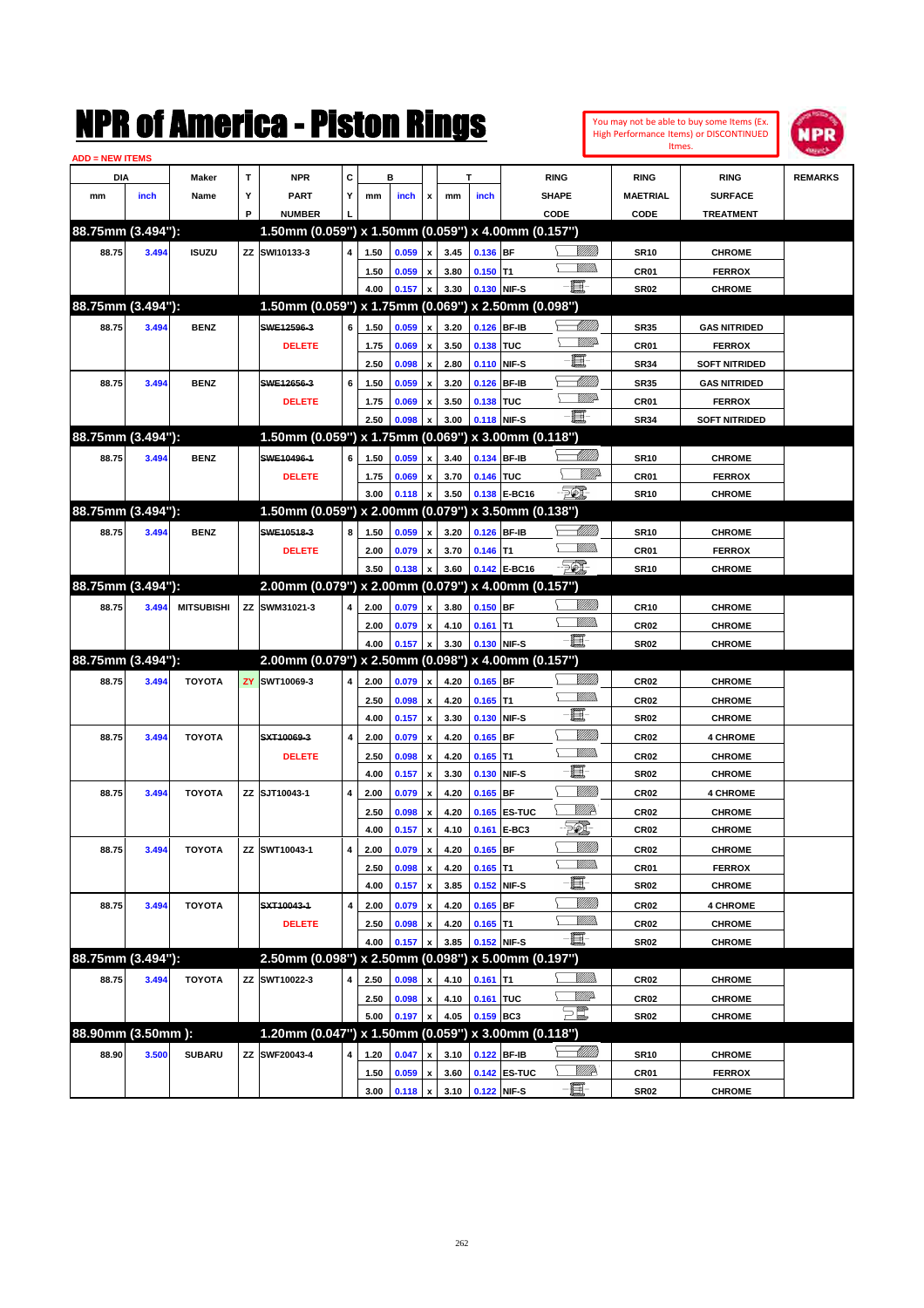| <b>ADD = NEW ITEMS</b> |       |                   |   |                                                     |                         |      |       |                           |      |             |              |                     |                  |                      |                |
|------------------------|-------|-------------------|---|-----------------------------------------------------|-------------------------|------|-------|---------------------------|------|-------------|--------------|---------------------|------------------|----------------------|----------------|
| DIA                    |       | Maker             | T | <b>NPR</b>                                          | C                       |      | B     |                           |      |             |              | <b>RING</b>         | <b>RING</b>      | <b>RING</b>          | <b>REMARKS</b> |
| mm                     | inch  | Name              | Υ | <b>PART</b>                                         | Υ                       | mm   | inch  | $\mathbf{x}$              | mm   | inch        |              | <b>SHAPE</b>        | <b>MAETRIAL</b>  | <b>SURFACE</b>       |                |
|                        |       |                   | P | <b>NUMBER</b>                                       |                         |      |       |                           |      |             |              | CODE                | CODE             | <b>TREATMENT</b>     |                |
| 89.00mm (3.504"):      |       |                   |   | 1.00mm (0.039") x 1.20mm (0.047") x 2.00mm (0.079") |                         |      |       |                           |      |             |              |                     |                  |                      |                |
| 89.00                  | 3.504 | <b>HI PERFORM</b> |   | 21-GRN08900ES                                       | $\mathbf{1}$            | 1.00 | 0.039 | $\pmb{\mathsf{x}}$        | 3.30 | $0.130$ BF  |              | <u>Sillita</u>      | <b>SR34</b>      | <b>GAS NITRIDED</b>  |                |
|                        |       |                   |   |                                                     |                         | 1.20 | 0.047 | $\pmb{\mathsf{x}}$        | 3.60 |             | 0.142 ES-TUC | <u>Willik</u> s     | CR01             | <b>FERROX</b>        |                |
|                        |       |                   |   |                                                     |                         | 2.00 | 0.079 | $\boldsymbol{x}$          | 2.80 | 0.110 NIF-H |              | <b>1227</b>         | <b>SR34</b>      | <b>SOFT NITRIDED</b> |                |
| 89.00mm (3.504"):      |       |                   |   | 1.00mm (0.039") x 1.20mm (0.047") x 2.80mm (0.110") |                         |      |       |                           |      |             |              |                     |                  |                      |                |
| 89.00                  | 3.504 | <b>HI PERFORM</b> |   | XC3504                                              | $\mathbf{1}$            | 1.00 | 0.039 | $\pmb{\mathsf{x}}$        | 3.20 | $0.126$ BF  |              | <u>Sillita</u>      | <b>SR10</b>      | <b>CHROME</b>        |                |
|                        |       |                   |   |                                                     |                         | 1.20 | 0.047 | $\pmb{\mathsf{x}}$        | 3.80 | $0.150$ T1  |              | .<br>VMDo<br>Ÿ.     | <b>CR01</b>      | <b>FERROX</b>        |                |
|                        |       |                   |   |                                                     |                         | 2.80 | 0.110 | $\boldsymbol{\mathsf{x}}$ | 3.15 | 0.124 NIF-S |              | E.                  | <b>SR02</b>      | <b>CHROME</b>        |                |
| 89.00                  |       | 3.504 HI PERFORM  |   | 21-GNH08900                                         | $\mathbf{1}$            | 1.00 | 0.039 | $\boldsymbol{\mathsf{x}}$ | 3.30 | 0.130 BF    |              | <u>Sillilli</u>     | <b>SR34</b>      | <b>GAS NITRIDED</b>  |                |
|                        |       |                   |   |                                                     |                         | 1.20 | 0.047 | $\pmb{\mathsf{x}}$        | 3.60 | 0.142 TUH   |              | <i><del>∰</del></i> | <b>CR01</b>      | <b>FERROX</b>        |                |
|                        |       |                   |   |                                                     |                         | 2.80 | 0.110 | $\boldsymbol{x}$          | 3.10 | 0.122 NIF-H |              | 「黑                  | <b>SR34</b>      | <b>SOFT NITRIDED</b> |                |
| 89.00mm (3.504"):      |       |                   |   | 1.20mm (0.047") x 1.20mm (0.047") x 2.00mm (0.079") |                         |      |       |                           |      |             |              |                     |                  |                      |                |
| 89.00                  | 3.504 | <b>HI PERFORM</b> |   | 21-PVH08900                                         | $\mathbf{1}$            | 1.20 | 0.047 | $\pmb{\mathsf{x}}$        | 2.95 | 0.116 BF    |              |                     | <b>SR35</b>      | $GN + PVD$           |                |
|                        |       |                   |   |                                                     |                         | 1.20 | 0.047 | $\pmb{\mathsf{x}}$        | 2.90 | 0.114 TUH   |              | <u>Mille</u>        | <b>SR08</b>      | <b>FERROX</b>        |                |
|                        |       |                   |   |                                                     |                         | 2.00 | 0.079 | $\pmb{\mathsf{x}}$        | 3.05 | 0.120 NIF-H |              | <b>1227</b>         | <b>SR34</b>      | <b>SOFT NITRIDED</b> |                |
| 89.00                  | 3.504 | <b>TOYOTA</b>     |   | ZZ SDT10172-2                                       | 4                       | 1.20 | 0.047 | $\pmb{\mathsf{x}}$        | 2.70 | $0.106$ BF  |              | <u>VIIII</u> )      | <b>SR10</b>      | <b>CHROME</b>        |                |
|                        |       |                   |   |                                                     |                         | 1.20 | 0.047 | $\pmb{\mathsf{x}}$        | 3.10 | 0.122 TUC   |              | <u>WW</u> A         | <b>CR01</b>      | <b>FERROX</b>        |                |
|                        |       |                   |   |                                                     |                         | 2.00 | 0.079 | $\boldsymbol{\mathsf{x}}$ | 2.75 |             | 0.108 E-BC16 | FØ.                 | <b>SR34</b>      | <b>SOFT NITRIDED</b> |                |
| 89.00                  | 3.504 | <b>TOYOTA</b>     |   | <b>ZZ SDT10200-2</b>                                | $\overline{4}$          | 1.20 | 0.047 | $\pmb{\mathsf{x}}$        | 2.70 | $0.106$ BF  |              | <u>Millito</u>      | <b>SR34</b>      | <b>GAS NITRIDED</b>  |                |
|                        |       |                   |   |                                                     |                         | 1.20 | 0.047 | $\pmb{\mathsf{x}}$        | 2.70 | 0.106 TUC   |              | <u>WW</u> A         | <b>SR08</b>      | <b>FERROX</b>        |                |
|                        |       |                   |   |                                                     |                         | 2.00 | 0.079 | $\mathbf{x}$              | 2.75 |             | 0.108 E-BC16 | 50I                 | <b>SR34</b>      | <b>SOFT NITRIDED</b> |                |
| 89.00                  | 3.504 | <b>TOYOTA</b>     |   | ZZ SDT10226-2                                       | $\overline{4}$          | 1.20 | 0.047 | $\pmb{\mathsf{x}}$        | 2.90 | 0.114 BF-IB |              | -IMM)               | <b>SR34</b>      | <b>GAS NITRIDED</b>  |                |
|                        |       |                   |   |                                                     |                         | 1.20 | 0.047 | $\pmb{\mathsf{x}}$        | 2.70 | 0.106 TUC   |              | <u>VM</u> D         | SR <sub>08</sub> | <b>FERROX</b>        |                |
|                        |       |                   |   |                                                     |                         | 2.00 | 0.079 | x                         | 2.75 |             | 0.108 E-BC16 | 50)                 | <b>SR34</b>      | <b>SOFT NITRIDED</b> |                |
| 89.00                  | 3.504 | <b>CHRYSLER</b>   |   | ZZ SWC10027-4                                       | $\overline{4}$          | 1.20 | 0.047 | $\pmb{\mathsf{x}}$        | 2.70 | 0.106 BF-IB |              | <u> Milli</u>       | <b>SR35</b>      | <b>GAS NITRIDED</b>  |                |
| <b>ADD</b>             |       |                   |   |                                                     |                         | 1.20 | 0.047 | $\pmb{\mathsf{x}}$        | 3.35 | 0.132 TUC   |              | WWA                 | SR <sub>08</sub> | <b>FERROX</b>        |                |
|                        |       |                   |   |                                                     |                         | 2.00 | 0.079 | $\pmb{\mathsf{x}}$        | 2.55 |             | 0.100 E-BC16 | ECI.                | <b>SR34</b>      | <b>SOFT NITRIDED</b> |                |
| 89.00                  | 3.504 | <b>HYUNDAI</b>    |   | ZZ SWG30041-4                                       | 4                       | 1.20 | 0.047 | x                         | 3.05 | 0.120 BF-IB |              | <u> UMM</u>         | <b>SR10</b>      | <b>CHROME</b>        |                |
|                        |       |                   |   |                                                     |                         | 1.20 | 0.047 | $\pmb{\mathsf{x}}$        | 3.60 | 0.142 TUC   |              | <b>W///2</b>        | <b>CR01</b>      | <b>FERROX</b>        |                |
|                        |       |                   |   |                                                     |                         | 2.00 | 0.079 | $\boldsymbol{\mathsf{x}}$ | 2.45 |             | 0.096 NIF-H  | <u>rese</u>         | <b>SR02</b>      | <b>CHROME</b>        |                |
| 89.00                  | 3.504 | <b>MITSUBISHI</b> |   | ZZ SWM31173-4                                       | $\pmb{4}$               | 1.20 | 0.047 | $\pmb{\mathsf{x}}$        | 3.05 | 0.120 BF-IB |              | <u>UMM</u>          | <b>SR10</b>      | <b>CHROME</b>        |                |
|                        |       |                   |   |                                                     |                         | 1.20 | 0.047 | x                         | 0.10 | 0.142 TUC   |              | <b>W///2</b>        | CR01             | <b>FERROX</b>        |                |
|                        |       |                   |   |                                                     |                         | 2.00 | 0.079 | $\mathbf{x}$              | 2.45 | 0.096 NIF-H |              | <u>rees</u>         | <b>SR02</b>      | <b>CHROME</b>        |                |
| 89.00                  | 3.504 | <b>NISSAN</b>     |   | ZY SWN30189-0                                       | $\overline{4}$          | 1.20 | 0.047 | $\pmb{\mathsf{x}}$        | 2.90 | 0.114 BF-IB |              | <u>UMB</u>          | <b>SR35</b>      | <b>GAS NITRIDED</b>  |                |
|                        |       |                   |   |                                                     |                         | 1.20 | 0.047 | x                         | 3.80 | $0.150$ T1  |              | VM)<br>N.           | <b>CR01</b>      | <b>FERROX</b>        |                |
|                        |       |                   |   |                                                     |                         | 2.00 | 0.079 | $\pmb{\mathsf{x}}$        | 2.25 | 0.089 NIF-H |              | $\mathbb{R}^n$      | <b>SR34</b>      | <b>SOFT NITRIDED</b> |                |
| 89.00                  | 3.504 | <b>TOYOTA</b>     |   | ZZ SWT10182-2                                       | $\overline{\mathbf{4}}$ | 1.20 | 0.047 | $\pmb{\mathsf{x}}$        | 2.70 | 0.106       | <b>BF</b>    | <u>Milli</u> k      | <b>SR10</b>      | <b>CHROME</b>        |                |
|                        |       |                   |   |                                                     |                         | 1.20 | 0.047 | $\pmb{\mathsf{x}}$        | 3.20 | 0.126 TUC   |              | VMD-                | CR01             | <b>FERROX</b>        |                |
|                        |       |                   |   |                                                     |                         | 2.00 | 0.079 | $\pmb{\mathsf{x}}$        | 2.50 | 0.098 NIF-H |              | $\frac{1}{2}$       | <b>SR34</b>      | <b>SOFT NITRIDED</b> |                |

You may not be able to buy some Items (Ex. High Performance Items) or DISCONTINUED Itmes.

**NPR**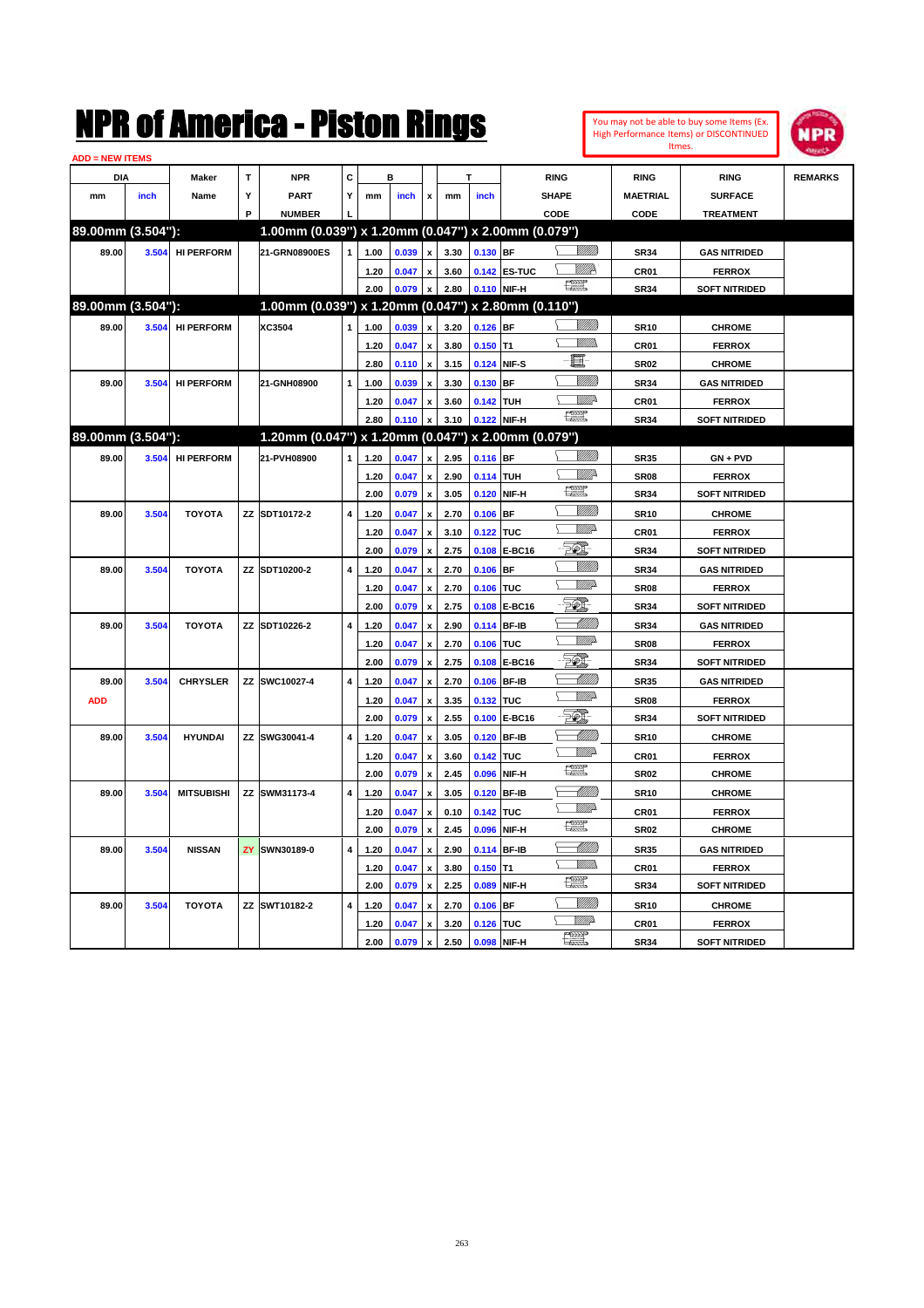

| <b>ADD = NEW ITEMS</b> |       |               |    |                                                     |   |      |                              |                           |      |             |              |                                                                                                                          |                  |                      |                |
|------------------------|-------|---------------|----|-----------------------------------------------------|---|------|------------------------------|---------------------------|------|-------------|--------------|--------------------------------------------------------------------------------------------------------------------------|------------------|----------------------|----------------|
| DIA                    |       | Maker         | т  | <b>NPR</b>                                          | С |      | в                            |                           |      | т           |              | <b>RING</b>                                                                                                              | <b>RING</b>      | <b>RING</b>          | <b>REMARKS</b> |
| mm                     | inch  | Name          | Y  | PART                                                | Y | mm   | inch                         | x                         | mm   | inch        |              | <b>SHAPE</b>                                                                                                             | <b>MAETRIAL</b>  | <b>SURFACE</b>       |                |
|                        |       |               | P  | <b>NUMBER</b>                                       |   |      |                              |                           |      |             |              | CODE                                                                                                                     | CODE             | <b>TREATMENT</b>     |                |
| 89.00mm (3.504"):      |       |               |    | 1.20mm (0.047") x 1.20mm (0.047") x 2.50mm (0.098") |   |      |                              |                           |      |             |              |                                                                                                                          |                  |                      |                |
| 89.00                  | 3.504 | <b>FORD</b>   | ΖZ | SWF30024-0                                          | 4 | 1.20 | 0.047                        | $\pmb{\mathsf{x}}$        | 2.90 | 0.114 BF-IB |              | <u> Millitt</u>                                                                                                          | <b>SR35</b>      | <b>GAS NITRIDED</b>  |                |
|                        |       |               |    |                                                     |   | 1.20 | 0.047                        | x                         | 3.80 | 0.150 TUC   |              | <u>Mille</u>                                                                                                             | <b>CR02</b>      | <b>FERROX</b>        |                |
|                        |       |               |    |                                                     |   | 2.50 | 0.098                        | x                         | 2.45 | 0.096       | NIF-H        | طححت<br>一扇                                                                                                               | <b>SR34</b>      | <b>SOFT NITRIDED</b> |                |
| 89.00                  | 3.504 | <b>NISSAN</b> | ΖZ | SWN30140-0                                          | 4 | 1.20 | 0.047                        | x                         | 3.10 | 0.122       | <b>BF-IB</b> | <u> UMB</u>                                                                                                              | <b>SR35</b>      | <b>GAS NITRIDED</b>  |                |
|                        |       |               |    |                                                     |   | 1.20 | 0.047                        | x                         | 3.80 | 0.150       | T1           | <br>Mar                                                                                                                  | <b>CR02</b>      | <b>CHROME</b>        |                |
|                        |       |               |    |                                                     |   | 2.50 | 0.098                        | x                         | 2.85 | 0.112       | NIF-S        | E                                                                                                                        | <b>SR34</b>      | <b>SOFT NITRIDED</b> |                |
| 89.00                  | 3.504 | <b>NISSAN</b> | ΖZ | SWN30143-0                                          | 4 | 1.20 | 0.047                        | x                         | 3.25 | 0.128       | <b>BF-IB</b> | <u>UMB</u>                                                                                                               | <b>SR10</b>      | <b>CHROME</b>        |                |
|                        |       |               |    |                                                     |   | 1.20 | 0.047                        | x                         | 3.80 | 0.150       | T1           | <br>Mar                                                                                                                  | <b>CR02</b>      | <b>CHROME</b>        |                |
|                        |       |               |    |                                                     |   | 2.50 | 0.098                        | x                         | 2.85 | 0.112       | NIF-S        | E                                                                                                                        | <b>SR02</b>      | <b>CHROME</b>        |                |
| 89.00                  | 3.504 | <b>MAZDA</b>  | ΖZ | SWT20097-0                                          | 4 | 1.20 | 0.047                        | x                         | 2.90 | 0.114       | <b>BF-IB</b> | <u> Milli</u>                                                                                                            | <b>SR35</b>      | <b>GAS NITRIDED</b>  |                |
|                        |       |               |    |                                                     |   | 1.20 | 0.047                        | x                         | 3.80 | 0.150 TUC   |              | <u>Mille</u>                                                                                                             | CR <sub>02</sub> | <b>FERROX</b>        |                |
|                        |       |               |    |                                                     |   | 2.50 | 0.098                        | x                         | 2.45 | 0.096       | NIF-H        | <b>The Second</b>                                                                                                        | <b>SR34</b>      | <b>SOFT NITRIDED</b> |                |
| 89.00mm (3.504"):      |       |               |    | 1.20mm (0.047") x 1.20mm (0.047") x 2.80mm (0.110") |   |      |                              |                           |      |             |              |                                                                                                                          |                  |                      |                |
| 89.00                  | 3.504 | <b>HONDA</b>  | ΖZ | SWH30438-0                                          | 6 | 1.20 | 0.047                        | x                         | 3.05 | 0.120       | <b>BF</b>    | <u>MMM</u>                                                                                                               | <b>SR10</b>      | <b>CHROME</b>        |                |
|                        |       |               |    |                                                     |   | 1.20 | 0.047                        | x                         | 3.40 | $0.134$ T1  |              | <u>Willib</u>                                                                                                            | CR01             | <b>FERROX</b>        |                |
|                        |       |               |    |                                                     |   | 2.80 | 0.110                        | $\boldsymbol{\mathsf{x}}$ | 2.85 | 0.112 NIF-S |              | -8                                                                                                                       | <b>SR02</b>      | <b>CHROME</b>        |                |
| 89.00mm (3.504"):      |       |               |    | 1.20mm (0.047") x 1.50mm (0.059") x 2.00mm (0.079") |   |      |                              |                           |      |             |              |                                                                                                                          |                  |                      |                |
| 89.00                  | 3.504 | <b>GMC</b>    | ΖZ | SWG10048-4                                          | 4 | 1.20 | 0.047                        | x                         | 2.90 | 0.114 BF-IB |              | <u> MMM</u>                                                                                                              | <b>SR35</b>      | <b>GAS NITRIDED</b>  |                |
|                        |       |               |    |                                                     |   | 1.50 | 0.059                        | x                         | 4.00 | 0.157 TUC   |              | <u>MMP</u>                                                                                                               | <b>CR02</b>      | <b>CHROME</b>        |                |
|                        |       |               |    |                                                     |   | 2.00 | 0.079                        | $\pmb{\mathsf{x}}$        | 2.45 | 0.096       | NIF-H        | <b>The Control</b>                                                                                                       | <b>SR02</b>      | <b>CHROME</b>        |                |
| 89.00mm (3.504"):      |       |               |    | 1.20mm (0.047") x 1.50mm (0.059") x 2.50mm (0.098") |   |      |                              |                           |      |             |              |                                                                                                                          |                  |                      |                |
| 89.00                  | 3.504 | <b>HONDA</b>  | ΖZ | SWF30021-0                                          | 6 | 1.20 | 0.047                        | $\pmb{\mathsf{x}}$        | 3.50 | 0.138 BF    |              | <u>Milli</u> k                                                                                                           | <b>SR35</b>      | <b>GAS NITRIDED</b>  |                |
|                        |       |               |    |                                                     |   | 1.50 | 0.059                        | x                         | 4.10 | 0.161       | <b>TUC</b>   | <u>WW</u> A                                                                                                              | CR01             | <b>FERROX</b>        |                |
|                        |       |               |    |                                                     |   | 2.50 | 0.098                        | x                         | 2.85 | 0.112       | NIF-S        | 圓                                                                                                                        | <b>SR34</b>      | <b>SOFT NITRIDED</b> |                |
| 89.00                  | 3.504 | <b>GMC</b>    | ΖZ | SWG10044-0                                          | 6 | 1.20 | 0.047                        | $\boldsymbol{\mathsf{x}}$ | 3.10 | 0.122       | <b>BF-IB</b> | <u> MMM</u>                                                                                                              | <b>SR35</b>      | <b>GAS NITRIDED</b>  |                |
|                        |       |               |    |                                                     |   | 1.50 | 0.059                        | x                         | 3.25 | 0.128       | TUC          | <u>MMP</u>                                                                                                               | CR <sub>02</sub> | <b>CHROME</b>        |                |
|                        |       |               |    |                                                     |   | 2.00 | 0.079                        | $\boldsymbol{\mathsf{x}}$ | 2.85 |             | 0.112 NIF-H  | <b>The Control</b>                                                                                                       | <b>SR34</b>      | <b>SOFT NITRIDED</b> |                |
| 89.00mm (3.504"):      |       |               |    | 1.20mm (0.047") x 1.50mm (0.059") x 2.80mm (0.110") |   |      |                              |                           |      |             |              |                                                                                                                          |                  |                      |                |
| 89.00                  | 3.504 | <b>SUZUKI</b> | ΖZ | SWS20210-4                                          | 6 | 1.20 | 0.047                        | x                         | 3.30 | 0.130       | <b>BF-IB</b> | <u> MM</u> ).                                                                                                            | <b>SR35</b>      | <b>GAS NITRIDED</b>  |                |
|                        |       |               |    |                                                     |   | 1.50 | 0.059                        | х                         | 3.30 | 0.130 TUC   |              | <u>Willi</u> a                                                                                                           | <b>CR02</b>      | <b>CHROME</b>        |                |
|                        |       |               |    |                                                     |   | 2.80 | 0.110                        | $\mathbf{x}$              | 2.85 | 0.112 NIF-S |              | $-\Xi$ -                                                                                                                 | <b>SR34</b>      | <b>SOFT NITRIDED</b> |                |
| 89.00mm (3.504"):      |       |               |    | 1.20mm (0.047") x 1.50mm (0.059") x 3.00mm (0.118") |   |      |                              |                           |      |             |              |                                                                                                                          |                  |                      |                |
| 89.00                  | 3.504 | <b>GMC</b>    |    | ZZ SWG10004-0                                       |   |      | 6 1.20 0.047 x 3.05 0.120 BF |                           |      |             |              | <u>UMB</u>                                                                                                               | <b>SR35</b>      | <b>GAS NITRIDED</b>  |                |
|                        |       |               |    | (SWL03093-0)                                        |   | 1.50 | 0.059                        | $\pmb{\mathsf{x}}$        | 3.60 |             | 0.142 T1-RC  | $\searrow$ William                                                                                                       | CR01             | <b>FERROX</b>        |                |
|                        |       |               |    |                                                     |   | 3.00 | 0.118                        | $\pmb{\mathsf{x}}$        | 2.95 | 0.116 NIF-S |              | e.                                                                                                                       | <b>SR34</b>      | <b>SOFT NITRIDED</b> |                |
| 89.00                  | 3.504 | <b>GMC</b>    | ZY | SWG10004AM-0                                        | 6 | 1.20 | 0.047                        | $\pmb{\mathsf{x}}$        | 3.50 | 0.138 BF    |              | <u>VIII in</u>                                                                                                           | <b>SR10</b>      | <b>CHROME</b>        |                |
|                        |       |               |    | (SWL03093AM-0)                                      |   | 1.50 | 0.059                        |                           | 3.60 |             | 0.142 T1-RC  | $\begin{matrix} \begin{matrix} \mathbb{R} & \mathbb{R} \ \mathbb{R} & \mathbb{R} \end{matrix} & \mathbb{R} \end{matrix}$ | CR01             | <b>FERROX</b>        |                |
|                        |       |               |    |                                                     |   | 3.00 | 0.118                        | x<br>$\pmb{\mathsf{x}}$   | 2.85 | 0.112 NIF-S |              | -8                                                                                                                       | SR <sub>02</sub> | <b>CHROME</b>        |                |
| 89.00mm (3.504"):      |       |               |    | 1.50mm (0.059") x 1.50mm (0.059") x 2.00mm (0.079") |   |      |                              |                           |      |             |              |                                                                                                                          |                  |                      |                |
|                        |       |               |    |                                                     |   |      |                              |                           |      |             |              | <u>-M/////</u> )                                                                                                         |                  |                      |                |
| 89.00                  | 3.504 | <b>BMW</b>    |    | SWE07308-0                                          | 8 | 1.50 | 0.059                        | x                         | 3.30 | 0.130       | <b>BF-IB</b> | <u>VM</u> D-                                                                                                             | <b>SR10</b>      | <b>CHROME</b>        |                |
|                        |       |               |    | <b>DELETE</b>                                       |   | 1.50 | 0.059                        | $\pmb{\mathsf{x}}$        | 3.50 | 0.138 TUC   |              | E-                                                                                                                       | CR01             | <b>FERROX</b>        |                |
|                        |       |               |    |                                                     |   | 2.00 | 0.079                        | $\pmb{\mathsf{x}}$        | 2.85 | 0.112 NIF-S |              |                                                                                                                          | <b>SR02</b>      | <b>CHROME</b>        |                |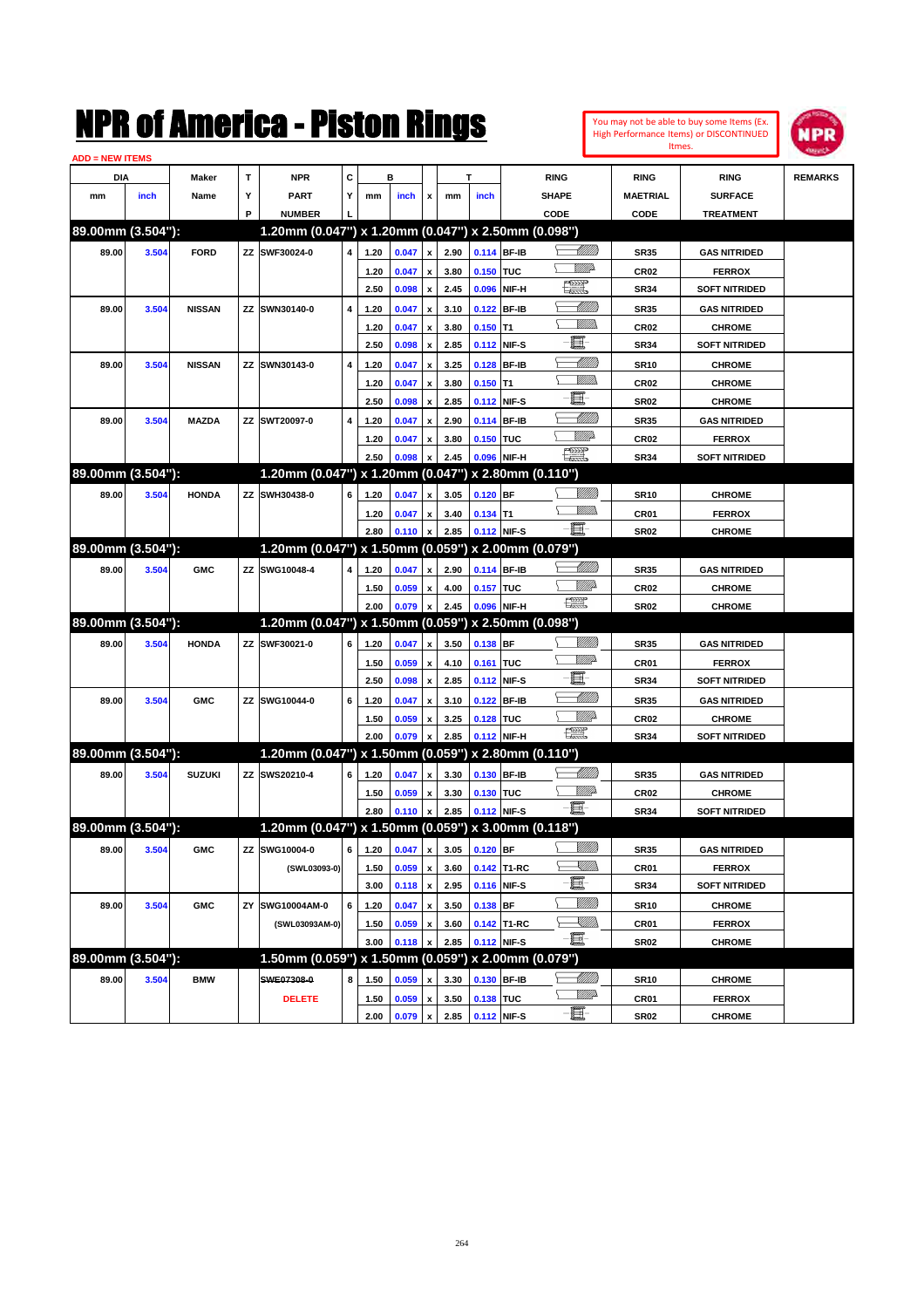| You may not be able to buy some Items (Ex.     |
|------------------------------------------------|
| <b>High Performance Items) or DISCONTINUED</b> |
| Itmes.                                         |



| <b>ADD = NEW ITEMS</b> |       |               |   |                                                     |                   |      |       |                           |      |             |              |                |                  |                      |                |
|------------------------|-------|---------------|---|-----------------------------------------------------|-------------------|------|-------|---------------------------|------|-------------|--------------|----------------|------------------|----------------------|----------------|
| DIA                    |       | Maker         | Т | <b>NPR</b>                                          | С                 |      | в     |                           |      | T           |              | <b>RING</b>    | <b>RING</b>      | <b>RING</b>          | <b>REMARKS</b> |
| mm                     | inch  | Name          | Υ | <b>PART</b>                                         | Y                 | mm   | inch  | x                         | mm   | inch        |              | <b>SHAPE</b>   | <b>MAETRIAL</b>  | <b>SURFACE</b>       |                |
|                        |       |               | P | <b>NUMBER</b>                                       |                   |      |       |                           |      |             |              | CODE           | CODE             | <b>TREATMENT</b>     |                |
| 89.00mm (3.504"):      |       |               |   | 1.50mm (0.059") x 1.50mm (0.059") x 2.80mm (0.110") |                   |      |       |                           |      |             |              |                |                  |                      |                |
| 89.00                  | 3.504 | <b>NISSAN</b> |   | ZZ SWN30096-0                                       | 4                 | 1.50 | 0.059 | x                         | 3.27 | 0.129 BF-IB |              | <u> UMB</u>    | <b>SR10</b>      | <b>CHROME</b>        |                |
|                        |       |               |   |                                                     |                   | 1.50 | 0.059 | $\boldsymbol{\mathsf{x}}$ | 3.90 | $0.154$ T1  |              | <br>Mad        | <b>CR02</b>      | <b>CHROME</b>        |                |
|                        |       |               |   |                                                     |                   | 2.80 | 0.110 | x                         | 3.15 | 0.124 NIF-S |              | E.             | <b>SR02</b>      | <b>CHROME</b>        |                |
| 89.00                  | 3.504 | <b>NISSAN</b> |   | SWN30118-0                                          | 4                 | 1.50 | 0.059 | x                         | 3.10 |             | 0.122 BF-IB  | <u>UMB</u>     | <b>SR35</b>      | <b>GAS NITRIDED</b>  |                |
|                        |       |               |   | <b>DELETE</b>                                       |                   | 1.50 | 0.059 | x                         | 3.90 | $0.154$ T1  |              | .<br>WWW       | <b>CR02</b>      | <b>CHROME</b>        |                |
|                        |       |               |   |                                                     |                   | 2.80 | 0.110 | x                         | 3.15 | 0.124 NIF-S |              | -8             | SR <sub>02</sub> | <b>CHROME</b>        |                |
| 89.00mm (3.504"):      |       |               |   | 1.50mm (0.059") x 1.50mm (0.059") x 3.00mm (0.118") |                   |      |       |                           |      |             |              |                |                  |                      |                |
| 89.00                  | 3.504 | <b>FORD</b>   |   | ZZ SWF30016-0                                       | 6                 | 1.50 | 0.059 | x                         | 3.45 | 0.136 BF    |              | WMM)           | <b>SR10</b>      | <b>CHROME</b>        |                |
|                        |       |               |   |                                                     |                   | 1.50 | 0.059 | x                         | 3.70 |             | 0.146 T1-RC  | <u>Sillin</u>  | CR01             | <b>FERROX</b>        |                |
|                        |       |               |   |                                                     |                   | 3.00 | 0.118 | $\pmb{\mathsf{x}}$        | 2.95 |             | 0.116 NIF-S  | E              | <b>SR02</b>      | <b>CHROME</b>        |                |
| 89.00                  | 3.504 | <b>ISUZU</b>  |   | ZZ SWI10195-0                                       | 4                 | 1.50 | 0.059 | x                         | 4.05 | $0.159$ BF  |              | <u>Milli</u> k | <b>CR02</b>      | <b>CHROME</b>        |                |
|                        |       |               |   |                                                     |                   | 1.50 | 0.059 | x                         | 3.60 |             | 0.142 T1-RC  | <u>Sillin</u>  | CR01             | <b>FERROX</b>        |                |
|                        |       |               |   |                                                     |                   | 3.00 | 0.118 | x                         | 2.95 |             | 0.116 NIF-S  | 匱              | SR <sub>02</sub> | <b>CHROME</b>        |                |
| 89.00                  | 3.504 | <b>MAZDA</b>  |   | SWT20086-0                                          | 6                 | 1.50 | 0.059 | x                         | 3.50 | $0.138$ BF  |              | <u>Milli</u> k | <b>SR35</b>      | <b>GAS NITRIDED</b>  |                |
|                        |       |               |   | <b>DELETE</b>                                       |                   | 1.50 | 0.059 | x                         | 4.00 | 0.157 TUC   |              | <u>VM</u> D    | CR01             | <b>FERROX</b>        |                |
|                        |       |               |   |                                                     |                   | 3.00 | 0.118 |                           | 3.45 | 0.136 NIF-S |              | - 8            | SR <sub>02</sub> | <b>CHROME</b>        |                |
| 89.00mm (3.504"):      |       |               |   | 1.50mm (0.059") x 1.50mm (0.059") x 4.00mm (0.157") |                   |      |       |                           |      |             |              |                |                  |                      |                |
| 89.00                  | 3.504 | <b>ISUZU</b>  |   | ZZ SWI10133-4                                       | 4                 | 1.50 | 0.059 | x                         | 3.45 | 0.136 BF    |              | <br>Willia     | <b>SR10</b>      | <b>CHROME</b>        |                |
|                        |       |               |   |                                                     |                   | 1.50 | 0.059 | x                         | 3.80 | $0.150$ T1  |              | .<br>WWW       | CR01             | <b>FERROX</b>        |                |
|                        |       |               |   |                                                     |                   | 4.00 | 0.157 | x                         | 3.30 |             | 0.130 NIF-S  | 圓              | SR <sub>02</sub> | <b>CHROME</b>        |                |
| 89.00                  | 3.504 | <b>ISUZU</b>  |   | ZZ SWI10155-0                                       | 6                 | 1.50 | 0.059 | x                         | 3.70 | $0.146$ T1  |              | <br>Mar        | CR01             | <b>FERROX</b>        |                |
|                        |       |               |   |                                                     |                   | 1.50 | 0.059 | x                         | 3.60 |             | 0.142 T1-RC  | <u>sillin</u>  | <b>CR01</b>      | <b>FERROX</b>        |                |
|                        |       |               |   |                                                     |                   | 4.00 | 0.157 | x                         | 3.20 | 0.126       | NIF-S        | E              | <b>SR02</b>      | <b>CHROME</b>        |                |
| 89.00                  | 3.504 | <b>MAZDA</b>  |   | ZZ SWT20075-0                                       | 6                 | 1.50 | 0.059 | x                         | 3.45 | 0.136 BF    |              | <u>MMM</u>     | <b>SR10</b>      | <b>CHROME</b>        |                |
|                        |       |               |   |                                                     |                   | 1.50 | 0.059 | x                         | 3.70 | 0.146 TUC   |              | <u>WWP</u>     | CR01             | <b>FERROX</b>        |                |
|                        |       |               |   |                                                     |                   | 4.00 | 0.157 | x                         | 3.20 | 0.126       | NIF-S        | e              | <b>SR02</b>      | <b>CHROME</b>        |                |
| 89.00                  | 3.504 | <b>NISSAN</b> |   | ZZ SWN30059-0                                       | 4                 | 1.50 | 0.059 |                           | 3.30 | $0.130$ BF  |              | <u>MMW</u>     | <b>SR35</b>      | <b>GAS NITRIDED</b>  |                |
|                        |       |               |   |                                                     |                   | 1.50 | 0.059 | x                         | 3.90 | $0.154$ T1  |              | .<br>WWW       | <b>CR02</b>      | <b>CHROME</b>        |                |
|                        |       |               |   |                                                     |                   | 4.00 | 0.157 | X                         | 3.25 | 0.128 NIF-S |              | -夏-            | SR <sub>02</sub> | <b>CHROME</b>        |                |
| 89.00mm (3.504"):      |       |               |   | 1.50mm (0.059") x 1.75mm (0.069") x 2.50mm (0.098") |                   |      |       |                           |      |             |              |                |                  |                      |                |
| 89.00                  | 3.504 | <b>BENZ</b>   |   | SWE12596-4                                          | 6                 | 1.50 | 0.059 | x                         | 3.20 | 0.126 BF-IB |              | <u> UMB</u>    | <b>SR35</b>      | <b>GAS NITRIDED</b>  |                |
|                        |       |               |   | <b>DELETE</b>                                       |                   | 1.75 | 0.069 | x                         | 3.50 | 0.138 TUC   |              | <u>MM</u>      | CR01             | <b>FERROX</b>        |                |
|                        |       |               |   |                                                     |                   | 2.50 | 0.098 | $\pmb{\mathsf{x}}$        | 2.80 | 0.110 NIF-S |              | e bij          | <b>SR34</b>      | <b>SOFT NITRIDED</b> |                |
| 89.00                  | 3.504 | <b>BENZ</b>   |   | SWE12656-4                                          | 6                 | 1.50 | 0.059 | $\pmb{\mathsf{x}}$        | 3.20 |             | 0.126 BF-IB  | <u> MMM</u>    | <b>SR35</b>      | <b>GAS NITRIDED</b>  |                |
|                        |       |               |   | <b>DELETE</b>                                       |                   | 1.75 | 0.069 | x                         | 3.50 | 0.138 TUC   |              | <u>Willia</u>  | CR01             | <b>FERROX</b>        |                |
|                        |       |               |   |                                                     |                   | 2.50 | 0.098 | x                         | 3.00 |             | 0.118 NIF-S  | -80            | <b>SR34</b>      | <b>SOFT NITRIDED</b> |                |
| 89.00mm (3.504"):      |       |               |   | 1.50mm (0.059") x 1.75mm (0.069") x 3.00mm (0.118") |                   |      |       |                           |      |             |              |                |                  |                      |                |
| 89.00                  | 3.504 | <b>BENZ</b>   |   | SWE10496-2                                          | 6                 | 1.50 | 0.059 | x                         | 3.40 | 0.134 BF-IB |              | <u> MM/h</u>   | <b>SR10</b>      | <b>CHROME</b>        |                |
|                        |       |               |   | <b>DELETE</b>                                       |                   | 1.75 | 0.069 | $\pmb{\mathsf{x}}$        | 3.70 | 0.146 TUC   |              | <u>WW</u> D    | CR01             | <b>FERROX</b>        |                |
|                        |       |               |   |                                                     |                   | 3.00 | 0.118 | x                         | 3.50 |             | 0.138 E-BC16 | EQT.           | <b>SR10</b>      | <b>CHROME</b>        |                |
| 89.00mm (3.504"):      |       |               |   | 1.50mm (0.059") x 2.00mm (0.079") x 3.00mm (0.118") |                   |      |       |                           |      |             |              |                |                  |                      |                |
| 89.00                  | 3.504 | <b>BENZ</b>   |   | SWE108012-0                                         | $12 \overline{ }$ | 1.50 | 0.059 | x                         | 3.30 |             | 0.130 BF-IB  | <u> MMM</u>    | <b>SR35</b>      | <b>GAS NITRIDED</b>  |                |
|                        |       |               |   | <b>DELETE</b>                                       |                   | 2.00 | 0.079 | x                         | 3.60 | 0.142 TUC   |              | <u>WW</u> D    | CR01             | <b>FERROX</b>        |                |
|                        |       |               |   |                                                     |                   | 3.00 | 0.118 | $\pmb{\mathsf{x}}$        | 3.20 |             | 0.126 E-BC16 | $\mathbb{Z}$   | <b>SR34</b>      | <b>SOFT NITRIDED</b> |                |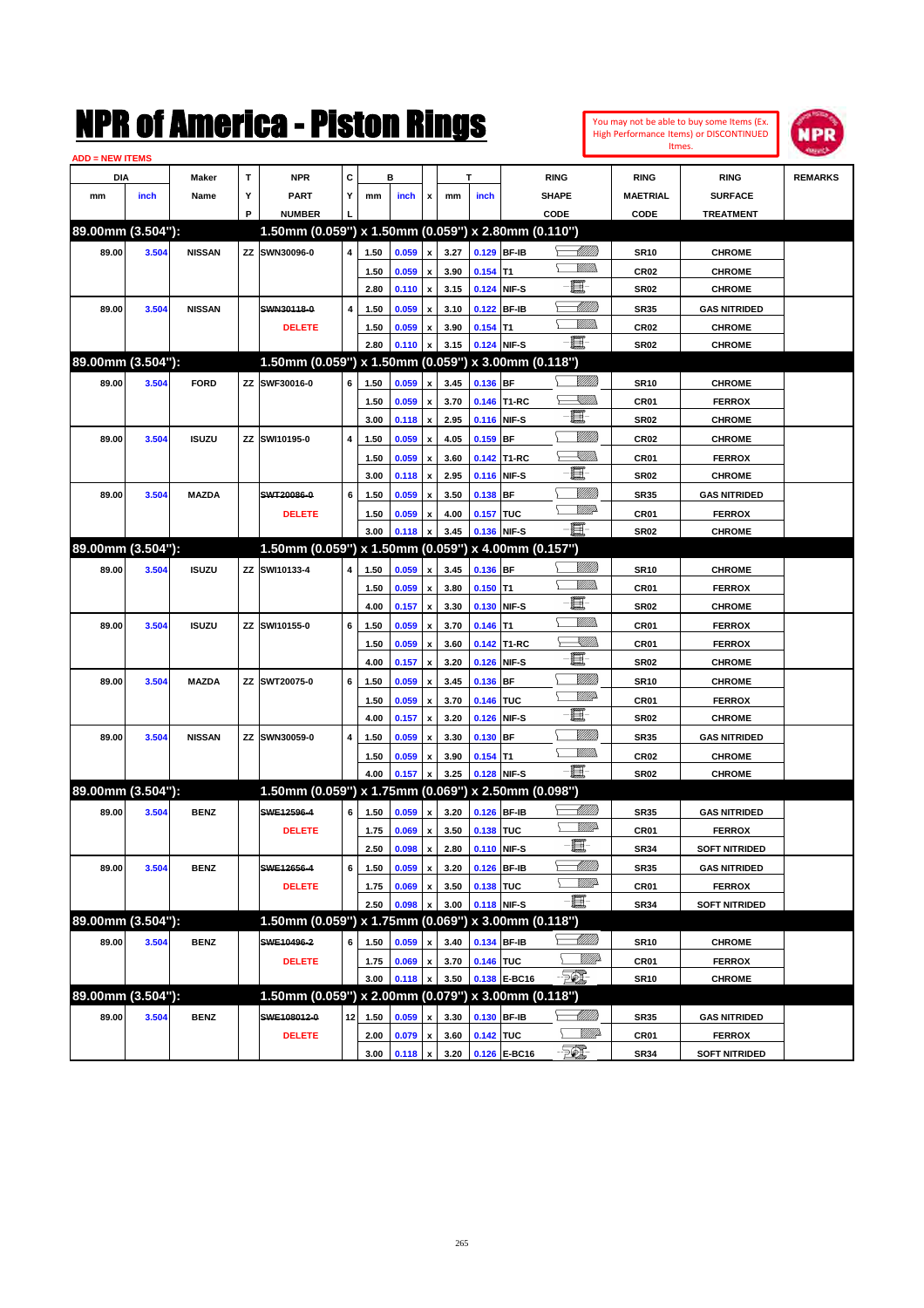| <b>ADD = NEW ITEMS</b> |       |                   |   | NMK OI AINCrica - Miston Kings                      |                |      |                 |                           |      |               |                                 |                |                  | You may not be able to buy some Items (Ex.<br><b>High Performance Items) or DISCONTINUED</b><br>Itmes. | <b>MPR</b>     |
|------------------------|-------|-------------------|---|-----------------------------------------------------|----------------|------|-----------------|---------------------------|------|---------------|---------------------------------|----------------|------------------|--------------------------------------------------------------------------------------------------------|----------------|
| DIA                    |       | Maker             | T | <b>NPR</b>                                          | C              |      | в               |                           |      | T             | <b>RING</b>                     |                | <b>RING</b>      | <b>RING</b>                                                                                            | <b>REMARKS</b> |
| mm                     | inch  | Name              | Υ | <b>PART</b>                                         | Y              | mm   | inch            | x                         | mm   | inch          | <b>SHAPE</b>                    |                | <b>MAETRIAL</b>  | <b>SURFACE</b>                                                                                         |                |
|                        |       |                   | P | <b>NUMBER</b>                                       |                |      |                 |                           |      |               | CODE                            |                | CODE             | <b>TREATMENT</b>                                                                                       |                |
| 89.00mm (3.504"):      |       |                   |   | 1.50mm (0.059") x 2.00mm (0.079") x 3.50mm (0.138") |                |      |                 |                           |      |               |                                 |                |                  |                                                                                                        |                |
| 89.00                  | 3.504 | <b>BENZ</b>       |   | SWE10518-4                                          | 8              | 1.50 | 0.059           | x                         | 3.20 | 0.126 BF-IB   |                                 | <u> UMB</u>    | <b>SR10</b>      | <b>CHROME</b>                                                                                          |                |
|                        |       |                   |   | <b>DELETE</b>                                       |                | 2.00 | 0.079           | $\pmb{\mathsf{x}}$        | 3.70 | $0.146$ T1    |                                 | .<br>MM        | CR01             | <b>FERROX</b>                                                                                          |                |
|                        |       |                   |   |                                                     |                | 3.50 | 0.138           | x                         | 3.60 |               | <b>FOX</b><br>0.142 E-BC16      |                | <b>SR10</b>      | <b>CHROME</b>                                                                                          |                |
| 89.00mm (3.504"):      |       |                   |   | 1.50mm (0.059") x 2.00mm (0.079") x 4.76mm (0.187") |                |      |                 |                           |      |               |                                 |                |                  |                                                                                                        |                |
| 89.00                  | 3.504 | <b>ISUZU</b>      |   | ZZ SWI10154-0                                       | 4              | 1.50 | 0.059           | x                         | 4.05 | 0.159 BF      |                                 | <u>Milli</u> k | CR <sub>02</sub> | <b>CHROME</b>                                                                                          |                |
|                        |       |                   |   |                                                     |                | 2.00 | 0.079           | $\pmb{\mathsf{x}}$        | 4.05 | 0.159         | T1-RC                           | <u>simm</u>    | CR01             | <b>FERROX</b>                                                                                          |                |
|                        |       |                   |   |                                                     |                | 4.76 | 0.187           | $\boldsymbol{\mathsf{x}}$ | 3.90 | 0.154         | NIF-S                           | E              | <b>SR02</b>      | <b>CHROME</b>                                                                                          |                |
| 89.00                  | 3.504 | <b>GMC</b>        |   | ZZ SWG80038-0                                       | 6              | 1.50 | 0.059           | x                         | 3.25 | 0.128         | <b>BF-IB</b>                    | <u> UMM</u>    | <b>SR35</b>      | <b>GAS NITRIDED</b>                                                                                    |                |
|                        |       |                   |   | <b>DELETE</b>                                       |                | 2.00 | 0.079           | $\pmb{\mathsf{x}}$        | 4.05 | 0.159         | T1-RC                           | <u> Millib</u> | CR01             | <b>FERROX</b>                                                                                          |                |
|                        |       |                   |   |                                                     |                | 4.76 | 0.187           | x                         | 3.85 | 0.152         | NIF-S                           | E              | <b>SR02</b>      | <b>CHROME</b>                                                                                          |                |
| 89.00                  | 3.504 | <b>GMC</b>        |   | ZX SWL03235-0                                       | 6              | 1.50 | 0.059           | $\boldsymbol{\mathsf{x}}$ | 3.25 | 0.128         | <b>BF-IB</b>                    | <u> UMM</u>    | <b>SR10</b>      | <b>CHROME</b>                                                                                          |                |
|                        |       |                   |   | (SWG80038-0)                                        |                | 2.00 | 0.079           | $\pmb{\mathsf{x}}$        | 4.05 | 0.159         | T1-RC                           | <u>Sillin</u>  | CR01             | <b>FERROX</b>                                                                                          |                |
|                        |       |                   |   |                                                     |                | 4.76 | 0.187           | X                         | 3.85 | 0.152         | NIF-S                           | E.             | <b>SR02</b>      | <b>CHROME</b>                                                                                          |                |
| 89.00mm (3.504"):      |       |                   |   | 1.75mm (0.069") x 2.00mm (0.079") x 3.50mm (0.138") |                |      |                 |                           |      |               |                                 |                |                  |                                                                                                        |                |
| 89.00                  | 3.504 | <b>BENZ</b>       |   | SWE10384-0                                          | 4              | 1.75 | 0.069           | x                         | 3.20 | 0.126         | <b>BF-IB</b>                    | <u> UMM</u>    | <b>SR10</b>      | <b>CHROME</b>                                                                                          |                |
|                        |       |                   |   | <b>DELETE</b>                                       |                | 2.00 | 0.079           | $\pmb{\mathsf{x}}$        | 3.50 | 0.138         | <b>TUC</b>                      | <u>WW</u>      | CR01             | <b>FERROX</b>                                                                                          |                |
|                        |       |                   |   |                                                     |                | 3.50 | 0.138           | x                         | 4.00 |               | 50 <sup>o</sup><br>0.157 E-BC16 |                | <b>SR10</b>      | <b>CHROME</b>                                                                                          |                |
| 89.00mm (3.504"):      |       |                   |   | 1.75mm (0.069") x 2.00mm (0.079") x 4.00mm (0.157") |                |      |                 |                           |      |               |                                 |                |                  |                                                                                                        |                |
| 89.00                  | 3.504 | <b>BMW</b>        |   | SWE07064-0                                          | 4              | 1.75 | 0.069           | x                         | 3.20 | 0.126         | <b>BF-IB</b>                    | <u> UMM</u>    | <b>SR10</b>      | <b>CHROME</b>                                                                                          |                |
|                        |       |                   |   | <b>DELETE</b>                                       |                | 2.00 | 0.079           | $\pmb{\mathsf{x}}$        | 3.60 | 0.142 TUC     |                                 | <u>VMD</u>     | CR01             | <b>FERROX</b>                                                                                          |                |
|                        |       |                   |   |                                                     |                | 4.00 | 0.157           | x                         | 3.10 | 0.122         | E<br>NIF-S                      |                | <b>SR02</b>      | <b>CHROME</b>                                                                                          |                |
| 89.00mm (3.504"):      |       |                   |   | 2.00mm (0.079") x 1.50mm (0.059") x 4.00mm (0.157") |                |      |                 |                           |      |               |                                 |                |                  |                                                                                                        |                |
| 89.00                  | 3.504 | <b>NISSAN</b>     |   | ZZ SWN30085-0                                       | 4              | 2.00 | 0.079           | x                         | 3.10 | 0.122 BF-IB   |                                 | <u> UMM</u>    | <b>SR10</b>      | <b>CHROME</b>                                                                                          |                |
|                        |       |                   |   |                                                     |                | 1.50 | 0.059           | $\pmb{\mathsf{x}}$        | 3.90 | 0.154         | lT1                             | .<br>MM        | CR01             | <b>FERROX</b>                                                                                          |                |
|                        |       |                   |   |                                                     |                | 4.00 | 0.157           | $\boldsymbol{x}$          | 3.25 | 0.128 NIF-S   |                                 | E.             | <b>SR02</b>      | <b>CHROME</b>                                                                                          |                |
| 89.00mm (3.504"):      |       |                   |   | 2.00mm (0.079") x 2.00mm (0.079") x 4.00mm (0.157") |                |      |                 |                           |      |               |                                 |                |                  |                                                                                                        |                |
| 89.00                  | 3.504 | <b>MITSUBISHI</b> |   | ZZ SWM31021-4                                       | 4              | 2.00 | 0.079           | x                         | 3.80 | $0.150$ BF    |                                 | <u>Milli</u> k | CR10             | <b>CHROME</b>                                                                                          |                |
|                        |       |                   |   |                                                     |                | 2.00 | 0.079           | x                         | 4.10 | $0.161$ T1    |                                 | .<br>WWW       | CR <sub>02</sub> | <b>CHROME</b>                                                                                          |                |
|                        |       |                   |   |                                                     |                | 4.00 | 0.157           | x                         | 3.30 | 0.130 NIF-S   |                                 | e.             | <b>SR02</b>      | <b>CHROME</b>                                                                                          |                |
| 89.00mm (3.504"):      |       |                   |   | 2.00mm (0.079") x 2.50mm (0.098") x 4.00mm (0.157") |                |      |                 |                           |      |               |                                 |                |                  |                                                                                                        |                |
| 89.00                  | 3.504 | <b>TOYOTA</b>     |   | <b>ZY SWT10069-4</b>                                | 4 <sup>1</sup> |      | $2.00 \t 0.079$ | $\boldsymbol{\mathsf{x}}$ |      | 4.20 0.165 BF |                                 | <u>Milli</u> k | CR02             | <b>CHROME</b>                                                                                          |                |
|                        |       |                   |   |                                                     |                | 2.50 | 0.098           | $\pmb{\mathsf{x}}$        | 4.20 | $0.165$ T1    | Υ                               | <u>MMs</u>     | CR02             | <b>CHROME</b>                                                                                          |                |
|                        |       |                   |   |                                                     |                | 4.00 | 0.157           | $\pmb{\mathsf{x}}$        | 3.30 |               | 0.130 NIF-S                     | Œ              | SR02             | <b>CHROME</b>                                                                                          |                |
| 89.00                  | 3.504 | <b>TOYOTA</b>     |   | SXT10069-4                                          | 4              | 2.00 | 0.079           | $\pmb{\mathsf{x}}$        | 4.20 | $0.165$ BF    |                                 | <u>Milli</u> h | CR <sub>02</sub> | <b>4 CHROME</b>                                                                                        |                |
|                        |       |                   |   | <b>DELETE</b>                                       |                | 2.50 | 0.098           | $\pmb{\mathsf{x}}$        | 4.20 | $0.165$ T1    |                                 | <u>MMs</u>     | CR <sub>02</sub> | <b>CHROME</b>                                                                                          |                |
|                        |       |                   |   |                                                     |                | 4.00 | 0.157           | $\pmb{\mathsf{x}}$        | 3.30 |               | 0.130 NIF-S                     | E.             | SR02             | <b>CHROME</b>                                                                                          |                |
| 89.00                  | 3.504 | <b>TOYOTA</b>     |   | ZZ SJT10043-2                                       | 4              | 2.00 | 0.079           | $\pmb{\mathsf{x}}$        | 4.20 | $0.165$ BF    |                                 | <u>VIIII)</u>  | CR02             | <b>4 CHROME</b>                                                                                        |                |
|                        |       |                   |   |                                                     |                | 2.50 | 0.098           | $\pmb{\mathsf{x}}$        | 4.20 |               | 0.165 ES-TUC                    | ₩₩             | CR <sub>02</sub> | <b>CHROME</b>                                                                                          |                |
|                        |       |                   |   |                                                     |                | 4.00 | 0.157           | $\pmb{\mathsf{x}}$        | 4.10 |               | 0.161 E-BC3                     | FQ.            | CR02             | <b>CHROME</b>                                                                                          |                |
| 89.00                  | 3.504 | <b>TOYOTA</b>     |   | ZZ SWT10043-2                                       | 4              | 2.00 | 0.079           | $\pmb{\mathsf{x}}$        | 4.20 | 0.165 BF      |                                 | <u>Milli</u> h | CR <sub>02</sub> | <b>CHROME</b>                                                                                          |                |
|                        |       |                   |   |                                                     |                | 2.50 | 0.098           | $\pmb{\mathsf{x}}$        | 4.20 | $0.165$ T1    |                                 | <u>Willib</u>  | CR01             | <b>FERROX</b>                                                                                          |                |
|                        |       |                   |   |                                                     |                | 4.00 | 0.157           | $\pmb{\mathsf{x}}$        | 3.85 |               | 0.152 NIF-S                     | E.             | SR02             | <b>CHROME</b>                                                                                          |                |
| 89.00                  | 3.504 | <b>TOYOTA</b>     |   | SXT10043-2                                          | 4              | 2.00 | 0.079           | $\pmb{\mathsf{x}}$        | 4.20 | $0.165$ BF    |                                 | <u>Milli</u> h | CR <sub>02</sub> | <b>4 CHROME</b>                                                                                        |                |
|                        |       |                   |   | <b>DELETE</b>                                       |                | 2.50 | 0.098           | x                         | 4.20 | $0.165$ T1    |                                 | <u>Willib</u>  | CR <sub>02</sub> | <b>CHROME</b>                                                                                          |                |
|                        |       |                   |   |                                                     |                | 4.00 | 0.157           | $\mathbf{x}$              | 3.85 | 0.152 NIF-S   |                                 | E-             | <b>SR02</b>      | <b>CHROME</b>                                                                                          |                |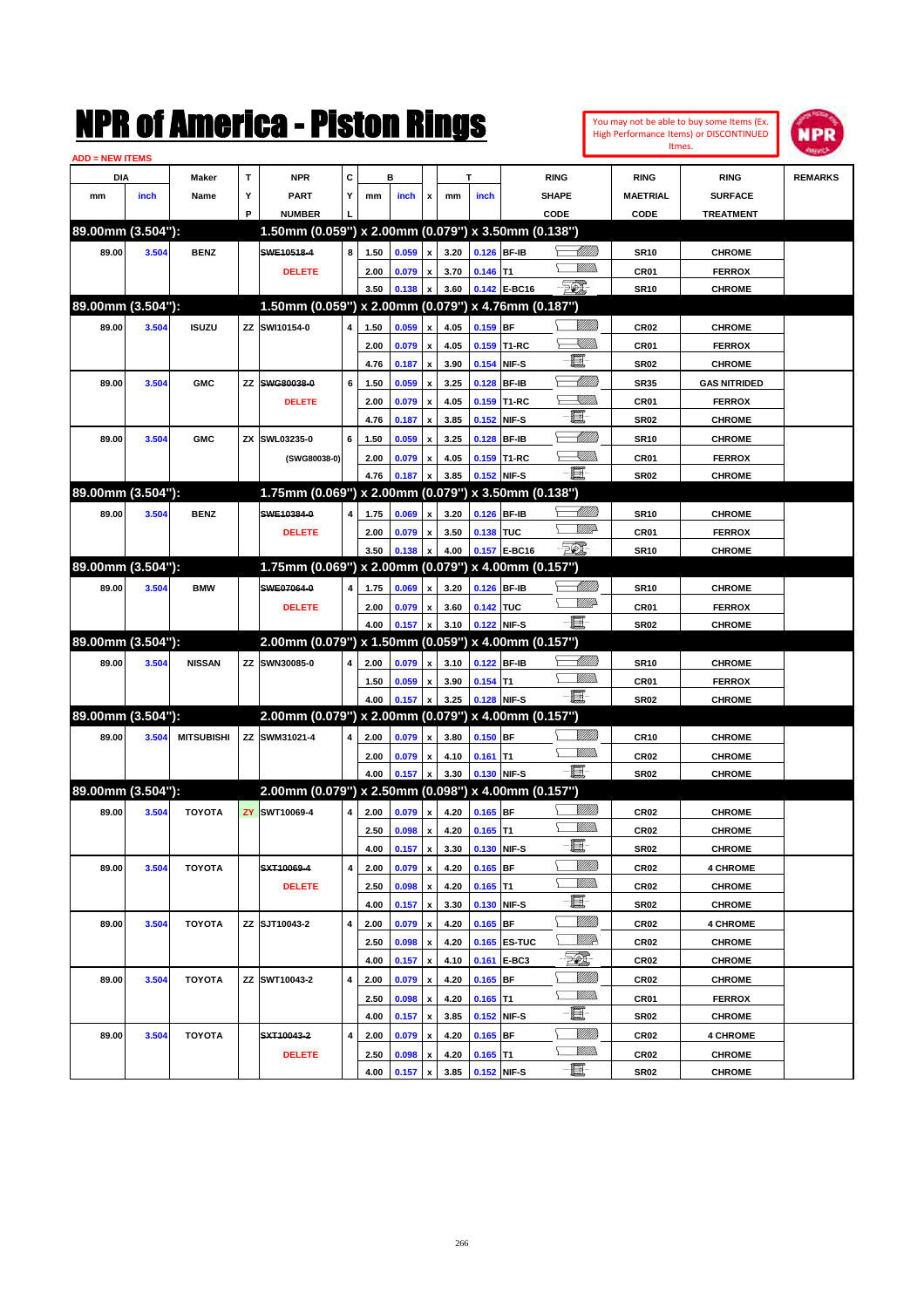|                                |       |                   |     | NMK OI AMCMICA - MISTON KINGS                       |              |      |       |                           |      |             |              |                      |                           |                  | You may not be able to buy some Items (Ex.<br>High Performance Items) or DISCONTINUED<br>Itmes. | IPR            |
|--------------------------------|-------|-------------------|-----|-----------------------------------------------------|--------------|------|-------|---------------------------|------|-------------|--------------|----------------------|---------------------------|------------------|-------------------------------------------------------------------------------------------------|----------------|
| <b>ADD = NEW ITEMS</b>         |       |                   |     |                                                     |              |      |       |                           |      |             |              |                      |                           |                  |                                                                                                 |                |
| DIA                            |       | Maker             | T   | <b>NPR</b>                                          | C            |      | в     |                           |      | т           |              | <b>RING</b>          |                           | <b>RING</b>      | <b>RING</b>                                                                                     | <b>REMARKS</b> |
| mm                             | inch  | Name              | Υ   | PART                                                | Y            | mm   | inch  | x                         | mm   | inch        |              | <b>SHAPE</b>         |                           | <b>MAETRIAL</b>  | <b>SURFACE</b>                                                                                  |                |
|                                |       |                   | P   | <b>NUMBER</b>                                       |              |      |       |                           |      |             |              | CODE                 |                           | CODE             | <b>TREATMENT</b>                                                                                |                |
| 89.00mm (3.504"):              |       |                   |     | 2.50mm (0.098") x 2.50mm (0.098") x 5.00mm (0.197") |              |      |       |                           |      |             |              |                      |                           |                  |                                                                                                 |                |
| 89.00                          | 3.504 | <b>TOYOTA</b>     |     | ZZ SWT10022-4                                       | 4            | 2.50 | 0.098 | x                         | 4.10 | $0.161$ T1  |              | <br>Matu             |                           | <b>CR02</b>      | <b>CHROME</b>                                                                                   |                |
|                                |       |                   |     |                                                     |              | 2.50 | 0.098 | x                         | 4.10 | 0.161 TUC   |              |                      | <u>MM</u>                 | CR <sub>02</sub> | <b>CHROME</b>                                                                                   |                |
|                                |       |                   |     |                                                     |              | 5.00 | 0.197 | $\boldsymbol{\mathsf{x}}$ | 4.05 | 0.159 BC3   |              |                      |                           | <b>SR02</b>      | <b>CHROME</b>                                                                                   |                |
| 89.20mm (3.512"):              |       |                   |     | 1.00mm (0.039") x 1.20mm (0.047") x 2.80mm (0.110") |              |      |       |                           |      |             |              |                      |                           |                  |                                                                                                 |                |
| 89.20                          | 3.512 | <b>HI PERFORM</b> |     | 21-GNH08920                                         | $\mathbf{1}$ | 1.00 | 0.039 | x                         | 3.30 | 0.130 BF    |              |                      | <u>Millill</u>            | <b>SR34</b>      | <b>GAS NITRIDED</b>                                                                             |                |
|                                |       |                   |     |                                                     |              | 1.20 | 0.047 | X                         | 3.70 | 0.146 TUH   |              |                      | <u>Mille</u>              | CR <sub>01</sub> | <b>FERROX</b>                                                                                   |                |
|                                |       |                   |     |                                                     |              | 2.80 | 0.110 | X                         | 3.10 |             | 0.122 NIF-H  | $\frac{1}{2}$        |                           | <b>SR34</b>      | <b>SOFT NITRIDED</b>                                                                            |                |
| 89.20mm (3.512"):              |       |                   |     | 1.20mm (0.047") x 1.20mm (0.047") x 2.00mm (0.079") |              |      |       |                           |      |             |              |                      |                           |                  |                                                                                                 |                |
| 89.20                          | 3.512 | <b>SUBARU</b>     | ZY  | SWN30200-0                                          | 4            | 1.20 | 0.047 | x                         | 2.90 |             | 0.114 BF-IB  |                      | <u> MMW</u>               | <b>SR10</b>      | <b>CHROME</b>                                                                                   |                |
| <b>ADD</b>                     |       |                   |     |                                                     |              | 1.20 | 0.047 | X                         | 3.80 | 0.150 TUC   |              |                      | <u>MM</u>                 | CR01             | <b>FERROX</b>                                                                                   |                |
| <b>WARNING!!!: NO OVERSIZE</b> |       |                   |     |                                                     |              | 2.50 | 0.098 | X                         | 2.25 | 0.089       | NIF-H        | $\frac{1}{2}$        |                           | <b>SR02</b>      | <b>CHROME</b>                                                                                   |                |
| 89.20mm (3.512"):              |       |                   |     | 1.20mm (0.047") x 1.20mm (0.047") x 2.50mm (0.098") |              |      |       |                           |      |             |              |                      |                           |                  |                                                                                                 |                |
| 89.20                          | 3.512 | <b>SUBARU</b>     | ZZ  | SWF20070-0                                          | 4            | 1.20 | 0.047 | X                         | 3.05 |             | 0.120 BF-IB  |                      | <u> MMW</u>               | <b>SR10</b>      | <b>CHROME</b>                                                                                   |                |
|                                |       |                   |     |                                                     |              | 1.20 | 0.047 | x                         | 3.60 | 0.142 TUC   |              |                      | <u>MM</u>                 | CR <sub>01</sub> | <b>FERROX</b>                                                                                   |                |
|                                |       |                   |     |                                                     |              | 2.50 | 0.098 | x                         | 2.90 |             | 0.114 NIF-H  | æ                    |                           | <b>SR02</b>      | <b>CHROME</b>                                                                                   |                |
| 89.20                          | 3.512 | <b>SUBARU</b>     | ΖZ  | SWN30141-0                                          | 4            | 1.20 | 0.047 | x                         | 3.10 |             | 0.122 BF-IB  |                      | <u> UMM</u>               | <b>SR10</b>      | <b>CHROME</b>                                                                                   |                |
|                                |       |                   |     |                                                     |              | 1.20 | 0.047 | X                         | 3.80 | 0.150 TUC   |              |                      | <u>MM</u>                 | CR <sub>01</sub> | <b>FERROX</b>                                                                                   |                |
| <b>WARNING!!!: NO OVERSIZE</b> |       |                   |     |                                                     |              | 2.50 | 0.098 | X                         | 2.85 |             | 0.112 NIF-H  | 漂                    |                           | <b>SR02</b>      | <b>CHROME</b>                                                                                   |                |
| 89.25mm (3.514"):              |       |                   |     | 1.00mm (0.039") x 1.20mm (0.047") x 2.80mm (0.110") |              |      |       |                           |      |             |              |                      |                           |                  |                                                                                                 |                |
| 89.25                          | 3.514 | <b>HI PERFORM</b> |     | XC3514                                              | 1            | 1.00 | 0.039 | X                         | 3.20 | $0.126$ BF  |              |                      | <u>Sillilli</u>           | <b>SR10</b>      | <b>CHROME</b>                                                                                   |                |
|                                |       |                   |     |                                                     |              | 1.20 | 0.047 | X                         | 3.80 | $0.150$ T1  |              |                      | .<br>WWW                  | CR <sub>01</sub> | <b>FERROX</b>                                                                                   |                |
|                                |       |                   |     |                                                     |              | 2.80 | 0.110 | X                         | 3.15 | 0.124 NIF-S |              | E.                   |                           | <b>SR02</b>      | <b>CHROME</b>                                                                                   |                |
| 89.25mm (3.514"):              |       |                   |     | 1.20mm (0.047") x 1.20mm (0.047") x 2.00mm (0.079") |              |      |       |                           |      |             |              |                      |                           |                  |                                                                                                 |                |
|                                |       |                   |     |                                                     |              |      |       |                           |      |             |              |                      |                           |                  |                                                                                                 |                |
| 89.25                          | 3.514 | <b>TOYOTA</b>     | ZZ  | SDT10172-3                                          | 4            | 1.20 | 0.047 | X                         | 2.70 | $0.106$ BF  |              |                      |                           | <b>SR10</b>      | <b>CHROME</b>                                                                                   |                |
|                                |       |                   |     |                                                     |              | 1.20 | 0.047 | x                         | 3.10 | 0.122 TUC   |              | 70),                 |                           | CR <sub>01</sub> | <b>FERROX</b>                                                                                   |                |
|                                |       |                   |     |                                                     |              | 2.00 | 0.079 | $\boldsymbol{\mathsf{x}}$ | 2.75 | 0.108       | E-BC16       |                      | <u>Millil</u>             | <b>SR34</b>      | <b>SOFT NITRIDED</b>                                                                            |                |
| 89.25                          | 3.514 | <b>TOYOTA</b>     |     | ZZ SDT10200-3                                       | 4            | 1.20 | 0.047 | x                         | 2.70 | $0.106$ BF  |              |                      | <u>MMP</u>                | <b>SR34</b>      | <b>GAS NITRIDED</b>                                                                             |                |
|                                |       |                   |     |                                                     |              | 1.20 | 0.047 | x                         | 2.70 | 0.106       | <b>TUC</b>   |                      |                           | SR <sub>08</sub> | <b>FERROX</b>                                                                                   |                |
|                                |       |                   |     |                                                     |              | 2.00 | 0.079 | x                         | 2.75 |             | 0.108 E-BC16 | 70),                 |                           | <b>SR34</b>      | <b>SOFT NITRIDED</b>                                                                            |                |
| 89.25                          | 3.514 | <b>TOYOTA</b>     | ΖZ  | SDT10226-3                                          | 4            | 1.20 | 0.047 | x                         | 2.90 |             | 0.114 BF-IB  |                      | <u> UMM</u><br><u>MMA</u> | <b>SR34</b>      | <b>GAS NITRIDED</b>                                                                             |                |
|                                |       |                   |     |                                                     |              | 1.20 | 0.047 | $\pmb{\mathsf{x}}$        | 2.70 | 0.106 TUC   |              |                      |                           | <b>SR08</b>      | <b>FERROX</b>                                                                                   |                |
|                                |       |                   |     |                                                     |              | 2.00 | 0.079 | $\pmb{\mathsf{x}}$        | 2.75 |             | 0.108 E-BC16 | TI.                  |                           | <b>SR34</b>      | <b>SOFT NITRIDED</b>                                                                            |                |
| 89.25                          | 3.514 | <b>NISSAN</b>     | ZY. | <b>SWN30189-1</b>                                   | 4            | 1.20 | 0.047 | $\pmb{\mathsf{x}}$        | 2.90 |             | 0.114 BF-IB  |                      | <u> UMB</u>               | <b>SR35</b>      | <b>GAS NITRIDED</b>                                                                             |                |
|                                |       |                   |     |                                                     |              | 1.20 | 0.047 | $\pmb{\mathsf{x}}$        | 3.80 | $0.150$ T1  |              |                      | <u>Willida</u>            | CR01             | <b>FERROX</b>                                                                                   |                |
|                                |       |                   |     |                                                     |              | 2.00 | 0.079 | $\pmb{\mathsf{x}}$        | 2.25 |             | 0.089 NIF-H  | æ                    |                           | SR34             | <b>SOFT NITRIDED</b>                                                                            |                |
| 89.25                          | 3.514 | <b>TOYOTA</b>     | ΖZ  | SWT10182-3                                          | 4            | 1.20 | 0.047 | $\pmb{\mathsf{x}}$        | 2.70 | $0.106$ BF  |              |                      | <u>VIIII</u> )            | <b>SR10</b>      | <b>CHROME</b>                                                                                   |                |
|                                |       |                   |     |                                                     |              | 1.20 | 0.047 | $\pmb{\mathsf{x}}$        | 3.20 | 0.126 TUC   |              |                      | <u>Willia</u>             | CR01             | <b>FERROX</b>                                                                                   |                |
|                                |       |                   |     |                                                     |              | 2.00 | 0.079 | $\boldsymbol{\mathsf{x}}$ | 2.50 |             | 0.098 NIF-H  | $\frac{1}{\sqrt{2}}$ |                           | <b>SR34</b>      | <b>SOFT NITRIDED</b>                                                                            |                |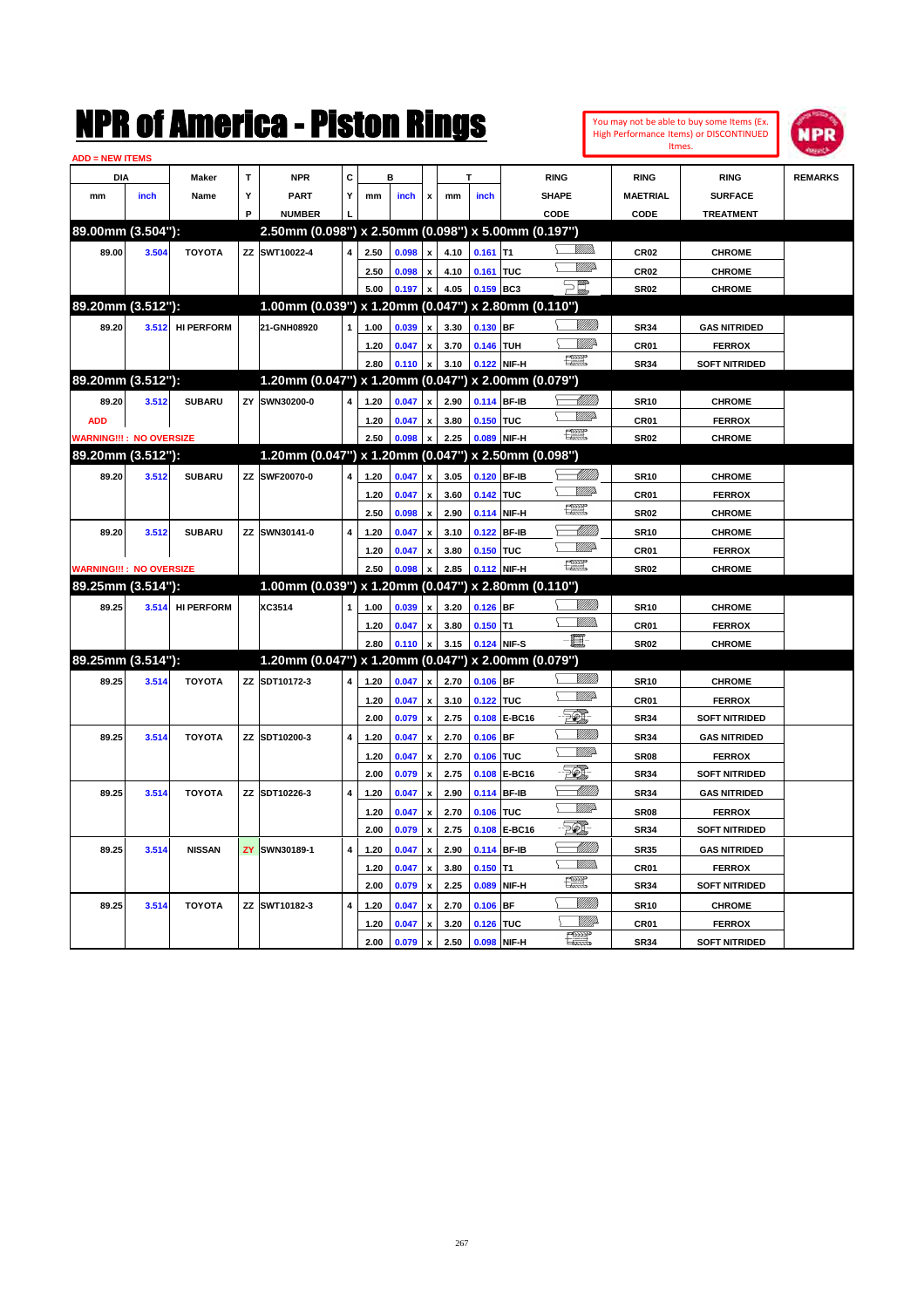| You may not be able to buy some Items (Ex. |
|--------------------------------------------|
| High Performance Items) or DISCONTINUED    |
| Itmes.                                     |



| <b>ADD = NEW ITEMS</b> |       |               |    |                                                     |   |      |       |                    |      |             |             |                                                                                                                          |                  |                      |                |
|------------------------|-------|---------------|----|-----------------------------------------------------|---|------|-------|--------------------|------|-------------|-------------|--------------------------------------------------------------------------------------------------------------------------|------------------|----------------------|----------------|
| DIA                    |       | <b>Maker</b>  | т  | <b>NPR</b>                                          | С |      | в     |                    |      | т           |             | <b>RING</b>                                                                                                              | <b>RING</b>      | <b>RING</b>          | <b>REMARKS</b> |
| mm                     | inch  | Name          | Υ  | <b>PART</b>                                         | Y | mm   | inch  | x                  | mm   | inch        |             | <b>SHAPE</b>                                                                                                             | <b>MAETRIAL</b>  | <b>SURFACE</b>       |                |
|                        |       |               | P  | <b>NUMBER</b>                                       |   |      |       |                    |      |             |             | CODE                                                                                                                     | <b>CODE</b>      | <b>TREATMENT</b>     |                |
| 89.25mm (3.514"):      |       |               |    | 1.20mm (0.047") x 1.20mm (0.047") x 2.50mm (0.098") |   |      |       |                    |      |             |             |                                                                                                                          |                  |                      |                |
| 89.25                  | 3.514 | <b>FORD</b>   |    | ZZ SWF30024-1                                       | 4 | 1.20 | 0.047 | x                  | 2.90 |             | 0.114 BF-IB | <u> MMB</u>                                                                                                              | <b>SR35</b>      | <b>GAS NITRIDED</b>  |                |
|                        |       |               |    |                                                     |   | 1.20 | 0.047 |                    | 3.80 | 0.150 TUC   |             | VM)                                                                                                                      | CR <sub>02</sub> | <b>CHROME</b>        |                |
|                        |       |               |    |                                                     |   | 2.50 | 0.098 | x                  | 2.45 |             | 0.096 NIF-H | <b>The Second</b>                                                                                                        | <b>SR34</b>      | <b>SOFT NITRIDED</b> |                |
| 89.25                  | 3.514 | <b>NISSAN</b> | ΖZ | SWN30140-1                                          | 4 | 1.20 | 0.047 | x                  | 3.10 |             | 0.122 BF-IB | <u>UMB</u>                                                                                                               | <b>SR35</b>      | <b>GAS NITRIDED</b>  |                |
|                        |       |               |    |                                                     |   | 1.20 | 0.047 |                    | 3.80 | $0.150$ T1  |             | <br>Mad                                                                                                                  | CR <sub>02</sub> | <b>CHROME</b>        |                |
|                        |       |               |    |                                                     |   | 2.50 | 0.098 | x                  | 2.85 |             | 0.112 NIF-S | E                                                                                                                        | <b>SR34</b>      | <b>SOFT NITRIDED</b> |                |
| 89.25                  | 3.514 | <b>NISSAN</b> |    | ZZ SWN30143-1                                       | 4 | 1.20 | 0.047 |                    | 3.25 |             | 0.128 BF-IB | MMM                                                                                                                      | <b>SR10</b>      | <b>CHROME</b>        |                |
|                        |       |               |    |                                                     |   | 1.20 | 0.047 |                    | 3.80 | $0.150$ T1  |             | <br>Mad                                                                                                                  | CR <sub>02</sub> | <b>CHROME</b>        |                |
|                        |       |               |    |                                                     |   | 2.50 | 0.098 | x                  | 2.85 |             | 0.112 NIF-S | E                                                                                                                        | <b>SR02</b>      | <b>CHROME</b>        |                |
| 89.25                  | 3.514 | <b>FORD</b>   | ΖZ | SWT20097-1                                          | 4 | 1.20 | 0.047 |                    | 2.90 |             | 0.114 BF-IB | <u> UMM</u>                                                                                                              | <b>SR35</b>      | <b>GAS NITRIDED</b>  |                |
|                        |       |               |    |                                                     |   | 1.20 | 0.047 | x                  | 3.80 | 0.150 TUC   |             | <u>Mille</u>                                                                                                             | CR <sub>02</sub> | <b>FERROX</b>        |                |
|                        |       |               |    |                                                     |   | 2.50 | 0.098 |                    | 2.45 |             | 0.096 NIF-H | $\frac{1}{2}$                                                                                                            | <b>SR34</b>      | <b>SOFT NITRIDED</b> |                |
| 89.25mm (3.514"):      |       |               |    | 1.20mm (0.047") x 1.20mm (0.047")                   |   |      |       |                    |      |             |             | x 2.80mm (0.110")                                                                                                        |                  |                      |                |
| 89.25                  | 3.514 | <b>HONDA</b>  |    | ZZ SWH30438-1                                       | 6 | 1.20 | 0.047 | x                  | 3.05 | 0.120 BF    |             |                                                                                                                          | <b>SR10</b>      | <b>CHROME</b>        |                |
|                        |       |               |    |                                                     |   | 1.20 | 0.047 | x                  | 3.40 | $0.134$ T1  |             | .<br>MM                                                                                                                  | CR <sub>01</sub> | <b>FERROX</b>        |                |
|                        |       |               |    |                                                     |   | 2.80 | 0.110 | x                  | 2.85 |             | 0.112 NIF-S | -8                                                                                                                       | SR <sub>02</sub> | <b>CHROME</b>        |                |
| 89.25mm (3.514"):      |       |               |    | 1.20mm (0.047") x 1.50mm (0.059") x 2.50mm (0.098") |   |      |       |                    |      |             |             |                                                                                                                          |                  |                      |                |
| 89.25                  | 3.514 | <b>HONDA</b>  |    | ZZ SWF30021-1                                       | 6 | 1.20 | 0.047 | x                  | 3.50 | $0.138$ BF  |             |                                                                                                                          | <b>SR35</b>      | <b>GAS NITRIDED</b>  |                |
|                        |       |               |    |                                                     |   | 1.50 | 0.059 | x                  | 4.10 | 0.161 TUC   |             | <u>MMP</u>                                                                                                               | CR <sub>01</sub> | <b>FERROX</b>        |                |
|                        |       |               |    |                                                     |   | 2.50 | 0.098 | x                  | 2.85 |             | 0.112 NIF-S | E                                                                                                                        | <b>SR34</b>      | <b>SOFT NITRIDED</b> |                |
| 89.25                  | 3.514 | <b>GMC</b>    | ΖZ | SWG10044-1                                          | 6 | 1.20 | 0.047 |                    | 3.10 |             | 0.122 BF-IB | <u> UMM</u>                                                                                                              | <b>SR35</b>      | <b>GAS NITRIDED</b>  |                |
|                        |       |               |    |                                                     |   | 1.50 | 0.059 | x                  | 3.25 | 0.128 TUC   |             | MMD                                                                                                                      | <b>CR02</b>      | <b>CHROME</b>        |                |
|                        |       |               |    |                                                     |   | 2.00 | 0.079 |                    | 2.85 |             | 0.112 NIF-H | 鱱                                                                                                                        | <b>SR34</b>      | <b>SOFT NITRIDED</b> |                |
| 89.25mm (3.514"):      |       |               |    | 1.20mm (0.047") x 1.50mm (0.059") x 3.00mm (0.118") |   |      |       |                    |      |             |             |                                                                                                                          |                  |                      |                |
| 89.25                  | 3.514 | <b>GMC</b>    | ZZ | SWG10004-1                                          | 6 | 1.20 | 0.047 | x                  | 3.05 | 0.120 BF    |             |                                                                                                                          | <b>SR35</b>      | <b>GAS NITRIDED</b>  |                |
|                        |       |               |    | (SWL03093-1)                                        |   | 1.50 | 0.059 | x                  | 3.60 |             | 0.142 T1-RC | <u>SUMB</u>                                                                                                              | CR <sub>01</sub> | <b>FERROX</b>        |                |
|                        |       |               |    |                                                     |   | 3.00 | 0.118 | x                  | 2.95 |             | 0.116 NIF-S | e                                                                                                                        | <b>SR34</b>      | <b>SOFT NITRIDED</b> |                |
| 89.25                  | 3.514 | <b>GMC</b>    | ΖY | SWG10004AM-1                                        | 6 | 1.20 | 0.047 | x                  | 3.50 | $0.138$ BF  |             | VIII))                                                                                                                   | <b>SR10</b>      | <b>CHROME</b>        |                |
|                        |       |               |    | (SWL03093AM-1)                                      |   | 1.50 | 0.059 |                    | 3.60 |             | 0.142 T1-RC | $\begin{matrix} \begin{matrix} \mathbb{R} & \mathbb{R} \ \mathbb{R} & \mathbb{R} \end{matrix} & \mathbb{R} \end{matrix}$ | CR <sub>01</sub> | <b>FERROX</b>        |                |
|                        |       |               |    |                                                     |   | 3.00 | 0.118 |                    | 2.85 |             | 0.112 NIF-S | -日                                                                                                                       | <b>SR02</b>      | <b>CHROME</b>        |                |
| 89.25mm (3.514"):      |       |               |    | 1.50mm (0.059") x 1.50mm (0.059") x 2.00mm (0.079") |   |      |       |                    |      |             |             |                                                                                                                          |                  |                      |                |
| 89.25                  | 3.514 | <b>BMW</b>    |    | SWE07308-1                                          | 8 | 1.50 | 0.059 | x                  | 3.30 |             | 0.130 BF-IB | <u> UMB</u>                                                                                                              | <b>SR10</b>      | <b>CHROME</b>        |                |
|                        |       |               |    | <b>DELETE</b>                                       |   | 1.50 | 0.059 | $\pmb{\mathsf{x}}$ | 3.50 | 0.138 TUC   |             | <u>WW</u>                                                                                                                | CR01             | <b>FERROX</b>        |                |
|                        |       |               |    |                                                     |   | 2.00 | 0.079 | $\pmb{\mathsf{x}}$ | 2.85 |             | 0.112 NIF-S | $-\blacksquare$                                                                                                          | SR02             | <b>CHROME</b>        |                |
| 89.25mm (3.514"):      |       |               |    | 1.50mm (0.059") x 1.50mm (0.059") x 2.80mm (0.110") |   |      |       |                    |      |             |             |                                                                                                                          |                  |                      |                |
| 89.25                  | 3.514 | <b>NISSAN</b> |    | ZZ SWN30096-1                                       | 4 | 1.50 | 0.059 | $\pmb{\mathsf{x}}$ | 3.27 |             | 0.129 BF-IB | <u>-1777)</u>                                                                                                            | <b>SR10</b>      | <b>CHROME</b>        |                |
|                        |       |               |    |                                                     |   | 1.50 | 0.059 | $\pmb{\mathsf{x}}$ | 3.90 | $0.154$ T1  |             | <u>VMWs</u>                                                                                                              | CR02             | <b>CHROME</b>        |                |
|                        |       |               |    |                                                     |   | 2.80 | 0.110 | $\pmb{\mathsf{x}}$ | 3.15 |             | 0.124 NIF-S | E                                                                                                                        | SR02             | <b>CHROME</b>        |                |
| 89.25                  | 3.514 | <b>NISSAN</b> |    | SWN30118-1                                          | 4 | 1.50 | 0.059 | x                  | 3.10 |             | 0.122 BF-IB | <u> MMM)</u>                                                                                                             | SR35             | <b>GAS NITRIDED</b>  |                |
|                        |       |               |    | <b>DELETE</b>                                       |   | 1.50 | 0.059 |                    | 3.90 | $0.154$ T1  |             | <u>WMs</u>                                                                                                               | CR02             | <b>CHROME</b>        |                |
|                        |       |               |    |                                                     |   | 2.80 | 0.110 | $\pmb{\mathsf{x}}$ | 3.15 | 0.124 NIF-S |             | e.                                                                                                                       | <b>SR02</b>      | <b>CHROME</b>        |                |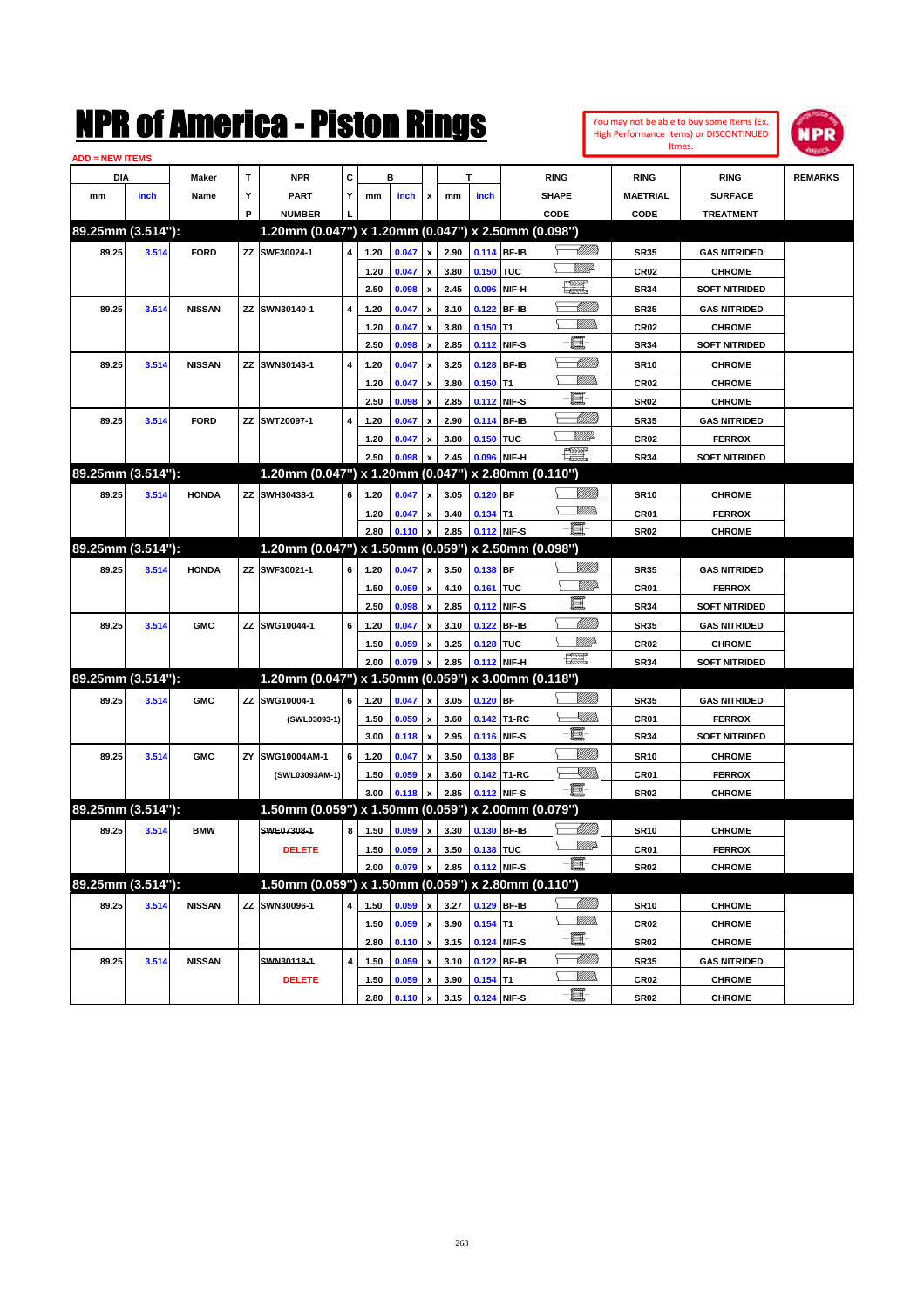| You may not be able to buy some Items (Ex. |
|--------------------------------------------|
| High Performance Items) or DISCONTINUED    |
| Itmes.                                     |



| <b>ADD = NEW ITEMS</b> |       |               |   |                                                     |                 |      |       |                           |      |             |                   |                       |                  |                      |                |
|------------------------|-------|---------------|---|-----------------------------------------------------|-----------------|------|-------|---------------------------|------|-------------|-------------------|-----------------------|------------------|----------------------|----------------|
| DIA                    |       | Maker         | T | <b>NPR</b>                                          | С               |      | в     |                           |      | т           |                   | <b>RING</b>           | <b>RING</b>      | <b>RING</b>          | <b>REMARKS</b> |
| mm                     | inch  | Name          | Υ | <b>PART</b>                                         | Y               | mm   | inch  | x                         | mm   | inch        |                   | <b>SHAPE</b>          | <b>MAETRIAL</b>  | <b>SURFACE</b>       |                |
|                        |       |               | P | <b>NUMBER</b>                                       |                 |      |       |                           |      |             |                   | CODE                  | CODE             | <b>TREATMENT</b>     |                |
| 89.25mm (3.514"):      |       |               |   | 1.50mm (0.059") x 1.50mm (0.059") x 3.00mm (0.118") |                 |      |       |                           |      |             |                   |                       |                  |                      |                |
| 89.25                  | 3.514 | <b>FORD</b>   |   | ZZ SWF30016-1                                       | 6               | 1.50 | 0.059 | $\pmb{\mathsf{x}}$        | 3.45 | 0.136 BF    |                   | <u>UMB</u>            | <b>SR10</b>      | <b>CHROME</b>        |                |
|                        |       |               |   |                                                     |                 | 1.50 | 0.059 | $\pmb{\mathsf{x}}$        | 3.70 |             | 0.146 T1-RC       | <u>Sillin</u>         | CR01             | <b>FERROX</b>        |                |
|                        |       |               |   |                                                     |                 | 3.00 | 0.118 | $\pmb{\mathsf{x}}$        | 2.95 |             | 0.116 NIF-S       | E.                    | <b>SR02</b>      | <b>CHROME</b>        |                |
| 89.25                  | 3.514 | <b>ISUZU</b>  |   | ZZ SWI10195-1                                       | 4               | 1.50 | 0.059 | $\pmb{\mathsf{x}}$        | 4.05 | $0.159$ BF  |                   | <u>Milli</u>          | <b>CR02</b>      | <b>CHROME</b>        |                |
|                        |       |               |   |                                                     |                 | 1.50 | 0.059 | x                         | 3.60 |             | 0.142 T1-RC       | <u>Sillin</u>         | CR01             | <b>FERROX</b>        |                |
|                        |       |               |   |                                                     |                 | 3.00 | 0.118 | $\pmb{\mathsf{x}}$        | 2.95 |             | 0.116 NIF-S       | Œ                     | <b>SR02</b>      | <b>CHROME</b>        |                |
| 89.25                  | 3.514 | <b>MAZDA</b>  |   | SWT20086-1                                          | 6               | 1.50 | 0.059 | x                         | 3.50 | 0.138 BF    |                   | <u>MMM</u>            | <b>SR35</b>      | <b>GAS NITRIDED</b>  |                |
|                        |       |               |   | <b>DELETE</b>                                       |                 | 1.50 | 0.059 | x                         | 4.00 | 0.157 TUC   |                   | <br>Willia            | CR01             | <b>FERROX</b>        |                |
|                        |       |               |   |                                                     |                 | 3.00 | 0.118 | X                         | 3.45 | 0.136 NIF-S |                   | Ð.                    | <b>SR02</b>      | <b>CHROME</b>        |                |
| 89.25mm (3.514"):      |       |               |   | 1.50mm (0.059") x 1.50mm (0.059") x 4.00mm (0.157") |                 |      |       |                           |      |             |                   |                       |                  |                      |                |
| 89.25                  | 3.514 | <b>ISUZU</b>  |   | ZZ SWI10155-1                                       | 6               | 1.50 | 0.059 | x                         | 3.70 | $0.146$ T1  |                   | .<br>WWW              | CR01             | <b>FERROX</b>        |                |
|                        |       |               |   |                                                     |                 | 1.50 | 0.059 | x                         | 3.60 |             | 0.142 T1-RC       | <u>Sillin</u>         | CR01             | <b>FERROX</b>        |                |
|                        |       |               |   |                                                     |                 | 4.00 | 0.157 | $\pmb{\mathsf{x}}$        | 3.20 |             | 0.126 NIF-S       | e.                    | <b>SR02</b>      | <b>CHROME</b>        |                |
| 89.25                  | 3.514 | <b>MAZDA</b>  |   | ZZ SWT20075-1                                       | 6               | 1.50 | 0.059 | x                         | 3.45 | 0.136 BF    |                   | WM)                   | <b>SR10</b>      | <b>CHROME</b>        |                |
|                        |       |               |   |                                                     |                 | 1.50 | 0.059 | x                         | 3.70 | 0.146 TUC   |                   | <u>WW</u>             | CR01             | <b>FERROX</b>        |                |
|                        |       |               |   |                                                     |                 | 4.00 | 0.157 | $\pmb{\mathsf{x}}$        | 3.20 |             | 0.126 NIF-S       | e.                    | <b>SR02</b>      | <b>CHROME</b>        |                |
| 89.25                  | 3.514 | <b>NISSAN</b> |   | ZZ SWN30059-1                                       | 4               | 1.50 | 0.059 | x                         | 3.30 | 0.130 BF    |                   | <u>MMM</u>            | <b>SR35</b>      | <b>GAS NITRIDED</b>  |                |
|                        |       |               |   |                                                     |                 | 1.50 | 0.059 | x                         | 3.90 | $0.154$ T1  |                   | .<br>MM               | <b>CR02</b>      | <b>CHROME</b>        |                |
|                        |       |               |   |                                                     |                 | 4.00 | 0.157 | x                         | 3.25 | 0.128 NIF-S |                   | -80                   | <b>SR02</b>      | <b>CHROME</b>        |                |
| 89.25mm (3.514"):      |       |               |   | 1.50mm (0.059") x 1.75mm (0.069")                   |                 |      |       |                           |      |             | x 3.00mm (0.118") |                       |                  |                      |                |
| 89.25                  | 3.514 | <b>BENZ</b>   |   | SWE10496-3                                          | 6               | 1.50 | 0.059 | x                         | 3.40 | 0.134 BF-IB |                   | <u> MMN</u>           | <b>SR10</b>      | <b>CHROME</b>        |                |
|                        |       |               |   | <b>DELETE</b>                                       |                 | 1.75 | 0.069 | x                         | 3.70 | 0.146 TUC   |                   | <i><u>Villid</u></i>  | CR01             | <b>FERROX</b>        |                |
|                        |       |               |   |                                                     |                 | 3.00 | 0.118 | x                         | 3.50 |             | 0.138 E-BC16      | <u> 500 </u>          | <b>SR10</b>      | <b>CHROME</b>        |                |
| 89.25mm (3.514"):      |       |               |   | 1.50mm (0.059") x 2.00mm (0.079") x 3.00mm (0.118") |                 |      |       |                           |      |             |                   |                       |                  |                      |                |
| 89.25                  | 3.514 | <b>BENZ</b>   |   | SWE108012-1                                         | 12 <sub>1</sub> | 1.50 | 0.059 | $\pmb{\mathsf{x}}$        | 3.30 | 0.130 BF-IB |                   | MMB                   | <b>SR35</b>      | <b>GAS NITRIDED</b>  |                |
|                        |       |               |   | <b>DELETE</b>                                       |                 | 2.00 | 0.079 | x                         | 3.60 | 0.142 TUC   |                   | <i><u>Villid</u></i>  | CR01             | <b>FERROX</b>        |                |
|                        |       |               |   |                                                     |                 | 3.00 | 0.118 | $\pmb{\mathsf{x}}$        | 3.20 |             | 0.126 E-BC16      | - 501                 | <b>SR34</b>      | <b>SOFT NITRIDED</b> |                |
| 89.25mm (3.514"):      |       |               |   | 1.50mm (0.059") x 2.00mm (0.079") x 4.76mm (0.187") |                 |      |       |                           |      |             |                   |                       |                  |                      |                |
| 89.25                  | 3.514 | <b>ISUZU</b>  |   | ZZ SWI10154-1                                       | 4               | 1.50 | 0.059 | x                         | 4.05 | $0.159$ BF  |                   |                       | CR <sub>02</sub> | <b>CHROME</b>        |                |
|                        |       |               |   |                                                     |                 | 2.00 | 0.079 | $\pmb{\mathsf{x}}$        | 4.05 |             | 0.159 T1-RC       | <u>Sillin</u>         | CR01             | <b>FERROX</b>        |                |
|                        |       |               |   |                                                     |                 | 4.76 | 0.187 | $\boldsymbol{\mathsf{x}}$ | 3.90 |             | 0.154 NIF-S       | e.                    | <b>SR02</b>      | <b>CHROME</b>        |                |
| 89.25                  | 3.514 | <b>GMC</b>    |   | SWG80038-1                                          | 6               | 1.50 | 0.059 | x                         | 3.25 |             | 0.128 BF-IB       | MMB                   | <b>SR35</b>      | <b>GAS NITRIDED</b>  |                |
|                        |       |               |   | <b>DELETE</b>                                       |                 | 2.00 | 0.079 | $\pmb{\mathsf{x}}$        | 4.05 |             | 0.159 T1-RC       | <u>Sillin</u>         | CR01             | <b>FERROX</b>        |                |
|                        |       |               |   |                                                     |                 | 4.76 | 0.187 | $\pmb{\mathsf{x}}$        | 3.85 |             | 0.152 NIF-S       | E                     | <b>SR02</b>      | <b>CHROME</b>        |                |
| 89.25                  | 3.514 | <b>GMC</b>    |   | ZX SWL03235-1                                       | 6               | 1.50 | 0.059 | $\pmb{\mathsf{x}}$        | 3.25 |             | 0.128 BF-IB       | <u> MMM</u>           | <b>SR10</b>      | <b>CHROME</b>        |                |
|                        |       |               |   | (SWG80038-1)                                        |                 | 2.00 | 0.079 | $\pmb{\mathsf{x}}$        | 4.05 |             | 0.159 T1-RC       | — <sup>V</sup> illida | CR01             | <b>FERROX</b>        |                |
|                        |       |               |   |                                                     |                 | 4.76 | 0.187 | X                         | 3.85 | 0.152 NIF-S |                   | e.                    | SR02             | <b>CHROME</b>        |                |
| 89.25mm (3.514"):      |       |               |   | 1.75mm (0.069") x 2.00mm (0.079")                   |                 |      |       |                           |      |             | x 3.50mm (0.138") |                       |                  |                      |                |
| 89.25                  | 3.514 | <b>BENZ</b>   |   | SWE10384-1                                          | 4               | 1.75 | 0.069 | x                         | 3.20 |             | 0.126 BF-IB       | <u> UMB</u>           | <b>SR10</b>      | <b>CHROME</b>        |                |
|                        |       |               |   | <b>DELETE</b>                                       |                 | 2.00 | 0.079 | x                         | 3.50 | 0.138 TUC   |                   | <u>WW</u> A           | CR01             | <b>FERROX</b>        |                |
|                        |       |               |   |                                                     |                 | 3.50 | 0.138 | $\pmb{\mathsf{x}}$        | 4.00 |             | 0.157 E-BC16      | $\mathbb{Z}$          | SR10             | <b>CHROME</b>        |                |
| 89.25mm (3.514"):      |       |               |   | 1.75mm (0.069") x 2.00mm (0.079") x 4.00mm (0.157") |                 |      |       |                           |      |             |                   |                       |                  |                      |                |
| 89.25                  | 3.514 | <b>BMW</b>    |   | SWE07064-1                                          | 4               | 1.75 | 0.069 |                           | 3.20 |             | 0.126 BF-IB       |                       | <b>SR10</b>      | <b>CHROME</b>        |                |
|                        |       |               |   | <b>DELETE</b>                                       |                 | 2.00 | 0.079 | $\pmb{\mathsf{x}}$        | 3.60 | 0.142 TUC   |                   | <u>VMP</u>            | CR01             | <b>FERROX</b>        |                |
|                        |       |               |   |                                                     |                 | 4.00 | 0.157 | $\pmb{\mathsf{x}}$        | 3.10 | 0.122 NIF-S |                   | -8                    | <b>SR02</b>      | <b>CHROME</b>        |                |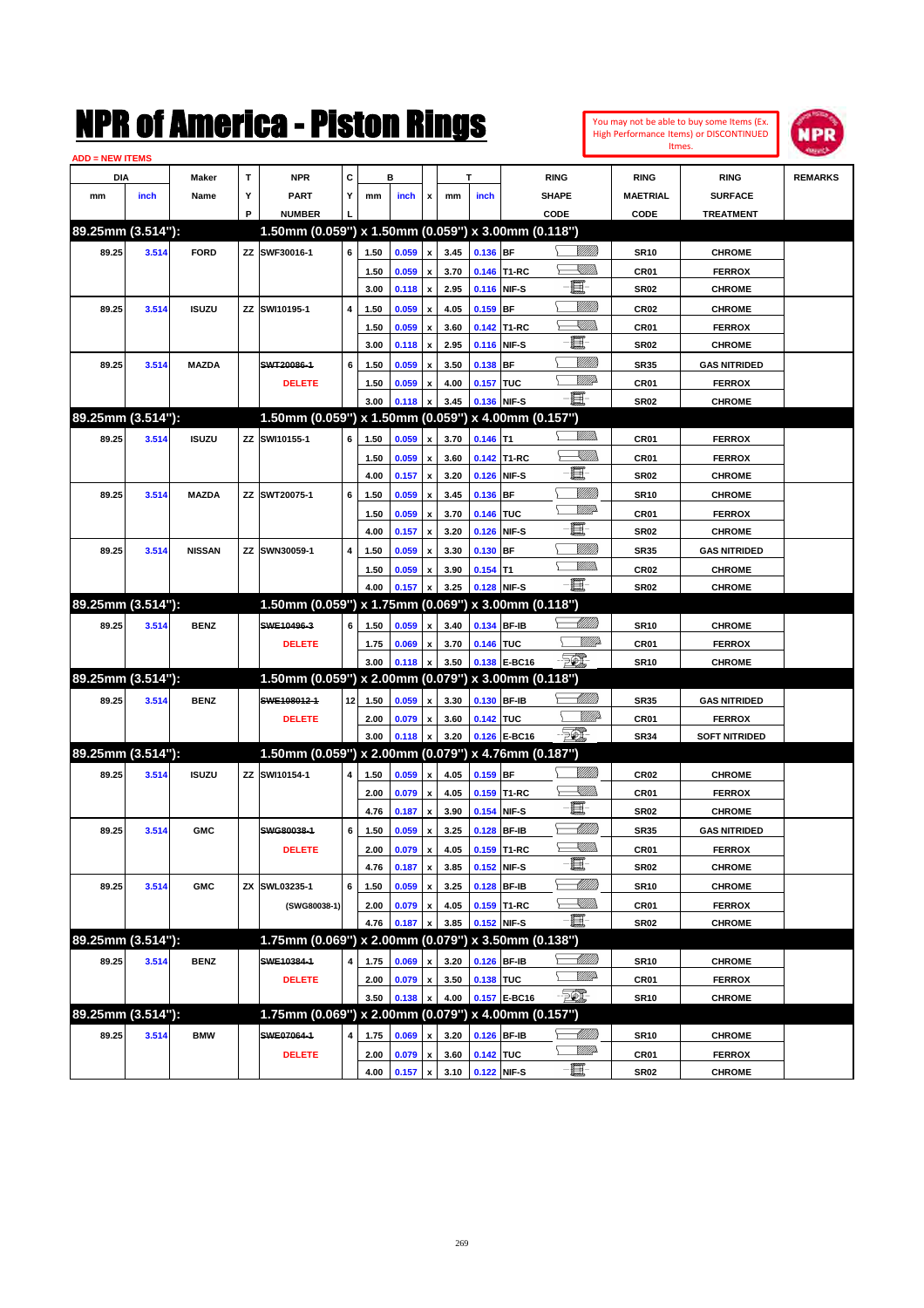| <b>ADD = NEW ITEMS</b> |       |                   |   |                                                         |   |              |         |                           |              |             |              |                   |                  |                                       |                |
|------------------------|-------|-------------------|---|---------------------------------------------------------|---|--------------|---------|---------------------------|--------------|-------------|--------------|-------------------|------------------|---------------------------------------|----------------|
| <b>DIA</b>             |       | <b>Maker</b>      | т | <b>NPR</b>                                              | С |              | B       |                           |              | т           |              | <b>RING</b>       | <b>RING</b>      | <b>RING</b>                           | <b>REMARKS</b> |
| mm                     | inch  | Name              | Υ | <b>PART</b>                                             | Υ | mm           | inch    | x                         | mm           | inch        |              | <b>SHAPE</b>      | <b>MAETRIAL</b>  | <b>SURFACE</b>                        |                |
|                        |       |                   | P | <b>NUMBER</b>                                           |   |              |         |                           |              |             |              | CODE              | <b>CODE</b>      | <b>TREATMENT</b>                      |                |
| 89.25mm (3.514"):      |       |                   |   | 2.00mm (0.079") x 1.50mm (0.059") x 4.00mm (0.157")     |   |              |         |                           |              |             |              |                   |                  |                                       |                |
| 89.25                  | 3.514 | <b>NISSAN</b>     |   | ZZ SWN30085-1                                           | 4 | 2.00         | 0.079   | x                         | 3.10         | 0.122 BF-IB |              |                   | <b>SR10</b>      | <b>CHROME</b>                         |                |
|                        |       |                   |   |                                                         |   | 1.50         | 0.059   | x                         | 3.90         | $0.154$ T1  |              | <u>MMD</u>        | CR <sub>01</sub> | <b>FERROX</b>                         |                |
|                        |       |                   |   |                                                         |   | 4.00         | 0.157   | $\pmb{\mathsf{x}}$        | 3.25         | 0.128 NIF-S |              | E                 | <b>SR02</b>      | <b>CHROME</b>                         |                |
| 89.25mm (3.514"):      |       |                   |   | 2.00mm (0.079") x 2.50mm (0.098") x 4.00mm (0.157")     |   |              |         |                           |              |             |              |                   |                  |                                       |                |
| 89.25                  | 3.514 | <b>TOYOTA</b>     |   | ZZ SJT10043-3                                           | 4 | 2.00         | 0.079   | x                         | 4.20         | $0.165$ BF  |              | <u>VMM</u>        | <b>CR02</b>      | <b>4 CHROME</b>                       |                |
|                        |       |                   |   |                                                         |   | 2.50         | 0.098   |                           | 4.20         |             | 0.165 ES-TUC | <u>MMP</u>        | <b>CR02</b>      | <b>CHROME</b>                         |                |
|                        |       |                   |   |                                                         |   | 4.00         | 0.157   | $\pmb{\mathsf{x}}$        | 4.10         | 0.161       | E-BC3        | TQ.               | <b>CR02</b>      | <b>CHROME</b>                         |                |
| 89.25                  | 3.514 | <b>TOYOTA</b>     |   | ZZ SWT10043-3                                           | 4 | 2.00         | 0.079   | x                         | 4.20         | 0.165       | BF           | <u>MMS</u>        | <b>CR02</b>      | <b>CHROME</b>                         |                |
|                        |       |                   |   |                                                         |   | 2.50         | 0.098   | x                         | 4.20         | $0.165$ T1  |              | <u>WMW</u>        | CR <sub>01</sub> | <b>FERROX</b>                         |                |
|                        |       |                   |   |                                                         |   | 4.00         | 0.157   | X                         | 3.85         | 0.152 NIF-S |              | E                 | SR <sub>02</sub> | <b>CHROME</b>                         |                |
| 89.25                  | 3.514 | <b>TOYOTA</b>     |   | SXT10043-3                                              | 4 | 2.00         | 0.079   | x                         | 4.20         | $0.165$ BF  |              | <br>Viited        | <b>CR02</b>      | <b>4 CHROME</b>                       |                |
|                        |       |                   |   | <b>DELETE</b>                                           |   | 2.50         | 0.098   | x                         | 4.20         | $0.165$ T1  |              | <u>MM)</u>        | <b>CR02</b>      | <b>CHROME</b>                         |                |
|                        |       |                   |   |                                                         |   | 4.00         | 0.157   | X                         | 3.85         | 0.152       | NIF-S        | 圓                 | <b>SR02</b>      | <b>CHROME</b>                         |                |
| 89.30mm (3.516")       |       |                   |   | 1.50mm (0.059") x 1.50mm (0.059") x 4.00mm (0.157")     |   |              |         |                           |              |             |              |                   |                  |                                       |                |
| 89.30                  | 3.516 | <b>ISUZU</b>      |   | ZZ SWI10123-0                                           | 4 | 1.50         | 0.059   | X                         | 3.30         | 0.130 BF    |              | <u>VMM</u>        | <b>SR35</b>      | <b>GAS NITRIDED</b>                   |                |
|                        |       |                   |   |                                                         |   | 1.50         | 0.059   | x                         | 3.80         | $0.150$ T1  |              | <u>MMs</u>        | <b>CR10</b>      | <b>CHROME</b>                         |                |
|                        |       |                   |   |                                                         |   | 4.00         | 0.157   | x                         | 3.05         | 0.120       | NIF-S        | E                 | <b>SR34</b>      | <b>SOFT NITRIDED</b>                  |                |
| 89.30                  | 3.516 | <b>ISUZU</b>      |   | SWI10161-0                                              | 4 | 1.50         | 0.059   | x                         | 3.45         | 0.136 BF    |              | <br>Viited        | <b>SR10</b>      | <b>CHROME</b>                         |                |
|                        |       |                   |   | <b>DELETE</b>                                           |   | 1.50         | 0.059   | x                         | 3.80         | $0.150$ T1  |              | <u>MMs</u>        | <b>CR02</b>      | <b>CHROME</b>                         |                |
|                        |       |                   |   |                                                         |   | 4.00         | 0.157   | X                         | 3.10         | 0.122       | NIF-S        | -買                | <b>SR02</b>      | <b>CHROME</b>                         |                |
| 89.45mm (3.522"):      |       |                   |   | 1.20mm (0.047") x 1.20mm (0.047") x 2.80mm (0.110")     |   |              |         |                           |              |             |              |                   |                  |                                       |                |
| 89.45                  | 3.522 | <b>SUBARU</b>     |   | ZZ SWF20070-1                                           | 4 | 1.20         | 0.047   | x                         | 3.05         | 0.120 BF-IB |              | <u> Milli</u>     | <b>SR10</b>      | <b>CHROME</b>                         |                |
|                        |       |                   |   |                                                         |   | 1.20         | 0.047   | x                         | $3.60\,$     | 0.142 TUC   |              | <u>Willid</u>     | <b>CR01</b>      | <b>FERROX</b>                         |                |
|                        |       |                   |   |                                                         |   | 2.50         | 0.098   | X                         | 2.90         |             | 0.114 NIF-H  | 鱱                 | <b>SR02</b>      | <b>CHROME</b>                         |                |
| 89.50mm (3.524"):      |       |                   |   | 1.00mm (0.039") x 1.20mm (0.047") x 2.80mm (0.110")     |   |              |         |                           |              |             |              |                   |                  |                                       |                |
| 89.50                  | 3.524 | <b>HI PERFORM</b> |   | XC3524                                                  |   | 1.00         | 0.039   | x                         | 3.20         | $0.126$ BF  |              | <br>Viited        | <b>SR10</b>      | <b>CHROME</b>                         |                |
|                        |       |                   |   |                                                         |   | 1.20         | 0.047   | x                         | 3.80         | $0.150$ T1  |              | <u>MMD</u>        | <b>CR01</b>      | <b>FERROX</b>                         |                |
|                        |       |                   |   |                                                         |   | 2.80         | 0.110   | X                         | 3.15         | 0.124       | NIF-S        | E                 | SR <sub>02</sub> | <b>CHROME</b>                         |                |
| 89.50                  |       | 3.524 HI PERFORM  |   | 21-GNH08950                                             | 1 | 1.00         | 0.039   | x                         | 3.30         | 0.130 BF    |              | <u>VIIII)</u>     | <b>SR34</b>      | <b>GAS NITRIDED</b>                   |                |
|                        |       |                   |   |                                                         |   | 1.20         | 0.047   | x                         | 3.70         | 0.146 TUH   |              | <u>Willi</u> r    | <b>CR01</b>      | <b>FERROX</b>                         |                |
|                        |       |                   |   |                                                         |   | 2.80         | 0.110   | $\mathbf{x}$              | 3.10         | 0.122       | NIF-H        | 鱱                 | <b>SR34</b>      | <b>SOFT NITRIDED</b>                  |                |
| 89.50mm (3.524"):      |       |                   |   | 1.20mm (0.047") x 1.20mm (0.047") x 2.00mm (0.079")     |   |              |         |                           |              |             |              |                   |                  |                                       |                |
| 89.50                  |       |                   |   | 3.524 TOYOTA ZZ SDT10172-4 4 1.20 0.047 x 2.70 0.106 BF |   |              |         |                           |              |             |              |                   | <b>SR10</b>      | <b>CHROME</b>                         |                |
|                        |       |                   |   |                                                         |   | 1.20         | 0.047   | $\pmb{\mathsf{x}}$        | 3.10         | 0.122 TUC   |              | <u>WW</u> A       | CR01             | <b>FERROX</b>                         |                |
|                        |       |                   |   |                                                         |   | 2.00         | 0.079   | x                         | 2.75         |             | 0.108 E-BC16 | EQ)               | SR34             | <b>SOFT NITRIDED</b>                  |                |
| 89.50                  | 3.524 | <b>TOYOTA</b>     |   | ZZ SDT10200-4                                           | 4 | 1.20         | 0.047   |                           | 2.70         | $0.106$ BF  |              | <u>Millito</u>    | <b>SR34</b>      | <b>GAS NITRIDED</b>                   |                |
|                        |       |                   |   |                                                         |   |              |         | x                         |              | 0.106 TUC   |              | <u>Willi</u> b    | SR <sub>08</sub> |                                       |                |
|                        |       |                   |   |                                                         |   | 1.20<br>2.00 | 0.047   | x                         | 2.70<br>2.75 |             | 0.108 E-BC16 | TI.               |                  | <b>FERROX</b><br><b>SOFT NITRIDED</b> |                |
|                        |       |                   |   |                                                         |   |              | 0.079   | x                         |              |             |              | <u> Millito</u>   | <b>SR34</b>      |                                       |                |
| 89.50                  | 3.524 | <b>TOYOTA</b>     |   | ZZ SDT10226-4                                           | 4 | 1.20         | 0.047   | x                         | 2.90         | 0.114 BF-IB |              | <u>Willid</u> h   | <b>SR34</b>      | <b>GAS NITRIDED</b>                   |                |
|                        |       |                   |   |                                                         |   | 1.20         | 0.047   | x                         | 2.70         | 0.106 TUC   |              | EQ)               | SR <sub>08</sub> | <b>FERROX</b>                         |                |
|                        |       |                   |   |                                                         |   | 2.00         | 0.079   | $\pmb{\mathsf{x}}$        | 2.75         |             | 0.108 E-BC16 | <u>-Milli</u>     | <b>SR34</b>      | <b>SOFT NITRIDED</b>                  |                |
| 89.50                  | 3.524 | <b>NISSAN</b>     |   | <b>ZY SWN30189-2</b>                                    | 4 | 1.20         | 0.047   | x                         | 2.90         |             | 0.114 BF-IB  | <u>MMs</u>        | <b>SR35</b>      | <b>GAS NITRIDED</b>                   |                |
|                        |       |                   |   |                                                         |   | 1.20         | 0.047   | $\boldsymbol{\mathsf{x}}$ | 3.80         | $0.150$ T1  |              | æ                 | CR01             | <b>FERROX</b>                         |                |
|                        |       |                   |   |                                                         |   | 2.00         | 0.079   | x                         | 2.25         |             | 0.089 NIF-H  | <u>MMS</u>        | <b>SR34</b>      | <b>SOFT NITRIDED</b>                  |                |
| 89.50                  | 3.524 | <b>TOYOTA</b>     |   | ZZ SWT10182-4                                           | 4 | 1.20         | 0.047   | $\boldsymbol{x}$          | 2.70         | $0.106$ BF  |              | <u>- Milli</u> da | <b>SR10</b>      | <b>CHROME</b>                         |                |
|                        |       |                   |   |                                                         |   | 1.20         | 0.047   | x                         | 3.20         | 0.126 TUC   |              | <b>The Second</b> | CR01             | <b>FERROX</b>                         |                |
|                        |       |                   |   |                                                         |   | 2.00         | 0.079 x |                           | 2.50         | 0.098 NIF-H |              |                   | <b>SR34</b>      | <b>SOFT NITRIDED</b>                  |                |

You may not be able to buy some Items (Ex. High Performance Items) or DISCONTINUED Itmes.

**NPR**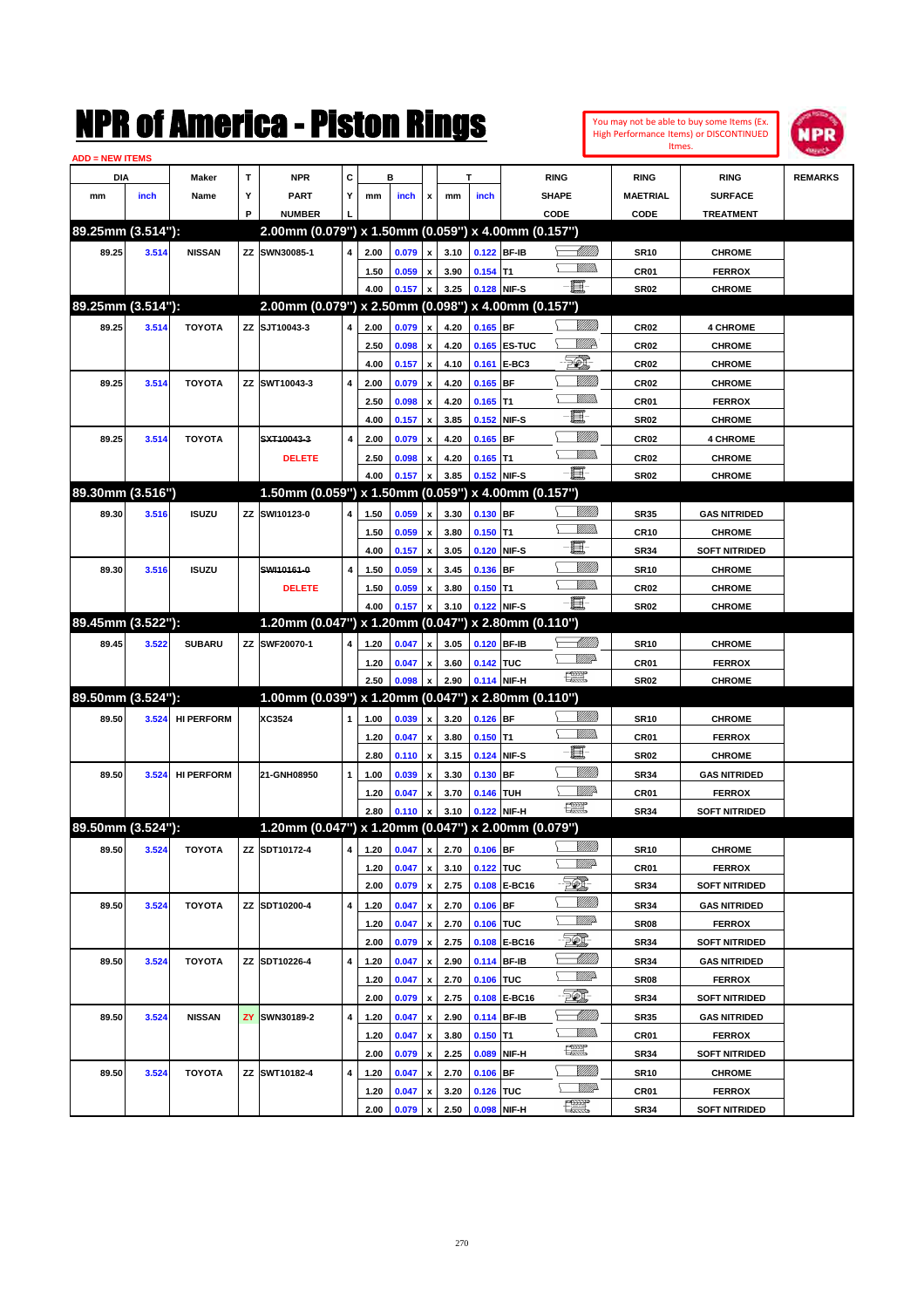| You may not be able to buy some Items (Ex. |
|--------------------------------------------|
| High Performance Items) or DISCONTINUED    |
| Itmes.                                     |



| <b>ADD = NEW ITEMS</b> |       |               |    |                                                     |   |      |       |                           |      |             |              |                                                                                                                          |                  |                      |                |
|------------------------|-------|---------------|----|-----------------------------------------------------|---|------|-------|---------------------------|------|-------------|--------------|--------------------------------------------------------------------------------------------------------------------------|------------------|----------------------|----------------|
| DIA                    |       | Maker         | Т  | <b>NPR</b>                                          | С |      | в     |                           |      | T           |              | <b>RING</b>                                                                                                              | <b>RING</b>      | <b>RING</b>          | <b>REMARKS</b> |
| mm                     | inch  | Name          | Υ  | <b>PART</b>                                         | Y | mm   | inch  | x                         | mm   | inch        |              | <b>SHAPE</b>                                                                                                             | <b>MAETRIAL</b>  | <b>SURFACE</b>       |                |
|                        |       |               | P  | <b>NUMBER</b>                                       |   |      |       |                           |      |             |              | CODE                                                                                                                     | CODE             | <b>TREATMENT</b>     |                |
| 89.50mm (3.524"):      |       |               |    | 1.20mm (0.047") x 1.20mm (0.047") x 2.50mm (0.098") |   |      |       |                           |      |             |              |                                                                                                                          |                  |                      |                |
| 89.50                  | 3.524 | <b>FORD</b>   |    | ZZ SWF30024-2                                       | 4 | 1.20 | 0.047 | $\pmb{\mathsf{x}}$        | 2.90 | 0.114 BF-IB |              | <u> MMB</u>                                                                                                              | <b>SR35</b>      | <b>GAS NITRIDED</b>  |                |
|                        |       |               |    |                                                     |   | 1.20 | 0.047 | x                         | 3.80 | 0.150 TUC   |              | VM)                                                                                                                      | CR <sub>02</sub> | <b>CHROME</b>        |                |
|                        |       |               |    |                                                     |   | 2.50 | 0.098 | $\pmb{\mathsf{x}}$        | 2.45 | 0.096       | NIF-H        | طردروت<br>حسابة                                                                                                          | <b>SR34</b>      | <b>SOFT NITRIDED</b> |                |
| 89.50                  | 3.524 | <b>NISSAN</b> |    | ZZ SWN30140-2                                       | 4 | 1.20 | 0.047 | x                         | 3.10 | 0.122       | <b>BF-IB</b> | <u>UMB</u>                                                                                                               | <b>SR35</b>      | <b>GAS NITRIDED</b>  |                |
|                        |       |               |    |                                                     |   | 1.20 | 0.047 | х                         | 3.80 | $0.150$ T1  |              | <br>Mar                                                                                                                  | CR <sub>02</sub> | <b>CHROME</b>        |                |
|                        |       |               |    |                                                     |   | 2.50 | 0.098 | x                         | 2.85 | 0.112       | NIF-S        | 圓                                                                                                                        | <b>SR34</b>      | <b>SOFT NITRIDED</b> |                |
| 89.50                  | 3.524 | <b>NISSAN</b> |    | ZZ SWN30143-2                                       | 4 | 1.20 | 0.047 | x                         | 3.25 | 0.128       | <b>BF-IB</b> | MMM                                                                                                                      | <b>SR10</b>      | <b>CHROME</b>        |                |
|                        |       |               |    |                                                     |   | 1.20 | 0.047 | х                         | 3.80 | $0.150$ T1  |              | <br>Mad                                                                                                                  | CR <sub>02</sub> | <b>CHROME</b>        |                |
|                        |       |               |    |                                                     |   | 2.50 | 0.098 | x                         | 2.85 | 0.112       | NIF-S        | 圓                                                                                                                        | <b>SR02</b>      | <b>CHROME</b>        |                |
| 89.50                  | 3.524 | <b>FORD</b>   | ΖZ | SWT20097-2                                          | 4 | 1.20 | 0.047 | x                         | 2.90 | 0.114       | <b>BF-IB</b> | <u> UMM</u>                                                                                                              | <b>SR35</b>      | <b>GAS NITRIDED</b>  |                |
|                        |       |               |    |                                                     |   | 1.20 | 0.047 | x                         | 3.80 | 0.150 TUC   |              | <u>Mille</u>                                                                                                             | CR <sub>02</sub> | <b>FERROX</b>        |                |
|                        |       |               |    |                                                     |   | 2.50 | 0.098 | $\boldsymbol{x}$          | 2.45 | 0.096       | NIF-H        | $\frac{1}{2}$                                                                                                            | <b>SR34</b>      | <b>SOFT NITRIDED</b> |                |
| 89.50mm (3.524"):      |       |               |    | 1.20mm (0.047") x 1.20mm (0.047") x 2.80mm (0.110") |   |      |       |                           |      |             |              |                                                                                                                          |                  |                      |                |
| 89.50                  | 3.524 | <b>HONDA</b>  |    | ZZ SWH30438-2                                       | 6 | 1.20 | 0.047 | x                         | 3.05 | 0.120 BF    |              |                                                                                                                          | <b>SR10</b>      | <b>CHROME</b>        |                |
|                        |       |               |    |                                                     |   | 1.20 | 0.047 | x                         | 3.40 | $0.134$ T1  |              | .<br>WWW                                                                                                                 | CR01             | <b>FERROX</b>        |                |
|                        |       |               |    |                                                     |   | 2.80 | 0.110 | $\pmb{\mathsf{x}}$        | 2.85 |             | 0.112 NIF-S  | -日                                                                                                                       | <b>SR02</b>      | <b>CHROME</b>        |                |
| 89.50mm (3.524"):      |       |               |    | 1.20mm (0.047") x 1.50mm (0.059") x 2.50mm (0.098") |   |      |       |                           |      |             |              |                                                                                                                          |                  |                      |                |
| 89.50                  | 3.524 | <b>HONDA</b>  |    | ZZ SWF30021-2                                       | 6 | 1.20 | 0.047 | $\pmb{\mathsf{x}}$        | 3.50 | 0.138 BF    |              | <u>UMM</u>                                                                                                               | <b>SR35</b>      | <b>GAS NITRIDED</b>  |                |
|                        |       |               |    |                                                     |   | 1.50 | 0.059 | x                         | 4.10 | 0.161 TUC   |              | <u>WW</u> A                                                                                                              | CR01             | <b>FERROX</b>        |                |
|                        |       |               |    |                                                     |   | 2.50 | 0.098 | $\pmb{\mathsf{x}}$        | 2.85 | 0.112       | NIF-S        | E                                                                                                                        | <b>SR34</b>      | <b>SOFT NITRIDED</b> |                |
| 89.50                  | 3.524 | <b>GMC</b>    | ΖZ | SWG10044-2                                          | 6 | 1.20 | 0.047 | $\boldsymbol{\mathsf{x}}$ | 3.10 | 0.122       | <b>BF-IB</b> | <u> MMM</u>                                                                                                              | <b>SR35</b>      | <b>GAS NITRIDED</b>  |                |
|                        |       |               |    |                                                     |   | 1.50 | 0.059 | х                         | 3.25 | 0.128       | <b>TUC</b>   | <u>MW</u> A                                                                                                              | <b>CR02</b>      | <b>CHROME</b>        |                |
|                        |       |               |    |                                                     |   | 2.00 | 0.079 |                           | 2.85 |             | 0.112 NIF-H  | <b>The Second Second</b>                                                                                                 | <b>SR34</b>      | <b>SOFT NITRIDED</b> |                |
| 89.50mm (3.524"):      |       |               |    | 1.20mm (0.047") x 1.50mm (0.059") x 3.00mm (0.118") |   |      |       |                           |      |             |              |                                                                                                                          |                  |                      |                |
| 89.50                  | 3.524 | <b>GMC</b>    |    | ZZ SWG10004-2                                       | 6 | 1.20 | 0.047 | $\pmb{\mathsf{x}}$        | 3.05 | $0.120$ BF  |              |                                                                                                                          | <b>SR35</b>      | <b>GAS NITRIDED</b>  |                |
|                        |       |               |    | (SWL03093-2)                                        |   | 1.50 | 0.059 | x                         | 3.60 |             | 0.142 T1-RC  | <u>XIII)</u>                                                                                                             | CR01             | <b>FERROX</b>        |                |
|                        |       |               |    |                                                     |   | 3.00 | 0.118 | $\pmb{\mathsf{x}}$        | 2.95 | 0.116 NIF-S |              | E                                                                                                                        | <b>SR34</b>      | <b>SOFT NITRIDED</b> |                |
| 89.50                  | 3.524 | <b>GMC</b>    | ΖY | SWG10004AM-2                                        | 6 | 1.20 | 0.047 | $\boldsymbol{\mathsf{x}}$ | 3.50 | 0.138       | <b>BF</b>    | VIII))                                                                                                                   | <b>SR10</b>      | <b>CHROME</b>        |                |
|                        |       |               |    | (SWL03093AM-2)                                      |   | 1.50 | 0.059 | х                         | 3.60 |             | 0.142 T1-RC  | $\begin{matrix} \begin{matrix} \mathbb{R} & \mathbb{R} \ \mathbb{R} & \mathbb{R} \end{matrix} & \mathbb{R} \end{matrix}$ | CR01             | <b>FERROX</b>        |                |
|                        |       |               |    |                                                     |   | 3.00 | 0.118 | x                         | 2.85 |             | 0.112 NIF-S  | -8                                                                                                                       | <b>SR02</b>      | <b>CHROME</b>        |                |
| 89.50mm (3.524"):      |       |               |    | 1.50mm (0.059") x 1.50mm (0.059") x 2.00mm (0.079") |   |      |       |                           |      |             |              |                                                                                                                          |                  |                      |                |
| 89.50                  | 3.524 | <b>BMW</b>    |    | SWE07308-2                                          | 8 | 1.50 | 0.059 | $\pmb{\mathsf{x}}$        | 3.30 | 0.130 BF-IB |              | <u> UMB</u>                                                                                                              | <b>SR10</b>      | <b>CHROME</b>        |                |
|                        |       |               |    | <b>DELETE</b>                                       |   | 1.50 | 0.059 | $\pmb{\mathsf{x}}$        | 3.50 | 0.138 TUC   |              | <u>WW</u>                                                                                                                | CR01             | <b>FERROX</b>        |                |
|                        |       |               |    |                                                     |   | 2.00 | 0.079 | $\pmb{\mathsf{x}}$        | 2.85 | 0.112 NIF-S |              | $-\blacksquare$                                                                                                          | SR02             | <b>CHROME</b>        |                |
| 89.50mm (3.524"):      |       |               |    | 1.50mm (0.059") x 1.50mm (0.059") x 2.80mm (0.110") |   |      |       |                           |      |             |              |                                                                                                                          |                  |                      |                |
| 89.50                  | 3.524 | <b>NISSAN</b> |    | ZZ SWN30096-2                                       | 4 | 1.50 | 0.059 | $\pmb{\mathsf{x}}$        | 3.27 | 0.129 BF-IB |              | <u>-1777)</u>                                                                                                            | <b>SR10</b>      | <b>CHROME</b>        |                |
|                        |       |               |    |                                                     |   | 1.50 | 0.059 | $\pmb{\mathsf{x}}$        | 3.90 | $0.154$ T1  |              | <u>VMM</u>                                                                                                               | CR02             | <b>CHROME</b>        |                |
|                        |       |               |    |                                                     |   | 2.80 | 0.110 | $\pmb{\mathsf{x}}$        | 3.15 |             | 0.124 NIF-S  | E                                                                                                                        | SR02             | <b>CHROME</b>        |                |
| 89.50                  | 3.524 | <b>NISSAN</b> |    | SWN30118-2                                          | 4 | 1.50 | 0.059 | $\pmb{\mathsf{x}}$        | 3.10 | 0.122       | <b>BF-IB</b> | <u> MMM)</u>                                                                                                             | <b>SR35</b>      | <b>GAS NITRIDED</b>  |                |
|                        |       |               |    | <b>DELETE</b>                                       |   | 1.50 | 0.059 | x                         | 3.90 | $0.154$ T1  |              | <u>MM)</u>                                                                                                               | CR02             | <b>CHROME</b>        |                |
|                        |       |               |    |                                                     |   | 2.80 | 0.110 | $\,$ $\,$ $\,$            | 3.15 | 0.124 NIF-S |              | $-\blacksquare$                                                                                                          | <b>SR02</b>      | <b>CHROME</b>        |                |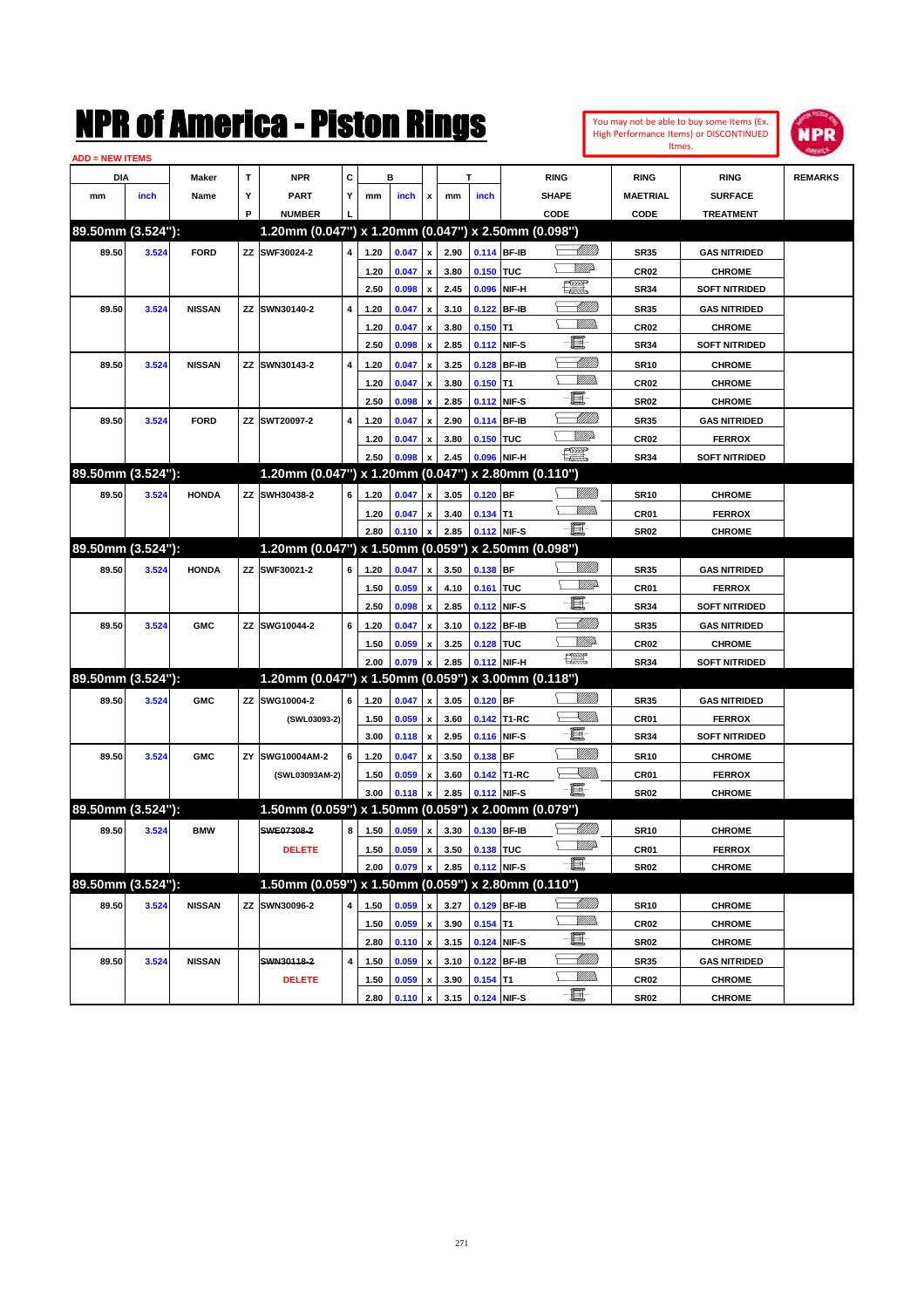You may not be able to buy some Items (Ex. High Performance Items) or DISCONTINUED Itmes.



| <b>ADD = NEW ITEMS</b> |       |               |    |                                                     |    |              |       |                    |              |                       |                                  |                      |                  |                                |                |
|------------------------|-------|---------------|----|-----------------------------------------------------|----|--------------|-------|--------------------|--------------|-----------------------|----------------------------------|----------------------|------------------|--------------------------------|----------------|
| DIA                    |       | Maker         | т  | NPR                                                 | С  |              | в     |                    |              | т                     |                                  | <b>RING</b>          | <b>RING</b>      | <b>RING</b>                    | <b>REMARKS</b> |
| mm                     | inch  | Name          | Υ  | <b>PART</b>                                         | Y  | mm           | inch  | x                  | mm           | inch                  |                                  | <b>SHAPE</b>         | <b>MAETRIAL</b>  | <b>SURFACE</b>                 |                |
|                        |       |               | P  | <b>NUMBER</b>                                       |    |              |       |                    |              |                       |                                  | CODE                 | CODE             | <b>TREATMENT</b>               |                |
| 89.50mm (3.524"):      |       |               |    | 1.50mm (0.059") x 1.50mm (0.059") x 3.00mm (0.118") |    |              |       |                    |              |                       |                                  |                      |                  |                                |                |
| 89.50                  | 3.524 | <b>FORD</b>   |    | ZZ SWF30016-2                                       | 6  | 1.50         | 0.059 | x                  | 3.45         | 0.136 BF              |                                  | <u>Villida</u>       | <b>SR10</b>      | <b>CHROME</b>                  |                |
|                        |       |               |    |                                                     |    | 1.50         | 0.059 | x                  | 3.70         |                       | 0.146 T1-RC                      | <u>Sillin</u>        | CR01             | <b>FERROX</b>                  |                |
|                        |       |               |    |                                                     |    | 3.00         | 0.118 | x                  | 2.95         |                       | 0.116 NIF-S                      | E                    | <b>SR02</b>      | <b>CHROME</b>                  |                |
| 89.50                  | 3.524 | <b>ISUZU</b>  | ZZ | SWI10195-2                                          | 4  | 1.50         | 0.059 | x                  | 4.05         | $0.159$ BF            |                                  | <u>Milli</u> k       | CR02             | <b>CHROME</b>                  |                |
|                        |       |               |    |                                                     |    | 1.50         | 0.059 | x                  | 3.60         |                       | 0.142 T1-RC                      | <u>Sillin</u>        | CR01             | <b>FERROX</b>                  |                |
|                        |       |               |    |                                                     |    | 3.00         | 0.118 | x                  | 2.95         |                       | 0.116 NIF-S                      | E                    | <b>SR02</b>      | <b>CHROME</b>                  |                |
| 89.50                  | 3.524 | <b>MAZDA</b>  |    | SWT20086-2                                          | 6  | 1.50         | 0.059 |                    | 3.50         | $0.138$ BF            |                                  | <u>MMM</u>           | <b>SR35</b>      | <b>GAS NITRIDED</b>            |                |
|                        |       |               |    | <b>DELETE</b>                                       |    | 1.50         | 0.059 | x                  | 4.00         | 0.157 TUC             |                                  | <br>Willia           | CR <sub>01</sub> | <b>FERROX</b>                  |                |
|                        |       |               |    |                                                     |    | 3.00         | 0.118 |                    | 3.45         |                       | 0.136 NIF-S                      | 匱                    | <b>SR02</b>      | <b>CHROME</b>                  |                |
| 89.50mm (3.524"):      |       |               |    | 1.50mm (0.059") x 1.50mm (0.059") x 4.00mm (0.157") |    |              |       |                    |              |                       |                                  |                      |                  |                                |                |
| 89.50                  | 3.524 | <b>ISUZU</b>  |    | ZZ SWI10155-2                                       | 6  | 1.50         | 0.059 | x                  | 3.70         | $0.146$ T1            |                                  | <br>Mar              | CR <sub>01</sub> | <b>FERROX</b>                  |                |
|                        |       |               |    |                                                     |    | 1.50         | 0.059 | x                  | 3.60         |                       | 0.142 T1-RC                      | <u>UMB</u>           | CR01             | <b>FERROX</b>                  |                |
|                        |       |               |    |                                                     |    | 4.00         | 0.157 | x                  | 3.20         |                       | 0.126 NIF-S                      | E                    | <b>SR02</b>      | <b>CHROME</b>                  |                |
|                        |       | <b>MAZDA</b>  |    | ZZ SWT20075-2                                       | 6  |              |       |                    |              |                       |                                  | <u>Milli</u>         |                  |                                |                |
| 89.50                  | 3.524 |               |    |                                                     |    | 1.50         | 0.059 | x                  | 3.45         | 0.136 BF<br>0.146 TUC |                                  | <u>WW</u>            | <b>SR10</b>      | <b>CHROME</b>                  |                |
|                        |       |               |    |                                                     |    | 1.50<br>4.00 | 0.059 | x                  | 3.70<br>3.20 |                       | 0.126 NIF-S                      | E                    | CR01             | <b>FERROX</b><br><b>CHROME</b> |                |
|                        |       |               |    |                                                     |    |              | 0.157 | x                  |              |                       |                                  | <u>Milli</u>         | <b>SR02</b>      |                                |                |
| 89.50                  | 3.524 | <b>NISSAN</b> |    | ZZ SWN30059-2                                       | 4  | 1.50         | 0.059 | x                  | 3.30         | $0.130$ BF            |                                  | .<br>MM              | <b>SR35</b>      | <b>GAS NITRIDED</b>            |                |
|                        |       |               |    |                                                     |    | 1.50         | 0.059 |                    | 3.90         | $0.154$ T1            |                                  | -8                   | CR <sub>02</sub> | <b>CHROME</b>                  |                |
| 89.50mm (3.524"):      |       |               |    | 1.50mm (0.059") x 1.75mm (0.069")                   |    | 4.00         | 0.157 |                    | 3.25         |                       | 0.128 NIF-S<br>x 3.00mm (0.118") |                      | <b>SR02</b>      | <b>CHROME</b>                  |                |
|                        |       |               |    |                                                     |    |              |       |                    |              |                       |                                  | <u> MMM</u>          |                  |                                |                |
| 89.50                  | 3.524 | <b>BENZ</b>   |    | SWE10496-4                                          | 6  | 1.50         | 0.059 | x                  | 3.40         |                       | 0.134 BF-IB                      | <br>William          | <b>SR10</b>      | <b>CHROME</b>                  |                |
|                        |       |               |    | <b>DELETE</b>                                       |    | 1.75         | 0.069 | x                  | 3.70         | 0.146 TUC             |                                  | <u> 50)</u>          | CR01             | <b>FERROX</b>                  |                |
| 89.50mm (3.524"):      |       |               |    | 1.50mm (0.059") x 2.00mm (0.079") x 3.00mm (0.118") |    | 3.00         | 0.118 |                    | 3.50         |                       | 0.138 E-BC16                     |                      | <b>SR10</b>      | <b>CHROME</b>                  |                |
|                        |       |               |    |                                                     |    |              |       |                    |              |                       |                                  | <u>UMB</u>           |                  |                                |                |
| 89.50                  | 3.524 | <b>BENZ</b>   |    | SWE108012-2                                         | 12 | 1.50         | 0.059 | x                  | 3.30         |                       | 0.130 BF-IB                      |                      | <b>SR35</b>      | <b>GAS NITRIDED</b>            |                |
|                        |       |               |    | <b>DELETE</b>                                       |    | 2.00         | 0.079 | x                  | 3.60         | 0.142 TUC             |                                  | <i><u>Villid</u></i> | CR01             | <b>FERROX</b>                  |                |
|                        |       |               |    |                                                     |    | 3.00         | 0.118 | x                  | 3.20         |                       | 0.126 E-BC16                     | $-\frac{1}{2}$       | <b>SR34</b>      | <b>SOFT NITRIDED</b>           |                |
| 89.50mm (3.524"):      |       |               |    | 1.50mm (0.059") x 2.00mm (0.079") x 4.76mm (0.187") |    |              |       |                    |              |                       |                                  |                      |                  |                                |                |
| 89.50                  | 3.524 | <b>ISUZU</b>  | ΖZ | SWI10154-2                                          | 4  | 1.50         | 0.059 | x                  | 4.05         | $0.159$ BF            |                                  |                      | CR <sub>02</sub> | <b>CHROME</b>                  |                |
|                        |       |               |    |                                                     |    | 2.00         | 0.079 | x                  | 4.05         |                       | 0.159 T1-RC                      | <u>Sillin</u>        | CR <sub>01</sub> | <b>FERROX</b>                  |                |
|                        |       |               |    |                                                     |    | 4.76         | 0.187 | x                  | 3.90         |                       | 0.154 NIF-S                      | E                    | <b>SR02</b>      | <b>CHROME</b>                  |                |
| 89.50                  | 3.524 | <b>GMC</b>    |    | SWG80038-2                                          | 6  | 1.50         | 0.059 | x                  | 3.25         |                       | 0.128 BF-IB                      | MMB                  | <b>SR35</b>      | <b>GAS NITRIDED</b>            |                |
|                        |       |               |    | <b>DELETE</b>                                       |    | 2.00         | 0.079 | x                  | 4.05         |                       | 0.159 T1-RC                      | <u>X</u> M))         | CR01             | <b>FERROX</b>                  |                |
|                        |       |               |    |                                                     |    | 4.76         | 0.187 | $\pmb{\mathsf{x}}$ | 3.85         |                       | 0.152 NIF-S                      | E                    | <b>SR02</b>      | <b>CHROME</b>                  |                |
| 89.50                  | 3.524 | <b>GMC</b>    |    | ZX SWL03235-2                                       | 6  | 1.50         | 0.059 | x                  | 3.25         |                       | 0.128 BF-IB                      | <u> MMM</u>          | <b>SR10</b>      | <b>CHROME</b>                  |                |
|                        |       |               |    | (SWG80038-2)                                        |    | 2.00         | 0.079 | x                  | 4.05         |                       | 0.159 T1-RC                      | <u> XM))</u>         | CR01             | <b>FERROX</b>                  |                |
|                        |       |               |    |                                                     |    | 4.76         | 0.187 |                    | 3.85         |                       | 0.152 NIF-S                      | E                    | SR02             | <b>CHROME</b>                  |                |
| 89.50mm (3.524"):      |       |               |    | 1.75mm (0.069") x 2.00mm (0.079") x 3.50mm (0.138") |    |              |       |                    |              |                       |                                  |                      |                  |                                |                |
| 89.50                  | 3.524 | <b>BENZ</b>   |    | SWE10384-2                                          | 4  | 1.75         | 0.069 | x                  | 3.20         |                       | 0.126 BF-IB                      | <u> UMB</u>          | <b>SR10</b>      | <b>CHROME</b>                  |                |
|                        |       |               |    | <b>DELETE</b>                                       |    | 2.00         | 0.079 | x                  | 3.50         | 0.138 TUC             |                                  | <u>MMP</u>           | CR01             | <b>FERROX</b>                  |                |
|                        |       |               |    |                                                     |    | 3.50         | 0.138 |                    | 4.00         |                       | 0.157 E-BC16                     | EO)                  | <b>SR10</b>      | <b>CHROME</b>                  |                |
| 89.50mm (3.524"):      |       |               |    | 1.75mm (0.069") x 2.00mm (0.079") x 4.00mm (0.157") |    |              |       |                    |              |                       |                                  |                      |                  |                                |                |
| 89.50                  | 3.524 | <b>BMW</b>    |    | SWE07064-2                                          | 4  | 1.75         | 0.069 |                    | 3.20         |                       | 0.126 BF-IB                      |                      | <b>SR10</b>      | <b>CHROME</b>                  |                |
|                        |       |               |    | <b>DELETE</b>                                       |    | 2.00         | 0.079 | x                  | 3.60         | 0.142 TUC             |                                  | <u>VM</u> D-         | CR01             | <b>FERROX</b>                  |                |
|                        |       |               |    |                                                     |    | 4.00         | 0.157 | $\pmb{\mathsf{x}}$ | 3.10         | 0.122 NIF-S           |                                  | E-                   | <b>SR02</b>      | <b>CHROME</b>                  |                |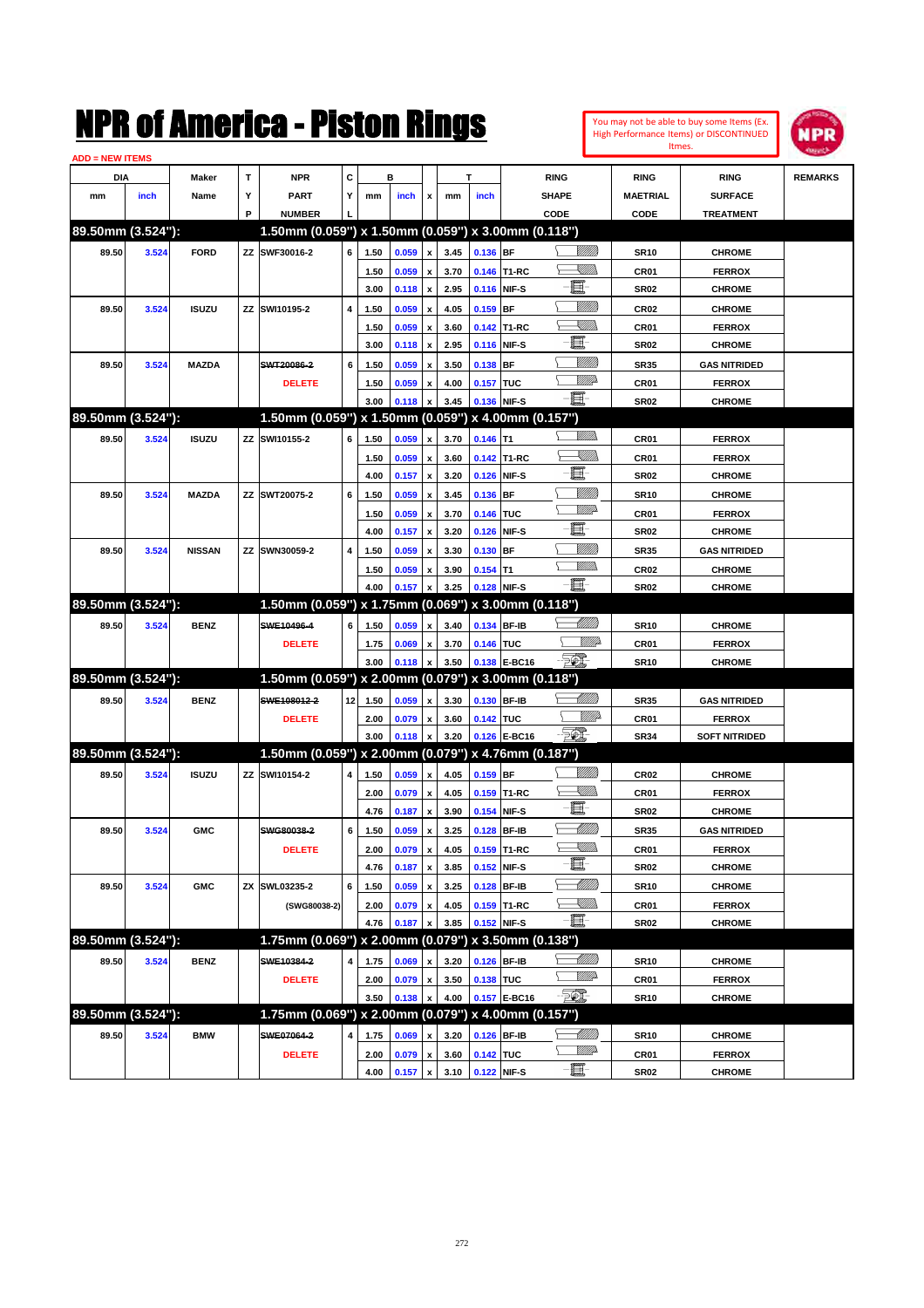|                        |       |                   |     | NMK OI AINCrica - Miston Kings                      |   |      |       |                           |              |             |              |                                                                                                                                                                                                                                                                                                                                                     |                                  |                  | You may not be able to buy some Items (Ex.<br>High Performance Items) or DISCONTINUED | NPR            |
|------------------------|-------|-------------------|-----|-----------------------------------------------------|---|------|-------|---------------------------|--------------|-------------|--------------|-----------------------------------------------------------------------------------------------------------------------------------------------------------------------------------------------------------------------------------------------------------------------------------------------------------------------------------------------------|----------------------------------|------------------|---------------------------------------------------------------------------------------|----------------|
| <b>ADD = NEW ITEMS</b> |       |                   |     |                                                     |   |      |       |                           |              |             |              |                                                                                                                                                                                                                                                                                                                                                     |                                  |                  | Itmes.                                                                                |                |
| DIA                    |       | Maker             | T   | <b>NPR</b>                                          | C |      | в     |                           |              | т           |              | <b>RING</b>                                                                                                                                                                                                                                                                                                                                         |                                  | <b>RING</b>      | <b>RING</b>                                                                           | <b>REMARKS</b> |
| mm                     | inch  | Name              | Υ   | <b>PART</b>                                         | Y | mm   | inch  | x                         | mm           | inch        |              | <b>SHAPE</b>                                                                                                                                                                                                                                                                                                                                        |                                  | <b>MAETRIAL</b>  | <b>SURFACE</b>                                                                        |                |
|                        |       |                   | P   | <b>NUMBER</b>                                       |   |      |       |                           |              |             |              | CODE                                                                                                                                                                                                                                                                                                                                                |                                  | CODE             | <b>TREATMENT</b>                                                                      |                |
| 89.50mm (3.524"):      |       |                   |     | 2.00mm (0.079") x 1.50mm (0.059") x 4.00mm (0.157") |   |      |       |                           |              |             |              |                                                                                                                                                                                                                                                                                                                                                     |                                  |                  |                                                                                       |                |
| 89.50                  | 3.524 | <b>NISSAN</b>     |     | ZZ SWN30085-2                                       | 4 | 2.00 | 0.079 | x                         | 3.10         |             | 0.122 BF-IB  |                                                                                                                                                                                                                                                                                                                                                     | <u> UMB</u>                      | <b>SR10</b>      | <b>CHROME</b>                                                                         |                |
|                        |       |                   |     |                                                     |   | 1.50 | 0.059 | x                         | 3.90         | $0.154$ T1  |              |                                                                                                                                                                                                                                                                                                                                                     | <br>Mar                          | CR01             | <b>FERROX</b>                                                                         |                |
|                        |       |                   |     |                                                     |   | 4.00 | 0.157 | x                         | 3.25         | 0.128 NIF-S |              | e et                                                                                                                                                                                                                                                                                                                                                |                                  | <b>SR02</b>      | <b>CHROME</b>                                                                         |                |
| 89.50mm (3.524"):      |       |                   |     | 2.00mm (0.079") x 2.50mm (0.098") x 4.00mm (0.157") |   |      |       |                           |              |             |              |                                                                                                                                                                                                                                                                                                                                                     |                                  |                  |                                                                                       |                |
| 89.50                  | 3.524 | <b>TOYOTA</b>     |     | ZZ SJT10043-4                                       | 4 | 2.00 | 0.079 | x                         | 4.20         | $0.165$ BF  |              |                                                                                                                                                                                                                                                                                                                                                     | VIII))                           | CR <sub>02</sub> | <b>4 CHROME</b>                                                                       |                |
|                        |       |                   |     |                                                     |   | 2.50 | 0.098 | $\boldsymbol{\mathsf{x}}$ | 4.20         |             | 0.165 ES-TUC |                                                                                                                                                                                                                                                                                                                                                     | <u>Willik</u>                    | <b>CR02</b>      | <b>CHROME</b>                                                                         |                |
|                        |       |                   |     |                                                     |   | 4.00 | 0.157 | $\boldsymbol{\mathsf{x}}$ | 4.10         |             | 0.161 E-BC3  | 20),                                                                                                                                                                                                                                                                                                                                                |                                  | CR <sub>02</sub> | <b>CHROME</b>                                                                         |                |
| 89.50                  | 3.524 | <b>TOYOTA</b>     |     | ZZ SWT10043-4                                       | 4 | 2.00 | 0.079 | $\boldsymbol{\mathsf{x}}$ | 4.20         | $0.165$ BF  |              |                                                                                                                                                                                                                                                                                                                                                     | <u>MMM</u>                       | CR <sub>02</sub> | <b>CHROME</b>                                                                         |                |
|                        |       |                   |     |                                                     |   | 2.50 | 0.098 | $\boldsymbol{\mathsf{x}}$ | 4.20         | $0.165$ T1  |              |                                                                                                                                                                                                                                                                                                                                                     | .<br>WWW                         | CR01             | <b>FERROX</b>                                                                         |                |
|                        |       |                   |     |                                                     |   | 4.00 | 0.157 | $\boldsymbol{\mathsf{x}}$ | 3.85         |             | 0.152 NIF-S  | E                                                                                                                                                                                                                                                                                                                                                   |                                  | <b>SR02</b>      | <b>CHROME</b>                                                                         |                |
| 89.50                  | 3.524 | <b>TOYOTA</b>     |     | SXT10043-4                                          | 4 | 2.00 | 0.079 | X                         | 4.20         | $0.165$ BF  |              |                                                                                                                                                                                                                                                                                                                                                     | <u>MMW</u>                       | <b>CR02</b>      | <b>4 CHROME</b>                                                                       |                |
|                        |       |                   |     | <b>DELETE</b>                                       |   | 2.50 | 0.098 | x                         | 4.20         | $0.165$ T1  |              |                                                                                                                                                                                                                                                                                                                                                     | <br>Mar                          | CR <sub>02</sub> | <b>CHROME</b>                                                                         |                |
|                        |       |                   |     |                                                     |   | 4.00 | 0.157 | X                         | 3.85         |             | 0.152 NIF-S  | $-\mathbf{E}$                                                                                                                                                                                                                                                                                                                                       |                                  | <b>SR02</b>      | <b>CHROME</b>                                                                         |                |
| 89.55mm (3.526"):      |       |                   |     | 1.50mm (0.059") x 1.50mm (0.059") x 4.00mm (0.157") |   |      |       |                           |              |             |              |                                                                                                                                                                                                                                                                                                                                                     |                                  |                  |                                                                                       |                |
| 89.55                  | 3.526 | <b>ISUZU</b>      |     | ZZ SWI10123-1                                       | 4 | 1.50 | 0.059 | X                         | 3.30         | 0.130 BF    |              |                                                                                                                                                                                                                                                                                                                                                     |                                  | <b>SR35</b>      | <b>GAS NITRIDED</b>                                                                   |                |
|                        |       |                   |     |                                                     |   | 1.50 | 0.059 | $\boldsymbol{\mathsf{x}}$ | 3.80         | $0.150$ T1  |              |                                                                                                                                                                                                                                                                                                                                                     | <br>Mar                          | <b>CR10</b>      | <b>CHROME</b>                                                                         |                |
|                        |       |                   |     |                                                     |   | 4.00 | 0.157 | $\boldsymbol{\mathsf{x}}$ | 3.05         |             | 0.120 NIF-S  | E                                                                                                                                                                                                                                                                                                                                                   |                                  | <b>SR34</b>      | <b>SOFT NITRIDED</b>                                                                  |                |
| 89.55                  | 3.526 | <b>ISUZU</b>      |     | SWI10161-1                                          | 4 | 1.50 | 0.059 | x                         | 3.45         | 0.136 BF    |              |                                                                                                                                                                                                                                                                                                                                                     | <u>MMW</u>                       | <b>SR10</b>      | <b>CHROME</b>                                                                         |                |
|                        |       |                   |     | <b>DELETE</b>                                       |   | 1.50 | 0.059 | x                         | 3.80         | $0.150$ T1  |              |                                                                                                                                                                                                                                                                                                                                                     | <br>Mar                          | CR <sub>02</sub> | <b>CHROME</b>                                                                         |                |
|                        |       |                   |     |                                                     |   | 4.00 | 0.157 | X                         | 3.10         |             | 0.122 NIF-S  | $-\mathbf{H}$ -                                                                                                                                                                                                                                                                                                                                     |                                  | <b>SR02</b>      | <b>CHROME</b>                                                                         |                |
| 89.70mm (3.531"):      |       |                   |     | 1.20mm (0.047") x 1.20mm (0.047") x 2.80mm (0.110") |   |      |       |                           |              |             |              |                                                                                                                                                                                                                                                                                                                                                     |                                  |                  |                                                                                       |                |
| 89.70                  | 3.531 | <b>SUBARU</b>     |     | ZZ SWF20070-2                                       | 4 | 1.20 | 0.047 | x                         | 3.05         |             | 0.120 BF-IB  |                                                                                                                                                                                                                                                                                                                                                     | <u> MMW</u> )                    | <b>SR10</b>      | <b>CHROME</b>                                                                         |                |
|                        |       |                   |     |                                                     |   | 1.20 | 0.047 | x                         | 3.60         | 0.142 TUC   |              |                                                                                                                                                                                                                                                                                                                                                     | <u>WW</u>                        | CR01             | <b>FERROX</b>                                                                         |                |
|                        |       |                   |     |                                                     |   | 2.50 | 0.098 |                           | 2.90         |             | 0.114 NIF-H  | $\begin{picture}(20,20) \put(0,0){\line(1,0){10}} \put(15,0){\line(1,0){10}} \put(15,0){\line(1,0){10}} \put(15,0){\line(1,0){10}} \put(15,0){\line(1,0){10}} \put(15,0){\line(1,0){10}} \put(15,0){\line(1,0){10}} \put(15,0){\line(1,0){10}} \put(15,0){\line(1,0){10}} \put(15,0){\line(1,0){10}} \put(15,0){\line(1,0){10}} \put(15,0){\line(1$ |                                  | <b>SR02</b>      | <b>CHROME</b>                                                                         |                |
| 89.75mm (3.533"):      |       |                   |     | 1.00mm (0.039") x 1.20mm (0.047") x 2.80mm (0.110") |   |      |       |                           |              |             |              |                                                                                                                                                                                                                                                                                                                                                     |                                  |                  |                                                                                       |                |
| 89.75                  | 3.533 | <b>HI PERFORM</b> |     | XC3534                                              | 1 | 1.00 | 0.039 | $\boldsymbol{x}$          | 3.20         | $0.126$ BF  |              |                                                                                                                                                                                                                                                                                                                                                     | <u>Millitt</u>                   | <b>SR10</b>      | <b>CHROME</b>                                                                         |                |
|                        |       |                   |     |                                                     |   | 1.20 | 0.047 | x                         | 3.80         | $0.150$ T1  |              |                                                                                                                                                                                                                                                                                                                                                     | .<br>WWW                         | CR01             | <b>FERROX</b>                                                                         |                |
|                        |       |                   |     |                                                     |   | 2.80 | 0.110 | X                         | 3.15         | 0.124 NIF-S |              | $-\mathbf{E}$                                                                                                                                                                                                                                                                                                                                       |                                  | <b>SR02</b>      | <b>CHROME</b>                                                                         |                |
| 89.75mm (3.533"):      |       |                   |     | 1.20mm (0.047") x 1.20mm (0.047") x 2.00mm (0.079") |   |      |       |                           |              |             |              |                                                                                                                                                                                                                                                                                                                                                     |                                  |                  |                                                                                       |                |
| 89.75                  |       | <b>NISSAN</b>     | ZY. | SWN30189-3                                          | 4 |      |       | $\boldsymbol{x}$          | 2.90         |             | 0.114 BF-IB  |                                                                                                                                                                                                                                                                                                                                                     | <u> MMM</u>                      |                  | <b>GAS NITRIDED</b>                                                                   |                |
|                        | 3.533 |                   |     |                                                     |   | 1.20 | 0.047 |                           |              |             |              |                                                                                                                                                                                                                                                                                                                                                     | <br>Mar                          | <b>SR35</b>      |                                                                                       |                |
|                        |       |                   |     |                                                     |   | 1.20 | 0.047 | $\boldsymbol{\mathsf{x}}$ | 3.80<br>2.25 | $0.150$ T1  |              | $\frac{1}{2}$                                                                                                                                                                                                                                                                                                                                       |                                  | CR01             | <b>FERROX</b><br><b>SOFT NITRIDED</b>                                                 |                |
| 89.75mm (3.533"):      |       |                   |     | 1.20mm (0.047") x 1.20mm (0.047") x 2.50mm (0.098") |   | 2.00 | 0.079 | $\boldsymbol{\mathsf{x}}$ |              | 0.089 NIF-H |              |                                                                                                                                                                                                                                                                                                                                                     |                                  | <b>SR34</b>      |                                                                                       |                |
|                        |       |                   |     |                                                     |   |      |       |                           |              |             |              |                                                                                                                                                                                                                                                                                                                                                     | <u> MMM)</u>                     |                  |                                                                                       |                |
| 89.75                  | 3.533 | <b>FORD</b>       | ZZ  | SWF30024-3                                          | 4 | 1.20 | 0.047 | $\boldsymbol{x}$          | 2.90         |             | 0.114 BF-IB  |                                                                                                                                                                                                                                                                                                                                                     | <u>UMB</u>                       | <b>SR35</b>      | <b>GAS NITRIDED</b>                                                                   |                |
|                        |       |                   |     |                                                     |   | 1.20 | 0.047 | $\pmb{\mathsf{x}}$        | 3.80         | 0.150 TUC   |              | 鱱                                                                                                                                                                                                                                                                                                                                                   |                                  | CR <sub>02</sub> | <b>CHROME</b>                                                                         |                |
|                        |       |                   |     |                                                     |   | 2.50 | 0.098 | $\pmb{\mathsf{x}}$        | 2.45         |             | 0.096 NIF-H  |                                                                                                                                                                                                                                                                                                                                                     |                                  | <b>SR34</b>      | <b>SOFT NITRIDED</b>                                                                  |                |
| 89.75                  | 3.533 | <b>NISSAN</b>     |     | ZZ SWN30140-3                                       | 4 | 1.20 | 0.047 | $\pmb{\mathsf{x}}$        | 3.10         |             | 0.122 BF-IB  |                                                                                                                                                                                                                                                                                                                                                     | <u>-Milli</u> b<br><u>Willib</u> | <b>SR35</b>      | <b>GAS NITRIDED</b>                                                                   |                |
|                        |       |                   |     |                                                     |   | 1.20 | 0.047 | $\pmb{\mathsf{x}}$        | 3.80         | $0.150$ T1  |              |                                                                                                                                                                                                                                                                                                                                                     |                                  | CR <sub>02</sub> | <b>CHROME</b>                                                                         |                |
|                        |       |                   |     |                                                     |   | 2.50 | 0.098 | $\pmb{\mathsf{x}}$        | 2.85         |             | 0.112 NIF-S  | E                                                                                                                                                                                                                                                                                                                                                   |                                  | <b>SR34</b>      | <b>SOFT NITRIDED</b>                                                                  |                |
| 89.75                  | 3.533 | <b>NISSAN</b>     |     | ZZ SWN30143-3                                       | 4 | 1.20 | 0.047 | $\pmb{\mathsf{x}}$        | 3.25         |             | 0.128 BF-IB  |                                                                                                                                                                                                                                                                                                                                                     | <u> UMB</u>                      | <b>SR10</b>      | <b>CHROME</b>                                                                         |                |
|                        |       |                   |     |                                                     |   | 1.20 | 0.047 | $\pmb{\mathsf{x}}$        | 3.80         | $0.150$ T1  |              |                                                                                                                                                                                                                                                                                                                                                     | <u>Willib</u>                    | <b>CR02</b>      | <b>CHROME</b>                                                                         |                |
|                        |       |                   |     |                                                     |   | 2.50 | 0.098 | $\boldsymbol{\mathsf{x}}$ | 2.85         |             | 0.112 NIF-S  | E                                                                                                                                                                                                                                                                                                                                                   |                                  | <b>SR02</b>      | <b>CHROME</b>                                                                         |                |
| 89.75                  | 3.533 | <b>MAZDA</b>      |     | ZZ SWT20097-3                                       | 4 | 1.20 | 0.047 | x                         | 2.90         |             | 0.114 BF-IB  |                                                                                                                                                                                                                                                                                                                                                     | <u> MMM</u>                      | <b>SR35</b>      | <b>GAS NITRIDED</b>                                                                   |                |
|                        |       |                   |     |                                                     |   | 1.20 | 0.047 | x                         | 3.80         | 0.150 TUC   |              |                                                                                                                                                                                                                                                                                                                                                     | <u>Willia</u>                    | CR <sub>02</sub> | <b>FERROX</b>                                                                         |                |
|                        |       |                   |     |                                                     |   | 2.50 | 0.098 | $\pmb{\mathsf{x}}$        | 2.45         | 0.096 NIF-H |              | H                                                                                                                                                                                                                                                                                                                                                   |                                  | <b>SR34</b>      | <b>SOFT NITRIDED</b>                                                                  |                |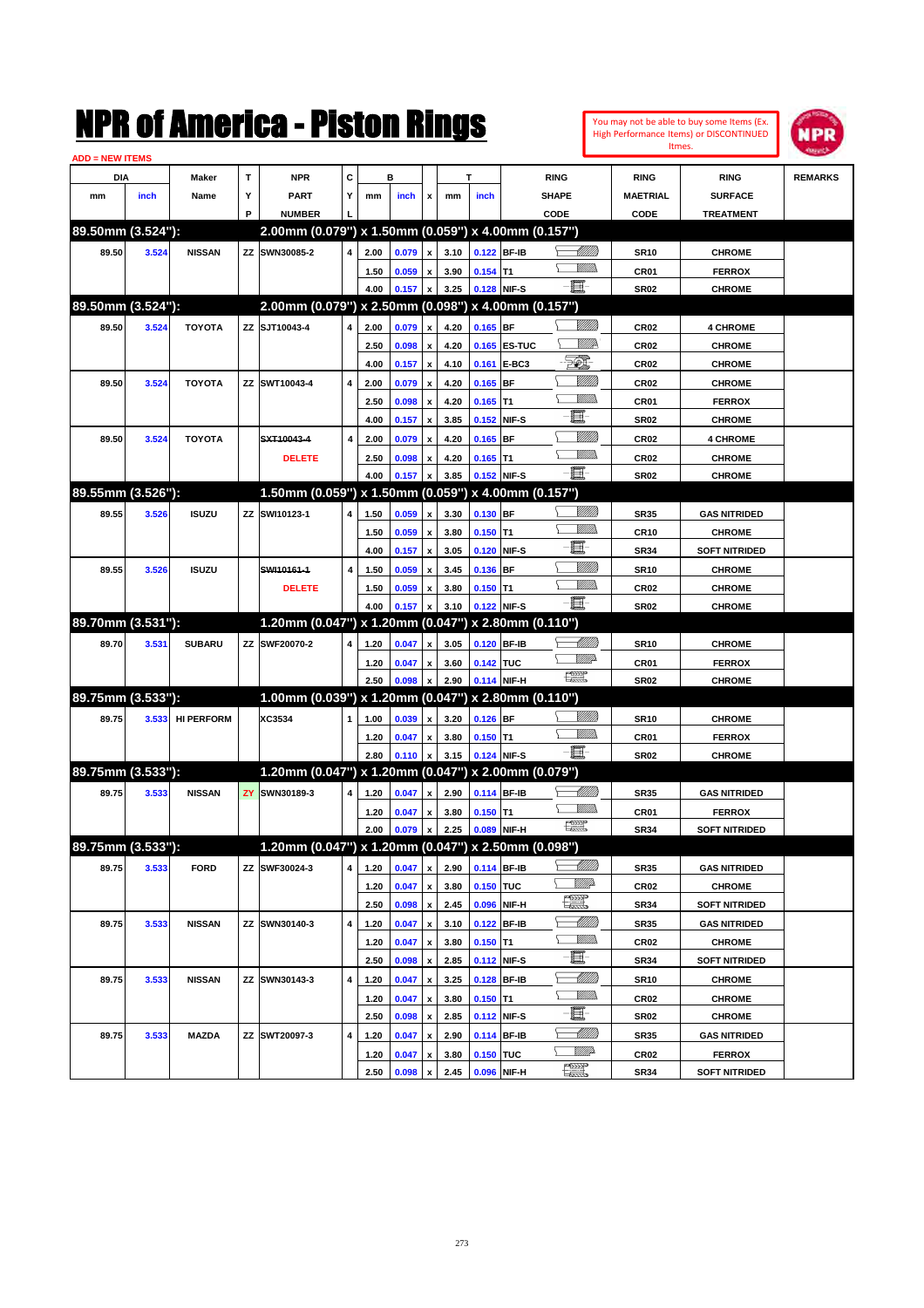| <b>ADD = NEW ITEMS</b> |       |               |    |                                                     |                         |      |       |                           |      |             |             |                                                           |                 |                      |                |
|------------------------|-------|---------------|----|-----------------------------------------------------|-------------------------|------|-------|---------------------------|------|-------------|-------------|-----------------------------------------------------------|-----------------|----------------------|----------------|
| DIA                    |       | Maker         | T  | <b>NPR</b>                                          | C                       |      | B     |                           |      |             |             | <b>RING</b>                                               | <b>RING</b>     | <b>RING</b>          | <b>REMARKS</b> |
| mm                     | inch  | Name          | Υ  | <b>PART</b>                                         | Υ                       | mm   | inch  | x                         | mm   | inch        |             | <b>SHAPE</b>                                              | <b>MAETRIAL</b> | <b>SURFACE</b>       |                |
|                        |       |               | P  | <b>NUMBER</b>                                       |                         |      |       |                           |      |             |             | CODE                                                      | CODE            | <b>TREATMENT</b>     |                |
| 89.75mm (3.533"):      |       |               |    | 1.20mm (0.047") x 1.20mm (0.047") x 2.80mm (0.110") |                         |      |       |                           |      |             |             |                                                           |                 |                      |                |
| 89.75                  | 3.533 | <b>HONDA</b>  |    | ZZ SWH30438-3                                       | 6                       | 1.20 | 0.047 | $\mathbf{x}$              | 3.05 | $0.120$ BF  |             | 97777)                                                    | <b>SR10</b>     | <b>CHROME</b>        |                |
|                        |       |               |    |                                                     |                         | 1.20 | 0.047 | $\pmb{\mathsf{x}}$        | 3.40 | $0.134$ T1  |             | VM))                                                      | CR01            | <b>FERROX</b>        |                |
|                        |       |               |    |                                                     |                         | 2.80 | 0.110 | $\mathbf{x}$              | 2.85 |             | 0.112 NIF-S | - 8                                                       | <b>SR02</b>     | <b>CHROME</b>        |                |
| 89.75mm (3.533"):      |       |               |    | 1.20mm (0.047") x 1.50mm (0.059") x 2.50mm (0.098") |                         |      |       |                           |      |             |             |                                                           |                 |                      |                |
| 89.75                  | 3.533 | <b>HONDA</b>  |    | ZZ SWF30021-3                                       | 6                       | 1.20 | 0.047 | $\mathbf{x}$              | 3.50 | 0.138 BF    |             | VIIII)                                                    | <b>SR35</b>     | <b>GAS NITRIDED</b>  |                |
|                        |       |               |    |                                                     |                         | 1.50 | 0.059 | $\pmb{\mathsf{x}}$        | 4.10 | 0.161 TUC   |             | <u>VMD</u>                                                | CR01            | <b>FERROX</b>        |                |
|                        |       |               |    |                                                     |                         | 2.50 | 0.098 | $\pmb{\mathsf{x}}$        | 2.85 |             | 0.112 NIF-S | E                                                         | <b>SR34</b>     | <b>SOFT NITRIDED</b> |                |
| 89.75                  | 3.533 | <b>GMC</b>    |    | ZZ SWG10044-3                                       | 6                       | 1.20 | 0.047 | $\boldsymbol{\mathsf{x}}$ | 3.10 |             | 0.122 BF-IB | <u> MMM</u>                                               | <b>SR35</b>     | <b>GAS NITRIDED</b>  |                |
|                        |       |               |    |                                                     |                         | 1.50 | 0.059 | $\boldsymbol{x}$          | 3.25 | 0.128 TUC   |             | <u>VIII)</u>                                              | <b>CR02</b>     | <b>CHROME</b>        |                |
|                        |       |               |    |                                                     |                         | 2.00 | 0.079 | $\pmb{\mathsf{x}}$        | 2.85 | 0.112 NIF-H |             | <b>The Second</b>                                         | <b>SR34</b>     | <b>SOFT NITRIDED</b> |                |
| 89.75mm (3.533"):      |       |               |    | 1.20mm (0.047") x 1.50mm (0.059")                   |                         |      |       |                           |      |             |             | x 3.00mm (0.118")                                         |                 |                      |                |
| 89.75                  | 3.533 | <b>GMC</b>    |    | ZZ SWG10004-3                                       | 6                       | 1.20 | 0.047 | X                         | 3.05 | $0.120$ BF  |             | VIII))                                                    | <b>SR35</b>     | <b>GAS NITRIDED</b>  |                |
|                        |       |               |    | (SWL03093-3)                                        |                         | 1.50 | 0.059 | x                         | 3.60 |             | 0.142 T1-RC | $\begin{matrix} \begin{matrix} \end{matrix} \end{matrix}$ | CR01            | <b>FERROX</b>        |                |
|                        |       |               |    |                                                     |                         | 3.00 | 0.118 | $\pmb{\mathsf{x}}$        | 2.95 |             | 0.116 NIF-S | 匱                                                         | <b>SR34</b>     | <b>SOFT NITRIDED</b> |                |
| 89.75                  | 3.533 | <b>GMC</b>    | ZY | SWG10004AM-3                                        | 6                       | 1.20 | 0.047 | $\boldsymbol{\mathsf{x}}$ | 3.50 | $0.138$ BF  |             | <br>Viited                                                | <b>SR10</b>     | <b>CHROME</b>        |                |
|                        |       |               |    | (SWL03093AM-3)                                      |                         | 1.50 | 0.059 |                           | 3.60 |             | 0.142 T1-RC | - UMB                                                     | CR01            | <b>FERROX</b>        |                |
|                        |       |               |    |                                                     |                         | 3.00 | 0.118 | $\mathbf{x}$              | 2.85 |             | 0.112 NIF-S | -0                                                        | <b>SR02</b>     | <b>CHROME</b>        |                |
| 89.75mm (3.533"):      |       |               |    | 1.50mm (0.059") x 1.50mm (0.059") x 2.00mm (0.079") |                         |      |       |                           |      |             |             |                                                           |                 |                      |                |
| 89.75                  | 3.533 | <b>BMW</b>    |    | SWE07308-3                                          | 8                       | 1.50 | 0.059 | $\mathbf{x}$              | 3.30 | 0.130 BF-IB |             | <u>UMB</u>                                                | <b>SR10</b>     | <b>CHROME</b>        |                |
|                        |       |               |    | <b>DELETE</b>                                       |                         | 1.50 | 0.059 | $\mathbf{x}$              | 3.50 | 0.138 TUC   |             | <u>WWP</u>                                                | CR01            | <b>FERROX</b>        |                |
|                        |       |               |    |                                                     |                         | 2.00 | 0.079 |                           | 2.85 |             | 0.112 NIF-S | - 8                                                       | <b>SR02</b>     | <b>CHROME</b>        |                |
| 89.75mm (3.533"):      |       |               |    | 1.50mm (0.059") x 1.50mm (0.059") x 2.80mm (0.110") |                         |      |       |                           |      |             |             |                                                           |                 |                      |                |
| 89.75                  | 3.533 | <b>NISSAN</b> |    | ZZ SWN30096-3                                       | 4                       | 1.50 | 0.059 | $\pmb{\mathsf{x}}$        | 3.27 |             | 0.129 BF-IB | <u>UMB</u>                                                | <b>SR10</b>     | <b>CHROME</b>        |                |
|                        |       |               |    |                                                     |                         | 1.50 | 0.059 | $\boldsymbol{\mathsf{x}}$ | 3.90 | $0.154$ T1  |             | .<br>VMD                                                  | <b>CR02</b>     | <b>CHROME</b>        |                |
|                        |       |               |    |                                                     |                         | 2.80 | 0.110 | $\pmb{\mathsf{x}}$        | 3.15 |             | 0.124 NIF-S | E                                                         | <b>SR02</b>     | <b>CHROME</b>        |                |
| 89.75                  | 3.533 | <b>NISSAN</b> |    | SWN30118-3                                          | $\pmb{4}$               | 1.50 | 0.059 | $\boldsymbol{\mathsf{x}}$ | 3.10 |             | 0.122 BF-IB | <u> Millitt</u>                                           | <b>SR35</b>     | <b>GAS NITRIDED</b>  |                |
|                        |       |               |    | <b>DELETE</b>                                       |                         | 1.50 | 0.059 | $\pmb{\mathsf{x}}$        | 3.90 | $0.154$ T1  |             | .<br>VMD                                                  | <b>CR02</b>     | <b>CHROME</b>        |                |
|                        |       |               |    |                                                     |                         | 2.80 | 0.110 |                           | 3.15 | 0.124 NIF-S |             | -81                                                       | <b>SR02</b>     | <b>CHROME</b>        |                |
| 89.75mm (3.533"):      |       |               |    | 1.50mm (0.059") x 1.50mm (0.059") x 3.00mm (0.118") |                         |      |       |                           |      |             |             |                                                           |                 |                      |                |
| 89.75                  | 3.533 | <b>FORD</b>   |    | ZZ SWF30016-3                                       | 6                       | 1.50 | 0.059 | x                         | 3.45 | $0.136$ BF  |             | <br>Viited                                                | <b>SR10</b>     | <b>CHROME</b>        |                |
|                        |       |               |    |                                                     |                         | 1.50 | 0.059 | $\pmb{\mathsf{x}}$        | 3.70 |             | 0.146 T1-RC | XMM                                                       | CR01            | <b>FERROX</b>        |                |
|                        |       |               |    |                                                     |                         | 3.00 | 0.118 | $\boldsymbol{\mathsf{x}}$ | 2.95 |             | 0.116 NIF-S | E                                                         | <b>SR02</b>     | <b>CHROME</b>        |                |
| 89.75                  | 3.533 | <b>ISUZU</b>  |    | ZZ SWI10195-3                                       | $\overline{\mathbf{4}}$ | 1.50 | 0.059 | $\boldsymbol{\mathsf{x}}$ | 4.05 | $0.159$ BF  |             |                                                           | <b>CR02</b>     | <b>CHROME</b>        |                |
|                        |       |               |    |                                                     |                         | 1.50 | 0.059 | $\pmb{\mathsf{x}}$        | 3.60 |             | 0.142 T1-RC | <u>X</u> MM)                                              | CR01            | <b>FERROX</b>        |                |
|                        |       |               |    |                                                     |                         | 3.00 | 0.118 | $\boldsymbol{\mathsf{x}}$ | 2.95 |             | 0.116 NIF-S | E                                                         | <b>SR02</b>     | <b>CHROME</b>        |                |
| 89.75                  | 3.533 | <b>MAZDA</b>  |    | SWT20086-3                                          | 6                       | 1.50 | 0.059 | $\boldsymbol{\mathsf{x}}$ | 3.50 | $0.138$ BF  |             | VIIII                                                     | <b>SR35</b>     | <b>GAS NITRIDED</b>  |                |
|                        |       |               |    | <b>DELETE</b>                                       |                         | 1.50 | 0.059 | $\pmb{\mathsf{x}}$        | 4.00 | 0.157 TUC   |             | <u>Willi</u> p                                            | CR01            | <b>FERROX</b>        |                |
|                        |       |               |    |                                                     |                         | 3.00 | 0.118 | $\pmb{\mathsf{x}}$        | 3.45 |             | 0.136 NIF-S | E-                                                        | <b>SR02</b>     | <b>CHROME</b>        |                |

You may not be able to buy some Items (Ex. High Performance Items) or DISCONTINUED Itmes.

**NPR**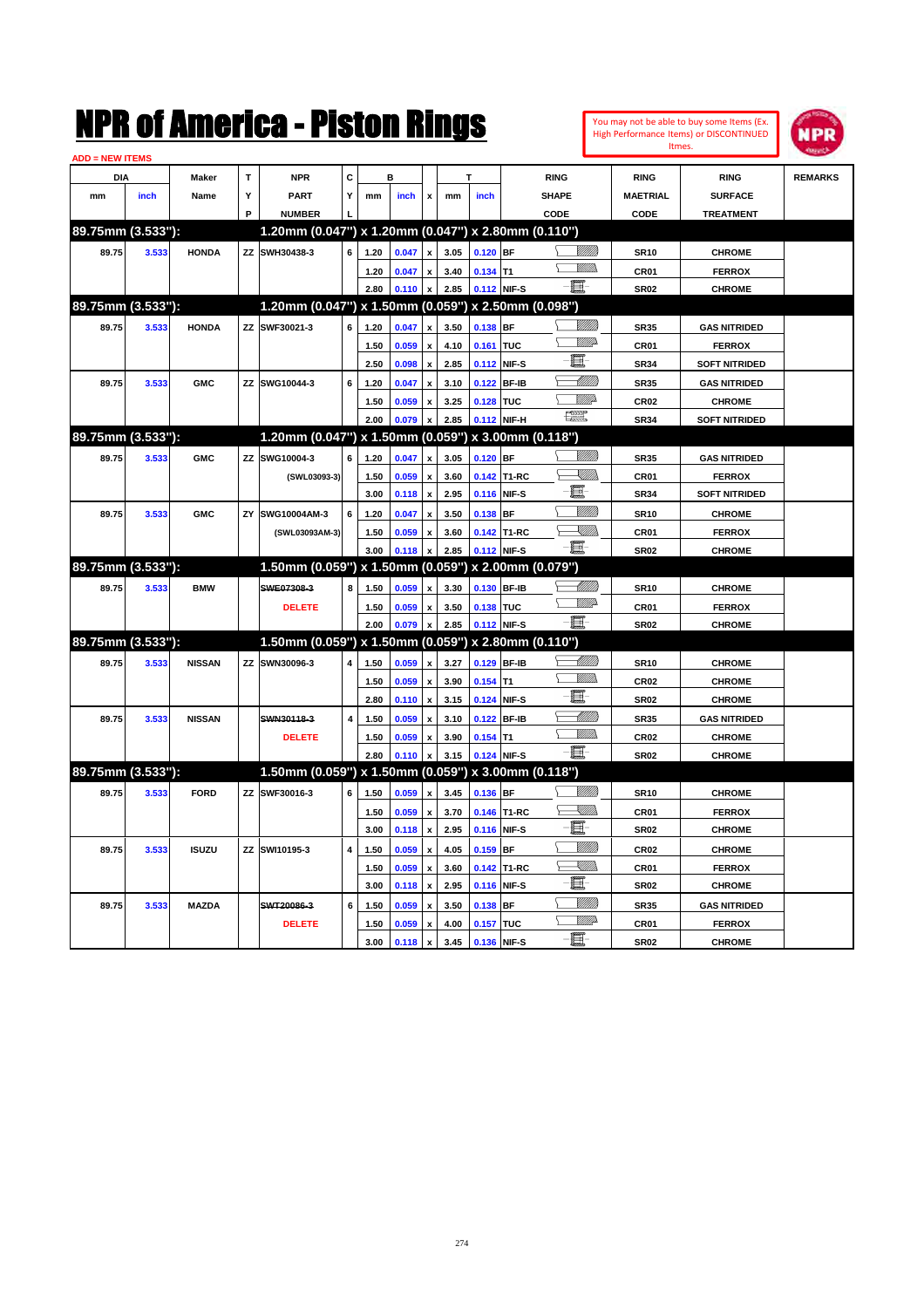| You may not be able to buy some Items (Ex. |
|--------------------------------------------|
| High Performance Items) or DISCONTINUED    |
| Itmes.                                     |



| <b>ADD = NEW ITEMS</b> |       |               |    |                                                     |    |      |       |                                |              |                                 |              |                              |                  |                                |                |
|------------------------|-------|---------------|----|-----------------------------------------------------|----|------|-------|--------------------------------|--------------|---------------------------------|--------------|------------------------------|------------------|--------------------------------|----------------|
| DIA                    |       | Maker         | т  | <b>NPR</b>                                          | С  |      | в     |                                |              | т                               |              | <b>RING</b>                  | <b>RING</b>      | <b>RING</b>                    | <b>REMARKS</b> |
| mm                     | inch  | Name          | Υ  | <b>PART</b>                                         | Y  | mm   | inch  | x                              | mm           | inch                            |              | <b>SHAPE</b>                 | <b>MAETRIAL</b>  | <b>SURFACE</b>                 |                |
|                        |       |               | P  | <b>NUMBER</b>                                       |    |      |       |                                |              |                                 |              | CODE                         | CODE             | <b>TREATMENT</b>               |                |
| 89.75mm (3.533"):      |       |               |    | 1.50mm (0.059") x 1.50mm (0.059") x 4.00mm (0.157") |    |      |       |                                |              |                                 |              |                              |                  |                                |                |
| 89.75                  | 3.533 | <b>ISUZU</b>  | ZZ | SWI10155-3                                          | 6  | 1.50 | 0.059 | $\pmb{\mathsf{x}}$             | 3.70         | $0.146$ T1                      |              | <u>Willib</u>                | CR01             | <b>FERROX</b>                  |                |
|                        |       |               |    |                                                     |    | 1.50 | 0.059 | x                              | 3.60         |                                 | 0.142 T1-RC  | <u>sillin</u>                | CR01             | <b>FERROX</b>                  |                |
|                        |       |               |    |                                                     |    | 4.00 | 0.157 | $\pmb{\mathsf{x}}$             | 3.20         | 0.126                           | NIF-S        | E                            | <b>SR02</b>      | <b>CHROME</b>                  |                |
| 89.75                  | 3.533 | <b>MAZDA</b>  | ΖZ | SWT20075-3                                          | 6  | 1.50 | 0.059 | x                              | 3.45         | 0.136                           | <b>BF</b>    | <u>MMM</u>                   | <b>SR10</b>      | <b>CHROME</b>                  |                |
|                        |       |               |    |                                                     |    | 1.50 | 0.059 | x                              | 3.70         | 0.146                           | <b>TUC</b>   | <u>VM</u> D                  | CR01             | <b>FERROX</b>                  |                |
|                        |       |               |    |                                                     |    | 4.00 | 0.157 | $\pmb{\mathsf{x}}$             | 3.20         | 0.126                           | NIF-S        | E                            | <b>SR02</b>      | <b>CHROME</b>                  |                |
| 89.75                  | 3.533 | <b>NISSAN</b> | ΖZ | SWN30059-3                                          | 4  | 1.50 | 0.059 | $\boldsymbol{\mathsf{x}}$      | 3.30         | 0.130                           | <b>BF</b>    | <u>Milli</u> k               | <b>SR35</b>      | <b>GAS NITRIDED</b>            |                |
|                        |       |               |    |                                                     |    | 1.50 | 0.059 | $\boldsymbol{\mathsf{x}}$      | 3.90         | 0.154                           | IT1          | <br>Mar                      | <b>CR02</b>      | <b>CHROME</b>                  |                |
|                        |       |               |    |                                                     |    | 4.00 | 0.157 | x                              | 3.25         | 0.128                           | NIF-S        | -8                           | SR <sub>02</sub> | <b>CHROME</b>                  |                |
| 89.75mm (3.533"):      |       |               |    | 1.50mm (0.059") x 2.00mm (0.079") x 3.00mm (0.118") |    |      |       |                                |              |                                 |              |                              |                  |                                |                |
| 89.75                  | 3.533 | <b>BENZ</b>   |    | SWE108012-3                                         | 12 | 1.50 | 0.059 | $\pmb{\mathsf{x}}$             | 3.30         | 0.130                           | <b>BF-IB</b> | MMB                          | <b>SR35</b>      | <b>GAS NITRIDED</b>            |                |
|                        |       |               |    | <b>DELETE</b>                                       |    | 2.00 | 0.079 |                                | 3.60         | 0.142 TUC                       |              | <i><u>Villid</u></i>         | CR01             | <b>FERROX</b>                  |                |
|                        |       |               |    |                                                     |    | 3.00 | 0.118 | x<br>$\boldsymbol{\mathsf{x}}$ | 3.20         | 0.126                           | E-BC16       | - 50)                        | <b>SR34</b>      | <b>SOFT NITRIDED</b>           |                |
| 89.75mm (3.533"):      |       |               |    | 1.50mm (0.059") x 2.00mm (0.079") x 4.76mm (0.187") |    |      |       |                                |              |                                 |              |                              |                  |                                |                |
| 89.75                  |       | <b>ISUZU</b>  |    | SWI10154-3                                          |    |      |       |                                |              | 0.159 BF                        |              | WMB                          |                  |                                |                |
|                        | 3.533 |               | zz |                                                     | 4  | 1.50 | 0.059 | $\pmb{\mathsf{x}}$             | 4.05         |                                 | 0.159 T1-RC  | <u>Sillin</u>                | <b>CR02</b>      | <b>CHROME</b>                  |                |
|                        |       |               |    |                                                     |    | 2.00 | 0.079 | $\pmb{\mathsf{x}}$             | 4.05<br>3.90 |                                 | NIF-S        | E                            | CR01             | <b>FERROX</b><br><b>CHROME</b> |                |
|                        |       |               |    |                                                     |    | 4.76 | 0.187 | $\pmb{\mathsf{x}}$             |              | 0.154                           |              | MMM                          | <b>SR02</b>      |                                |                |
| 89.75                  | 3.533 | <b>GMC</b>    |    | SWG80038-3                                          | 6  | 1.50 | 0.059 | x                              | 3.25         | 0.128                           | <b>BF-IB</b> | <u>Sillin</u>                | <b>SR35</b>      | <b>GAS NITRIDED</b>            |                |
|                        |       |               |    | <b>DELETE</b>                                       |    | 2.00 | 0.079 | x                              | 4.05         | 0.159                           | T1-RC        | E                            | <b>CR01</b>      | <b>FERROX</b>                  |                |
|                        |       |               |    |                                                     |    | 4.76 | 0.187 | x                              | 3.85         | 0.152                           | NIF-S        | <u>UMB</u>                   | <b>SR02</b>      | <b>CHROME</b>                  |                |
| 89.75                  | 3.533 | <b>GMC</b>    | ΖX | SWL03235-3                                          | 6  | 1.50 | 0.059 | $\boldsymbol{\mathsf{x}}$      | 3.25         | 0.128                           | <b>BF-IB</b> | <u>- Millis</u>              | <b>SR10</b>      | <b>CHROME</b>                  |                |
|                        |       |               |    | (SWG80038-3)                                        |    | 2.00 | 0.079 | x                              | 4.05         | 0.159                           | T1-RC        | $-\blacksquare$              | <b>CR01</b>      | <b>FERROX</b>                  |                |
| 89.75mm (3.533"):      |       |               |    | 1.75mm (0.069") x 2.00mm (0.079") x 3.50mm (0.138") |    | 4.76 | 0.187 | x                              | 3.85         | 0.152                           | NIF-S        |                              | <b>SR02</b>      | <b>CHROME</b>                  |                |
|                        |       |               |    |                                                     |    |      |       |                                |              |                                 |              |                              |                  |                                |                |
| 89.75                  | 3.533 | <b>BENZ</b>   |    | SWE10384-3                                          | 4  | 1.75 | 0.069 | $\pmb{\mathsf{x}}$             | 3.20         | 0.126                           | <b>BF-IB</b> | <u> Millitt</u><br><u>WW</u> | <b>SR10</b>      | <b>CHROME</b>                  |                |
|                        |       |               |    | <b>DELETE</b>                                       |    | 2.00 | 0.079 | x                              | 3.50         | 0.138 TUC                       |              |                              | CR01             | <b>FERROX</b>                  |                |
|                        |       |               |    |                                                     |    | 3.50 | 0.138 | $\pmb{\mathsf{x}}$             | 4.00         |                                 | 0.157 E-BC16 | - 50)                        | <b>SR10</b>      | <b>CHROME</b>                  |                |
| 89.75mm (3.533"):      |       |               |    | 1.75mm (0.069") x 2.00mm (0.079") x 4.00mm (0.157") |    |      |       |                                |              |                                 |              |                              |                  |                                |                |
| 89.75                  | 3.533 | <b>BMW</b>    |    | SWE07064-3                                          | 4  | 1.75 | 0.069 | x                              | 3.20         | 0.126                           | <b>BF-IB</b> | <u> UMB</u><br><u>WW</u>     | <b>SR10</b>      | <b>CHROME</b>                  |                |
|                        |       |               |    | <b>DELETE</b>                                       |    | 2.00 | 0.079 | x                              | 3.60         | 0.142 TUC                       |              |                              | CR01             | <b>FERROX</b>                  |                |
|                        |       |               |    |                                                     |    | 4.00 | 0.157 | $\mathbf{x}$                   | 3.10         | 0.122                           | NIF-S        | -8                           | <b>SR02</b>      | <b>CHROME</b>                  |                |
| 89.75mm (3.533"):      |       |               |    | 2.00mm (0.079") x 1.50mm (0.059") x 4.00mm (0.157") |    |      |       |                                |              |                                 |              |                              |                  |                                |                |
| 89.75                  | 3.533 | <b>NISSAN</b> |    | ZZ SWN30085-3                                       |    |      |       |                                |              | 4 2.00 0.079 x 3.10 0.122 BF-IB |              | <u> MM))</u>                 | <b>SR10</b>      | <b>CHROME</b>                  |                |
|                        |       |               |    |                                                     |    | 1.50 | 0.059 | $\pmb{\mathsf{x}}$             | 3.90         | $0.154$ T1                      |              | <u>Willida</u>               | CR01             | <b>FERROX</b>                  |                |
|                        |       |               |    |                                                     |    | 4.00 | 0.157 | $\pmb{\mathsf{x}}$             | 3.25         | 0.128 NIF-S                     |              | $-\blacksquare$              | <b>SR02</b>      | <b>CHROME</b>                  |                |
| 89.80mm (3.535"):      |       |               |    | 1.50mm (0.059") x 1.50mm (0.059") x 4.00mm (0.157") |    |      |       |                                |              |                                 |              |                              |                  |                                |                |
| 89.80                  | 3.535 | <b>ISUZU</b>  | ΖZ | SWI10123-2                                          | 4  | 1.50 | 0.059 | $\pmb{\mathsf{x}}$             | 3.30         | 0.130 BF                        |              | <u>VIII in</u>               | <b>SR35</b>      | <b>GAS NITRIDED</b>            |                |
|                        |       |               |    |                                                     |    | 1.50 | 0.059 | $\pmb{\mathsf{x}}$             | 3.80         | $0.150$ T1                      |              | <u>VMM</u>                   | <b>CR10</b>      | <b>CHROME</b>                  |                |
|                        |       |               |    |                                                     |    | 4.00 | 0.157 | $\pmb{\mathsf{x}}$             | 3.05         | 0.120                           | NIF-S        | e                            | <b>SR34</b>      | <b>SOFT NITRIDED</b>           |                |
| 89.80                  | 3.535 | <b>ISUZU</b>  |    | SWI10161-2                                          | 4  | 1.50 | 0.059 | $\pmb{\mathsf{x}}$             | 3.45         | 0.136                           | BF           | <u>VIII in</u>               | <b>SR10</b>      | <b>CHROME</b>                  |                |
|                        |       |               |    | <b>DELETE</b>                                       |    | 1.50 | 0.059 | x                              | 3.80         | $0.150$ T1                      |              | <u>MM)</u>                   | <b>CR02</b>      | <b>CHROME</b>                  |                |
|                        |       |               |    |                                                     |    | 4.00 | 0.157 | $\pmb{\mathsf{x}}$             | 3.10         | 0.122 NIF-S                     |              | -8                           | SR <sub>02</sub> | <b>CHROME</b>                  |                |